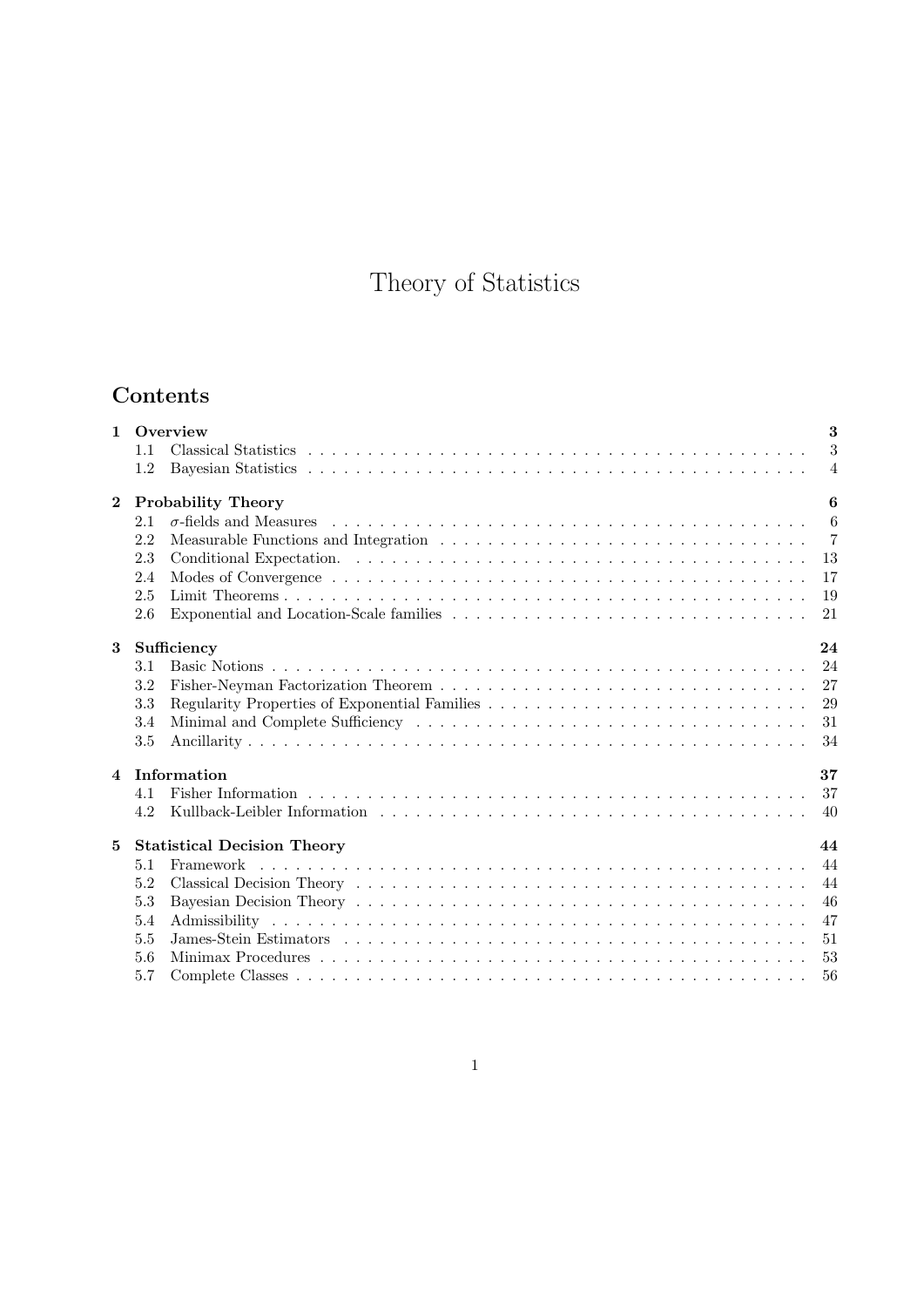| 6 | <b>Hypothesis Testing</b><br>61 |                            |     |  |  |
|---|---------------------------------|----------------------------|-----|--|--|
|   | 6.1                             |                            | 62  |  |  |
|   | 6.2                             |                            | 64  |  |  |
|   | 6.3                             |                            | 67  |  |  |
|   | 6.4                             |                            | 72  |  |  |
|   | 6.5                             |                            | -80 |  |  |
|   | 6.6                             |                            | 86  |  |  |
| 7 | Estimation                      |                            |     |  |  |
|   | 7.1                             |                            |     |  |  |
|   | 7.2                             |                            |     |  |  |
|   | 7.3                             |                            |     |  |  |
|   | 7.4                             |                            |     |  |  |
| 8 |                                 | Large Sample Theory        | 115 |  |  |
|   | 8.1                             |                            |     |  |  |
|   | 8.2                             |                            |     |  |  |
|   | 8.3                             |                            |     |  |  |
|   | 8.4                             |                            |     |  |  |
|   | 8.5                             |                            |     |  |  |
| 9 |                                 | <b>Hierarchical Models</b> | 147 |  |  |
|   | 9.1                             |                            |     |  |  |
|   | 9.2                             |                            |     |  |  |
|   | 9.3                             |                            |     |  |  |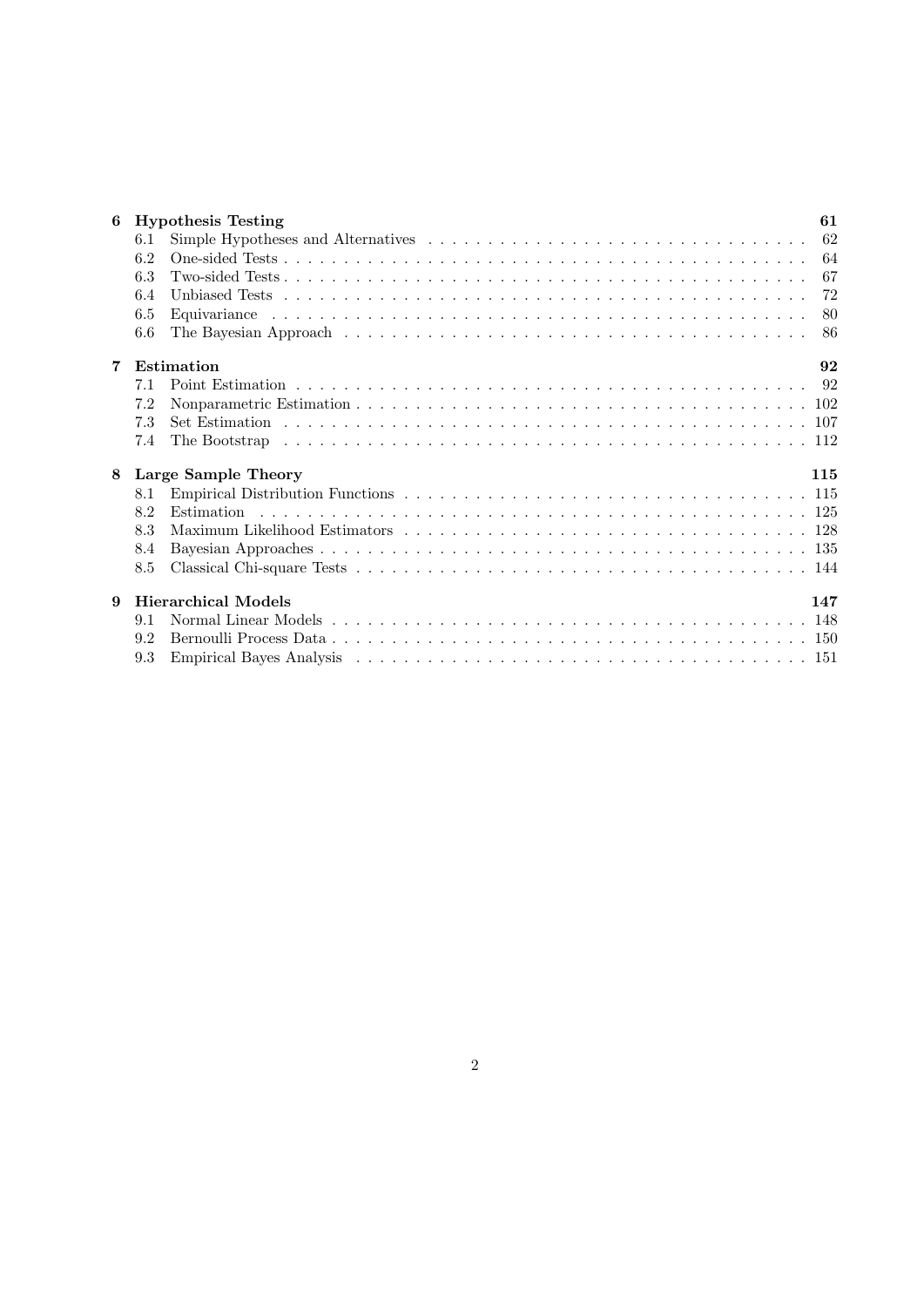## 1 Overview

Typically, statistical inference uses the following structure:

We observe a realization of random variables on a sample space  $\mathcal{X},$ 

$$
X(s) = (X_1(s), \cdots, X_n(s))
$$

where each of the  $X_i$  has the same distribution. The random variable may be independent in the case of sampling with replacement or more generally exchangeable as in the case of sampling without replacement from a finite population. The aim of the inference is to say something about which distribution it is.

We usually restrict the allowable distributions to be from some class  $P$ . If these distributions can be indexed by a set  $\Omega \subset R^d$ , then P is called a *parametric family*. We generally set up this indexing so that the parameterization is *identifiable*. i.e., the mapping from  $\Omega$  to  $\mathcal P$  is one to one.

For a parameter choice  $\theta \in \Omega$ , we denote the distribution of the observations by  $P_{\theta}$  and the expectation by  $E_{\theta}$ .

Often, the distributions of X are absolutely continuous with respect to some reference measure  $\nu$  on X for each value of the parameter. Thus, X has a density  $f_{X|\Theta}(x|\theta)$  and

$$
P_{\theta}\{X \in B\} = \int_{B} f_{X|\Theta}(x|\theta) \ \nu(dx).
$$

The most typical choices for  $(\mathcal{X}, \nu)$  are

- 1. X is a subset of  $R^k$  and  $\nu$  is Lebesgue measure. Thus,  $\int_B f_{X|\Theta}(x|\theta) \nu(dx) = \int_B f_{X|\Theta}(x|\theta) dx$ .
- 2. X is a subset of  $Z^k$  and  $\nu$  is counting measure. Thus,  $\int_B f_{X|\Theta}(x|\theta) \nu(dx) = \sum_{x \in B} f_{X|\Theta}(x|\theta)$ .

For an observation  $X(s) = x$ , we can consider the density as a function, L, of  $\theta$ .  $L(\theta) = f_{X|\Theta}(x|\theta)$  is called the likelihood function.

#### 1.1 Classical Statistics

Suppose we are interested in deciding if the parameter  $\Theta$  lies in one portion  $\Omega_H$  of the parameter space. We can then set a hypothesis

$$
H: \Theta \in \Omega_H,
$$

versus the alternative hypothesis,

$$
A: \Theta \notin \Omega_H
$$

A simple test of this hypothesis would be to choose a rejection region  $R$ , and a decision function d and reject H if  $d(x) \in \mathcal{R}$ . The power function

$$
\beta(\theta) = P_{\theta}\{d(X) \in \mathcal{R}\}\
$$

gives, for each value of the parameter  $\theta$ , the probabilty that the hyothesis is rejected.

**Example.** Suppose that, under the probability  $P_{\theta}$ , X consists of n independent  $N(\theta, 1)$  random variables. The usual two-sided  $\alpha$  test of

$$
H: \Theta = \theta_0 \qquad \text{versus} \qquad A: \Theta \neq \theta_0
$$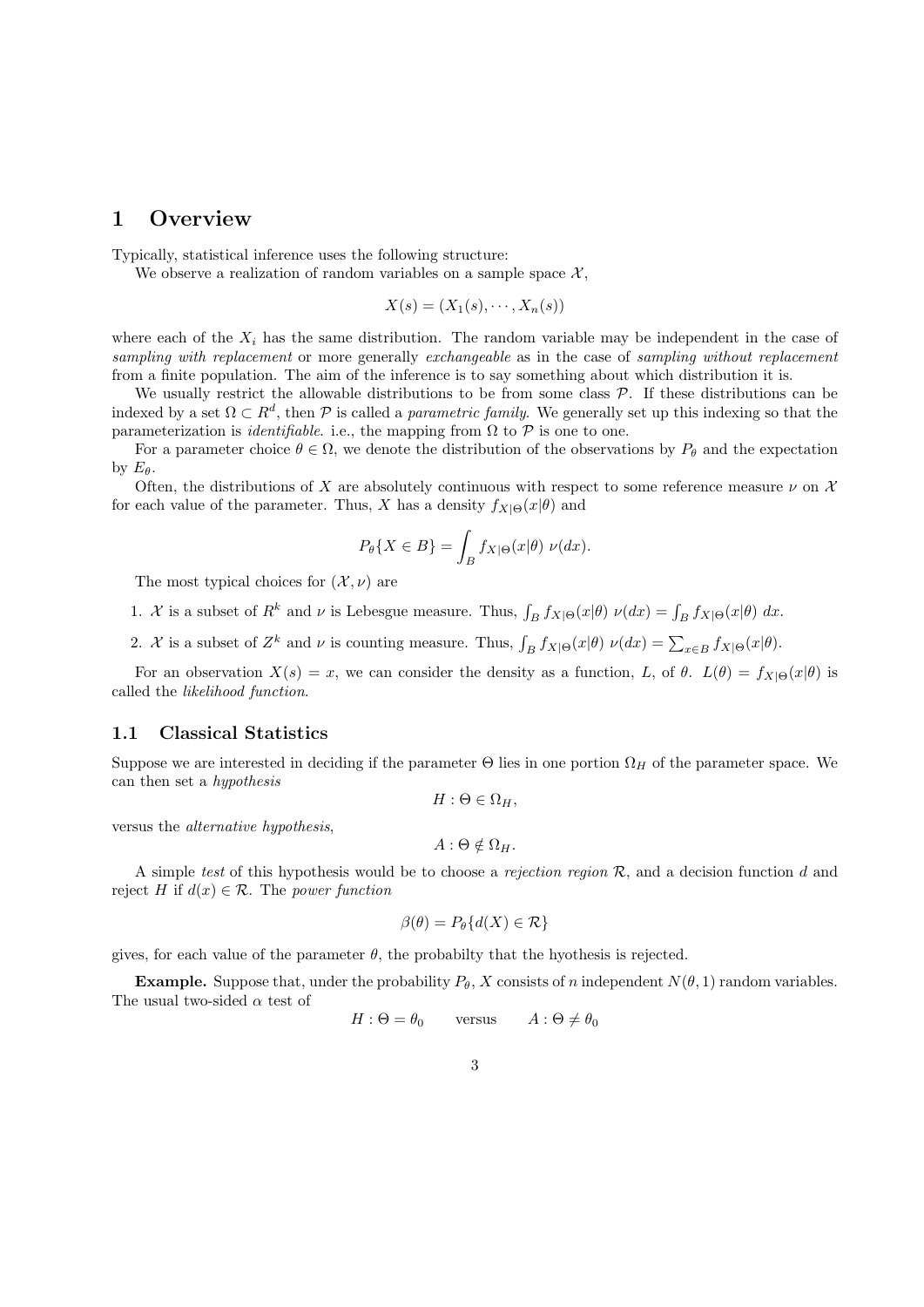is to reject H if  $\bar{X} \in \mathcal{R}$ ,

$$
\mathcal{R} = (\theta_0 - \frac{1}{\sqrt{n}} \Phi^{-1}(\frac{\alpha}{2}), \theta_0 + \frac{1}{\sqrt{n}} \Phi^{-1} (1 - \frac{\alpha}{2}))^c.
$$

Φ is the cumulative distribution function of a standard normal random variable.

An estimator  $\phi$  of  $g(\theta)$  is unbiased if

$$
E_{\theta}[\phi(X)] = g(\theta) \quad \text{for all} \quad \theta \in \Omega.
$$

An estimator  $\phi$  of  $\theta$  is a maximum likelihood estimator (MLE) if

$$
\sup_{\theta \in \Omega} L(\theta) = L(\phi(x)) \qquad \text{for all} \quad x \in \mathcal{X}.
$$

An estimator  $\psi$  of  $q(\theta)$  is a maximum likelihood estimator if  $\psi = q \circ \phi$ , where  $\phi$  is defined above.

**Exercise.**  $\bar{x}$  is both an unbiased and a maximum likelihood estimate of the parameter for independent  $N(\theta, 1)$  random variables.

## 1.2 Bayesian Statistics

In Bayesian statistics,  $(X, \Theta)$  is a random variable with state space  $\mathcal{X} \times \Omega$ . The distribution,  $\mu$  of  $\Theta$  on  $\Omega$  is called the prior distribution. Thus, the prior distribution and  $\{P_\theta : \theta \in \Omega\}$  determine the joint distribution of  $(X, \Theta)$ .

$$
Pr\{(X,\Theta) \in B\} = \int \int I_B(x,\theta) \mu_{X|\Theta}(dx|\theta) \mu_{\Theta}(d\theta).
$$

Here,  $\mu_{X|\Theta}(\cdot|\theta)$  is the distribution of X under  $P_{\theta}$ .

Consider the case in which  $\mu_{\Theta}$  has density  $f_{\Theta}$  and  $\mu_{X|\Theta}(\cdot|\theta)$  has density  $f_{X|\Theta}$  with respect to Lebesgue measure, then

$$
Pr\{(X,\Theta) \in B\} = \int \int I_B(x,\theta) f_{X|\Theta}(x|\theta) f_{\Theta}(\theta) dx d\theta.
$$

After observing  $X = x$ , one constructs the conditional density of  $\Theta$  given  $X = x$  using Bayes' theorem.

$$
f_{\Theta|X}(\theta|x) = \frac{f_{X|\Theta}(x|\theta) f_{\Theta}(\theta)}{\int_{\Omega} f_{X|\Theta}(x|t) f_{\Theta}(t) dt}.
$$

This is called the posterior distribution.

**Example.** Suppose that given  $\Theta = \theta$ , X consists of n conditionally independent  $N(\theta, 1)$  random variables. In addition, suppose that  $\Theta$  is  $N(\theta_0, 1/\lambda)$ . The likelihood function is

$$
f_{X|\Theta}(x|\theta) = (2\pi)^{-n/2} \exp\left(-\frac{1}{2}\sum_{i=1}^{n} (x_i - \theta)^2\right)
$$
  
= 
$$
(2\pi)^{-n/2} \exp\left(-\frac{n}{2}(\theta - \bar{x})^2 - \frac{1}{2}\sum_{i=1}^{n} (x_i - \bar{x})^2\right).
$$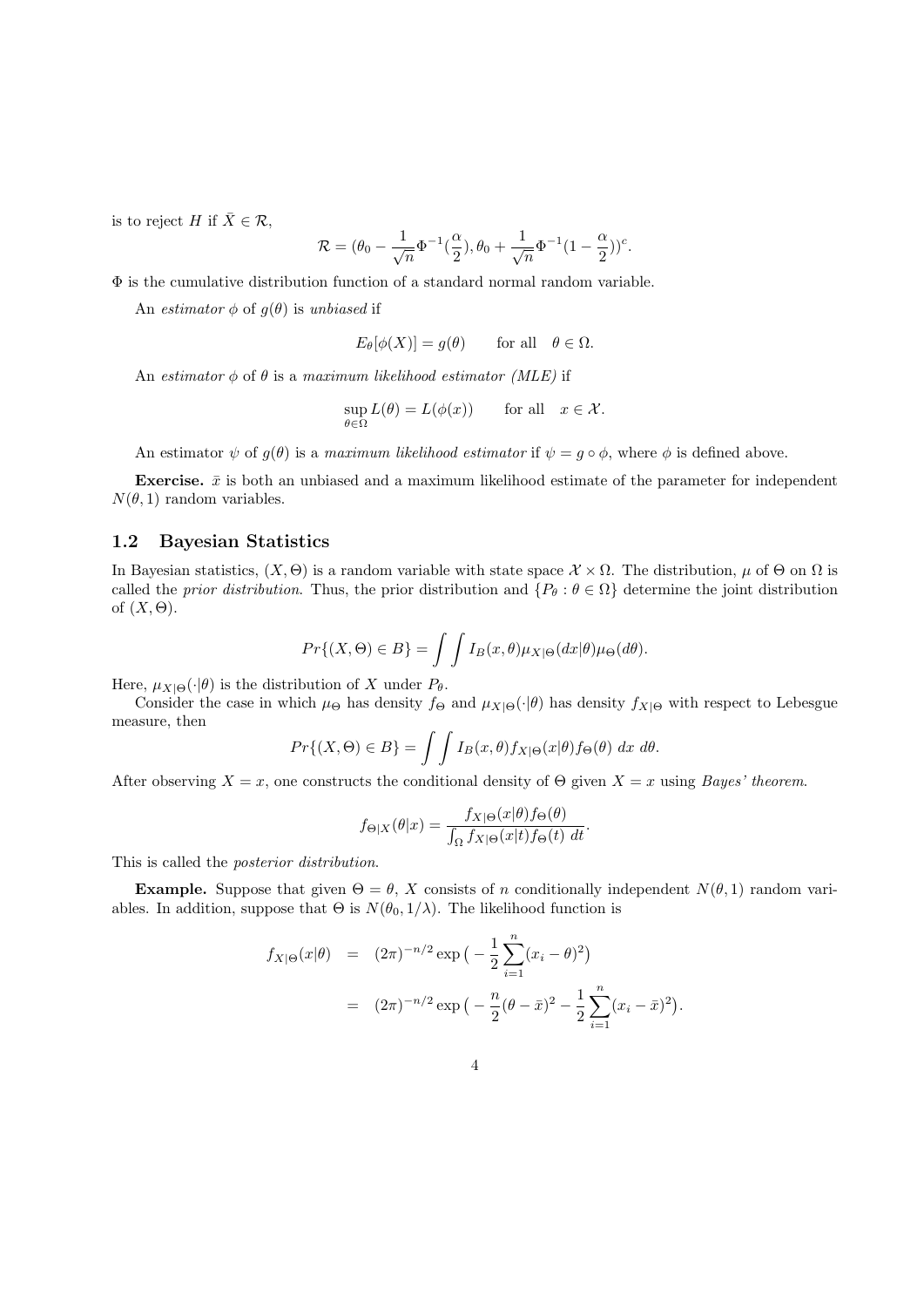and the prior density is

$$
f_{\Theta}(\theta) = \sqrt{\frac{\lambda}{2\pi}} \exp(-\frac{\lambda}{2}(\theta - \theta_0)^2).
$$

The numerator for posterior density has the form

$$
k(x) \exp(-\frac{1}{2}(n(\theta - \bar{x})^2 + \lambda(\theta - \theta_0)^2)) = \tilde{k}(x) \exp(-\frac{n + \lambda}{2}(\theta - \theta_1(x))^2).
$$

where  $\theta_1(x) = (\lambda \theta_0 + n\bar{x})/(\lambda + n)$ . Thus, the posterior distribution is  $N(\theta_1(x), 1/(\lambda + n))$ . If n is small, then  $\theta_1(x)$  is near  $\theta_0$  and if n is large,  $\theta_1(x)$  is near  $\bar{x}$ .

Inference is based on the posterior distribution. In the example above,

$$
\int \theta f_{(\Theta|X)}(\theta|x) \ d\theta = \theta_1(x)
$$

is an estimate for Θ.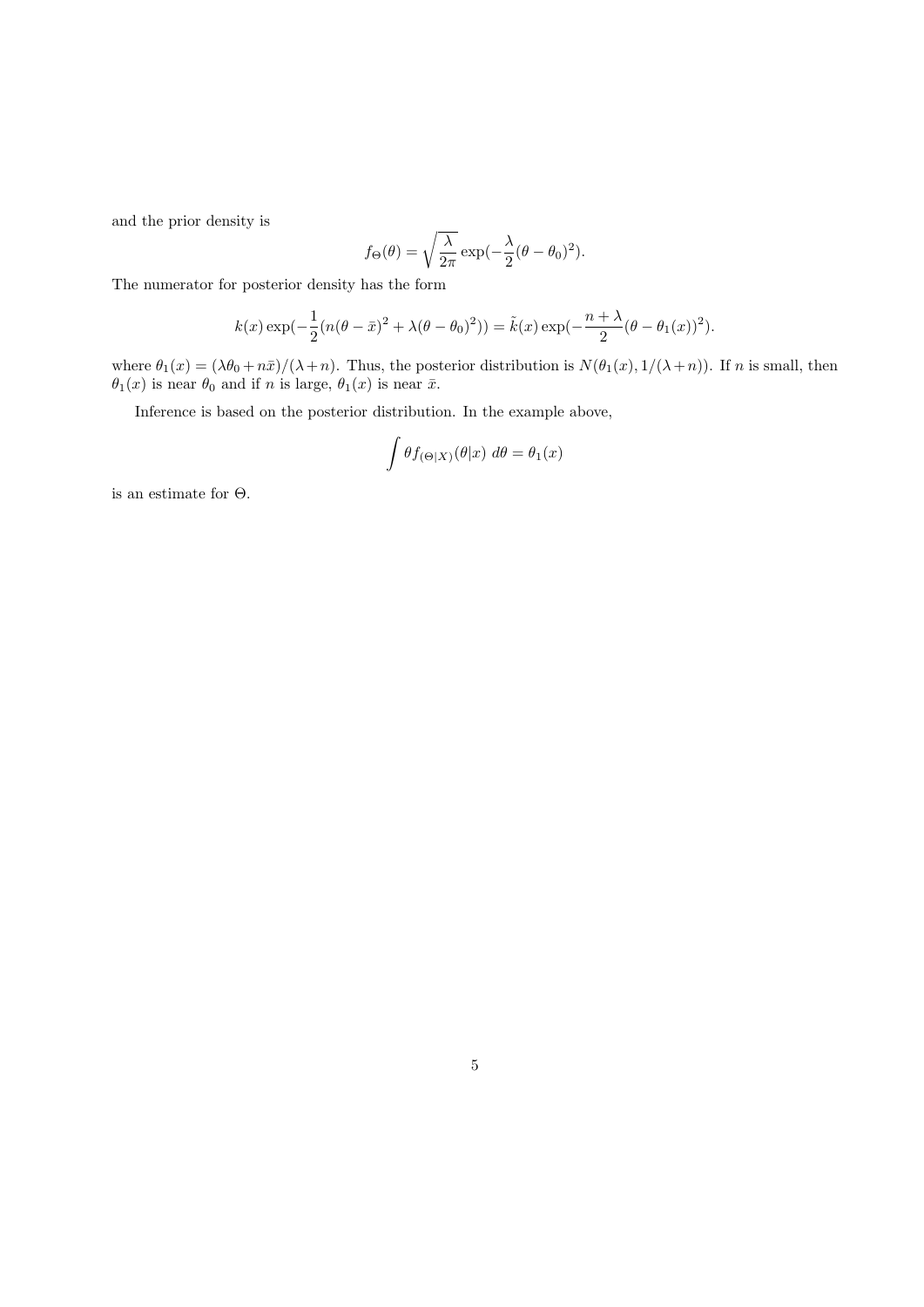## 2 Probability Theory

## 2.1  $\sigma$ -fields and Measures

We begin with a definition.

**Definition.** A nonempty collection  $A$  of subsets of a set  $S$  is called a field if

- 1.  $S \in \mathcal{A}$ .
- 2.  $A \in \mathcal{A}$  implies  $A^c \in \mathcal{A}$ .
- 3.  $A_1, A_2 \in \mathcal{A}$  implies  $A_1 \cup A_2 \in \mathcal{A}$ . If, in addition,
- 4.  ${A_n : n = 1, 2, \dots} \subset A$  implies  $\bigcup_{n=1}^{\infty} A_n \in A$ , then A is called a  $\sigma$ -field.

The pair  $(S, \mathcal{A})$  is called a *measurable space*.

Exercise. An arbitrary intersection of  $\sigma$ -fields is a  $\sigma$ -field. The power set of S is a  $\sigma$ -field.

Let C be any collection of subsets. Then,  $\sigma(C)$  will denote the smallest sigma field containing C. By the exercise above, this is the (non-empty) intersection of all  $\sigma$ -fields containing  $\mathcal{C}$ .

#### Examples.

- 1. For a single set  $A, \sigma(A) = \{ \emptyset, A, A^c, S \}$
- 2. If C is a  $\sigma$ -field, then  $\sigma(\mathcal{C}) = \mathcal{C}$
- 3. If  $S \subset R^d$ , or, more generally, S is a topological space, and C is the set of the open sets in S, then  $\sigma(\mathcal{C})$ is called the *Borel*  $\sigma$ *-field* and denoted  $\mathcal{B}(S)$

Because we often look at sequences of random variables, we will often consider the product space,

$$
S=\prod_{\lambda\in\Lambda}S_\lambda
$$

If, for each  $\lambda$ ,  $\mathcal{A}_{\lambda}$  is a  $\sigma$ -field on  $S_{\lambda}$ , then the *product*  $\sigma$ -field is the smallest  $\sigma$ -field that contains all sets of the form  $\prod_{\lambda \in \Lambda} A_{\lambda}$ , where  $A_{\lambda} \in A_{\lambda}$  for all  $\lambda$  and  $A_{\lambda} = S_{\lambda}$  for all but finitely many  $\lambda$ .

**Proposition.** The Borel  $\sigma$ -field  $\mathcal{B}(R^d)$  of  $R^d$  is the same as the product  $\sigma$ -field of k copies of  $\mathcal{B}(R^1)$ .

**Definition.** Let  $(S, \mathcal{A})$  be a measurable space. A function  $\mu : \mathcal{A} \to [0, \infty]$  is called a *measure* if

- 1.  $\mu(\emptyset) = 0$ .
- 2. (Additivity) If  $A \cap B = \emptyset$  then  $\mu(A \cup B) = \mu(A) + \mu(B)$ .
- 3. (Continuity) If  $A_1 \subset A_2 \subset \cdots$ , and  $A = \bigcup_{n=1}^{\infty} A_n$ , then  $\mu(A) = \lim_{n \to \infty} \mu(A_n)$ . If in addition,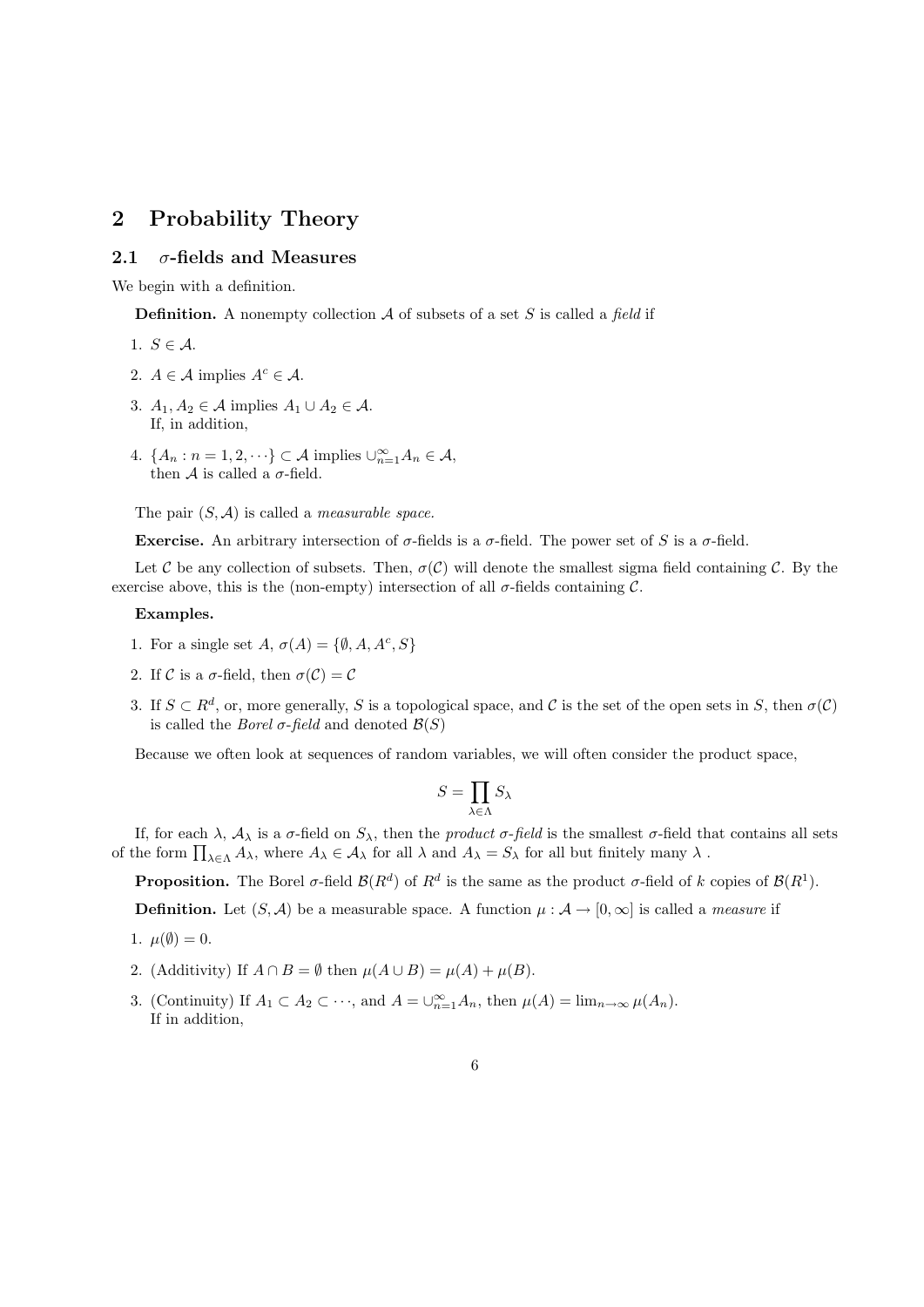4. (Normalization)  $\mu(S) = 1$ ,  $\mu$  is called a *probability*.

The triple  $(S, \mathcal{A}, \mu)$  is called a *measure space* or a *probability space* in the case that  $\mu$  is a probability. In this situation, an element in S is called an *outcome* or *realization* and a member of  $A$  is called an *event.* 

A measure  $\mu$  is called  $\sigma$ -finite if can we can find  $\{A_n; n \geq 1\} \in \mathcal{A}$ , so that  $S = \bigcup_{n=1}^{\infty} A_n$  and  $\mu(A_n) < \infty$ for each n.

#### Examples.

- 1. (Counting measure,  $\nu$ ) For  $A \in \mathcal{A}$ ,  $\nu(A)$  is the number of elements in A. Thus,  $\nu(A) = \infty$  if A has infinitely many elements.
- 2. (Lebesgue measure m on  $(R^1, \mathcal{B}(R^1))$  For the open interval  $(a, b)$ , set  $m(a, b) = b-a$ . Lebesgue measure generalizes the notion of length. There is a maximum  $\sigma$ -field which is smaller than the power set in which this measure can be defined.
- 3. (Product measure) Let  $\{(S_i, \mathcal{A}_i, \nu_i); 1 \leq i \leq k\}$  be  $k$   $\sigma$ -finite measure spaces. Then the product measure  $\nu_1 \times \cdots \times \nu_k$  is the unique measure on  $\sigma(A_1 \times \cdots \times A_n)$  such that

$$
\nu_1 \times \cdots \times \nu_k (A_1 \times \cdots \times A_k) = \nu_1(A_1) \cdots \nu(A_k)
$$
 for all  $A_i \in A_i, i = 1, \ldots k$ .

Lebesgue measure on  $R^k$  is the product measure of k copies of Lebesgue measure on  $R^1$ .

We say A occurs almost everywhere  $(A \ a.e.)$  if  $\mu(A^c) = 0$ . If  $\mu$  is a probability, we say A occurs almost surely  $(A \ a.s.)$ . If  $f = g \ a.e.,$  then we say that g is a version of f.

## 2.2 Measurable Functions and Integration

Let  $f : (S, \mathcal{A}) \to (T, \mathcal{B})$  be a function between two measurable spaces. We say that f is measureable if

$$
f^{-1}(B) \in \mathcal{A} \qquad \text{for every} \qquad B \in \mathcal{B}.
$$

If the measure on  $(S, \mathcal{A})$  is a probability, f is called a *random variable*. We typically use capital letters near the end of the alphabet for random variables.

Exercise. The collection

$$
\{f^{-1}(B) : B \in \mathcal{B}\}
$$

is a  $\sigma$ -field, denoted  $\sigma(f)$ . Thus, f is measurable if and only if  $\sigma(f) \subset A$ .

If  $\mu$  is a measure on  $(S, \mathcal{A})$ , then f induces a measure  $\nu$  on  $(T, \mathcal{B})$  by  $\nu(B) = \mu(f^{-1}(B))$  for  $B \in \mathcal{B}$ .

#### Examples.

- 1. Let A be a measurable set. The *indicator function* for A,  $I_A(s)$  equals 1 if  $s \in A$ , and 0 is  $s \notin A$ .
- 2. A simple function e take on a finite number of distinct values,  $e(x) = \sum_{i=1}^{n} a_i I_{A_i}(x), A_1, \dots, A_n \in \mathcal{A}$ , and  $a_1, \dots, a_n \in S$ . Call this class of functions  $\mathcal{E}$ .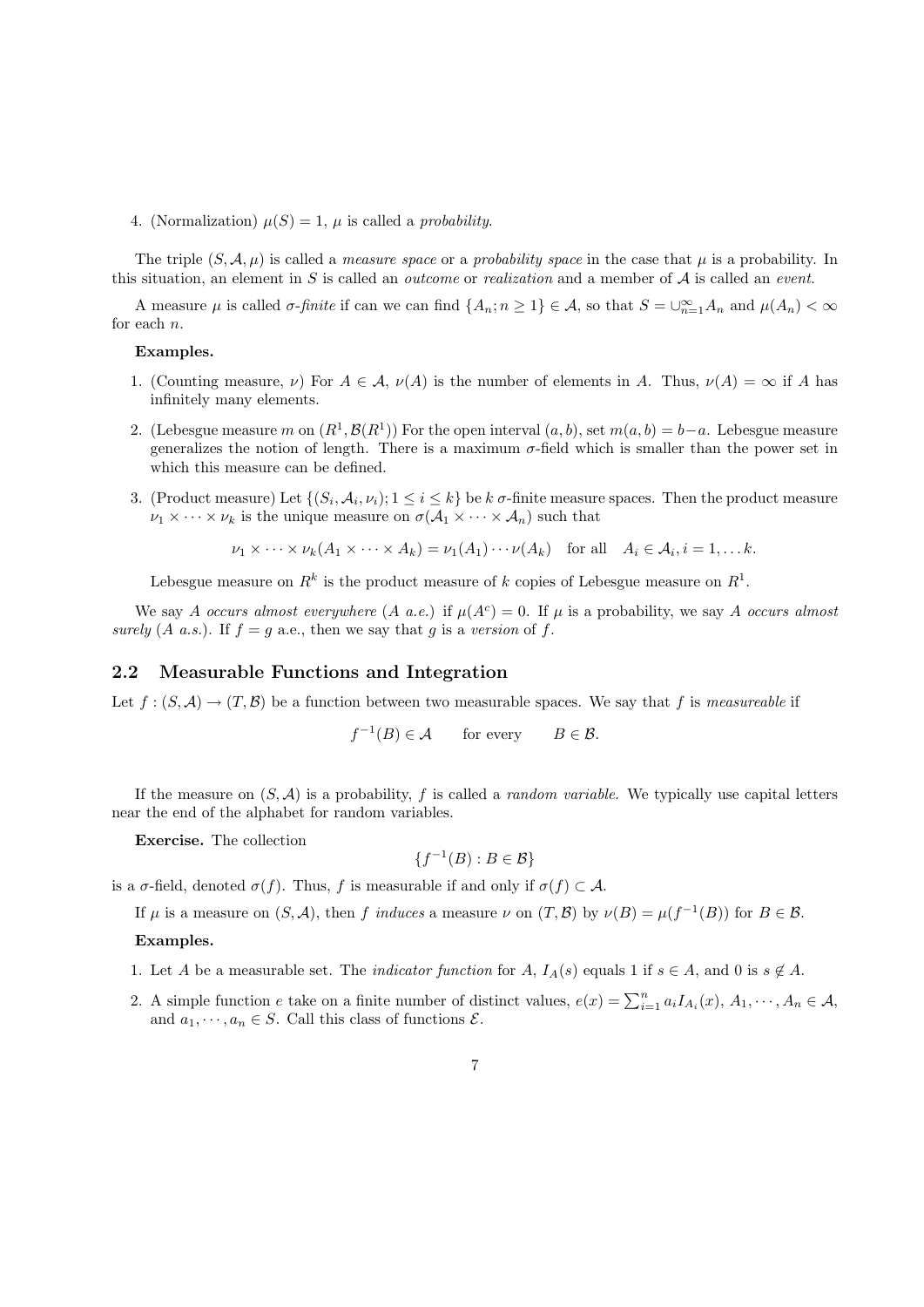#### 3. A and B are Borel  $\sigma$ -fields and f is a continuous function.

For a simple function e define the *integral of e with respect to the measure*  $\mu$  as

$$
\int e \ d\mu = \sum_{i=1}^n a_i \mu(A_i).
$$

You can check that the value of  $\int e \, d\mu$  does not depend on the choice for the representation of e. By convention  $0 \times \infty = 0$ .

For f a non-negative measurable function, define the *integral of f with respect to the measure*  $\mu$  as

$$
\int_{S} f(s) \mu(ds) = \int f \ d\mu = \sup \{ \int e \ d\mu : e \in \mathcal{E}, e \le f \}.
$$

Again, you can check that the integral of a simple function is the same under either definition.

For general functions, denote the positive part of f,  $f^+(s) = \max\{f(s), 0\}$  and the negative part of f by  $f^-(s) = -\min\{f(s), 0\}.$  Thus,  $f = f^+ - f^-$  and  $|f| = f^+ + f^-$ .

If f is a real valued measurable function, then define the integral of f with respect to the measure  $\mu$  as

$$
\int f(s) \ \mu(ds) = \int f^+(s) \ \mu(ds) - \int f^-(s) \ \mu(ds).
$$

provided at least one of the integrals on the right is finite. If  $\int |f| du < \infty$ , then we say that f is *integrable*.

We typically write  $\int_A f(s) \mu(ds) = \int I_A(s) f(s) \mu(ds)$ .

If the underlying measure is a probability, then we typically call the integral, the expectation or the expected value and write,

$$
EX = \int X \ d\mu.
$$

**Exercise.** If  $f = g$  a.e., then  $\int f d\mu = \int g d\mu$ .

#### Examples.

1. If  $\mu$  is counting measure on S, then  $\int f d\mu = \sum_{s \in S} f(s)$ .

2. If  $\mu$  is Lebesgue measure and f is Riemann integrable, then  $\int f d\mu = \int f dx$ , the Riemann integral.

The integral is a positive linear functional, i.e.

1.  $\int f d\mu \geq 0$  whenever f is non-negative and measurable.

2.  $\int (af + bg) d\mu = a \int f d\mu + \int g d\mu$  for real numbers a, b and integrable functions f, g.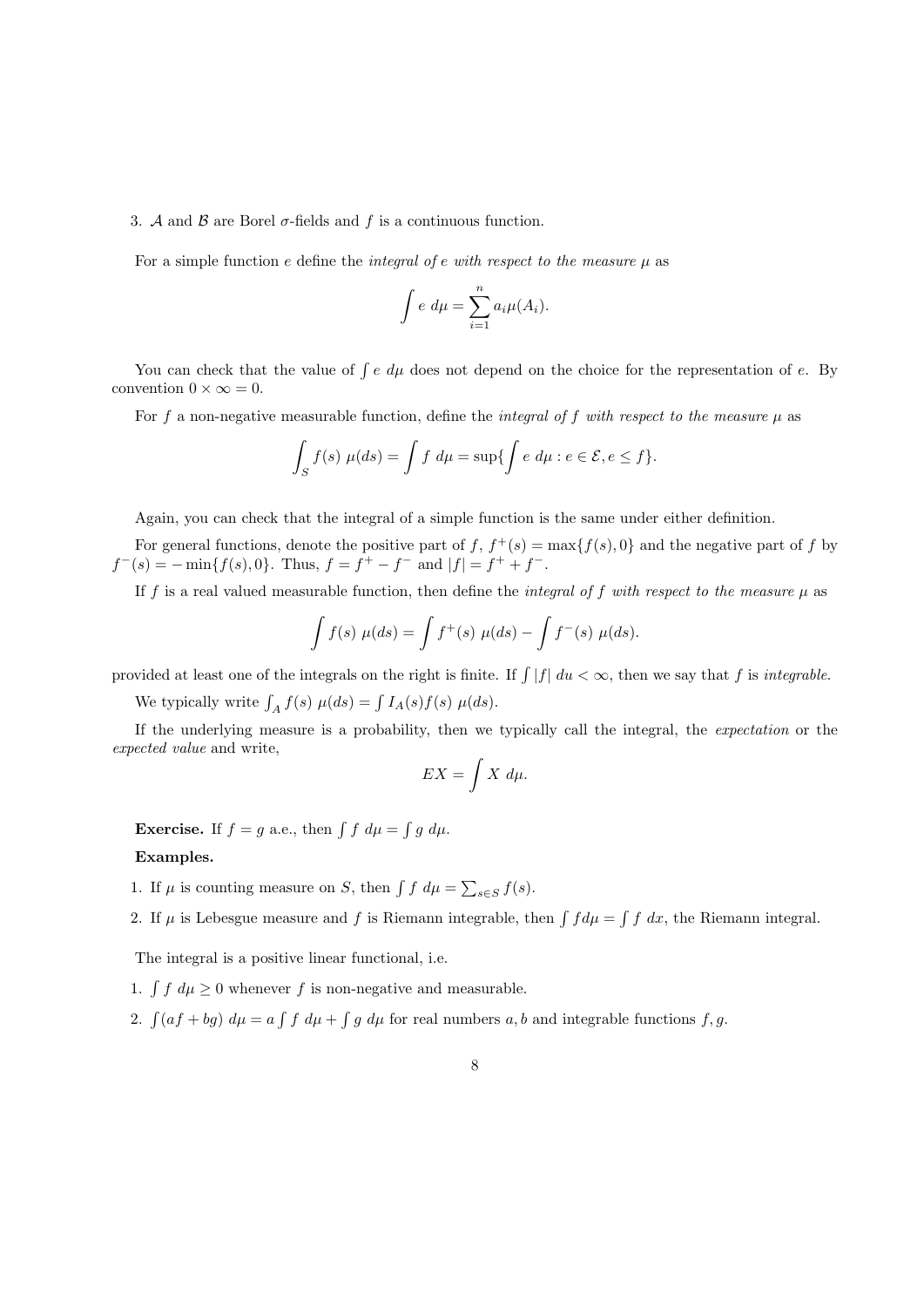Exercise. Any non-negative real valued measurable function is the increasing limit of measurable functions, e.g.

$$
f_n(s) = \sum_{i=1}^{n2^n} \frac{i-1}{2^n} I_{\{\frac{i-1}{2^n} < f \le \frac{i}{2^n}\}}(s) + n I_{\{f > n\}}
$$

**Exercise.** If  $\{f_n : n \geq 1\}$  is a sequence of measurable functions, then  $f(s) = \liminf_{n \to \infty} f_n(s)$  is measurable.

**Theorem.** (Fatou's Lemma) Let  $\{f_n : n \geq 1\}$  be a sequence of non-negative measurable functions. Then

$$
\int \liminf_{n \to \infty} f_n(s) \ \mu(ds) \leq \liminf_{n \to \infty} \int f_n(s) \ \mu(ds).
$$

**Theorem.** (Monotone Convergence) Let  $\{f_n : n \geq 1\}$  be an increasing sequence of non-negative measurable functions. Then

$$
\int \lim_{n \to \infty} f_n(s) \mu(ds) = \lim_{n \to \infty} \int f_n(s) \mu(ds).
$$

**Example.** Let X be a non-negative random variable with *cumulative distribution function*  $F_X(x)$  $Pr{X \leq x}$ . Set  $X_n(s) = \sum_{i=1}^{n2^n}$  $\frac{n2^n}{i=1} \frac{i-1}{2^n} I_{\{\frac{i-1}{2^n} \lt X \leq \frac{i}{2^n}\}}(s)$ . Then by the monotone convergence theorem and the definition of the Riemann-Stieltjes integral

$$
EX = \lim_{n \to \infty} EX_n
$$
  
= 
$$
\lim_{n \to \infty} \sum_{i=1}^{n2^n} \frac{i-1}{2^n} Pr\{\frac{i-1}{2^n} < X \le \frac{i}{2^n}\}
$$
  
= 
$$
\lim_{n \to \infty} \sum_{i=1}^{n2^n} \frac{i-1}{2^n} (F_X(\frac{i}{2^n}) - F_X(\frac{i-1}{2^n}))
$$
  
= 
$$
\int_0^\infty x \, dF_X(x)
$$

This can be generalized.

**Theorem.** Let  $f : (S_1, \mathcal{A}_1) \to (S_2, \mathcal{A}_2)$ . For a measure  $\mu_1$  on  $S_1$ , define the induced measure  $\mu_2(A)$  $\mu_1(f^{-1}(A))$ . Then, if  $g: S_2 \to R$ ,

$$
\int g(s_2) \mu_2(ds_2) = \int g(f(s_1)) \mu_1(ds_1).
$$

To prove this, use the "standard machine".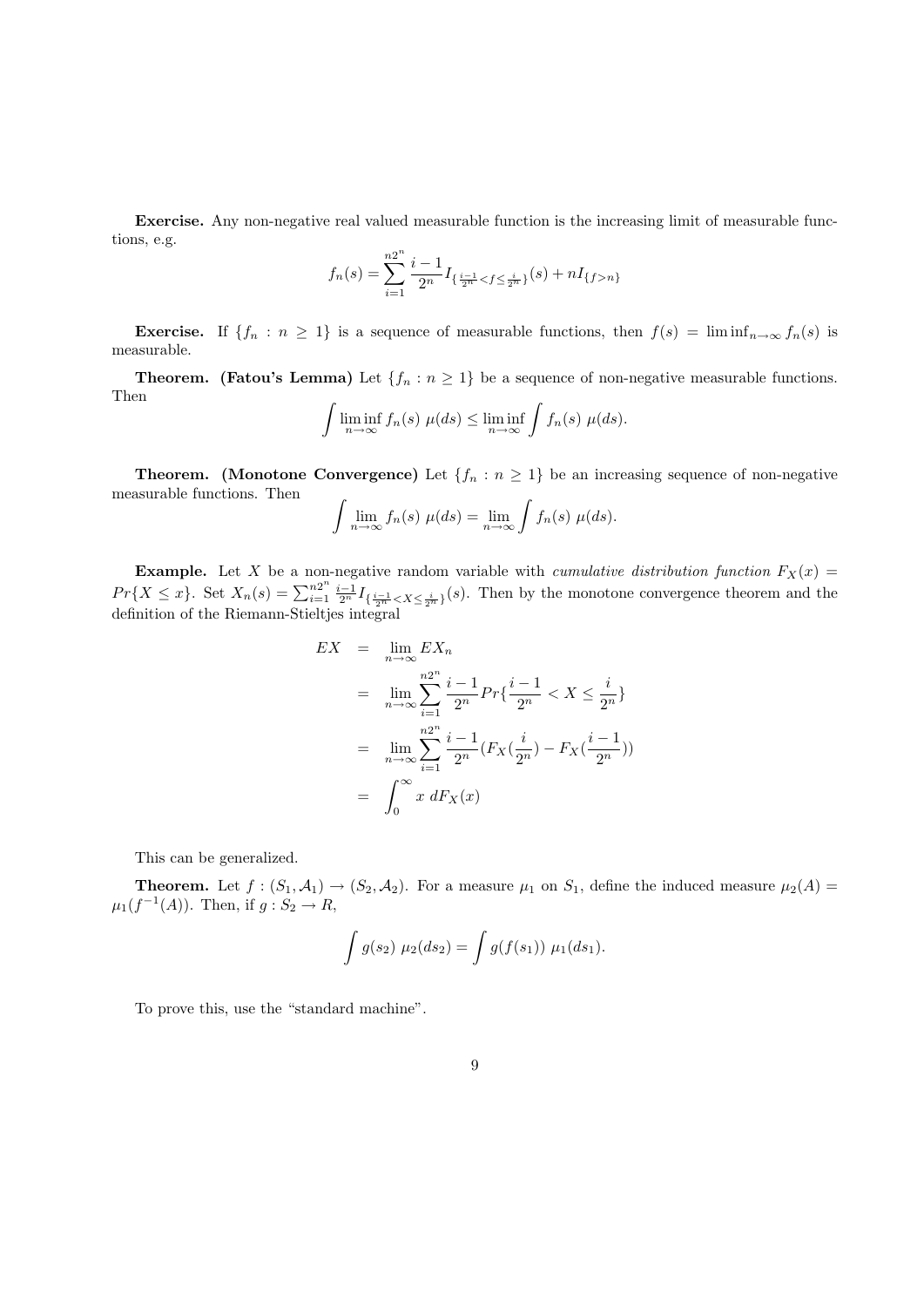- 1. Show that the identity holds for indicator functions.
- 2. Show, by the linearity of the integral, that the identity holds for simple functions.
- 3. Show, by the monotone convergence theorem, that the identity holds for non-negative functions.
- 4. Show, by decomposing a function into its positive and negative parts, that it holds for integrable functions.

To compute integrals based on product measures, we use Fubini's theorem.

**Theorem.** Let  $(S_i, \mathcal{A}_i, \mu_i), i = 1, 2$  be two  $\sigma$ -finite measures. If  $f : S_1 \times S_2 \to R$  is integrable with respect to  $\mu_1 \times \mu_2$ , then

$$
\int f(s_1, s_2) \mu_1 \times \mu_2(ds_1 \times ds_2) = \int \left[ \int f(s_1, s_2) \mu_1(ds_1) \right] \mu_2(ds_2) = \int \left[ \int f(s_1, s_2) \mu_2(ds_2) \right] \mu_1(ds_1).
$$

Use the "standard machine" to prove this. Begin with indicators of sets of the form  $A_1 \times A_2$ . (This requires knowing arbitrary measurable sets can be approximated by a finite union of rectangles.) The identity for non-negative functions is known as Tonelli's theorem.

#### Exercises.

1. Let  $\{f_k : k \geq 1\}$  be a sequence of non-negative measurable functions. Then

$$
\int \sum_{k=1}^{\infty} f_k(s) \mu(dx) = \sum_{k=1}^{\infty} \int f_k(s) \mu(dx).
$$

2. Let  $f$  be a non-negative measurable function, then

$$
\nu(A) = \int_A f(x) \ \mu(dx)
$$

is a measure.

Note that

$$
\mu(A) = 0
$$
 implies  $\nu(A) = 0$ .

Whenever this holds for any two measures defined on the same measure space, we say that  $\nu$  is absolutely continuous with respect to  $\mu$ . This is denoted by

$$
\nu << \mu.
$$

This exercise above has as its converse the following theorem.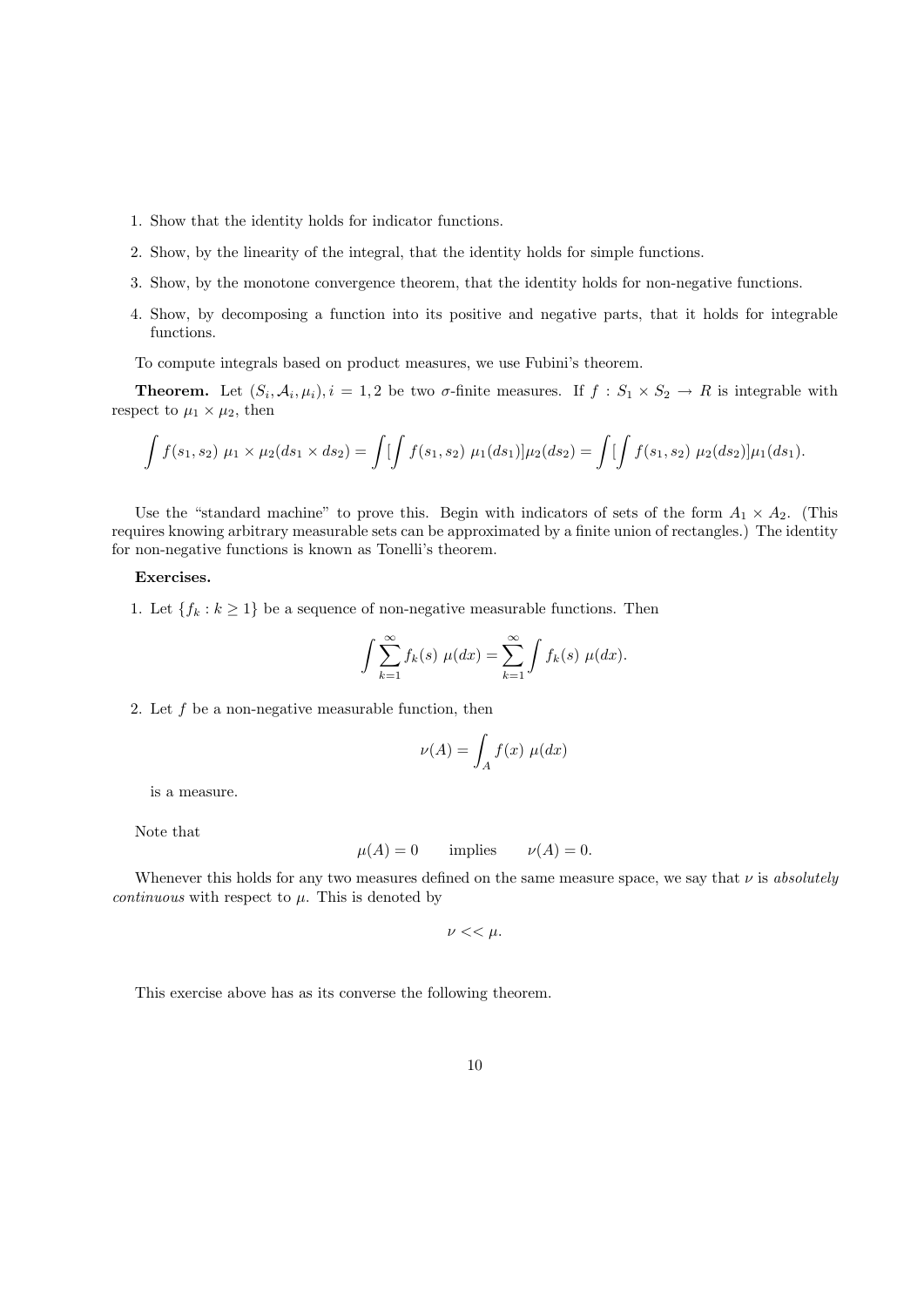**Theorem.** (Radon-Nikodym) Let  $\mu_i$ ,  $i = 1, 2$ , be two measures on  $(S, \mathcal{A})$  such that  $\mu_2 \ll \mu_1$ , and  $\mu_1$  is  $\sigma$ -finite. Then there exists an extended real valued function  $f : S \to [0, \infty]$  such that for any  $A \in \mathcal{A}$ ,

$$
\mu_2(A) = \int_A f(s) \mu_1(ds).
$$

The function f, called the Radon-Nikodym derivative of  $\mu_2$  with respect to  $\mu_1$ , is unique a.e. This derivative is sometimes denoted

$$
\frac{d\mu_2}{d\mu_1}(s).
$$

We also have the following calculus identities.

- 1. (Substitution)  $\int g \ d\mu_2 = \int g \frac{d\mu_2}{d\mu_1} \ d\mu_1$ .
- 2. If  $\lambda_i$ ,  $i = 1, 2$ , are measures,  $\lambda_i \ll \mu_1$ , then  $\lambda_1 + \lambda_2 \ll \mu_1$  and

$$
\frac{d(\lambda_1 + \lambda_2)}{d\mu_1} = \frac{d\lambda_1}{d\mu_1} + \frac{d\lambda_2}{d\mu_1}.
$$
 a.e.  $\mu_1$ 

3. (Chain Rule) If  $\mu_3$  is a measure,  $\mu_2$  is  $\sigma$ -finite, and  $\mu_3 \ll \mu_2$ , then

$$
\frac{d\mu_3}{d\mu_1} = \frac{d\mu_3}{d\mu_2} \frac{d\mu_2}{d\mu_1}
$$
 a.e.  $\mu_1$ 

In particular, if  $\mu_1 \ll \mu_2$ , then

$$
\frac{d\mu_1}{d\mu_2} = \left(\frac{d\mu_2}{d\mu_1}\right)^{-1}
$$
 a.e.  $\mu_1$  or  $\mu_2$ .

4. Let  $\nu_i$ ,  $i = 1, 2$ , be two measures on  $(T, \mathcal{B})$  such that  $\nu_2 \ll \nu_1$ , and  $\nu_1$  is  $\sigma$ -finite. Then

$$
\mu_2 \times \nu_2 \ll \mu_1 \times \nu_1,
$$

and

$$
\frac{d(\mu_2 \times \nu_2)}{d(\mu_1 \times \nu_1)} = \frac{d\mu_2}{d\mu_1} \frac{d\nu_2}{d\nu_1}.
$$

In the study of sufficient statistics, we will need the following theorem.

**Theorem.** (Halmos and Savage) Let  $\mu$  be a  $\sigma$ -finite measure on  $(S, \mathcal{A})$ . Let N be a collection of nontrivial measures on  $(S, \mathcal{A})$  such that  $\nu \ll \mu$  for all  $\nu \in \mathcal{N}$ . Then, there exists a sequence of non-negative numbers  $\{c_i : i \geq 1\}$ ,  $\sum_{i=1}^{\infty} c_i = 1$  and a sequence of elements  $\{\nu_i : i \geq 1\} \subset \mathcal{N}$  such that

$$
\nu << \sum_{i=1}^{\infty} c_i \nu_i \quad \text{for every} \quad \nu \in \mathcal{N}.
$$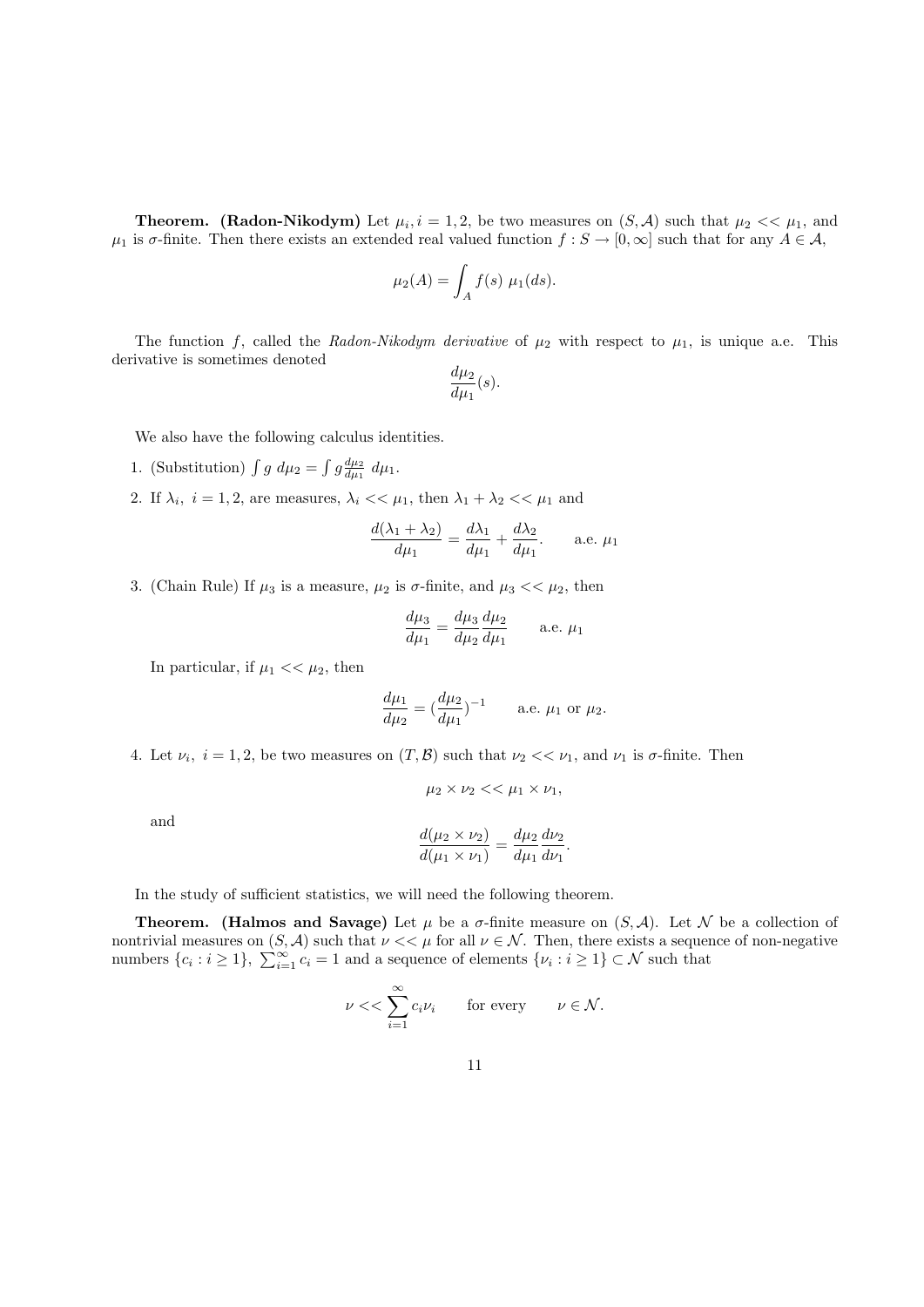**Proof.** For  $\mu$  finite, set  $\lambda = \mu$ .

For  $\mu$  infinite, pick a countable partition,  $\{S_i : i \geq 1\}$  of S such that  $0 < \mu(S_i) < \infty$ . Set

$$
\lambda(B) = \sum_{i=1}^{\infty} \frac{\mu(B \cap S_i)}{2^i \mu(S_i)} \quad \text{for} \quad B \in \mathcal{A}.
$$

Thus,  $\lambda$  is a finite measure and  $\nu \ll \lambda$  for all  $\nu \in \mathcal{N}$ . Define

$$
Q = \{ \sum_{i=1}^{\infty} a_i \nu_i : \sum_{i=1}^{\infty} a_i = 1, a_i \ge 0, \nu_i \in \mathcal{N} \}.
$$

If  $\beta \in \mathcal{Q}$ , then  $\beta \ll \lambda$ . Now set

$$
\mathcal{D} = \{C \in \mathcal{A} : \lambda \{x \in C : dQ/d\lambda(x) = 0\} = 0, \text{and } Q(C) > 0, \text{for some } Q \in \mathcal{Q}\}.
$$

Claim 1.  $\mathcal{D} \neq \emptyset$ . Set  $C = \{x : d\nu/d\lambda(x) > 0\}$  and  $Q = \nu$ . Then,  $\{x \in C : d\nu/d\lambda(x) = 0\} = \emptyset$ , and  $Q(C) = \nu(C) = \nu(S) > 0$ . Thus,  $C \in \mathcal{D}$ . Note that

$$
\sup_{C \in \mathcal{D}} \lambda(C) = c \le \lambda(S) < \infty.
$$

Thus, choose a sequence  $\{C_i : i \geq 1\} \subset \mathcal{D}$  so that  $c = \lim_{i \to \infty} \lambda(C_i)$ .

Because  $C_i \in \mathcal{D}$ , we can find  $Q_i$  so that

$$
\lambda \{x \in C_i : dQ_i/d\lambda(x) = 0\} = 0, \text{ and } Q_i(C_i) > 0.
$$

Define  $C_0 = \bigcup_{i=1}^{\infty} C_i$  and  $Q_0 = \sum_{i=1}^{\infty} 2^{-i} Q_i \in \mathcal{Q}$ . Then,  $Q_0(C_0) > 0$ ,  $dQ_0/d\lambda = \sum_{i=1}^{\infty} 2^{-i} dQ_i/d\lambda$  and

$$
\{x \in C_0 : \frac{dQ_0}{d\lambda}(x) = 0\} \subset \bigcup_{i=1}^{\infty} \{x \in C_i : \frac{dQ_i}{d\lambda}(x) = 0\}.
$$

Thus,  $C_0 \in \mathcal{D}$  and  $\lambda(C_0) = c$ .

Claim 2.  $\nu << Q_0$  for all  $\nu \in \mathcal{N}$ . We show that for  $\nu \in \mathcal{N}$ ,  $Q_0(A) = 0$  implies  $\nu(A) = 0$ . Define  $C = \{x : d\nu/d\lambda(x) > 0\}$  and write

$$
\nu(A) = \nu(A \cap C_0) + \nu(A \cap C_0^c \cap C^c) + \nu(A \cap C_0^c \cap C).
$$

Now,  $Q_0(A \cap C_0) = 0$  and  $dQ_0/d\lambda > 0$  on  $C_0$  imples that  $\lambda(A \cap C_0) = 0$  and because  $\nu \ll \lambda$ ,  $\nu(A \cap C_0) = 0$ . Because  $d\nu/d\lambda = 0$  on  $C^c$ ,  $\nu(A \cap C_0^c \cap C^c) = 0$ . Finally, for  $D = A \cap C_0^c \cap C$ , suppose  $\nu(D) > 0$ . Because  $\nu \ll \lambda$ ,  $\lambda(D) > 0$ .  $D \subset C$  implies  $d\nu/d\lambda(x) > 0$  on D, and

$$
\lambda \{x \in D : d\nu/d\lambda(x) = 0\} = \lambda(\emptyset) = 0.
$$

Thus,  $D \in \mathcal{D}$  and hence  $C \cup D \in \mathcal{D}$  However,  $C_0 \cap D = \emptyset$ , thus  $\lambda(C_0 \cup D) > \lambda(C_0)$ , contradicting the definition of c. Thus,  $\nu(D) = 0$ .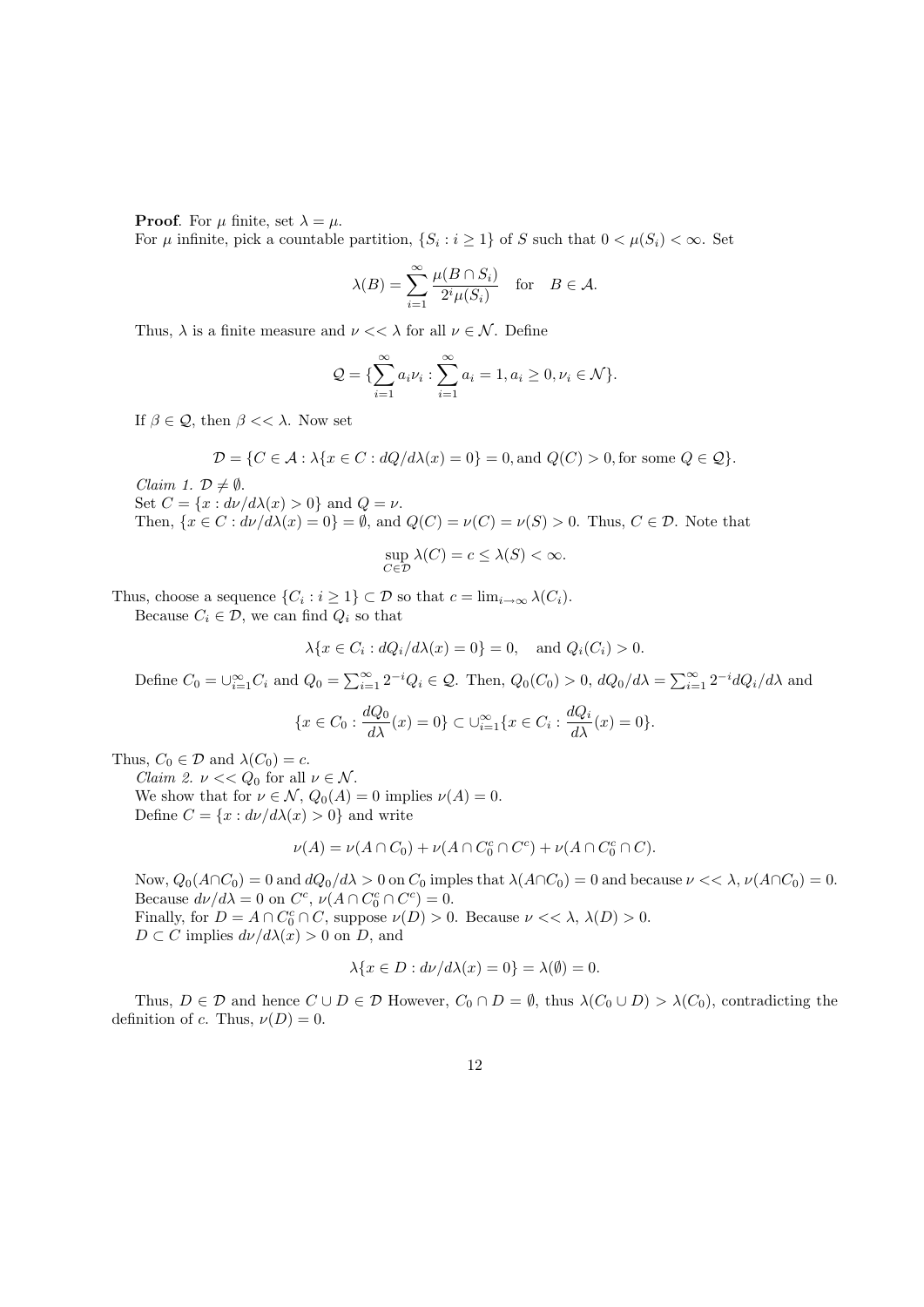#### 2.3 Conditional Expectation.

We will begin with a general definition of conditional expectation and show that this agrees with more elementary definitions.

**Definition.** Let Y be an integrable random variable on  $(S, \mathcal{A}, \mu)$  and let C be a sub- $\sigma$ -field of A. The conditional expectation of Y given C, denoted  $E[Y|\mathcal{C}]$  is the a.s. unique random variable satisfying the following two conditions.

- 1.  $E[Y|\mathcal{C}]$  is  $\mathcal{C}\text{-measurable.}$
- 2.  $E[E[Y|C]I_A] = E[YI_A]$  for any  $A \in \mathcal{C}$ .

Thus,  $E[Y|\mathcal{C}]$  is essentially the only random variable that uses the information provided by  $\mathcal C$  and gives the same averages as Y on events that are in  $\mathcal{C}$ . The uniqueness is provided by the Radon-Nikodym theorem. For  $Y$  positive, define the measure

$$
\nu(C) = E[YI_C] \quad \text{for} \quad C \in \mathcal{C}.
$$

Then  $\nu$  is absolutely continuous with respect to the underlying probability restricted to C. Set  $E[Y|\mathcal{C}]$  equal to the Radon-Nikodym derivative  $d\nu/dP|_{\mathcal{C}}$ .

For  $B \in \mathcal{A}$ , the conditional probability of B given C is defined to be  $P(B|\mathcal{C}) = E[I_B|\mathcal{C}]$ .

**Exercises.** Let  $C \in \mathcal{A}$ , then  $P(B|\sigma(C)) = P(B|C)I_C + P(B|C^c)I_{C^c}$ . If  $C = \sigma\{C_1, \dots, C_n\}$ , the  $\sigma$ -field generated by a finite partition, then

$$
P(A|C) = \sum_{i=1}^{n} P(A|C_i)I_{C_i}.
$$

**Theorem.** (Bayes Formula) Let  $C \in \mathcal{C}$ , then

$$
P(C|A) = \frac{E[P(A|C)I_C]}{E[P(A|C)]}
$$

**Proof.**  $E[P(A|C)I_C] = E[I_A I_C] = P(A \cap C)$  and  $E[P(A|C)] = P(A)$ .

**Exercise.** Show the Bayes formula for a finite partition  $\{C_1, \dots, C_n\}$  is

$$
P(C_j|A) = \frac{P(A|C_j)P(C_j)}{\sum_{i=1}^{n} P(A|C_i)P(C_i)}.
$$

If  $C = \sigma(X)$ , then we usually write  $E[Y|C] = E[Y|X]$ . For these circumstances, we have the following theorem which can be proved using the standard machine.

**Theorem.** Let X be a random variable and let Z is a measurable function on  $(S, \sigma(X))$  if and only if there exists a measurable function h on the range of X so that  $Z = h(X)$ .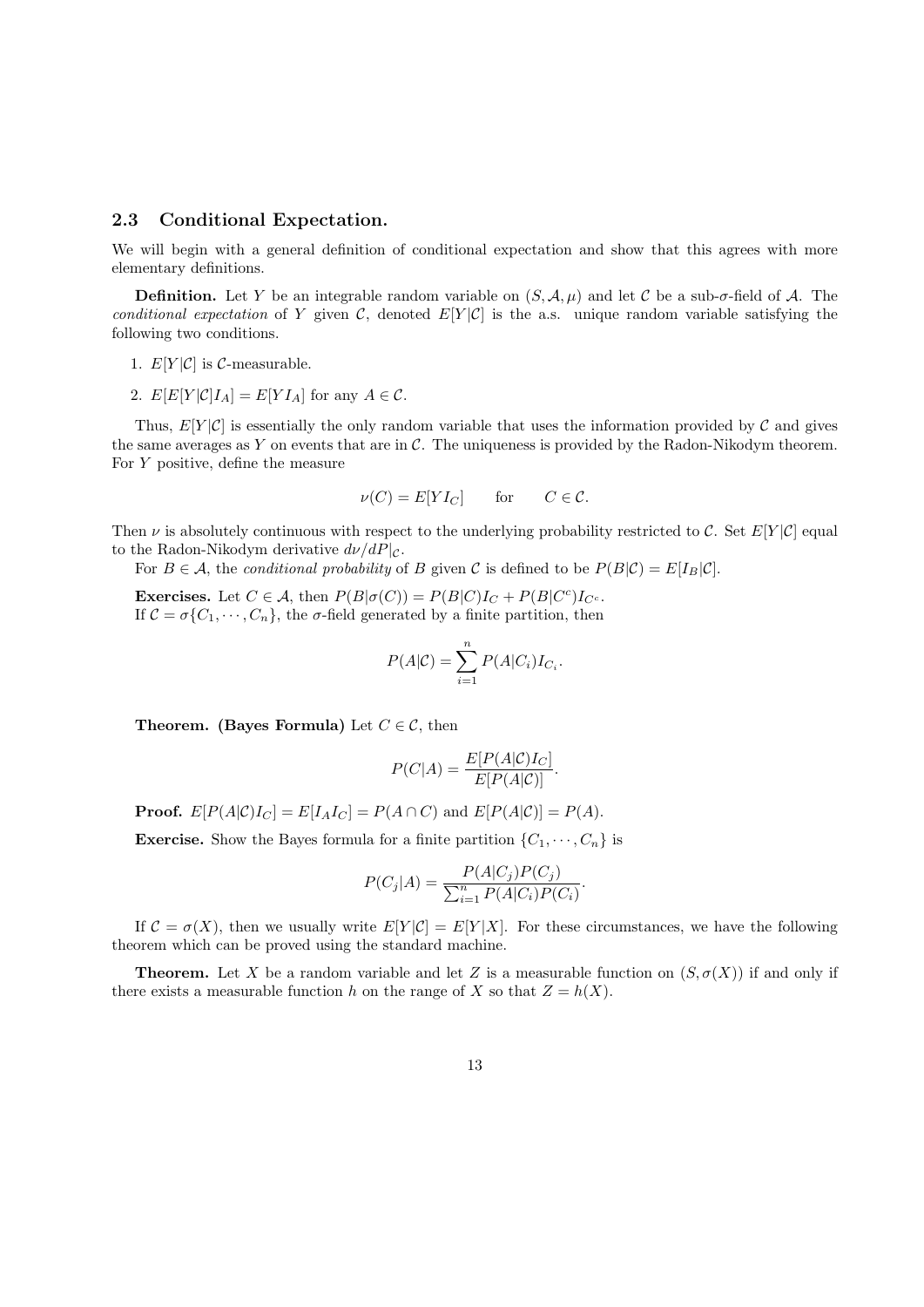Thus,  $E[g(Y)|X] = h(X)$ . If X is discrete, taking on the values  $x_1, x_2, \dots$ , then by property 2,

$$
E[g(Y)I_{\{X=x_i\}}] = E[E[g(Y)|X]I_{\{X=x_i\}}]
$$
  
=  $E[h(X)I_{\{X=x_i\}}]$   
=  $h(x_i)P\{X=x_i\}.$ 

Thus,

$$
h(x_i) = \frac{E[YI_{\{X=x_i\}}]}{P\{X=x_i\}}
$$

.

If, in addition, Y is discrete and the pair  $(X, Y)$  has joint mass function  $f_{(X, Y)}(x, y)$ . Then,

$$
E[g(Y)I_{\{X=x_i\}}] = \sum_j g(y_j) f_{(X,Y)}(x_i, y_j).
$$

Typically, we write  $h(x) = E[g(Y)|X=x]$ , and for  $f_X(x) = P\{X=x\}$ , we have

$$
E[g(Y)|X = x] = \sum_{j} \frac{g(y_j)f(x, y_j)}{f_X(x)} = \sum_{j} g(y_j)f_{Y|X}(y_j|x).
$$

We now look to extend the definition of  $E[g(X, Y)|X = x]$ . Let  $\nu$  and  $\lambda$  be  $\sigma$ -finite measures and consider the case in which  $(X, Y)$  has a density  $f_{(X, Y)}$  with respect to  $\nu \times \lambda$ . Then the marginal density  $f_X(x) = \int f_{(X,Y)}(x, y) \lambda(dy)$  and the conditional density

$$
f_{Y|X}(y|x) = \frac{f_{(X,Y)}(x,y)}{f_X(x)}
$$
.

if  $f_X(x) > 0$  and 0 if  $f_X(x) = 0$ . Set

$$
h(x) = \int g(x, y) f_{Y|X}(y|x) \lambda(dy).
$$

*Claim.* If  $E|g(X, Y)| < \infty$ , then  $E[g(X, Y)|X] = h(X)$ 

By the theorem above,  $h(X)$  is  $\sigma(X)$  measurable.

A typical element of  $\sigma(X)$  is  $\{X \in B\}$  for some Borel set B. We must show that

$$
E[h(X)I_B(X)] = E[g(X,Y)I_B(X)].
$$

Thus,

$$
E[h(X)I_B(X)] = \int I_B(x)h(x)f_X(x) \nu(dx)
$$
  
= 
$$
\int I_B(x) (\int g(x,y)f_{Y|X}(y|x) \lambda(dy)) f_X(x) \nu(dx)
$$
  
= 
$$
\int \int g(x,y)I_B(x)f_{(X,Y)}(x,y) \lambda(dy)\nu(dx)
$$
  
= 
$$
E[g(X,Y)I_B(X)].
$$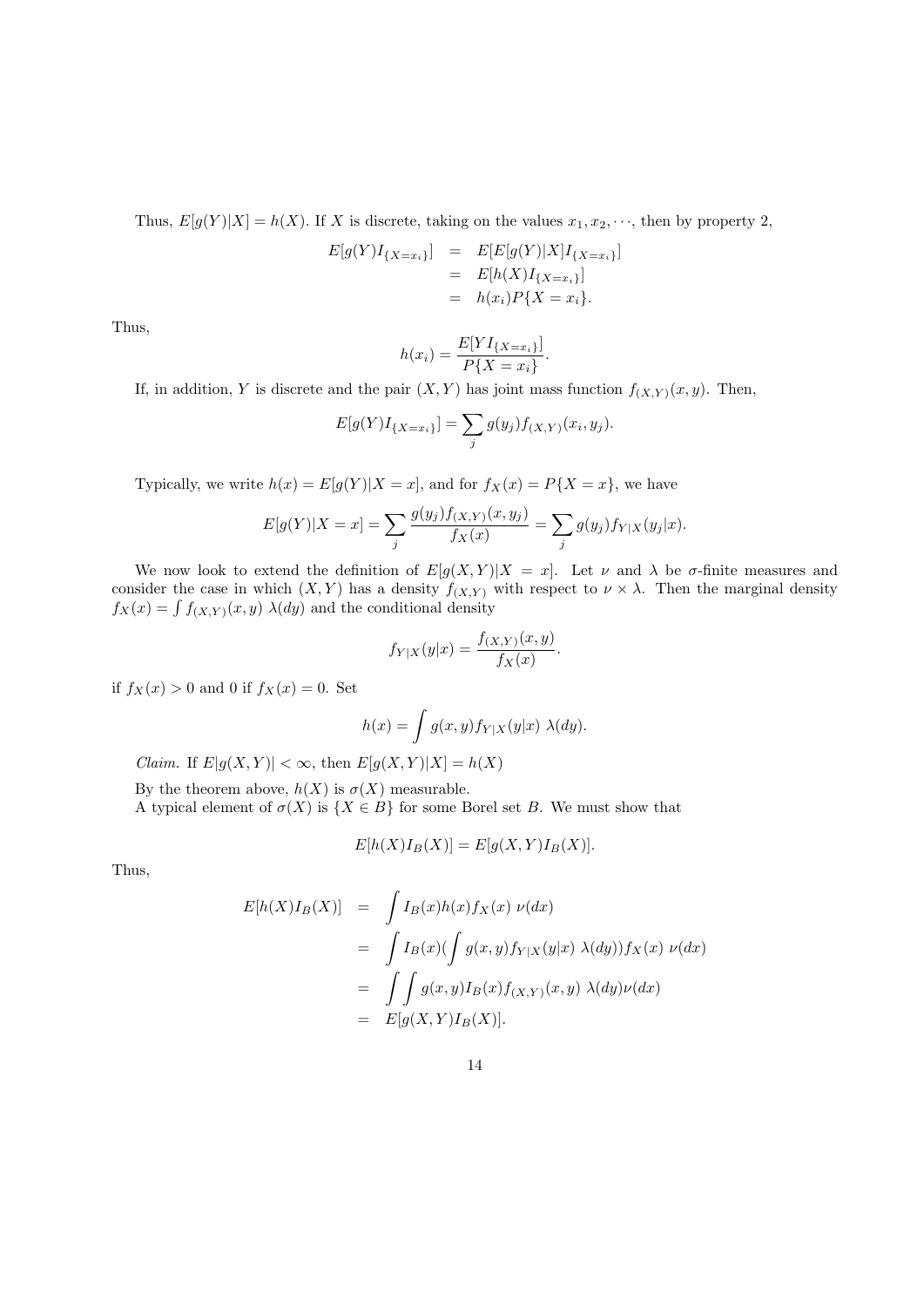**Theorem.** (Bayes) Suppose that X has a parametric family of distributions  $\mathcal{P}_0$  of distributions with parameter space  $\Omega$ . Suppose that  $P_{\theta} << \nu$  for all  $\theta \in \Omega$ , and let  $f_{X|\Theta}(x|\theta)$  be the conditional density of X with respect to  $\nu$  given that  $\Theta = \theta$ . Let  $\mu_{\Theta}$  be the prior distribution of  $\Theta$  and let  $\mu_{\Theta|X}(\cdot|x)$  denote the conditional distribution of  $\Theta$  given  $X = x$ .

1. Then  $\mu_{\Theta|X}(\cdot|x) \ll \mu_{\Theta}$ , a.s. with respect to the marginal of X with Radon-Nikodym derivative

$$
\frac{d\mu_{\Theta|X}}{d\mu_{\Theta}}(\theta|x) = \frac{f_{X|\Theta}(x|\theta)}{\int_{\Omega} f_{X|\Theta}(x|t)\mu_{\Theta}(dt)}.
$$

for those  $x$  for which the denominator is neither  $0$  nor infinite.

2. If  $\mu_{\Theta} << \lambda$  for some  $\sigma$ -finite measure  $\lambda$ , and  $d\mu_{\Theta}/d\lambda = f_{\Theta}$ , then

$$
\frac{d\mu_{\Theta|X}}{d\lambda}(\theta|x) = \frac{f_{X|\Theta}(x|\theta)f_{\Theta}(\theta)}{\int_{\Omega} f_{X|\Theta}(x|t)f_{\Theta}(t)\lambda(dt)}.
$$

Proof. Statement 2 follows from statement 1 by the chain rule. To show 1, write  $m(x) = \int_{\Omega} f_{X|\Theta}(x|t) \mu_{\Theta}(dt)$ . Then

$$
\int_{\mathcal{X}} m(x) \ \nu(dx) = \int_{\mathcal{X}} \int_{\Omega} f_{X|\Theta}(x|t) \ \mu_{\Theta}(dt) \ \nu(dx) = \int_{\Omega} \int_{\mathcal{X}} f_{X|\Theta}(x|t) \ \nu(dx)\mu_{\Theta}(dt) = 1.
$$

Thus,  $m < \infty$  a.e.  $\nu$ .

Choose  $x \in \mathcal{X}$  with  $m(x) < \infty$  and define

$$
P(B|x) = \frac{1}{m(x)} \int_B f_{X|\Theta}(x|t) \mu_{\Theta}(dt)
$$

for B in the  $\sigma$ -field on  $\Omega$ . Note that  $P(\cdot|x)$  is a probability on  $\Omega$  a.e.  $\nu$ . Thus, it remains to show that

$$
P(B|x) = \mu_{\Theta|X}(B|x).
$$

By Fubini's theorem,  $P(B|\cdot)$  is a measurable function of x. If  $\mu$  is the joint distribution of  $(X, \Theta)$ , then for any measurable subset  $A$  of  $X$ .

$$
E[I_B(\Theta)I_A(X)] = \int_{A \times \Omega} I_B(\theta) \mu(dx \times d\theta) = \int_A \int_B f_{X|\Theta}(x|\theta) \mu_{\Theta}(d\theta) \nu(dx)
$$
  
\n
$$
= \int_A \left[ \int_B \frac{f_{X|\Theta}(x|\theta)}{m(x)} \mu_{\Theta}(d\theta) \right] \left[ \int_{\Omega} f_{X|\Theta}(x|t) \mu_{\Theta}(dt) \right] \nu(dx)
$$
  
\n
$$
= \int_{\Omega} \int_A \left[ \int_B \frac{f_{X|\Theta}(x|\theta)}{m(x)} \mu_{\Theta}(d\theta) \right] f_{X|\Theta}(x|t) \nu(dx) \mu_{\Theta}(dt)
$$
  
\n
$$
= \int_{A \times \Omega} P(B|x) \mu(dx \times d\theta) = E[P(B|X)I_A(X)]
$$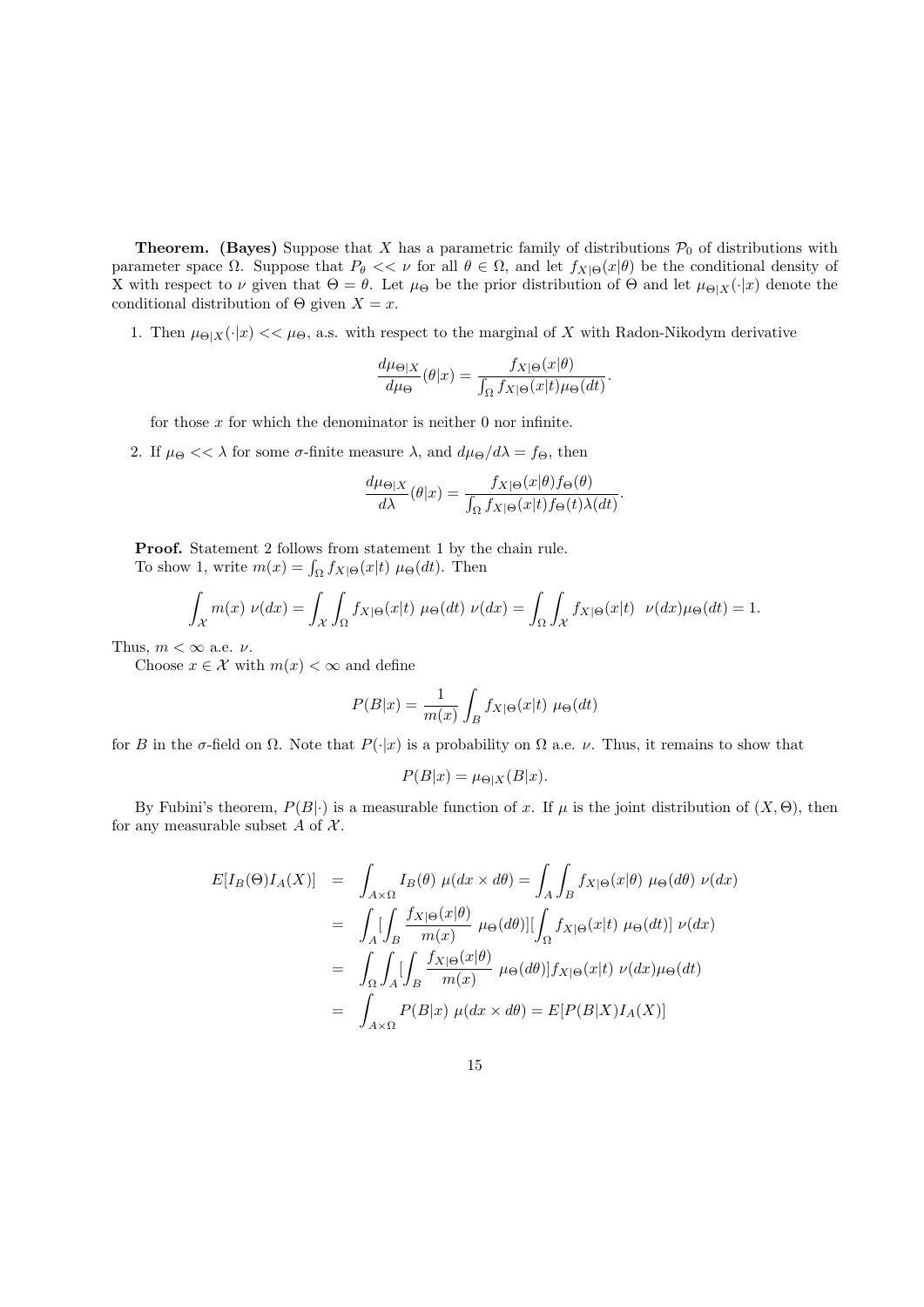We now summarize the properties of conditional expectation.

**Theorem.** Let  $Y, Y_1, Y_2, \cdots$  have finite absolute mean on  $(S, \mathcal{A}, \mu)$  and let  $a_1, a_2 \in R$ . In addition, let  $\mathcal{B}$ and  $\mathcal C$  be  $\sigma$ -algebras contained in  $\mathcal A$ . Then

- (a) If Z is any version of  $E[Y|\mathcal{C}]$ , then  $EZ = EY$ .  $(E[E[Y|\mathcal{C}]] = EY)$ .
- (b) If Y is C measurable, then  $E[Y|\mathcal{C}] = Y$ , a.s.
- (c) (Linearity)  $E[a_1Y_1 + a_2Y_2|\mathcal{C}] = a_1E[Y_1|\mathcal{C}] + a_2E[Y_2|\mathcal{C}]$ , a.s.
- (d) (**Positivity**) If  $Y \geq 0$ , then  $E[Y|\mathcal{C}] \geq 0$ .
- (e) (cMON) If  $Y_n \uparrow Y$ , then  $E[Y_n|\mathcal{C}] \uparrow E[Y|\mathcal{C}]$ , a.s.
- (f) (**cFATOU**) If  $Y_n \geq 0$ , then  $E[\liminf_{n\to\infty} Y_n|\mathcal{C}] \leq \liminf_{n\to\infty} E[Y_n|\mathcal{C}]$ .
- (g) (cDOM) If  $\lim_{n\to\infty} Y_n(s) = Y(s)$ , a.s., if  $|Y_n(s)| \leq V(s)$  for all n, and if  $EV < \infty$ , then

$$
\lim_{n \to \infty} E[Y_n|C] = E[Y|C],
$$

almost surely.

(h) (cJENSEN) If  $c : \mathbf{R} \to \mathbf{R}$  is convex, and  $E|c(Y)| < \infty$ , then

$$
E[c(Y)|\mathcal{C}] \ge c(E[Y|\mathcal{C}]),
$$

almost surely. In particular,

- (i) (Contraction)  $||E[Y|\mathcal{C}]||_p \le ||Y||_p$  for  $p \ge 1$ .
- (i) (Tower Property) If  $\mathcal{B} \subset \mathcal{C}$ , then

$$
E[E[Y|\mathcal{C}]|\mathcal{B}] = E[Y|\mathcal{B}],
$$

almost surely.

(k)  $(c\text{CONSTANTS})$  If Z is C-measurable, then

$$
E[ZY|\mathcal{C}] = ZE[Y|\mathcal{C}]
$$

holds almost surely whenever any one of the following conditions hold:

 $(i)$  Z is bounded.

(*ii*)  $E|Y|^p < \infty$  and  $E|Z|^q < \infty$ .  $\frac{1}{p} + \frac{1}{q} = 1, p > 1$ .

(iii)  $Y, Z \geq 0, EY < \infty$ , and  $E[Y|Z] < \infty$ .

(l) (Role of Independence) If  $\mathcal B$  is independent of  $\sigma(\sigma(Y), \mathcal C)$ , then

$$
E[Y|\sigma(\mathcal{C},\mathcal{B})] = E[Y|\mathcal{C}],
$$

almost surely. In particular,

(m) if Y is independent of B, then  $E[Y|\mathcal{B}] = EY$ .

**Exercise.** Let C be a sub- $\sigma$ -field and let  $EY^2 < \infty$ , then

$$
Var(Y) = E[Var(Y|\mathcal{C})] + Var(E[Y|\mathcal{C}]).
$$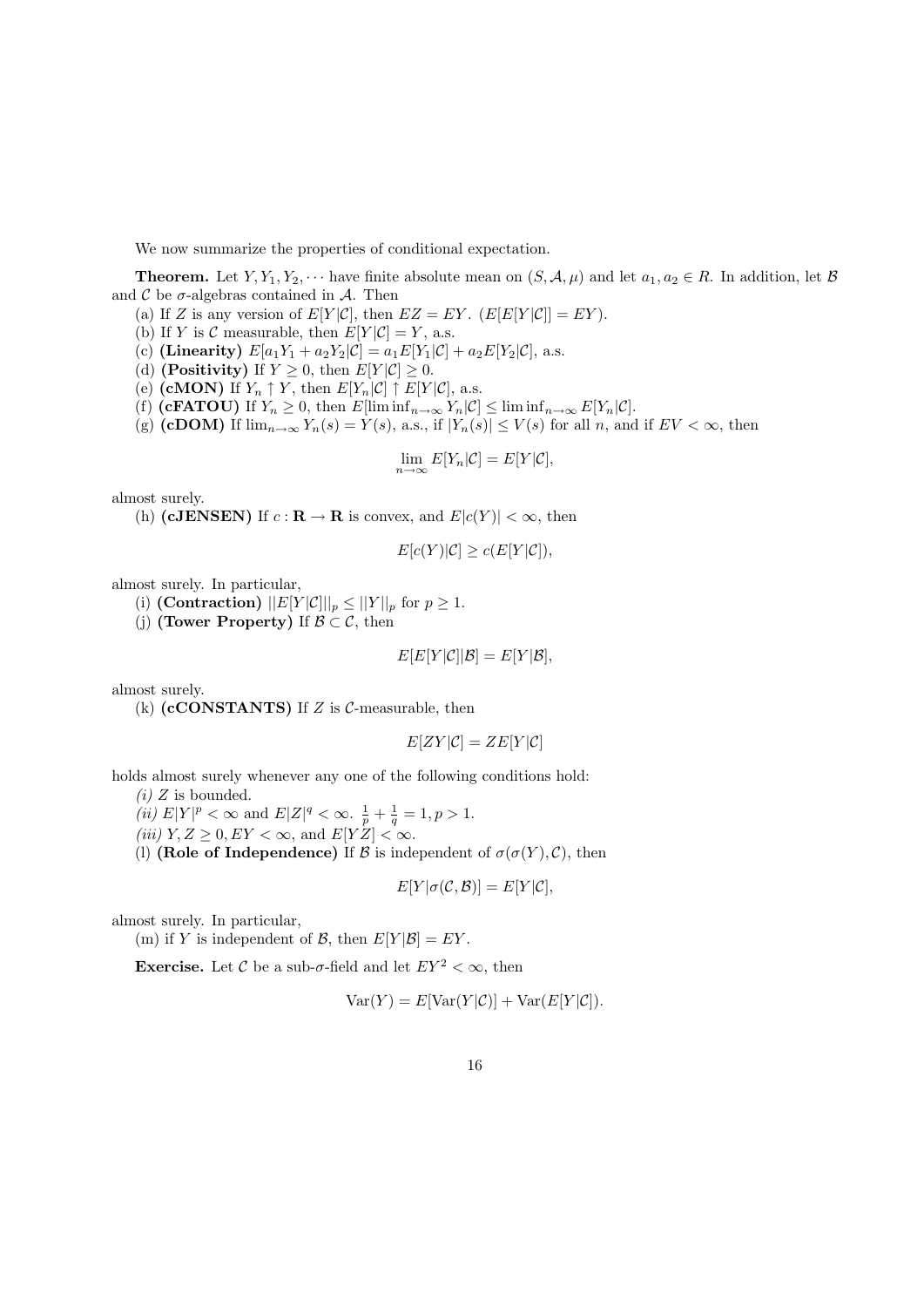**Definition.** On a probability space  $(S, \mathcal{A}, Pr)$ , let  $\mathcal{C}_1, \mathcal{C}_2, \mathcal{B}$  be sub- $\sigma$ -fields of  $\mathcal{A}$ . Then the  $\sigma$ -fields  $\mathcal{C}_1$ and  $C_2$  are *conditionally independent* given  $\beta$  if

$$
Pr(A_1 \cap A_2 | \mathcal{B}) = Pr(A_1 | \mathcal{B}) Pr(A_2 | \mathcal{B}),
$$

for  $A_i \in \mathcal{C}_i$ ,  $i = 1, 2$ .

**Proposition.** Let  $\beta$ , C and D be  $\sigma$ -fields. Then

(a) If B and C are conditionally independent given D, then B and  $\sigma(C, D)$  are conditionally independent given D.

(b) Let  $\mathcal{B}_1$  and  $\mathcal{C}_1$  be sub- $\sigma$ -fields of  $\mathcal{B}$  and  $\mathcal{C}$ , respectively. Suppose that  $\mathcal{B}$  and  $\mathcal{C}$  are independent. Then  $\mathcal B$  and  $\mathcal C$  are conditionally independent given  $\sigma(\mathcal B_1, \mathcal C_1)$ 

(c) Let  $\mathcal{B} \subset \mathcal{C}$ . Then  $\mathcal{C}$  and  $\mathcal{D}$  are conditionally independent given  $\mathcal{B}$  if and only if, for every  $D \in \mathcal{D}$ ,  $Pr(D|\mathcal{B}) = Pr(D|\mathcal{C}).$ 

#### 2.4 Modes of Convergence

Let  $X, X_1, X_2, \cdots$  be a sequence of random variables taking values in a metric space X with metric d.

1. We say that  $X_n$  converges to X almost surely  $(X_n \rightarrow^{a.s.} X)$  if

$$
\lim_{n \to \infty} X_n = X \quad \text{a.s.}.
$$

2. We say that  $X_n$  converges to X in probability  $(X_n \to^P X)$  if, for every  $\epsilon > 0$ ,

$$
\lim_{n \to \infty} Pr\{d(X_n, X) > \epsilon\} = 0.
$$

3. We say that  $X_n$  converges to X in distribution  $(X_n \to^{\mathcal{D}} X)$  if, for every bounded continuous  $f: X \to R$ .

$$
\lim_{n \to \infty} Ef(X_n) = Ef(X).
$$

4. We say that  $X_n$  converges to X in  $L^p$ ,  $p > 0$ ,  $(X_n \to L^p X)$  if,

$$
\lim_{n \to \infty} E[d(X_n, X)^p] = 0.
$$

Note that  $X_n \to^{a.s.} X$  or  $X_n \to^{L^p} X$  implies  $X_n \to^P X$  which in turn implies  $X_n \to^{\mathcal{D}} X$ . If  $X_n \to^{\mathcal{D}} C$ , then  $X_n \to^{\mathcal{P}} c$ 

**Exercise.** Let  $X_n \to X$  under one of the first three modes of convergence given above and let g be a continuous, then  $g(X_n)$  converges to  $g(X)$  under that same mode of convergence.

The converse of these statements requires an additional concept.

**Definition.** A collection of real-valued random variables  $\{X_\gamma : \gamma \in \Gamma\}$  is uniformly integrable if

1.  $\sup_{\gamma} E|X_{\gamma}| < \infty$ , and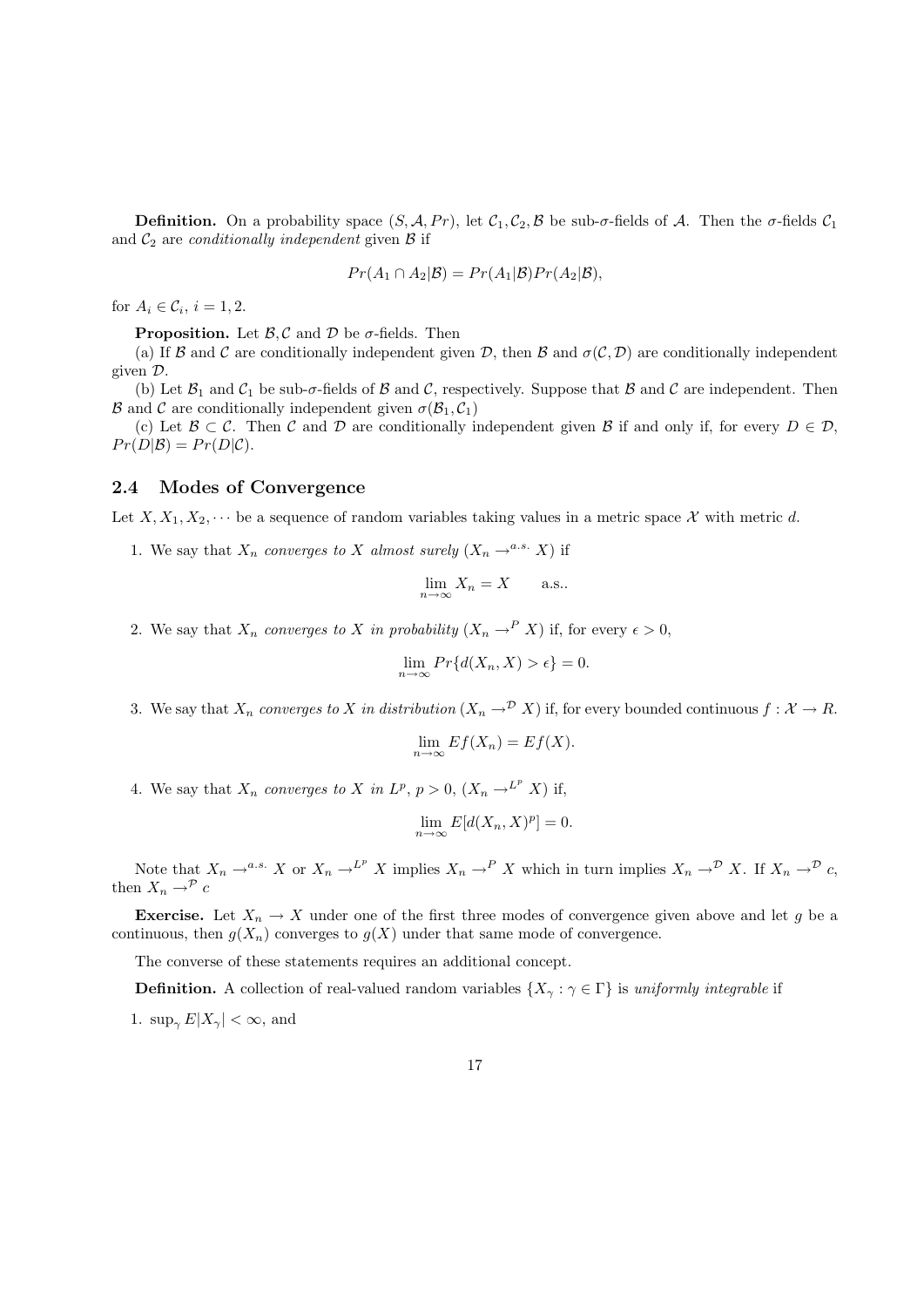2. for every  $\epsilon > 0$ , there exists a  $\delta > 0$  such that for every  $\gamma$ ,

 $P(A) < \delta$  implies  $|E[X_{\gamma}I_{A}]| < \epsilon$ .

Theorem. The following are equivalent:

- 1.  $\{X_\gamma : \gamma \in \Gamma\}$  is uniformly integrable.
- 2.  $\lim_{n\to\infty} \sup_{\gamma \in \Gamma} E[|X_{\gamma}|I_{\{|X_{\gamma}|>n\}}] = 0.$
- 3.  $\lim_{n\to\infty} \sup_{\gamma\in\Gamma} E[|X_{\gamma}| \min\{n, |X_{\gamma}|\}] = 0.$
- 4. There exists an increasing convex function  $c : [0, \infty) \to R$  such that  $\lim_{x\to\infty} c(x)/x = \infty$ , and

$$
\sup_{\gamma\in\Gamma}E[c(|X_{\gamma}|)]<\infty.
$$

**Theorem.** If  $X_n \to^{\mathcal{D}} X$  and  $\{X_n : n \geq 1\}$  is uniformly integrable, then  $\lim_{n \to \infty} EX_n = EX$ . Conversely, if the  $X_n$  are integrable,  $X_n \to^{\mathcal{D}} X$  and  $\lim_{n\to\infty} E|X_n| = E|X|$ , then  $\{X_n; n \geq 1\}$  is uniformly integrable.

The following will be useful in establishing the "delta method".

**Theorem.** (Slutsky) Let  $X, X_1, X_2, \dots, Y_1, Y_2, \dots$  be random variables and let  $c \in R$ . Suppose that  $X_n \to^{\mathcal{D}} X$  and  $Y_n \to^P c$ . Then

1.  $X_n + Y_n \rightarrow^{\mathcal{D}} X + c$ .

$$
2. Y_n X_n \to^{\mathcal{D}} cX.
$$

3.  $X_n/Y_n \to^{\mathcal{D}} X/c$  provided  $c \neq 0$ .

Convergence in distribution depends only on the laws  $P_n$  of  $X_n$ . Thus, we can write

$$
\lim_{n \to \infty} \int f \ dP_n = \int f \ dP,
$$

where P is the law for X. Under these circumstances, we say  $P_n$  converges weakly to P and write  $P_n \to^W P$ .

**Theorem.** (Portmanteau) The following statements are equivalent for a sequence  $\{P_n : n \geq 1\}$  of probability measures on a metric space.

- 1.  $P_n \rightarrow^W P$ .
- 2.  $\lim_{n\to\infty} \int f \ dP_n = \int f \ dP.$
- 3.  $\limsup_{n\to\infty} P_n(F) \leq P(F)$  for all closed sets F.
- 4.  $\liminf_{n\to\infty} P_n(G) \geq P(G)$  for all open sets G.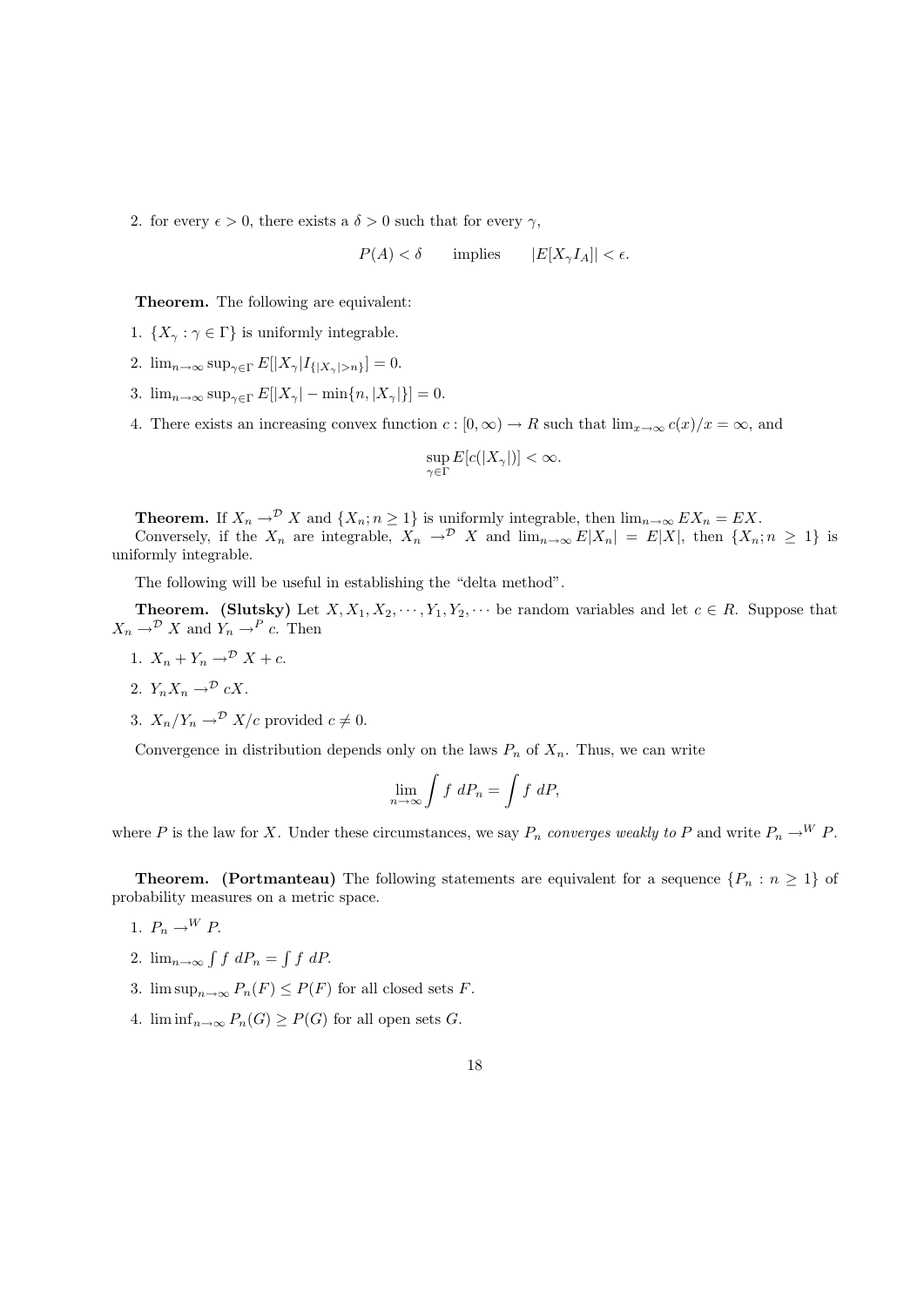5.  $\lim_{n\to\infty} P_n(A) = P(A)$  for all P-continuity sets, i.e. sets A so that  $P(\partial A) = 0$ .

Suppose  $P_n$  and P are absolutely continuous with respect to some measure  $\nu$  and write  $f_n = dP_n/d\nu$ ,  $f = dP/d\nu$ . If  $f_n \to f$  a.e.  $\nu$ , then by Fatou's lemma,

$$
\liminf_{n \to \infty} P_n(G) = \liminf_{n \to \infty} \int_G f_n \, d\nu \ge \int_G f \, d\nu = P(G).
$$

Thus, convergence of the densities implies convergence of the distributions.

On a separable metric space, weak convergence is a metric convergence based on the Prohorov metric, defined by

 $\rho(P,Q) = \inf \{ \epsilon > 0 : P(F) \leq Q(F^{\epsilon}) + \epsilon \text{ for all closed sets } F \}.$ 

Here  $F^{\epsilon} = \{x : d(x, y) < \epsilon \text{ for some } y \in F\}.$  The statements on weak convergence are equivalent to

$$
\lim_{n \to \infty} \rho(P_n, P) = 0.
$$

For probability distributions on  $R^d$ , we can associate to  $P_n$  and P its cumulative distribution functions  $F_n$  and F, and characteristic functions  $\phi_n(s) = \int e^{i\langle s,x\rangle} dP_n$  and  $\phi(s) = \int e^{i\langle s,x\rangle} dP$ . Then the statements above are equivalent to

- 1.  $\lim_{n\to\infty} F_n(x) = F(x)$  for all continuity points x of F.
- 2. (Lévy-Cramér continuity theorem)  $\lim_{n\to\infty} \phi_n(s) = \phi(s)$  for all s.
- 3. (Cramér-Wold device)  $\langle c, X_n \rangle \to^{\mathcal{D}} \langle c, X \rangle$  for all  $c \in R^d$

In  $R<sup>d</sup>$ , the Prohorov metric is equivalent to the Lévy metric,

$$
\rho_L(F,G) = \inf \{ \epsilon > 0 : F(x - \epsilon) - \epsilon \le G(x) \le F(x + \epsilon) + \epsilon \},
$$

for cumulative distribution functions  $F$  and  $G$ .

#### 2.5 Limit Theorems

**Theorem.** Let  $X_1, X_2, \cdots$  and Y be  $R^d$  random variables satisfying

$$
a_n(X_n - c) \to^{\mathcal{D}} Y,
$$

where  $\{a_n : n \geq 1\} \subset R$ ,  $c \subset R^d$  with  $\lim_{n \to \infty} a_n = \infty$ . Let  $g : R^d \to R$ . Then,

(i) If  $g$  is differentiable at  $c$ , then

$$
a_n(g(X_n) - g(c)) \to^{\mathcal{D}} \nabla g(c) Y^T.
$$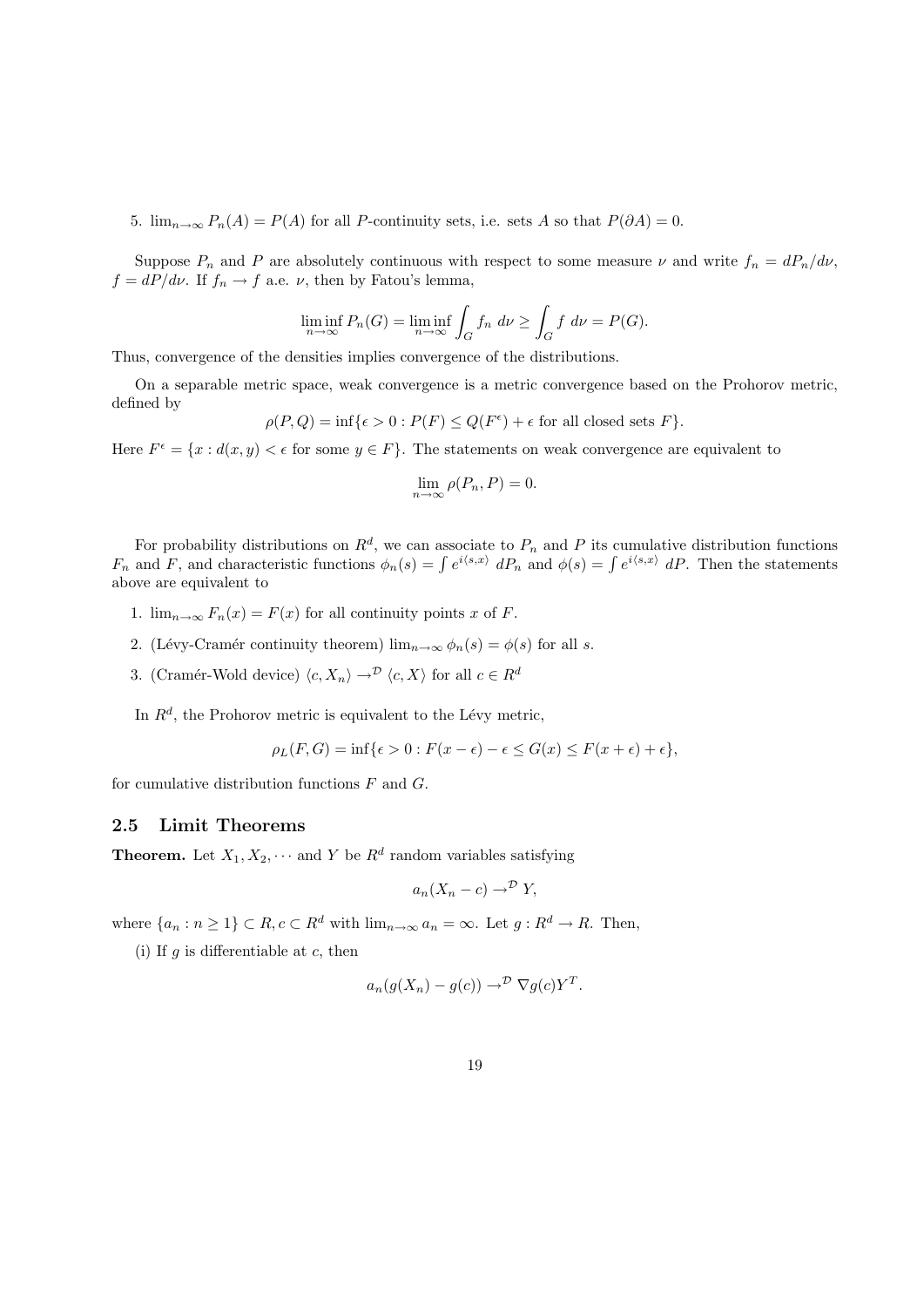(ii) If  $g \in \mathbb{C}^m$  in a neighborhood of c, with all k-th order derivatives vanishing at  $c, 1 \leq k < m$ . Then,

$$
a_n^m(g(X_n)-g(c)) \to^{\mathcal{D}} \sum_{i_1,\cdots,i_m} \frac{\partial^m g}{\partial x_{i_1}\cdots \partial x_{i_m}}(c)Y_{i_1}\cdots Y_{i_m}.
$$

**Proof.** (i). By Slutsky's theorem,  $X_n - c \rightarrow^{\mathcal{D}} 0$  and hence  $X_n - c \rightarrow^P 0$ . Let

$$
Z_n = a_n(g(X_n) - g(c)) - a_n \nabla g(c)(X_n - c)^T.
$$

If we show that  $Z_n \to^P 0$ , then the hypothesis, and Slutsky's theorem imply the theorem.

Because g is differentiable at c, given  $\eta > 0$ , we can find  $\delta_{\eta} > 0$  so that

$$
|g(x) - g(c) - \nabla g(c)(x - c)^{T}| \le \eta |x - c|
$$

whenever  $|x - c| \leq \delta_{\eta}$ . Fix  $\epsilon$ , and note that

$$
Pr\{|Z_n| \ge \epsilon\} \le Pr\{|Z_n| \ge \epsilon, |X_n - c| \ge \delta_\eta\} + Pr\{|Z_n| \ge \epsilon, |X_n - c| \le \delta_\eta\}
$$
  

$$
\le Pr\{|X_n - c| \ge \delta_\eta\} + Pr\{a_n |X_n - c| \ge \epsilon/\eta\}.
$$

The first term goes to zero as  $n \to \infty$ . By the Portmanteau Theorem,

$$
\limsup_{n \to \infty} Pr\{|Z_n| \ge \epsilon\} \le \limsup_{n \to \infty} Pr\{a_n | X_n - c| \ge \epsilon/\eta\} \le Pr\{|Y| \ge \epsilon/\eta\}.
$$

Because  $\eta$  is arbitrary, the theorem is complete.

Part (ii) is similar and is left as an exercise.

Corollary. (Delta method) Assume the conditions of the theorem above. If Y has a  $N(0, \Sigma)$  distribution, then

$$
a_n(g(X_n) - g(c)) \to^{\mathcal{D}} W.
$$

W is  $N(0, \nabla g(c) \Sigma \nabla g(c)^T)$ .

**Examples.** If  $\sqrt{n}(X_n - c) \to^{\mathcal{D}} Z$ , Z is a standard normal, then for  $c \neq 0$ 

$$
\sqrt{n}(X_n^2 - c^2) \to^{\mathcal{D}} W.
$$

W is  $N(0, 4c^2)$ . For  $c = 0$ ,

$$
\sqrt{n}X_n^2 \to^{\mathcal{D}} \chi_1^2,
$$

a chi-square random variable with one degree of freedom.

The most general *central limit theorem* for independent random variables is due to Lindeberg.

**Theorem.** Let  $\{X_{nj} : j = 1, \dots, k_n\}$  be independent mean zero random variables with  $k_n \to \infty$  as  $n \to \infty$  and  $0 < \sigma_n = \text{Var}(\sum_{j=1}^{k_n} X_{nj}) < \infty$ , and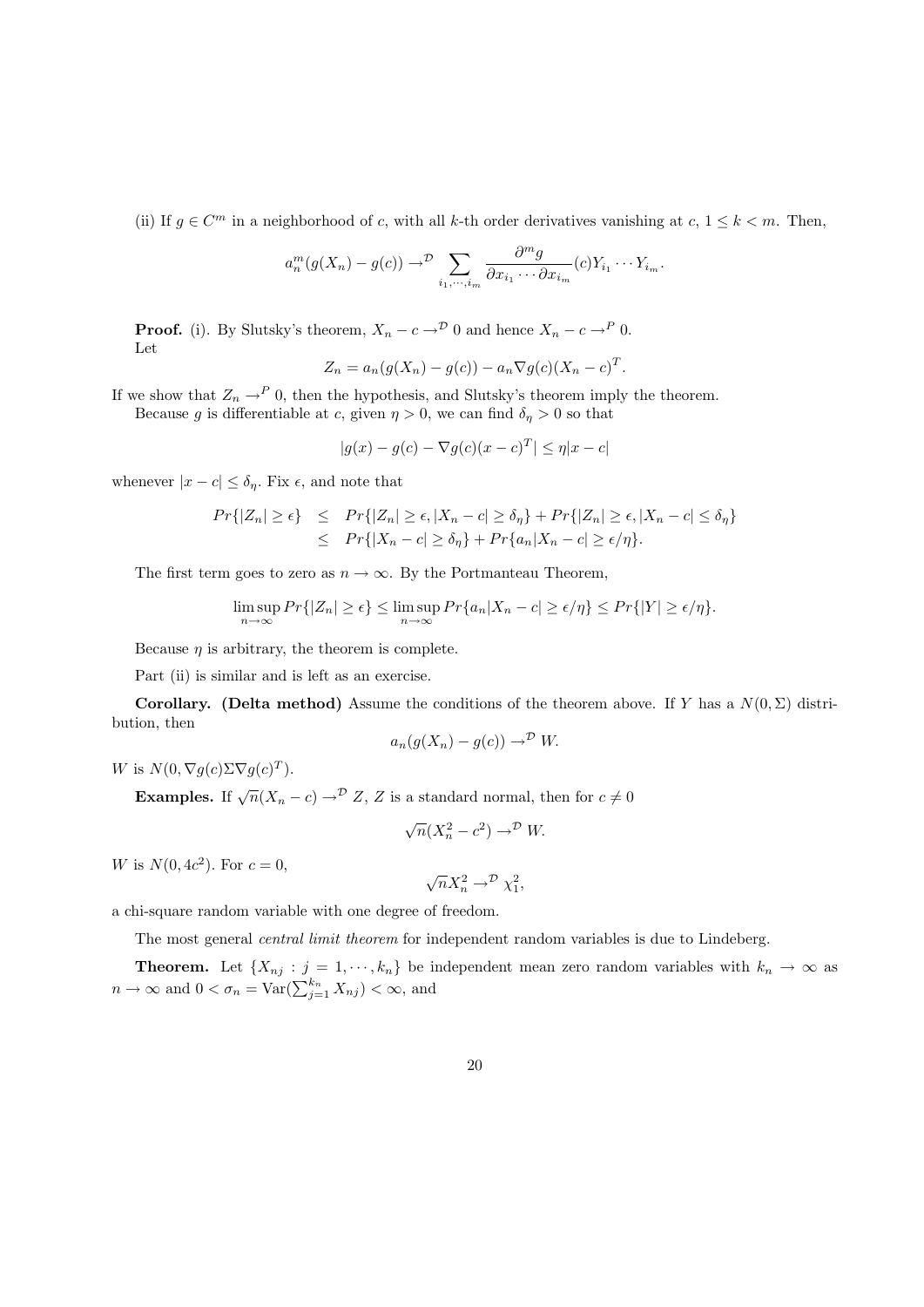If, for any  $\epsilon > 0$ ,

$$
\lim_{n \to \infty} \frac{1}{\sigma_n^2} \sum_{j=1}^{k_n} E[X_{nj}^2 I_{\{|X_{nj}| > \epsilon \sigma_n\}}] = 0,
$$

then

$$
\frac{1}{\sigma_n} \sum_{j=1}^{k_n} X_{nj}
$$

converges in distribution to a standard normal random variable.

#### Exercises.

1. Show that the Liapounov condition below implies the Lindeberg condition.

$$
\lim_{n \to \infty} \frac{1}{\sigma_n^{2+\delta}} \sum_{j=1}^{k_n} E[|X_{nj}|^{2+\delta}] = 0,
$$

for some  $\delta > 0$ .

2. Let  $\{X_i : i \geq 1\}$  be Bernoulli random variables.  $EX_i = p_i$ . If  $\sigma_n^2 = \sum_{i=1}^n p_i(1-p_i) \to \infty$  as  $n \to \infty$ , then

$$
\frac{1}{\sigma_n} \sum_{i=1}^n (X_i - p_i) \to^{\mathcal{D}} Z
$$

as  $n \to \infty$  with Z a standard normal random variable.

3. Let  $\{X_i : i \geq 1\}$  be i.i.d  $R^d$ -valued random variables with mean  $\mu$  and variance  $\Sigma = \text{Var}(X_1)$ , then

$$
\frac{1}{\sqrt{n}}\sum_{i=1}^{n}(X_i - \mu) \to^{\mathcal{D}} W,
$$

with W a  $N(0, \Sigma)$  random variable.

4. In Exercise 2, let  $d = 1$ ,  $\bar{X}_n$  and  $S_{n-1}$ , be respectively, the sample mean and standard deviation of the first  $n$  observations, then

$$
\frac{\bar{X}_n - \mu}{S_{n-1}/\sqrt{n}} \to^{\mathcal{D}} Z
$$

as  $n \to \infty$  with Z a standard normal random variable.

## 2.6 Exponential and Location-Scale families

**Defnition.** A parametric family of distributions  $\{P_{\theta} : \theta \in \Omega\}$  dominated by a  $\sigma$ -finite measure  $\nu$  on  $(\mathcal{X}, \mathcal{B})$ is called an exponential family if

$$
f_{X|\Theta}(x|\theta) = \frac{dP_{\theta}}{d\nu}(\theta) = c(\theta)h(x) \exp\{\sum_{i=1}^{k} \pi_i(\theta)t_i(x)\} = c(\theta)h(x)e^{\langle \pi(\theta), t(x) \rangle}.
$$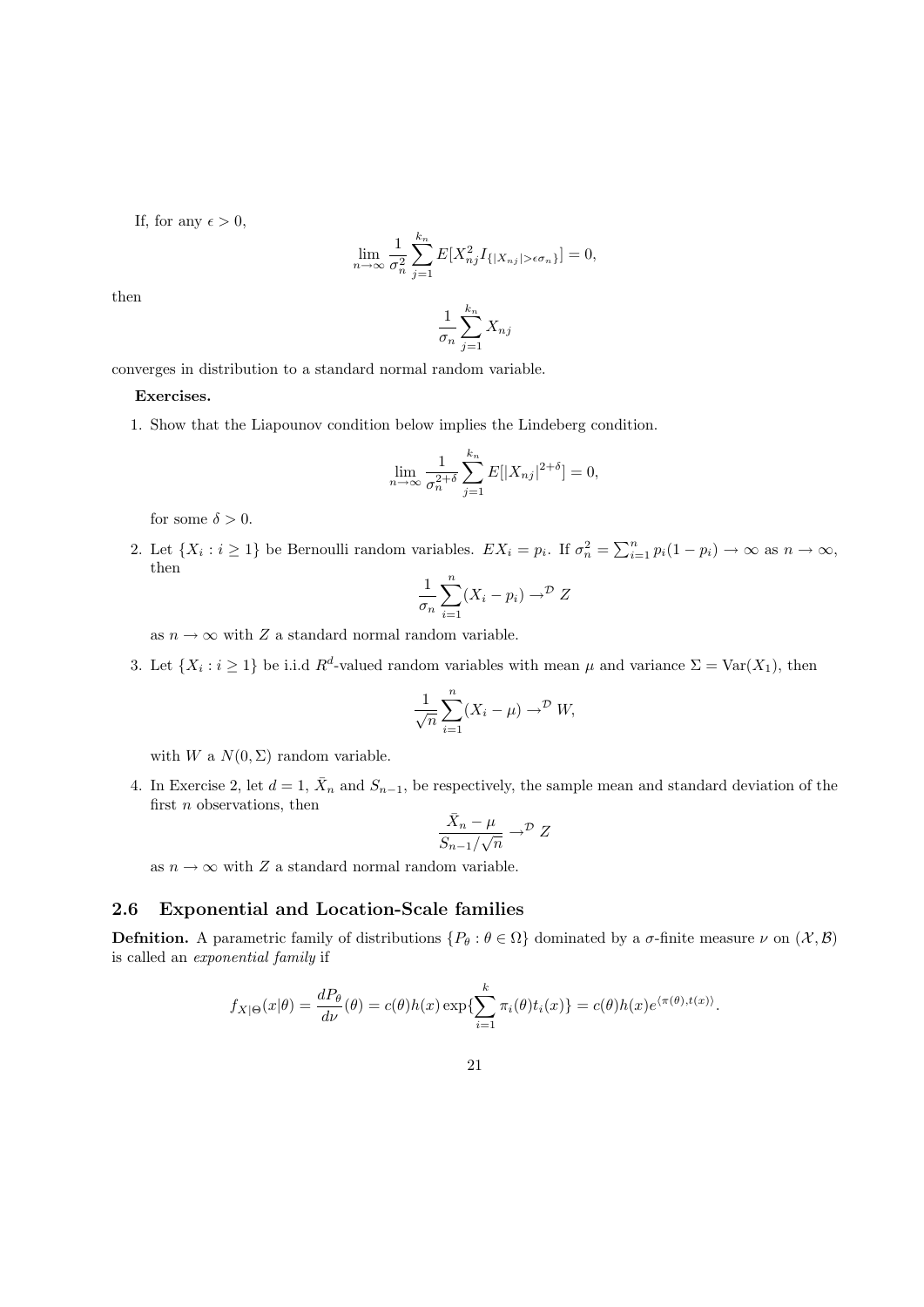In particular, there exists a dominating measure (e.g.  $d\lambda = h \, d\nu$ ) such that  $f_{X|\Theta}(x|\theta) > 0$  for all  $(x, \theta) \in \text{supp}(\lambda) \times \Omega$ . We can use this, for example, to show that the choice of  $P_{\theta}$ , a  $U(0, \theta)$ -random variable, does not give an exponential family.

This choice for the representation is not unique. The transformation  $\tilde{\pi}(\theta) = \pi(\theta)D$  and  $\tilde{t}(x) = t(x)(D^T)^{-1}$ for a nonsingular matrix D gives another representation. Also, if  $\tilde{\nu} \ll \nu$  then we can use  $\tilde{\nu}$  as the dominating measure.

Note that

$$
c(\theta) = (\int_{\mathcal{X}} h(x)e^{\langle \pi(x), t(x) \rangle} d\nu(x))^{-1}.
$$

For  $j = 1, 2$ , let  $X_j$  be independent exponential families with parameter set  $\Omega_j$ , and dominating measure  $\nu_j$ , then the pair  $(X_1, X_2)$  is an an exponential family with parameter set  $(\Omega_1, \Omega_2)$  and dominating measure  $\nu_1 \times \nu_2$ .

Consider the reparameterization  $\pi = \pi(\theta)$ , then

$$
\tilde{f}_{X|\Pi}(x|\pi) = \tilde{c}(\pi)h(x)e^{\langle \pi, t(x) \rangle}.
$$

We call the vector  $\Pi = \pi(\Theta)$  the natural parameter and

$$
\Gamma = \{ \pi \in R^k : \int_{\mathcal{X}} h(x) e^{\langle \pi, t(x) \rangle} \nu(dx) < \infty \}
$$

is called the natural parameter space.

#### Examples.

1. Let  $\{P_\theta : \theta \in (0,1)\}$  be  $Bin(n, \theta)$  and let  $\nu$  be counting measure on  $\{0, 1, \dots, n\}$ , then

$$
f_{X|\Theta}(x|\theta) = (1-\theta)^n \binom{n}{x} \exp\{x \log \frac{\theta}{1-\theta}\}.
$$

Thus,

$$
c(\theta) = (1 - \theta)^n
$$
,  $h(x) = \binom{n}{x}$ ,  $t(x) = x$ ,  $\pi(\theta) = \log \frac{\theta}{1 - \theta}$ .

The natural parameter is  $\pi = \log \frac{\theta}{1-\theta}$ . We can recover  $\theta$  via  $\theta = e^{\pi}/(1+e^{\pi})$ .

2. Let  $\{P_\theta: \theta = (\mu, \sigma) \in R \times R_+\}$  be the distribution of  $X = (X_1, \dots, X_n)$ , an i.i.d sequence of  $N(\mu, \sigma^2)$ random variables. Let  $\nu$  be *n*-dimensional Lebesgue measure. Then,

$$
f_{X|\Theta}(x|\theta) = \frac{1}{(2\pi\sigma^2)^{n/2}} \exp\{-\frac{1}{2\sigma^2} \sum_{i=1}^n (x_i - \mu)^2\}
$$
  
= 
$$
\frac{1}{(2\pi)^{n/2}} \sigma^{-n} \exp\{\frac{n\mu^2}{2\sigma^2}\} \exp\{-\frac{1}{2\sigma^2} \sum_{i=1}^n x_i^2 + \frac{\mu}{\sigma^2} n\bar{x}\}.
$$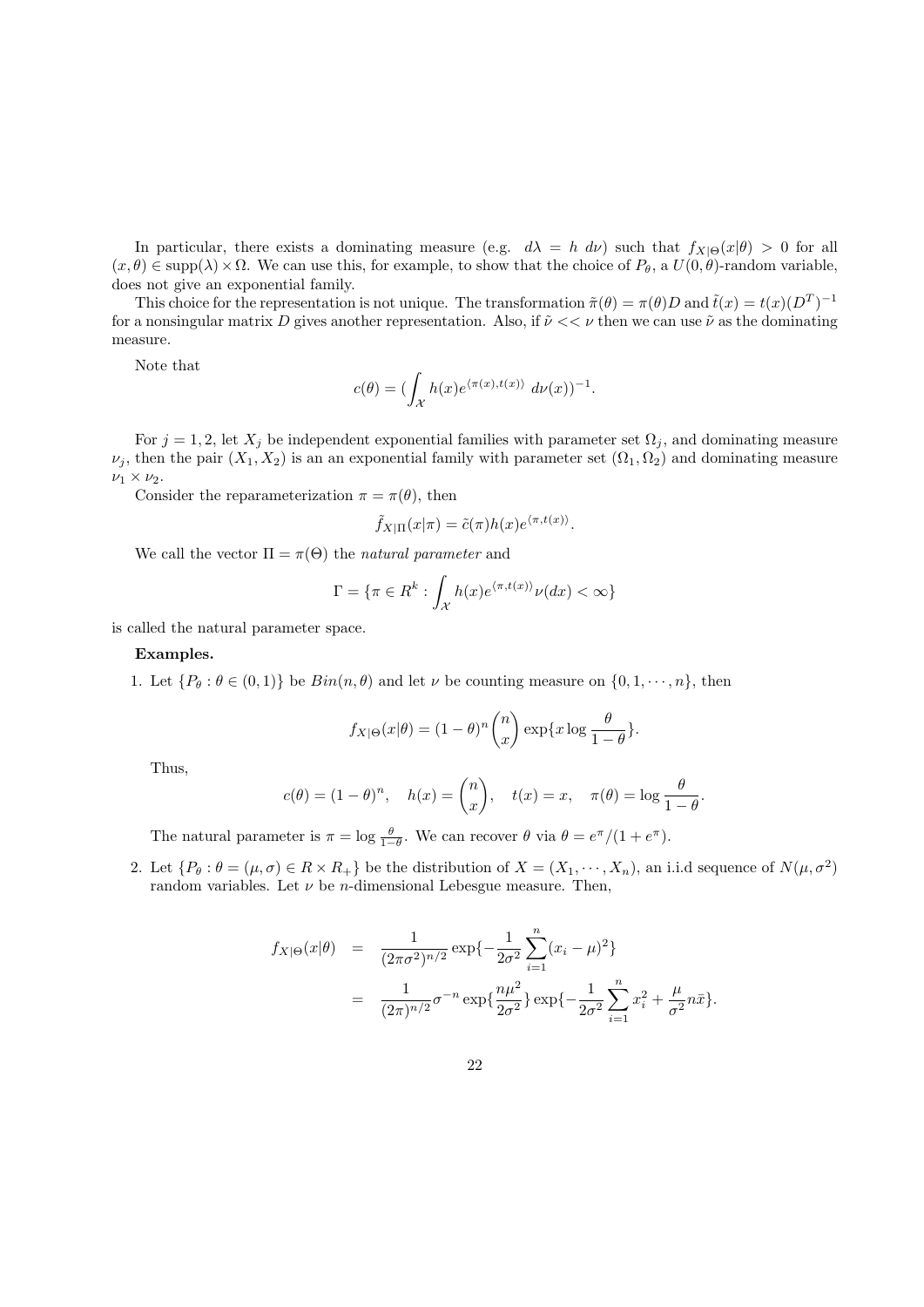Thus,

$$
c(\theta) = \sigma^{-n} \exp\{\frac{n\mu^2}{2\sigma^2}\}, \quad h(x) = \frac{1}{(2\pi)^{n/2}}, \quad t(x) = (n\bar{x}, \sum_{i=1}^n x_i^2), \quad \pi(x) = (\frac{\mu}{\sigma^2}, -\frac{1}{2\sigma^2}).
$$

An exponential family of distributions is called *degenerate* if the image of the natural parameterization is almost surely contained in a lower dimensional hyperplane of  $R^k$ . In other words, there is a vector  $\alpha$  and a scalar r so that  $P_{\theta} \{ \langle, \alpha X \rangle = r \} = 1$  for all  $\theta$ .

For X distributed  $Mult_k(\theta_1, \dots, \theta_k), \Omega = \{ \theta \in R^k : \theta_i > 0, \sum_{i=1}^k \theta_i = 1 \}.$  Then,

$$
c(\theta) = 1, \quad h(x) = \binom{n}{x_1, \cdots, x_k}, \quad t(x) = x
$$

The natural parameter is  $\pi(\theta) = (\log(\theta_1), \cdots, \log(\theta_k)).$ 

This family is degenerate because  $Pr({1, X) = n}$ . We can choose the reparameterization

$$
\tilde{\pi}(\theta) = (\log(\theta_1/\theta_k), \cdots, \log(\theta_{k-1}/\theta_k))
$$

with

$$
\tilde{t}(x) = (x_1, \cdots, x_{k-1}), \quad \tilde{c}(\theta) = \theta_k^n.
$$

This gives a nondegenerate exponential family.

Formulas for exponential families often require this non-degeneracy. Thus, we will often make a linear transformation to remove this degeneracy.

**Definition.** (Location-scale families.) Let Pr be a probability measure on  $(R^d, \mathcal{B}(R^d))$  and let  $\mathcal{M}_d$ be the collection of all  $d \times d$  symmetric positive definite matrices. Set

$$
Pr_{(\mu, \Sigma)}(B) = Pr((B - \mu)\Sigma^{-1/2}), \qquad B \in \mathcal{B}(R^d).
$$

Then, the collection

$$
\{Pr_{(\mu,\Sigma)}(B) : \mu \in R^d, \Sigma \in \mathcal{M}_d\}
$$

is called a location-scale family.

A location family is obtained by restricting the choice of matrices to the identity matrix. A scale family is obtained by restricting the choice of vectors to  $\mu = 0$ . The normal distributions on  $R^d$  form a location-scale family. The uniform distributions on  $(0, \theta)$  form a location family.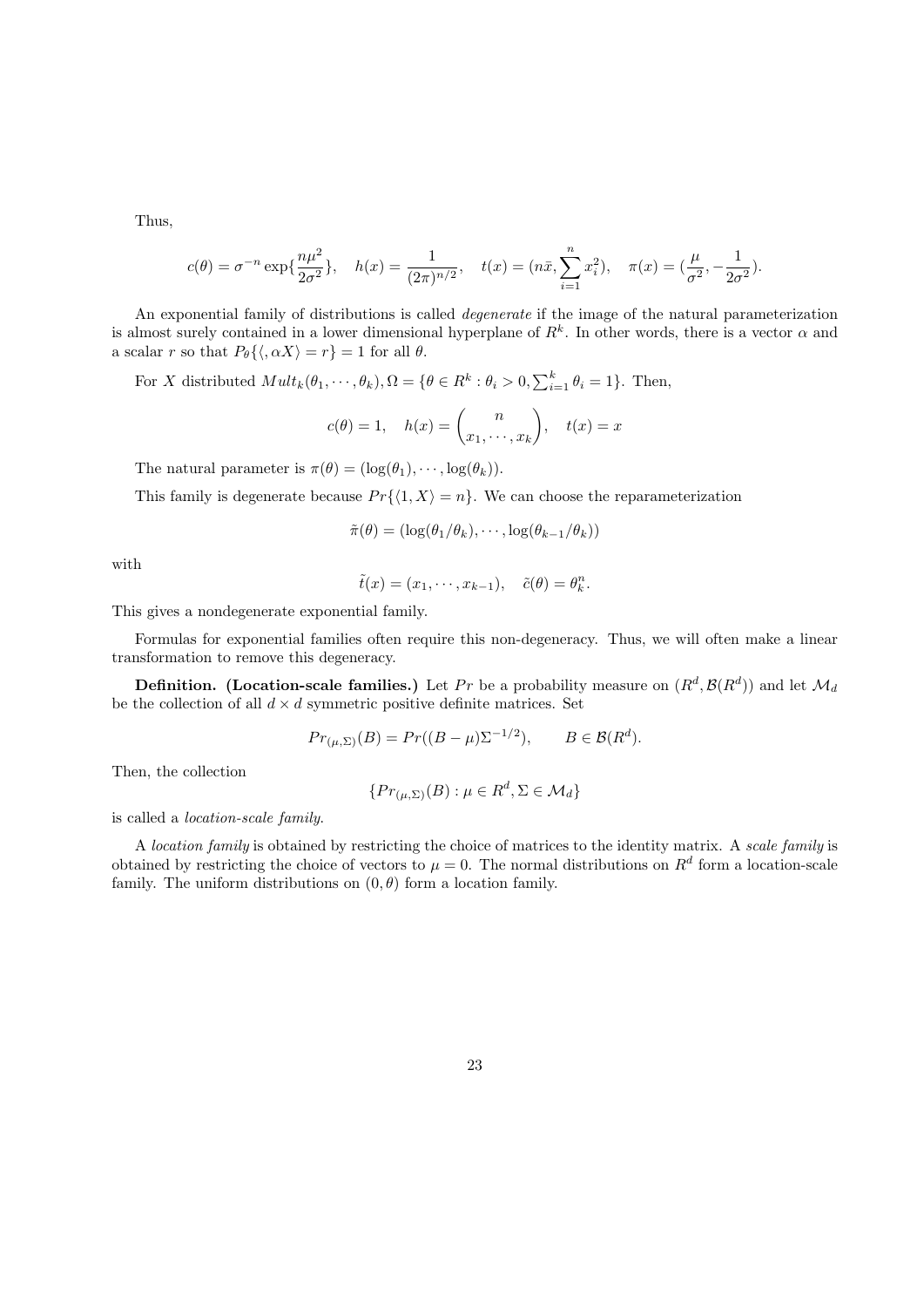## 3 Sufficiency

We begin with some notation.

Denote the underlying probability space by  $(S, \mathcal{A}, \mu)$ . We will often write  $Pr(A)$  for  $\mu(A)$ .

We refer to a measurable mapping  $X : (S, A) \to (X, B)$  as the *data.* X is called the sample sapce.

We begin with a parametric family of distributions  $P_0$  of X. The parameter  $\Theta$  is a mapping from the parameter space  $(\Omega, \tau)$  to  $\mathcal{P}_0$ . Preferably, this mapping will have good continuity properties.

The distribution of X under the image of  $\theta$  is denoted by

$$
P'_{\theta}\{X \in B\} = Pr\{X \in B | \Theta = \theta\} = P_{\theta}(B), \qquad B \in \mathcal{B}.
$$

Thus, if  $\Theta$  has distribution  $\mu_{\Theta}$ ,

$$
Pr{X \in B, \Theta \in D} = \int_D P_{\theta}(B) \mu_{\Theta}(d\theta).
$$

For example, let  $\theta = (\alpha, \beta), \alpha > 0, \beta > 0$ . Under the distribution determined by  $\theta$ , X is a sequence of n independent  $Beta(\alpha, \beta)$ -random variables. Pick  $B \in \mathcal{B}([0, 1]^n)$ . Then

$$
P_{\theta}(B) = \int_{B} \prod_{i=1}^{n} \frac{\Gamma(\alpha + \beta)}{\Gamma(\alpha)\Gamma(\beta)} x_i^{\alpha - 1} (1 - x_i)^{\beta - 1} dx.
$$

Let C be a sigma field on T that contains singletons, then  $T : (\mathcal{X}, \mathcal{B}) \to (\mathcal{T}, \mathcal{C})$  is a *statistic* and  $T(X)$  is called a random quantity. We write

$$
P_{\theta,T}(C) = P'_{\theta}\{T(X) \in C\} = P'_{\theta}\{T \in C\}.
$$

#### 3.1 Basic Notions

**Definition.** Let  $\mathcal{P}_0$  be a parametric family of distributions on  $(\mathcal{X}, \mathcal{B})$ . Let  $(\Omega, \tau)$  be the parameter space and let  $\Theta : \Omega \to \mathcal{P}_0$  be the parameter. Let  $T : \mathcal{X} \to \mathcal{T}$  be a statistic.

- 1. T is sufficient in the classical sense if the conditional distribution of X given  $T(X)$  does not depend on θ.
- 2. T is sufficient in the Bayesian sense if, for every prior  $\mu_{\Theta}$ , there exists versions of the posteriors  $\mu_{\Theta|X}$ and  $\mu_{\Theta|T}$  such that for every  $B \in \tau$ ,

$$
\mu_{\Theta|X}(B|x) = \mu_{\Theta|T}(B|T(x)) \quad \text{a.s. } \mu_X,
$$

where  $\mu_X$  is the marginal distribution of X.

If T is sufficient in the classical sense, then there exists a function  $r : \mathcal{B} \times \mathcal{T} \to [0, 1]$  such that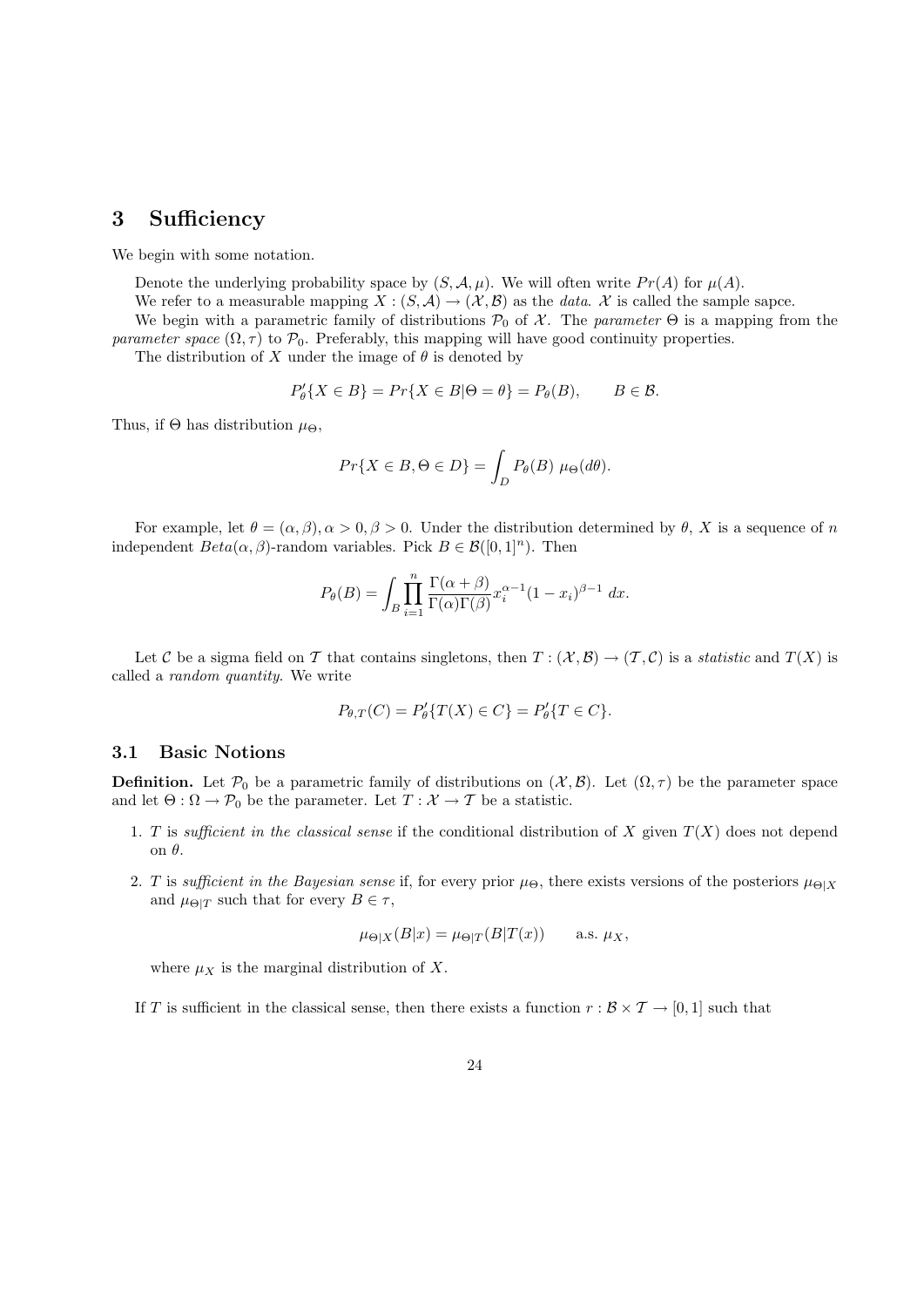- 1.  $r(\cdot|t)$  is a probability on X for every  $t \in \mathcal{T}$ .
- 2.  $r(B|\cdot)$  is measurable on T for every  $B \in \mathcal{B}$ .
- 3. For every  $\theta \in \Omega$  and every  $B \in \mathcal{B}$ ,

$$
P_{\theta}\{B|T=t\} = r(B|t) \quad \text{a.e. } P_{\theta,T}.
$$

Thus, given  $T = t$ , one can generate the conditional ditribution of X without any knowledge of the parameter  $\theta$ .

**Example.** Let X be *n* independent  $Ber(\theta)$  random variables and set  $T(x) = \sum_{i=1}^{n} x_i$ . Then

$$
P'_{\theta}\{X=x|T(X)=t\} = \frac{\theta^t(1-\theta)^{n-t}}{\binom{n}{t}\theta^t(1-\theta)^{n-t}} = \binom{n}{t}^{-1}.
$$

Thus, T is sufficient in the classical sense and  $r(\cdot|t)$  has a uniform distribution.

By Bayes' formula, the Radon-Nikodym derivative,

$$
\frac{d\mu_{\Theta|X}}{d\mu_{\Theta}}(x|\theta) = \frac{\theta^{\sum_{i=1}^{n} x_i} (1-\theta)^{n-\sum_{i=1}^{n} x_i}}{\int \psi^{\sum_{i=1}^{n} x_i} (1-\psi)^{n-\sum_{i=1}^{n} x_i} \mu_{\Theta}(d\psi)}.
$$

Given  $\Theta = \theta$ ,  $T(X)$  is  $Bin(n, \theta)$ , thus

$$
\frac{d\mu_{\Theta|T}}{d\mu_{\Theta}}(x|t) = \frac{\binom{n}{t}\theta^t(1-\theta)^{n-t}}{\int \binom{n}{t}\psi^t(1-\psi)^{n-t} \mu_{\Theta}(d\psi)}.
$$

Thus, T is sufficient in the Bayesian sense.

Checking the two basic properties of conditional expectation, we have the following lemma.

**Lemma.** A statistic T is sufficient in the Bayesian sense if and only if, for every prior  $\mu_{\Theta}$ , there exists a version of the posterior distribution given X,  $\mu_{\Theta|X}$  such that for all  $B \in \tau$ ,  $\mu_{\theta|X}(B|\cdot)$  is  $\sigma(T)$ -measurable, i.e.  $\mu_{\theta|X}(B|x)$  is a function of T.

**Exercise.** If  $X = (X_1, \dots, X_n)$  are exchangeable, then the order statistics  $(X_{(1)}, \cdot, X_{(n)})$  are sufficient.

The two notions of sufficiency are quite similar as the following theorem demonstrates.

#### Theorem.

- 1. If  $T$  is sufficient in the classical sense, then  $T$  is sufficient in the Bayesian sense.
- 2. Let T be sufficient in the Bayesian sense. If  $P_\theta \ll v$  for all  $\theta$  and some  $\sigma$  finite measure  $\nu$ , then T is sufficient in the classical sense.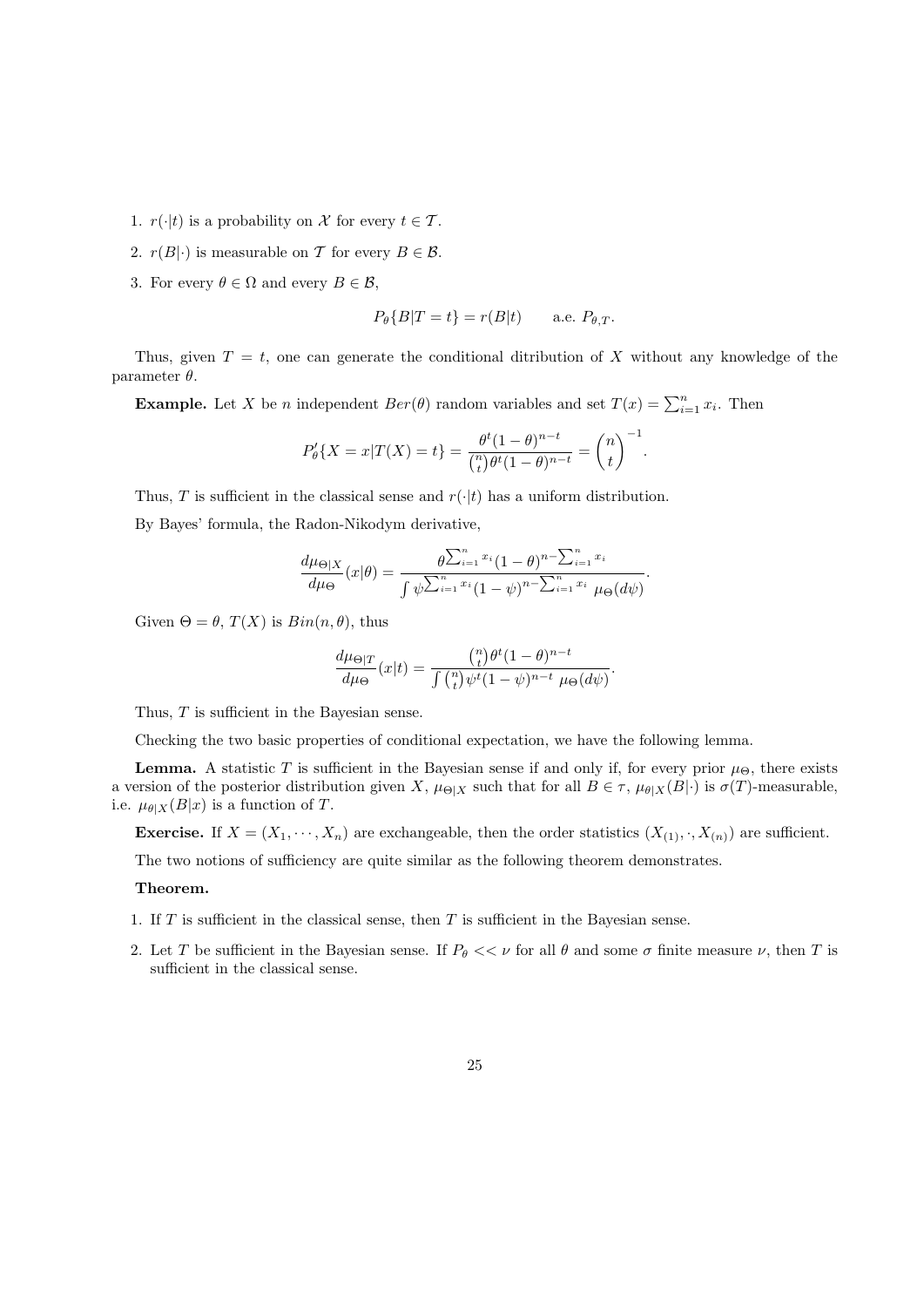**Proof.** Let r be as desribed above and let  $\mu_{\Theta}$  be a prior for  $\Theta$ . Then,

$$
\mu_{X|T}(B|T=t) = \int_{\Omega} P_{\theta}(B|T=t) \ \mu_{\Theta|T}(d\theta|t) = \int_{\Omega} r(B|t) \ \mu_{\Theta|T}(d\theta|t) = r(B|t) = \mu_{X|T,\Theta}(B|T=t,\Theta=\theta),
$$

where  $\mu_{\Theta|T}$  is the posterior distribution of  $\Theta$  given T. Thus, the conditional distribution of X given  $(\Theta, T)$ is the conditional distribution of X given T. Consequently, X and  $\Theta$  are conditionally independent given T and

$$
\mu_{\Theta|T,X} = \mu_{\Theta|T}.
$$

Because  $T$  is a function of  $X$ , we always have

$$
\mu_{\Theta|T,X} = \mu_{\Theta|X}
$$

and T is sufficient in the Bayesian sense.

Part 2 requires the following lemma.

**Lemma.** let  $\nu$  be a  $\sigma$ -finite measure dominating  $P_{\theta}$  for each  $\theta \in \Omega$ . If T is sufficient in the Bayesian sense, then there exists a probability measure  $\nu^*$  such that  $P_\theta \ll \nu^* \ll \nu$  for all  $\theta$  and

$$
f_{X|\Theta}(x|\theta) = \frac{dP_{\theta}}{d\nu^*}(x) = h(\theta, T(x))
$$

for some measurable function  $h : \Omega \times \mathcal{T} \to R$ .

**Proof.** We can choose  $\Omega_{\nu} = \{\theta_i : i \geq 1\}$  and  $\{c_i : i \geq 1\}$  so that  $c_i \geq 0$ ,  $\sum_{i=1}^{\infty} c_i = 1$  and for every  $\theta \in \Omega$ ,

$$
P_{\theta} << \nu^* = \sum_{i=1}^{\infty} c_i P_{\theta_i}.
$$

For  $\theta \in \Omega \backslash \Omega_{\nu}$  specify the prior distribution

$$
Pr\{\Theta = \theta\} = \frac{1}{2}, \qquad Pr\{\Theta = \theta_i\} = \frac{c_i}{2}.
$$

Then,

$$
Pr\{\Theta = \theta | X = x\} = \frac{Pr\{X = x | \Theta = \theta\} Pr\{\Theta = \theta\}}{Pr\{X = x\}}
$$

$$
= \frac{f_{X|\Theta}(x|\theta)}{f_{X|\Theta}(x|\theta) + \sum_{i=1}^{\infty} c_i f_{X|\Theta}(x|\theta_i)}
$$

$$
= (1 + \frac{\sum_{i=1}^{\infty} c_i f_{X|\Theta}(x|\theta_i)}{f_{X|\Theta}(x|\theta)})^{-1}.
$$

Because T is sufficient in the Bayesian sense,  $Pr\{\Theta = \theta | X = x\}$  is, for each  $\theta$ , a function of  $T(x)$ . Thus, we write

$$
h(\theta, T(x)) = \frac{f_{X|\Theta}(x|\theta)}{\sum_{i=1}^{\infty} c_i f_{X|\Theta}(x|\theta_i)} = \frac{dP_{\theta}}{d\nu}(x) / \frac{d\nu^*}{d\nu}(x) = \frac{dP_{\theta}}{d\nu}(x).
$$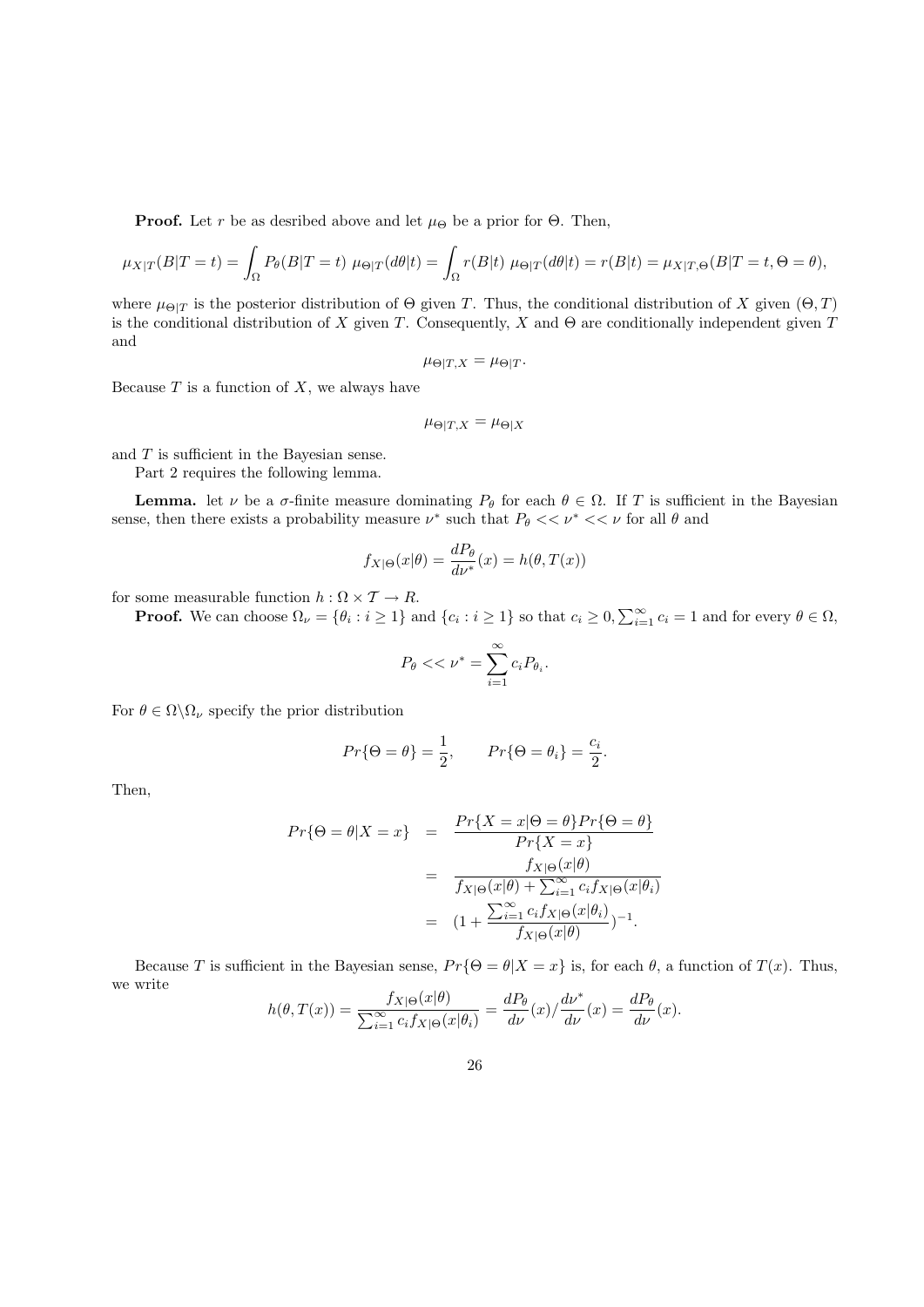If  $\theta \in \Omega_{\nu}$ , use the prior  $Pr\{\Theta = \theta_i\} = c_i$  and repeat the steps above.

**Proof.** (Part 2 of the theorem) Write  $\tilde{r}(B|t) = \nu^*(X \in B|T=t)$  and set  $\nu^*_T(C) = \nu^*\{T \in C\}$ . Then

$$
\nu^*(T^{-1}(C) \cap B) = \int I_C(T(x)) I_B(x) \ \nu^*(dx) = \int_C \tilde{r}(B|t) \ \nu_T^*(dt).
$$

Thus by the standard machine, for every integrable  $g : \mathcal{T} \to R$ ,

$$
\int g(T(x))I_B(x) \nu^*(dx) = \int g(t)\tilde{r}(B|t) \nu_T^*(dt).
$$

*Claim.* For all  $\theta$ ,  $\tilde{r}(B|t) = P_{\theta}\{X \in B|T=t\}$ Note that  $P_{\theta}\{X \in B | T = t\}$  is characterized by satisfying

- 1. It is a function  $m : \mathcal{T} \to [0, 1]$ .
- 2.  $E_{\theta}[I_B(X)I_C(T(X))] = E_{\theta}[m(T(X))I_C(T(X))].$

Clearly,  $\tilde{r}(B|t)$  satisfies 1. By the lemma,

$$
\frac{dP_{\theta,T}}{d\nu_T^*}(t) = h(\theta,t).
$$

 $(P_{\theta,T}(B) = P_{\theta}\{T(X) \in B\} = \int I_B(T(x))h(\theta, T(x)) \nu^*(dx) = \int I_B(t)h(\theta, t) \nu_T^*(dt)$ Thus,

$$
\int_C \tilde{r}(B|t) P_{\theta,T}(dt) = \int I_C(t)\tilde{r}(B|t)h(\theta,t) \nu_T^*(dt) = \int I_B(x)I_C(T(x))h(\theta,T(x)) \nu^*(dx)
$$

$$
= \int I_B(x)I_C(T(x)) P_{\theta}(dx) = E_{\theta}[I_B(X)I_C(T(X))].
$$

This gives the claim.

## 3.2 Fisher-Neyman Factorization Theorem

If all the conditional distributions are absolutely continuous with respect to a single  $\sigma$ -finite measure, then the two senses of sufficiency agree. In this circumstance, the Fisher-Neyman factorization theorem gives a simple characterization of sufficiency.

**Theorem.** Let  $\{P_\theta : \theta \in \Omega\}$  be a parametric family such that  $P_\theta \ll \nu$  for all  $\theta$ . Write

$$
\frac{dP_{\theta}}{d\nu}(x) = f_{X|\Theta}(x|\theta).
$$

Then T is sufficient if and only if there exists functions  $m_1$  and  $m_2$  such that

$$
f_{X|\Theta}(x|\theta) = m_1(x)m_2(T(x), \theta).
$$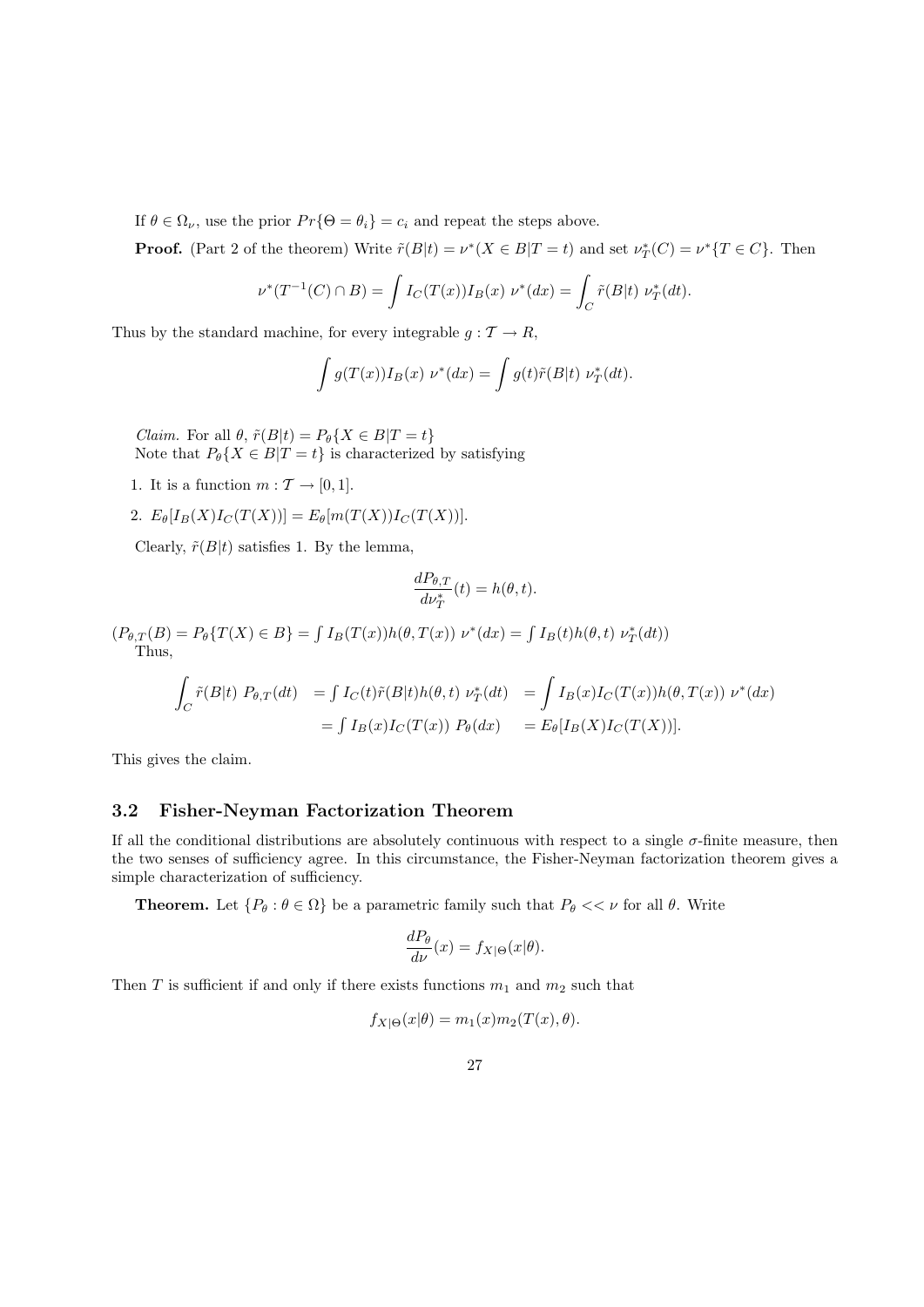**Proof.** By the theorem above, it suffices to prove this theorem for sufficiency in the Bayesian sense. Write  $f_{X|\Theta}(x|\theta) = m_1(x)m_2(T(x), \theta)$  and let  $\mu_{\Theta}$  be a prior for  $\Theta$ . Bayes' theorem states that the posterior distribution of Θ is absolutely continuous with respect to the prior with Radon-Nikodym derivative

$$
\frac{d\mu_{\Theta|X}}{d\mu_{\Theta}}(\theta|x) = \frac{m_1(x)m_2(T(x),\theta)}{\int_{\Omega} m_1(x)m_2(T(x),\psi) \mu_{\Theta}(d\psi)} = \frac{m_2(T(x),\theta)}{\int_{\Omega} m_2(T(x),\psi) \mu_{\Theta}(d\psi)}.
$$

This is a function of  $T(x)$ . Thus, T is sufficient.

Now, assume that T is sufficient. Then there exists a measure  $\nu^*$  such that

- 1.  $P_{\theta} \ll \nu^*$  for all  $\theta$ .
- 2.  $dP_{\theta}/d\nu^{*}(x) = h(\theta, T(x))$  for some measurable h.
- 3.  $\nu^* \ll \nu$ .

Therefore,

$$
f_{X|\Theta}(x|\theta) = \frac{dP_{\theta}}{d\nu^*}(x)\frac{d\nu^*}{d\nu}(x) = h(\theta, T(x))\frac{d\nu^*}{d\nu}(x).
$$

Now set  $m_1 = d\nu^* / d\nu$  and  $m_2 = h$ .

**Example.** (truncation families) Let  $\phi$  be a non-negative Borel function on  $(R, \mathcal{B}(R))$  such that for any  $\alpha$  and  $\beta$ , we have  $\int_{\alpha}^{\beta} \phi(x) dx < \infty$ . Use the parameter  $\theta = (\alpha, \beta), \Omega = \{(\alpha, \beta) \in R^2 : \alpha < \beta\}$ , and set the densities with respect to Lebesgue measure

$$
f_{X|\Theta}(x|\theta) = c(\theta)\phi(x)I_{(\alpha,\beta)}(x)
$$

with  $c(\theta) = (\int_{\alpha}^{\beta} \phi(x) dx)^{-1}$ .

The joint density function of n independent identically distributed random variables from this truncation family is

$$
\prod_{i=1}^{n} f_{X|\Theta}(x_i|\theta) = c(\theta)^n \prod_{i=1}^{n} I_{(\alpha,\beta)}(x_i) \prod_{i=1}^{n} \phi(x_i).
$$

$$
= c(\theta)^n I_{(\alpha,\infty)}(x_{(1)}) I_{(-\infty,\beta)}(x_{(n)}) \prod_{i=1}^{n} \phi(x_i)
$$

Write this as  $m_1(x)m_2(T(x),\theta)$  with  $m_1(x) = \prod_{i=1}^n \phi(x_i)$ . and  $m_2(T(x),\theta) = c(\theta)^n I_{(\alpha,\infty)}(x_{(1)})I_{(-\infty,\beta)}(x_{(n)})$ ,  $T(x) = (x_{(1)}, x_{(n)})$ . Thus, the minimum and maximum are sufficient statistics.

**Lemma.** Assume the conditions of the factorization theorem and assume that  $T : \mathcal{X} \to \mathcal{T}$  is sufficient. Then there exists a measure  $\nu_T$  on  $(T, C)$  such that  $P_{\theta,T} \ll \nu_T$  and  $dP_{\theta,T}/d\nu_T = m_2(t, \theta)$ .

**Proof.** Define  $\nu^*$  are before, then  $P_\theta \ll \nu^*$  for each  $\theta$  and

$$
\frac{dP_{\theta}}{d\nu^*}(x) = \frac{f_{X|\Theta}(x|\theta)}{\sum_{i=1}^{\infty} c_i f_{X|\Theta}(x|\theta_i)} = \frac{m_2(T(x), \theta)}{\sum_{i=1}^{\infty} c_i m_2(T(x), \theta_i)}.
$$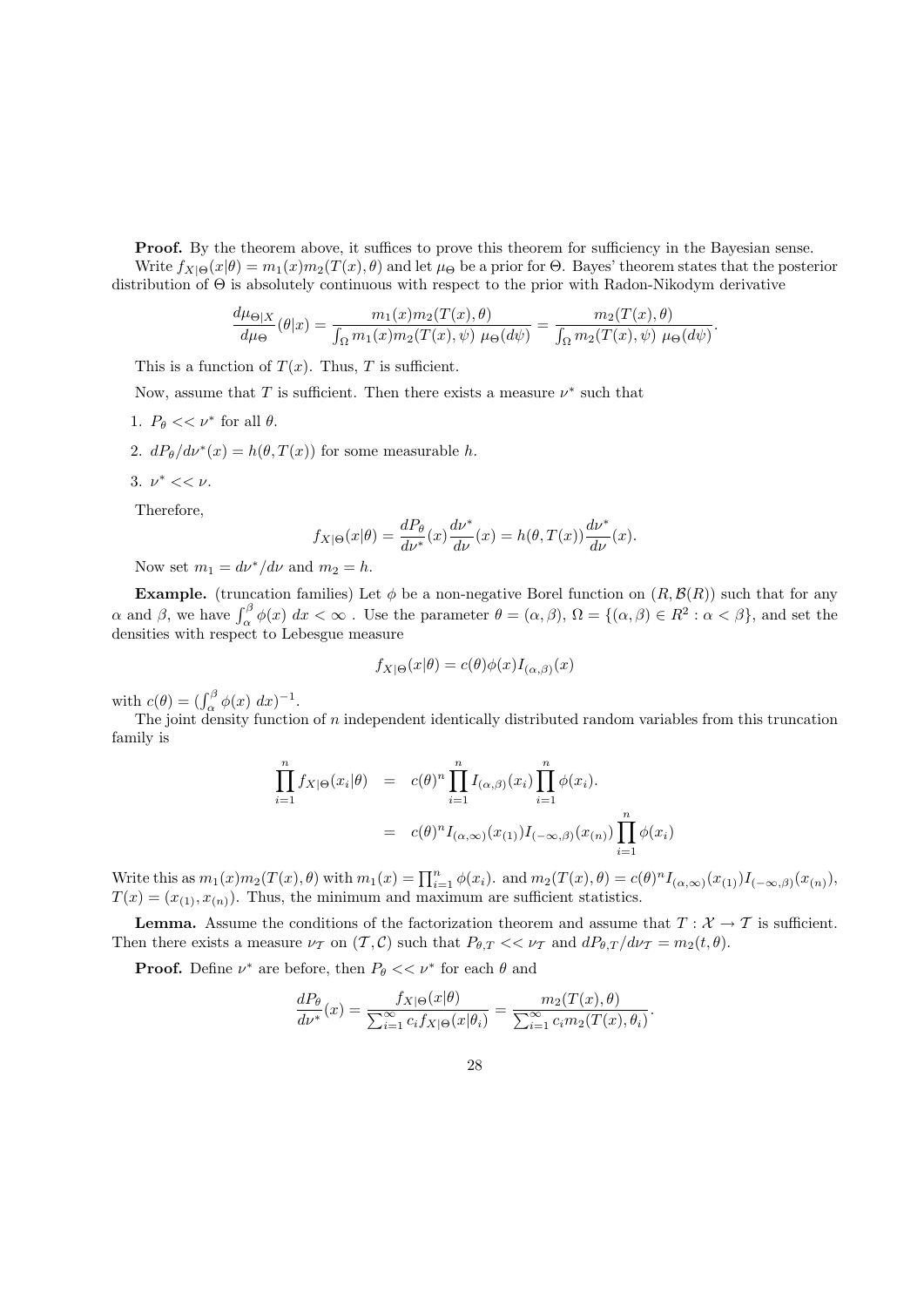Therefore,

$$
P_{\theta,T}(B) = \int_{T^{-1}(B)} \frac{dP_{\theta}}{d\nu^*}(x) \ \nu^*(dx)
$$
  
= 
$$
\int_{T^{-1}(B)} \frac{m_2(T(x), \theta)}{\sum_{i=1}^{\infty} c_i m_2(T(x), \theta_i)} \ \nu^*(dx)
$$
  
= 
$$
\int_B \frac{m_2(t, \theta)}{\sum_{i=1}^{\infty} c_i m_2(t, \theta_i)} \ d\nu^*_T(x)
$$

with  $\nu_T^*(B) = \nu^*\{T \in B\}$ . Now, set  $d\nu_T/d\nu_T^*(t) = (\sum_{i=1}^{\infty} c_i m_2(t, \theta_i))^{-1}$  to complete the proof.

Example. (exponential families) By the factorization theorem, for densities

$$
f_{X|\Theta}(x|\theta) = \frac{dP_{\theta}}{d\nu}(x) = c(\theta)h(x)e^{\langle \pi(\theta), t(x) \rangle},
$$

we have that  $t$  is a sufficient statistic, sometimes called the natural sufficient statistic.

Note that  $t(X)$  is an exponential family. We will sometimes work in the *sufficient statistic space*. In this case, the parameter is the natural parameter which we now write as  $\Omega$ . The reference measure is  $\nu_{\mathcal{T}}$ described in the lemma above. The density is

$$
f_{T|\Theta}(t|\theta) = \frac{dP_{T,\theta}}{d\nu_{T}}(x) = c(\theta)e^{\langle \theta, t \rangle},
$$

#### 3.3 Regularity Properties of Exponential Families

**Theorem.** The natural parameter space  $\Omega$  of an exponential family is convex and  $1/c(\theta)$  is convex.

Proof. Working with the sufficient statistics space, write

$$
\frac{1}{c(\theta)} = \int e^{\langle \theta, t \rangle} \nu_{\mathcal{T}}(dt).
$$

Choose  $\theta_1, \theta_2 \in \Omega$  and  $\alpha \in (0, 1)$ . Then, by the convexity of the exponential, we have that

$$
\frac{1}{c(\alpha\theta_1 + (1 - \alpha)\theta_2)} = \int e^{\langle (\alpha\theta_1 + (1 - \alpha)\theta_2), t \rangle} \nu_{\mathcal{T}}(dt)
$$

$$
= \int (\alpha e^{\langle \theta_1, t \rangle} + (1 - \alpha)e^{\langle \theta_2, t \rangle}) \nu_{\mathcal{T}}(dt)
$$

$$
= \frac{\alpha}{c(\theta_1)} + \frac{1 - \alpha}{c(\theta_2)} < \infty.
$$

Moreover, if  $\int |\phi(t)| e^{\langle \theta, t \rangle} \nu_{\mathcal{T}}(dt) < \infty$  for  $\theta$  in the interior of the natural parameter space for  $\phi: \mathcal{T} \to R$ , then

$$
f(z) = \int \phi(t)e^{\langle t, z \rangle} \nu_{\mathcal{T}}(dt)
$$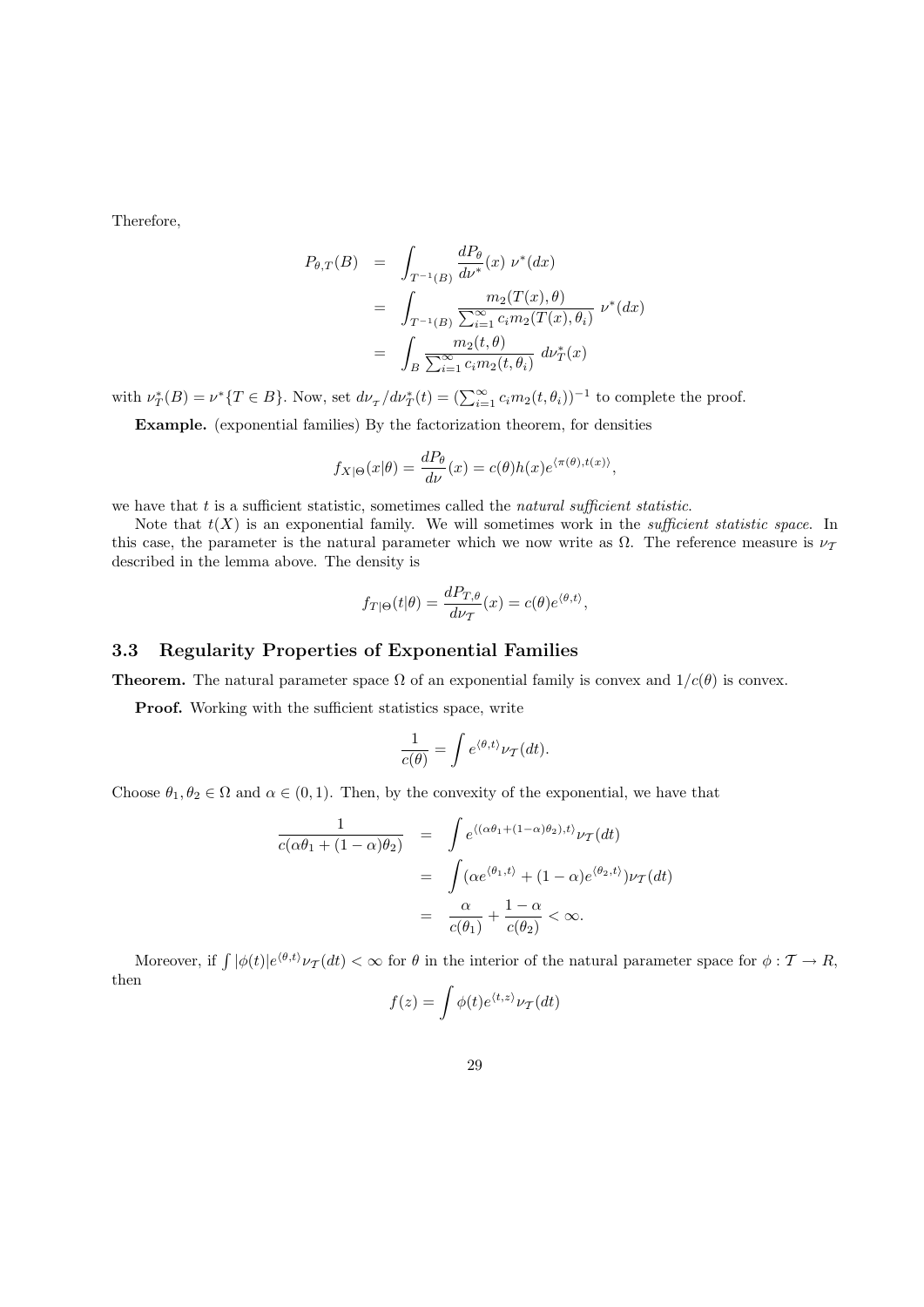is an analytic function of  $z$  in the region for which the real part of  $z$  is in the interior of the natural parameter space. Consequently,

$$
\frac{\partial}{\partial z_i} f(z) = \int t_i \phi(t) e^{\langle z, t \rangle} \nu_{\mathcal{T}}(dt)
$$

Taking  $\phi(\theta) = 1$ , we have

$$
E_{\theta}T_i = c(\theta)\frac{\partial}{\partial \theta_i}\frac{1}{c(\theta)} = -\frac{\partial}{\partial \theta_i}\log c(\theta).
$$

More generally, if  $\ell = \ell_1 + \cdots + \ell_k$ ,

$$
E_{\theta}[\prod_{i=1}^k T_i^{\ell^i}] = c(\theta) \frac{\partial^{\ell}}{\partial \theta_1^{\ell_1} \cdots \partial \theta_k^{\ell_k}} \frac{1}{c(\theta)}.
$$

For example,

$$
Cov(T_i, T_j) = -\frac{\partial^2}{\partial \theta_i \partial \theta_j} \log c(\theta).
$$

#### Examples.

1. The family  $Exp(\psi)$  has densities  $f_{X|\Psi}(x|\psi) = \psi e^{-\psi x}$  with respect to Lebesgue measure. Thus, the natural parameter,  $\theta = -\psi \in (-\infty, 0)$ ,  $c(\theta) = -1/\theta$ , a convex function.

$$
E_{\theta}T = \frac{\partial}{\partial \theta} \log(-\theta) = \frac{1}{-\theta}, \quad \text{Var}(T) = \frac{\partial^2}{\partial \theta^2} \log(-\theta) = \frac{1}{\theta^2}.
$$

2. For the sum of *n*-independent  $N(\mu, \sigma^2)$  random variables, the natural parameter  $\theta = (\mu/\sigma^2, -1/2\sigma^2)$ , and the natural sufficient statistic  $T(x) = (n\bar{x}, \sum_{i=1}^{n} x_i^2)$ . Thus,

$$
\log c(\theta) = \frac{n}{2}\log(-2\theta_2) + \frac{n}{4}\frac{\theta_1^2}{\theta_2}
$$

,

$$
E_{\theta}[n\bar{X}] = -\frac{\partial}{\partial \theta_1} \log c(\theta) = -\frac{n}{2} \frac{\theta_1}{\theta_2} = n\mu, \quad E_{\theta}[\sum_{i=1}^n X_i^2] = -\frac{\partial}{\partial \theta_2} \log c(\theta) = -\frac{n}{2\theta_2} + \frac{n}{4} \frac{\theta_1^2}{\theta_2^2} = n(\sigma^2 + \mu^2),
$$

$$
Cov(n\bar{X}, \sum_{i=1}^n X_i^2) = -\frac{\partial}{\partial \theta_2} \frac{\partial}{\partial \theta_1} \log c(\theta) = -\frac{\partial}{\partial \theta_2} \frac{n}{2} \frac{\theta_1}{\theta_2} = \frac{n}{2} \frac{\theta_1}{\theta_2^2} = 2n\mu\sigma^2.
$$

**Definition.** Let  $\mathcal{P}_0$  be a family of distributions on X. A second family of distributions  $\mathcal{P}^*$  is called a conjugate family provided that any choice of prior  $\mu_{\Theta} \in \mathcal{P}^*$  implies that the posterior  $\mu_{\Theta|X} \in \mathcal{P}^*$ .

**Exercise.** Let  $X = (X_1, \dots, X_n)$  be independent  $Ber(\theta)$  random variables and set  $T(X) = \sum_{i=1}^n X_i$ . Then the beta family of distributions forms a natural conjugate pair.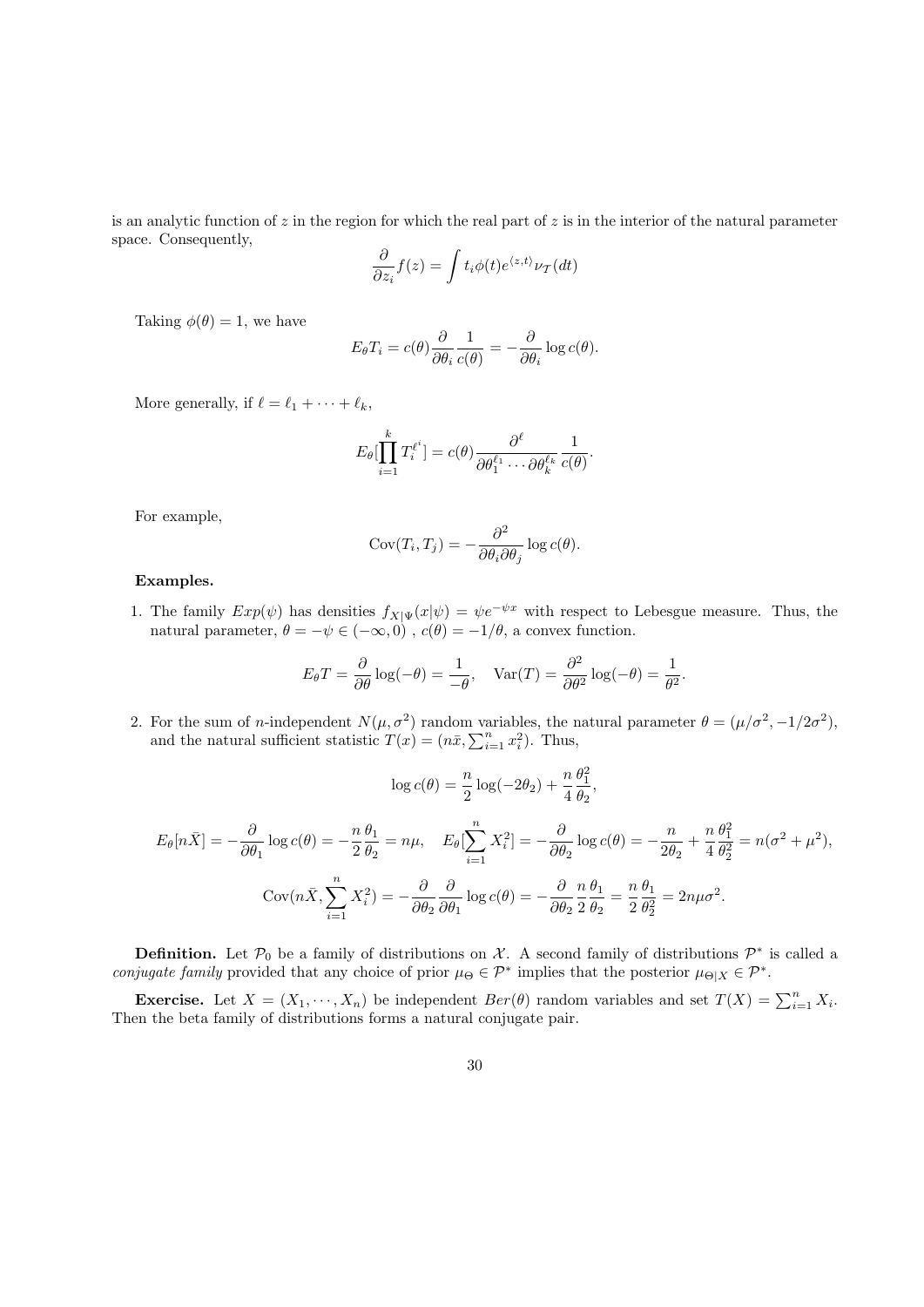This fact, in the case of integer parameters, is a consequence of the following theorem.

**Theorem.** Suppose, for any choice  $n$  of sample size, there exists a natural number  $k$  and a sufficient statistic  $T_n$  whose range in contained in  $R^k$ , functions  $m_{1,n}$  and  $m_{2,n}$  such that

$$
f_{X_1,\dots,X_n|\Theta}(x|\theta) = m_{1,n}(x_1,\dots,x_n)m_{2,n}(T_n(x_1,\dots,x_n),\theta).
$$

In addition, assume that for all n and all  $t \in \mathcal{T}$ ,

$$
0 < c(t, n) = \int_{\Omega} m_{2,n}(t, \theta) \lambda(d\theta) < \infty.
$$

Then the family

$$
\mathcal{P}^* = \{ \frac{m_{2,n}(t,\cdot)}{c(t,n)} : t \in \mathcal{T}, n = 1,2,\cdot\cdot\cdot \}
$$

is a conjugate family.

We can apply the computational ideas above to computing posterior distributions.

**Theorem.** Let  $X = (X_1, \dots, X_n)$  be i.i.d. given  $\Theta = \theta \in R^k$  with density  $c(\theta) \exp(\langle \theta, T(x) \rangle)$ . Choose  $a > 0$  and  $b \in R^k$  so that the prior for  $\Theta$  is proportional to  $c(\theta)^a \exp(\langle \theta, b \rangle)$ . Write the predictive density of  $X, f_X(x) = g(t_1, \dots, t_k)$ , where  $t_i = \sum_{j=1}^n \hat{T}_i(x_j)$ . Set  $\ell = \ell_1 + \dots + \ell_k$ , then

$$
E[\prod_{i=1}^k \Theta_i^{\ell_i} | X = x] = \frac{1}{f_X(x)} \frac{\partial^{\ell}}{\partial t_1^{\ell_1} \cdots \partial t_k^{\ell_k}} g(t_1, \dots, t_k).
$$

#### 3.4 Minimal and Complete Sufficiency

The entire data is always a sufficient statistic. Here we look for a sufficient statistics T that minimizes  $\sigma(T)$ .

**Definition.** A sufficient statistic  $T : \mathcal{X} \to \mathcal{T}$  is called minimal sufficient if for every sufficient statistic  $U: \mathcal{X} \to \mathcal{U}$ , there is a measurable function  $g: \mathcal{U} \to \mathcal{T}$  such that  $T = g(U)$ , a.s.  $P_{\theta}$  for all  $\theta$ .

**Theorem.** let  $\nu$  be  $\sigma$ -finite and suppose that there exist versions of  $dP_{\theta}/d\nu = f_{X|\Theta}(\cdot|\theta)$  for every  $\theta$  and a measurable function  $T: \mathcal{X} \rightarrow \mathcal{T}$  that is constant on the sets

$$
\mathcal{D}(x) = \{ y \in \mathcal{X} : f_{X|\Theta}(y|\theta) = f_{X|\Theta}(x|\theta)h(x,y) \text{ for all } \theta \text{ and some } h(x,y) > 0 \},
$$

then  $T$  is a minimal sufficient statistic.

**Proof.** Note that the sets  $\mathcal{D}(x)$  partition X. To show that T is sufficient, choose a prior  $\mu_{\Theta}$ . The density of the posterior using Bayes' theorem.

$$
\frac{d\mu_{\Theta|X}}{d\mu_{\Theta}}(\theta|x) = \frac{f_{X|\Theta}(x|\theta)}{\int f_{X|\Theta}(x|\psi) \mu_{\Theta}(d\psi)}
$$

$$
= \frac{h(x,y)f_{X|\Theta}(x|\theta)}{\int h(x,y)f_{X|\Theta}(x|\psi) \mu_{\Theta}(d\psi)}
$$

$$
= \frac{d\mu_{\Theta|X}}{d\mu_{\Theta}}(\theta|y)
$$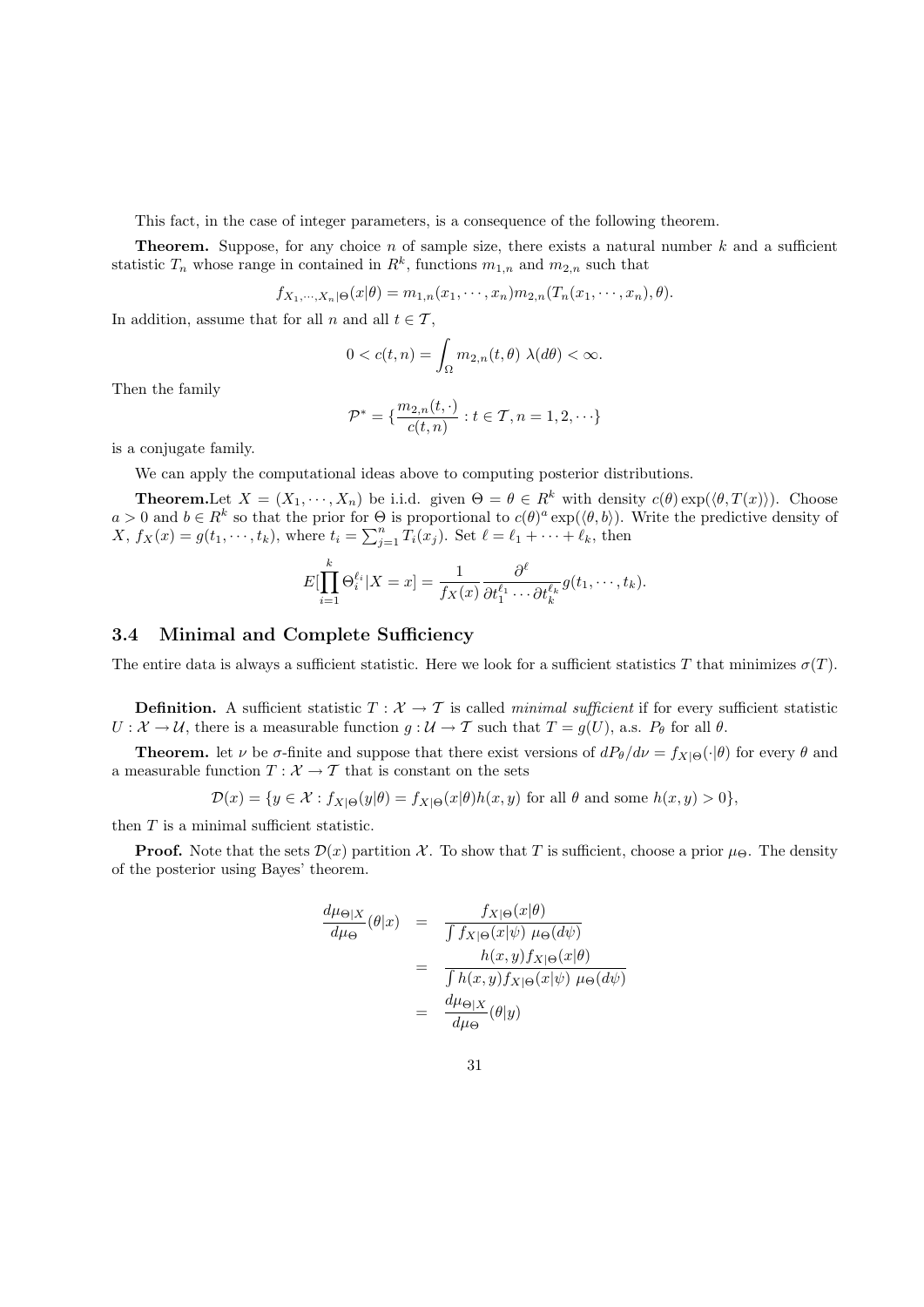provided  $y \in \mathcal{D}(x)$ . Hence, the posterior is a function of  $T(x)$  and T is sufficient.

To prove that T is minimal, choose a sufficient statistic U. We will show that  $U(y) = U(x)$  implies that  $y \in \mathcal{D}(x)$  and hence that T is a function of U. Use the Fisher-Neyman factorization theorem to write

$$
f_{X|\Theta}(x|\theta) = m_1(x)m_2(U(x), \theta).
$$

Because, for each  $\theta$ ,  $m_1 > 0$  with  $P_{\theta}$ -probability 1, we can choose a version of  $m_1$  that is positive for all x. If  $U(x) = U(y)$ , then

$$
f_{X|\Theta}(x|\theta) = f_{X|\Theta}(y|\theta) \frac{m_1(y)}{m_2(x)}
$$

for all  $\theta$ . Thus, we can choose  $h(x, y) = m_1(y)/m_2(x)$  to place  $y \in \mathcal{D}(x)$ .

#### Examples.

1. Let  $X_1, \dots, X_n$  be independent  $Ber(\theta)$  random variables. Then

$$
f_{X|\Theta}(x|\theta) = \theta^{\sum_{i=1}^{n} x_i} (1-\theta)^{n-\sum_{i=1}^{n} x_i}.
$$

So, the ratio

$$
\frac{f_{X|\Theta}(y|\theta)}{f_{X|\Theta}(x|\theta)} = \left(\frac{\theta}{1-\theta}\right)^{\sum_{i=1}^{n} y_i - \sum_{i=1}^{n} x_i}.
$$

Thus,  $h(x, y) = 1$  and  $\mathcal{D}(x) = \{y \in \{0, 1\}^n : \sum_{i=1}^n y_i = \sum_{i=1}^n x_i\}$ . This gives that  $T(x) = \sum_{i=1}^n x_i$  is a minimal sufficient statistic.

2. Let  $X_1, \dots, X_n$  be independent  $U(0, \theta)$  random variables. Then

$$
f_{X|\Theta}(x|\theta) = \theta^{-n} I_{[0,\theta]}(\max_i x_i).
$$

Now suppose that, for all  $\theta$ 

$$
\theta^{-n} I_{[0,\theta]}(\max_{i} x_i) = h(x,y)\theta^{-n} I_{[0,\theta]}(\max_{i} y_i).
$$

Then  $\max_i x_i = \max_i y_i$  and  $h(x, y) = 1$  and  $\mathcal{D}(x) = \{y \in R_+^n : \max_i x_i = \max_i y_i\}$ . Consequently,  $T(x) = \max_i x_i$  is a minimal sufficient statistic.

**Definition.** A statistic T is *(boundedly)* complete if, for every (bounded) measurable function  $g$ ,

$$
E_{\theta}[g(T)] = 0
$$
 for all  $\theta \in \Omega$  implies  $g(T) = 0$ , a.s.  $P_{\theta}$  for all  $\theta$ .

Examples.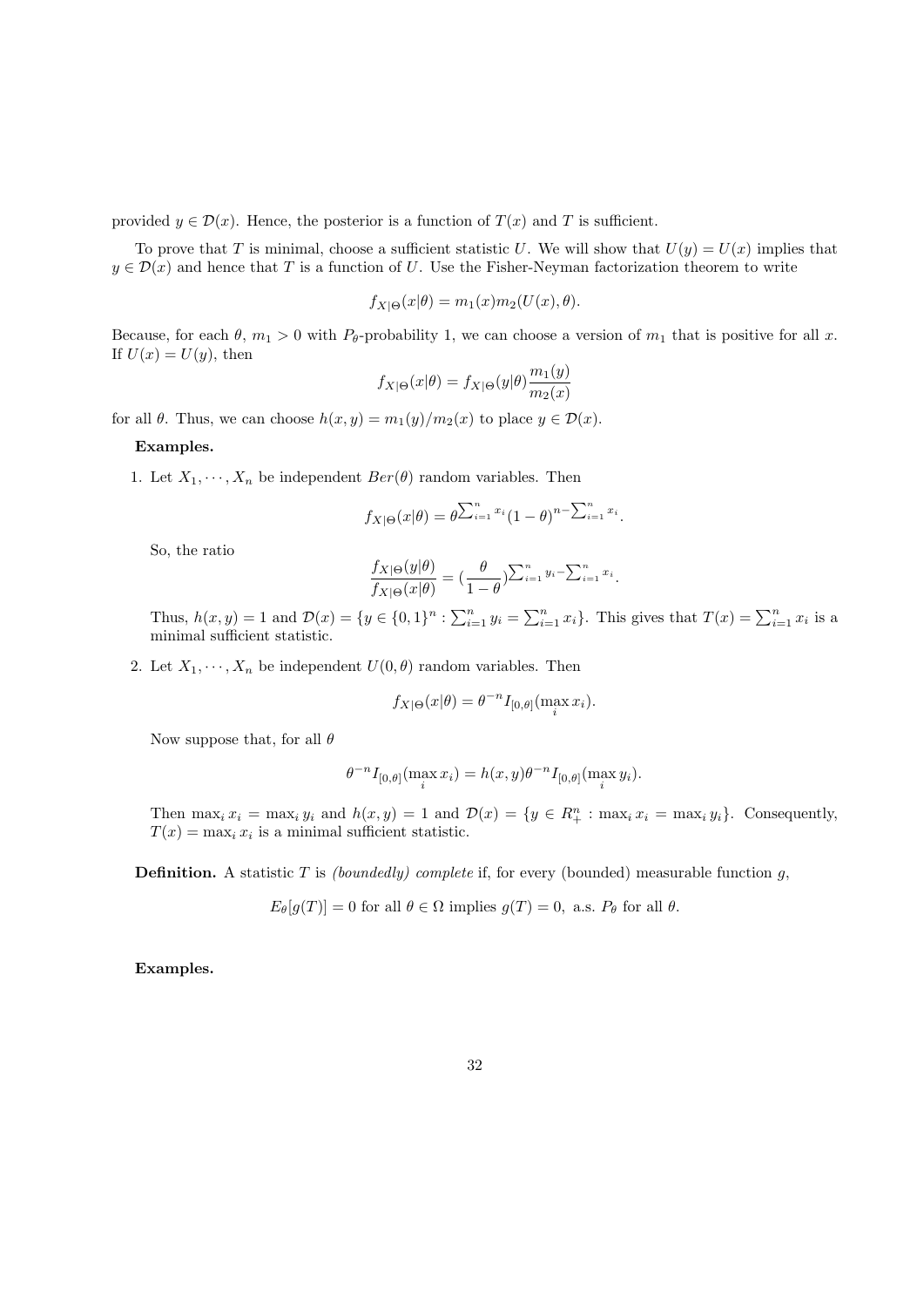1. Let  $X_1, \dots, X_n$  be independent  $Ber(\theta)$  and let T denote the sum. Choose g so that  $E_{\theta}[g(T)] = 0$  for all  $\theta$ . Then

$$
0 = E_{\theta}[g(T)] = \sum_{i=1}^{n} g(i) {n \choose i} \theta^{i} (1 - \theta)^{n-i}
$$

$$
= (1 - \theta)^{n} \sum_{i=1}^{n} g(i) {n \choose i} (\frac{\theta}{1 - \theta})^{i}
$$

This polynomial in  $\theta/(1-\theta)$  must have each of its coefficients equal to zero. Thus,  $g(i) = 0$  for all i in the range of  $T$ . Hence,  $T$  is complete.

2. Let  $X_1, \dots, X_n$  be independent  $U(0, \theta)$  and let T denote the maximum. Choose g so that  $E_{\theta}[g(T)] = 0$ for all  $\theta$ . Then

$$
0 = E_{\theta}[g(T)] = \int_0^{\theta} g(t)nt^{n-1}\theta^n dt.
$$

Thus, the integrand and hence  $g(t) = 0$  a.e. and T is complete.

**Theorem.** If the natural parameter space  $\Omega$  of an exponential family contains an open set in  $R^k$ , then the natural sufficient statistic is complete.

**Proof.** Let  $T(X)$  have density  $c(\theta) \exp\langle \theta, t \rangle$  with respect to a measure  $\nu$ . Let g be a function such that

$$
0 = E_{\theta}[g(T)] = \int g(t)c(\theta) \exp\langle \theta, t \rangle \nu_{T}(dt).
$$

Thus, for each  $\theta$ 

$$
\int g^+(t) \exp\langle \theta, t \rangle \nu_{\mathcal{T}}(dt) = \int g^-(t) \exp\langle \theta, t \rangle \nu_{\mathcal{T}}(dt).
$$

Fix  $\theta_0$  in the interior of the natural parameter space and let  $Z(\theta_0)$  be the common value of the integrals above. Define two probability measures

$$
P^{+}(A) = \frac{1}{Z(\theta_0)} \int g^{+}(t) \exp\langle \theta, t \rangle \nu_{\mathcal{T}}(dt)
$$
  

$$
P^{-}(A) = \frac{1}{Z(\theta_0)} \int g^{-}(t) \exp\langle \theta, t \rangle \nu_{\mathcal{T}}(dt).
$$

Now the equality above can be written

$$
\int \exp\langle(\theta-\theta_0),t\rangle P^+(dt) = \int \exp\langle(\theta-\theta_0),t\rangle P^-(dt).
$$

Thus, the Laplace transforms of  $P^+$  and  $P^-$  agree on an open set, and hence  $P^+ = P^-$ . Consequently,  $g^+ = g^-$  a.s.  $\nu_{\mathcal{T}}$  and  $P_{\theta}\{g(T) = 0\} = 1$ .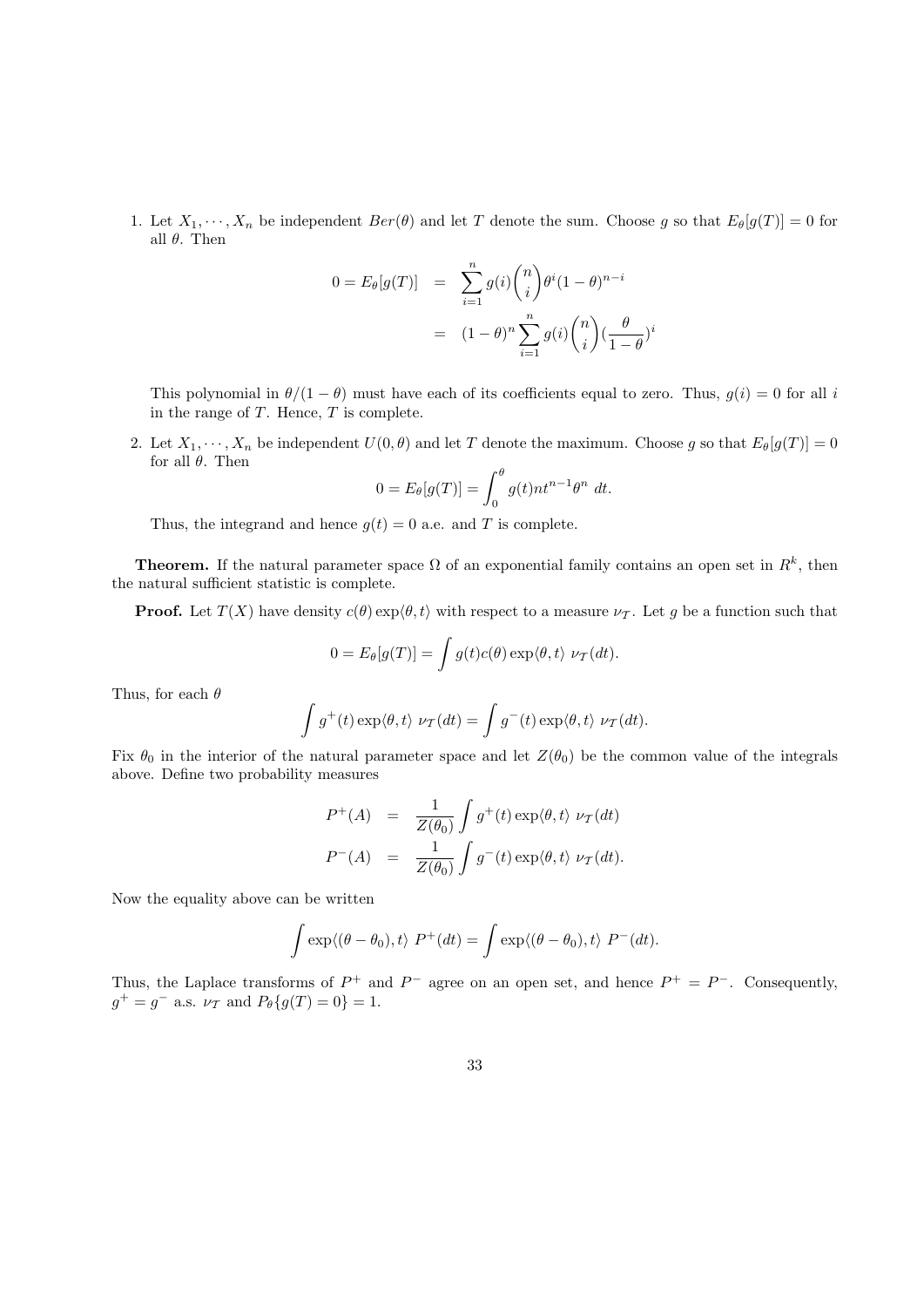Thus, the sufficient statistics from normal, exponential, Poisson, Beta, and binomial distributions are complete.

**Theorem.** (Bahadur) If  $U$  is a finite dimensional boundedly complete and sufficient statistic, then it is minimal sufficient.

**Proof.** Let T be another sufficient statistic. Write  $U = (U_1, \dots, U_k)$  and set  $V_i(u) = (1 + \exp(u_i))^{-1}$ . Thus,  $V$  is a bounded, one-to-one function of  $u$ . Define

$$
H_i(t) = E_{\theta}[V_i(U)|T = t], \quad L_i(u) = E_{\theta}[H_i(T)|U = u].
$$

Because U and T are sufficient, these conditional means do not depend on  $\theta$ . Because V is bounded, so are  $H$  and  $L$ . Note that by the tower property,

$$
E_{\theta}[V_i(U)] = E_{\theta}[E_{\theta}[V_i(U)|T]] = E_{\theta}[H_i(T)] = E_{\theta}[E_{\theta}[H_i(T)|U]] = E_{\theta}[L_i(U)].
$$

Thus,  $E_{\theta}[V_i(U) - L_i(U)] = 0$  for all  $\theta$ . Use the fact that U is boundedly complete to see that  $P_{\theta}[V_i(U) =$  $L_i(U)$ } = 1 for all  $\theta$ .

Now, use the conditional variance formula.

$$
\text{Var}_{\theta}(L_i(U)) = E_{\theta}[\text{Var}_{\theta}(L_i(U))|T] + \text{Var}_{\theta}(H_i(T)), \qquad \text{Var}_{\theta}(H_i(T)) = E_{\theta}[\text{Var}_{\theta}(H_i(T))|U] + \text{Var}_{\theta}(L_i(U)).
$$

Add these equations and simplify to obtain

$$
0 = E_{\theta}[\text{Var}_{\theta}(L_i(U))|T] + E_{\theta}[\text{Var}_{\theta}(H_i(U))|T].
$$

Because conditional variances are non-negative, we have that  $0 = \text{Var}_{\theta}(L_i(U)|T) = \text{Var}_{\theta}(V_i(U)|T)$ , a.s.  $P_{\theta}$ . Thus,  $V_i(U) = E_\theta[V_i(U)|T] = H_i(T)$  or  $U_i = V_i^{-1}(H_i(T))$ , a.s.  $P_\theta$ , and U is a function of T. Consequently,  $U$  is minimal sufficient.

#### 3.5 Ancillarity

**Definition.** A statistic U is called *ancillary* if the conditional distribution of U is independent of  $\Theta$ .

#### Examples.

- 1. Let  $X_1, X_2$  be independent  $N(\theta, 1)$ , then  $X_2 X_1$  is  $N(0, 2)$ .
- 2. Let  $X_1, \dots, X_n$  be independent observations from a location family, then  $X_{(n)} X_{(1)}$  is ancillary.
- 3. Let  $X_1, \dots, X_n$  be independent observations from a scale family, then any function of the random variables  $X_1/X_n, \cdots, X_{n-1}/X_n$  is ancillary.

Sometimes a minimal sufficient statistic contains a coordinate that is ancillary. For example, for n i.i.d. observations  $X_1, \dots, X_n$ , from a location family take  $T = (T_1, T_2) = (\max_i X_i, \max_i X_i - \min_i X_i)$ . Then T is minimal sufficient and  $T_2$  is ancillary. In these types of situations,  $T_1$  is called *conditionally sufficient* given  $T_2$ .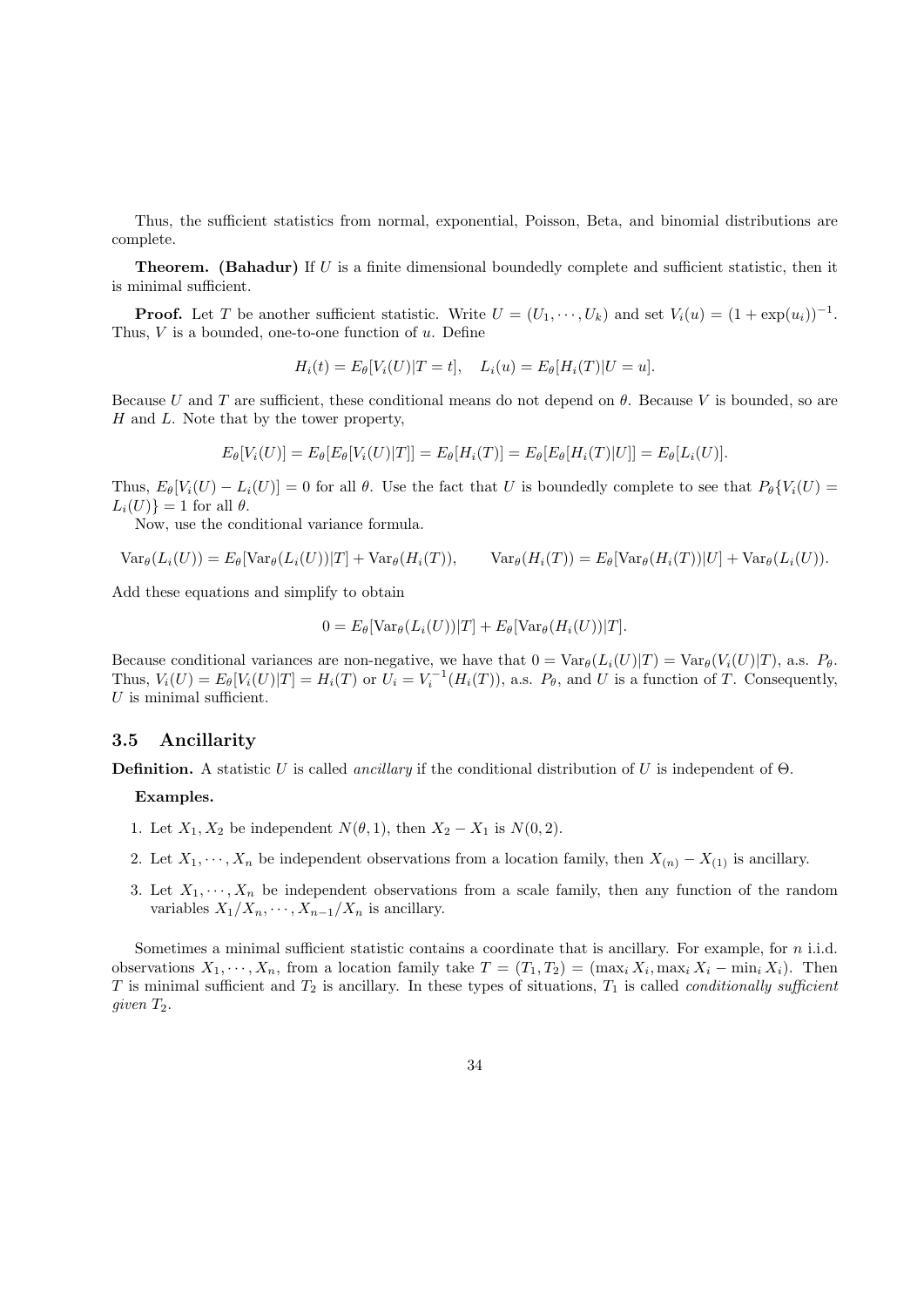**Theorem.** (Basu) Suppose that  $T$  is a boundedly complete sufficient statistic and  $U$  is ancillary. Then U and T are independent given  $\Theta = \theta$  and are marginally independent irrespective of the prior used.

**Proof.** Let A be a measurable subset of the range of U. Because U is ancillary,  $P'_{\theta}(U \in A)$  is constant. Because T is sufficient,  $P'_{\theta} \{ U \in A | T \}$  is a function of T independent of  $\theta$ . Note that

$$
E_{\theta}[P_{\theta}'\{U \in A|T\} - P_{\theta}'\{U \in A\}] = 0.
$$

Use the fact that  $T$  is boundedly complete to conclude that

$$
P'_{\theta}\{U \in A|T\} = P'_{\theta}\{U \in A\} \quad \text{a.s } P_{\theta}.
$$

Now, let  $B$  be a measurable subset of the range of  $T$ , then

$$
P'_{\theta}\{T \in B, U \in A\} = E_{\theta}[E_{\theta}[I_B(T(X))I_A(U(X))|T(X)]]
$$
  
\n
$$
= E_{\theta}[I_B(T(X))E_{\theta}[I_A(U(X))|T(X)]]
$$
  
\n
$$
= E_{\theta}[I_B(T(X))E_{\theta}[I_A(U(X))|T(X)]]
$$
  
\n
$$
= E_{\theta}[I_B(T(X))P'_{\theta}\{U \in A\}]
$$
  
\n
$$
= P'_{\theta}\{T \in B\}P'_{\theta}\{U \in A\}
$$

Let  $\mu_{\Theta}$  be a prior for  $\Theta$ , then

$$
Pr{U(X) \in A, T(X) \in B} = \int_{\Omega} \int_{B} Pr{U(X) \in A | T(X) = t} \ P_{\Theta, T}(dt) \mu_{\Theta}(d\theta)
$$

$$
= \int_{\Omega} Pr{U(X) \in A} \ P_{\Theta, T}(B) \mu_{\Theta}(d\theta) = Pr{U(X) \in A} \ P_{T}(T(X) \in B)
$$

## Examples.

- 1. Let  $X_1, \dots, X_n$  be independent  $N(\theta, 1)$ . Then  $\overline{X}$  is complete and  $S^2 = \sum_{i=1}^n (X_i \overline{X})^2/(n-1)$  is ancillary. Thus, they are independent.
- 2. Let  $X_1, \dots, X_n$  be independent  $N(\mu, \sigma^2)$  Then,  $(\bar{X}, S)$  is a complete sufficient statistic. Let

$$
U = (\frac{X_1 - \bar{X}}{S}, \cdots, \frac{X_n - \bar{X}}{S}).
$$

Then U is ancillary and independent of  $(\bar{X}, S)$ . The distribution of U is uniform on a sphere of radius 1 in an  $n-1$  dimensional hyperplane.

3. Conditionin on an ancillary statistic can sometimes give a more precise estimate. The following example is due to Basu.

Let  $\Theta = (\Theta_1, \dots, \Theta_N)$ , (N known) and select labels  $i_1, \dots, i_n$  at random with replacement from  $1, \dots, N, n \leq N$ . Set  $X = (X_1, \dots, X_n) = (\Theta_{i_1}, \dots, \Theta_{i_n})$ . Thus for all compatible values of x,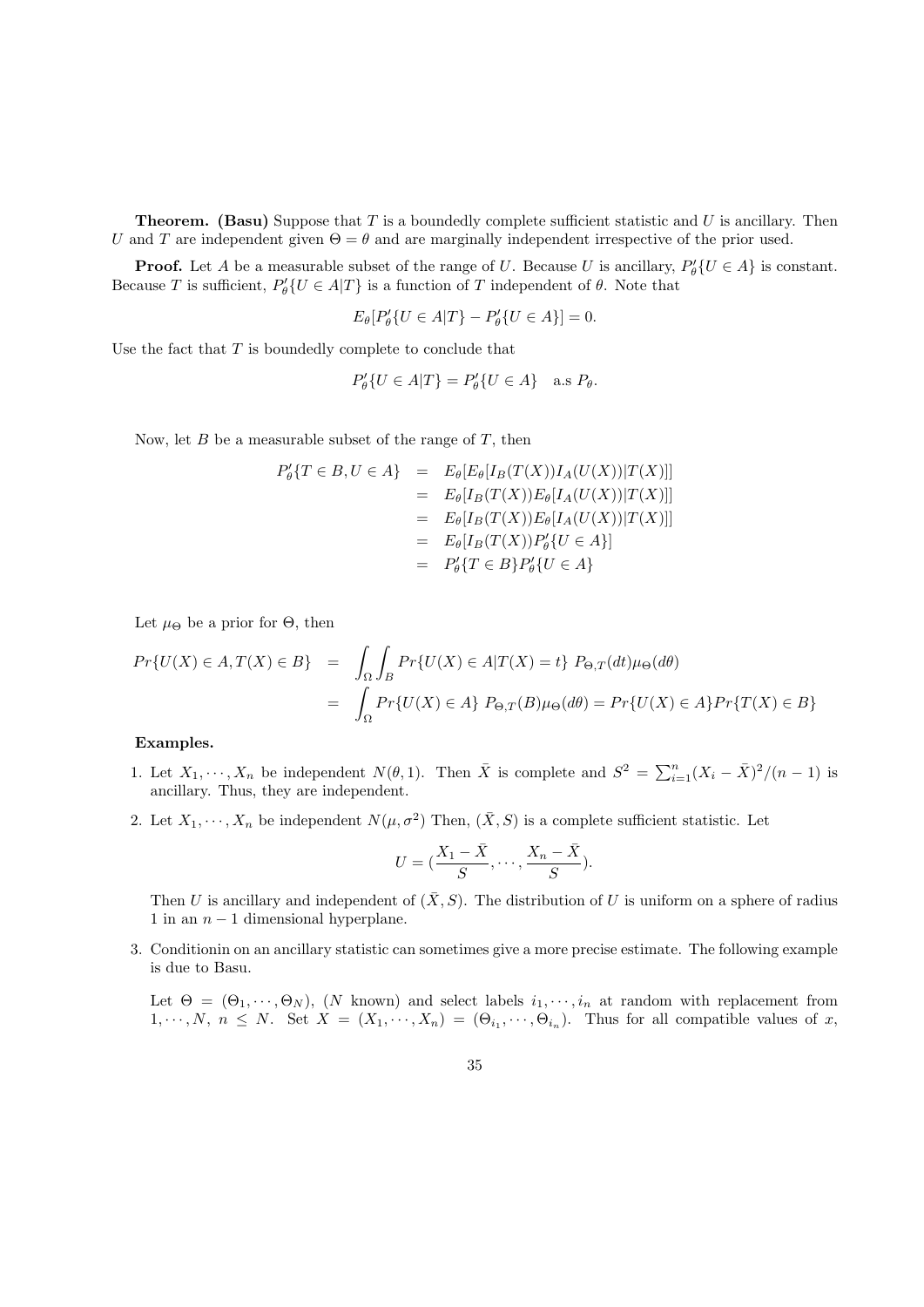$f_X|\Theta(x|\theta) = 1/N^n$ . Let M be the number of distinct labels drawn. Then, M is ancillary. Let  $(X_1^*, \dots, X_M^*)$  be the distinct values.

One possible estimate of the population average is  $\bar{X}^* = \sum_{i=1}^M X_i/M$ . For this, we have conditional variance

$$
Var(\bar{X}^* | \Theta = \theta, M = m) = \frac{N - m \sigma}{N - 1 \ m},
$$

where  $\sigma^2 = \sum_{i=1}^{N} (\theta_i - \bar{\theta})^2 / N$ .

This is a better measure of the variance of  $\bar{X}^*$  than the marginal variance for the case  $n = 3$ . In this case, the distribution of  $M$  is

$$
f_M(m) = \frac{\binom{2}{m-1}(N)_{m-1}}{N^2} \quad \text{for } m = 1, 2, 3,
$$

and 0 otherwise. Because  $E[\bar{X}^* | \Theta = \theta, M = m] = \bar{\theta}$  for all  $\theta$ , we have that

$$
\text{Var}(\bar{X}^*|\Theta = \theta) = E[\frac{N - M \sigma^2}{N - 1} \frac{\sigma^2}{M}|\Theta = \theta] = \frac{\sigma^2}{N^2}(1 + (N - 2) + \frac{(N - 2)(N - 3)}{3}) = \frac{\sigma^2}{3} \frac{N^2 - 3N + 3}{N^2}.
$$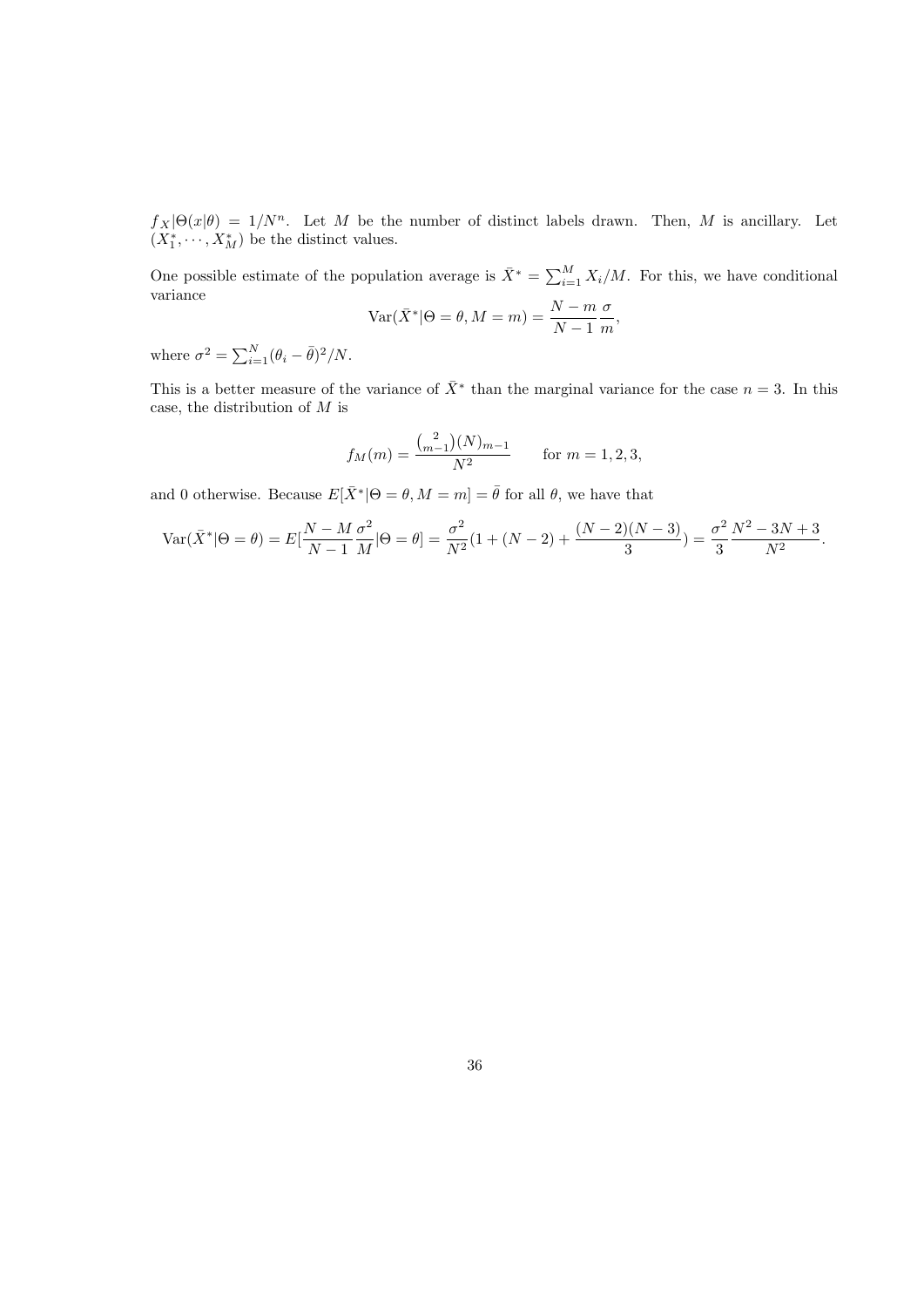# 4 Information

# 4.1 Fisher Information

Let  $\Theta$  be a k dimensional parameter and let X have density  $f_{X|\Theta}(x|\theta)$  with respect to  $\nu$ . The following will be called the Fisher Information (FI) regularity conditions.

- 1. 0 =  $\partial f_{X|\Theta}(x|\theta)/\partial \theta$  exists for all  $\theta$ ,  $\nu$  a.e.
- 2. For each  $i = 1, \dots, k$ ,

$$
\frac{\partial}{\partial \theta_i} \int f_{X|\Theta}(x|\theta) \ \nu(dx) = \int \frac{\partial}{\partial \theta_i} f_{X|\Theta}(x|\theta) \ \nu(dx).
$$

3. The set  $C = \{x : f_{X|\Theta}(x|\theta) > 0\}$  is the same for all  $\theta$ .

**Definition** Assume the FI regularity conditions above. Then the matrix  $\mathcal{I}_X(\theta)$  with elements

$$
I_{X,i,j}(\theta) = \text{Cov}_{\theta}(\frac{\partial}{\partial \theta_i} \log f_{X|\Theta}(x|\theta), \frac{\partial}{\partial \theta_j} \log f_{X|\Theta}(x|\theta))
$$

is called the Fisher information matrix about Θ based on X.

The random vector with coordinates  $\nabla_{\Theta} \log f_{X|\Theta}(X|\theta)$  is called the *score function*.

For a statistic T, the conditional score function  $\nabla_{\Theta} \log f_{X|T,\Theta}(X|t,\theta)$ .

 $I_{X|T}(\theta|t)$ , the conditional Fisher information given  $T = t$ , is the conditional covariance matrix of the conditional score function.

Under the FI regularity conditions, the mean of the score function is zero. To see this, note that

$$
E[\frac{\partial}{\partial \theta_i} f_{X|\Theta}(X|\theta)] = \int (\frac{\partial}{\partial \theta_i} \log f_{X|\Theta}(x|\theta)) f_{X|\Theta}(x|\theta) \nu(dx)
$$
  
= 
$$
\int \frac{\partial}{\partial \theta_i} f_{X|\Theta}(x|\theta) \nu(dx) = 0.
$$

If differentiation is permitted twice under the integral sign, then

$$
0 = \int \frac{\partial^2}{\partial \theta_i \partial \theta_j} f_{X|\Theta}(x|\theta) \ \nu(dx) = E_{\theta} \left[ \frac{\frac{\partial^2}{\partial \theta_i \partial \theta_j} f_{X|\Theta}(X|\theta)}{f_{X|\Theta}(X|\theta)} \right].
$$

Because

$$
\frac{\partial^2}{\partial \theta_i \partial \theta_j} \log f_{x|\Theta}(X|\theta) = \frac{(\frac{\partial^2}{\partial \theta_i \partial \theta_j} f_{x|\Theta}(x|\theta)) f_{X|\Theta}(x|\theta) - (\frac{\partial}{\partial \theta_i} f_{X|\Theta}(x|\theta)) \frac{\partial}{\partial \theta_j} f_{X|\Theta}(x|\theta))}{f_{X|\Theta}(X|\theta)^2},
$$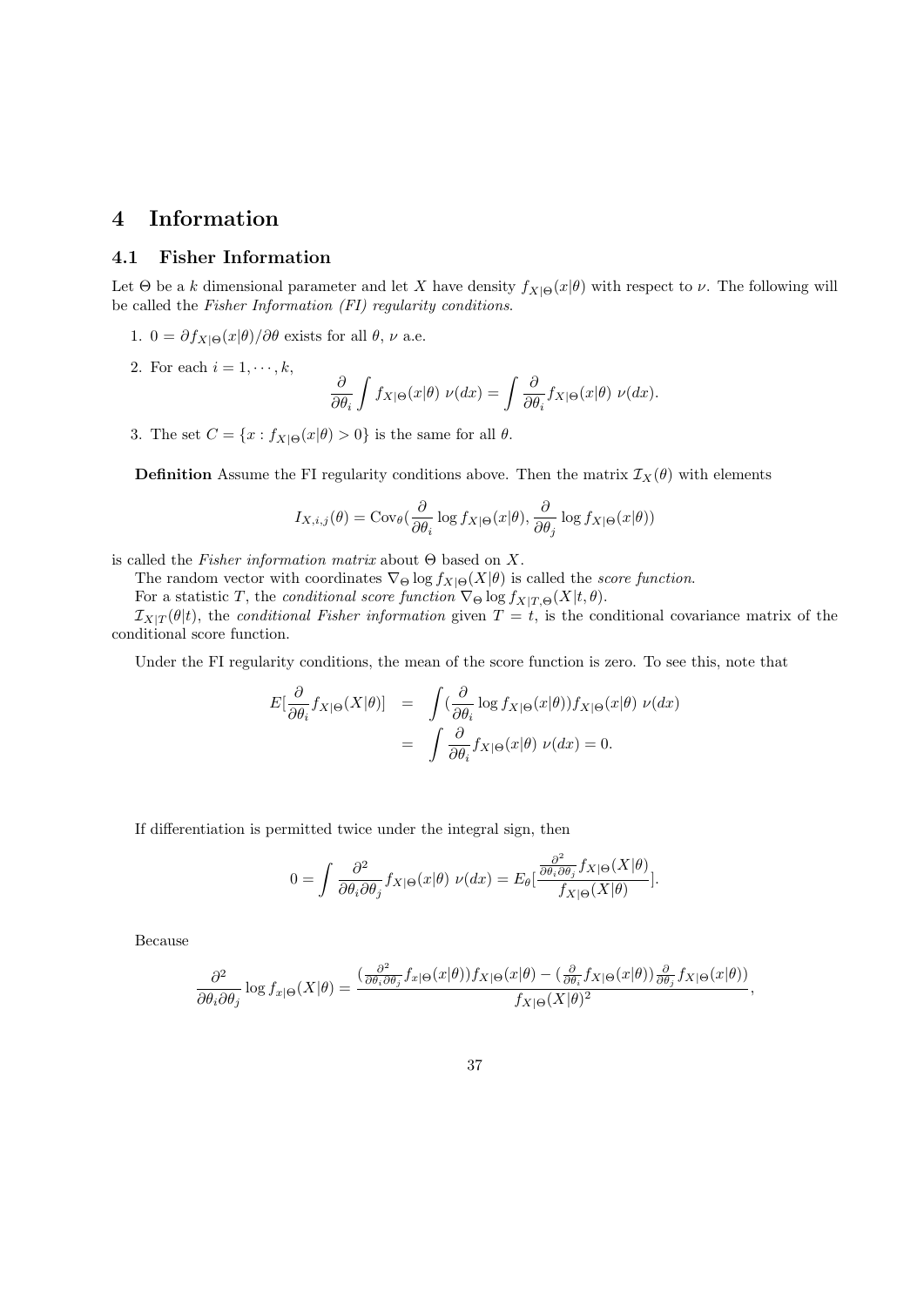we have that

$$
E[\frac{\partial^2}{\partial \theta_i \partial \theta_j} \log f_{X|\Theta}(X|\theta)] = 0 - \text{Cov}_{\theta}(\frac{\partial}{\partial \theta_i} \log f_{X|\Theta}(X|\theta), \frac{\partial}{\partial \theta_j} \log f_{X|\Theta}(X|\theta)) = -I_{X,i,j}(\theta).
$$

In the case of exponential families using the natural parameter,

$$
f_{X|\Theta}(x|\theta) = c(\theta)e^{\langle \theta, T(x) \rangle}.
$$

Thus,

$$
\frac{\partial^2}{\partial \theta_i \partial \theta_j} \log f_{X|\Theta}(x|\theta) = \frac{\partial^2}{\partial \theta_i \partial \theta_j} \log c(\theta).
$$

In the case that  $X_1, \dots, X_n$  are i.i.d given  $\Theta = \theta$ , then

$$
\log f_{X|\Theta}(X|\theta) = \sum_{i=1}^{n} \log f_{X_i|\Theta}(X_i|\theta).
$$

Consequently,

$$
\mathcal{I}_X(\theta) = n \mathcal{I}_{X_1}(\theta).
$$

# Examples.

1. Let  $\theta = (\mu, \sigma)$ , and let X be  $N(\mu, \sigma^2)$ . Then,

$$
\log f_{X|\Theta}(x|\theta) = -\frac{1}{2}\log(2\pi) - \log \sigma - \frac{1}{2\sigma^2}(x-\mu)^2,
$$

and

$$
\frac{\partial}{\partial \mu} \log f_{X|\Theta}(x|\theta) = \frac{x - \mu}{\sigma^2} \qquad \text{Var}_{\theta}(\frac{\partial}{\partial \mu} \log f_{X|\Theta}(X|\theta)) = \frac{\sigma^2}{\sigma^4} = \frac{1}{\sigma^2}
$$

$$
\frac{\partial}{\partial \sigma} \log f_{X|\Theta}(x|\theta) = -\frac{1}{\sigma} + \frac{(x - \mu)^2}{\sigma^3} \qquad \text{Var}_{\theta}(\frac{\partial}{\partial \sigma} \log f_{X|\Theta}(X|\theta)) = \frac{2}{\sigma^2}
$$

$$
\frac{\partial}{\partial \sigma} \frac{\partial}{\partial \mu} \log f_{X|\Theta}(x|\theta) = -2\frac{x - \mu}{\sigma^3} \qquad \text{Cov}_{\theta}(\frac{\partial}{\partial \mu} \log f_{X|\Theta}(X|\theta), \frac{\partial}{\partial \sigma} \log f_{X|\Theta}(X|\theta)) = 0.
$$

This give the information matrix

$$
\mathcal{I}(\theta) = \begin{pmatrix} \frac{1}{\sigma^2} & 0\\ 0 & \frac{2}{\sigma^2} \end{pmatrix}.
$$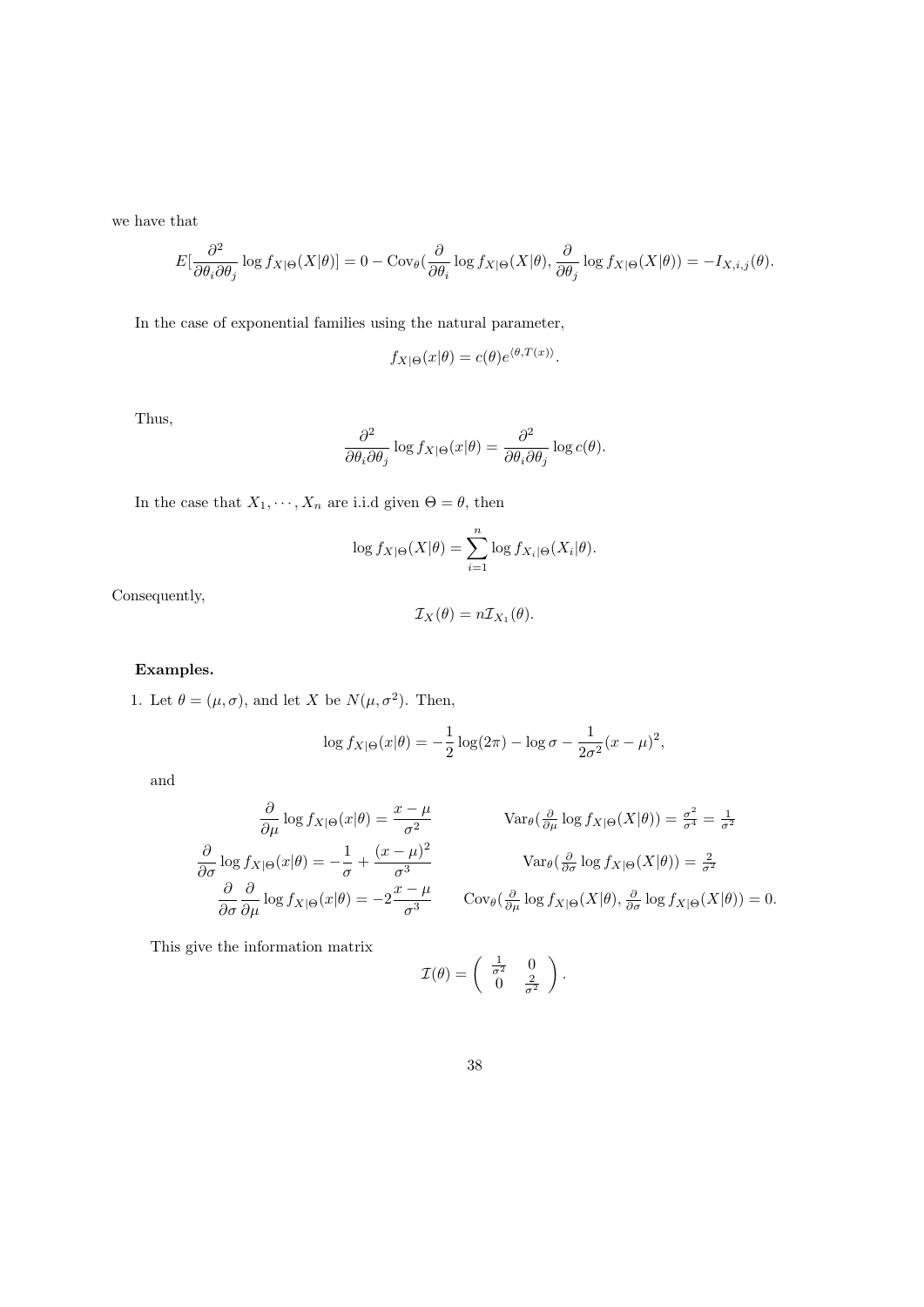2. The  $\Gamma(\alpha, \beta)$  family is an exponential family whose density with respect to Lebesgue measure is

$$
f_{X|A,B}(x|\alpha,\beta) = \frac{\beta^{\alpha}}{\Gamma(\alpha)} x^{\alpha-1} e^{-\beta x} = \frac{\beta^{\alpha}}{\Gamma(\alpha)} \frac{1}{x} \exp(\alpha \log x - \beta x).
$$

Thus,  $T(x) = (\log x, x)$  is a natural sufficient statistic.  $\theta = (\theta_1, \theta_2) = (\alpha, -\beta)$  is the natural parameter. To compute the information matrix, note that

$$
\log c(\theta) = \theta_1 \log(-\theta_2) - \log \Gamma(\theta_1),
$$

$$
\frac{\partial}{\partial \theta_1} \log c(\theta) = \log(-\theta_2) - \frac{\partial}{\partial \theta_1} \log \Gamma(\theta_1), \qquad \frac{\partial}{\partial \theta_2} \log c(\theta) = -\frac{\theta_1}{\theta_2},
$$

$$
\frac{\partial^2}{\partial \theta_1^2} \log c(\theta) = -\frac{\partial^2}{\partial \theta_1^2} \log \Gamma(\theta_1), \qquad \frac{\partial^2}{\partial \theta_1 \partial \theta_2} \log c(\theta) = -\frac{1}{\theta_2}, \qquad \frac{\partial^2}{\partial \theta_2^2} \log c(\theta) = \frac{\theta_1}{\theta_2^2}
$$

.

Thus the information matrix  $\mathcal{I}_X(\alpha,\beta)$  is

$$
\begin{pmatrix}\n\frac{\partial^2}{\partial \alpha^2} \log \Gamma(\alpha) & -\frac{1}{\beta} \\
-\frac{1}{\beta} & \frac{\alpha}{\beta^2}\n\end{pmatrix}
$$

**Theorem.** Let  $Y = g(X)$  and suppose that  $P_{\theta} \ll \nu_X$  for all  $\theta$ . Then  $\mathcal{I}_X(\theta) - \mathcal{I}_Y(\theta)$  is positive semidefinite. This difference of matrices is the  $0$  matrix if and only if Y is sufficient.

**Proof.** Define  $Q_{\theta}(C) = P'_{\theta}\{(X,Y) \in C\}$  and  $\nu(C) = \nu_X\{x : (x,g(s)) \in C\}$ . Note that

$$
\int h(x, y) \nu(dx \times dy) = \int h(x, g(x)) \nu_X(dx).
$$

Thus,

$$
Q_{\theta}(C) = \int I_C(x, g(x)) f_{X|\Theta}(x|\theta) \ \nu_X(dx) = \int I_C(x, y) f_{X|\Theta}(x|\theta) \ \nu(dx \times dy),
$$

and, consequently,  $Q_{\theta} \ll \nu$  with Radon-Nikodym derivative  $f_{X,Y|\Theta}(x,y|\theta) = f_{X|\Theta}(x|\theta)$ . Because,

$$
f_{X|Y,\Theta}(x|y,\theta) = \frac{f_{X,Y|\Theta}(x,y|\theta)}{f_{Y|\Theta}(y|\theta)},
$$

we have

$$
f_{X,Y|\Theta}(x,y|\theta) = f_{X|\Theta}(x|\theta) = f_{Y|\Theta}(y|\theta) f_{X|Y,\Theta}(x|y,\theta).
$$

or

$$
\frac{\partial}{\partial \theta_i} \log f_{X|\Theta}(x|\theta) = \frac{\partial}{\partial \theta_i} \log f_{Y|\Theta}(y|\theta) + \frac{\partial}{\partial \theta_i} \log f_{X|Y,\Theta}(x|y,\theta).
$$

a.s.  $Q_{\theta}$  for all  $\theta$ .

Claim The two terms on the right are uncorrelated.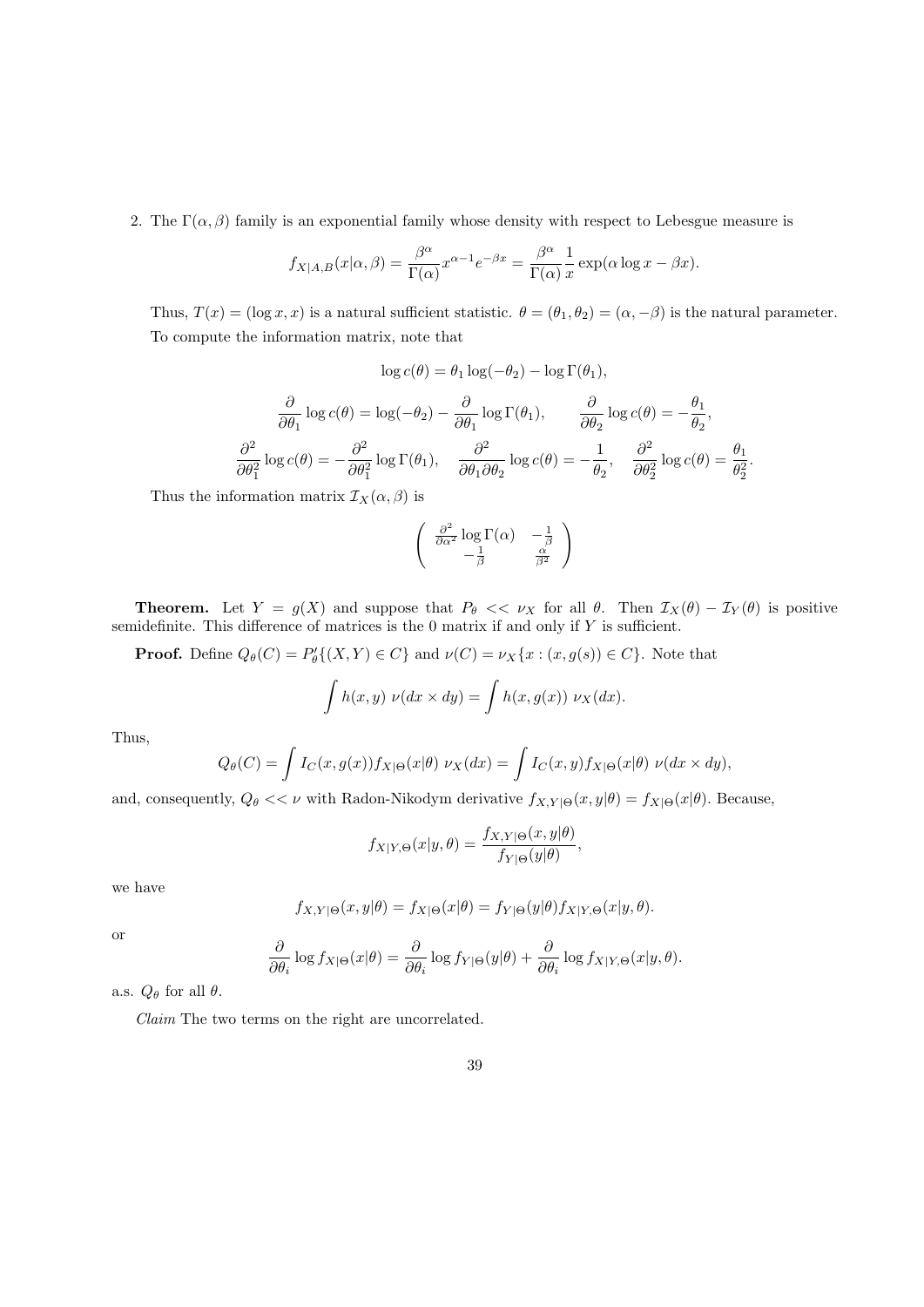$$
\begin{split}\n&\text{Cov}_{\theta}(\frac{\partial}{\partial \theta_{i}}\log f_{Y|\Theta}(Y|\theta), \frac{\partial}{\partial \theta_{j}}\log f_{X|Y,\Theta}(X|Y,\theta)) \\
&= E_{\theta}[\frac{\partial}{\partial \theta_{i}}\log f_{Y|\Theta}(Y|\theta)\frac{\partial}{\partial \theta_{j}}\log f_{X|Y,\Theta}(X|Y,\theta)] \\
&= E_{\theta}[E_{\theta}[\frac{\partial}{\partial \theta_{i}}\log f_{Y|\Theta}(Y|\theta)\frac{\partial}{\partial \theta_{j}}\log f_{X|Y,\Theta}(X|Y,\theta)|Y]] \\
&= E_{\theta}[\frac{\partial}{\partial \theta_{i}}\log f_{Y|\Theta}(Y|\theta)E_{\theta}[\frac{\partial}{\partial \theta_{j}}\log f_{X|Y,\Theta}(X|Y,\theta)|Y]] \\
&= E_{\theta}[\frac{\partial}{\partial \theta_{i}}\log f_{Y|\Theta}(Y|\theta)(0)] = 0.\n\end{split}
$$

Thus, by the conditional variance formula

$$
\mathcal{I}_X(\theta) = \mathcal{I}_X(\theta) + E_{\theta} \mathcal{I}_{X,Y}(\theta|Y).
$$

Thus,  $\mathcal{I}_X(\theta) - \mathcal{I}_X(\theta)$  is positive semidefinite. The last term is zero if and only if the conditional score function is zero a.s.  $Q_{\theta}$ . This happens if and only if  $f_{X|Y,\Theta}(x|y,\theta)$  is constant in  $\theta$ , i.e. Y is sufficient.

Let  $H = h(\Theta)$  be a one-to-one reparameterization, and let  $\mathcal{I}_X^*$  be the Fisher information matrix with respect to this new parameterization. Then, by the chain rule,

$$
\mathcal{I}_X^*(\eta) = \Delta(\eta) \mathcal{I}_X(h^{-1}(\eta)) \Delta(\eta)^T,
$$

where  $\Delta(\eta)$  is a matrix with *ij*-th entry  $\partial h_j^{-1}(\eta)/\partial \eta_i$ .

# 4.2 Kullback-Leibler Information

**Definition.** Let P and Q be probability measures on the same space. Let p and q be their respective densities with respect to some measure  $\nu$ . The Kullback-Leibler information in X is defined as

$$
\mathcal{I}_X(P;Q) = \int \log \frac{p(x)}{q(x)} p(x) \ \nu(dx).
$$

In the case of parametric families, let  $\theta, \psi \in \Omega$  The Kullback-Leibler information is then

$$
\mathcal{I}_X(\theta; \psi) = E_{\theta}[\log \frac{f_{X|\Theta}(X|\theta)}{f_{X|\Theta}(X|\psi)}].
$$

For a statistic T, let  $p_t$  and  $q_t$  denote the conditional densities for P and Q given  $T = t$  with respect to some measure  $\nu_t$ . Then the *conditional Kullback-Leibler information* is

$$
\mathcal{I}_{X|T}(P;Q) = \int \log \frac{p_t(x)}{q_t(x)} p_t(x) \ \nu_t(dx).
$$

Examples.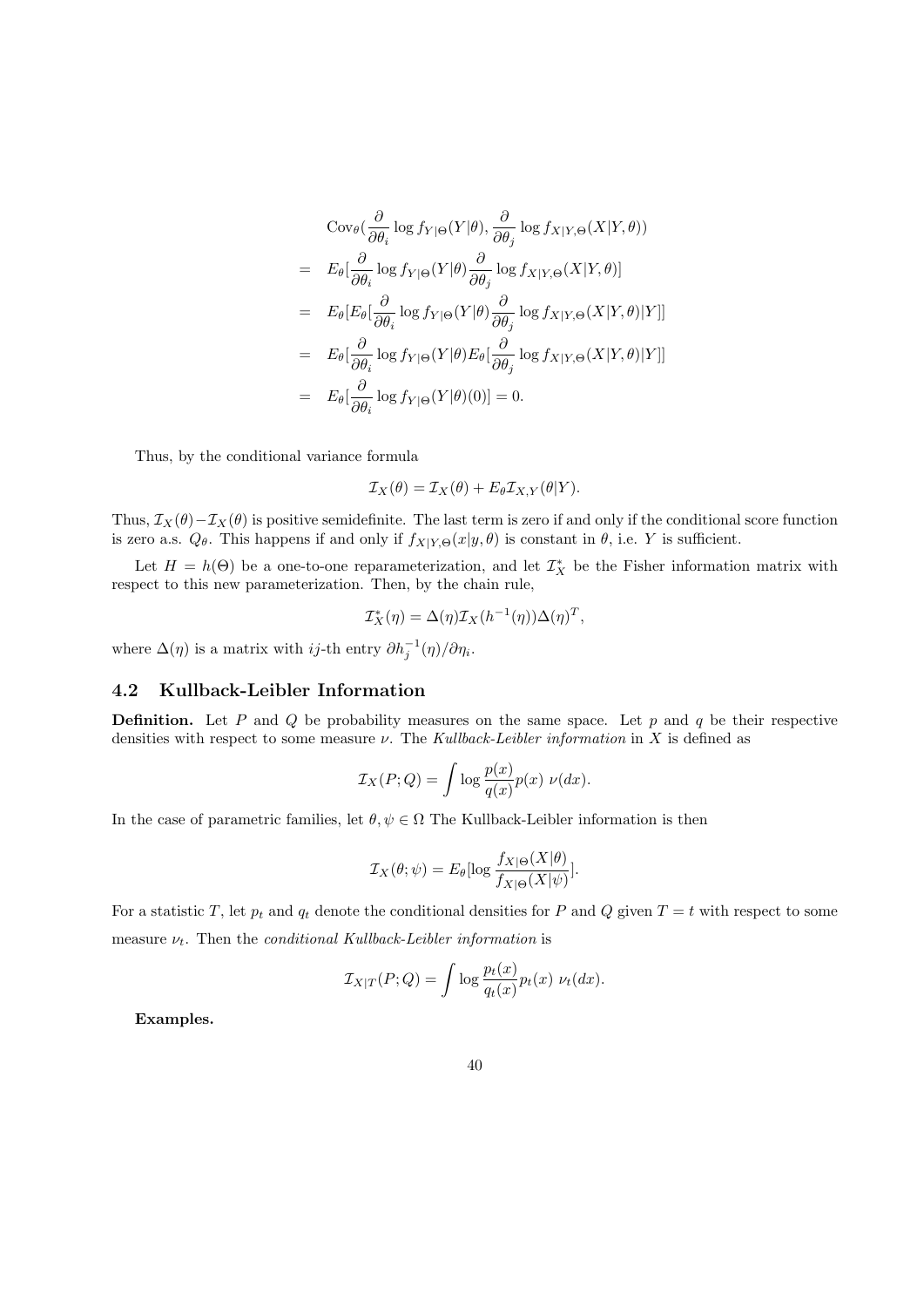### 1. If X is  $N(\theta, 1)$ , then

$$
\log \frac{f_{X|\Theta}(x|\theta)}{f_{X|\Theta}(x|\psi)} = \frac{1}{2}((x-\psi)^2 - (x-\theta)^2) = \frac{1}{2}(\theta - \psi)(2x - \psi - \theta).
$$

Thus  $\mathcal{I}_X(\theta; \psi) = \mathcal{I}_X(\psi; \theta) = (\theta - \psi)^2$ .

2. If X is  $Ber(\theta)$ , then

$$
\log \frac{f_{X|\Theta}(x|\theta)}{f_{X|\Theta}(x|\psi)} = x \log \frac{\theta}{\psi} + (1-x) \log \frac{1-\theta}{1-\psi}
$$

.

Thus,

.

$$
\mathcal{I}_X(\theta; \psi) = \theta \log \frac{\theta}{\psi} + (1 - \theta) \log \frac{1 - \theta}{1 - \psi}.
$$

Here,  $\mathcal{I}_X(\theta; \psi) \neq \mathcal{I}_X(\psi; \theta)$ .

Some properties of Kullback-Leibler information are readily verifiable.

- 1. From Jensen's inequality,  $\mathcal{I}_X(P; Q) \geq 0$  and equals 0 if and only if  $P = Q$ .
- 2.  $\mathcal{I}_{X|T}(P; Q) \geq 0$  a.s.  $P_T$  and equals 0 if and only if  $p_t = q_t$  a.s. P.
- 3. If X and Y are conditionally indepedent given  $\Theta$ , then  $\mathcal{I}_{X,Y}(\theta;\psi) = \mathcal{I}_X(\theta;\psi) + \mathcal{I}_Y(\theta;\psi)$

We have the following theorem in analogy to Fisher information.

**Theorem.** Let  $Y = g(X)$ , then  $\mathcal{I}_X(\theta; \psi) \geq \mathcal{I}_Y(\theta; \psi)$  with equality if and only if Y is sufficient. Proof. Using the same setup as before, we have

$$
\mathcal{I}_X(\theta; \psi) = E_{\theta}[\log \frac{f_{X|\Theta}(X|\theta)}{f_{X|\Theta}(X|\psi)}]
$$
\n
$$
= E_{\theta}[\log \frac{f_{Y|\Theta}(Y|\theta)}{f_{Y|\Theta}(Y|\psi)}] + E_{\theta}[\log \frac{f_{X|Y,\Theta}(X|Y,\theta)}{f_{X|Y,\Theta}(X|Y,\psi)}]
$$
\n
$$
= \mathcal{I}_Y(\theta; \psi) + E_{\theta}[\mathcal{I}_{X|Y}(\theta; \psi|Y)] \ge \mathcal{I}_Y(\theta; \psi).
$$

To obtain equality, we use Jensen's inequality to conclude that

$$
f_{X|Y,\Theta}(X|Y,\theta) = f_{X|Y,\Theta}(X|Y,\psi)
$$
, a.s.  $P_{\theta}$ 

Using the same ideas, we have the following.

Theorem. Both Fisher and Kullback-Leibler information is the mean of the conditional information given an ancillary statistic U.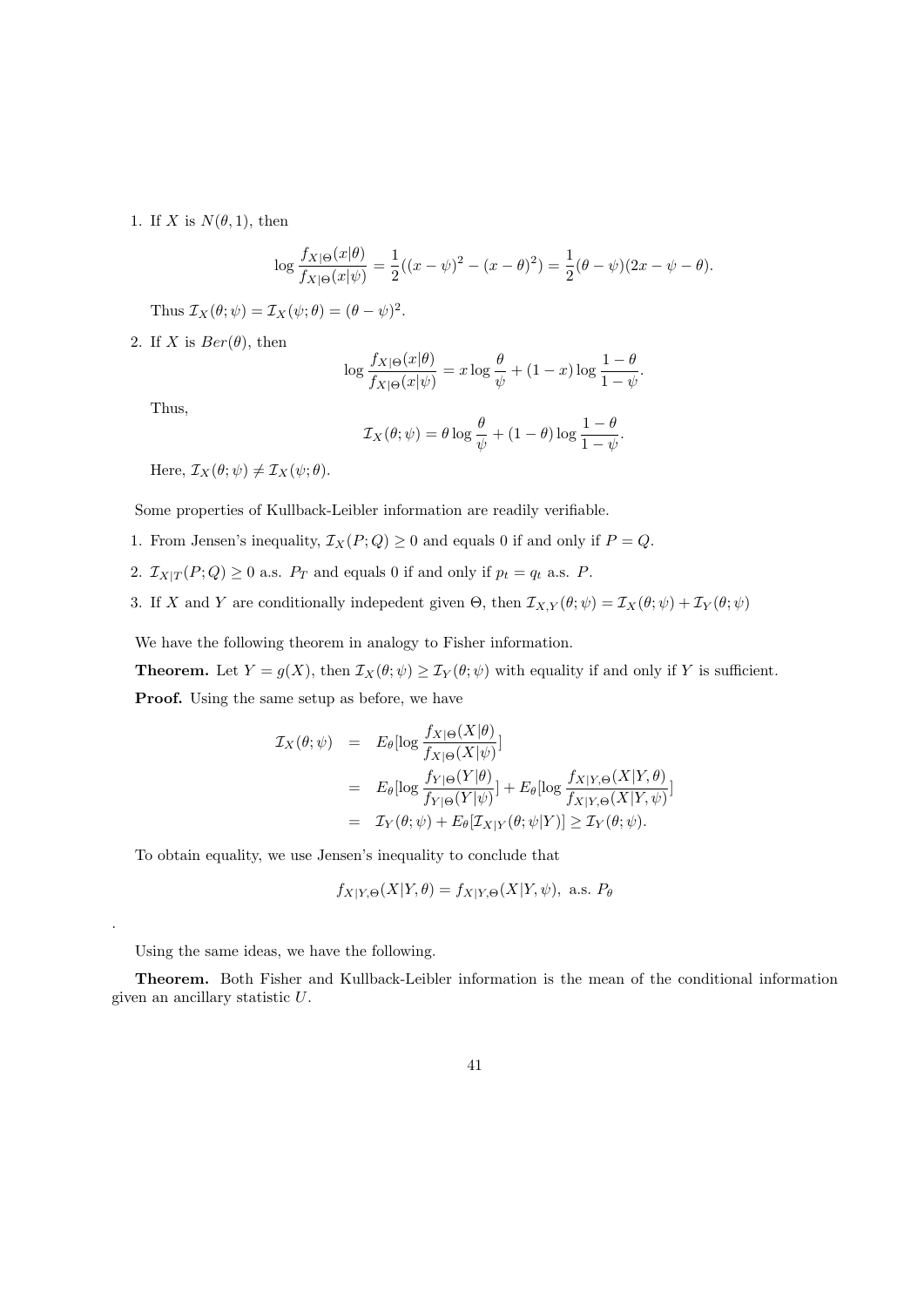**Proof.** Let  $P_{\theta}$  have density  $f_{X|\Theta}$  with respect to a measure  $\nu$ . For  $u = U(x)$ , we can write

$$
f_{X|\Theta}(x|\theta) = f_U(u) f_{X|U,\Theta}(x|u,\theta)
$$

because  $U$  does not depend on  $\Theta$ .

If the FI regularity conditions hold,

$$
\frac{\partial}{\partial \theta_i} f_{X|\Theta}(x|\theta) = \frac{\partial}{\partial \theta_i} f_{X|U,\Theta}(x|u,\theta).
$$

Because the mean of the conditional score function is 0 a.s.,

$$
\mathcal{I}_X(\theta) = E_{\theta} \mathcal{I}_{X|U}(\theta|U).
$$

Similarly, for the Kullback-Leibler information,

$$
\frac{f_{X|\Theta}(x|\theta)}{f_{X|\Theta}(x|\psi)} = \frac{f_{X|U,\Theta}(x|u,\theta)}{f_{X|U,\Theta}(x|u,\psi)}
$$

and

$$
\mathcal{I}_X(\theta;\psi) = E \mathcal{I}_{X|U}(\theta;\psi|U).
$$

Some advantages of the Kullback-Leibler information are

1. It is not affected by the parameterization.

2. It has no smoothness conditions.

We have the following connection under the appropriate regularity conditions.

$$
\frac{\partial^2}{\partial \theta_i \partial \theta_j} \mathcal{I}_X(\theta_0; \theta)|_{\theta = \theta_0} = \frac{\partial^2}{\partial \theta_i \partial \theta_j} \int \log \frac{f_{X|\Theta}(X|\theta_0)}{f_{X|\Theta}(X|\theta)} f_{X|\Theta}(X|\theta_0) \nu(dx)|_{\theta = \theta_0}
$$

$$
= -\int \frac{\partial^2}{\partial \theta_i \partial \theta_j} \log f_{X|\Theta}(X|\theta_0) f_{X|\Theta}(X|\theta_0) \nu(dx) = \mathcal{I}_{X, i, j}
$$

### Examples.

1. For X a  $Ber(\theta)$  random variable, and  $\delta > 0$ .

$$
\frac{\partial^2}{\partial \psi} \mathcal{I}_X(\theta; \psi)|_{\theta = \psi} = \left(\frac{\theta}{\psi^2} + \frac{1-\theta}{(1-\psi)^2}\right)|_{\theta = \psi} = \frac{1}{\theta(1-\theta)} = \mathcal{I}_X(\theta).
$$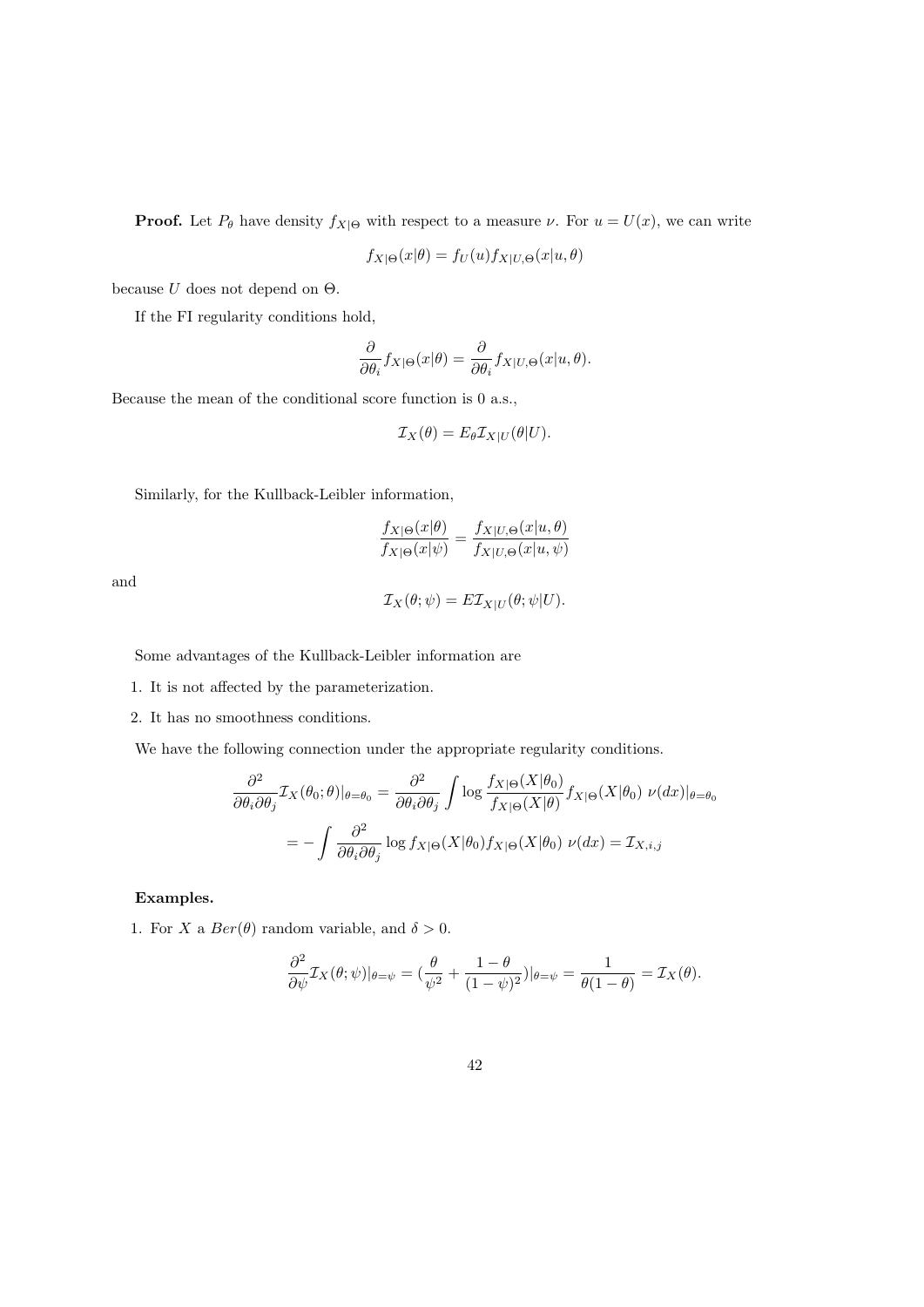2. Let X be  $U(0, \theta)$ , then

$$
\mathcal{I}_X(\theta, \theta + \delta) = \int_0^{\theta} \log(\frac{\theta + \delta}{\theta}) \frac{1}{\theta} dx = \log(1 + \frac{\delta}{\theta})
$$
  

$$
\mathcal{I}_X(\theta + \delta \theta) = \int_0^{\theta} \log(\frac{\theta}{\theta + \delta}) \frac{1}{\theta + \delta} dx + \int_{\theta}^{\theta + \delta} \infty \frac{1}{\theta + \delta} dx = \infty.
$$

In words, from observations of a  $U(0, \theta)$  distribution, we have some information to distinguish it from a  $U(0, \theta + \delta)$  distribution. On the other hand, any observation of  $X > \theta$  eliminates the  $U(0, \theta)$ distribution. This is infinite information in the Kullback-Leibler sense.

Example. This example shows how the Kullback-Leibler information appears in the theory of large deviations.

Let  $X_1, \dots, X_n$  be independent  $Ber(\psi)$  random variables. Choose  $0 < \psi < \theta < 1$ . Then, by Chebyshev's inequality, we have for  $\alpha > 0$ ,

$$
P_{\psi}\left\{\frac{1}{n}\sum_{i=1}^{n}X_{i}\geq\theta\right\}\leq\frac{E[e^{\alpha\sum_{i=1}^{n}X_{i}}]}{e^{\alpha n\theta}}=\frac{(\psi e^{\alpha}+(1-\psi))^{n}}{e^{\alpha n\theta}}.
$$

$$
\frac{1}{n}\log P_{\psi}\left\{\frac{1}{n}\sum_{i=1}^{n}nX_{i}\geq\theta\right\}\leq\log(\psi e^{\alpha}+(1-\psi))-\alpha\theta
$$

or

The right side has a minimum value when  $\alpha$  satisfies

$$
\frac{\psi e^{\alpha}}{\psi e^{\alpha} + (1 - \psi)} = \theta,
$$

$$
e^{\alpha} = \frac{(1 - \psi)\theta}{\psi(1 - \theta)} \quad \text{or} \quad \alpha = \log \frac{(1 - \psi)\theta}{\psi(1 - \theta)}.
$$

Thus, this minimum value is

$$
\log\left(\frac{(1-\psi)\theta}{1-\theta} + (1-\psi)\right) - \theta \log\frac{(1-\psi)\theta}{\psi(1-\theta)} = \log\left(\frac{(1-\psi)}{1-\theta}\right) - \theta \log\frac{(1-\psi)\theta}{\psi(1-\theta)}
$$

$$
= -(\theta \log\frac{\theta}{\psi} + (1-\theta) \log\frac{1-\theta}{1-\psi})
$$

$$
= -\mathcal{I}_X(\psi:\theta)
$$

In summary,

$$
P\{\frac{1}{n}\sum_{i=1}^{n}X_i \geq \theta\} \leq \exp(-n\mathcal{I}_X(\psi;\theta)).
$$

In words, The probability that a  $\psi$  coin can perform better than a  $\theta$  coin is exponential small with power in the exponent equal to negative the number of coin tosses times the Kullback-Leibler information.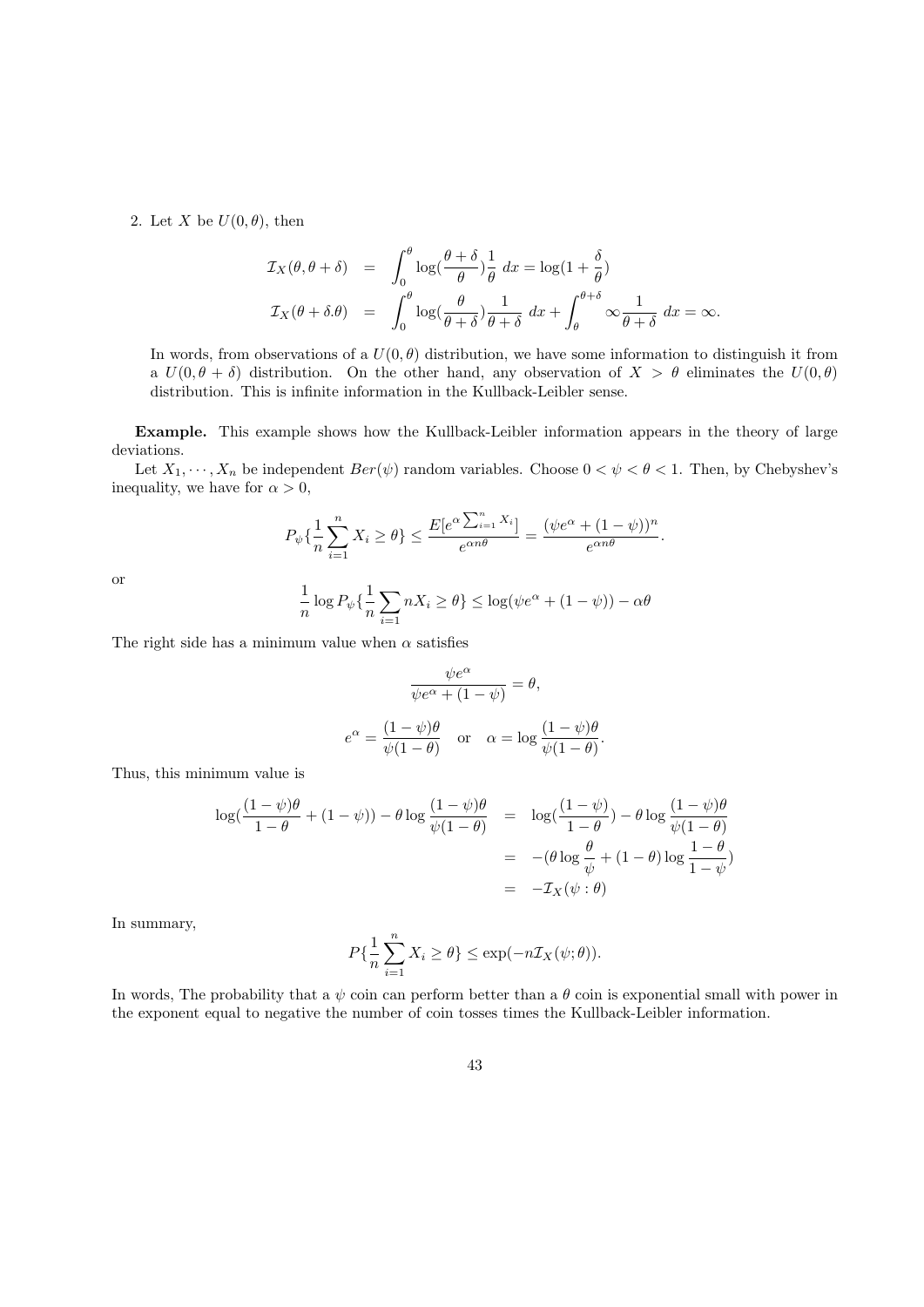# 5 Statistical Decision Theory

### 5.1 Framework

A statistical decision is an action that we take after we make an observation  $X : S \to \mathcal{X}$  from  $P_{\theta} \in \mathcal{P}$ . Call A the set of allowable actions or the *action space*. Assume that A is a measurable space with  $\sigma$ -field F.

A randomized decision rule is a mapping from the sample space to probability measures on the action space  $\delta : \mathcal{X} \to \mathcal{P}(A, \mathcal{F})$  so that  $\delta(\cdot)(B)$  is measurable for every  $B \in \mathcal{F}$ . In other words,  $\delta$  is a regular conditional distribution on A given X. A nonrandomized decision rule is one in which  $\delta$  is a point mass. Denote this mapping by  $\delta : \mathcal{X} \to A$ .

Let  $V : S \to V$  be measurable. The criterion for assessing a nonrandomized decision rule is a loss function  $L: V \times A \rightarrow R$ . For a randomized decision rule, we use

$$
L(v, \delta(x)) = \int_A L(v, a) \ \delta(x) (da).
$$

**Example.** Let n be an even integer and let  $X_1, \dots, X_n$  be independent  $Ber(\theta)$  random variables. Let the parameter space  $\Omega = \{1/3, 2/3\}$  and the action space  $A = \{a_0, a_1\}$ . Set  $V = \Theta$  and take the loss function

$$
L(v, a) = \begin{cases} 0 & \text{if } (v = \frac{1}{3} \text{ and } a = a_0) \text{ or } (v = \frac{2}{3} \text{ and } a = a_1), \\ 1 & \text{otherwise.} \end{cases}
$$

and randomized decision rule

$$
\delta(x) = \begin{cases}\n\text{probability 1 on } a_0 & \text{if } \sum_{i=1} x_i < \frac{n}{2}, \\
\text{probability 1 on } a_1 & \text{if } \sum_{i=1} x_i > \frac{n}{2}, \\
\text{probability } \frac{1}{2} \text{ on each} & \text{if } \sum_{i=1} x_i = \frac{n}{2}.\n\end{cases}
$$

# 5.2 Classical Decision Theory

Define the risk function as the mean of the loss function.

$$
R(\theta, \delta) = E_{\theta}[L(V, \delta(X))] = \int_{\mathcal{X}} \int_{\mathcal{V}} L(v, \delta(x)) P_{\theta, V}(dv) P_{\theta}(dx).
$$

where  $P_{\theta,V}(D) = P_{\theta} \{ V \in D \}.$ 

The most common choices for  $V$  is  $\Theta$ . In this case,

$$
R(\theta, \delta) = \int_{\mathcal{X}} L(\theta, \delta(x)) P_{\theta}(dx).
$$

This suggests that we define

$$
L(\theta, a) = \int_{\mathcal{V}} L(v, a) P_{\theta, V}(dv).
$$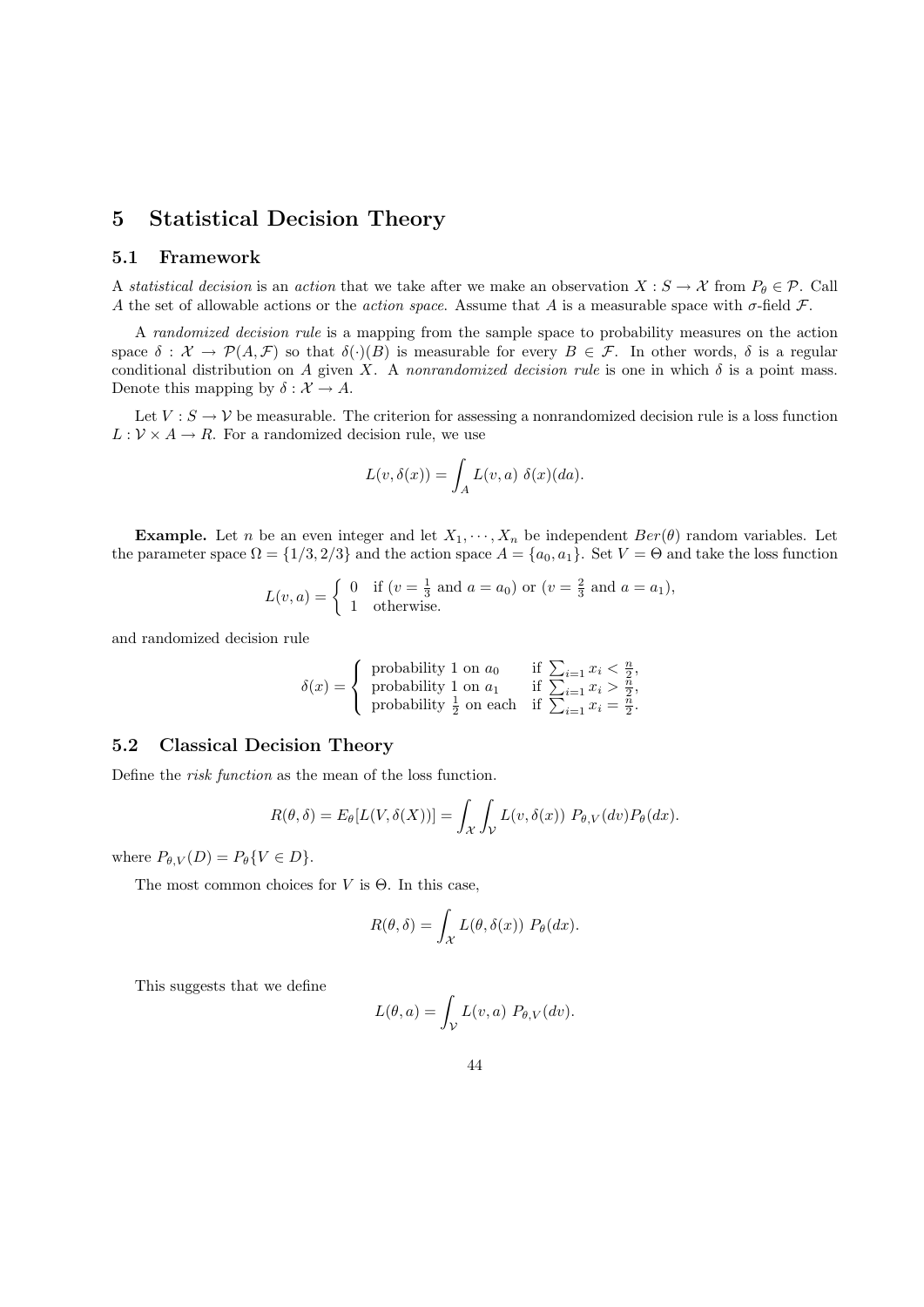Then, the formula for  $R$  holds for all choices of  $V$ .

Exercise. Here is a decision theoretic basic for the standard measures of center. Let  $\delta$  be a nonrandomized decision function with finite range.

- 1. If  $L(\theta, \delta) = I_{\{\delta(x)\neq \phi_0(\theta)\}}$ , take  $\phi_0(\theta)$  to be the mode of  $\delta(X)$  to minimize risk.
- 2. If  $L(\theta, \delta) = |\delta(x) \phi_1(\theta)|$ , take  $\phi_1(\theta)$  to be the *median* of  $\delta(X)$  to minimize risk.
- 3. If  $L(\theta, \delta) = (\delta(x) \phi_2(\theta))^2$ , take  $\phi_2(\theta)$  to be the *mean* to minimize risk. This minimum risk is  $Var(\delta(X)).$

A decision rule with small loss is preferred. If a decision rule  $\delta_*$  in a class of allowable decision rules D minimzes risk for any choice of  $\theta \in \Omega$ , then we say that  $\delta_*$  is D-optimal.

Sufficient statistics play an important role in classical decision theory.

**Theorem.** Let  $\delta_0$  be a randomized decision rule and let T be a sufficient statistic. Then, there exists a rule  $\delta_1$  that is a function of the sufficient statistic and has the same risk function.

**Proof.** For  $C \in \mathcal{F}$ , define

$$
\delta_1(t)(C) = E_{\theta}[\delta_0(X)(C)|T(X) = t].
$$

Because T is sufficient, the expectation does not depend on  $\theta$ . By the standard machine, for any integrable  $h: A \rightarrow R$ ,

$$
E_{\theta}[\int h(a) \ \delta_0(X)(da)|T=t] = \int h(a) \ \delta_1(t)(da).
$$

Taking  $h(a) = L(\theta, a)$ , we have

$$
R(\theta, \delta_0) = E_{\theta}[L(\theta, \delta_0(X))]
$$
  
=  $E_{\theta}[E_{\theta}[L(\theta, \delta_0(X))|T(X)]]$   
=  $E_{\theta}[L(\theta, \delta_1(T(X)))] = R(\theta, \delta_1)$ 

Note that even if  $\delta_0$  is nonrandomized, then  $\delta_1$  will be randomized if T is not one-to-one.

**Theorem.** Suppose that  $A \subset \mathbb{R}^m$  is convex and that for all  $\theta \in \Omega$ ,  $L(\theta, a)$  is a convex function of a. Let  $\delta$  be a randomized rule and set

$$
F = \{ x \in \mathcal{X} : \int_A |a| \ \delta(x) (da) < \infty \}.
$$

Consider the nonrandomized decision rule

$$
\delta_0(x) = \int_A a \ \delta(x) (da),
$$

for  $x \in F$ . Then  $L(\theta, \delta_0(x)) \leq L(\theta, \delta(x))$  for all  $x \in F$  and  $\theta \in \Omega$ .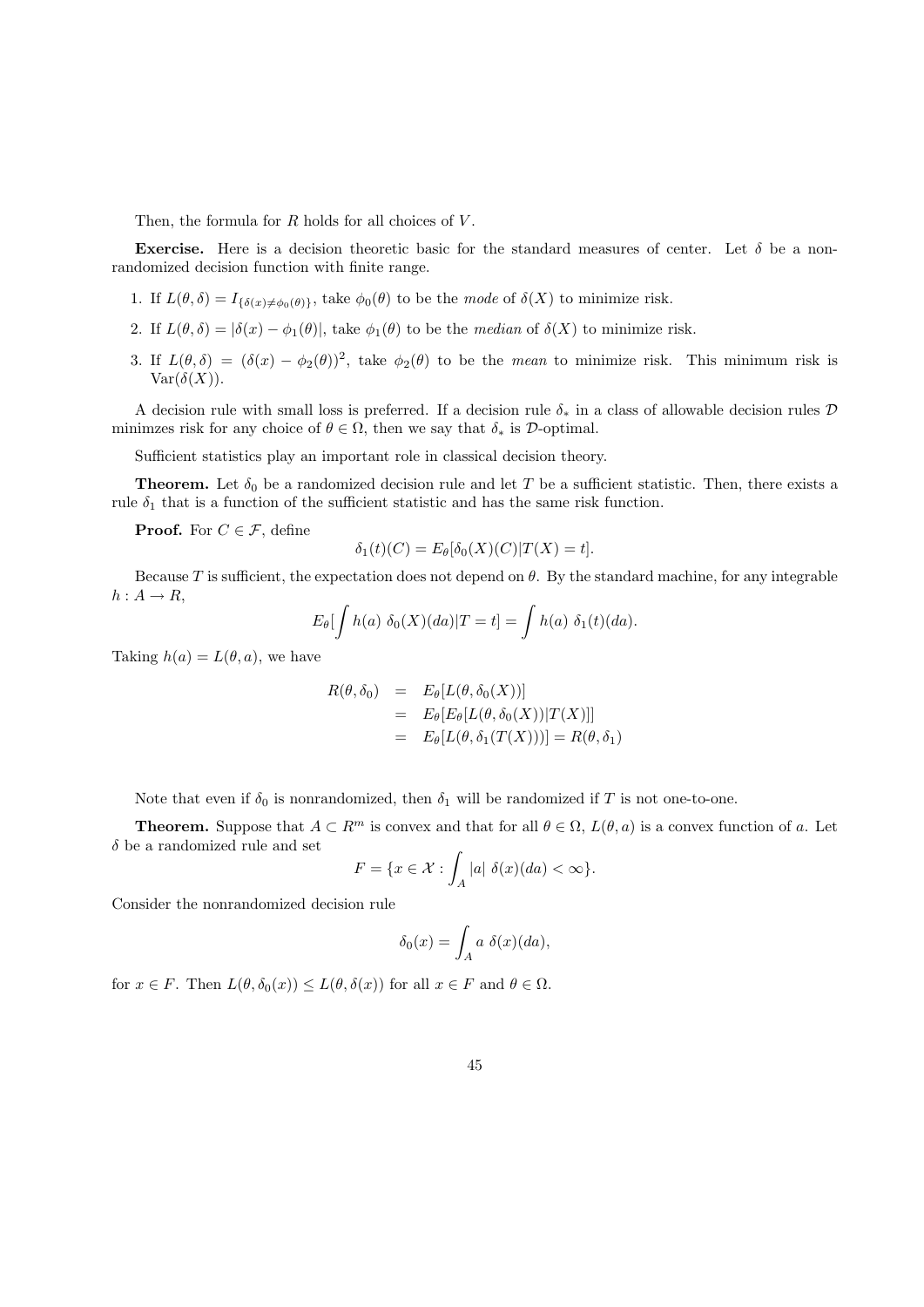**Proof.** Because A is convex,  $\delta_0(x) \in A$  for all  $x \in F$ . By Jensen's inequality,

$$
L(\theta, \delta_0(x)) = L(\theta, \int_A a \ \delta(x)(da)) \leq \int_A L(\theta, a) \ \delta(x)(da) = L(\theta, \delta(x)).
$$

Thus, if  $F = \mathcal{X}$ , the nonrandomized rule obtain from averaging the randomized rule cannot have larger loss.

**Theorem.** (Rao-Blackwell) Suppose that  $A \subset R^m$  is convex and that for all  $\theta \in \Omega$ ,  $L(\theta, a)$  is a convex function of a. Suppose that T us sufficient and  $\delta_0$  is a nonrandomized decision rule with  $E_\theta[||\delta_0(X)||] < \infty$ . Define

$$
\delta_1(t) = E_{\theta}[\delta_0(X)|T = t],
$$

Then, for all  $\theta$ ,

$$
R(\theta, \delta_1) \le R(\theta, \delta_0).
$$

Proof. Using the conditional form of Jensen's inequality, we have

$$
R(\theta, \delta_0) = E_{\theta}[L(\theta, \delta_0(X))] = E_{\theta}[E_{\theta}[L(\theta, \delta_0(X))|T(X)]]
$$
  
\n
$$
\geq E_{\theta}[L(\theta, E_{\theta}[\delta_0(X)|T(X)])] = E_{\theta}[L(\theta, \delta_1(X))] = R(\theta, \delta_1)
$$

**Example.** Let  $X = (X_1, \dots, X_n)$  be independent  $N(\theta, 1)$  random variables. Set  $A = [0, 1]$  and fix  $c \in R$ . For loss function

$$
L(\theta, a) = (a - \Phi(c - \theta))^2,
$$

a na¨ıve decision rule is

$$
\delta_0(X) = \frac{1}{n} \sum_{i=1}^n I_{(-\infty, c]}(X_i).
$$

However,  $T(X) = \overline{X}$  is sufficient and  $\delta_0$  is not a function of  $T(X)$ .

As the Rao-Blackwell theorem suggests, we compute

$$
E_{\theta}[\delta_0(X)|T(X)] = \frac{1}{n} \sum_{i=1}^n E_{\theta}[I_{(-\infty,c]}(X_i)|T(X)] = P_{\theta}\{X_1 \le x|T(X)\} = \Phi(\frac{c - T(X)}{\sqrt{(n-1)/n}})
$$

because  $X_1$  given  $T(X) = t$  is  $N(t,(n-1)/n)$ 

## 5.3 Bayesian Decision Theory

In the Bayesian paradigm, we might begin by computing the *posterior risk* 

$$
r(\delta|x) = \int_{\mathcal{V}} L(v, \delta(x)) \ \mu_{V|X}(dv|x).
$$

A rule,  $\delta_0$ , is called a *formal Bayes rule* if,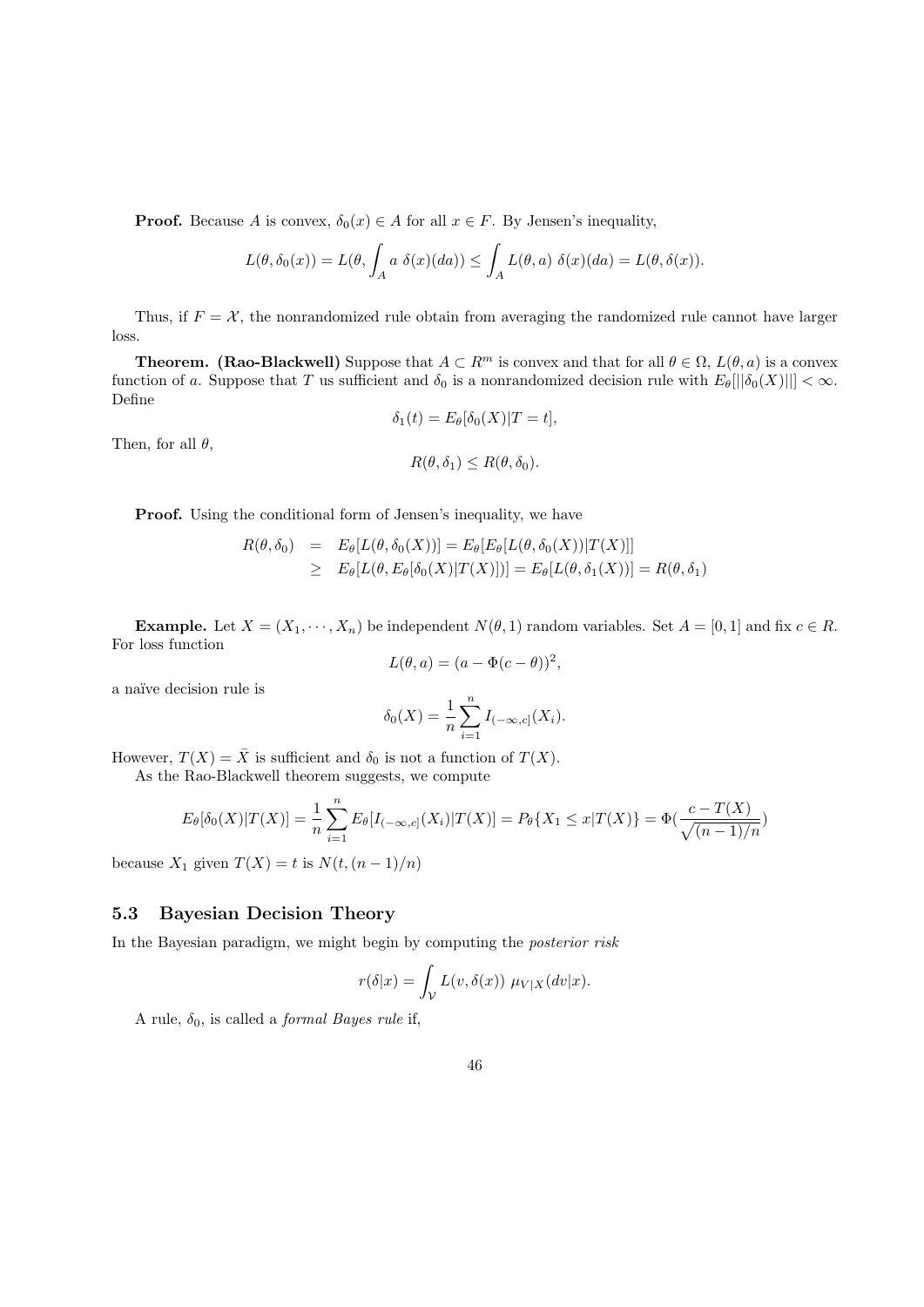- 1. for every x, the risk  $r(\delta_0|x)$  is finite, and
- 2.  $r(\delta_0|x) \leq r(\delta|x)$  for every rule  $\delta$ .

**Example.** Let  $A = \Omega$  and  $L(\theta, a) = (\theta - a)^2$ . Then

$$
\int_{\Omega} L(\theta, a)\mu_{\Theta|X}(d\theta|x) = a^2 + 2aE[\Theta|X = x] + E[\Theta^2|X = x].
$$

If Θ has finite variance, then  $\delta_0(x) = E[\Theta|X=x]$  minimizes the expression above and thus is a formal Bayes rule.

If no decision rule exists that minimizes risk for all  $\theta$ , one alternative is to choose a probability measure  $\eta$  on  $\Omega$  and minimize the *Bayes risk*,

$$
r(\eta,\delta) = \int_{\Omega} R(\theta,\delta) \eta(d\theta).
$$

Each  $\delta$  that minimizes  $r(\eta, \delta)$  is called a *Bayes rule*. If the measure  $\eta$  has infinite mass, then a rule that minimizes the integral above is called a *generalized Bayes rule* and  $\eta$  is called an improper prior.

If the loss is nonnegative and if  $P_\theta \ll \nu$  for all  $\theta$ , with density  $f_{X|\Theta}$ , then by Tonelli's theorem,

$$
r(\eta, \delta) = \int_{\Omega} R(\theta, \delta) \eta(d\theta)
$$
  
= 
$$
\int_{\Omega} \int_{\mathcal{X}} L(\theta, \delta(x)) f_{X|\Theta}(x|\theta) \nu(dx) \eta(d\theta)
$$
  
= 
$$
\int_{\mathcal{X}} \int_{\Omega} L(\theta, \delta(x)) f_{X|\Theta}(x|\theta) \eta(d\theta) \nu(dx)
$$
  
= 
$$
\int_{\mathcal{X}} r(\delta|x) \mu_X(dx),
$$

where  $\mu_X(B) = \int_{\Omega} P_{\theta}(B) \eta(d\theta)$  the the marginal for X. In this circumstance, Bayes rules and formal Bayes rules are the same a.s.  $\mu_X$ .

### 5.4 Admissibility

The previous results give us circumstances in which one decision rule is at least as good as another. This leads to the following definition.

**Definition.** A decision rule  $\delta$  is *inadmissible* if there exits a decision rule  $\delta_0$  such that  $R(\theta, \delta_0) \leq R(\theta, \delta)$ with strict inequality for at least one value of  $\theta$ . The decision  $\delta_0$  is said to *dominate*  $\delta$ .

If no rule dominates  $\delta$ , we say that  $\delta$  is *admissible*.

Let  $\lambda$  be a measure on  $(\Omega, \tau)$  and let  $\delta$  be a decision rule. If

 $R(\theta, \delta_0) \leq R(\theta, \delta)$  a.e.  $\lambda$  implies  $R(\theta, \delta_0) = R(\theta, \delta)$  a.e.  $\lambda$ .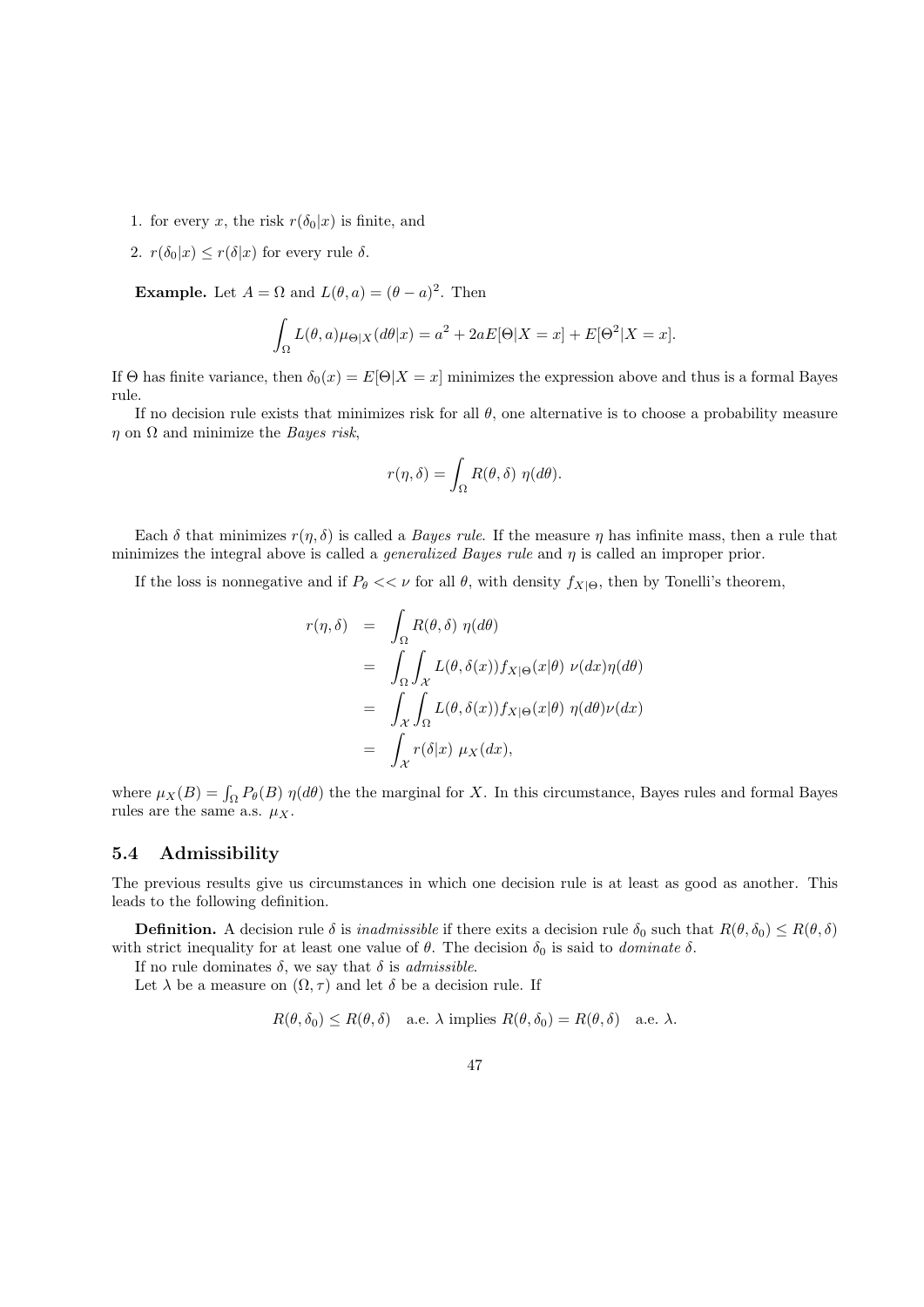Then  $\delta$  is  $\lambda$ -admissible.

**Theorem.** Suppose that  $\lambda$  is a probability and that  $\delta$  is a Bayes rule with respect to  $\lambda$ . Then  $\delta$  is  $\lambda$ -admissible.

**Proof.** Let  $\delta$  be a Bayes rule with respect to  $\lambda$  and let  $\delta_0$  be a decision rule. Then

$$
\int_{\Omega} (R(\theta, \delta) - R(\theta, \delta_0)) \lambda(d\theta) \leq 0.
$$

If  $R(\theta, \delta_0) \leq R(\theta, \delta)$  a.s.  $\lambda$ , then the integrand is nonnegative a.s.  $\lambda$ . Because the integral is nonpositive, the integrand is 0 a.s.  $\lambda$  and  $\delta$  is  $\lambda$ -admissible.

A variety of results apply restrictions on  $\lambda$  so that  $\lambda$ -admissibility implies admissibility.

**Theorem.** Let  $\Omega$  be discrete. If a probability  $\lambda$  has  $\lambda\{\theta\} > 0$  for all  $\theta \in \Omega$ , and if  $\delta$  is a Bayes rule with respect to  $\lambda$ , then  $\delta$  is admissible.

**Proof.** Suppose that  $\delta_0$  dominates  $\delta$ . Then,  $R(\theta, \delta_0) \leq R(\theta, \delta)$  for all  $\theta$  with strict inequality for at least one value of  $\theta$ . Consequently,

$$
r(\lambda, \delta_0) = \sum_{\theta} \lambda \{\theta\} R(\theta, \delta_0) < \sum_{\theta} \lambda \{\theta\} R(\theta, \delta) = r(\lambda, \delta),
$$

and  $\delta$  is not a Bayes rule.

The following are examples of sufficient conditions for admissibility.

- 1. Every Bayes rule with respect to a prior  $\lambda$  has the same risk function. In particular, a unique Bayes rule is admissible.
- 2. The parameter set  $\Omega \subset R^k$  is contained in the closure of its interior,  $\lambda$  is absolutely continuous with respect to Lebesgue measure. For all  $\delta$  having finite risk,  $R(\theta, \delta)$  is continuous in  $\theta$ .  $\delta_0$  is  $\lambda$ -admissible with finite risk.
- 3. A is a convex subset of  $R^m$ ,  $\{P_\theta : \theta \in \Omega\}$  are mutually absolutely continuous,  $L(\theta, a)$  is strictly convex in a for all  $\delta$ , and  $\delta_0$  is  $\lambda$ -admissible.

#### Examples.

1. Let  $X_1, \dots, X_n$  be independent  $U(0, \theta)$  and set  $Y = \max\{X_1, \dots, X_n\}$ . Choose loss function  $L(\theta, a)$  $(\theta - a)^2$ . Then

$$
R(\theta,\delta) = \frac{n}{\theta^n} \int_0^{\theta} (\theta - \delta(y))^2 y^{n-1} \ dy = \theta^2 - \frac{2n}{\theta^{n-1}} \int_0^{\theta} \delta(y) y^{n-1} \ dy + \frac{n}{\theta^n} \int_0^{\theta} \delta(y)^2 y^{n-1} \ dy.
$$

Choose a rule  $\delta$  with finite risk function. Then  $R(\cdot, \delta)$  is continuous. Let  $\lambda \in \mathcal{P}(0, \infty)$  have strictly positive density  $\ell(\theta)$  with respect to Lebesgue measure. Then the formal Bayes rule with respect to  $\lambda$ is admissible.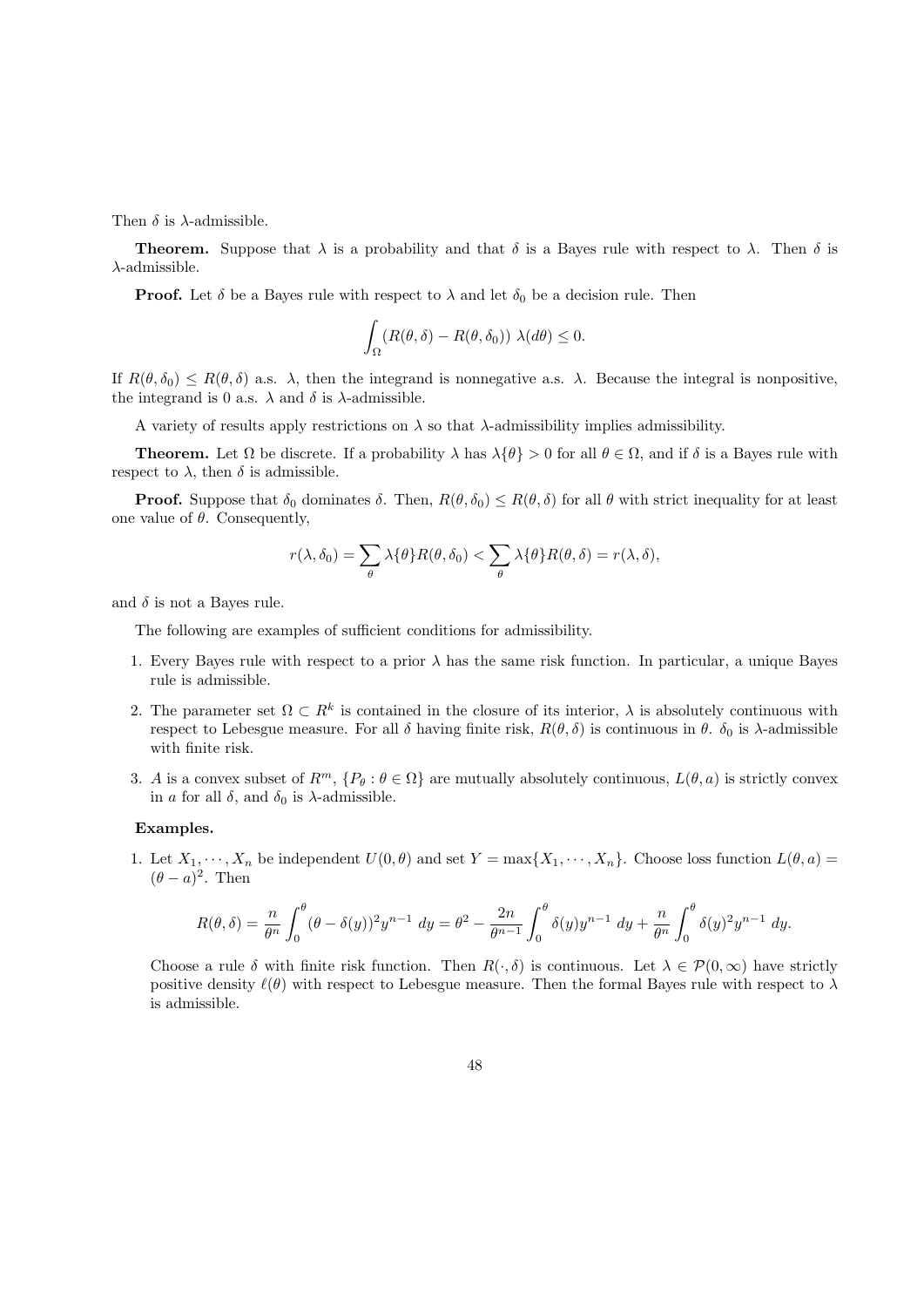2. Let  $X_1, \dots, X_n$  be independent  $Ber(\theta)$ . The action space  $A = [0, 1]$ . The lost is  $L(\theta, a) = (\theta - a)$  $a)^2/(\theta(1-\theta))$ . Define  $Y = \sum_{i=1}^n X_i$  and select Lebesgue measure to be the prior on [0, 1]. Then the posterior, given  $X = x$  is  $Beta(y+1, n-y+1)$  where  $y = \sum_{i=1}^{n} x_i$ . Then

$$
E[L(\Theta, a)|X = x] = \frac{\Gamma(n+2)}{\Gamma(y+1)\Gamma(n-y+1)} \int_0^1 (\theta - a)^2 \theta^{y-1} (1 - \theta)^{n-y-1} d\theta.
$$

This has a minimum at  $a = y/n$ , for all x and all n. Consequently,  $\delta(x) = \sum_{i=1}^{n} x_i/n$  is a Bayes rule with respect to Lebesgue measure and hence is admissible.

- 3. Let X have an exponential family of distributions with natural parameter  $\Omega \subset R$ . Let  $A = \Omega$  and  $L(a, \theta) = (\theta - a)^2$ . Note that all  $P_{\theta}$  are mutually absolutely continuous. Take the prior  $\lambda$  to be point mass at  $\theta_0 \in \Omega$ . Then  $\delta_{\theta_0}(c) = \theta_0$  is the formal Bayes rule with respect to  $\lambda$  and so is  $\lambda$ -admissible. By the theorem above, it is also admissible.
- 4. Returning to Example 1, note that the  $P_{\theta}$  are not mutually absolutely continuous and that  $\delta_{\theta_0}(c) = \theta_0$ is not admissible. To verify this last statement, take  $\delta'_{\theta_0} = \max\{y, \theta_0\}$ . Then

$$
R(\theta, \delta_{\theta_0}) < R(\theta, \delta'_{\theta_0}) \text{ for all } \theta > \theta_0 \quad \text{and} \quad R(\theta, \delta_{\theta_0}) = R(\theta, \delta'_{\theta_0}) \text{ for all } \theta \leq \theta_0.
$$

We also have some results that allow us to use admissibility in one circumstance to imply admissibility in other circumstances.

**Theorem.** Suppose that  $\Theta = (\Theta_1, \Theta_2)$ . For each choice of  $\tilde{\theta}_2$  for  $\Theta_2$ , define  $\Omega_{\tilde{\theta}_2} = \{(\theta_1, \theta_2) : \theta_2 = \tilde{\theta}_2\}$ . Assume, for each  $\tilde{\theta}_2$ ,  $\delta$  is admissible on  $\Omega_{\tilde{\theta}_2}$ , then it is admissible on  $\Omega$ .

**Proof.** Suppose that  $\delta$  is inadmissible on  $\Omega$ . Then there exist  $\delta_0$  such that

$$
R(\theta, \delta_0) \le R(\theta, \delta) \text{ for all } \theta \in \Omega \text{ and } R(\tilde{\theta}, \delta_0) < R(\tilde{\theta}, \delta) \text{ for some } \tilde{\theta} \in \Omega.
$$

Writing  $\tilde{\theta} = (\tilde{\theta}_1, \tilde{\theta}_2)$  yields a contradiction to the admissibility of  $\delta$  on  $\Omega_{\tilde{\theta}_2}$ .

**Theorem.** Let  $\Omega \subset R^k$  be open and assume that  $c(\theta) > 0$  for all  $\theta$  and d is a real vauled function of  $\theta$ . Then  $\delta$  is admissible with loss  $L(\theta, a)$  if and only if  $\delta$  is admissible with loss  $c(\theta)L(\theta, a) + d(\theta)$ .

Example. Returning to the example above for Bernoulli random variables, the theorem above tells us that  $\delta(x) = \sum_{i=1}^{n} x_i/n$  is admissible for a quadratic loss function.

**Theorem.** Let  $\delta$  be a decision rule. Let  $\{\lambda_n : n \geq 1\}$  be a sequence of measures on  $\Omega$  such that a generalized Bayes rule  $\delta_n$  with respect to  $\lambda_n$  exists for every n with

$$
r(\lambda_n, \delta_n) = \int_{\Omega} R(\theta, \delta_n) \lambda_n(d\theta), \quad \lim_{n \to \infty} r(\lambda_n, \delta) - r(\lambda_n, \delta_n) = 0.
$$

Furthermore, assume that one of the following conditions hold.

1.  $\{P_\theta : \theta \in \Omega\}$  are mutually absolutely continuous; A is convex;  $L(\theta, \cdot)$  is strictly convex for all  $\theta$ , and there exits a constant c, a measurable set C, and a measure  $\lambda$  so that

$$
\lambda_n \langle \langle \lambda, \frac{d\lambda_n}{d\lambda}(\theta) \rangle \geq c \text{ for } \theta \in C \text{ with } \lambda(C) > 0.
$$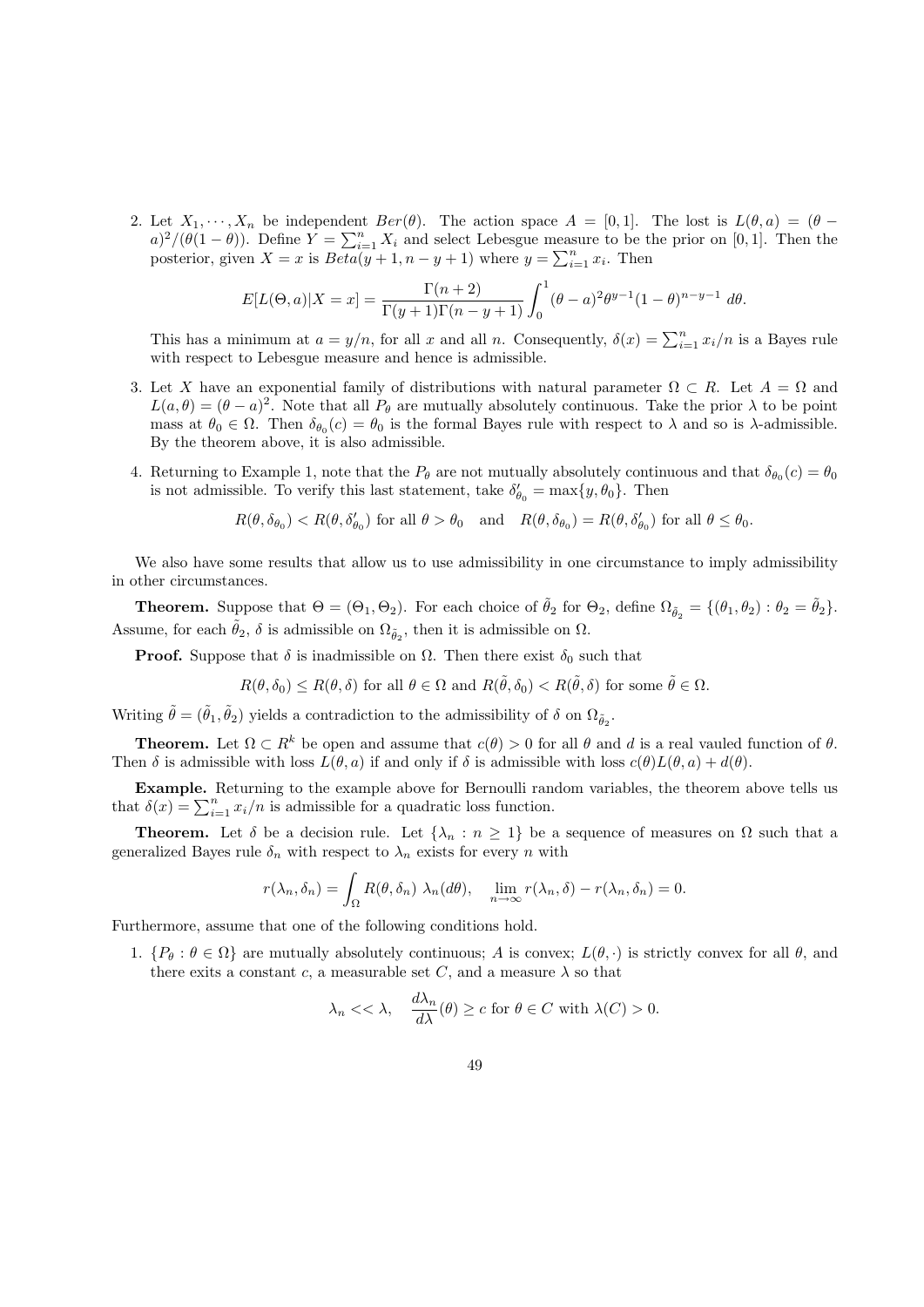2.  $\Omega$  is contained in the closure of its interior, for every open set  $G \subset \Omega$ , there exists  $c > 0$  such that  $\lambda_n(G) \geq c$  for all n, and the risk function is continuous in  $\theta$  for every decision rule.

Then  $\delta$  is admissible.

**Proof.** We will show that  $\delta$  inadmissible implies that the limit condition above fails to hold. With this in mind, choose  $\delta_0$  so that  $R(\theta, \delta_0) \leq R(\theta, \delta)$  with strict inequality for  $\theta_0$ . Using the first condition, set  $\tilde{\delta} = (\delta + \delta_0)/2$ . Then

$$
L(\theta, \tilde{\delta}(x)) < (L(\theta, \delta(x)) + L(\theta, \delta_0(x)))/2.
$$

for all  $\theta$  and all x with  $\delta(x) \neq \delta_0(x)$ . Because  $P'_{\theta_0} \{\tilde{\delta}(X) = \delta(X)\}$  < 1 and  $\{P_{\theta} : \theta \in \Omega\}$  are mutually absolutely continuous, we have  $P'_\theta\{\tilde{\delta}(X) = \delta(X)\} < 1$  for all  $\theta$ . Consequently,  $R(\theta, \tilde{\delta}) < R(\theta, \delta)$  for all  $\theta$ . For each  $n$ 

$$
r(\lambda_n, \delta) - r(\lambda_n, \delta_n) \ge r(\lambda_n, \delta) - r(\lambda_n, \tilde{\delta}) \ge \int_C (R(\theta, \delta) - R(\theta, \tilde{\delta})) \lambda_n(d\theta)
$$
  
 
$$
\ge c \int_C (R(\theta, \delta) - R(\theta, \tilde{\delta})) \lambda(d\theta) > 0.
$$

This contradicts the hypothesis.

Using the second condition, there exists  $\epsilon > 0$  and an open set  $G \subset \Omega$  such that  $R(\theta, \delta_0) < R(\theta, \delta) - \epsilon$ for all  $\theta \in G$ . Note that for each n,

$$
r(\lambda_n, \delta) - r(\lambda_n, \delta_n) \ge r(\lambda_n, \delta) - r(\lambda_n, \delta_0) \ge \int_G (R(\theta, \delta) - R(\theta, \delta_0)) \lambda_n(d\theta) \ge \epsilon \lambda_n(G) \ge \epsilon c,
$$

again contradicting the hypothesis.

**Example.** Let  $\theta = (\mu, \sigma)$  and suppose that  $X_1, \dots, X_n$  be independent  $N(\mu, \sigma^2)$ . Choose the loss function  $L(\theta, a) = (\mu - a)^2$ .

*Claim.*  $\delta(x) = \bar{x}$  is admissible

 $R(\theta, \delta) = \sigma^2$ . For each value  $\sigma_0$ , we will show that  $\delta$  is admissible for the parameter space  $\Omega_0 = \{(\mu, \sigma_0) :$  $h(\theta, \theta) = \theta$ . For each value  $\theta_0$ , we will show that  $\theta$  is admissible for the  $\mu \in R$ . Let  $\lambda_n$  be the measure equal to  $\sqrt{n}$  times  $N(0, \sigma_0^2 n)$ . Check that

- 1. The generalized Bayes rule with respect to  $\lambda_n$  is  $\delta_n(x) = nx/(n+1)$ .
- 2.  $r(\lambda_n, \delta_n) = n^{3/2} \sigma_0^2/(n+1)$
- 3.  $r(\lambda_n, \delta) = n^{1/2} \sigma_0^2$
- 4.  $\lim_{n\to\infty} (n^{1/2}\sigma_0^2 n^{3/2}\sigma_0^2/(n+1)) = \lim_{n\to\infty} n^{1/2}\sigma_0^2/(n+1) = 0.$
- 5. The densities of  $\lambda_n$  with respect to Lebesgue measure increase for each value of  $\mu$ . Thus,  $\lambda_n(G) > \lambda_1(G)$ for any nonempty open  $G \subset R$ , and  $d\lambda_n/d\lambda_1(\mu) \geq 1$ .

Thus, the theorem above applies using condition 1 and  $\delta(x) = \bar{x}$  is admissible.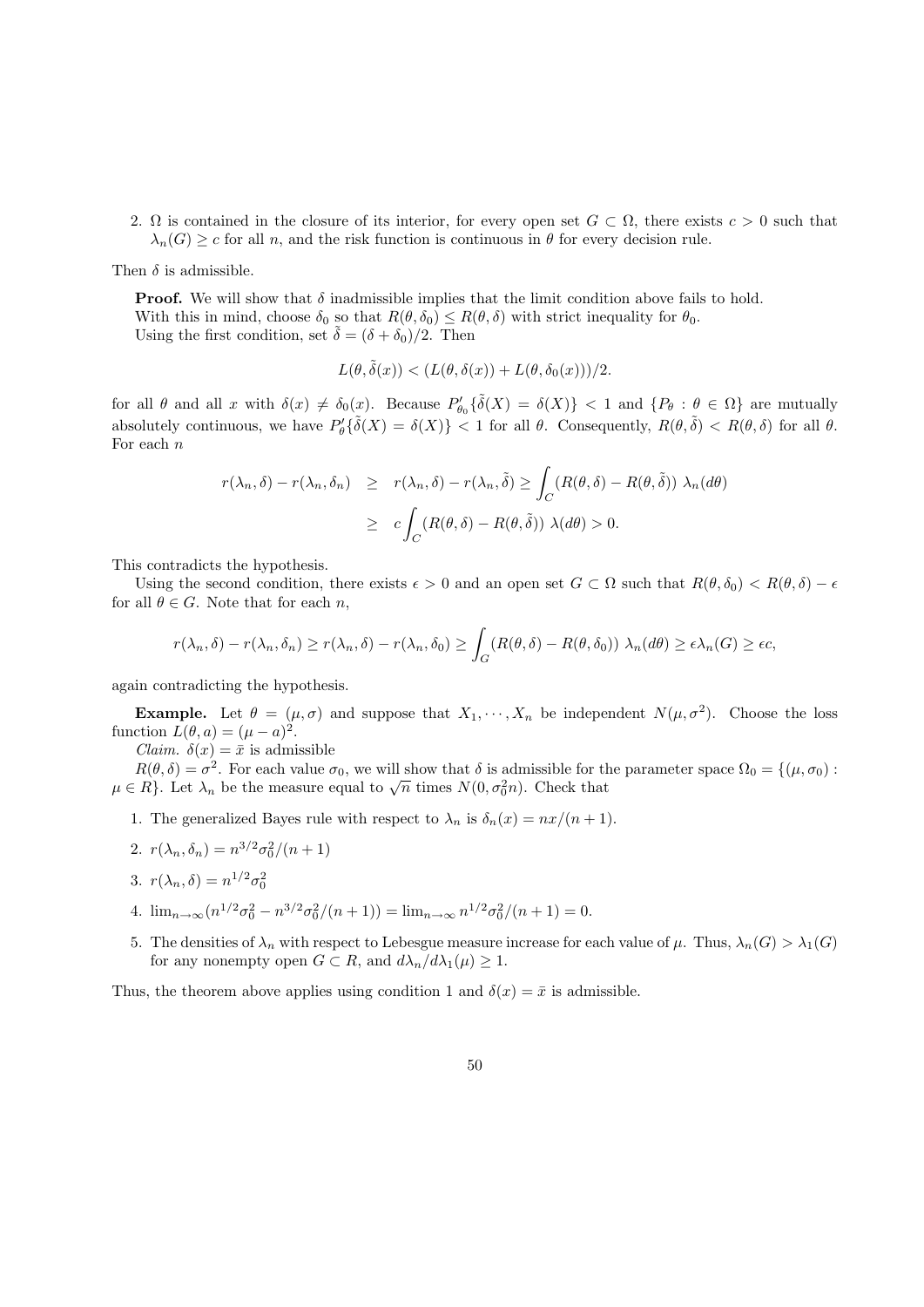# 5.5 James-Stein Estimators

**Theorem.** Consider  $X = (X_1, \dots, X_n)$ , *n* independent random variables with  $X_i$  having a  $N(\mu_i, 1)$  distribution. Let  $A = \Omega = R^n = \{(\mu_1, \dots, \mu_n) : \mu_i \in R\}$  and let the loss function be  $L(\mu, a) = \sum_{i=1}^n (\mu_i - a_i)^2$ . Then  $\delta(x) = x$  is inadmissible with dominating rule

$$
\delta_1(x) = \delta(x)[1 - \frac{n-2}{\sum_{i=1}^n x_i^2}].
$$

To motivate this estimator, suppose that M has distribution  $N_n(\mu_0, \tau I)$ . Then, the Bayes estimate for  $M$  is

$$
\mu_0 + (X - \mu_0) \frac{\tau^2}{\tau^2 + 1}.
$$

The marginal distribution of X is  $N_n(\mu_0, (1+\tau^2)I)$ . Thus, we could estimate  $1+\tau^2$  by  $\sum_{j=1}^n (X_j - \mu_{0,j})^2/\sigma^2$ for some choice of c. Consequently, a choice for estimating

$$
\frac{\tau^2}{\tau^2 + 1} = 1 - \frac{1}{\tau^2 + 1}
$$

is

$$
1 - \frac{c}{\sum_{j=1}^{n} (X_j - \mu_{0,j})^2}.
$$

Giving an estimate  $\delta_1(x)$  in the case  $\mu = 0$  using the choice  $c = n - 2$ .

The proof requires some lemmas.

**Lemma.** (Stein) Let  $g \in C^1(R, R)$  and let X have a  $N(\mu, 1)$  distribution. Assume that  $E[|g'(X)|] < \infty$ . Then  $E[g'(X)] = Cov(X, g(X)).$ 

**Proof.** Let  $\phi$  be the standard normal density function. Because  $\phi'(x) = x\phi(x)$ , we have

$$
\phi(x-\mu) = \int_x^\infty (z-\mu)\phi(z-\mu) dz = -\int_{-\infty}^x (z-\mu)\phi(z-\mu) dz.
$$

Therefore,

$$
E[g'(X)] = \int_{-\infty}^{\infty} g'(x)\phi(x-\mu) dx = \int_{-\infty}^{0} g'(x)\phi(x-\mu) dx + \int_{0}^{\infty} g'(x)\phi(x-\mu) dx
$$
  
\n
$$
= -\int_{-\infty}^{0} g'(x)\int_{-\infty}^{x} (z-\mu)\phi(z-\mu) dz dx + \int_{0}^{\infty} g'(x)\int_{x}^{\infty} (z-\mu)\phi(z-\mu) dz dx
$$
  
\n
$$
= -\int_{-\infty}^{0} (z-\mu)\phi(z-\mu) \int_{z}^{0} g'(x) dx dx + \int_{0}^{\infty} (z-\mu)\phi(z-\mu) \int_{0}^{z} g'(x) dx dx
$$
  
\n
$$
= \int_{-\infty}^{0} (z-\mu)\phi(z-\mu)(g(z)-g(0)) dz + \int_{0}^{\infty} (z-\mu)\phi(z-\mu)(g(z)-g(0)) dz
$$
  
\n
$$
= \int_{-\infty}^{\infty} (z-\mu)\phi(z-\mu)g(z) dz = \text{Cov}(X, g(X)).
$$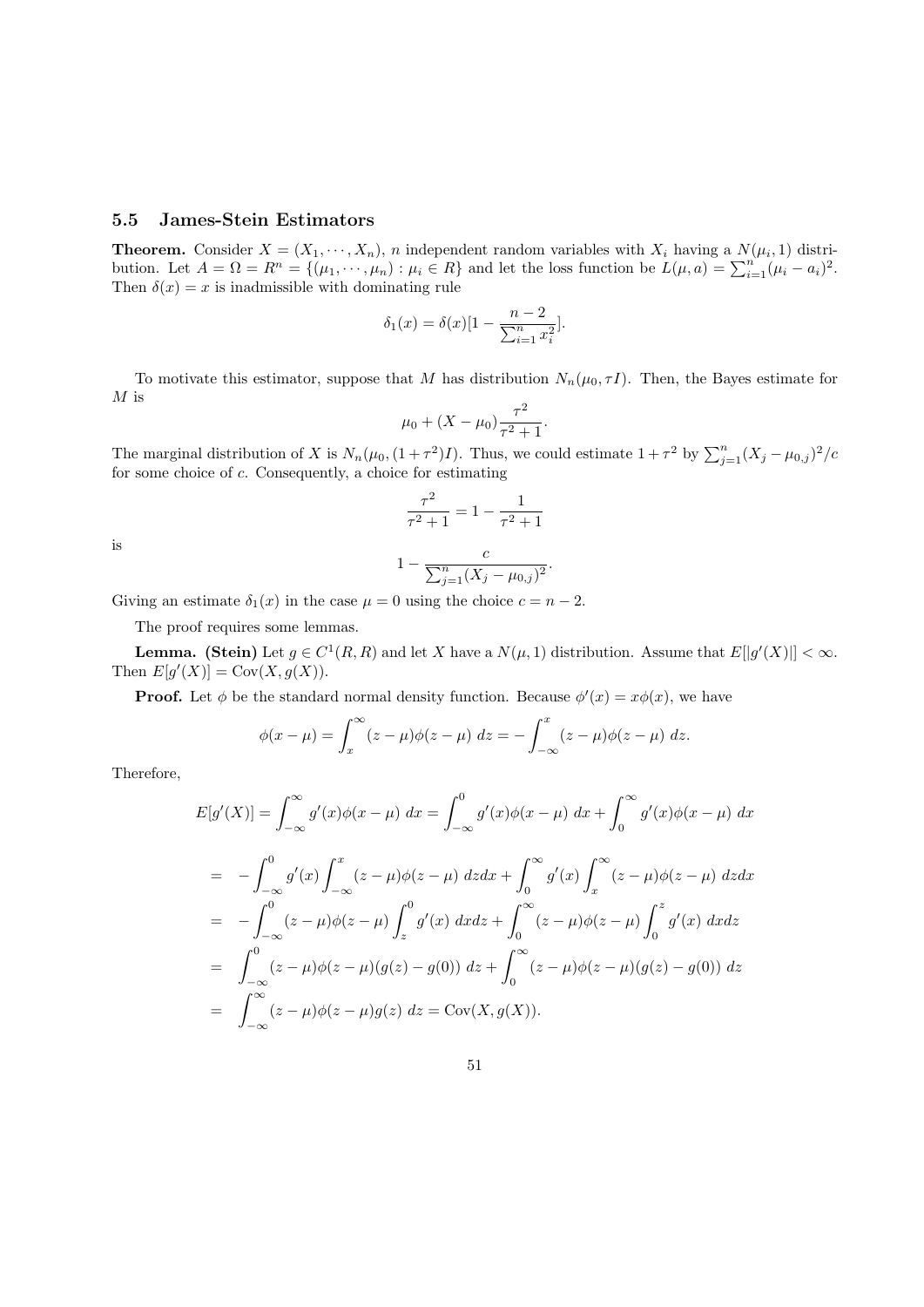**Lemma.** Let  $g \in C^1(R^n, R^n)$  and let X have a  $N_n(\mu, I)$  distribution. For each i, define

 $h_i(y) = E_\mu[g_i(X_1, \dots, X_{i-1}, y, X_{i+1}, \dots, X_n)]$ 

and assume that

$$
h'_{i}(y) = E_{\mu}[\frac{d}{dy}g_{i}(X_{1}, \cdots, X_{i-1}, y, X_{i+1} \cdots, X_{n})]
$$

and that  $E_{\mu}[h'(X_i)] < \infty$ . Then

$$
E_{\mu}||X + g(X) - \mu||^{2} = n + E_{\mu}[||g(X)||^{2} + 2\nabla \cdot g(X)].
$$

Proof.

$$
E_{\mu}||X + g(X) - \mu||^2 = E_{\mu}||X - \mu||^2 + E_{\mu}[||g(X)||^2] + 2E_{\mu}\langle (X - \mu), g(X) \rangle
$$
  
=  $n + E_{\mu}[||g(X)||^2] + 2E_{\mu} \sum_{i=1}^n ((X_i - \mu_i)g_i(X)).$ 

Note that, by the previous lemma

$$
E_{\mu}[(X_i - \mu_i)g_i(X)] = E_{\mu}[(X_i - \mu_i)h_i(X_i)] = \text{Cov}_{\mu}(X_i, h_i(X_i)) = E_{\mu}[h'_i(X_i)] = E_{\mu}[\frac{\partial}{\partial x_i}g_i(X)].
$$

Proof. (Jones-Stein estimator) Set

$$
g_i(x) = -\frac{x_i(n-2)}{\sum_{j=1}^{n} nx_j^2}.
$$

To see that the lemma above applies, note that, for  $x \neq 0$ ,  $\partial^2 g / \partial x_i^2$  is bounded in a neighborhood of x. Moreover,

$$
E_{\mu}[|h'_{i}(X_{i})|] \leq (n-2) \int_{R^{n}} \frac{\left|\sum_{j=1}^{n} x_{j}^{2} - 2x_{i}^{2}\right|}{\left(\sum_{j=1}^{n} x_{j}^{2}\right)^{2}} f_{X|M}(x|\mu) dx
$$
  
 
$$
\leq (n-2) \int_{R^{n}} \frac{3}{\sum_{j=1}^{n} x_{j}^{2}} f_{X|M}(x|\mu) dx = (n-2) \frac{3n}{n-2} = 3n
$$

Thus, the risk function

$$
R(\mu, \delta_1) = n + E_{\mu}[||g(X)|| + 2\nabla \cdot g(X)]
$$
  
=  $n + (n - 2)^2 E_{\mu} \left[ \frac{\sum_{i=1}^n X_i^2}{(\sum_{j=1}^n X_j^2)^2} - 2 \frac{\sum_{i=1}^n X_i^2}{(\sum_{j=1}^n X_j^2)^2} \right]$   
=  $n - (n - 2)^2 E_{\mu} \left[ \frac{1}{\sum_{j=1}^n X_j^2} \right] < n = R(\mu, \delta_0)$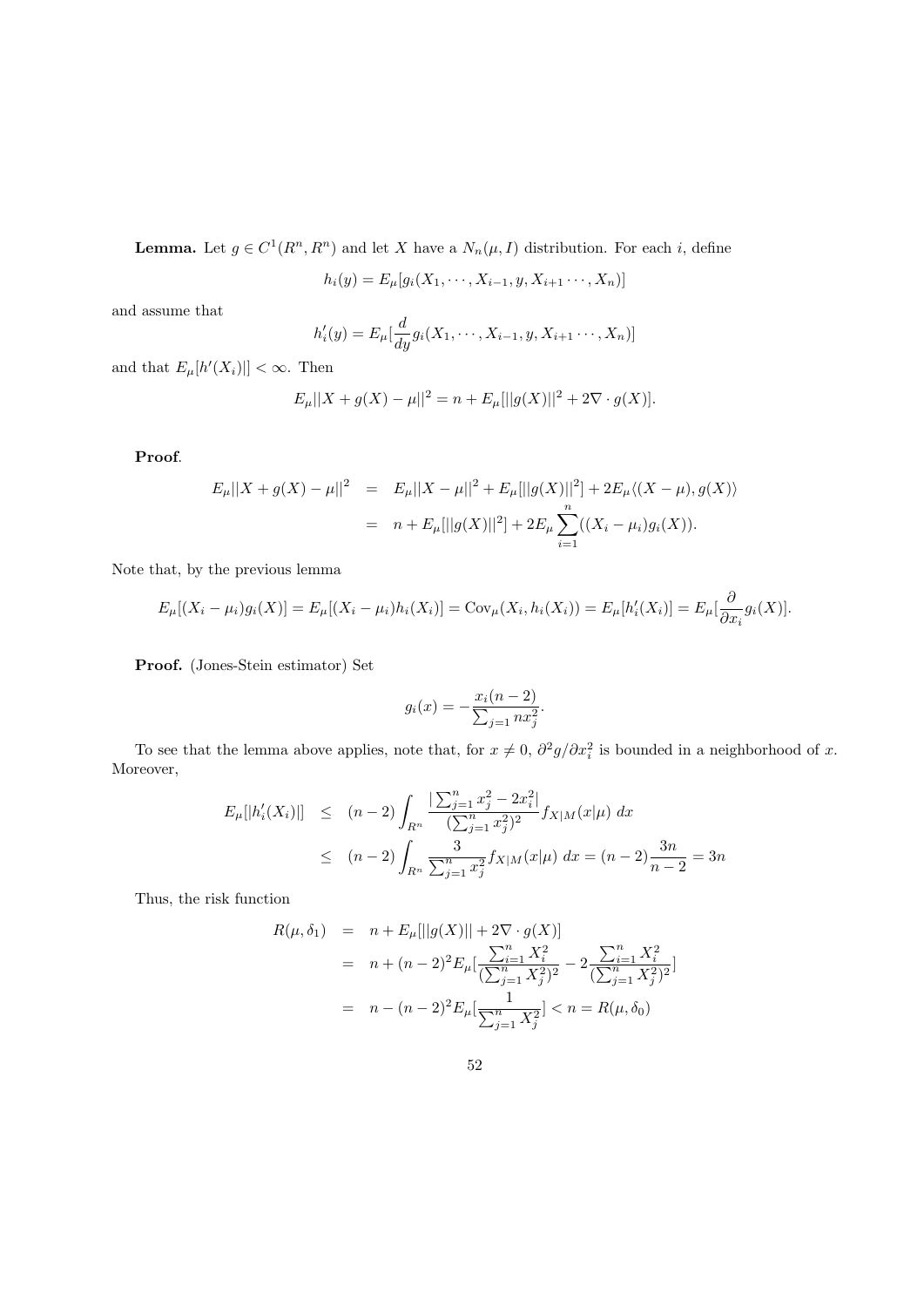remark. The Jones-Stein estimator is also not admissible. It is dominated by

$$
\delta^+(x) = x(1 - \min\{1, \frac{n-2}{(\sum_{j=1}^n x_j^2)^2}\}.
$$

### 5.6 Minimax Procedures

**Definition** A rule  $\delta_0$  is called *minimax* if,

$$
\sup_{\theta \in \Omega} R(\theta, \delta_0) = \inf_{\delta} \sup_{\theta \in \Omega} R(\theta, \delta)
$$

**Proposition.** If  $\delta$  has constant risk and is admissible, then it is minimax.

**Theorem.** Let  $\delta_0$  be the Bayes rule for  $\lambda$ . If  $\lambda(\Omega_0) = 1$ , where

$$
\Omega_0 = \{ \theta : R(\theta, \delta_0) = \sup_{\psi \in \Omega} R(\psi, \delta_0) \} = 1,
$$

then  $\delta_0$  is minimax.

**Proof.** Let  $\delta$  be any other rule, then

$$
\sup_{\psi \in \Omega} R(\psi, \delta_0) = \int_{\Omega} R(\theta, \delta_0) I_{\Omega_0} \lambda(d\theta) \le \int_{\Omega} R(\theta, \delta) I_{\Omega_0} \lambda(d\theta) \le \sup_{\psi \in \Omega} R(\psi, \delta).
$$

Note that if  $\delta_0$  is the unique Bayes rule, then the second inequality in the line above should be replaced by strict inequality and, therefore,  $\delta_0$  is the unique minimax rule.

#### Example.

- 1. For X a  $N(\mu, \sigma^2)$  random variable,  $\delta(x)$  is admissible with loss  $L(\theta, a) = (\mu a)^2$  and hence loss  $\tilde{L}(\theta, a) = (\mu - a)^2/\sigma^2$ . The risk function for  $\tilde{L}$  is constant  $\tilde{R}(\theta, \delta) = 1$  and  $\delta$  is minimax.
- 2. For  $X_1, \dots, X_n$  are independent  $Ber(\theta)$ . The Bayes rule with respect to a  $Beta(\alpha, \beta)$  is

$$
\delta(x) = \frac{\alpha + \sum_{i=1}^{n} x_i}{\alpha + \beta + n},
$$

with risk

$$
R(\theta, \delta) = \frac{n\theta(1-\theta) + (\alpha - \alpha\theta - \beta\theta)^2}{(\alpha + \beta + n)^2}
$$

.

Check that  $R(\theta, \delta)$  is constant if and only if  $\alpha = \beta = \sqrt{n}/2$  which leads to the unique minimax estimator

$$
\delta_0(x) = \frac{\sqrt{n}/2 + \sum_{i=1}^n x_i}{\sqrt{n} + n}.
$$

The risk  $R(\theta, \delta_0) = 1/(4(1+\sqrt{n})^2)$ .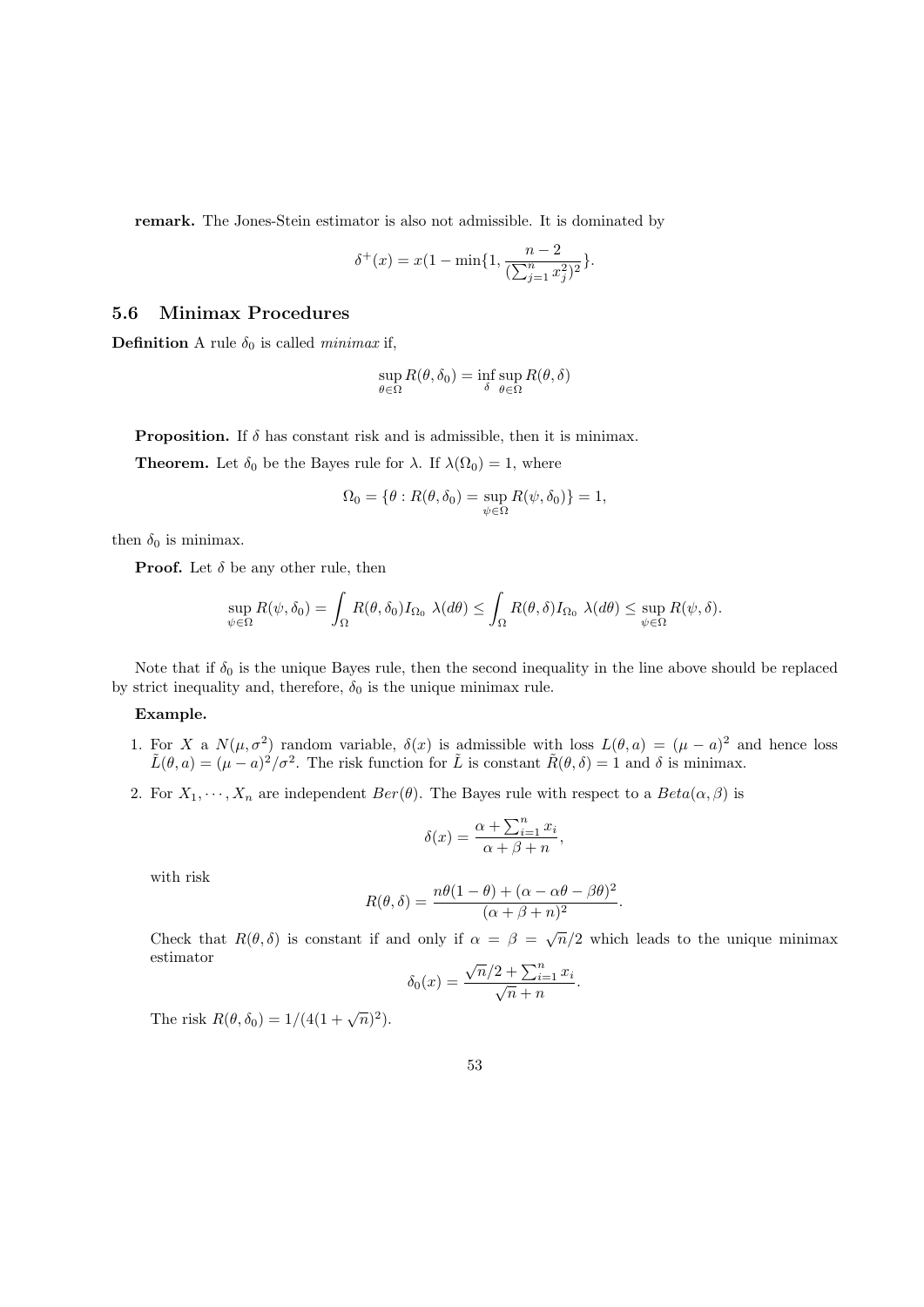**Theorem.** Let  $\{\lambda_n : n \geq 1\}$  be a sequence of probability measures on  $\Omega$  and let  $\delta_n$  be the Bayes rule with respect to  $\lambda_n$ . Suppose that  $\lim_{n\to\infty} r(\lambda_n, \delta_n) = c < \infty$ . If a rule  $\delta_0$  satisfies  $R(\theta, \delta_0) \leq c$  for all  $\theta$ , then  $\delta_0$  is minimax.

**Proof.** Assume that  $\delta_0$  is not minimax. Then we can find a rule  $\delta$  and a number  $\epsilon > 0$  such that

$$
\sup_{\psi} R(\psi, \delta) \leq \sup_{\psi \in \Omega} R(\psi, \delta_0) - \epsilon \leq c - \epsilon.
$$

Choose  $N_0$  so that  $r(\lambda_n, \delta_n) \geq c - \epsilon/2$  for all  $n \geq N_0$ . Then, for such n,

$$
r(\lambda_n, \delta) = \int R(\theta, \delta) \lambda_n(d\theta) \le (c - \epsilon) \int \lambda_n(d\theta) < c - \epsilon/2 \le r(\lambda_n, \delta_n)
$$

and thus  $\delta_n$  is not a Bayes rule with respect to  $\lambda_n$ .

**Example.** Let the independent observations  $X_i$  be  $N(\mu_i, 1)$ ,  $i = 1, \dots, m$ . Set  $\delta(x) = x$ ,  $A = R^m$ , and  $L(\mu, a) = \sum_{i=1}^{n} (\mu_i - a_i)^2$ .  $\delta_n(x) = \frac{nx}{n+1}$  is a Bayes rule for  $\lambda_n$ , the law of a  $N_m(0, n)$  with Bayes risk  $r(\lambda_n, \delta_n) = \frac{mn}{n+1}$ . Thus,

$$
\lim_{n \to \infty} r(\lambda_n, \delta_n) = m = R(\mu, \delta).
$$

Thus,  $\delta$ , which is not admissible, is minimax.

A prior distribution  $\lambda_0$  for  $\Theta$  is called *least favorable* if

$$
\inf_{\delta} r(\lambda_0, \delta) = \sup_{\lambda} \inf_{\delta} r(\lambda, \delta).
$$

**Theorem.** If  $\delta_0$  is a Bayes rule with respect to  $\lambda_0$  and  $R(\theta, \delta_0) \leq r(\lambda_0, \delta_0)$  for all  $\theta$ , then  $\delta_0$  is minimax and  $\lambda_0$  is least favoriable.

**Proof.** For any rule  $\tilde{\delta}$  and prior  $\tilde{\lambda}$ ,  $\inf_{\delta} r(\tilde{\lambda}, \delta) \leq r(\tilde{\lambda}, \tilde{\delta}) \leq \sup_{\lambda} r(\lambda, \tilde{\delta})$ . Thus,

$$
\inf_{\delta} \sup_{\theta} R(\theta, \delta) \leq \sup_{\theta} R(\theta, \delta_0) \leq r(\lambda_0, \delta_0) = \inf_{\delta} r(\lambda_0, \delta)
$$
\n
$$
\leq \sup_{\lambda} \inf_{\delta} r(\lambda, \delta) \leq \inf_{\delta} \sup_{\lambda} r(\lambda, \delta) \leq \inf_{\delta} \sup_{\theta} R(\theta, \delta).
$$

Thus, the inequalities above are all equalities.

**Example.** For  $X_1, \dots, X_n$  are independent  $Ber(\theta)$  and quadratic loss function, we saw that the minimax rule was a Bayes rule with respect to  $Beta(\sqrt{n}/2, \sqrt{n}/2)$  with constant risk function. Thus, this prior distribution is least favorable.

**Definition.** Suppose that  $\Omega = {\theta_1, \dots, \theta_k}$ . Then the *risk set* 

 $R = \{z \in R^k : z_i = R(\theta_i, \delta) \text{ for some decision rule } \delta \text{ and } i = 1, \dots, k\}.$ 

The lower boundary of a set  $C \subset \mathbb{R}^k$  is

 $\partial_L(C) = \{z \in \overline{C} : x_i \leq z_i \text{ for all } i \text{ and } x_i < z_i \text{ for some } i \text{ implies } x \notin C\}.$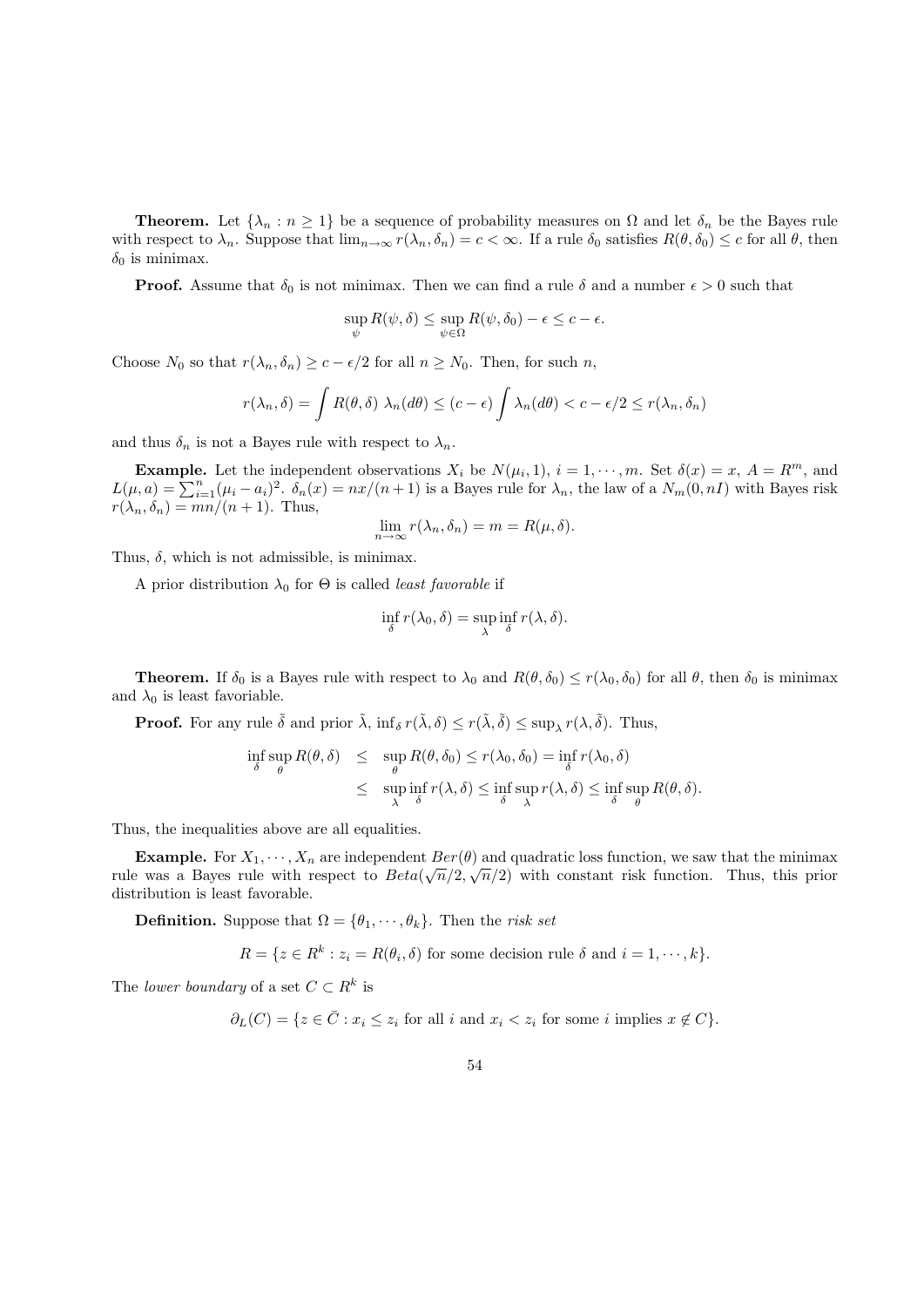The set C is closed from below if  $\partial_L(C) \subset C$ .

Note that the risk set is convex. Interior points correspond to randomized decision rules.

**Theorem.** (Minimax Theorem) Suppose that the loss function is bounded below and that  $\Omega$  is finite. Then

$$
\sup_{\lambda} \inf_{\delta} r(\lambda, \delta) = \inf_{\delta} \sup_{\theta} R(\theta, \delta).
$$

In addition, there exists a least favorable distribution  $\lambda_0$ . If the risk set is closed from below, then there is a minimax rule that is a Bayes rule with respect to  $\lambda_0$ .

We will use the following lemmas in the proof.

**Lemma.** For  $\Omega$  finite, the loss function is bounded below if and only if the risk function is bounded below.

Proof. If the loss function is bounded below, then its expectation is also bounded below.

Because  $\Omega$  is finite, if the loss function is unbounded below, then there exist  $\theta_0 \in \Omega$  and a sequence of actions  $a_n$  so that  $L(\theta_0, a_n) < -n$ . Now take  $\delta_n(x) = a_n$  to see that the risk set is unbounded below.

**Lemma.** If  $C \subset R^k$  is bounded below, them  $\partial_L(C) \neq \emptyset$ .

**Proof.** Clearly  $\partial_L(C) = \partial_L(\overline{C})$ . Set

$$
c_1 = \inf\{z_1 : z \in \bar{C}\},\
$$

and

$$
c_j = \inf\{z_j : z_i = c_i, i = 1, \cdots, j - 1\}.
$$

Then  $(c_1, \dots, c_k) \in \partial_L(C)$ .

Lemma. If their exists a minimax rule for a loss function that is bounded below, then there is a point on  $\partial_L(R)$  whose maximum coordinate value is the same as the minimax risk.

**Proof.** Let  $z \in R^k$  be the risk function for a minimax rule and set

$$
s=\max\{z_1,\cdots,z_k\}
$$

be the minimax risk. Define

$$
C = R \cap \{x \in R^k : x_i \le s \text{ for all } i\}.
$$

Because the loss function is bounded below, so is R and hence C. Therefore,  $\partial_L(C) \neq \emptyset$ . Clearly,  $\partial_L(C) \subset$  $\partial_L(R)$  and each point in C is the risk function of a minimax rule.

**Proof.** (Minimax Theorem) For each real s define the closed convex set  $C_s = (-\infty, s]^k$  and set  $s_0 =$  $\inf\{s : C_s \cap R \neq \emptyset\}.$ 

Claim. There is a least favorable decision. Note that

$$
s_0 = \inf_{\delta} \sup_{\theta} R(\theta, \delta).
$$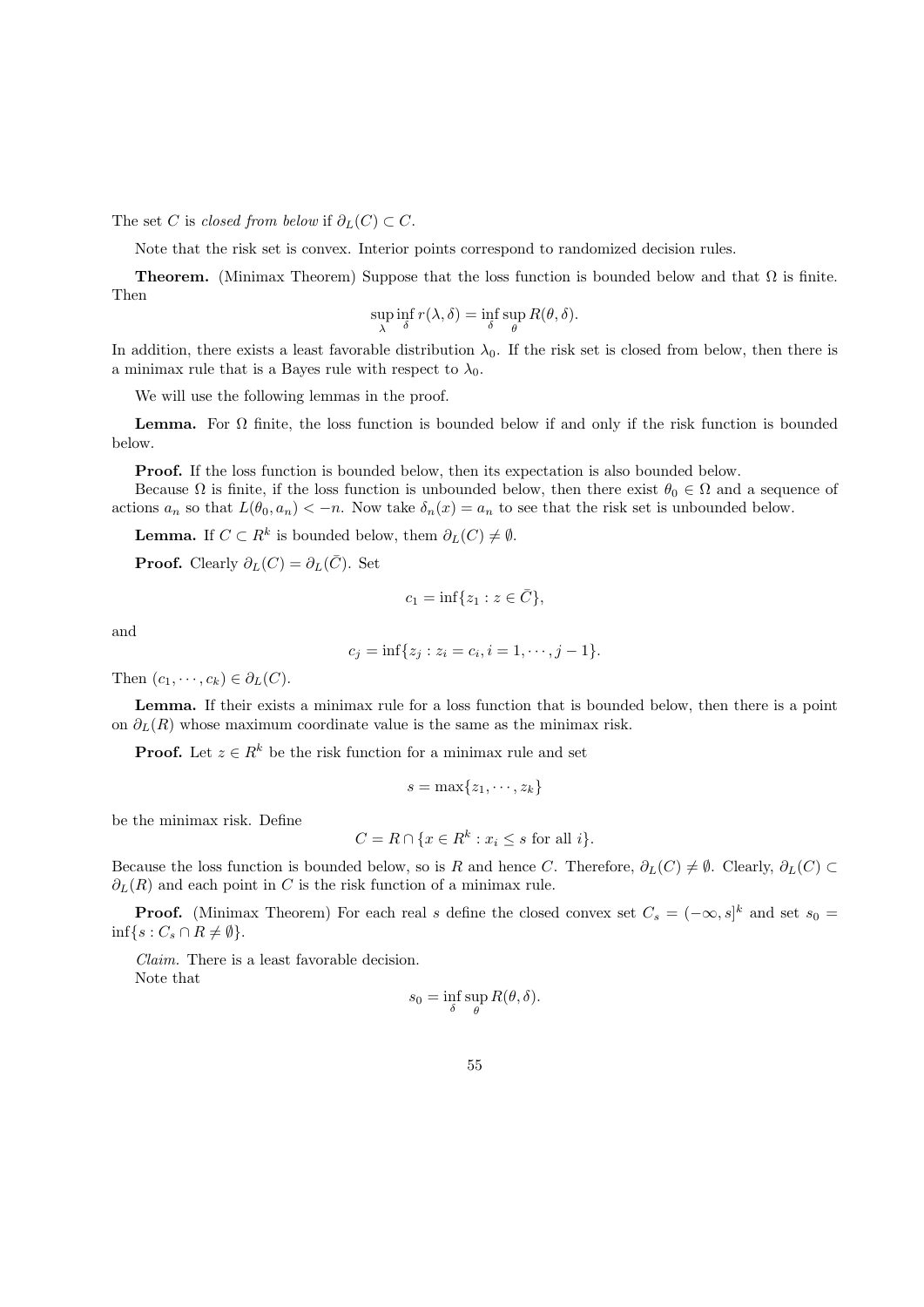Because the interior of  $C_{s_0}$  is convex and does not intersect R, the separating hyperplane theorem guarantees a vector  $v$  and a constant  $c$  such that

$$
\langle v, z \rangle \geq c
$$
 for all  $z \in R$  and  $\langle v, z \rangle < c$  for all  $z \in \text{int}(C_{s_0})$ .

It is easy to see that each coordinate of v is non-negative. Normalize v so that its sum is 1. Define a probability  $\lambda_0$  on  $\Omega = {\theta_1 \cdots, \theta_k}$  with with respective masses

$$
\lambda_0(\theta_i)=v_i.
$$

Use the fact that  $\{s_0, \dots, s_0\}$  is in the closure of the interior of  $C_{s_0}$  to obtain

$$
c \ge s_0 \sum_{j=1}^n v_j = s_0.
$$

Therefore,

$$
\inf_{\delta} r(\lambda_0, \delta) = \inf_{z \in R} \langle v, z \rangle \ge c \ge s_0 = \inf_{\delta} \sup_{\theta} R(\theta, \delta) \ge \inf_{\delta} r(\lambda_0, \delta),
$$

and  $\lambda_0$  is a least favorable distribution.

Note that for  $s > s_0$ ,  $\overline{R} \cap C_s$  is closed, bounded and non-empty. Let  $\{s_n : n \geq 1\}$  decrease to  $s_0$ . Then by the finite interection property,  $\bar{R} \cap C_{s_0} \neq \emptyset$ . The elements in this set are risks functions for minimax rules. By a lemma above,  $\partial(\overline{R}\cap C_s) \neq \emptyset$ . Because R is closed from below,  $\partial(\overline{R}\cap C_s) \subset R$ , we have a point in R that is the risk function for a minimax rule.

Finally, note that  $R(\theta, \delta) \leq s_0$  for all  $\theta$  implies that  $r(\lambda, \delta) \leq s_0 = \inf_{\delta} r(\lambda_0, \delta)$ .

### 5.7 Complete Classes

**Definition.** A class of decision rules C is *complete* if for every  $\delta \notin C$ , there exists  $\delta_0 \in C$  that dominates  $\delta$ . A minimal complete class contains no proper complete class.

Certainly, a complete class contains all admissible rules. If a minimal complete class exists, then it consits of exactly the admissible rules.

#### **Theorem.** (Neyman-Pearson fundamental lemma) Let  $\Omega = A = \{0, 1\}$ . The loss function

$$
L(0,0) = 0, \t L(0,1) = k_0 > 0,L(1,0) = k_1 > 0, \t L(1,1) = 0.
$$

Set  $\nu = P_0 + P_1$  and  $f_i = dP_i/d\nu$  and let  $\delta$  be a decision rule. Define the test function  $\phi(x) = \delta(x)\{1\}$ corresponding to  $\delta$ . Let  $\mathcal C$  denote the class of all rules with test functions of the following forms:

For each  $k > 0$  and each function  $\gamma : \mathcal{X} \to [0, 1],$ 

$$
\phi_{k,\gamma}(x) = \begin{cases} 1 & \text{if } f_1(x) > kf_0(x), \\ \gamma(x) & \text{if } f_1(x) = kf_0(x), \\ 0 & \text{if } f_1(x) < kf_0(x). \end{cases}
$$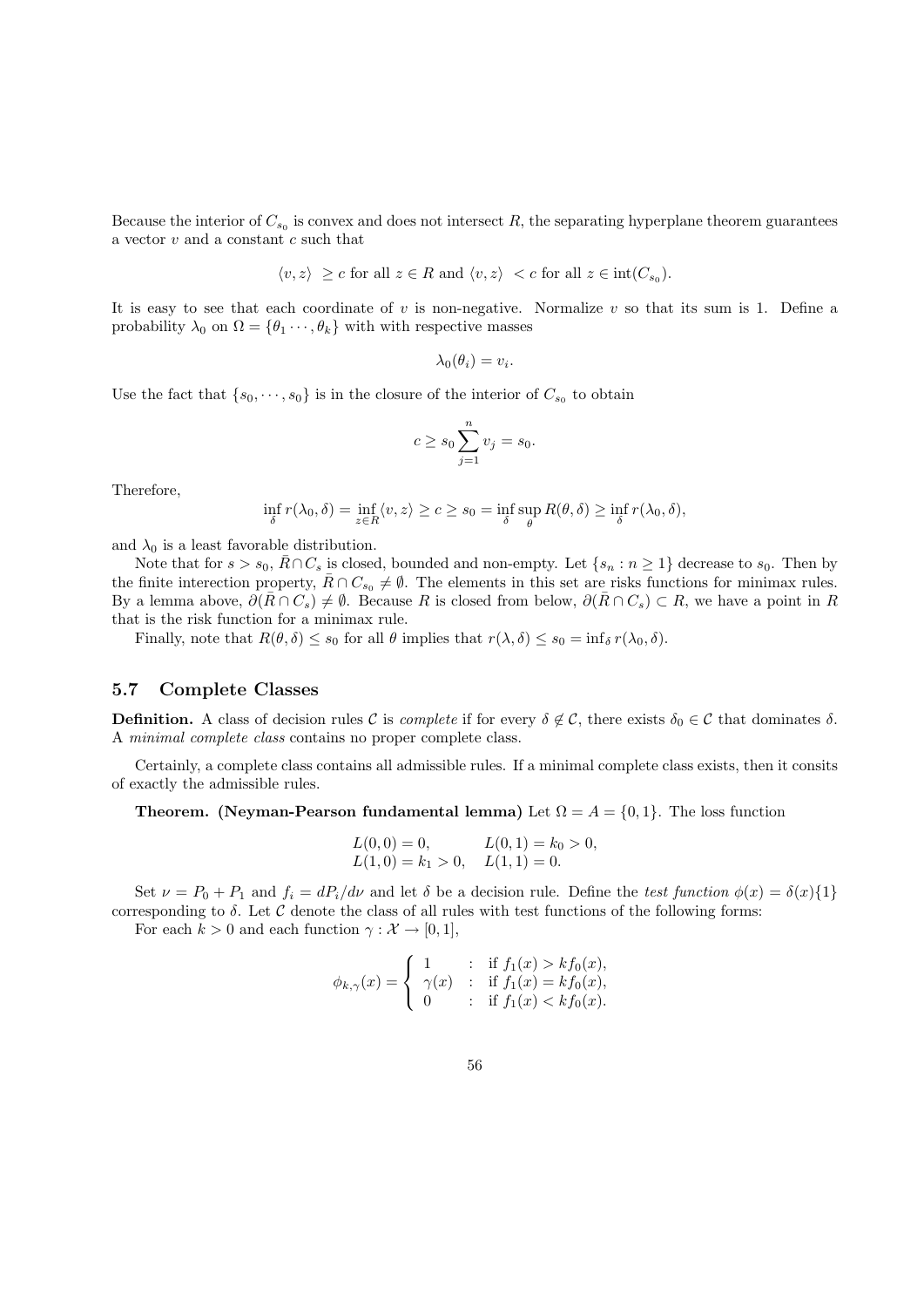For  $k = 0$ ,

$$
\phi_0(x) = \begin{cases} 1 & \text{: if } f_1(x) > 0, \\ 0 & \text{: if } f_1(x) = 0. \end{cases}
$$

$$
\phi_{\infty}(x) = \begin{cases} 1 & \text{: if } f_0(x) = 0, \\ 0 & \text{: if } f_0(x) > 0. \end{cases}
$$

For  $k = \infty$ ,

Then 
$$
C
$$
 is a minimal complete class.

The Neyman-Pearson lemma uses the  $\phi_{k,\gamma}$  to construct a likelihood ratio test

$$
\frac{f_1(x)}{f_0(x)}
$$

and a test level k. If the probability of hitting the level k is positive, then the function  $\gamma$  is a randomization rule needed to resolve ties.

The proof proceeds in choosing a level  $\alpha$  for  $R(0, \delta)$ , the probability of a type 1 error, and finds a test function from the list above that yields a decision rule  $\delta^*$  that matches the type one error and has a lower type two error,  $R(1,\delta^*)$ .

**Proof.** Append to C all rules having test functions of the form  $\phi_{0,\gamma}$ . Call this new collection C'.

*Claim.* The rules in  $\mathcal{C}'\backslash\mathcal{C}$  are inadmissible.

Choose a rule  $\delta \in C'\backslash\mathcal{C}$ . Then  $\delta$  has test function  $\phi_{0,\gamma}$  for some  $\gamma$  such that  $P_0\{\gamma(X) > 0, f_1(X) = 0\} > 0$ . Let  $\delta_0$  be the rule whose test function is  $\phi_0$ . Note that  $f_1(x) = 0$  whenever  $\phi_{0,\gamma}(x) \neq \phi_0(x)$ ,

$$
R(1, \delta) = E_1[L(1, \delta(X))] = L(1, 0)E_1[\delta(X)\{0\}]
$$
  
=  $k_1 E_1[1 - \phi_{0,\gamma}(X)] = k_1(1 - \int \phi_{0,\gamma}(x) f_1(x) \nu(dx))$   
=  $k_1(1 - \int \phi_0(x) f_1(x) \nu(dx)) = R(1, \delta_0)$ 

Also,

$$
R(0, \delta) = E_0[L(0, \delta(X))] = L(0, 1)E_1[\delta(X)\{1\}]
$$
  
=  $k_0 E_0[\phi_{0,\gamma}(X)] = k_0(E_0[\gamma(X)I_{\{f_1(X)=0\}}] + E_0[1I_{\{f_1(X)>0\}}])$   
=  $k_0 E_0[\gamma(X)I_{\{f_1(X)=0\}}] + R(0, \delta_0) > R(0, \delta_0).$ 

Thus,  $\delta_0$  dominates  $\delta$  and  $\delta$  is not admissible.

To show that C' is a complete class, choose a rule  $\delta \notin C'$  and let  $\phi$  be the corresponding test function. Set

$$
\alpha = R(0,\delta) = \int k_0 \phi(x) f_0(x) \nu(dx).
$$

We find a rule  $\delta^* \in \mathcal{C}'$  such  $R(0, \delta^*) = \alpha$  and  $R(1, \delta^*) < R(1, \delta)$ . We do this by selecting an appropriate choice for  $k^*$  and  $\gamma^*$  for the  $\delta^*$  test function  $\phi_{k^*,\gamma^*}$ .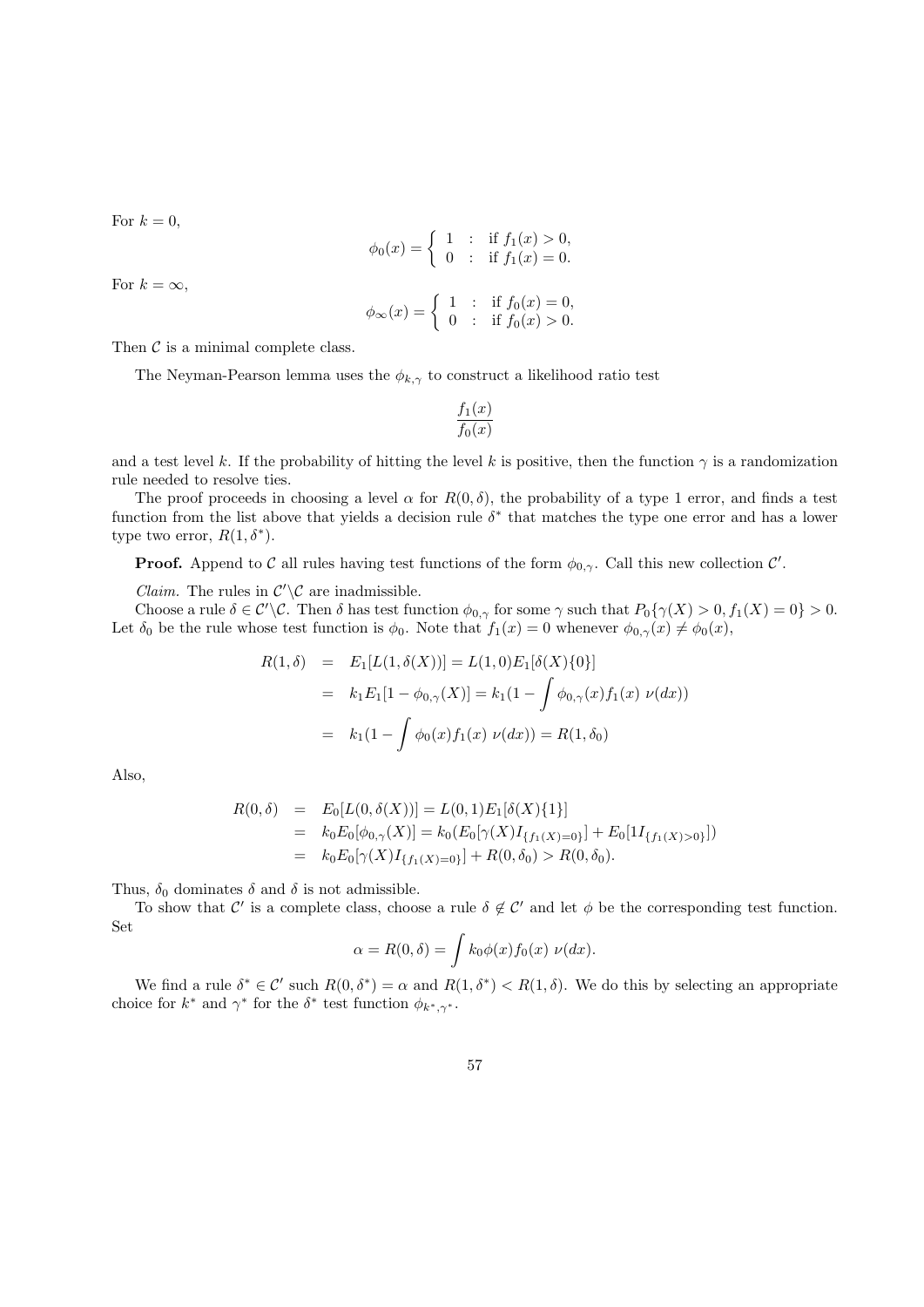To this end, set

$$
g(k) = k_0 P_0\{f_1(X) \ge kf_0(X)\} = \int_{\{f_1 \ge kf_0\}} k_0 f_0(x) \nu(dx).
$$

Note that

- 1. g is a decreasing function.
- 2.  $\lim_{k\to\infty} g(k) = 0$ .
- 3.  $g(0) = k_0 \ge \alpha$ .
- 4. By the monotone convergence theorem, g is left continuous.
- 5. By the dominated convergence theorem, g has right limit

$$
g(k+) = k_0 P_0\{f_1(X) > k f_0(X)\}.
$$

- 6. If  $\gamma(x) = 1$  for all x, then  $g(k) = R(0, \delta^*)$ .
- 7. If  $\gamma(x) = 0$  for all x, then  $g(k+) = R(0, \delta^*)$ .

Set  $k^* = \inf\{k : g(k) \leq \alpha\}$ . Because g decreases to zero, if  $\alpha > 0$ , then  $k^* < \infty$ . To choose  $\gamma^*$ , we consider three cases and check that  $R(0, \delta) = R(0, \delta^*)$ .

Case 1.  $\alpha = 0, k^* < \infty$ . Choose  $\gamma^* = 0$ . Then

$$
R(0, \delta^*) = k_0 E_0[\phi_{k^*, \gamma^*}(X)] = g(k^*) = 0 = \alpha.
$$

Case 2.  $\alpha = 0, k^* = \infty$ .

$$
R(0, \delta^*) = k_0 E_0[\phi_\infty(X)] = \int k_0 \phi_\infty(x) f_0(x) \nu(dx) = 0 = \alpha.
$$

Case 3.  $\alpha > 0$ ,  $k^* < \infty$ .

Note that

$$
k_0 P_0\{f_1(X) = k^* f_0(X)\} = g(k^*) - g(k^* +).
$$

For those x which satisfy  $f_1(x) = k^* f_0(x)$ , define

$$
\gamma^*(x) = \frac{\alpha - g(k^*)}{g(k^*) - g(k^{**})}.
$$

Then,

$$
R(0, \delta^*) = k_0 \int \phi_{k^*, \gamma^*}(x) f_0(x) \nu(dx) = g(k^*) + k_0 \int_{\{f_1(x) = k^* f_0(x)\}} \frac{\alpha - g(k^*)}{g(k^*) - g(k^*)} f_0(x) \nu(dx)
$$
  
=  $g(k^*) + k_0 \frac{\alpha - g(k^*)}{g(k^*) - g(k^*)} P_0 \{f_1(X) = k^* f_0(X)\} = \alpha.$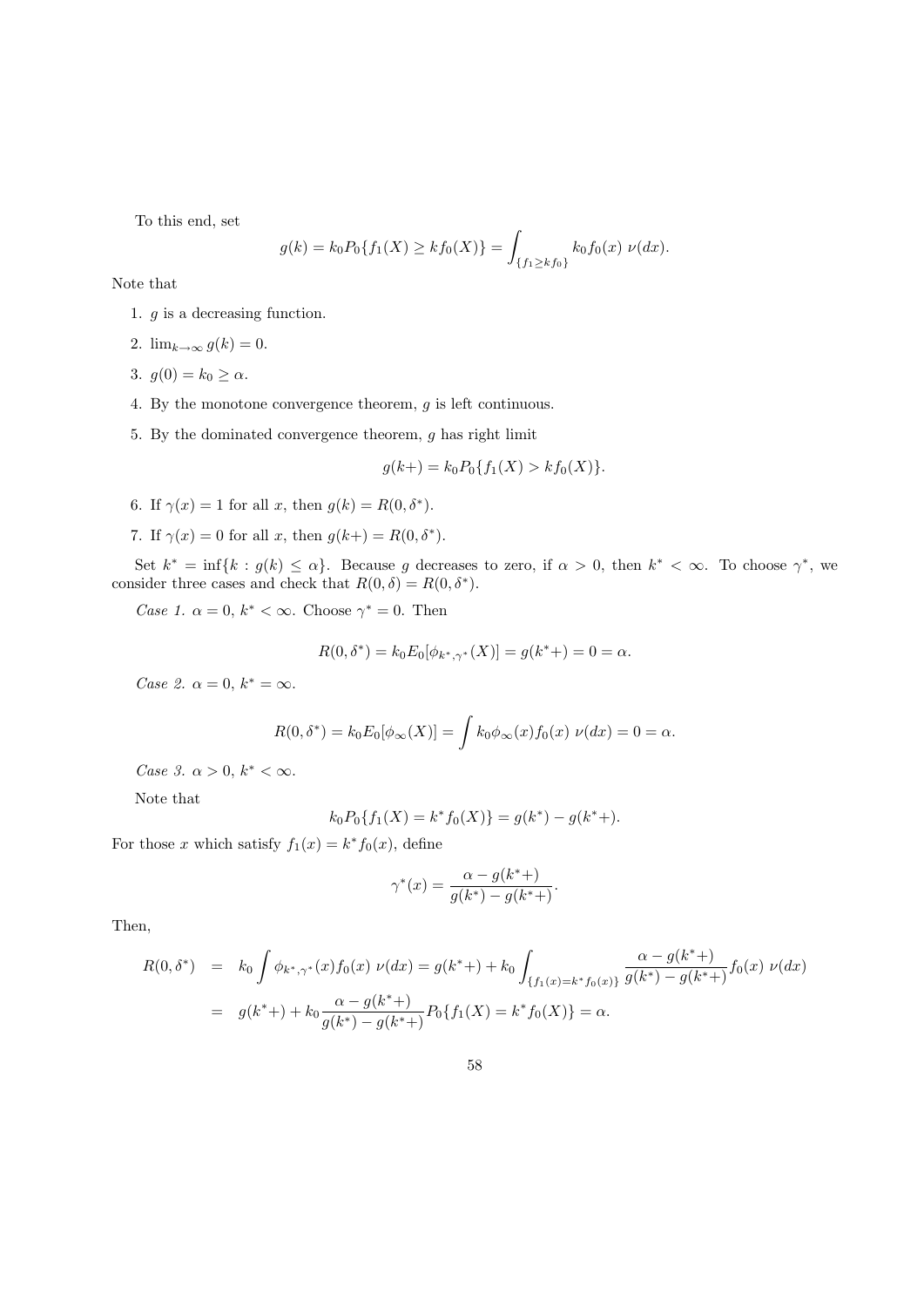We now verify that  $R(1, \delta^*) < R(1, \delta)$  in two cases.

Case1.  $k^* < \infty$ 

Define

$$
h(x) = (\phi_{k^*,\gamma^*}(x) - \phi(x))(f_1(x) - k^* f_0(x)).
$$

Here, we have

1.  $1 = \phi_{k^*, \gamma^*}(x) \ge \phi(x)$  for all x satisfying  $f_1(x) - k^* f_0(x) > 0$ . 2.  $0 = \phi_{k^*, \gamma^*}(x) \le \phi(x)$  for all x satisfying  $f_1(x) - k^* f_0(x) < 0$ .

Because  $\phi$  is not one of the  $\phi_{k,\gamma}$ , there exists a set B such that  $\nu(B) > 0$  and  $h > 0$  on B.

$$
0 < \int_{B} h(x) \nu(dx) \le \int h(x) \nu(dx)
$$
  
\n
$$
= \int (\phi_{k^*,\gamma^*}(x) - \phi(x)) f_1(x) \nu(dx) - \int (\phi_{k^*,\gamma^*}(x) - \phi(x)) k^* f_0(x) \nu(dx)
$$
  
\n
$$
= \int ((1 - \phi(x)) - (1 - \phi_{k^*,\gamma^*}(x))) f_1(x) \nu(dx) + \frac{k^*}{k_0} (\alpha - \alpha)
$$
  
\n
$$
= \frac{1}{k_1} (R(1,\delta) - R(1,\delta^*)).
$$

Case2.  $k^* = \infty$ 

In this case,  $0 = \alpha = R(0, \delta)$  and hence  $\phi(x) = 0$  for almost all x for which  $f_0(x) > 0$ . Because  $\phi$  and  $\phi_\infty$  differ on a set of  $\nu$  positive measure,

$$
\int_{\{f_0=0\}} (\phi_\infty(x) - \phi(x)) f_1(x) \nu(dx) = \int_{\{f_0=0\}} (1 - \phi(x)) f_1(x) \nu(dx) > 0.
$$

Consequently,

$$
R(1,\delta) = k_1 P_0\{f_0(X) > 0\} + k_1 \int_{\{f_0 = 0\}} (1 - \phi(x)) f_1(x) \nu(dx) > k_1 P_0\{f_0(X) > 0\} = R(1,\delta^*).
$$

This gives that  $\mathcal{C}'$  is complete. Check that no element of  $\mathcal C$  dominates any other element of  $\mathcal C$ , thus  $\mathcal C$  is minimal complete.

All of the rules above are Bayes rules which assign positive probability to both parameter values.

#### Example.

1. Let  $\theta_1 > \theta_0$  and let  $f_i$  have a  $N(\theta_i, 1)$  density. Then, for any k,

$$
\frac{f_1(x)}{f_0(x)} > k \text{ if and only if } x > \frac{\theta_1 + \theta_0}{2} + \frac{\log k}{\theta_1 - \theta_0}
$$

.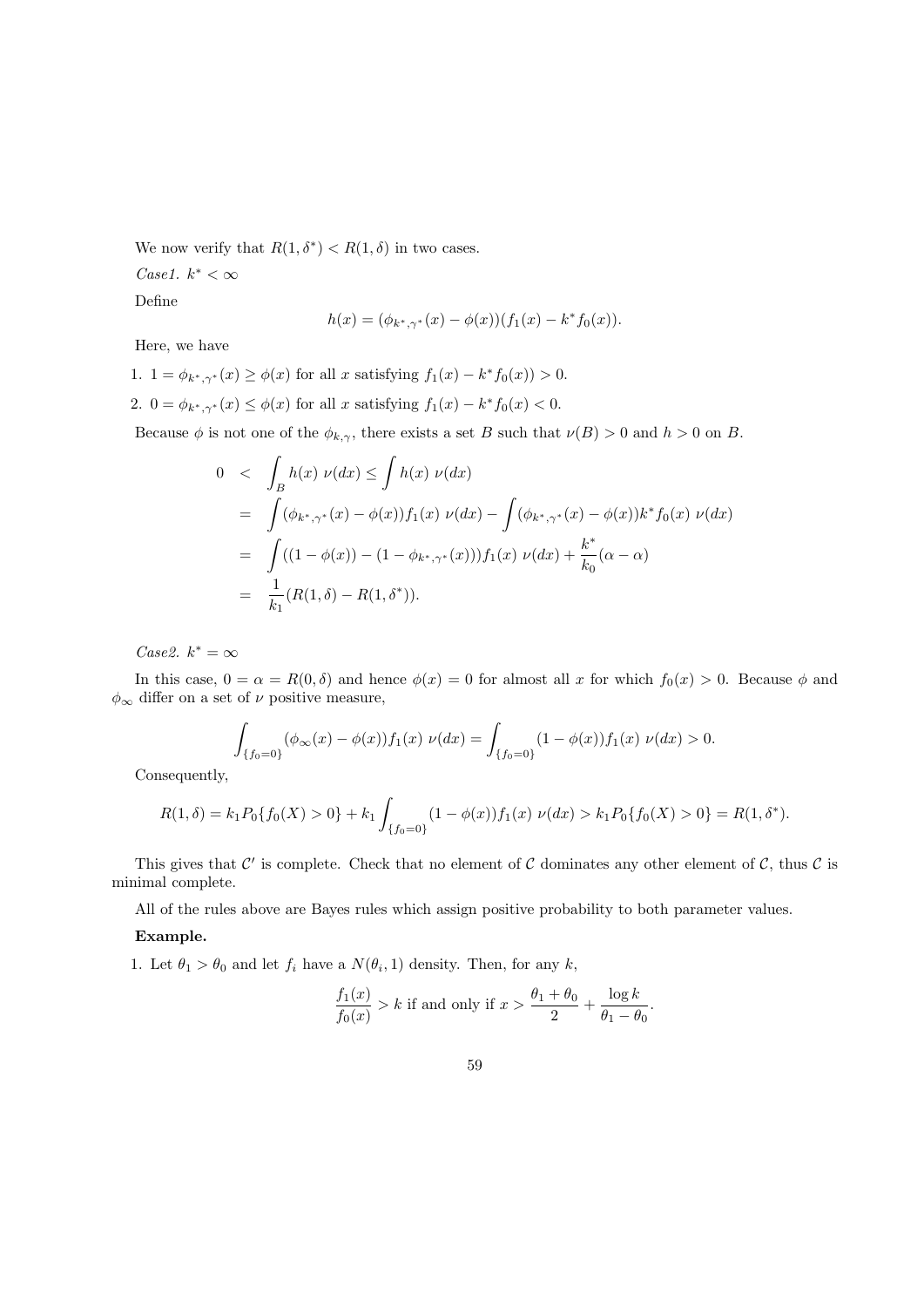2. Let  $1 > \theta_1 > \theta_0 > 0$  and let  $f_i$  have a  $Bin(n, \theta_i)$  density. Then, for any k,

$$
\frac{f_1(x)}{f_0(x)} > k \text{ if and only if } x > \frac{n \log(\frac{1-\theta_0}{1-\theta_1}) + \log k}{\log(\frac{\theta_1(1-\theta_0)}{\theta_0(1-\theta_1)})}.
$$

3. Let  $\nu$  be Lebesgue measure on  $[0, n]$  plus counting measure on  $\{0, 1, \dots, n\}$ . Consider the distributions  $\mathit{Bin}(n,p)$  and  $\mathit{U}(0,n)$  with respective densities  $f_0$  and  $f_1.$  Note that

$$
f_1(x) = \sum_{i=1}^n \frac{1}{n} I_{(i-1,i)}(x).
$$

Then

$$
\frac{f_1(x)}{f_0(x)} = \begin{cases}\n\infty & \text{if } 0 < x < n, x \text{ not an integer,} \\
0 & \text{if } x = 0, 1, \dots, n. \\
\text{undefined} & \text{otherwise}\n\end{cases}
$$

The only admissible rule is to take the binomial distribution if and only if  $x$  is an integer.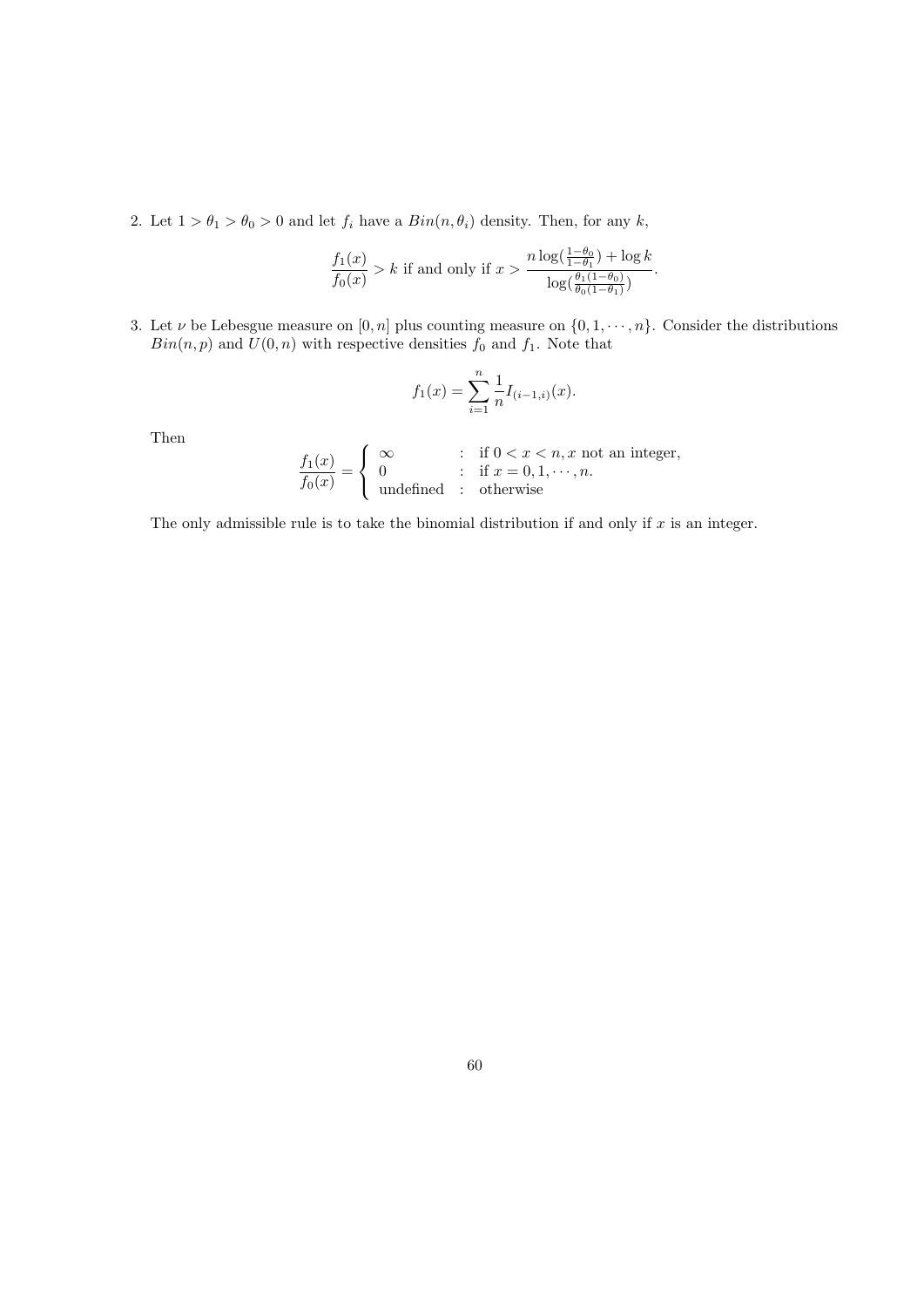# 6 Hypothesis Testing

We begin with a function

 $V: S \rightarrow V$ .

In classical statistics, the choices for V are functions of the parameter  $\Theta$ . Consider  $\{\mathcal{V}_H, \mathcal{V}_A\}$ , a partition of  $\mathcal{V}$ . We can write a *hypothesis* and a corresponding *alternative* by

 $H: V \in \mathcal{V}_H$  versus  $A: V \in \mathcal{V}_A$ .

A decision problem is called hypothesis testing if

1. The action space  $A = \{0, 1\}.$ 

2. The loss function L satisfies

$$
L(v, 1) \ge L(v, 0) \quad \text{for } v \in \mathcal{V}_H
$$
  

$$
L(v, 1) \le L(v, 0) \quad \text{for } v \in \mathcal{V}_A
$$

The action  $a = 1$  is called *rejecting the hypothesis*. Rejecting the hypothesis when it is true is called a type I error.

The action  $a = 0$  is called *failing to reject the hypothesis*. Failing to reject the hypothesis when it is false is called a type II error.

We can take  $L(v, 0) = 0, L(v, 1) = c$  for  $v \in V_H$  and  $L(v, 0) = 1, L(v, 1) = 0$  for  $v \in V_A$  and keep the ranking of the risk function. Call this a  $0 - 1 - c$  loss function

A randomized decision rule in this setting can be described by a test function  $\phi : \mathcal{X} \to [0,1]$  by

$$
\phi(x) = \delta(x)\{1\}
$$

Suppose  $V = \Theta$ . Then,

- 1. The power function of a test  $\beta_{\phi}(\theta) = E_{\theta}[\phi(X)].$
- 2. The operating characteric curve  $\rho_{\phi} = 1 \beta_{\phi}$ .
- 3. The *size* of  $\phi$  is  $\sup_{\theta \in \Omega_H} \beta_{\phi}(\theta)$ .
- 4. A test is called *level*  $\alpha$  if its size is at most  $\alpha$ .
- 5. The base of  $\phi$  is  $\inf_{\theta \in \Omega_A} \beta_{\phi}(\theta)$ .
- 6. A test is called *floor*  $\gamma$  if its base is at most  $\gamma$ .
- 7. A hypothesis (alternative) is *simple* if  $\Omega_H$  ( $\Omega_A$ ) is a singleton set. Otherwise, it is called *composite*.

This sets up the following duality between the hypothesis and its alternative.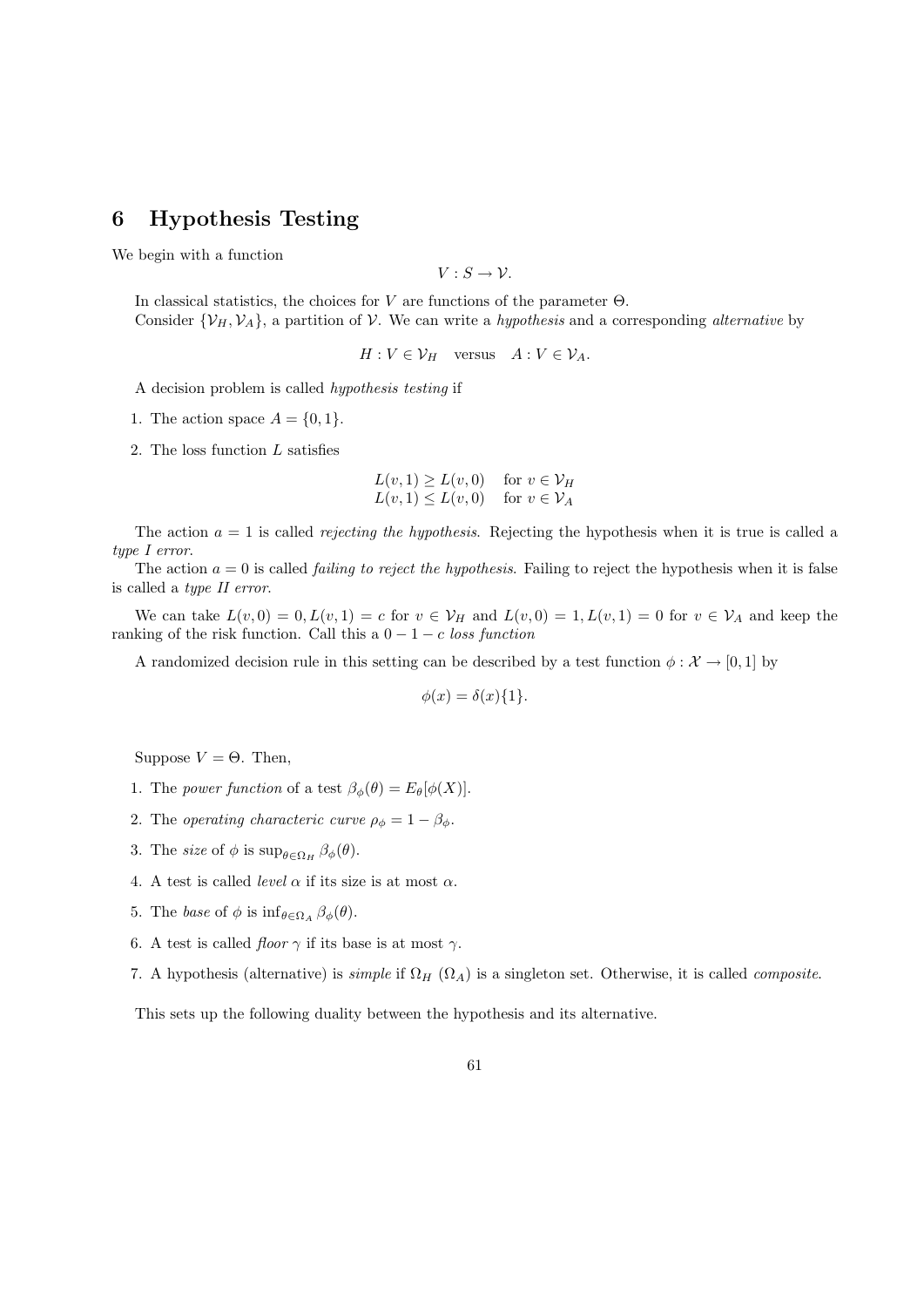| hypothesis           | alternative                     |
|----------------------|---------------------------------|
| test function $\phi$ | test function $\psi = 1 - \phi$ |
| power                | operating characteristic        |
| level                | base                            |
| size $\alpha$        | floor $\gamma$                  |

To further highlight this duality, note that for a  $0 - 1 - c$  loss function,

$$
R(\theta,\delta) = \begin{cases} c\beta_{\phi}(\theta) & \text{if } \theta \in \Omega_H \\ 1 - \beta_{\phi}(\theta) & \text{if } \theta \in \Omega_A \end{cases}
$$

If we let  $\Omega'_H = \Omega_A$  and  $\Omega'_A = \Omega_H$  and set the test function to be  $\phi' = 1 - \phi$ . Then, for c times a  $0 - 1 - 1/c$ loss function and  $\delta' = 1 - \delta$ 

$$
R'(\theta, \delta') = \begin{cases} \beta_{\phi'}(\theta) & \text{if } \theta \in \Omega_H' \\ c(1 - \beta_{\phi'}(\theta)) & \text{if } \theta \in \Omega_A' \end{cases}
$$

and  $R(\theta, \delta) = R'(\theta, \delta')$ 

**Definition.** A level  $\alpha$  test  $\phi$  is uniformly most powerful (UMP) level  $\alpha$  if for every level  $\alpha$  test  $\psi$ 

$$
\beta_{\psi}(\theta) \leq \beta_{\phi}(\theta)
$$
 for all  $\theta \in \Omega_A$ .

A floor  $\gamma$  test  $\phi$  is uniformly most cautious (UMC) level  $\gamma$  if for every floor  $\gamma$  test  $\psi$ 

$$
\beta_{\psi}(\theta) \ge \beta_{\phi}(\theta)
$$
 for all  $\theta \in \Omega_H$ .

Note that if  $T$  is a sufficient statistic, then

$$
E_{\theta}[\phi(X)|T(X)]
$$

has the same power function as  $\phi$ . Thus, in choosing UMP and UMC tests, we can confine ourselves to functions of sufficient statistics.

### 6.1 Simple Hypotheses and Alternatives

Throughout this section,  $\Omega = {\theta_0, \theta_1}$ , we consider the hypothesis

$$
H: \Theta = \theta_0 \quad \text{versus} \quad A: \Theta = \theta_1
$$

and write type I error  $\alpha_0 = \beta_\phi(\theta_0)$  and type II error  $\alpha_1 = 1 - \beta_\phi(\theta_1)$ . The risk set is a subset of  $[0, 1]^2$ that is closed, convex, symmetric about the point  $(1/2, 1/2)$  (Use the decision rule  $1 - \phi$ .), and contains the portion of the line  $\alpha_1 = 1 - \alpha_0$  lying in the unit square. (Use a completely randomized decision rule without reference to the data.)

In terms of hypothesis testing, the Neyman-Pearson lemma states that all of the decisions rules in  $\mathcal C$  lead to most powerful and most cautious tests of their respective levels and floors.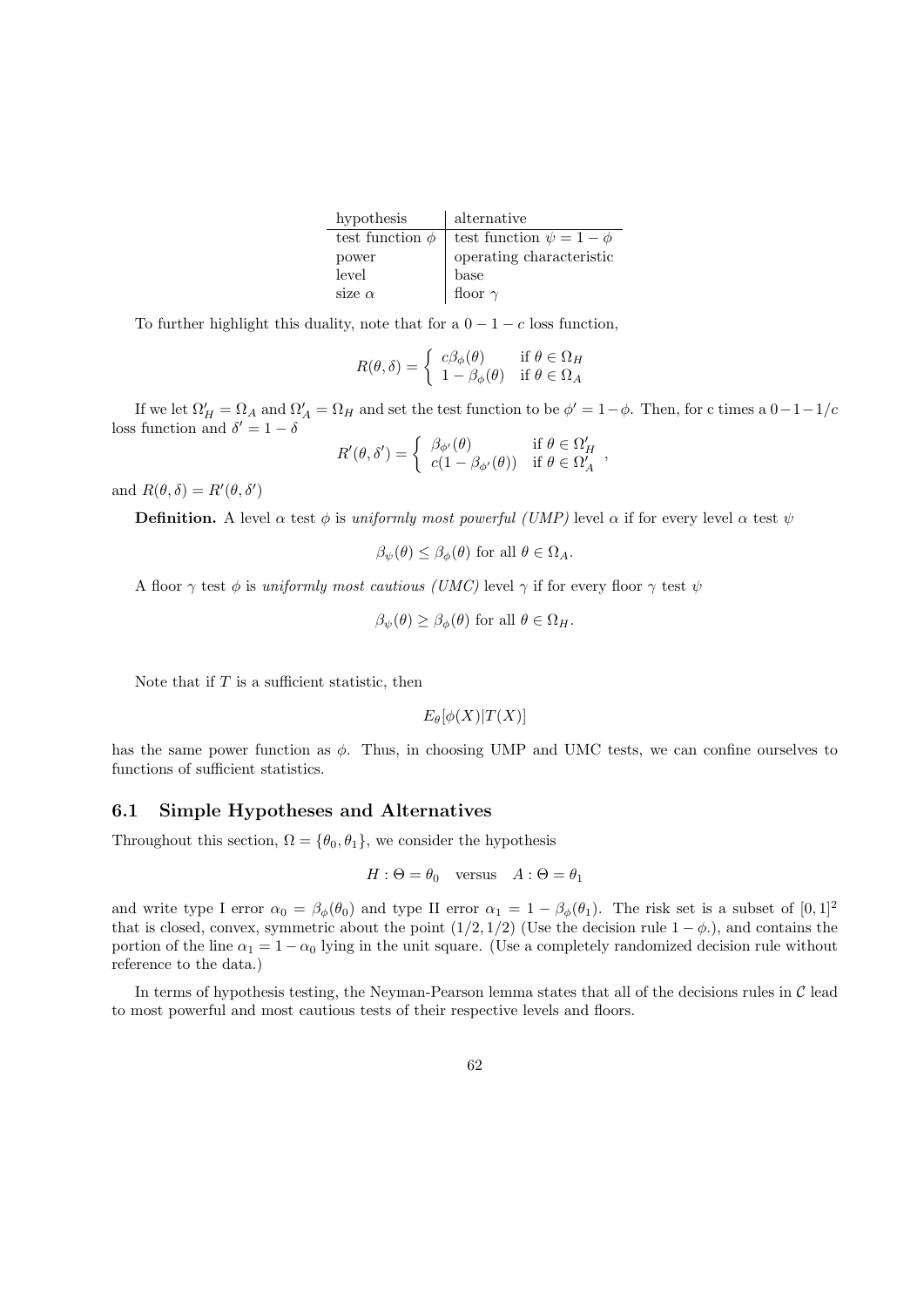Note that

$$
\beta_{\phi_{\infty}}(\theta_0) = E_{\theta_0}[\phi_{\infty}(X)] = P_{\theta_0}\{f_0(X) = 0\} = 0.
$$

The test  $\phi_{\infty}$  size 0 and never rejects H. On the other hand,  $\phi_0$  has the largest possible size

$$
\beta_{\phi}(\theta_0) = P_{\theta_0} \{ f_1(X) > 0 \}.
$$

for an admissible test.

**Lemma.** Assume for  $i = 0, 1$  that  $P_{\theta_i} \ll \nu$  has density  $f_i$  with respect to  $\nu$ . Set

$$
B_k = \{x : f_1(x) = k f_0(x)\}.
$$

and suppose that  $P_{\theta_i}(B_k) = 0$  for all  $k \in [0, \infty]$  and  $i = 0, 1$ . Let  $\phi$  be a test of the form

$$
\phi = I_{\{f_1 > k f_0\}}.
$$

If  $\psi$  is any test satisfying  $\beta_{\psi}(\theta_0) = \beta_{\phi}(\theta_0)$ , then, either

 $\psi = \phi$  a.s.  $P_{\theta_i}$ ,  $i = 0, 1$  or  $\beta_{\psi}(\theta_1) > \beta_{\psi}(\theta_1)$ .

In this circumstance, most powerful tests are essentially unique.

**Lemma.** If  $\phi$  is a MP level  $\alpha$  test, then either  $\beta_{\phi}(\theta_1) = 1$  or  $\beta_{\phi}(\theta_0) = \alpha$ .

**Proof.** To prove the contrapositive, assume that  $\beta_{\phi}(\theta_1) < 1$  and  $\beta_{\phi}(\theta_0) < \alpha$ . Define, for  $c \ge 0$ ,

$$
g(c, x) = \min\{c, 1 - \phi(x)\},
$$

and

$$
h_i(c) = E_{\theta_i}[g(c, X)].
$$

Note that g is bounded. Because g is continuous and non-decreasing in c, so is  $h_i$ . Check that  $h_0(0) = 0$  and  $h_0(1) = 1 - \beta_\phi(\theta_0)$ . Thus, by the intermediate value theorem, there exists  $\tilde{c} > 0$  so that  $h_0(\tilde{c}) = \alpha - \beta_\phi(\theta_0)$ . Define a new test function  $\phi'(x) = \phi(x) + g(\tilde{c}, x)$ . Consequently,  $\beta_{\phi'}(\theta_0) = \beta_{\phi}(\theta_0) + \alpha - \beta_{\phi}(\theta_0) = \alpha$ . Note that

$$
P_{\theta_1}\{\phi(X) < 1\} = 1 - P_{\theta_1}\{\phi(X) = 1\} \ge 1 - E_{\theta_1}[\phi(X)] = 1 - \beta_{\phi}(\theta_1) > 0.
$$

On the set  $\phi < 1, \phi' > \phi$ . Thus,

$$
\beta_{\phi'}(\theta_1) > \beta_{\phi}(\theta_1)
$$

and  $\phi$  is not most powerful.

In other words, a test that is MP level  $\alpha$  must have size  $\alpha$  unless all tests with size  $\alpha$  are inadmissible.

## Remarks.

- 1. If a test  $\phi$  corresponds to the point  $(\alpha_0, \alpha_1) \in (0, 1)^2$ , then  $\phi$  is MC floor  $1 \alpha_1$  if and only if it is MP level  $\alpha_0$ .
- 2. If  $\phi$  is MP level  $\alpha$ , then  $1 \phi$  has the smallest power at  $\theta_1$  among all tests with size at least  $1 \alpha$ .
- 3. If  $\phi_1$  is a level  $\alpha_1$  test of the form of the Neyman-Pearson lemma and if  $\phi_2$  is a level  $\alpha_2$  test of that form with  $\alpha_1 < \alpha_2$ , then  $\beta_{\phi_1}(\theta_1) < \beta_{\phi_2}(\theta_1)$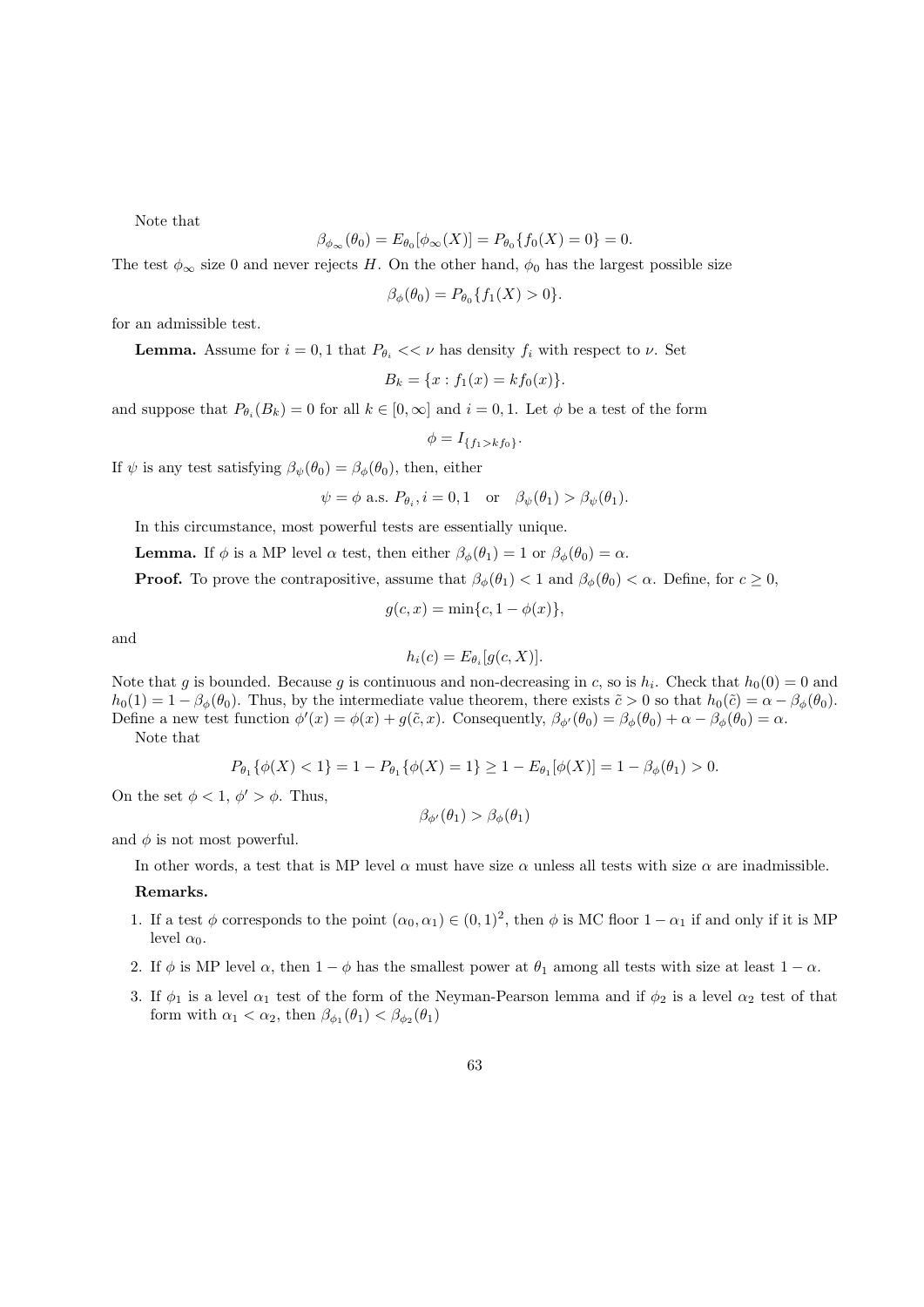# 6.2 One-sided Tests

We now examine hypotheses of the form

$$
H: \Theta \le \theta_0 \quad \text{versus} \quad A: \Theta > \theta_0
$$

or

$$
H: \Theta \ge \theta_0 \quad \text{versus} \quad A: \Theta < \theta_0.
$$

**Definition.** Suppose that  $\Omega \subset R$  and that

$$
\frac{dP_{\theta}}{d\nu}(x) = f_{X|\Theta}(x|\theta)
$$

for some measure  $\nu$ . Then the parametric family is said to have a monotone likelihood ratio (MLR) in T, a real valued statistic, if whenever  $\theta_1 < \theta_2$ , the ratio

$$
\frac{f_{X|\Theta}(x|\theta_2)}{f_{X|\Theta}(x|\theta_1)}
$$

is a monotone function of  $T(x)$  a.e.  $P_{\theta_1} + P_{\theta_2}$ . We use *increasing MLR* and *decreasing MLR* according to the properties of the ratio above. If  $T(x) = x$ , we will drop its designation.

#### Examples.

1. If X is  $Cau(\theta, 1)$ , then

$$
\frac{f_{X|\Theta}(x|\theta_2)}{f_{X|\Theta}(x|\theta_1)} = \frac{\pi(1 + (x - \theta_1)^2)}{\pi(1 + (x - \theta_2)^2)}.
$$

This is not monotone in  $x$ .

2. For X a  $U(0, \theta)$  random variable,

$$
\frac{f_{X|\Theta}(x|\theta_2)}{f_{X|\Theta}(x|\theta_1)} = \begin{cases}\n\text{undefined} & \text{if } x \le 0, \\
\frac{\theta_1}{\theta_2} & \text{if } 0 < x < \theta_1, \\
\infty & \text{if } \theta_1 \le x \le \theta_2 \\
\text{undefined} & \text{if } x \ge \theta_2.\n\end{cases}
$$

This is MLR. The undefined regions have  $P_{\theta_1} + P_{\theta_2}$  measure 0.

3. If X has a one parameter exponential with natural parameter  $\theta$ , then

$$
\frac{f_{X|\Theta}(x|\theta_2)}{f_{X|\Theta}(x|\theta_1)} = \frac{c(\theta_2)}{c(\theta_1)} \exp((\theta_2 - \theta_1)T(x))
$$

is increasing in  $T(x)$  for all  $\theta_1 < \theta_2$ .

4. Uniform family,  $U(\theta, \theta + 1)$ .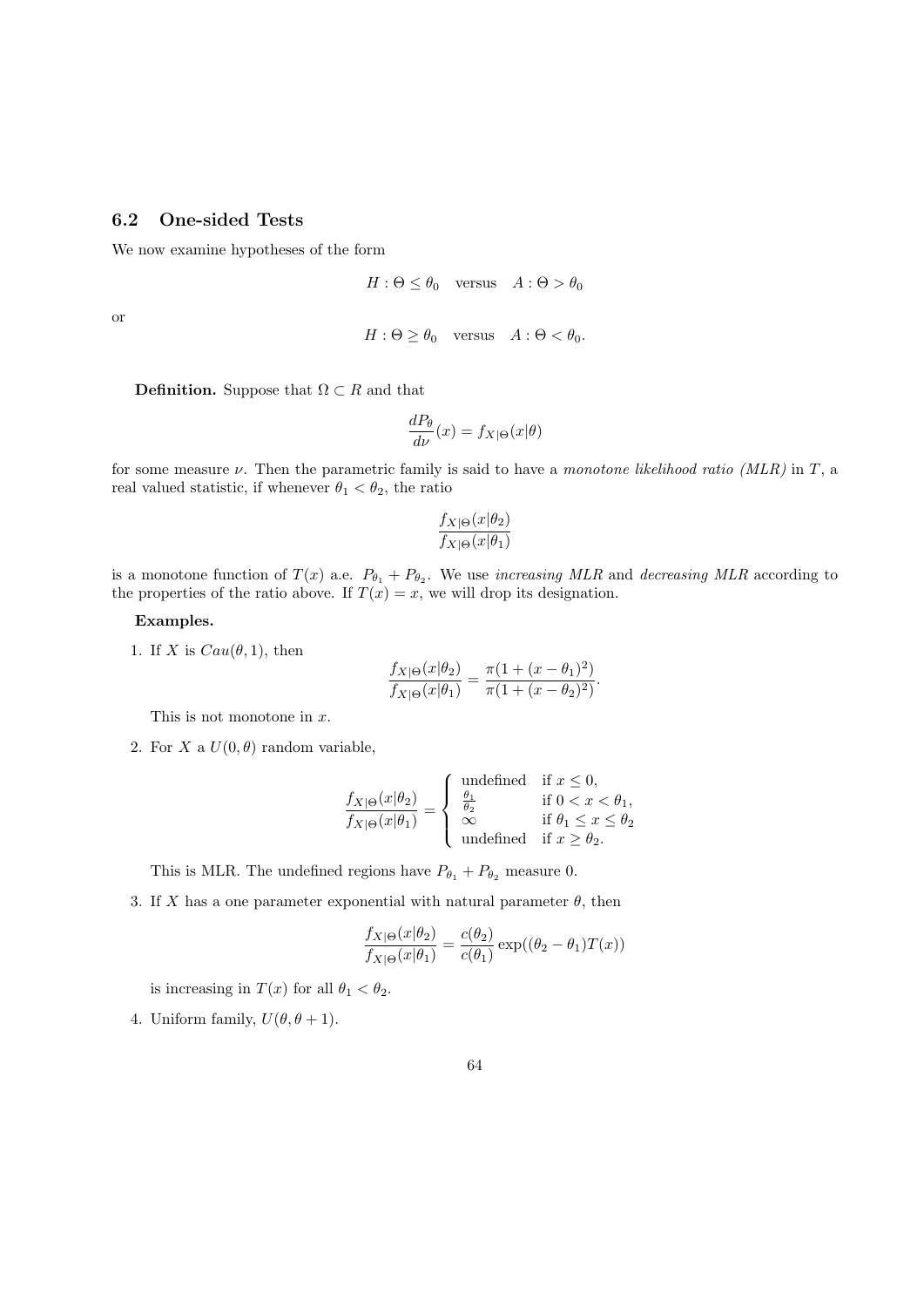5. Hypergeometric family,  $Hyp(N, \theta, k)$ .

**Lemma.** Suppose that  $\Omega \subset R$  and that the parametric family  $\{P_\theta : \theta \in \Omega\}$  is increasing MLR in T. If  $\psi$  is nondecreasing as a function of T, then

$$
g(\theta) = E_{\theta}[\psi(T(X))]
$$

is nondecreasing as a function of  $\theta$ .

**Proof.** Let  $\theta_1 < \theta_2$ ,

$$
A = \{x : f_{X|\Theta}(x|\theta_1) > f_{X|\Theta}(x|\theta_2)\}, \quad a = \sup_{x \in A} \psi(T(x)),
$$
  

$$
B = \{x : f_{X|\Theta}(x|\theta_1) < f_{X|\Theta}(x|\theta_2)\}, \quad b = \inf_{x \in B} \psi(T(x)).
$$

Then, on A, the likelihood ratio is less than 1. On B, the likelihood ratio is greater than 1. Thus,  $b \ge a$ .

$$
g(\theta_2) - g(\theta_1) = \int \psi(T(x))(f_{X|\Theta}(x|\theta_2) - f_{X|\Theta}(x|\theta_1))\nu(dx)
$$
  
\n
$$
\geq \int_A a(f_{X|\Theta}(x|\theta_2) - f_{X|\Theta}(x|\theta_1))\nu(dx) + \int_B b(f_{X|\Theta}(x|\theta_2) - f_{X|\Theta}(x|\theta_1))\nu(dx)
$$
  
\n
$$
= (b-a)\int_B (f_{X|\Theta}(x|\theta_2) - f_{X|\Theta}(x|\theta_1))\nu(dx) > 0.
$$

because  $\nu(B) > 0$ .

**Theorem.** Suppose that  $\{P_{\theta} : \theta \in \Omega\}$  is a parametric family with increasing MLR in T, and consider tests of the form

$$
\phi(x) = \begin{cases} 0 & \text{if } T(x) < t_0, \\ \gamma & \text{if } T(x) = t_0, \\ 1 & \text{if } T(x) > t_0 \end{cases}
$$

Then,

- 1.  $\phi$  has a nondecreasing power function.
- 2. Each such test for each  $\theta_0$  is UMP of its size for testing

$$
H: \Theta \le \theta_0 \quad \text{versus} \quad A: \Theta > \theta_0
$$

3. For  $\alpha \in [0,1]$  and each  $\theta_0 \in \Omega$ , there exits  $t_0 \in [-\infty, +\infty]$  and  $\gamma \in [0,1]$  such that the test  $\phi$  is UMP level  $\alpha$ .

Proof. The first statement follows from the previous lemma. Let  $\theta_0 < \theta_1$  and consider the simple hypothesis

$$
\tilde{H} : \Theta = \theta_0 \quad \text{versus} \quad \tilde{A} : \Theta = \theta_1
$$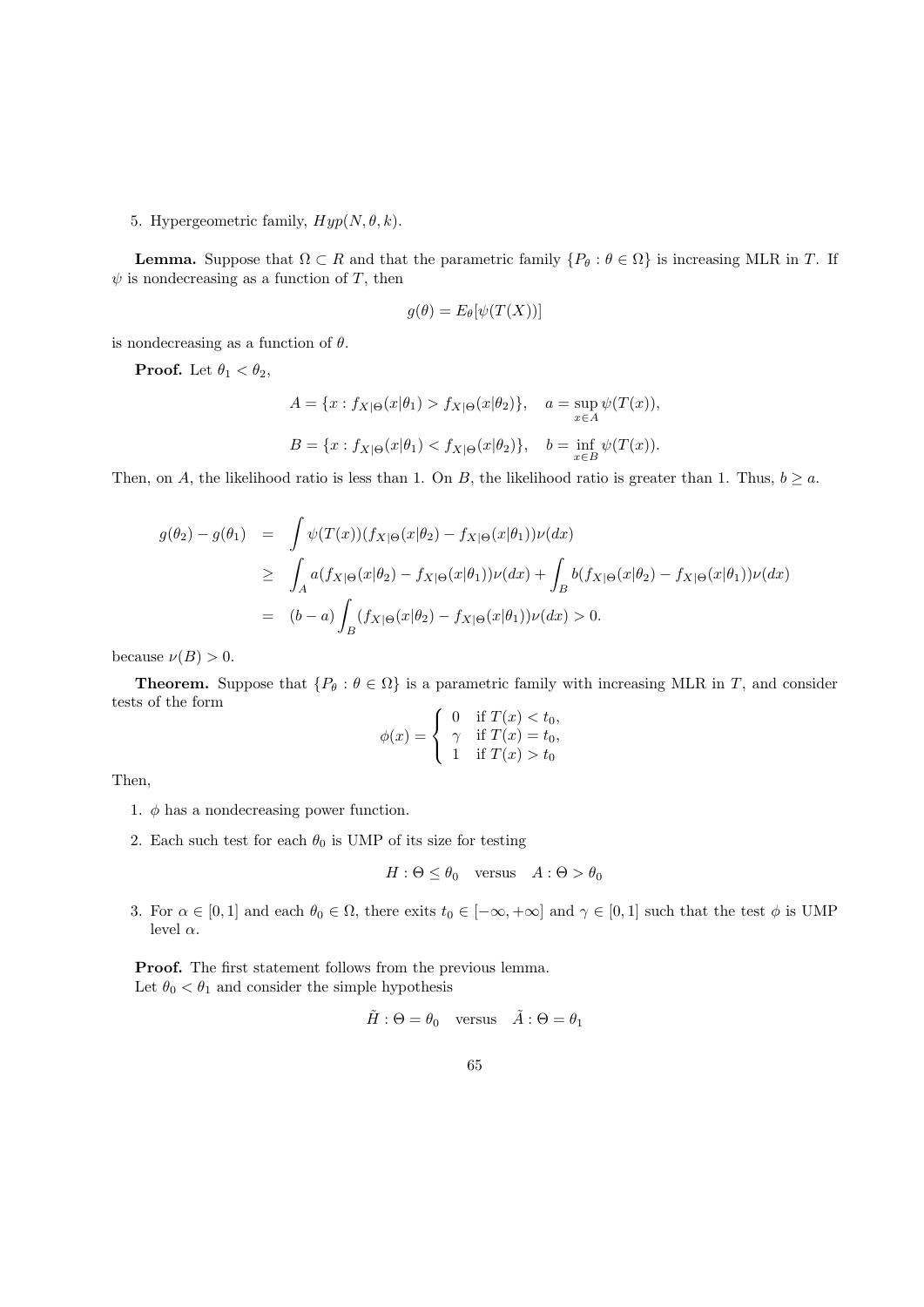Because  $\{P_\theta : \theta \in \Omega\}$  has increasing MLR in T, the UMP test in the Neyman-Pearson lemma is the same as the test given above as long as  $\gamma$  and  $t_0$  satisfy  $\beta_\phi(\theta_0) = \alpha$ .

Also, the same test is used for each of the simple hypotheses, and thus it is UMP for testing  $H$  against A.

Note that for exponential families, if the natural parameter  $\pi$  is an increasing function of  $\theta$ , then the theorem above holds.

Fix  $\theta_0$ , and choose  $\phi_\alpha$  of the form above so that  $\beta_{\phi_\alpha}(\phi_0) = \alpha$ . If the  $\{P_\theta : \theta \in \Omega\}$  are mutually absolutely continuous, then  $\beta_{\phi_{\alpha}}(\phi_1)$  is continuous in  $\alpha$ . To see this, pick a level  $\alpha$ . If  $P_{\theta}\{t_0\} > 0$  and  $\gamma \in (0,1)$ , then small changes in  $\alpha$  will result in small changes in  $\gamma$  and hence small changes in  $\beta_{\phi_\alpha}(\phi_1)$ .  $P_\theta\{t_0\}=0$ , then small changes in  $\alpha$  will result in small changes in  $t_0$  and hence small changes in  $\beta_{\phi_\alpha}(\phi_1)$ . The remaining cases are similar.

By reversing inequalities throughout, we obtain UMP tests for

$$
H: \Theta \ge \theta_0 \quad \text{versus} \quad A: \Theta < \theta_0
$$

#### Examples.

1. Let  $X_1, \dots, X_n$  be independent  $N(\mu, \sigma_0^2)$ . Assume that  $\sigma_0^2$  is known, and consider the hypothesis

 $H : M \leq \mu_0$  versus  $A : M > \mu_0$ .

Take  $T(x) = \bar{x}$ , then  $\bar{X}$  is  $N(\mu, \sigma_0^2/n)$  and a UMP test is  $\phi(x) = I_{(\bar{x}_\alpha,\infty)}(\bar{X})$  where

$$
\bar{x}_{\alpha} = \sigma_0 \Phi^{-1} (1 - \alpha) / \sqrt{n} + \mu_0.
$$

In other words, let

$$
Z = \frac{\bar{X} - \mu_0}{\sigma_0 / \sqrt{n}}
$$

and reject H if  $Z > z_\alpha$  where  $z_\alpha = \Phi^{-1}(1-\alpha)$ . The power function

$$
\beta_{\phi}(\mu) = P_{\mu} \{ \bar{X} > \frac{\sigma_0 z_{\alpha}}{\sqrt{n}} + \mu_0 \}
$$

$$
= P_{\mu} \{ \frac{\bar{X} - \mu}{\sigma_0 / \sqrt{n}} > z_{\alpha} + \frac{\mu_0 - \mu}{\sigma_0 / \sqrt{n}} \}
$$

$$
= 1 - \Phi(z_{\alpha} + \frac{\mu_0 - \mu}{\sigma_0 / \sqrt{n}})
$$

2. Let  $X_1, \dots, X_n$  be independent  $Ber(\theta)$  random variables. Then  $T(x) = \sum_{i=1}^n X_i$  is the natural sufficient statistic and  $\pi(\theta) = \log(\theta/(1-\theta))$ , the natural parameter, is an increasing function. Thus, a UMP test of

$$
H: \Theta \le \theta_0 \quad \text{versus} \quad A: \Theta > \theta_0
$$

has the form above.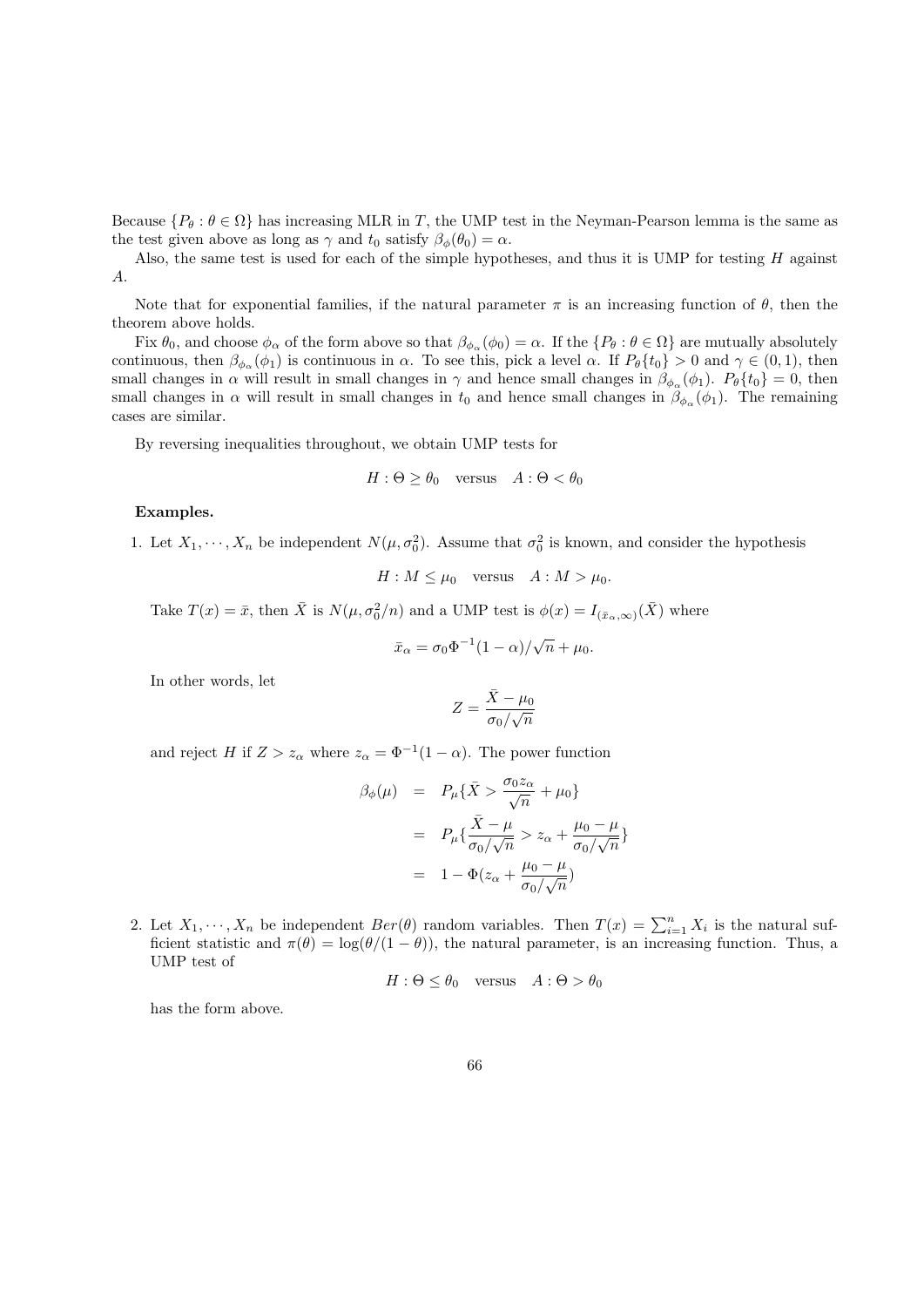- 3. Let  $X_1, \dots, X_n$  be independent  $Pois(\theta)$  random variables. Then  $T(x) = \sum_{i=1}^n X_i$  is the natural sufficient statistic and  $\pi(\theta) = \log \theta$ , the natural parameter, is an increasing function.
- 4. Let  $X_1, \dots, X_n$  be independent  $U(0, \theta)$  random variables. Then  $T(x) = \max_{1 \leq i \leq n} x_i$  is a sufficient statistic.  $T(X)$  has density

$$
f_{T|\Theta}(t|\theta) = n\theta^{-n}t^{n-1}I_{(0,\theta)}(t)
$$

with respect to Lebesgue measure. The UMP test of

$$
H: \Theta \le \theta_0 \quad \text{versus} \quad A: \Theta > \theta_0
$$

is nonrandomized with  $t_0$  determined by

$$
\alpha = \beta_{\phi}(\theta_0) = \frac{n}{\theta_0^n} \int_{t_0}^{\theta_0} t^{n-1} dt = 1 - \frac{t_0^n}{\theta_0^n},
$$

or  $t_0 = \theta_0 (1 - \alpha)^{1/n}$ . The power function

$$
\beta_{\phi}(\theta) = \frac{n}{\theta_0^n} \int_{t_0}^{\theta} t^{n-1} dt = 1 - \frac{t_0^n}{\theta^n} = 1 - \frac{\theta_0^n (1 - \alpha)}{\theta^n}.
$$

A second UMP test is

$$
\tilde{\phi}(x) = \begin{cases} 1 & \text{if } T(X) > \theta_0 \\ \alpha & \text{if } T(X) \le \theta_0. \end{cases}
$$

#### 6.3 Two-sided Tests

Let  $\theta_1 < \theta_2$ . The following situations are called *two-sided hypotheses*.

$$
H: \Theta \le \theta_1 \text{ or } \Theta \ge \theta_2 \quad \text{versus} \quad A: \theta_1 < \Theta < \theta_2,
$$
\n
$$
H: \theta_1 \le \Theta \le \theta_2 \quad \text{versus} \quad A: \Theta < \theta_1 \text{ or } \Theta > \theta_2,
$$
\n
$$
H: \Theta = \theta_0 \quad \text{versus} \quad A: \Theta \ne \theta_0.
$$

The first case has a two sided hypothesis. The second and third has a two sided alternative.

We will focus on the case of a one parameter exponential family.

**Theorem.** (Lagrange multipliers) Let  $f, g_1, \dots, g_n$  be real valued functions and let  $\lambda_1, \dots, \lambda_n$  be real numbers. If  $\xi_0$  minimizes

$$
f(\xi) + \sum_{i=1}^{n} \lambda_i g_i(\xi)
$$

and satisfies  $g_i(\xi_0) = c_i$ ,  $i = 1, \dots, n$ , then  $\xi_0$  minimizes f subject to  $g_i(\xi_0) \leq c_i$  for each  $\lambda_i > 0$  and  $g_i(\xi_0) \geq c_i$  for each  $\lambda_i < 0$ .

**Proof.** Suppose that there exists  $\tilde{\xi}$  such that  $f(\tilde{\xi}) < f(\xi_0)$  with  $g_i$  satisfying the conditions above at  $\tilde{\xi}$ . Then  $\xi_0$  does not minimize  $f(\xi) + \sum_{i=1}^n \lambda_i g_i(\xi)$ .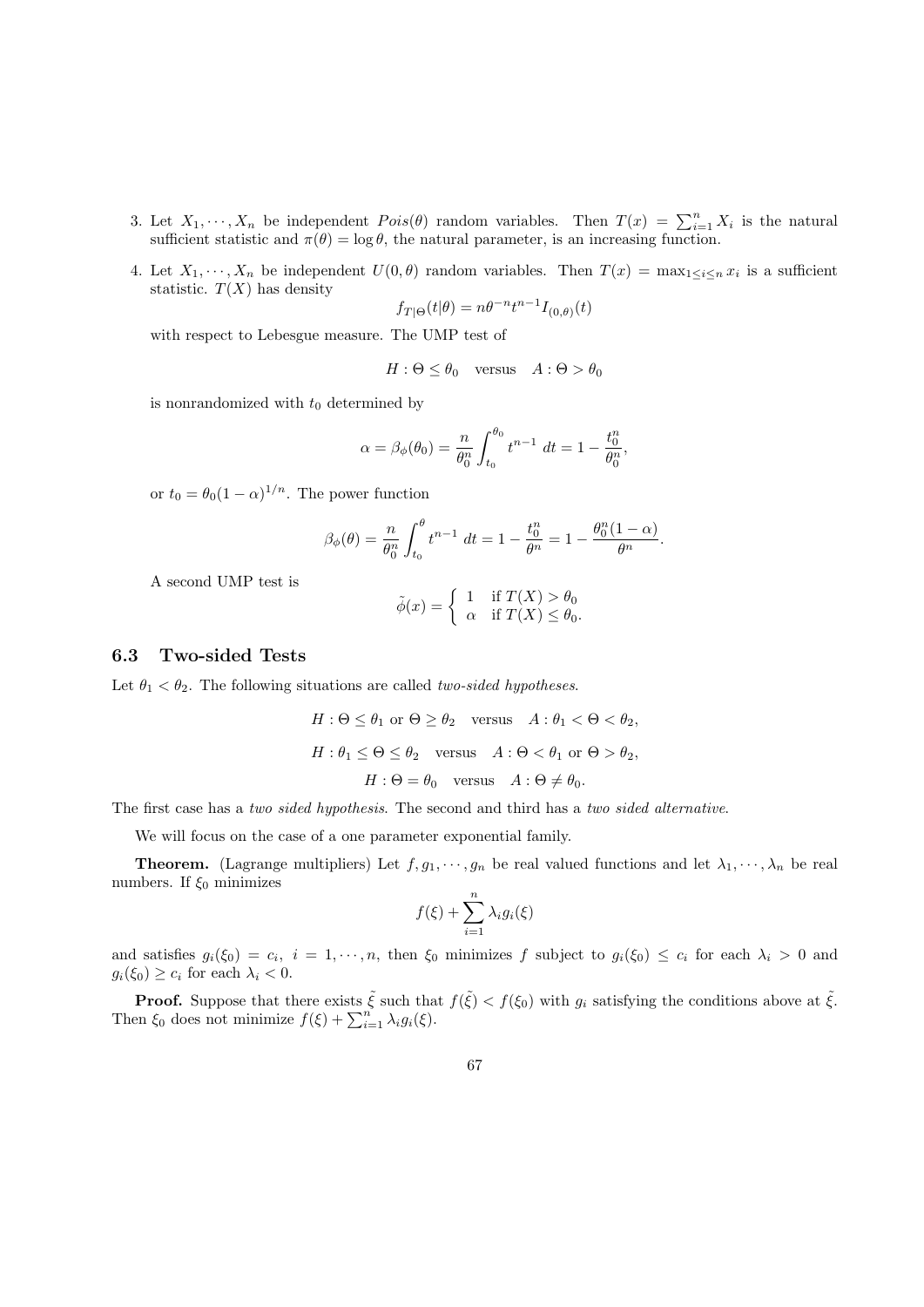**Lemma.** Let  $p_0, \dots, p_n \in L^1(\nu)$  have positive norm and let

$$
\phi_0(x) = \begin{cases} 1 & \text{if } p_0(x) > \sum_{i=1}^n k_i p_i(x), \\ \gamma(x) & \text{if } p_0(x) = \sum_{i=1}^n k_i p_i(x), \\ 0 & \text{if } p_0(x) < \sum_{i=1}^n k_i p_i(x), \end{cases}
$$

where  $0 \leq \gamma(x) \leq 1$  and the  $k_i$  are real numbers. Then  $\phi_0$  minimizes

$$
\int (1 - \phi(x)) p_0(x) \, \nu(dx)
$$

subject to the range of  $\phi$  in [0, 1],

$$
\int \phi(x)p_j(x) \nu(dx) \le \int \phi_0(x)p_j(x) \nu(dx) \quad \text{whenever } k_j > 0,
$$
  

$$
\int \phi(x)p_j(x) \nu(dx) \ge \int \phi_0(x)p_j(x) \nu(dx) \quad \text{whenever } k_j < 0.
$$

**Proof.** Choose  $\phi$  with range in [0,1] satisfying the inequality constraints above. Clearly,

$$
\phi(x) \le \phi_0(x) \quad \text{whenever} \quad p_0(x) - \sum_{i=1}^n k_i p_i(x) > 0,
$$
  

$$
\phi(x) \ge \phi_0(x) \quad \text{whenever} \quad p_0(x) - \sum_{i=1}^n k_i(x) < 0.
$$

Thus,

$$
\int (\phi(x) - \phi_0(x)) (p_0(x) - \sum_{i=1}^n k_i p_i(x)) \nu(dx) \le 0.
$$

or

$$
\int (1 - \phi_0(x))p_0(x) \nu(dx) + \sum_{i=1}^n k_i \int \phi_0(x)p_i(x) \nu(dx)
$$
  

$$
\leq \int (1 - \phi(x))p_0(x) \nu(dx) + \sum_{i=1}^n k_i \int \phi(x)p_i(x) \nu(dx).
$$

Let  $\xi$  be a measurable function from  $\mathcal X$  to [0, 1], and let

$$
f(\xi) = \int (1 - \xi(x)) p_0(x) \nu(dx), \ g_i(\xi) = \int \xi(x) p_i(x) \nu(dx).
$$

for  $i = 1, \dots, n$ . we see that  $\phi_0$  minimizes

$$
f(\xi) + \sum_{i=1}^{n} k_i g_i(\xi).
$$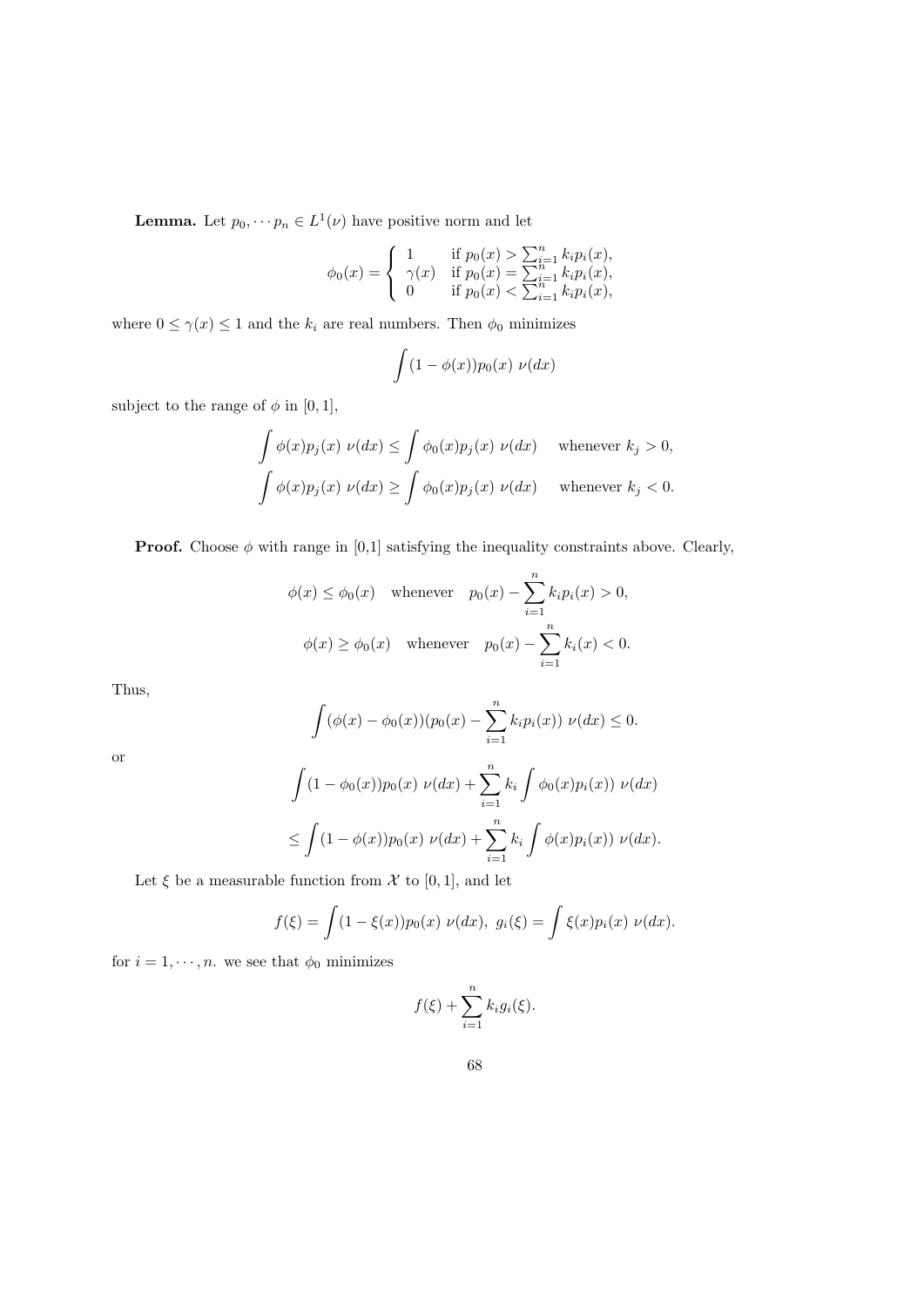Thus,  $\phi_0$  minimizes  $f(\xi)$  subject to the constraints.

**Lemma.** Assume  $\{P_\theta : \theta \in \Omega\}$  has an increasing monotone likelihood ratio in T. Pick  $\theta_1 < \theta_2$  and for a test  $\phi$ , define  $\alpha_i = \beta_\phi(\theta_i)$ ,  $i = 1, 2$ . Then, there exists a test of the form

$$
\psi(x) = \begin{cases}\n1 & \text{if } t_1 < T(x) < t_2, \\
\gamma_i & \text{if } T(x) = t_i, \\
0 & \text{if } t_i > T(x) \text{ or } t_2 < T(x),\n\end{cases}
$$

with  $t_1 \leq t_2$  such that  $\beta_{\psi}(\theta_i) = \alpha_i, i = 1, 2$ .

**Proof.** Let  $\phi_{\alpha}$  be the UMP  $\alpha$ -level test of

$$
H: \Theta \le \theta_1 \quad \text{versus} \quad A: \Theta > \theta_1.
$$

For each  $\tilde{\alpha} \in [0, 1 - \alpha_1]$ , set

$$
\tilde{\phi}_{\tilde{\alpha}}(x) = \phi_{\alpha_1 + \tilde{\alpha}}(x) - \phi_{\tilde{\alpha}}(x).
$$

Note that for all  $x, \tilde{\phi}_{\alpha}(x) \in [0,1]$ , i.e.,  $\tilde{\phi}_{\alpha}$  is a test. Because the form of test  $\phi_{\alpha}, \tilde{\phi}_{\tilde{\alpha}}$  has the form of the test above (with  $t_1$  or  $t_2$  possibly infinite.) In addition,

$$
\beta_{\tilde{\phi}_{\alpha}}(\theta_1) = (\alpha_1 + \tilde{\alpha}) - \tilde{\alpha} = \alpha_1.
$$

 $\tilde{\phi}_0 = \phi_{\alpha_1}$  is the MP and  $\tilde{\phi}_{1-\alpha_1} = 1 - \phi_{1-\alpha_1}$  is the least powerful level  $\alpha_1$  test of

$$
\tilde{H} : \Theta = \theta_1 \quad \text{versus} \quad \tilde{A} : \Theta = \theta_2.
$$

 $\phi$  is also a level  $\alpha_1$  test of  $\tilde{H}$  versus  $\tilde{A}$ , we have that

$$
\beta_{\tilde{\phi}_{1-\alpha_1}}(\theta_2) \le \alpha_2 \le \beta_{\tilde{\phi}_0}(\theta_2).
$$

Now use the continuity of  $\alpha \to \beta_{\phi_\alpha}(\theta_2)$ , to find  $\tilde{\alpha}$  so that  $\beta_{\tilde{\phi}_{\tilde{\alpha}}}(\theta_2) = \alpha_2$ .

**Theorem.** Let  $\{P_\theta : \theta \in \Omega\}$  be an exponential family in its natural parameter. If  $\Omega_H = (-\infty, \theta_1] \cup$  $[\theta_2, +\infty)$  and  $\Omega_A = (\theta_1, \theta_2), \theta_1 < \theta_2$ , then a test of the form

$$
\phi_0(x) = \begin{cases} 1 & \text{if } t_1 < T(x) < t_2, \\ \gamma_i & \text{if } T(x) = t_i, \\ 0 & \text{if } t_i > T(x) \text{ or } t_2 < T(x), \end{cases}
$$

with  $t_1 \le t_2$  minimizes  $\beta_\phi(\theta)$  for all  $\theta < \theta_1$  and for all  $\theta > \theta_1$ , and it maximizes  $\beta_\phi(\theta)$  for all  $\theta_1 < \theta < \theta_2$ subject to  $\beta_{\phi}(\theta_i) = \alpha_i = \beta_{\phi_0}(\theta_i)$  for  $i = 1, 2$ . Moreover, if  $t_1, t_2, \gamma_1, \gamma_2$  are chosen so that  $\alpha_1 = \alpha_2 = \alpha$ , then  $\phi_0$  is UMP level  $\alpha$ .

**Proof.** Given  $\alpha_1, \alpha_2$ , choose  $t_1, t_2, \gamma_1, \gamma_2$  as determined above. Choose  $\nu$  so that  $f_{T|\theta}(t|\theta) = c(\theta) \exp(\theta t)$ . Pick  $\theta_0 \in \Omega$  and define

$$
p_i(t) = c(\theta_i) \exp(\theta_i t),
$$

for  $i = 0, 1, 2$ .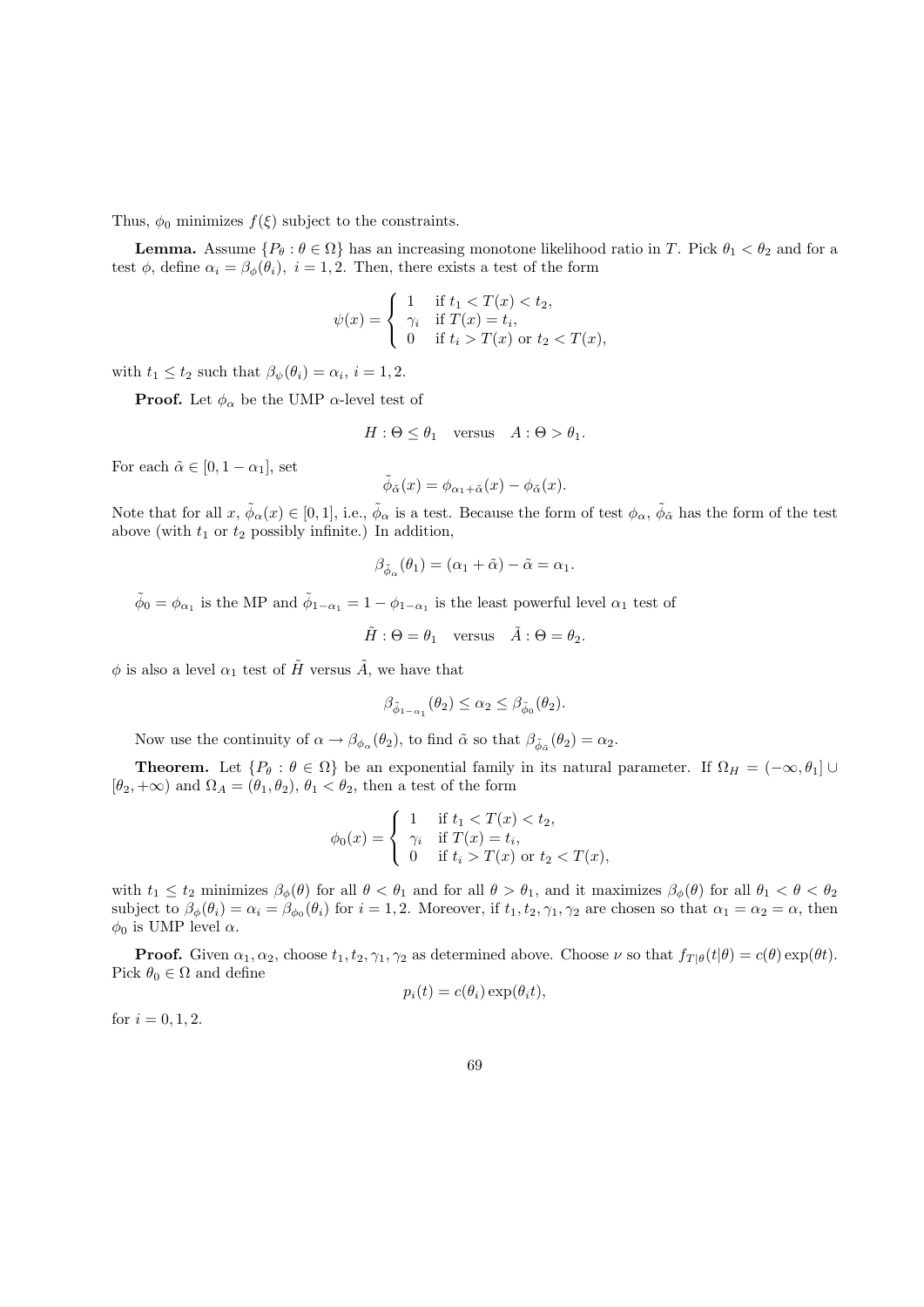Set  $b_i = \theta_i - \theta_0$ ,  $i = 1, 2$ , and consider the function

$$
d(t) = a_1 \exp(b_1 t) + a_2 \exp(b_2 t).
$$

Case I.  $\theta_1 < \theta_0 < \theta_2$ 

Solve for  $a_1$  and  $a_2$  in the pair of linear equations

$$
d(t_1) = 1, \quad d(t_2) = 1
$$

and note that the solutions  $\tilde{a}_1$  and  $\tilde{a}_2$  are both positive.

To verify this, check that d is monotone if  $\tilde{a}_1\tilde{a}_2 < 0$  and negative if both  $\tilde{a}_1 < 0$  and  $\tilde{a}_2 < 0$ .

Apply the lemma with  $k_i = \tilde{a}_i c(\theta_0) / c(\theta_i)$ . Note that minimizing  $\int (1 - \phi(x)) p_0(x) \nu(dx)$  is the same as maximizing  $\beta_{\phi}(\theta_0)$  and that the constraints are

$$
\beta_{\phi}(\theta_i) \leq \beta_{\phi_0}(\theta_i)
$$

The test that achieves this maximum has

$$
\phi(x) = 1 \quad \text{if} \quad c(\theta_0) \exp(\theta_0 t) > k_1 c(\theta_1) \exp(\theta_1 t) + k_2 c(\theta_2) \exp(\theta_2 t)
$$

or

$$
\phi(x) = 1 \quad \text{if} \quad 1 > \tilde{a}_1 \exp(b_1 t) + \tilde{a}_2 \exp(b_2 t).
$$

Because  $\tilde{a}_1$  and  $\tilde{a}_2$  are both positive, the inequality holds if  $t_1 < t < t_2$ , and thus  $\phi = \phi_0$ .

Case II.  $\theta_0 < \theta_1$ 

To minimize  $\beta_{\phi}(\theta_0)$ , we modify the lemma, reversing the roles of 0 and 1 and replacing minimum with *maximum.* Now the function  $d(t)$  is strictly monotone if  $a_1$  and  $a_2$  have the same sign. If  $a_1 < 0 < a_2$ , then

$$
\lim_{t \to -\infty} d(t) = 0, \quad \lim_{t \to \infty} d(t) = \infty
$$

and equals 1 for a single value of t. Thus, we have  $\tilde{a}_1 > 0 > \tilde{a}_2$  in the solution to

$$
d(t_1) = 1, \quad d(t_2) = 1.
$$

As before, set  $k_i = \tilde{a}_i c(\theta_0)/c(\theta_i)$  and the argument continues as above. A similar argument works for the case  $\theta_1 > \theta_2$ .

Choose  $t_1, t_2, \gamma_1$ , and  $\gamma_2$  in  $\phi_0$  so that  $\alpha_1 = \alpha_2 = \alpha$  and consider the trivial test  $\phi_\alpha(x) = \alpha$  for all x. Then by the optimality properties of  $\phi_0$ ,

$$
\beta_{\phi_0}(\theta) \leq \alpha
$$
 for every  $\theta \in \Omega_H$ .

Consequently,  $\phi_0$  has level  $\alpha$  and maximizes the power for each  $\theta \in \Omega_A$  subject to the constraints  $\beta_{\phi}(\theta_i) \leq \alpha$ for  $i = 1, 2$ , and thus is UMP.

Examples.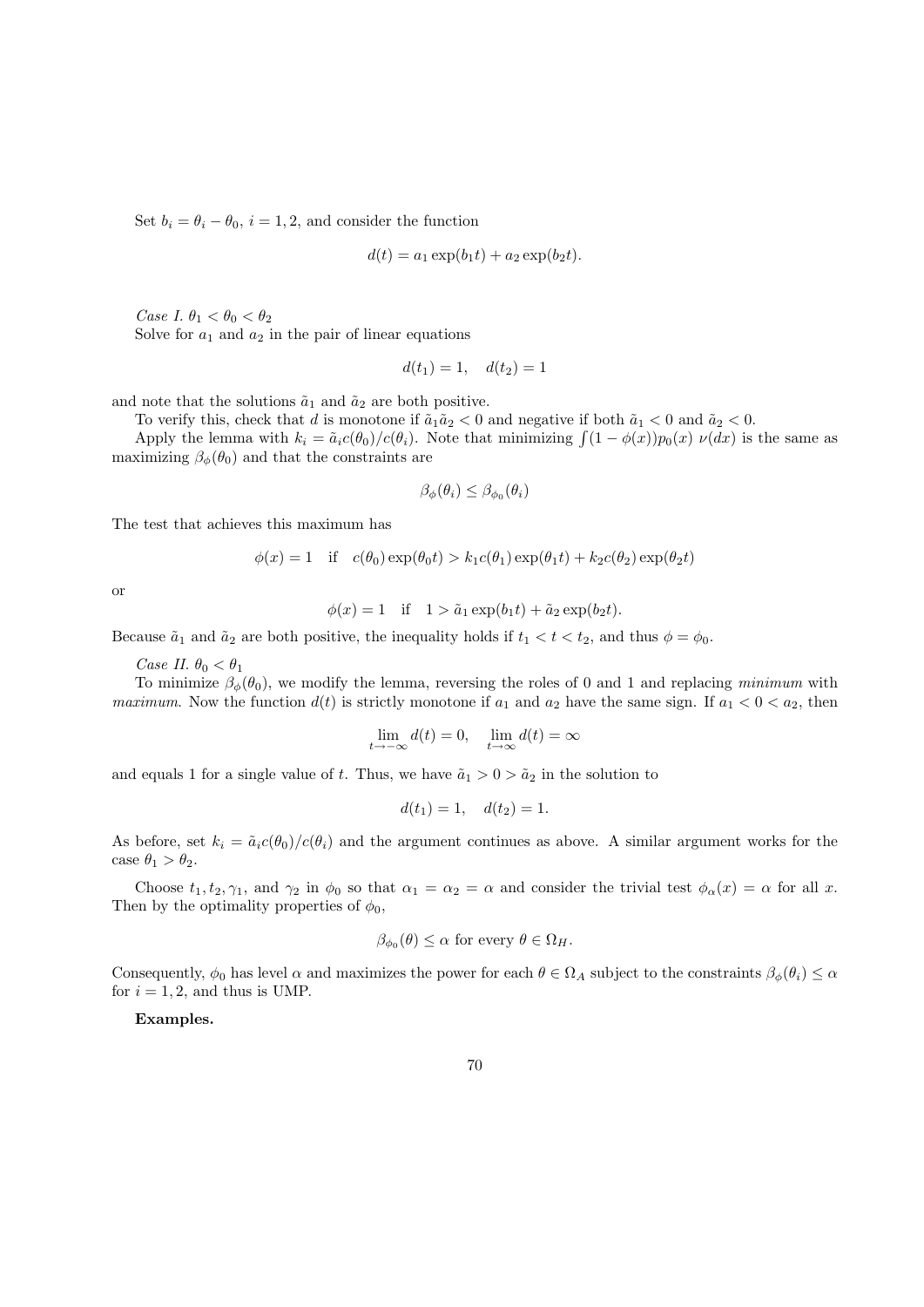1. Let  $X_1, \dots, X_n$  be independent  $N(\theta, 1)$ . The UMP test of

$$
H: \Theta \le \theta_1 \text{ or } \Theta \ge \theta_2 \quad \text{versus} \quad A: \theta_1 < \Theta < \theta_2
$$

is

$$
\phi_0(x) = I_{(\bar{x}_1, \bar{x}_2)}(\bar{x}).
$$

The values of  $\bar{x}_1$  and  $\bar{x}_2$  are determined by

$$
\Phi(\sqrt{n}(\bar{x}_2-\theta_1))-\Phi(\sqrt{n}(\bar{x}_1-\theta_1))=\alpha \text{ and } \Phi(\sqrt{n}(\bar{x}_2-\theta_2))-\Phi(\sqrt{n}(\bar{x}_1-\theta_2))=\alpha.
$$

2. Let Y be  $Exp(\theta)$  and let  $X = -Y$ . Thus,  $\theta$  is the natural parameter. Set  $\Omega_H = (0,1] \cup [2,\infty)$  and  $\Omega_A = (1, 2)$ . If  $\alpha = 0.1$ , then we must solve the equations

$$
e^{t_2} - e^{t_1} = 0.1
$$
 and  $e^{2t_2} - e^{2t_1} = 0.1$ 

Setting  $a = e^{t_2}$  and  $b = e^{t_1}$ , we see that these equations become  $a - b = 0.1$  and  $a^2 - b^2 = 0.1$ . We have solutions  $t_1 = \log 0.45$  and  $t_2 = \log 0.55$ . Thus, we reject H if

$$
-\log 0.55 < Y < -\log 0.45.
$$

3. Suppose X is  $Bin(n, p)$  and consider the hypothesis

$$
H : P \le \frac{1}{4} \text{ or } P \ge \frac{3}{4} \quad \text{versus} \quad A : \frac{1}{4} < \Theta < \frac{3}{4}.
$$

Then  $\theta = \log(p/(1-p))$  is the natural parameter and  $\Omega_H = (-\infty, -\log 3] \cup [\log 3, \infty)$ . For  $n = 10$ , the UMP  $\alpha = 0.1$  test has  $t_1 = 4, t_2 = 6$  with  $\gamma_1 = \gamma_2 = 0.2565$ .

4. Let  $X_1, \dots, X_n$  be independent  $N(\theta, 1)$ . Consider the test

$$
H: \Theta = \theta_0 \quad \text{versus} \quad A: \Theta \neq \theta_0.
$$

For a test level  $\alpha$  and a parameter value  $\theta_1 < \theta_0$ , the test  $\phi_1$  that rejects H if  $\bar{X} < -z_\alpha/\sqrt{n} + \theta_0$ is the unique test that has the highest power at  $\theta_1$ . On the other hand, the test  $\phi_2$  that rejects H if  $\bar{X} > z_\alpha/\sqrt{n} + \theta_0$  is also an  $\alpha$  level test that has the highest power for  $\theta_2 > \theta_0$ . Using the z-score  $Z = (\bar{X} - \theta)/(\sigma/\sqrt{n})$ , we see

$$
\beta_{\phi_1}(\theta_1) > P\{Z < -z_\alpha\} = P\{Z > z_\alpha\} > \beta_{\phi_2}(\theta_1).
$$

 $\phi_1$  test has higher power at  $\theta_1$  than  $\phi_2$  and thus  $\phi_2$  is not UMP. Reverse the roles to see that the first test, and thus no test, is UMP.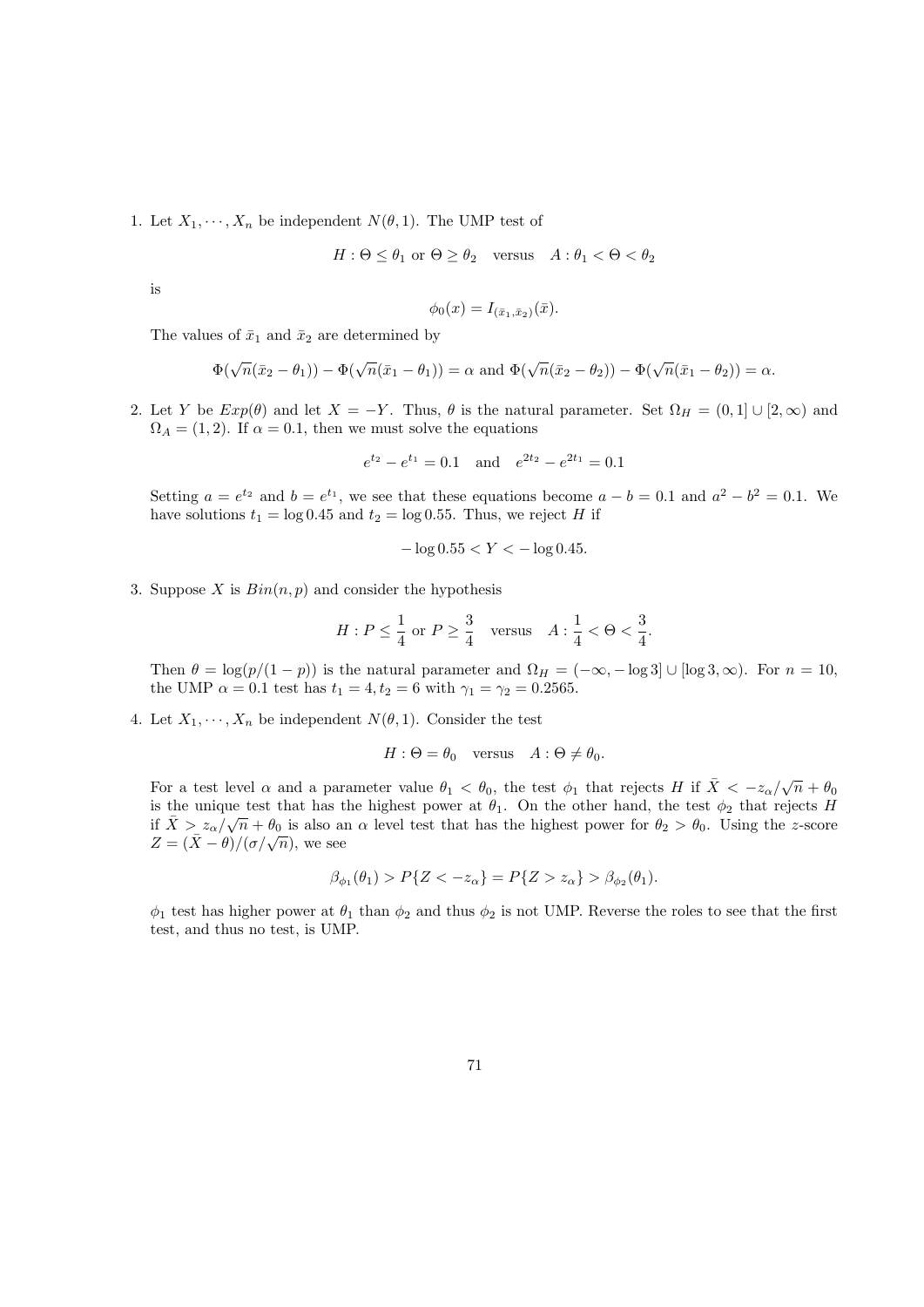### 6.4 Unbiased Tests

The following criterion will add an additional restriction on tests so that we can have optimal tests within a certain class of tests.

**Definition.** A test  $\phi$  is said to be *unbiased* if for some level  $\alpha$ ,

 $\beta_{\phi}(\theta) \leq \alpha, \ \theta \in \Omega_H$  and  $\beta_{\phi}(\theta) \geq \alpha, \ \theta \in \Omega_A$ .

A test of size  $\alpha$  is call a uniformly most powerful unbiased (UMPU) test if it is UMP within the class of unbiased test of level  $\alpha$ .

We can also define the dual concept of unbiased floor  $\alpha$  and uniformly most cautious unbiased (UMCU) tests. Note that this restriction rules out many admissible tests.

We will call a test  $\phi$   $\alpha$ -similar on G if

$$
\beta_{\phi}(\theta) = \alpha
$$
 for all  $\theta \in G$ 

and simply  $\alpha$ -similar if  $G = \overline{\Omega}_H \cap \overline{\Omega}_A$ .

**Lemma.** Suppose that  $\beta_{\phi}$  is continuous for every  $\phi$ . If  $\phi_0$  is UMP among all  $\alpha$ -similar tests and has level  $\alpha$ , then  $\phi_0$  is UMPU level  $\alpha$ .

Proof. Note that in this case an unbiased test is similar.

Because the test  $\psi(\theta) = \alpha$  for all  $\theta$  is  $\alpha$ -similar,  $\beta_{\phi_0}(\theta) \ge \alpha$  for  $\theta \in \Omega_A$ . Because  $\phi_0$  has level  $\alpha$ , it is unbiased and consequently UMPU.

**Definition.** Let  $G \subset \Omega$  be a subparameter space corresponding to a subfamily  $\mathcal{Q}_0 \subset \mathcal{P}_0$  and let  $\Psi: \mathcal{Q}_0 \to G$ . If T is a sufficient statistic for  $\Psi$ , then a test  $\phi$  has Neyman structure with respect to G and T if

$$
E_{\theta}[\phi(X)|T(X) = t]
$$

is constant a.s.  $P_{\theta}$ ,  $\theta \in G$ .

If  $\mathcal{Q}_0 = \{P_\theta : \theta \in \bar{\Omega}_H \cap \bar{\Omega}_A\}, \phi$  has Neyman structure, and

$$
E_{\theta}[\phi(X)|T(X)] = \alpha,
$$

then  $\phi$  is  $\alpha$ -similar. This always holds if  $\phi(X)$  and  $T(X)$  are independent.

**Example.** (*t*-test) Suppose that  $X_1, \dots, X_n$  are independent  $N(\mu, \sigma^2)$  random variables. The usual  $\alpha$ -level two-sided *t*-test of

$$
H: M = \mu_0 \quad \text{versus} \quad A: M \neq \mu_0
$$

is

$$
\phi_0(x) = \begin{cases} 1 & \text{if } \frac{|\bar{x} - \mu_0|}{s/\sqrt{n}} > t_{n-1,\alpha/2}, \\ 0 & \text{otherwise.} \end{cases}
$$

Here,

$$
s^{2} = \frac{1}{n-1} \sum_{i=1}^{n} (x_{i} - \bar{x})^{2},
$$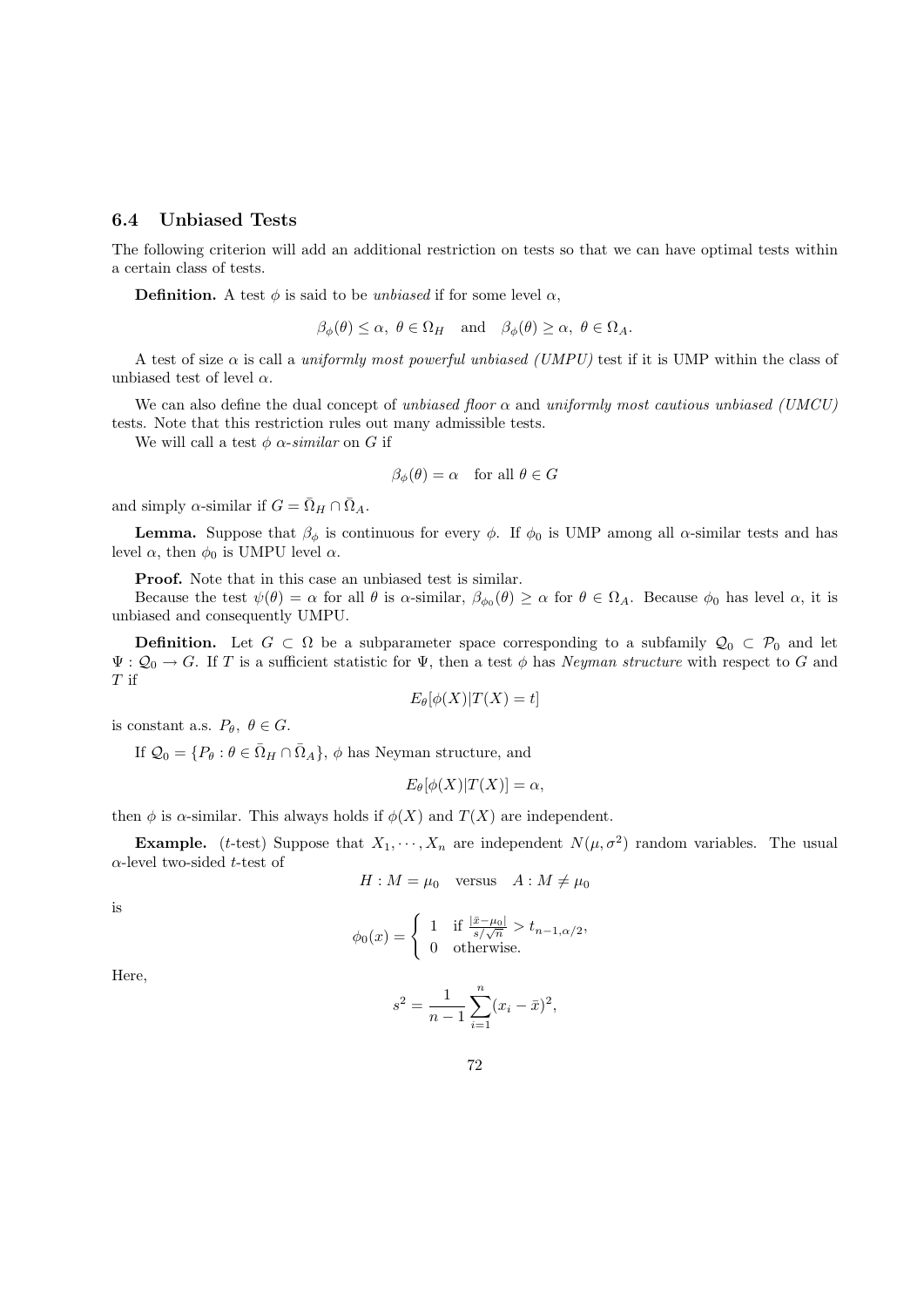and  $t_{n-1,\alpha/2}$  is determined by  $P\{T_{n-1} > t_{n-1,\alpha/2}\} = \alpha/2$ , the right tail of a  $t_{n-1}(0,1)$  distribution, and

$$
\overline{\Omega}_H \cap \overline{\Omega}_A = \Omega_H = \{(\mu, \sigma) : \mu = \mu_0\}.
$$

To check that  $\phi$  is  $\alpha$ -similar, note that the distribution of

$$
T=\frac{\bar{X}-\mu_0}{s/\sqrt{n}}
$$

is  $t_{n-1}(0, 1)$  for all  $\sigma$ . Hence, for all  $\theta \in \Omega_H$ .

$$
\beta_{\phi}(\theta) = P_{\theta}\left\{\frac{\bar{X} - \mu_0}{s/\sqrt{n}} > t_{n-1,\alpha/2}\right\} = \alpha.
$$

A sufficient statistic for the subparameter  $\Omega_H$  is

$$
U(X) = \sum_{i=1}^{n} (X_i - \mu_0)^2 = (n-1)S^2 + n(\bar{X} - \mu_0)^2.
$$

Write

$$
W(X) = \frac{\bar{X} - \mu_0}{\sqrt{U(X)}} = \frac{\text{sign}(T)}{\sqrt{n}\sqrt{(n-1)/T^2 + 1}}.
$$

Thus, W is a one-to-one function of T and  $\phi(X)$  is a function of  $W(X)$ . Because the distribution of  $(X_1 - \mu_0, \dots, X_n - \mu_0)$  is spherically symmetric, the distribution of

$$
\left(\frac{X_1 - \mu_0}{\sqrt{U(X)}}, \dots, \frac{X_n - \mu_0}{\sqrt{U(X)}}\right)
$$

is uniform on the unit sphere and thus is independent of  $U(X)$ . Consequently,  $W(X)$  is independent of  $U(X)$  for all  $\theta \in \Omega_H$  and thus  $\phi$  has the Neyman structure relative to  $\Omega_H$  and  $U(X)$ .

**Lemma.** Let  $T$  be a sufficient statistic for the subparameter space  $G$ . Then a necessary and sufficient condition for all tests similar on  $G$  to have the Neyman structure with respect to  $T$  is that  $T$  is boundedly complete.

**Proof.** First suppose that T is boundedly complete and let  $\phi$  be an  $\alpha$  similar test, then

$$
E_{\theta}[E_{\theta}[\phi(X)|T(X)] - \alpha] = 0 \text{ for all } \theta \in G.
$$

Because  $T$  is boundedly complete on  $G$ ,

$$
E_{\theta}[\phi(X)|T(X)] = \alpha \text{ a.s. } P_{\theta} \text{ for all } \theta \in G.
$$

If T is not boundedly complete, there exists a non zero function  $h$ ,  $||h|| \leq 1$ , such that  $E_{\theta}[h(T(X))] = 0$ for all  $\theta \in G$ . Define

$$
\psi(x) = \alpha + ch(T(x)),
$$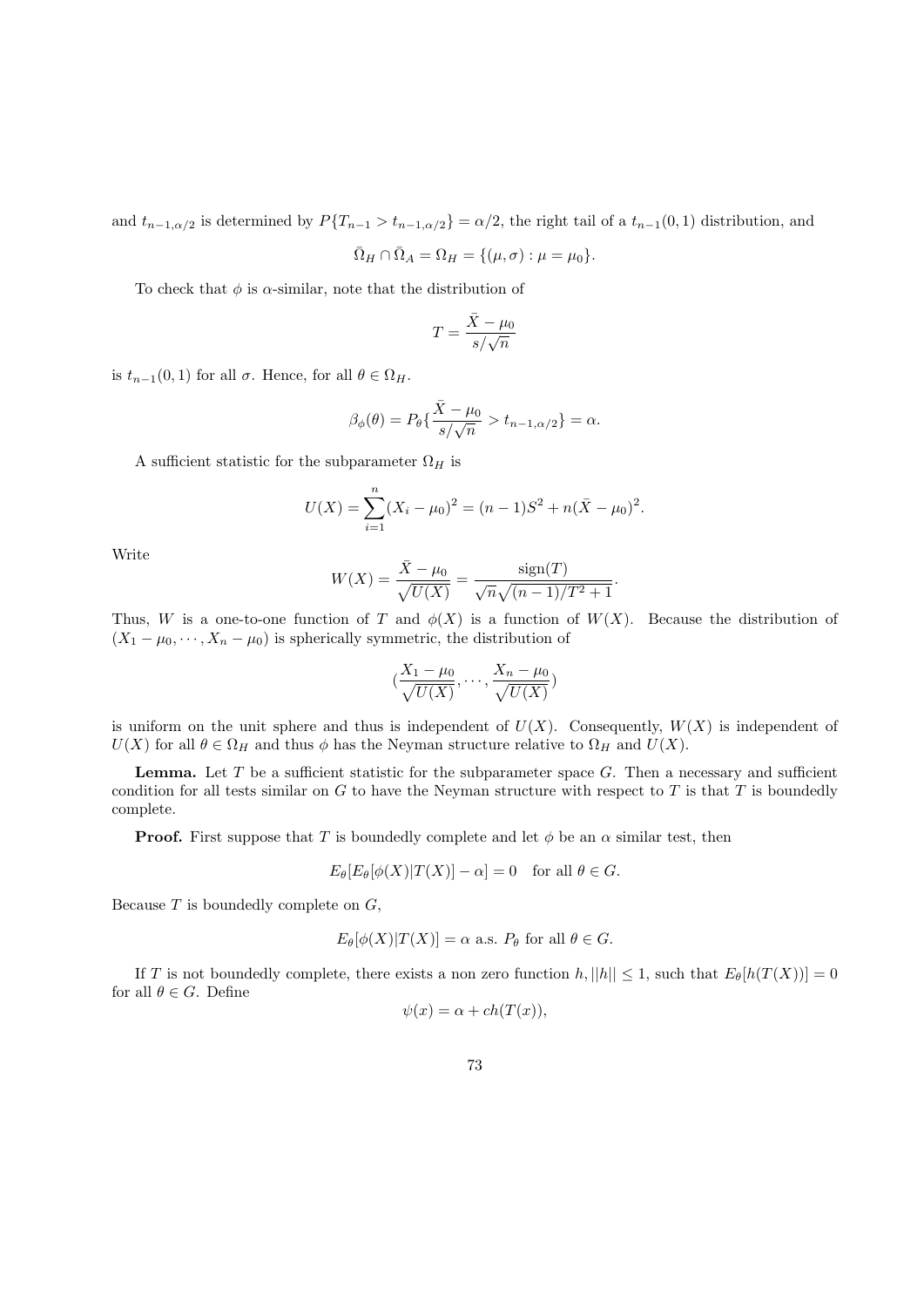where  $c = \min{\{\alpha, 1 - \alpha\}}$ . Then  $\psi$  is an  $\alpha$  similar test. Because  $E[\psi(X)|T(X)] = \psi(X)$  psi does not have Neyman structure with respect to T.

We will now look at the case of multiparameter exponential families  $X = (X_1, \dots, X_n)$  with natural parameter  $\Theta = (\Theta_1, \dots, \Theta_n)$ . The hypothesis will consider the first parameter only. Thus, write  $U =$  $(X_2, \dots, X_n)$  and  $\Psi = (\Theta_2, \dots, \Theta_n)$ . Because the values of  $\Psi$  do not appear in the hypothesis tests, they are commonly called nuisance parameters.

**Theorem.** Using the notation above, suppose that  $(X_1, U)$  is a multiparameter exponential family.

1. For the hypothesis

$$
H: \Theta_1 \le \theta_1^0 \quad \text{versus} \quad A: \Theta_1 > \theta_1^0,
$$

a conditional UMP and a UMPU level  $\alpha$  test is

$$
\phi_0(x_1|u) = \begin{cases} 1 & \text{if } x_1 > d(u), \\ \gamma(u) & \text{if } x_1 = d(u), \\ 0 & \text{if } x_1 < d(u). \end{cases}
$$

where d and  $\gamma$  are determined by

$$
E_{\theta}[\phi_0(X_1|U)|U=u] = \alpha, \quad \theta_1 = \theta_1^0.
$$

2. For the hypothesis

$$
H: \Theta_1 \le \theta_1^1 \text{ or } \Theta_1 \ge \theta_1^2 \quad \text{versus} \quad A: \theta_1^1 < \Theta_1 < \theta_1^2,
$$

a conditional UMP and a UMPU level  $\alpha$  test is

$$
\phi_0(x_1|u) = \begin{cases} 1 & \text{if } d_1(u) < x_1 < d_2(u), \\ \gamma_i(u) & \text{if } x_1 = d_i(u), \ i = 1, 2, \\ 0 & \text{if } x_1 < d_1(u) \text{ or } x > d_2(u). \end{cases}
$$

where d and  $\gamma_i$  are determined by

$$
E_{\theta}[\phi_0(X_1|U)|U=u] = \alpha, \quad \theta_1 = \theta_1^i, \ i = 1, 2.
$$

3. For the hypothesis

$$
H: \theta_1^1 \le \Theta_1 \le \theta_1^2 \quad \text{versus} \quad A: \Theta_1 < \theta_1^1 \text{ or } \Theta_1 > \theta_1^2
$$

a conditional UMP and a UMPU level  $\alpha$  test is

$$
\phi_0(x_1|u) = \begin{cases} 1 & \text{if } x_1 < d_1(u) \text{ or } x > d_2(u), \\ \gamma_i(u) & \text{if } x_1 = d_i(u), \ i = 1, 2 \\ 0 & \text{if } d_1(u) < x_1 < d_2(u). \end{cases}
$$

where  $d_i$  and  $\gamma_i$  are determined by

$$
E_{\theta}[\phi_0(X_1|U)|U=u] = \alpha, \quad \theta_1 = \theta_1^i, \ i = 1, 2.
$$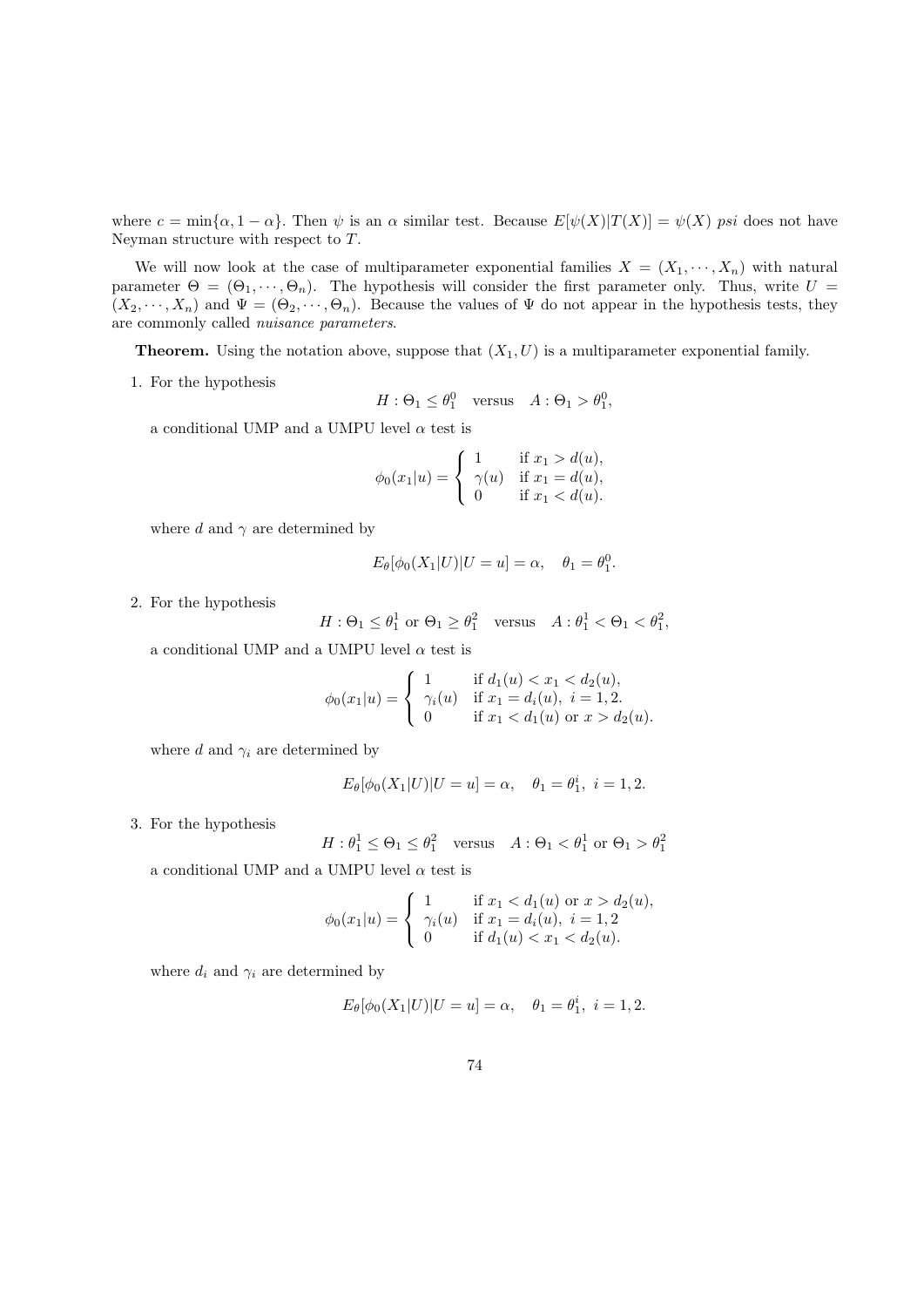4. For testing the hypothesis

$$
H: \Theta_1 = \theta_1^0 \quad \text{versus} \quad A: \Theta_1 \neq \theta_1^0,
$$

a UMPU test of size  $\alpha$  is has the form in part 3 with  $d_i$  and  $\gamma_i$ ,  $i = 1, 2$  determined by

$$
E_{\theta}[\phi_0(X_1|U)|U=u] = \alpha, \text{ and } E_{\theta}[X\phi_0(X_1|U)] - \alpha E_{\theta}^0[X], \quad \theta_1 = \theta_1^0.
$$

**Proof.** Because  $(X_1, U)$  is sufficient for  $\theta$ , we need only consider tests that are functions of  $(X_1, U)$ . For each of the hypotheses in 1-4,

$$
\bar{\Omega}_{H}\cap \bar{\Omega}_{A}=\{\theta\in \Omega: \theta_{1}=\theta_{1}^{0}\}\quad \text{or}\quad \bar{\Omega}_{H}\cap \bar{\Omega}_{A}=\{\theta\in \Omega: \theta_{1}=\theta_{1}^{i}, i=1,2\}.
$$

In all of these cucumstances U is boundedly complete and thus all test similar on  $\bar{\Omega}_H \cap \bar{\Omega}_A$  have Neyman structure. The power of any test function is analytic, thus, the lemma above states that proving  $\phi_0$  is UMP among all similar tests establishes that it is UMPU.

The power function of any test  $\phi$ ,

$$
\beta_{\phi}(\theta) = E_{\theta}[E_{\theta}[\phi(X_1|U)|U]].
$$

Thus, for each fixed u and  $\theta$ , we need only show that  $\phi_0$  maximizes

$$
E_{\theta}[\phi(X_1|U)|U=u]
$$

subject to the appropriate conditions. By the sufficiency of  $U$ , this expectation depends only on the first coordinate of  $\theta$ .

Because the conditional law of X given  $U = u$  is a one parameter exponential family, parts 1-3 follows from the previous results on UMP tests.

For part 4, any unbiased test  $\phi$  must satisfy

$$
E_{\theta}[\phi(X_1|U)|U=u] = \alpha
$$
, and  $\frac{\partial}{\partial \theta_1} E_{\theta}[\phi(X_1|U)] = 0$ ,  $\theta \in \bar{\Omega}_H \cap \bar{\Omega}_A$ .

Differentiation under the integral sign yields

$$
\frac{\partial}{\partial \theta_1} \beta_{\phi}(\theta) = \int \phi(x_1|u) \frac{\partial}{\partial \theta_1} (c(\theta) \exp(\theta_1 x_1 + \psi \cdot u)) \nu(dx)
$$
  
\n
$$
= \int \phi(x_1|u) (x_1 c(\theta) + \frac{\partial}{\partial \theta_1} c(\theta)) \exp(\theta_1 x + \psi \cdot u) \nu(dx)
$$
  
\n
$$
= E_{\theta}[X_1 \phi(X_1|U)] + \beta_{\phi}(\theta) \frac{\partial c(\theta)/\partial \theta_1}{c(\theta)}
$$
  
\n
$$
= E_{\theta}[X_1 \phi(X|U)] - \beta_{\phi}(\theta) E_{\theta}[X_1].
$$

Use the fact that U is boundedly complete,  $\partial \beta_{\phi}(\theta)/\partial \theta_1 = 0$ , and that  $\beta_{\phi}(\theta) = \alpha$  on  $\overline{\Omega}_H \cap \overline{\Omega}_A$  to see that for every  $u$ 

$$
E_{\theta}[X_1\phi(X_1|U)|U=u] = \alpha E_{\theta}[X_1|U=u], \quad \theta \in \overline{\Omega}_H \cap \Omega_A.
$$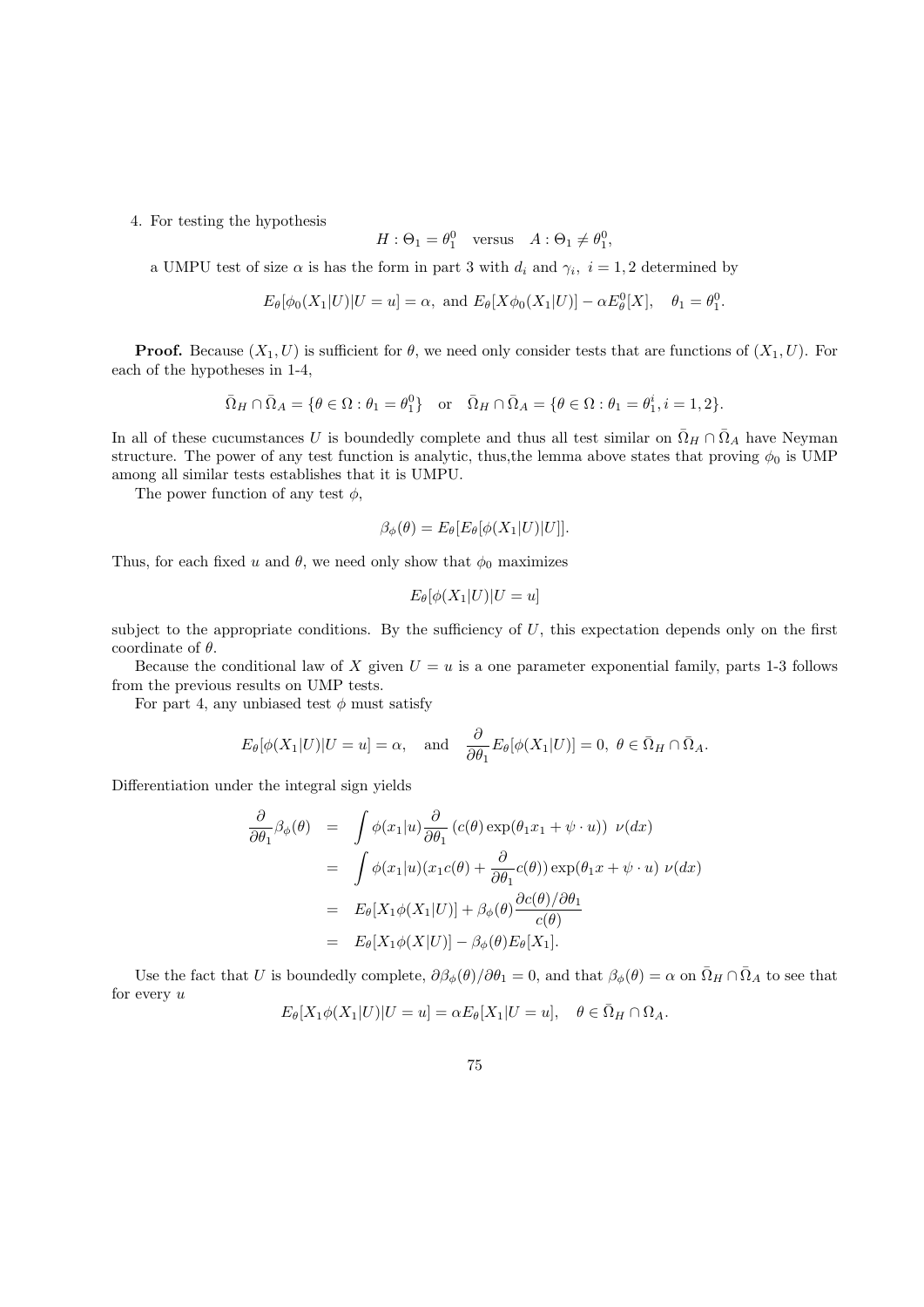Note that this condition on  $\phi$  is equivalent to the condition on the derivative of the power function.

Now, consider the one parameter exponential family determined by conditioning with respect to  $U = u$ . We can write the density as

$$
c_1(\theta_1, u) \exp(\theta_1 x_1).
$$

Choose  $\theta_1^1 \neq \theta_1^0$  and return to the Lagrange multiplier lemma with

$$
p_0(x_1) = c_1(\theta_1^1, u) \exp(\theta_1^1 x_1), \quad p_1(x_1) = c_1(\theta_1^0, u) \exp(\theta_1^0 x_1), \quad p_1(x_1) = x_1 c_1(\theta_1^0, u) \exp(\theta_1^0 x_1)
$$

to see that the test  $\phi$  with the largest power at  $\theta_1^1$  has  $\phi(x_1) = 1$  when

$$
\exp(\theta_1^1 x_1) > k_1 \exp(\theta_1^0 x_1) + k_2 x_1 \exp(\theta_1^0 x_1),
$$

or

$$
\exp((\theta_1^1 - \theta_1^0)x_1) > k_1 + k_2x_1.
$$

Solutions to this have  $\phi(x_1) = 1$  either in a semi-infinite interval or outside a bounded interval. The first option optimizes the power function only one side of the hypothesis. Thus, we need to take  $\phi_0$  according to the second option. Note that the same test optimizes the power function for all values of  $\theta_1^1$ , and thus is UMPU.

#### Examples.

1. (t-test) As before, suppose that  $X_1, \dots, X_n$  are independent  $N(\mu, \sigma^2)$  random variables. The density of  $(\bar{X}, S^2)$  with respect to Lebesgue measure is

$$
f_{\bar{X},S^2|M,\Sigma}(\bar{x},s^2|\mu,\sigma) = \frac{\sqrt{n}(\frac{n-1}{2\sigma^2})^{(n-1)/2}}{\sqrt{2\pi}\Gamma(\frac{n-1}{2})\sigma} \exp\left(-\frac{1}{2\sigma^2}(n((\bar{x}-\mu_0)-(\mu-\mu_0))^2+(n-1)^2s^2)\right)
$$
  
=  $c(\theta_1,\theta_2)h(v,u)\exp(\theta_1v+\theta_2u)$ 

where

$$
\theta_1 = \frac{\mu - \mu_0}{\sigma^2}, \quad \theta_2 = -\frac{1}{\sigma^2},
$$
  

$$
v = n(\bar{x} - \mu_0), \quad u = n(\bar{x} - \mu_0)^2 + (n - 1)s^2.
$$

The theorem states that the UMPU test of

$$
H: \Theta_1 = 0 \quad \text{versus} \quad A: \Theta_1 \neq 0
$$

has the form of part 4. Thus  $\phi_0$  is 1 in a bounded interval. From the requirement that

$$
E_{\theta}[\phi_0(V|U)|U] = \alpha E_{\theta}[V|U] = 0 \text{ for } \theta_1 = 0,
$$

we have that this interval is symmetric about zero. Taking  $d_1(u) = -c\sqrt{u}$  and  $d_2(u) = c\sqrt{u}$  gives the classical 2-sided t-test. Because it satisfies the criteria in part 4, it is UMPU.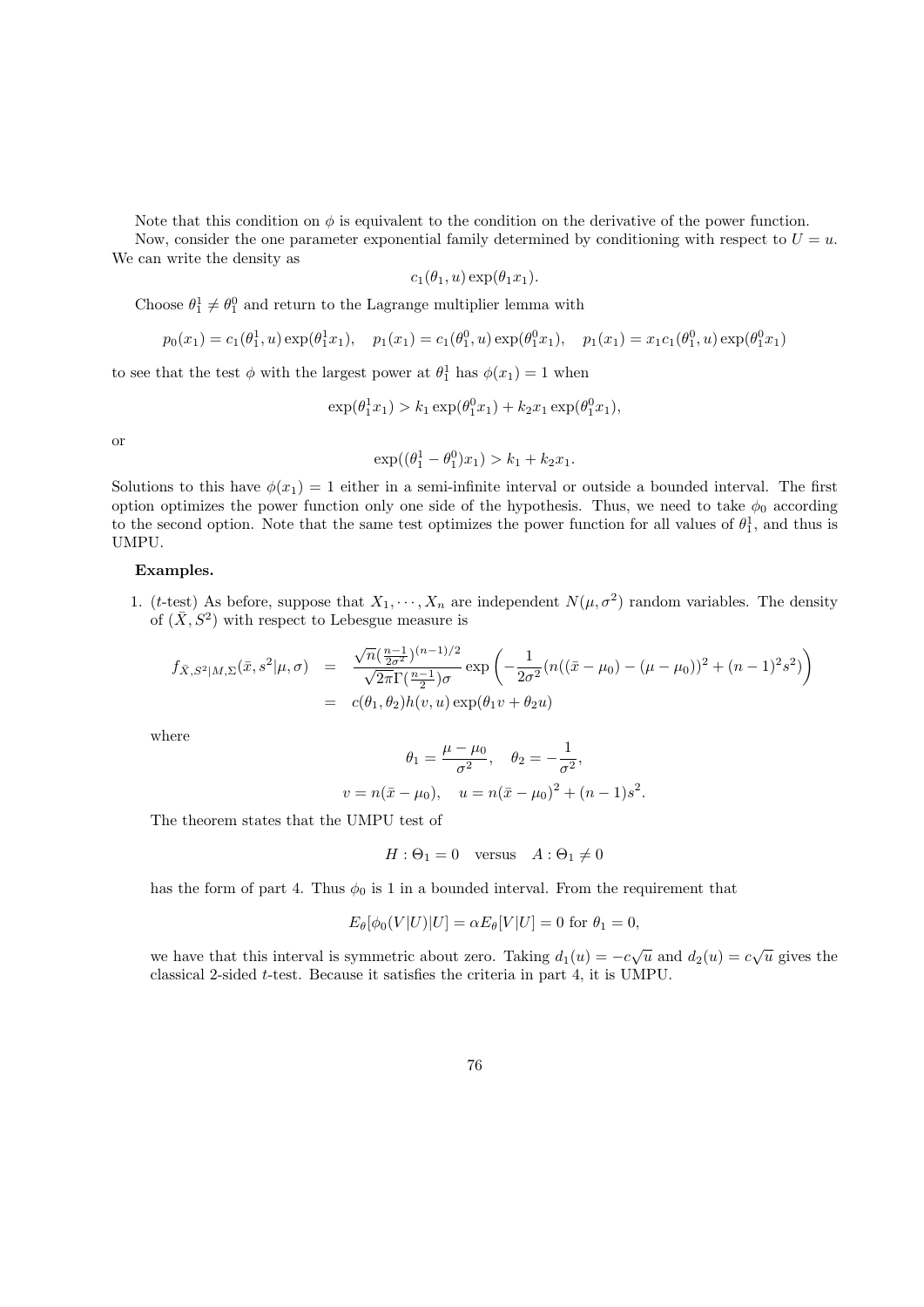2. (Contrasts) In an *n* parameter exponential family with natural parameter  $\Theta$ , let  $\tilde{\Theta}_1 = \sum_{i=1}^n c_i \Theta_i$  with  $c_1 \neq 0$ . Let  $Y_1 = X_1/c_1$ . For  $i = 2, \dots, n$ , set

$$
\tilde{\Theta}_i = \Theta_i
$$
, and  $Y_i = \frac{X_i - c_i X_1}{c_1}$ .

With the parameter space  $\tilde{\Omega}$  and observations Y, we proceed as before.

3. Let  $Y_i$  be independent  $Pois(\lambda_i)$ ,  $i = 1, 2$ . To consider the hypothesis

$$
H: \Lambda_1 = \Lambda_2 \quad \text{versus} \quad A: \Lambda_1 \le \Lambda_2
$$

write the probability density function of  $Y = (Y_1, Y_2)$ 

$$
\frac{\exp\left(-(\lambda_1 + \lambda_2)\right)}{y_1! y_2!} \exp\left(y_2 \log(\lambda_2/\lambda_1) + (y_1 + y_2) \log \lambda_2\right)
$$

with respect to counting measure in  $Z_+^2$ . If we set  $\theta_1 = \log(\lambda_2/\lambda_1)$  then the hypothesis becomes

$$
H: \Theta_1 = 1 \quad \text{versus} \quad A: \Theta_1 \le 1.
$$

The theorem above applies taking

$$
\theta_2 = \log \lambda_2
$$
,  $X_1 = Y_2$ ,  $U = Y_1 + Y_2$ .

Use the fact that U is  $Pois(\lambda_1 + \lambda_2)$  to see that the conditional distribution of  $X_1$  given  $U = u$  is  $Bin(p, u)$  where

$$
p = \frac{\lambda_2}{\lambda_1 + \lambda_2} = \frac{e^{\theta_1}}{1 + e^{\theta_1}}
$$

.

4. Let X be  $Bin(n, p)$  and  $\theta = \log(p/(1-p))$ . Thus, the density

$$
f_{X|\Theta}(x|\theta)\binom{n}{x}(1+e^{\theta})^{-n}e^{x\theta}.
$$

For the hypothesis

$$
H: \Theta = \theta_0 \quad \text{versus} \quad A: \Theta \neq \theta_0
$$

the UMPU level  $\alpha$  test is

$$
\phi_0(x) = \begin{cases} 1 & \text{if } x < d_1 \text{ or } x > d_2, \\ \gamma_i & \text{if } x = d_i, \ i = 1, 2 \\ 0 & \text{if } d_1 < x < d_2. \end{cases}
$$

where  $d_i$  and  $\gamma_i$  are determined by

$$
E_{\theta_0}[\phi_0(X)] = \alpha
$$
, and  $E_{\theta_0}[X\phi_0(X)] - \alpha E_{\theta_0}[X]$ ,  $\theta_1 = \theta_1^0$ .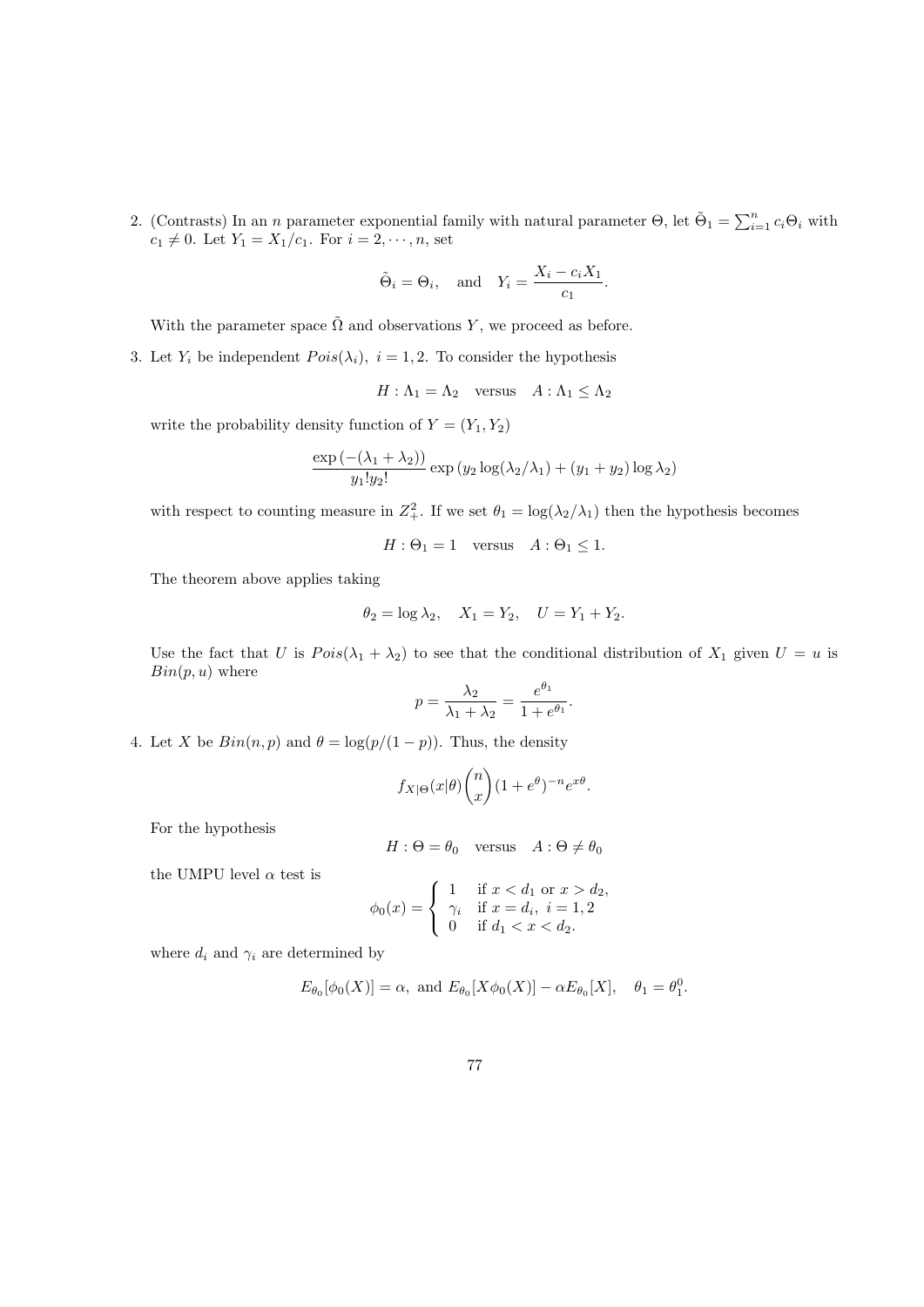Once  $d_1$  and  $d_2$  have been determined, solving for  $\gamma_1$  and  $\gamma_2$  comes from a linear system. For  $p_0 = 1/4$ , we have  $\theta_0 = -\log 3$ . With  $n = 10$  and  $\alpha = 0.05$ , we obtain

 $d_1 = 0$ ,  $d_2 = 5$ ,  $\gamma_1 = 0.52084$ ,  $\gamma_2 = 0.00918$ .

An equal tailed-test, having

$$
d_1 = 0
$$
,  $d_2 = 5$ ,  $\gamma_1 = 0.44394$ ,  $\gamma_2 = 0.00928$ .

is not UMPU. The probability for rejecting will be less than 0.05 for  $\theta$  in some interval below  $\theta_0$ .

5. Let  $Y_i$  be independent  $Bin(p_i, n_i)$ ,  $i = 1, 2$ . To consider the hypothesis

$$
H: P_1 = P_2 \quad \text{versus} \quad A: P_1 \neq P_2
$$

The probability density function with respect to counting measure is

$$
\binom{n_1}{x_1}\binom{n_1}{x_2}(1-p_1)^{n_1}(1-p_2)^{n_2}\exp\left(x_2\log\frac{p_2(1-p_1)}{p_1(1-p_2)}+(x_1+x_2)\log\frac{p_1}{1-p_1}\right).
$$

If we set  $\theta_1 = \log(p_2(1-p_1)/p_1(1-p_2))$  then the hypothesis becomes

 $H: \Theta_1 = 0$  versus  $A: \Theta_1 \neq 0$ .

The theorem above applies taking

$$
\theta_2 = \log \frac{p_1}{1 - p_1}
$$
,  $X_1 = Y_2$ ,  $U = Y_1 + Y_2$ .

Then, for  $u = 0, 1, \dots, n_1 + n_2$ ,

$$
P_{\theta}\{X_1 = x|U = u\} = K_u(\theta)\binom{n_1}{u-x}\binom{n_2}{x}e^{\theta x}, \quad x = 0, 1 \cdots, \min(u, n_2), \ x \ge u - n_1.
$$

If  $\theta = 0$ , this is a hypergeometric distribution and  $K_u(0) = \binom{n_1+n_2}{u}^{-1}$ .

6.  $(2 \times 2$  contingency tables) Let A and B be two events and consider n independent trials whose data are summarized in the following table

|       |                | 1 C            | Total          |
|-------|----------------|----------------|----------------|
| В     | $Y_{11}$       | $Y_{12}$       | n <sub>1</sub> |
| $R^c$ | $Y_{12}$       | $Y_{22}$       | $n_{1}$        |
| Total | m <sub>1</sub> | m <sub>2</sub> | $\,n$          |

The distribution of the table entries is  $Multi(n, p_{11}, p_{12}, p_{21}, p_{22})$  giving a probability density function with respect to counting measure is

$$
\binom{n}{y_{11}, y_{12}, y_{21}, y_{22}} p_{22}^n \exp\left(y_{11} \log \frac{p_{11}}{p_{22}} + y_{12} \log \frac{p_{12}}{p_{22}} + y_{21} \log \frac{p_{21}}{p_{22}}\right).
$$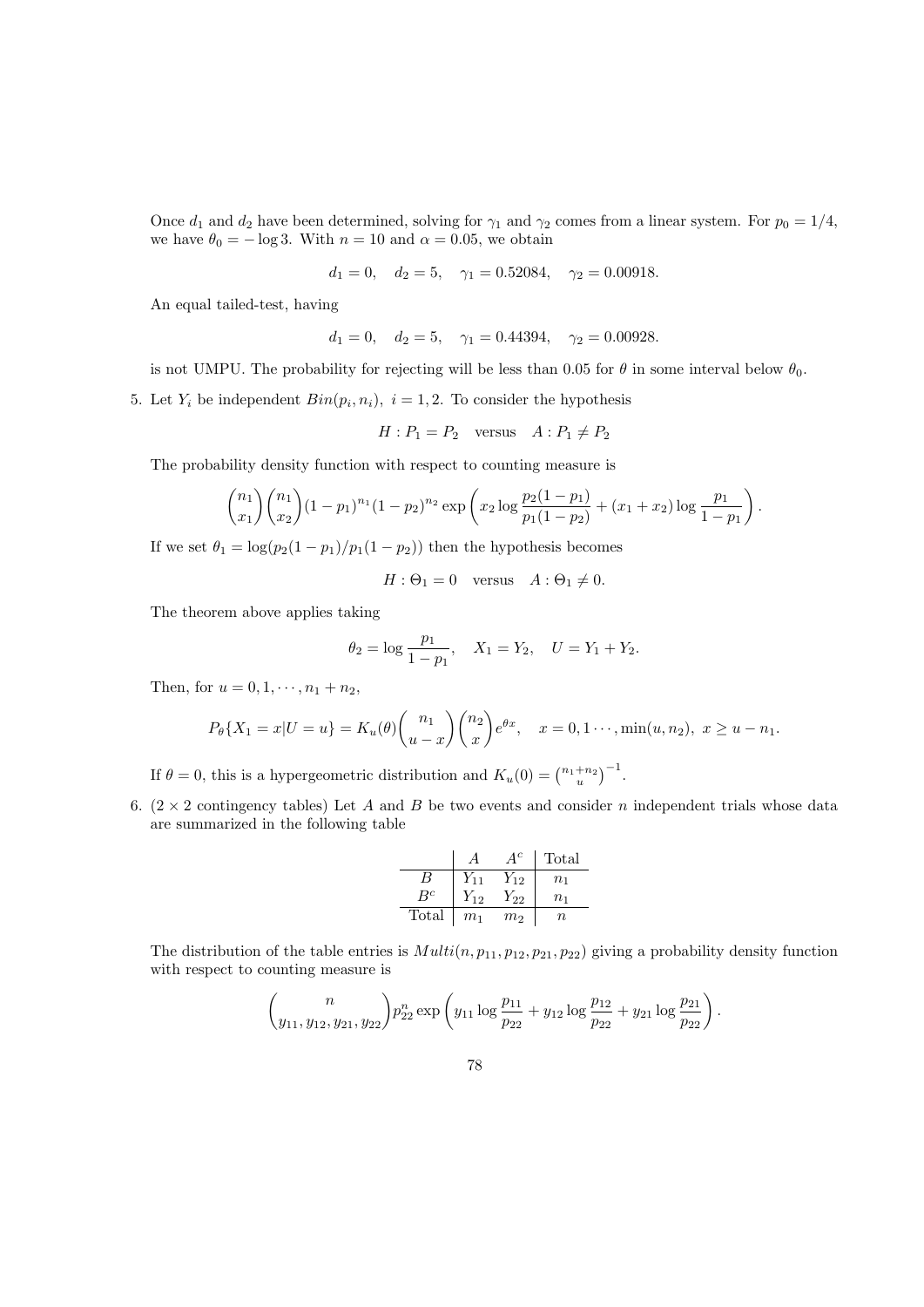We can use the theorem to derive UMPU tests for any parameter of the form

$$
\tilde{\theta}_1 = c_{11} \log \frac{p_{11}}{p_{22}} + c_{12} \log \frac{p_{12}}{p_{22}} + c_{21} \log \frac{p_{21}}{p_{22}}.
$$

Check that a test for independence of  $A$  and  $B$  follows from the hypothesis

$$
H: \tilde{\Theta}_1 = 0 \quad \text{versus} \quad A: \tilde{\Theta}_1 \neq 0.
$$

with the choices  $c_{11} = -1$ , and  $c_{12} = c_{21} = 1$ , take  $X_1 = Y_{11}$  and  $U = (Y_{11} + Y_{12}, Y_{11} + Y_{21})$ . Compute

$$
P_{\theta}\lbrace X_1 = x_1 | U = (n_1, m_2) \rbrace = K_{m_2}(\theta_1) {n_1 \choose y} {m_2 \choose m_2 - x_1} e^{\theta_1(m_2 - x_1)},
$$

 $x = 0, 1, \dots, \min(n_1, m_2), m_2 x \leq n_2.$ 

The choice  $\theta_1 = 0$  gives the hypergeometric distribution. This case is called Fisher's exact test.

7. (two-sample problems, inference for variance) Let  $X_{i1}, \dots, X_{in_i}$ ,  $i = 1, 2$  be independent  $N(\mu_i, \sigma_i^2)$ . Then the joint density takes the form

$$
c(\mu_1, \mu_2, \sigma_1^2, \sigma_2^2) \exp\left(-\sum_{i=1}^2 \left(\frac{1}{2\sigma_i^2}\sum_{j=1}^{n_i} x_{ij}^2 + \frac{n_i\mu_i}{\sigma_i^2}\bar{x}_i\right)\right),\right.
$$

where  $\bar{x}_i$  is the sample mean of the *i*-th sample.

Consider the hypothesis

$$
H: \Sigma_2^2 / \Sigma_1^2 \le \delta_0 \quad \text{versus} \quad A: \Sigma_2^2 / \Sigma_1^2 > \delta_0.
$$

For the theorem, take

$$
\theta = \left( \frac{1}{2\delta_0 \sigma_1^2} - \frac{1}{2\sigma_2^2}, -\frac{1}{2\sigma_1^2}, \frac{n_1 \mu_1}{\sigma_1^2}, \frac{n_2 \mu_2}{\sigma_2^2} \right),
$$
  

$$
Y_1 = \sum_{j=1}^{n_2} X_{2j}^2, \qquad U = \left( \sum_{j=1}^{n_1} X_{1j}^2 + \frac{1}{\delta_0} \sum_{j=1}^{n_2} X_{2j}^2, \bar{X}_1, \bar{X}_2 \right).
$$

Consider the statistic

$$
V = \frac{(n_2 - 1)S_2^2/\delta_0}{(n_1 - 1)S_1^2 + (n_2 - 1)S_2^2/\delta_0} = \frac{(Y_1 - n_2 U_3^2)/\delta_0}{U_1 - n_1 U_2^2 - n_2 U_3^2/\delta_0}.
$$

 $S_i^2$  is the sample variance based on the *i*-th sample.

If  $\sigma_2^2 = \delta_0 \sigma_1^2$ , i.e.  $\theta_1 = 0$ , then V is ancillary and, by Basu's theorem, V and U are independent. Note that V is increasing in  $Y_1$  for each U. Thus, the UMPU  $\alpha$ -level test of

$$
H: \Theta_1 \le 0 \quad \text{versus} \quad A: \Theta_1 > 0.
$$

rejects  $H$  whenever

$$
V > d_0, \qquad P_0\{V > d_0\} = \alpha.
$$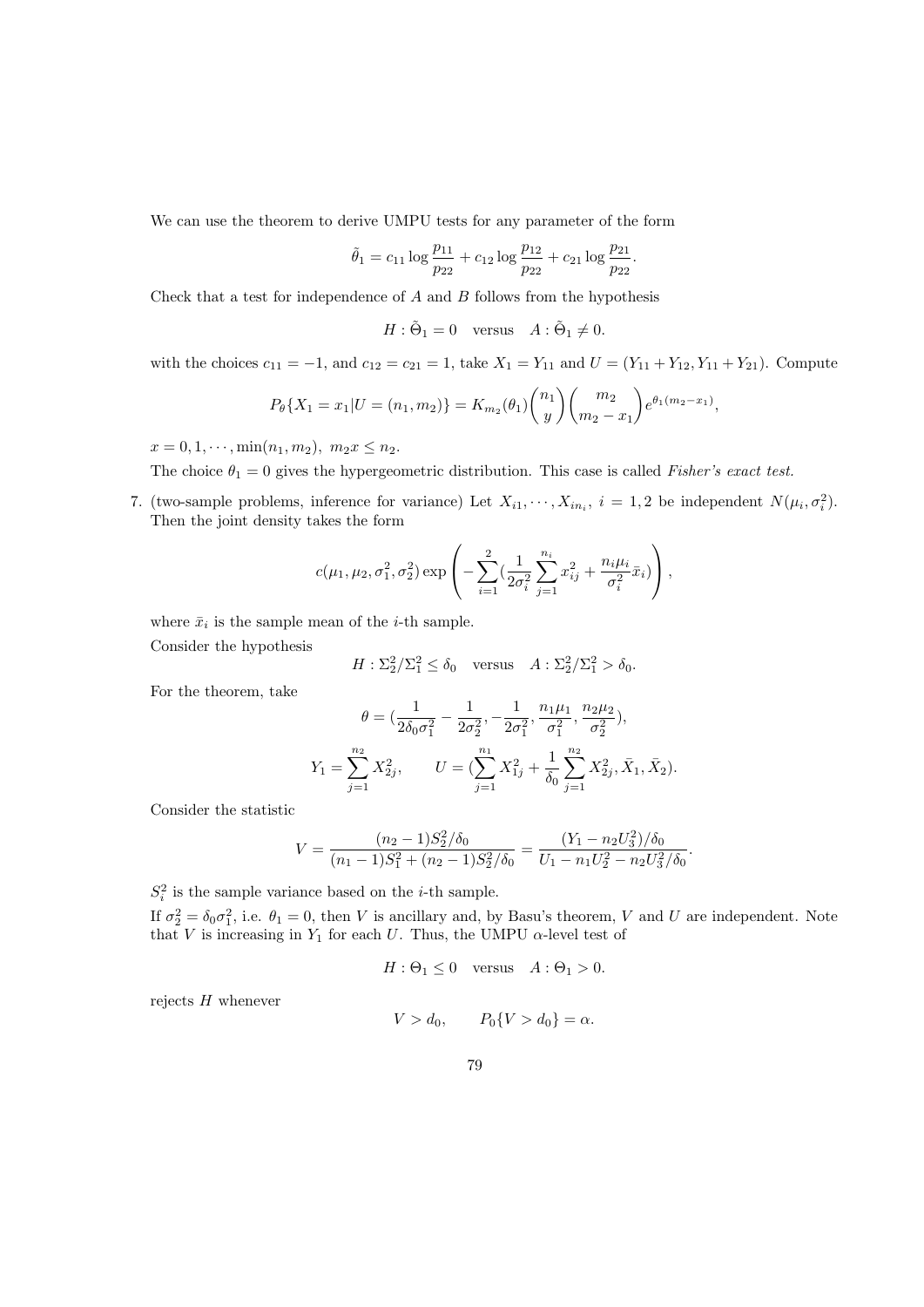Note that

$$
V = \frac{(n_2 - 1)F}{(n_1 - 1) + (n_2 - 1)F}
$$
 with  $F = \frac{S_2^2/\delta_0}{S_1^2}$ .

Thus, V is an increasing function of F, which has the  $F_{n_2-1,n_1-1}$ -distribution. Consequently, the classical  $F$  test is UMPU.

8. (two-sample problem, inference for means) Consider the hypothesis

 $H : M_1 = M_2$  versus  $A : M_1 \neq M_2$ .

or

$$
H: M_1 \ge M_2 \quad \text{versus} \quad A: M_1 < M_2.
$$

The situaion  $\sigma_1^2 \neq \sigma_2^2$  is called the Fisher-Behrens problem. To utilize the theorem above, we consider the case  $\sigma_1^2 = \sigma_2^2 = \sigma^2$ .

The joint density function is

$$
c(\mu_1, \mu_2, \sigma^2) \exp\left(\frac{1}{\sigma^2} \sum_{i=1}^2 \sum_{j=1}^{n_i} x_{ij}^2 + \frac{n_1 \mu_1}{\sigma^2} \bar{x}_1 + \frac{n_2 \mu_2}{\sigma^2} \bar{x}_2\right).
$$

For the theorem take,

$$
\theta = \left( \frac{\mu_2 - \mu_1}{(1/n_1 + 1/n_2)\sigma^2}, \frac{n_1\mu_1 + n_2\mu_2}{(n_1 + n_2)\sigma^2}, -\frac{1}{2\sigma^2} \right),
$$
  

$$
Y_1 = \bar{X}_2 - \bar{X}_1, \qquad U = (n_1\bar{X}_1 + n_2\bar{X}_2, \sum_{i=1}^2 \sum_{j=1}^{n_i} X_{ij}^2).
$$

Consider the statistic

$$
T = \frac{(\bar{X}_2 - \bar{X}_1)/\sqrt{1/n_1 + 1/n_2}}{\sqrt{((n_1 - 1)S_1^2 + (n_2 - 1)S_2^2)/(n_1 + n_2 - 2)}}
$$

.

Again, by Basu's theorem, when  $\theta = 0$ , T and U are independent. Also, T, a function of  $(Y_1, U)$  is increasing in  $Y_1$  for each value of U. Thus, the exist values  $t_1$  and  $t_2$  so that the test takes the form of part 4 of the theorem.

Upon division of the numerator and denominator of T by  $\sigma^2$ , the numberator is a standard normal random variable. The denominator is  $\chi^2_{n_1+n_2-1}$ . Because the numerator and denominator are independent, T has the  $t_{n_1+n_2-2}$ -distribution.

### 6.5 Equivariance

**Definition.** Let  $\mathcal{P}_0$  be a parametric family with parameter space  $\Omega$  and sample space  $(\mathcal{X}, \mathcal{B})$ . Let G be a group of transformations on X. We say that G leaves X invariant if for each  $g \in G$  and each  $\theta \in \Omega$ , there exists  $g^* \in G$  such that

$$
P_{\theta}(B) = P_{\theta^*}(gB)
$$
 for every  $B \in \mathcal{B}$ .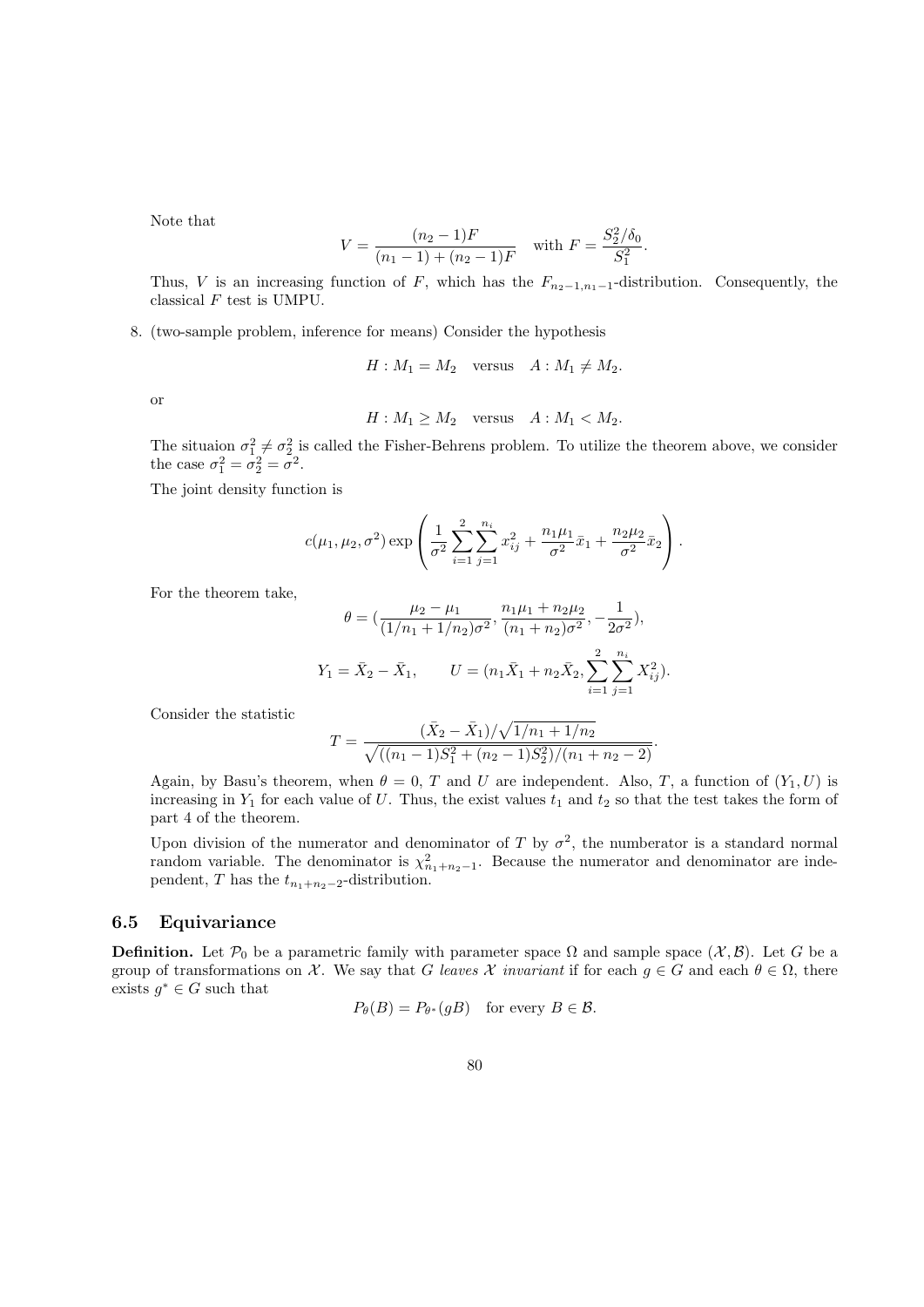If the parameterization is identifiable, then the choice of  $\theta^*$  is unique. We indicate this by writing  $\theta^* = \bar{g}\theta$ . Note that

$$
P'_{\theta}\{gX \in B\} = P'_{\theta}\{X \in g^{-1}B\} = P'_{\bar{g}\theta}\{X \in gg^{-1}B\} = P'_{\bar{g}\theta}\{X \in B\}.
$$

We can easily see that if G leaves  $\mathcal{P}_0$  invariant, then the transformation  $\bar{g} : \Omega \to \Omega$  is one-to-one and onto. Moreover, the mapping

 $g \mapsto \overline{g}$ 

is a group isomorphism from  $G$  to  $\overline{G}$ .

We call a loss function L invariant under G if for each  $a \in A$ , there exists a unique  $a^* \in A$  such that

$$
L(\bar{g}\theta, a^*) = L(\theta, a).
$$

Denote  $a^*$  by  $\tilde{g}a$ . Then, the transformation  $\tilde{g}: A \to A$  is one-to-one and onto. The mapping

 $g \rightarrow \tilde{g}$ 

is a group homomorphism.

**Example.** Pick  $b \in \mathbb{R}^n$  and  $c > 0$  and consider the transformation  $g_{(b,c)}$  on  $\mathcal{X} = \mathbb{R}^n$  defined by

$$
g_{(b,c)}(x) = b + cx.
$$

This forms a transformation group with  $g_{(b_1,c_1)} \circ g_{(b_2,c_2)} = g_{(c_1b_2+b_1,c_1c_2)}$ . Thus, the group is not abelian. The identity is  $g_{(0,1)}$ . The inverse of  $g_{(b,c)}$  is  $g_{(-b/c,1/c)}$ .

Suppose that  $X_1, \dots, X_n$  are independent  $N(\mu, \sigma^2)$ . Then

$$
\bar{g}_{(b,c)}(\mu,\sigma)=(\frac{\mu-b}{c},\frac{\sigma}{c}).
$$

To check this,

$$
P_{\theta}(g_{(b,c)}B) = \int_{cB+b} \frac{1}{(\sigma\sqrt{2\pi})^n} \exp\left(-\frac{1}{2\sigma^2} \sum_{i=1}^n (z_i - \mu)^2\right) dz
$$
  

$$
= \int_{cB} \frac{1}{(\sigma)\sqrt{2\pi})^n} \exp\left(-\frac{1}{\sigma^2} \sum_{i=1}^n (y_i - (\mu - b))^2\right) dy
$$
  

$$
= \int_B \frac{1}{((\sigma/c)\sqrt{2\pi})^n} \exp\left(-\frac{1}{2(\sigma/c)^2} \sum_{i=1}^n (x_i - \frac{1}{c}(b - \mu)^2)\right) dx = P_{\overline{g}(b,c)}\theta(B)
$$

**Definition.** A decision problem is *invariant under G* is  $\mathcal{P}_0$  and the loss function L is invariant. In such a case a randomized decision rule  $\delta$  is *equivariant* if

 $\delta(gx)(\tilde{g}B) = \delta(x)(B)$  for all measurable B and for all  $x \in \mathcal{X}$ .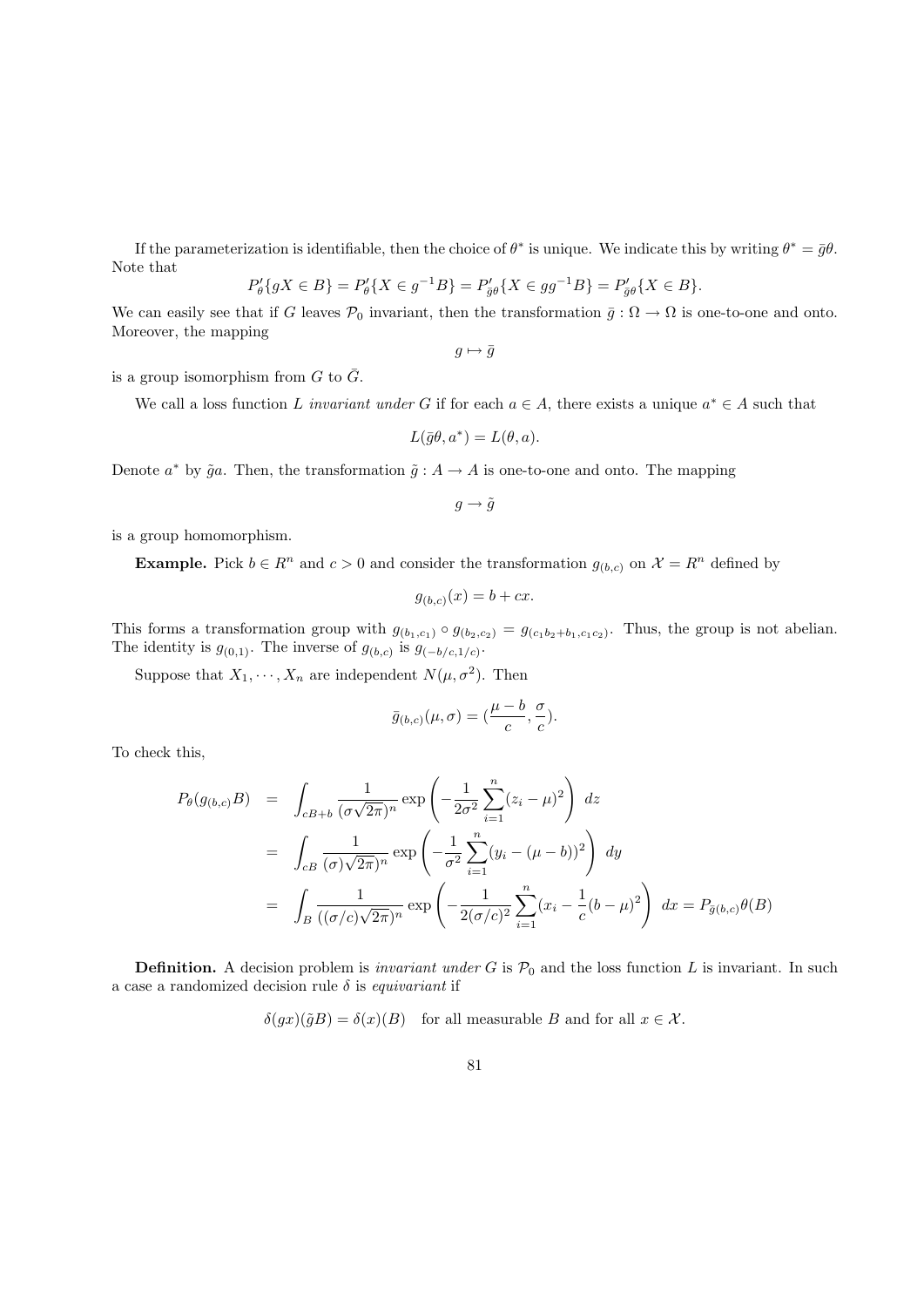For a non-randomized rule, this becomes

$$
\delta(gx) = \tilde{g}\delta(x) \quad \text{for all } g \in G \text{ for all } x \in \mathcal{X}.
$$

#### Definition.

1. The test

$$
H: \Theta \in \Omega_H \quad \text{versus} \quad A: \Theta \in \Omega_A
$$

is invariant under G if both  $\Omega_H$  and  $\Omega_A$  are invariant under  $\overline{G}$ .

2. A statistic  $T$  is *invariant under G* if  $T$  is constant on orbits, i.e.,

 $T(gx) = T(x)$  for all  $x \in \mathcal{X}$  and  $g \in G$ .

- 3. A test of size  $\alpha$  is called *uniformly most powerful invariant (UMPI)* if it is UMP with the class of  $\alpha$ level tests that are invariant under G.
- 4. A statistic M is maximal invariant under G if it is invarian N(t and

$$
M(x_1) = M(x_2)
$$
 implies  $x_1 = g(x_2)$  for some  $g \in G$ .

Thus, a statistic T is invariant if and only if there is a function h such that  $T = h \circ M$ .

**Proposition.** Let  $H$  be a hypothesis test invariant under a transformation group  $G$ . If there exists a UMPI test of size  $\alpha$ , then it is unbiased. If there also exists a UMPU test of size  $\alpha$  that is invariant under G, then the two tests have the same power function. If either the UMPI test or the UMPU test is unique, then the two tests are equal.

**Proof.** We only need to prove that UMPI tests of size  $\alpha$  are unbiased. This follows from the fact that the test

$$
\phi(x) = \alpha \qquad \text{for all } x \in \mathcal{X}
$$

is invariant under G.

In the past, we have reduced tests to functions of a sufficient statistic U. If a test  $\psi(U)$  is UMP among all invariant tests depending on U, then we can not necessarily conclude that  $\psi(U)$  is UMPI. The following results provides a condition under which it is sufficient to consider tests that are function of U.

**Proposition.** Let  $(G, \mathcal{G}, \lambda)$ , a measure space with a  $\sigma$ -finite  $\lambda$ , be a group of transformations on  $(\mathcal{X}, \mathcal{B})$ . Consider a hypothesis that is invariant under G.

Suppose that for any set  $B \in \mathcal{B}$ ,

$$
\{(x,g) : g(x) \in B\} \in \sigma(\mathcal{B} \times \mathcal{G}).
$$

Further, assume that

$$
\lambda(D) = 0 \quad \text{imples} \quad \lambda\{h \circ g : h \in D\} = 0 \text{ for all } g \in G.
$$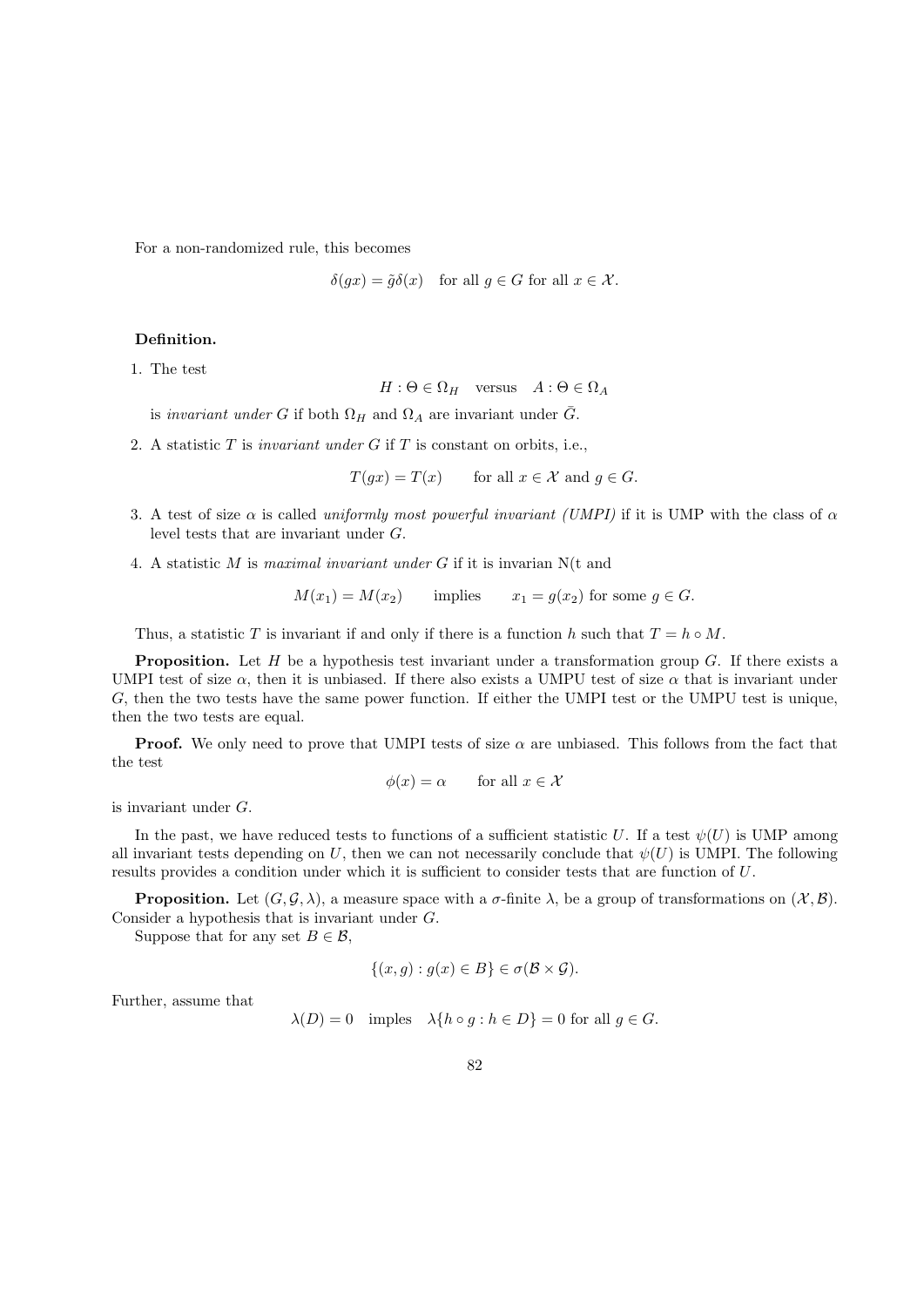Suppose that there exists sufficient statistic U with the property that U is constant on the orbits of  $G$ , i.e.,

$$
U(x_1) = U(x_2) \quad \text{implies} \quad U(gx_1) = U(gx_2) \text{ for all } g \in G.
$$

Consequently, G induces a group  $G_U$  of transformations on the range of U via

$$
g_U(U(x)) = U(gx).
$$

Then, for any test  $\phi$  invariant under G, there exist a test that is a function of U invariant under G (and  $G_U$ ) that has the same power function as  $\phi$ .

**Exercise.** Let  $X_1, \dots, X_n$  be independent  $N(\mu, \sigma^2)$ . The test

$$
H: \Sigma^2 \ge \sigma_0^2 \quad \text{versus} \quad A: \Sigma^2 < \sigma_0^2
$$

is invariant under  $G = \{g_c : c \in R\}$ ,  $g_c x = x + c$ . The sufficient statistic  $(\bar{X}, S^2)$  satisfy the conditions above  $G_U = \{h_c : c \in R\}$  and  $h_c(u_1, u_2) = (u_1 + c, u_2)$ . The maximal invariant under  $G_U$  is  $S^2$ .

Use the fact that  $(n-1)S^2/\sigma_0^2$  has a  $\chi_{n-1}^2$ -distribution when  $\Sigma^2 = \sigma_0^2$  and the proposition above to see that a UMPI test is the  $\chi^2$  test. Note that this test coincides with the UMPU test.

Consider the following general linear model

$$
Y_i = X_i \beta^T + \epsilon_i, \qquad i = 1, \cdots, n,
$$

where

- $Y_i$  is the *i*-th observation, often called *response*.
- $\beta$  is a p-vector of unknown parameters,  $p < n$ , the number of parameters is less that the number of observations.
- $X_i$  is the *i*-th value of the *p*-vector of explanatory variables, often called the *covariates*, and
- $\epsilon_1, \cdots, \epsilon_n$  are random errors.

Thus, the data are

$$
(Y_1,X_1),\cdots,(Y_n,X_n).
$$

Because the  $X_i$  are considered to be nonrandom, the analysis is conditioned on  $X_i$ . The  $\epsilon_i$  is viewed as random measurement errors in measuring the (unknown) mean of  $Y_i$ . The interest is in the parameter  $\beta$ .

For normal models, let  $\epsilon_i$  be independent  $N(0, \sigma^2)$ ,  $\sigma^2$  unknown. Thus Y is  $N_n(\beta X^T, \sigma^2 I_n)$ , X is a fixed  $n \times p$  matrix of rank  $r \leq p < n$ .

Consider the hypothesis

$$
H: \beta L^T = 0 \quad \text{versus} \quad A: \beta L^T \neq 0.
$$

Here, L is an  $s \times p$  matrix, rank $(L) = s \leq r$  and all rows of L are in the range of X.

Pick an orthogonal matrix  $\Gamma$  such that

$$
(\gamma, 0) = \beta X^T \Gamma,
$$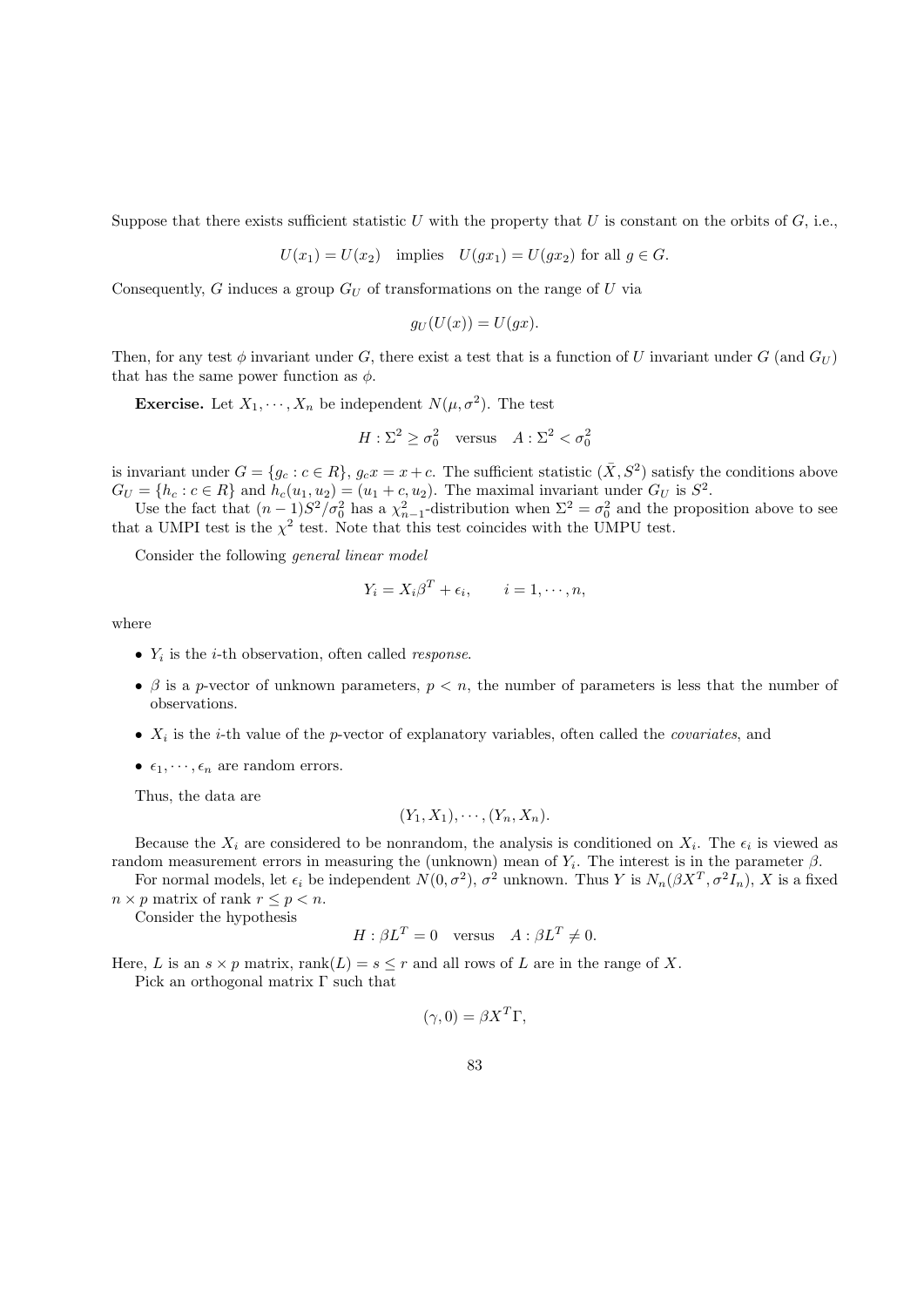where  $\gamma$  is an r-vector and 0 is the  $n - r$ -vector of zeros and the hypothesis becomes

$$
H: \gamma_i = 0, \text{for all } i = 1, \cdots, s \quad \text{versus} \quad A: \gamma_i \neq 0, \text{for some } i = 1, \cdots, s.
$$

If  $\tilde{Y} = Y\Gamma$ , then  $\tilde{Y}$  is  $N((\gamma, 0), \sigma^2 I_n)$ . Write  $y = (y_1, y_2)$  and  $y_1 = (y_{11}, y_{12})$  where  $y_1$  is an r-vector and  $y_{11}$  is an s-vector. Consider the group

$$
G = \{g_{\Lambda,b,c} : b \in R^{r-s}, c > 0, \Lambda \in O(s, R)\}.
$$

with

$$
g_{\Lambda,b,c}(y) = c(y_{11}\Lambda, y_{12} + b, y_2).
$$

Then, the hypothesis is invariant under G.

By the proposition, we can restrict our attention to the sufficient statistic  $(\tilde{Y}_1, ||\tilde{Y}_2||)$ .

*Claim.* The statistic  $M(\tilde{Y}) = ||\tilde{Y}_{11}||/||\tilde{Y}_{2}||$  is maximal invariant.

Clearly,  $M(\tilde{Y})$  is invariant. Choose  $u_i \in R^s \setminus \{0\}$ , and  $t_i > 0$ ,  $i = 1, 2$ . If  $||u_1||/t_1 = ||u_2||/t_2$ , then  $t_1 = ct_2$ with  $c = ||u_1||/||u_2||$ . Because  $u_1/||u_1||$  and  $u_2/||u_2||$  are unit vectors, there exists an orthogonal matrix  $\Lambda$ such that  $u_1/||u_1|| = u_2/||u_2||\Lambda$ , and therefore  $u_1 = cu_2\Lambda$ 

Thus, if  $M(y^1) = M(y^2)$  for  $y^1, y^2 \in R^n$ , then

$$
y_{11}^1 = cy_{11}^2 \Lambda
$$
 and  $||y_2^1|| = c||y_2^2||$  for some  $c > 0$ ,  $\Lambda \in O(s, R)$ .

Therefore,

$$
y^1 = g_{\Lambda,b,c}(y^2)
$$
, with  $b = c^{-1}y_{12}^1 - y_{12}^2$ .

**Exercise.**  $W = M(\tilde{Y})^2(n-r)/s$  has the noncentral F-distribution  $NCF(s, n-r, \theta)$  with  $\theta = ||\gamma||^2/\sigma^2$ . Write  $f_{W|\Theta}(w|\theta)$  for the density of W with respect to Lebesgue measure. Then the ratio

$$
f_{W|\Theta}(w|\theta)/f_{W|\Theta}(w|0)
$$

is an increasing function of w for any given  $\theta \neq 0$  Therefore, a UMPI  $\alpha$ -level test of

$$
H: \Theta = 0 \quad \text{versus} \quad A: \Theta = \theta_1.
$$

rejects H at critical values of the  $F_{s,n-r}$  distribution. Because this test is the same for each value of  $\theta_1$ , it is also a UMPI test for

$$
H: \Theta = 0 \quad \text{versus} \quad A: \Theta \neq 0.
$$

An alternative to finding Γ directly proceeds as follows. Because  $\tilde{Y} = Y\Gamma$ , we have

$$
E[\tilde{Y}] = E[Y]\Gamma \text{ and } ||\tilde{Y}_1 - \gamma||^2 + ||\tilde{Y}_2||^2 = ||Y - \beta X^T||^2.
$$

Therefore

$$
\min_{\gamma} ||\tilde{Y}_1-\gamma||^2+||\tilde{Y}_2||^2=\min_{\beta} ||Y-\beta X^T||^2,
$$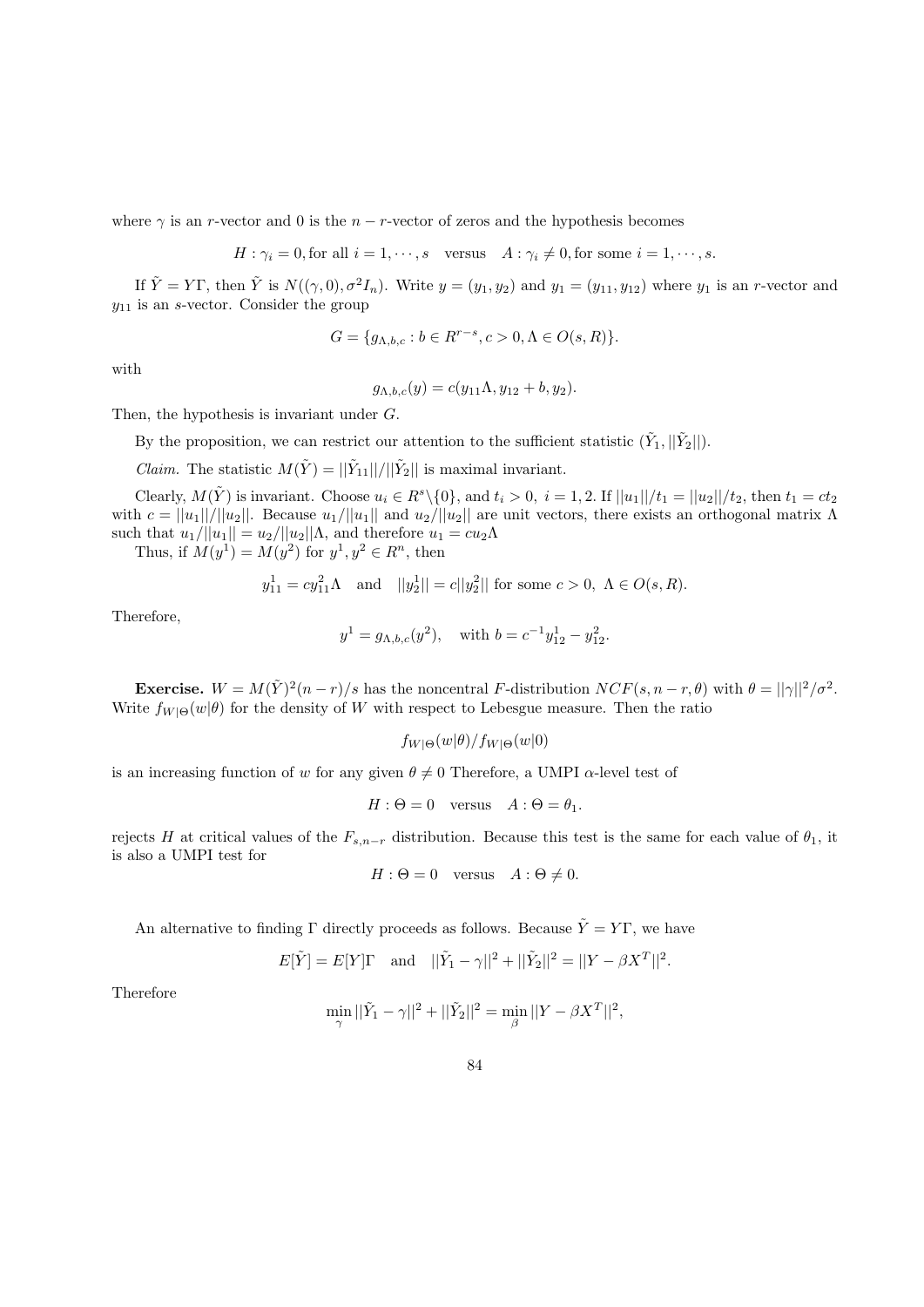or

$$
||\tilde{Y}_2||^2 = ||Y - \hat{\beta}X^T||^2,
$$

where  $\hat{\beta}$  is the least square estimator, i.e., any solution to  $\beta X^T X = Y X$ . If the inverse matrix exists, then

$$
\hat{\beta} = YX(X^TX)^{-1}
$$

.

Similarly,

$$
||Y_{11}||^{2} + ||\tilde{Y}_{2}||^{2} = \min_{\beta:\beta L^{T}=0} ||Y - \beta X^{T}||^{2},
$$

Denote by  $\hat{\beta}_H$  the value of  $\beta$  that leads to this minimum. Then

$$
W = \frac{(||Y - \beta_H X^T||^2 - ||Y - \beta X^T||^2)/s}{||Y - \beta X^T||^2/(n - r)}.
$$

## Examples.

1. (One-way analysis of variance (ANOVA)). Let  $Y_{ij}$ ,  $j = 1, \dots, n_i$ ,  $i = 1, \dots, m$ , be independent  $N(\mu_i, \sigma^2)$  random variables. Consider the hypothesis test

$$
H: \mu_i = \cdots = \mu_m \quad \text{versus} \quad A: \mu_i \neq \mu_k \text{ for some } i \neq k.
$$

Note that  $(\bar{Y}_{1,\cdot},\cdots\bar{Y}_{m,\cdot})$  is the least squares estimate of  $(\mu_1,\cdots,\mu_m)$  where  $\bar{Y}_{i.} = \sum_{j=1}^{n_i} Y_{ij}/n_i$ . The least squares estimate under H for the grand mean is

$$
\bar{Y} = \frac{1}{n} \sum_{i=1}^{m} \sum_{j=1}^{n_i} Y_{ij}, \quad n = \sum_{i=1}^{m} n_i.
$$

The sum of squares of the residuals

$$
SSR = ||Y - \beta X^{T}||^{2} = \sum_{i=1}^{m} \sum_{j=1}^{n_{i}} (Y_{ij} - \bar{Y}_{i.})^{2},
$$

The total sum of squares

$$
SST = ||Y - \beta_H X^T||^2 = \sum_{i=1}^m \sum_{j=1}^{n_i} (Y_{ij} - \bar{Y})^2,
$$

A little algebra shows that

$$
SSA = SST - SSR = \sum_{i=1}^{m} n_i (\bar{Y}_{i.} - \bar{Y})^2.
$$

Thus,

$$
W = \frac{SSA/(m-1)}{SSR/(n-m)}.
$$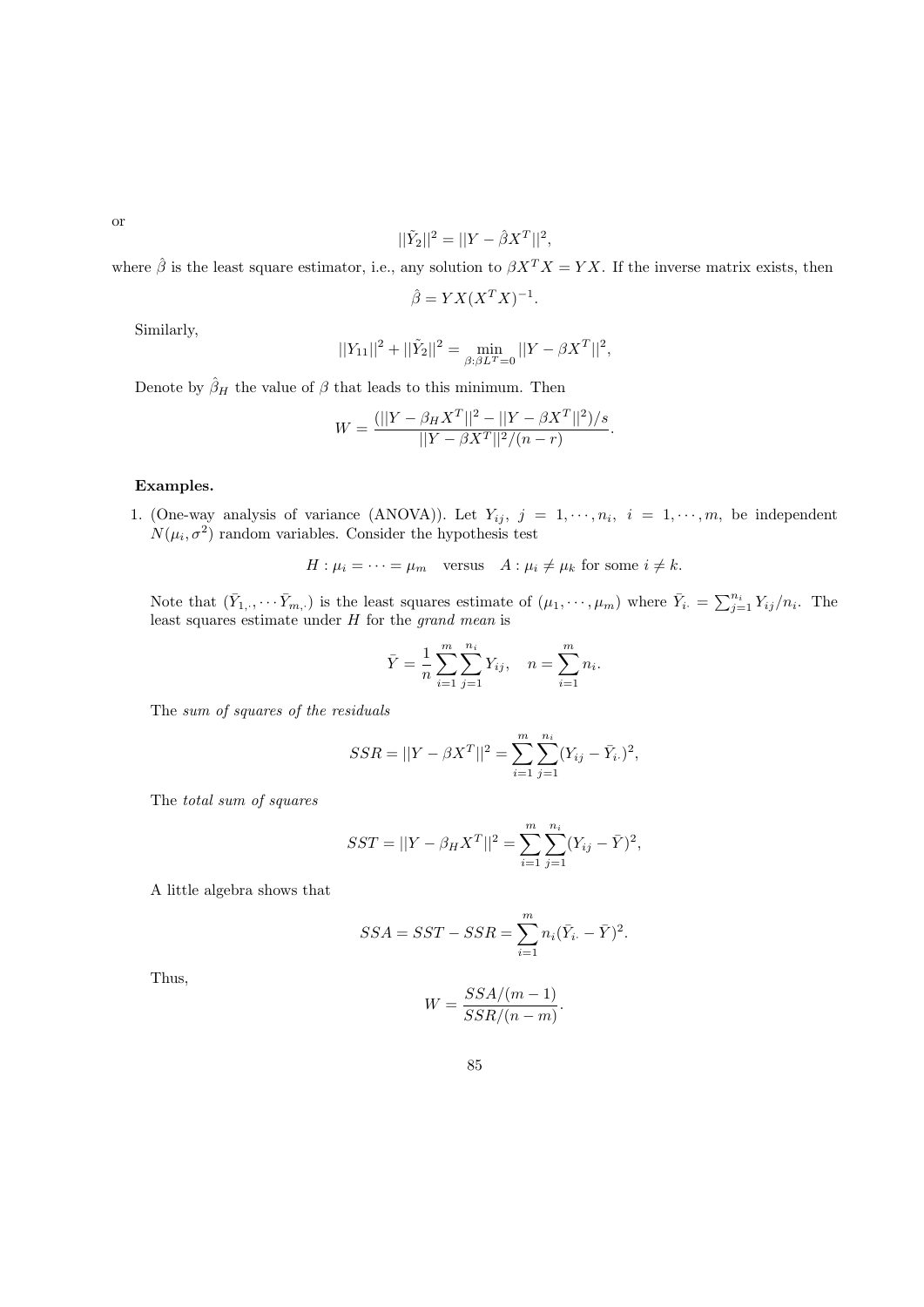2. (Two-way balanced analysis of variance) Let  $Y_{ijk}$ ,  $i = 1, \dots, a, j = 1, \dots, b, k = 1, \dots, c$ , be independent  $N(\mu_{ij}, \sigma^2)$  random variables where

$$
\mu_{ij} = \mu + \alpha_i + \beta_j + \gamma_{ij},
$$
\n
$$
\sum_{i=1}^{a} \alpha_i = \sum_{j=1}^{b} \beta_j = \sum_{i=1}^{a} \gamma_{ij} = \sum_{j=1}^{b} \gamma_{ij} = 0.
$$

Typically we consider the following hypotheses:

 $H: \alpha_i = 0$  for all i versus  $A: \alpha_i \neq 0$  for some i.  $H: \beta_i = 0$  for all i versus  $A: \beta_i \neq 0$  for some j.  $H: \gamma_{ij} = 0$  for all  $i, j$  versus  $A: \gamma_{i,j} \neq 0$  for some  $i, j$ .

In applications,

- $\alpha_i$ 's are the effects of factor A,
- $\beta_j$ 's are the effects of factor B,
- $\gamma_{ij}$ 's are the effects of the interaction of factors A and B.

Using dot to indicate averaging over the indicated subscript, we have the following least squares estimates:

$$
\hat{\alpha}_i = \bar{Y}_{i..} - \bar{Y}_{...}, \quad \hat{\beta}_i = \bar{Y}_{\cdot j} - \bar{Y}_{...}, \quad \hat{\gamma}_{ij} = (\bar{Y}_{ij} - \bar{Y}_{i..}) - (\bar{Y}_{\cdot j} - \bar{Y}_{...}).
$$

Let

$$
SSR = \sum_{i=1}^{a} \sum_{j=1}^{b} \sum_{k=1}^{c} (Y_{ijk} - \bar{Y}_{ij.})^2, \quad SSA = bc \sum_{i=1}^{a} \hat{\alpha}_i^2, \quad SSB = ac \sum_{j=1}^{b} \hat{\beta}_j^2, \quad SSC = c \sum_{i=1}^{a} \sum_{j=1}^{b} \gamma_{ij}^2.
$$

Then the UMPI tests for the respective hypotheses above are

$$
\frac{SSA/(a-1)}{SSR/((c-1)ab)}, \frac{SSB/(b-1)}{SSR/((c-1)ab)}, \frac{SSC/((a-1)(b-1))}{SSR/((c-1)ab)}.
$$

## 6.6 The Bayesian Approach

The Bayesian solution to a hypothesis-testing problem with a  $0 - 1 - c$  loss function is straightfoward. The posterior risk from choosing the action  $a = 1$  is

$$
cP\{v \in \mathcal{V}_H | X = x\},\
$$

and posterior risk from choosing the action  $a = 0$  is

$$
P\{v \in \mathcal{V}_A | X = x\}.
$$

Thus, the optimal decision is to choose  $a = 1$  if

$$
cP\{v \in \mathcal{V}_H | X = x\} < P\{v \in \mathcal{V}_A | X = x\},
$$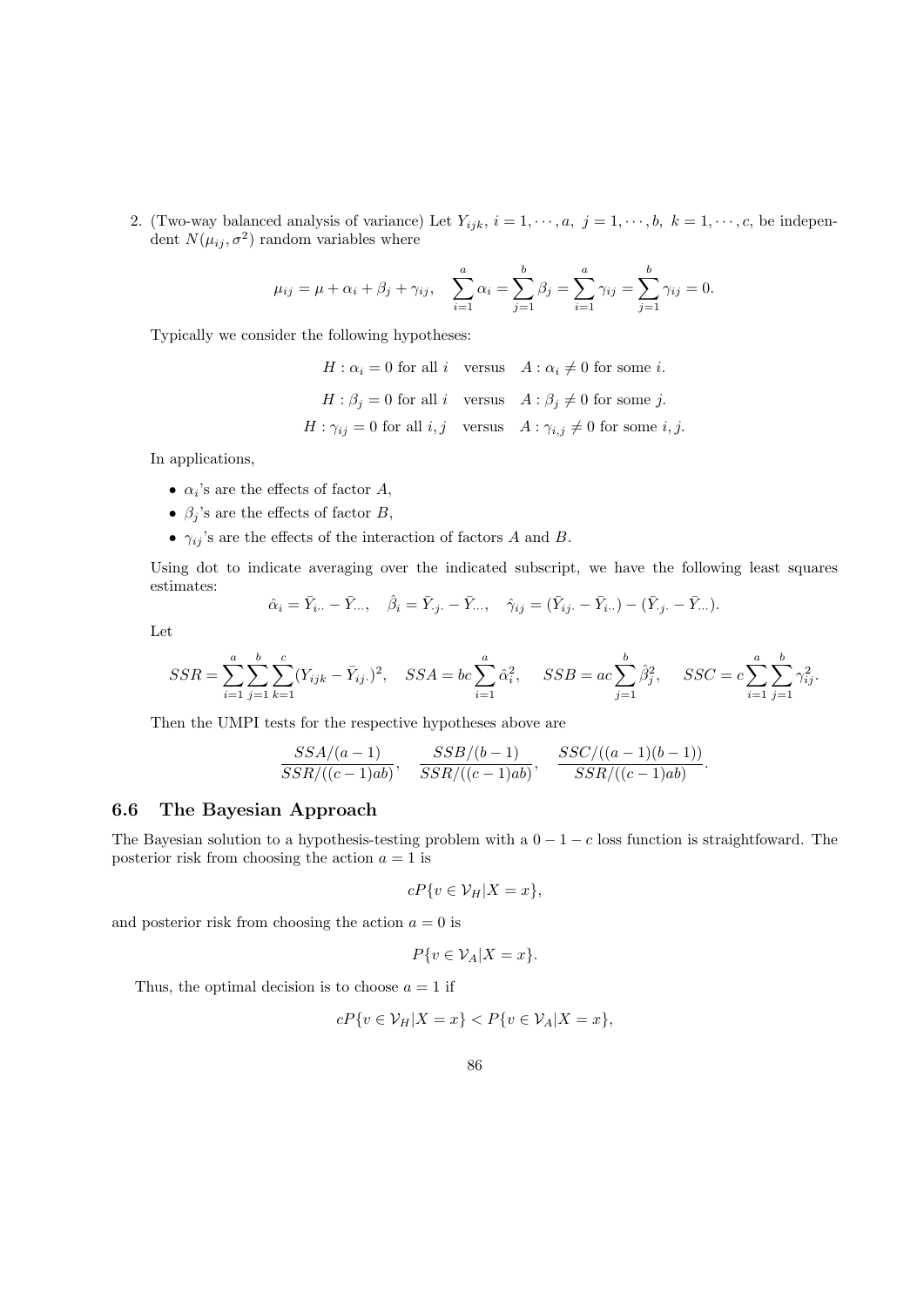or

$$
P\{v \in \mathcal{V}_H | X = x\} < \frac{1}{1+c}.
$$

In classical hypothesis testing with  $0 - 1 - c$  loss function, we have

$$
L(v, \delta(x)) = cI_{\mathcal{V}_H}(v)\phi(x) + I_{\mathcal{V}_A}(v)(1 - \phi(x))
$$
  
\n
$$
L(\theta, \delta(x)) = cP_{\theta, V}(\mathcal{V}_H)\phi(x) + (1 - P_{\theta, V}(\mathcal{V}_H)(1 - \phi(x)))
$$
  
\n
$$
= \phi(x)((c+1)P_{\theta, V}(\mathcal{V}_H) - 1) + 1 - P_{\theta, V}(\mathcal{V}_H)
$$
  
\n
$$
R(\theta, \phi) = \beta_{\phi}(\theta)((c+1)P_{\theta, V}(\mathcal{V}_H) - 1) + 1 - P_{\theta, V}(\mathcal{V}_H)
$$

Now define

$$
\Omega_H = \{ \theta : P_{\theta,V}(\mathcal{V}_H) \ge \frac{1}{1+c} \}, \qquad \Omega_A = \Omega_H^c,
$$
  

$$
e(\theta) = \begin{cases} 1 - P_{\theta,V}(\mathcal{V}_H) & \text{if } \theta \in \Omega_H, \\ -P_{\theta,V}(\mathcal{V}_H) & \text{if } \theta \in \Omega_A. \end{cases}
$$
  

$$
d(\theta) = |(c+1)P_{\theta,V}(\mathcal{V}_H) - 1|.
$$

The risk function above is exactly equal to  $e(\theta)$  plus  $d(\theta)$  time the risk function from a  $0 - 1$  loss for the hypothesis

 $H: \Theta \in \Omega_H$  versus  $A: \Theta \in \Omega_A$ .

If the power function is continuous at that  $\theta$  such that

$$
P_{\theta,V}(\mathcal{V}_H) = \frac{1}{1+c},
$$

In replacing a test concerning an abservable V with a test concerning a distribution of V given  $\Theta$ , the predictive test function problem has been converted into a classical hypotheis testing problem.

**Example.** If X is  $N(\theta, 1)$  and  $\Theta_H = \{0\}$ , then conjugate priors for  $\Theta$  of the from  $N(\theta_0, 1/\lambda_0)$  assign both prior and posterior probabilities to  $\Omega_H$ .

Thus, in considering the hypothesis

$$
H: \Theta = \theta_0 \quad \text{versus} \quad A: \Theta \neq \theta_0,
$$

we must choose a prior that assigns a positive probability  $p_0$  to  $\{\theta_0\}$ . Let  $\lambda$  be a prior distribution on  $\Omega\setminus\{\theta_0\}$ for the conditional prior given  $\Theta \neq \theta_0$ . Assume that  $P_\theta \ll \nu$  for all  $\theta$ , then the joint density with respect to  $\nu \times (\delta_{\theta_0} + \lambda)$  is

$$
f_{X,\Theta}(x,\theta) = \begin{cases} p_0 f_{X|\Theta}(x|\theta) & \text{if } \theta = \theta_0, \\ (1 - p_0) f_{X|\Theta}(x|\theta) & \text{if } \theta \neq \theta_0 \end{cases}
$$

The marginal density of the data is

$$
f_X(x) = p_0 f_{X|\Theta}(x|\theta_0) + (1 - p_0) \int_{\Omega} f_{X|\Theta}(x|\theta) \lambda(d\theta).
$$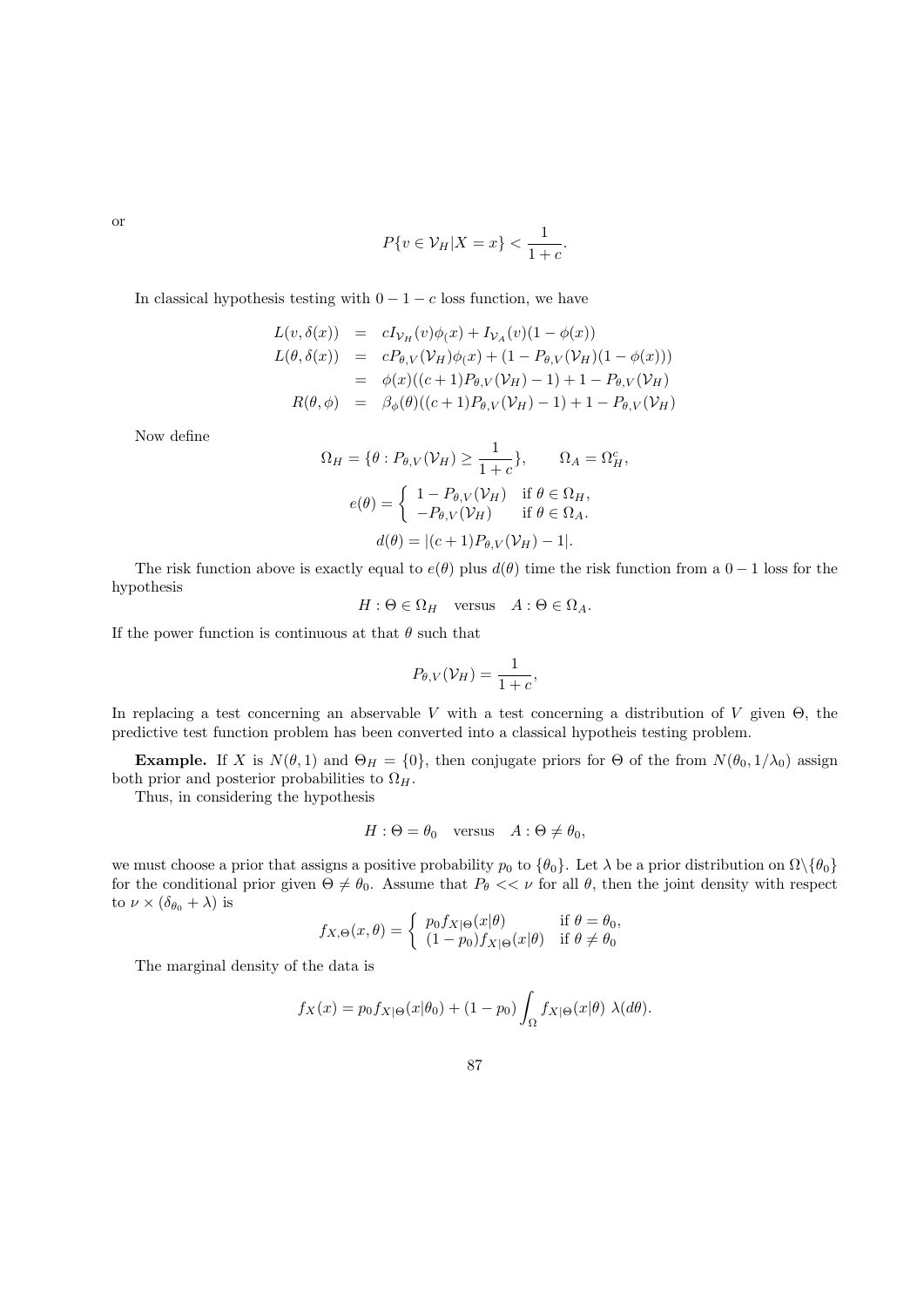The posterior distribution of  $\Theta$  has density with respect to the sum of  $\lambda + \delta_{\theta_0}$  is

$$
f_{\Theta|X}(\theta|x) = \begin{cases} p_1 & \text{if } \theta = \theta_0, \\ (1 - p_1) \frac{f_{X|\Theta}(x|\theta)}{\int_{\Omega} f_{X|\Theta}(\theta|x) \ \lambda(\theta)} & \text{if } \theta \neq \theta_0. \end{cases}
$$

Here,

$$
p_1 = \frac{f_{X|\Theta}(x|\theta)}{f_X(x)}.
$$

the posterior probability of  $\Theta = \theta_0$ . To obtain the second term, note that

$$
1 - p_1 = \frac{(1 - p_0) \int_{\Omega} f_{X|\Theta}(x|\theta) \lambda(d\theta)}{f_X(x)} \quad \text{or} \quad \frac{1 - p_0}{f_x(x)} = \frac{1 - p_1}{\int_{\Omega} f_{X|\Theta}(x|\theta) \lambda(d\theta)}.
$$

Thus,

$$
\frac{p_1}{1-p_1} = \frac{p_0}{1-p_0} \frac{f_{X|\Theta}(x|\theta)}{\int_{\Omega} f_{X|\Theta}(x|\theta) \lambda(d\theta)}.
$$

In words, we say that the posterior odds equals the prior odds times the Bayes factor.

**Example.** If X is  $N(\theta, 1)$  and  $\Omega_H = {\theta_0}$ , then the Bayes factor is

$$
\frac{e^{-\theta_0^2/2}}{\int_{\Omega}e^{x(\theta-\theta_0)-\theta^2/2)}\,\lambda(d\theta)}.
$$

If  $\lambda(-\infty, \theta_0) > 0$ , and  $\lambda(\theta_0, \infty) > 0$ , then the denominator in the Bayes factor is a convex function of x and has limit  $\infty$  as  $x \to \pm \infty$ . Thus, we will reject H if x falls outside some bounded interval.

The global lower bound on the Bayes factor,

$$
\frac{f_{X|\Theta}(x|\theta)}{\sup_{\theta \neq \theta_0} f_{X|\Theta}(x|\theta)},
$$

is closely related to the likelihood ratio test statistic.

In the example above, the distribution that minimizes the Bayes factor is  $\lambda = \delta_x$ , giving the lower bound

$$
\exp(-(x-\theta_0)^2/2).
$$

In the case that  $x = \theta_0 + z_{0.025}$  the Bayes factor is 0.1465. Thus, rejection in the classical setting at  $\alpha = 0.05$ corresponds to reducing the odds against the hypothesis by a factor of 7.

The Bayes factor for  $\lambda$ , a  $N(\theta_0, \tau^2)$ , is

$$
\sqrt{1+\tau^2} \exp\left(-\frac{(x-\theta_0)^2\tau^2}{2(1+\tau^2)}\right).
$$

The smallest Bayes factor occurs with value

$$
\tau = \begin{cases} (x - \theta_0)^2 - 1 & \text{if } |x - \theta_0| > 1, \\ 0 & \text{otherwise.} \end{cases}
$$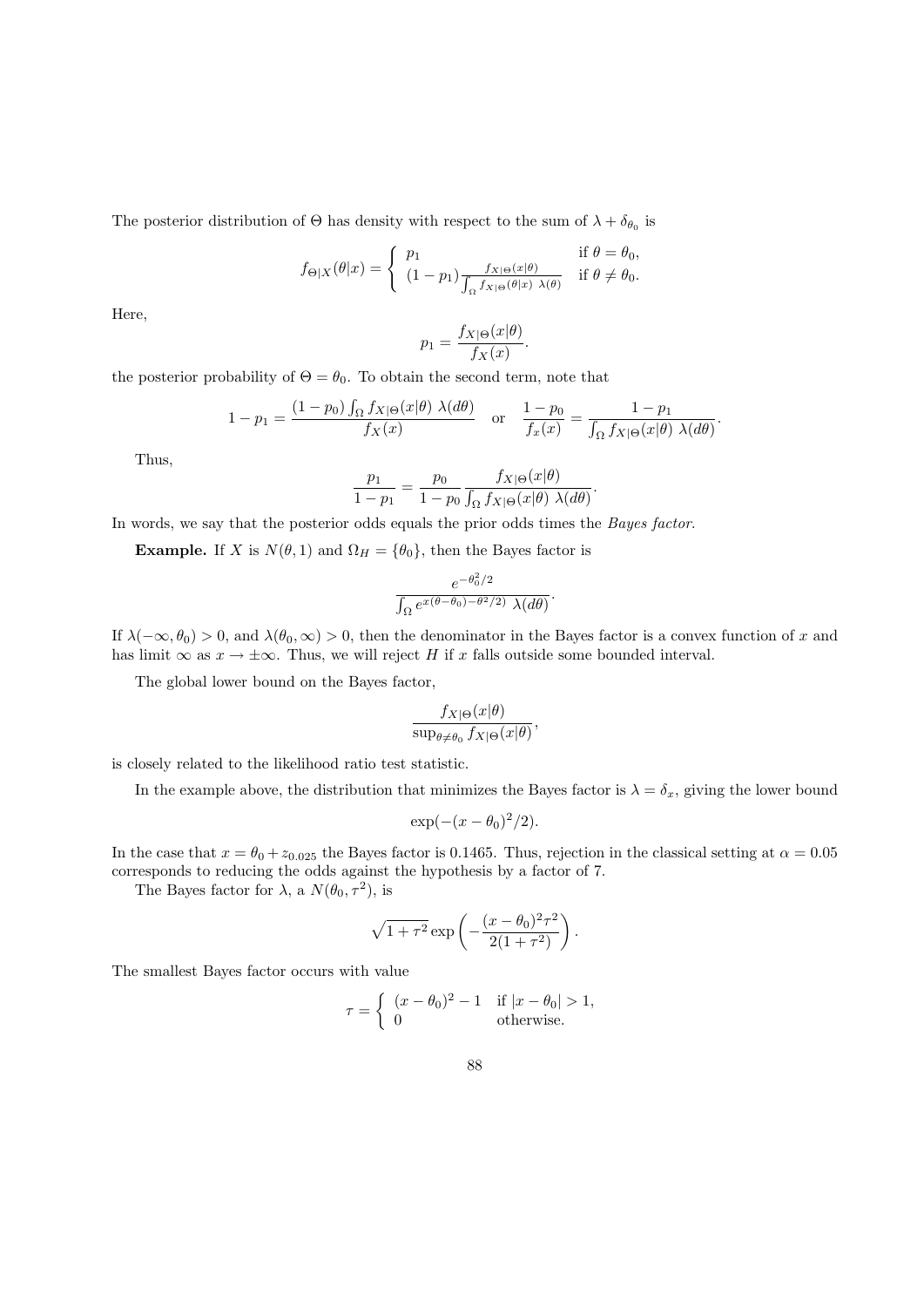with value 1 if  $|x - \theta_0| \leq 1$ , and

$$
|x - \theta_0| \exp(-(x - \theta_0)^2 + 1)/2
$$
,

if  $|x - \theta_0| > 1$ . At  $x = \theta_0 + z_{0.025}$ , this minimizing factor is 0.4734.

**Example.** Consider a  $0 - 1 - c$  loss function and let X be  $Pois(\theta)$  and let  $\Theta$  have a  $\Gamma(a, b)$  prior. Then the posterior, given  $X = x$  is  $\Gamma(a + x, b + 1)$ . For fixed second parameter, the  $\Gamma$  distributions increase stochastically in the first parameter. For the hypothesis,

$$
H: \Theta \le 1 \quad \text{versus} \quad A: \Theta > 1.
$$
\n
$$
P\{\Theta \le 1 | X = x\} < \frac{1}{1+c}
$$

if and only if  $x \geq x_0$  for some  $x_0$ .

For the improper prior with  $a = 0$  and  $b = 0$  (corresponding to the density  $d\theta/\theta$ ) and with  $c = 19$ , the value of  $x_0$  is 4. This is the same as the UMP level  $\alpha = 0.05$  test except for the randomization at  $x = 3$ .

**Example.** Consider a  $0-1-c$  loss function and let Y be  $Exp(\theta)$ . Let  $X = -Y$  so that  $\theta$  is the natural parameter. For the hypothesis

$$
H: \Theta \le 1 \text{ or } \Theta \ge 2 \quad \text{versus} \quad A: 1 < \Theta < 2,
$$

use the improper prior having density  $1/\theta$  with respect to Lebesgue measure. Then, given  $Y = y$ , the posterior distribution of  $\Theta$  is  $Exp(y)$ . To find the formal Bayes rule, note that the posterior probability that  $H$  is true is

$$
1 - e^{-y} + e^{-2y}.
$$

Setting this equal to  $1/(1+c)$  we may obtain zero, one, or two solutions. In the cases of 0 or 1 solution, the formal Bayes always accepts  $H$ . For the case of 2 solutions,  $c_1$  and  $c_2$ ,

$$
1 - e^{-c_1} + e^{-2c_1} = 1 - e^{-c_2} + e^{-2c_2} = \frac{1}{1+c},
$$

or

This equates the power function at  $\theta = 1$  with the power function at  $\theta = 2$ . If  $\alpha$  is the common value, then the test is UMP level  $\alpha$ .

 $e^{-c_1} - e^{-c_2} = e^{-2c_1} - e^{-2c_2}.$ 

**Example.** Let X be  $N(\mu, 1)$  and consider two different hypotheses:

$$
H_1: M \le -0.5 \text{ or } M \ge 0.5 \quad \text{versus} \quad A_1: -0.5 < M < 0.5,
$$

and

$$
H_2: M \le -0.7 \text{ or } M \ge 0.51 \quad \text{versus} \quad A_2: -0.7 < M < 0.51.
$$

A UMP level  $\alpha = 0.05$  test of  $H_1$  rejects  $H_1$  if

$$
-0.071 < X < 0.071.
$$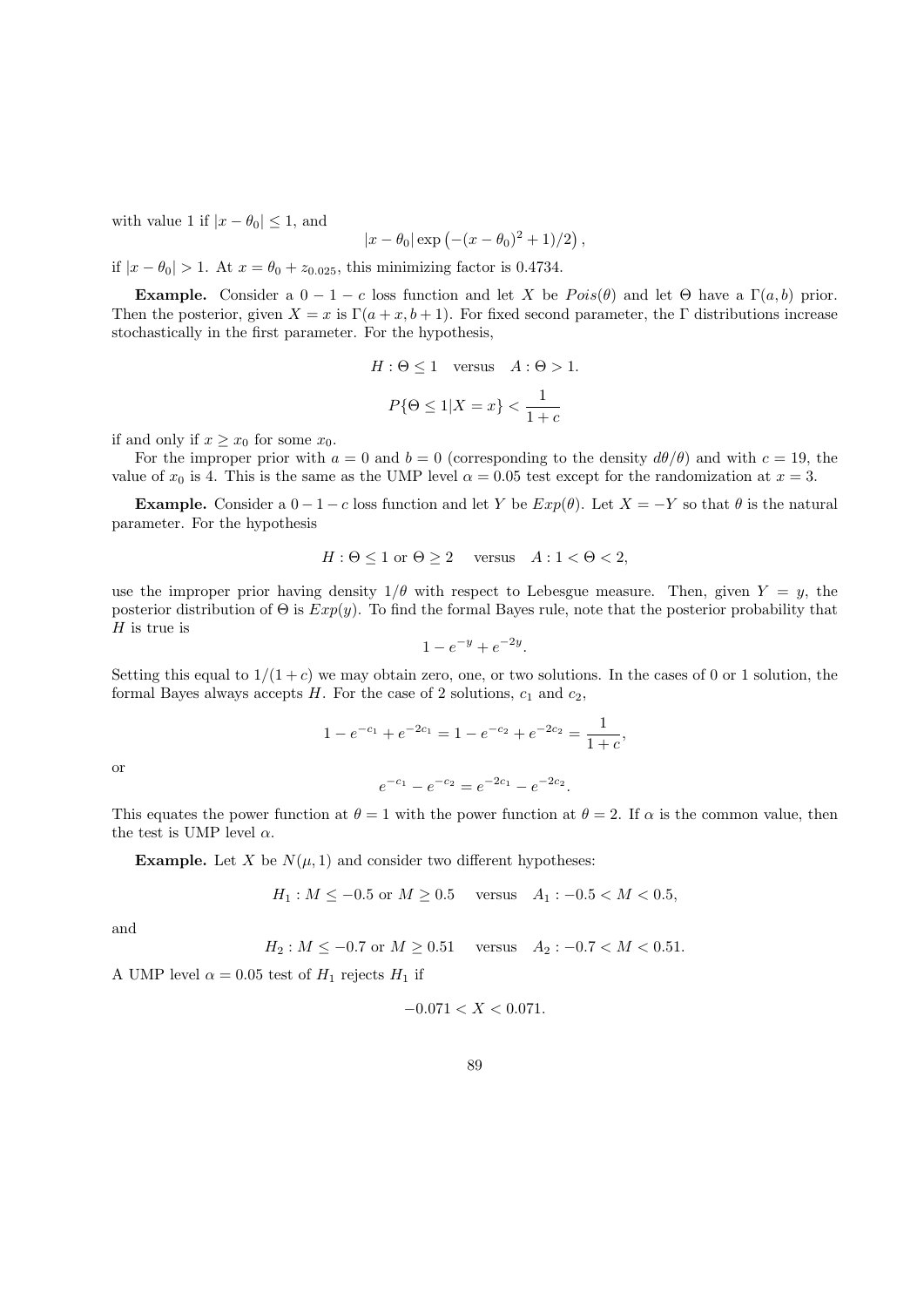A UMP level  $\alpha = 0.05$  test of  $H_2$  rejects  $H_2$  if

$$
-0.167 < X < -0.017.
$$

Because  $\Omega_{H_2} \subset \Omega_{H_1}$ , then one may argue that rejection of  $H_1$  should a fortiori imply the rejection of  $H_2$ . However, if

$$
-0.017 < X < 0.071,
$$

then we would reject  $H_1$  at the  $\alpha = 0,05$  level but accept  $H_2$  at the same level.

This lack of coherence cannot happen in the Bayesian approach using levels for posterior probabilities. For example, suppose that we use a improper Lebesgue prior for M, then the posterior probability for M is  $N(x, 1)$ . The  $\alpha = 0.05$  test for  $H_1$  rejects if the posterior probability of  $H_1$  is less than 0.618. The posterior probability of  $H_2$  is less than 0.618 whenver  $x \in (-0.72, 0.535)$ . Note that this contains the rejection region of  $H_2$ .

**Example.** Let X be  $N(\theta, 1)$  and consider the hypothesis

$$
H : |\Theta - \theta_0| \le \delta \quad \text{versus} \quad A : |\Theta - \theta_0| > \delta
$$

Suppose that the prior is  $N(\theta_0, \tau^2)$ . Then the posterior distribution of  $\Theta$  given  $X = x$  is

$$
N(\theta_1, \frac{\tau^2}{1+\tau^2}), \quad \theta_1 = \frac{\theta_0 + x\tau^2}{1+\tau^2}.
$$

If we use a  $0 - 1 - c$  loss function, the Bayes rule is to reject H if the posterior probability

$$
\int_{\theta_0 - \delta}^{\theta_0 + \delta} \sqrt{\frac{1 + 1/\tau^2}{2\pi}} \exp\left(-\frac{1}{2}(1 + \frac{1}{\tau^2})(\theta - \theta_1)^2\right) d\theta = \int_{\theta_0 - \theta_1 - \delta}^{\theta_0 - \theta_1 + \delta} \sqrt{\frac{1 + 1\tau^2}{2\pi}} \exp\left(-\frac{1}{2}(1 + \frac{1}{\tau^2})\theta^2\right) d\theta
$$

is low. This integral is a decreasing function of

$$
|\theta_0 - \theta_1| = |\theta_0 - \frac{\theta_0 + x\tau^2}{1 + \tau^2}| = \frac{\tau^2}{1 + \tau^2} |\theta_0 - x|.
$$

Thus, the Bayes rule is to reject  $H$  if

$$
|\theta_0 - x| > d
$$

for some d. This has the same form as the UMPU test.

Alternatively, suppose that

$$
P\{\Theta = \theta_0\} = p_0 > 0,
$$

and, conditioned on  $\Theta = \theta_0$ ,  $\Theta$  is  $N(\theta_0, \tau^2)$ . Then the Bayes factor is

$$
\sqrt{1+\tau^2}\exp\left(-\frac{(x-\theta_0)^2\tau^2}{2(1+\tau^2)}\right).
$$

Again, the Bayes rule has the same form as the UMPU test.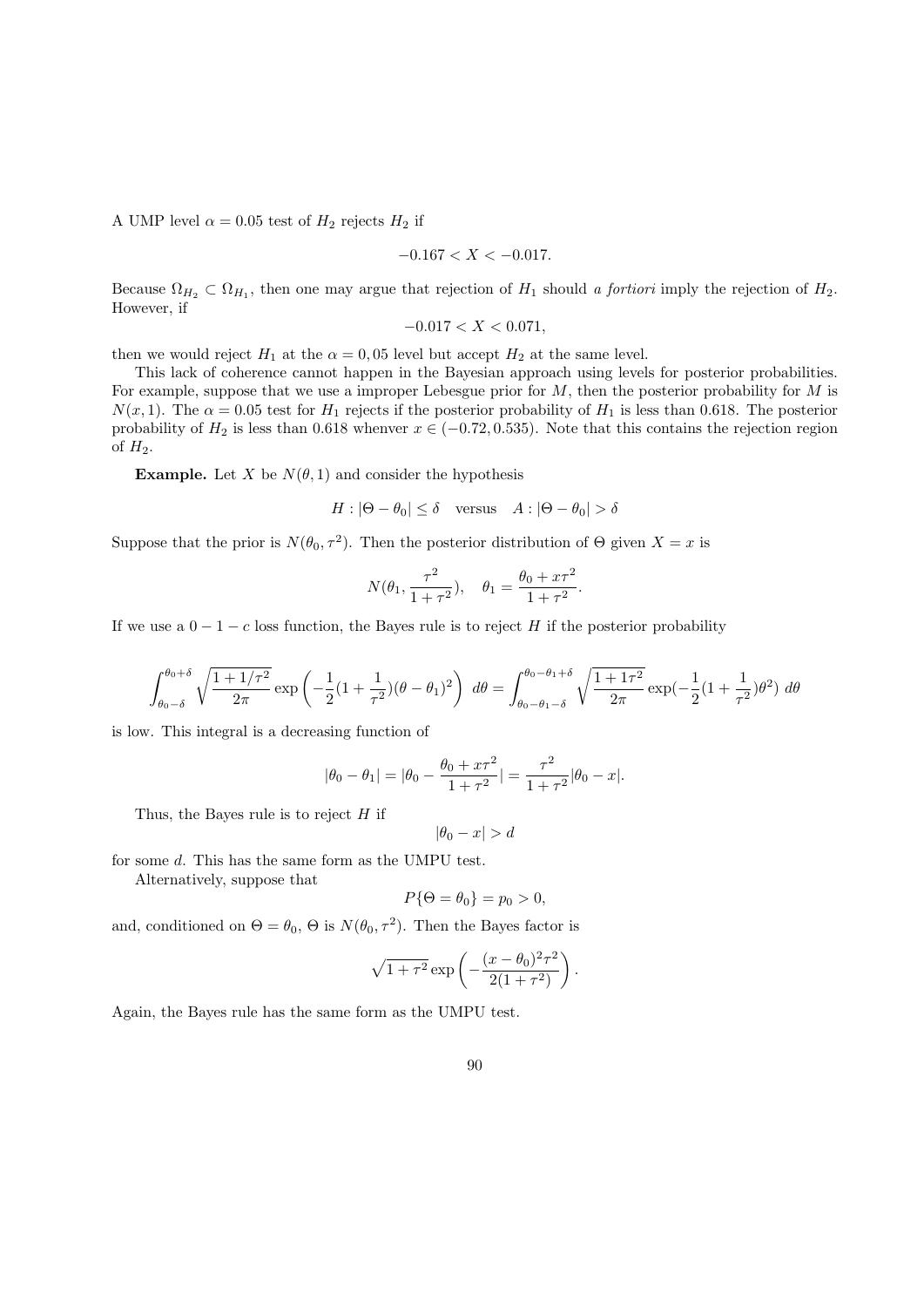If, instead we choose the conditional prior  $\Theta$  is  $N(\tilde{\theta}, \tau^2)$  whenever  $\Theta \neq \theta_0$ . This gives rise to a test that rejects  $H$  whenever

$$
|((1-\tau^2)\theta_0-\tilde{\theta})/\tau^2-x|>d.
$$

This test is admissible, but it is not UMPU if  $\tilde{\theta} \neq \theta_0$ . Consequently, the class of UMPU tests is not complete.

**Example.** Let X be  $Bin(n, p)$ . Then  $\theta = \log(p/(1-p))$  is the natural parameter. If we choose the conditional prior for P to be  $Beta(\alpha, \beta)$ , then the Bayes factor for  $\Omega_H = \{p_0\}$  is

$$
\frac{p_0^x (1-p_0)^{n-x} \prod_{i=0}^{n-1} (\alpha + \beta + i)}{\prod_{i=0}^{x-1} (\alpha + i) \prod_{j=0}^{n-x-1} (\beta + j)}.
$$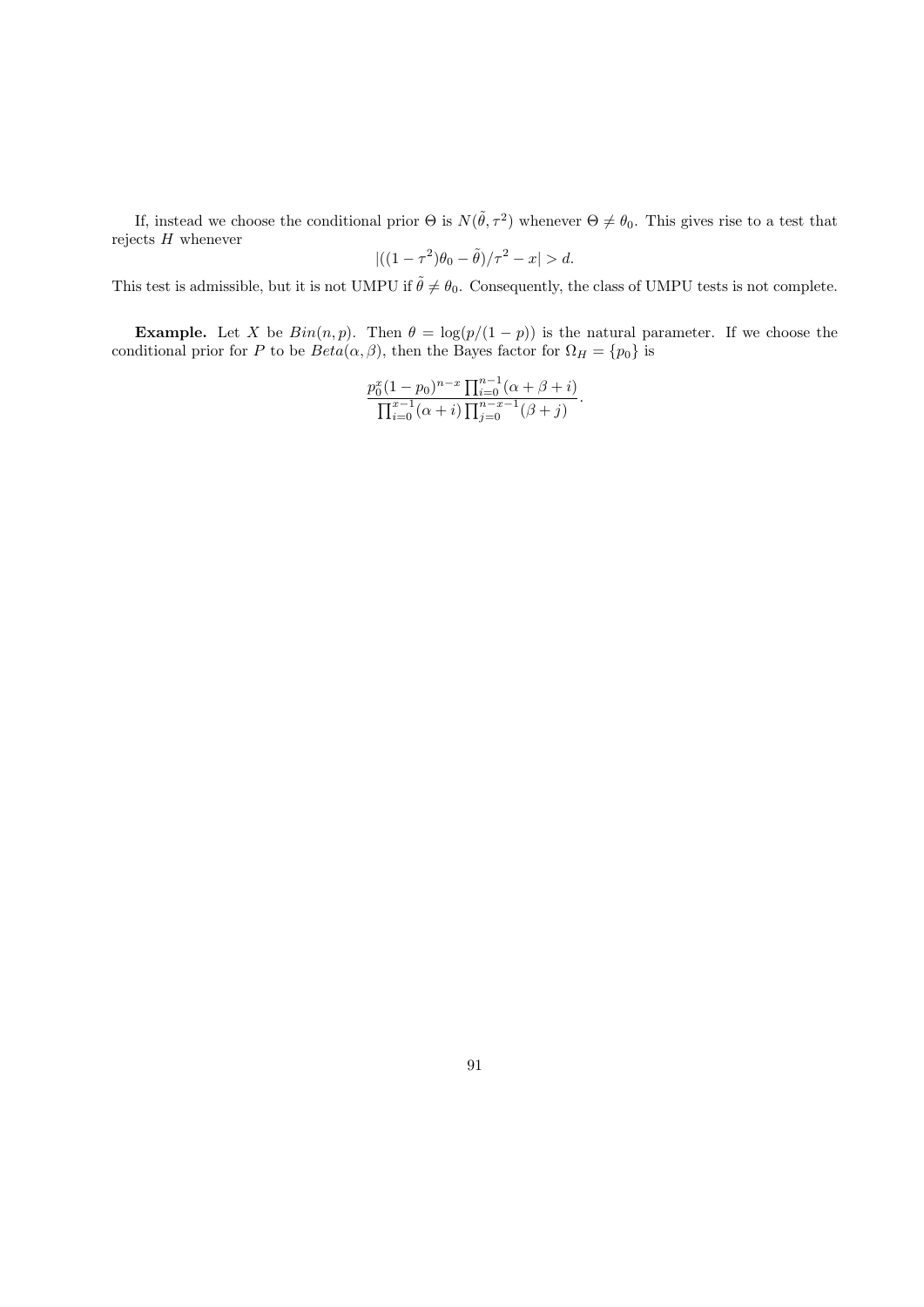# 7 Estimation

## 7.1 Point Estimation

**Definition.** Let  $\Omega$  be a parameter space and let  $g : \Omega \to G$  be a measurable function. A measurable function

$$
\phi: \mathcal{X} \to G' \quad G \subset G',
$$

is called a *(point)* estimator of  $g(\theta)$ . An estimator is called unbiased if

$$
E_{\theta}[\phi(X)] = g(\theta).
$$

If  $G'$  is a vector space, then the bias

$$
b_{\phi}(\theta) = E_{\theta}[\phi(X)] - g(\theta).
$$

#### Example.

1. For  $X_1, \dots, X_n$  independent  $N(\mu, \sigma)$  random varibles,

$$
\bar{X} = \frac{1}{n} \sum_{i=1}^{n} X_i
$$

is an unbiased estimator of  $\mu$ .

2. Let X be an  $Exp(\theta)$  random variable. For  $\phi$  to be an unbiased estimator of  $\theta$ , then

$$
\theta = E_{\theta}[\phi(X)] = \int_0^\infty \phi(x) \theta e^{-\theta x} dx,
$$

for all  $\theta$ . Dividing by  $\theta$  and differentiating the Riemann integral with respect to  $\theta$  yields

$$
0 = \int_0^\infty x \phi(x) \theta e^{-\theta x} dx = \frac{1}{\theta} E_\theta[X\phi(X)].
$$

Because  $X$  is a complete sufficient statistic

$$
\phi(X) = 0 \text{ a.s. } P_{\theta} \text{ for all } \theta.
$$

This contradicts the assumption that  $\phi$  is unbiased and consequently  $\theta$  has no unbiased estimators.

Using a quadratic loss function, and assuming that  $G'$  is a subset of  $R$ , the risk function of an estimator  $\phi$  is

$$
R(\theta, \phi) = E_{\theta}[(g(\theta) - \phi(X))^2] = b_{\phi}(\theta)^2 + \text{Var}_{\theta}\phi(X).
$$

This suggests the following criterion for unbiased estimators.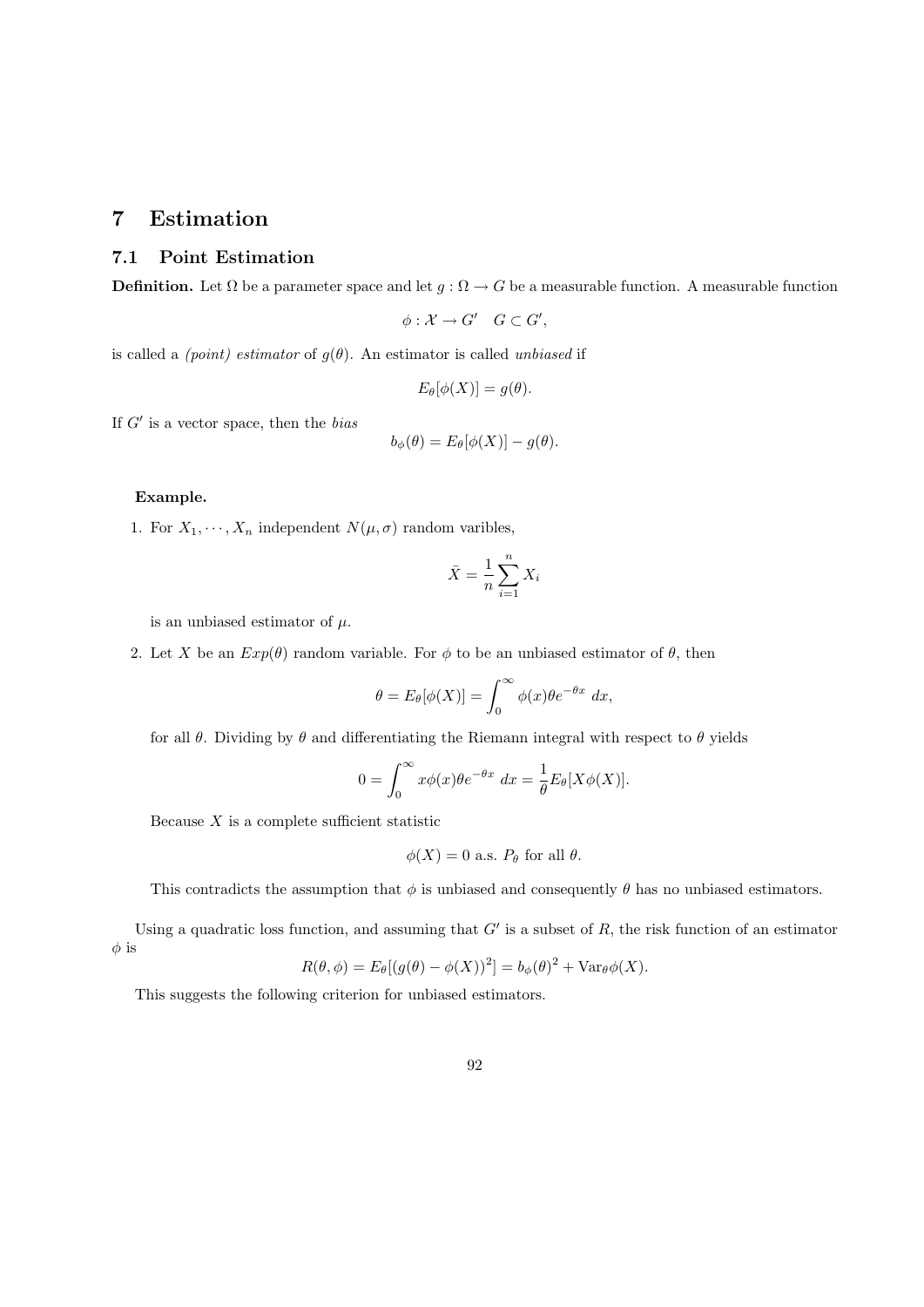**Definition.** An unbiased estimator  $\phi$  is uniformly minimum variance unbiased estimator (UMVUE) if  $\phi(X)$  has finite variance for all  $\theta$  and, for every unbiased estimator  $\psi$ ,

$$
\text{Var}_{\theta}\phi(X) \leq \text{Var}_{\theta}\psi(X) \text{ for all } \theta.
$$

**Theorem.** (Lehmann-Scheffé) Let  $T$  be a complete sufficient statistic. Then all unbiased estimators of  $g(\theta)$  that are functions of T alone are equal a.s.  $P_{\theta}$  for all  $\theta \in \Omega$ .

If an unbiased estimator is a function of a complete sufficient statistic, then it is UMVUE.

**Proof.** Let  $\phi_1(T)$  and  $\phi_2(T)$  be two unbiased estimators of  $g(\theta)$ , then

$$
E_{\theta}[\phi_1(T) - \phi_2(T)] = 0 \text{ for all } \theta.
$$

Because  $T$  is complete,

$$
\phi_1(T) = \phi_2(T), \text{ a.s. } P_{\theta}.
$$

If  $\phi(X)$  is an unbiased estimator with finite variance then so is  $\tilde{\phi}(T) = E_{\phi}[\phi(X)|T]$ . The conditional variance formula states that

$$
\text{Var}_{\theta}(\tilde{\phi}(T)) \leq \text{Var}_{\theta}(\phi(X)).
$$

and  $\tilde{\phi}(T)$  is UMVUE.

**Example.** Let  $X_1, \dots, X_n$  be independent  $N(\mu, \sigma^2)$  random variables. Then  $(\bar{X}, S^2)$  is a complete sufficent statistic. The components are unbiased estimators of  $\mu$  and  $\sigma^2$  respectively. Thus, they are UMVUE.

Define

$$
\mathcal{U} = \{ U : E_{\theta}[U(X)] = 0, \text{ for all } \theta \}.
$$

If  $\delta_0$  is an unbiased estimator of  $g(\theta)$ , then every unbiased estimator of  $g(\theta)$  has the form  $\delta_0 + U$ , for some  $U \in \mathcal{U}$ .

**Theorem.** An estimator  $\delta$  is UMVUE of  $E_{\theta}[\delta(X)]$  if and only if, for every  $U \in \mathcal{U}$ ,  $Cov_{\theta}(\delta(X), U(X)) = 0$ .

**Proof.** (sufficiency) Let  $\delta_1(X)$  be an unbiased estimator of  $E_\theta[\delta(X)]$ . Then, there exists  $U \in \mathcal{U}$  so that  $\delta_1 = \delta + U$ . Because  $Cov_{\theta}(\delta(X), U(X)) = 0$ ,

$$
\text{Var}_{\theta}(\delta_1(X)) = \text{Var}_{\theta}(\delta(X)) + \text{Var}_{\theta}(U(X)) \geq \text{Var}_{\theta}(\delta(X)),
$$

and  $\delta(X)$  is UMVUE.

(necessity) For  $\lambda \in R$  define the unbiased estimator

$$
\delta_{\lambda} = \delta + \lambda U.
$$

Then

$$
\text{Var}_{\theta}(\delta(X)) \leq \text{Var}_{\theta}(\delta_{\lambda}(X)) = \text{Var}_{\theta}(\delta(X)) + 2\lambda \text{Cov}_{\theta}(\delta(X), U(X)) + \lambda^{2} \text{Var}_{\theta}(U(X)),
$$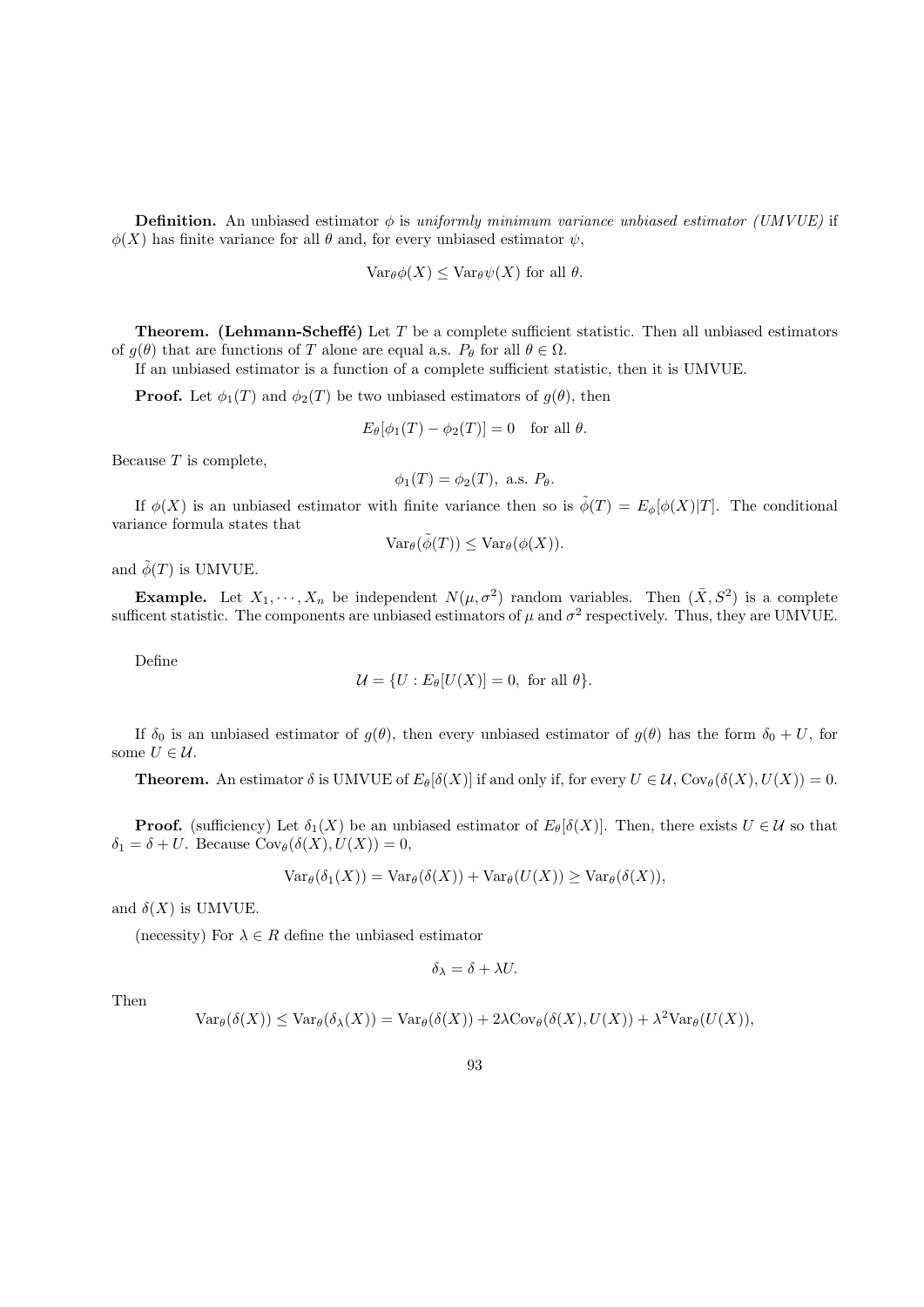$$
\lambda^2 \text{Var}_{\theta}(U(X)) \ge -2\lambda \text{Cov}_{\theta}(\delta(X), U(X)).
$$

This holds for all  $\lambda$  and  $\theta$  if and only if  $Cov_{\theta}(\delta(X), U(X)) = 0$ .

**Example.** Let  $Y_1, Y_2, \cdots$  be independent  $Ber(\theta)$  random variables. Set

$$
X = \begin{cases} 1 & \text{if } Y_1 = 1 \\ \text{number of trials before 2nd failure} & \text{otherwise.} \end{cases}
$$

Suppose that we observe  $X$ . Then

$$
f_{X|\Theta}(x|\theta) = \begin{cases} \theta & \text{if } x = 1\\ \theta^{x-2}(1-\theta)^2 & \text{if } x = 2,3,\cdots. \end{cases}
$$

(Note that the failures occur on the first and last trial.)

Define the estimator

$$
\delta_0(x) = \begin{cases}\n1 & \text{if } x = 1 \\
0 & \text{if } x = 2, 3, \cdots.\n\end{cases}
$$

Then,  $\delta_0$  is an unbiased estimator of  $\Theta$ . To try to find an UMVUE estimator, set

$$
0 = E_{\theta}[U(X)]
$$
  
=  $U(1)\theta + \sum_{x=2}^{\infty} \theta^{x-2} (1-\theta)^2 U(x)$   
=  $U(2) + \sum_{k=1}^{\infty} \theta^k (U(k) - 2U(k+1) + U(k+2))$ 

Then  $U(2) = 0$  and  $U(k) = (2 - k)U(1)$  for all  $k \ge 3$ . Thus, we can characterize U according to its value at  $t = -U(1)$ . Thus,

$$
U = {U_t : U_t(x) = (x - 2)t
$$
, for all x}.

Consequently, the unbiased estimators of Θ are

$$
\delta_t(x) = \delta_0(x) + (x - 2)t.
$$

The choice that is UMVUE must have 0 covariance with every  $U_s \in \mathcal{U}$ . Thus, for all s and  $\theta$ ,

$$
0 = \sum_{x=1}^{\infty} f_{X|\Theta}(x|\theta) \delta_t(x) U_s(x) = \theta(-s)(1-t) + \sum_{x=2}^{\infty} \theta^{x-2} (1-\theta)^2 t s(x-2)^2.
$$

or

$$
\sum_{x=2}^{\infty} t s \theta^{x-2} (x-2)^2 = s(1-t) \frac{\theta}{(1-\theta)^2} = s(1-t) \sum_{k=1}^{\infty} k \theta^k.
$$

These two power series must be equal term by term. Thus,

 $s(1-t)k = tsk^2$  or  $1-t = tk$ .

or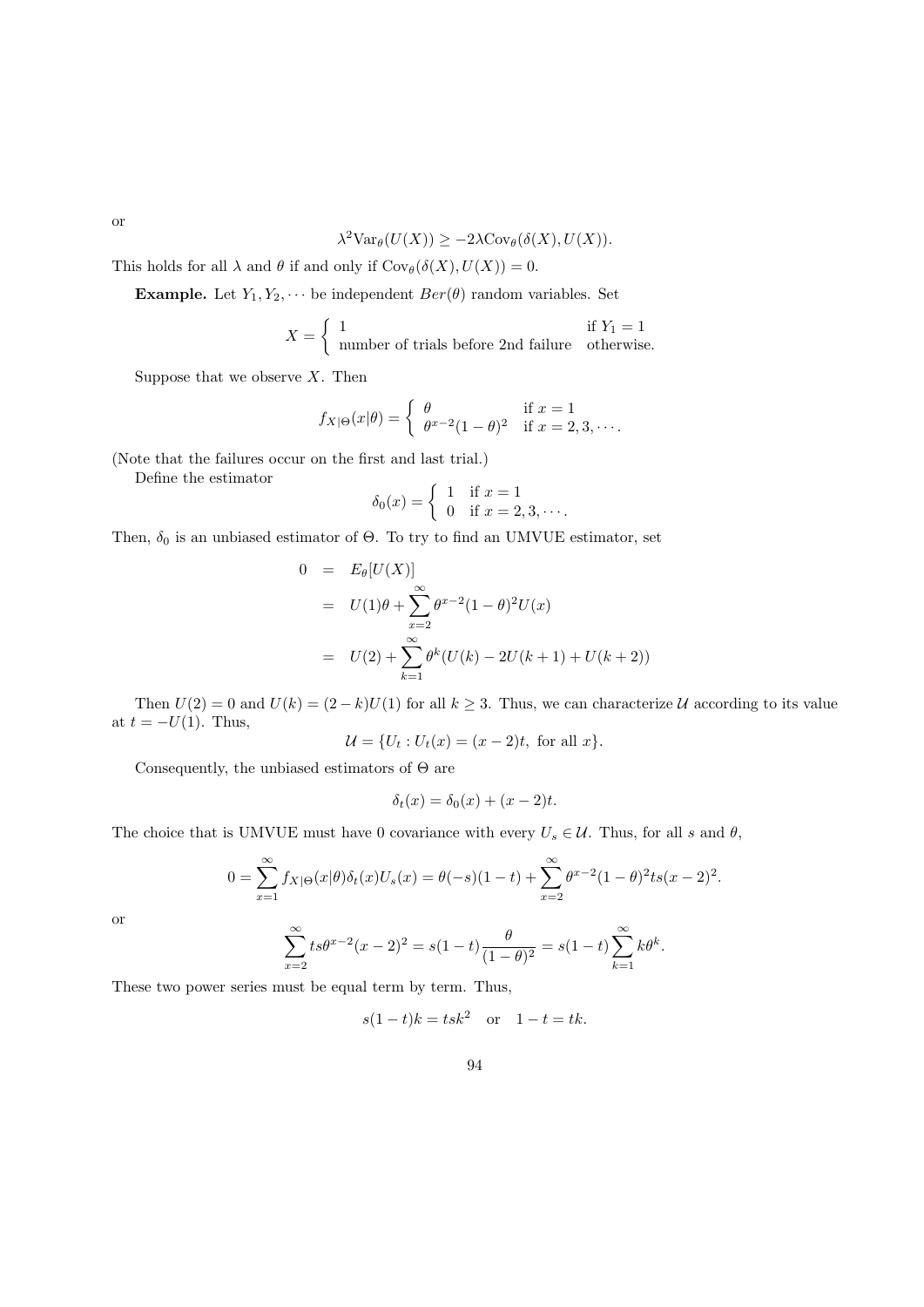Thus, there is no UMVUE.

Given  $\theta_0$ , there is a locally minimum variance unbiased estimator.

Theorem. (Cramér-Rao lower bound) Suppose that the three FI regularity conditions hold and let  $\mathcal{I}_X(\theta)$  be the Fisher information. Suppose that  $\mathcal{I}_X(\theta) > 0$ , for all  $\theta$ . Let  $\phi(X)$  be a real valued statistic satisfying  $E|\phi(X)| < \infty$ . for all  $\theta$  and  $\int \phi(x)f_{X|\Theta}(x|\theta) \nu(dx)$  can be differentiated under the integral sign. Then,

$$
\text{Var}_{\theta}(\phi(X)) \ge \frac{(\frac{d}{d\theta} E_{\theta} \phi(X))^2}{\mathcal{I}_X(\theta)}.
$$

Proof. Define

$$
B = \{x : \frac{\partial f_{X|\Theta}(x|\theta)}{\partial \theta} \text{ fails to exist for some } \theta\} \text{ and } C = \{x : f_{X|\Theta}(x|\theta) > 0\}.
$$

Then  $\nu(B) = 0$  and C is independent of  $\theta$ . Let  $D = C \cap B^c$ , then, for all  $\theta$ ,

$$
1 = P_{\theta}(D) = \int_{D} \phi(x) f_{X|\Theta}(x|\theta) \ \nu(dx).
$$

Taking the derivative, we obtain

$$
0 = \int_{D} \frac{\partial f_{X|\Theta}(x|\theta)/\partial \theta}{f_{X|\Theta}(x|\theta)} f_{X|\Theta}(x|\theta) \ \nu(dx) = E_{\theta}[\frac{\partial}{\partial \theta} \log f_{X|\Theta}(X|\theta)].
$$

Using this fact, we also have

$$
\frac{d}{d\theta} E_{\theta}[\phi(X)] = \int_{D} \phi(x) \frac{\partial}{\partial \theta} f_{X|\Theta}(x|\theta) \nu(d\theta)
$$
  
\n
$$
= E_{\theta}[\phi(X) \frac{\partial}{\partial \theta} \log f_{X|\Theta}(X|\theta)] = E_{\theta}[(\phi(X) - E_{\theta}[\phi(X)]) \frac{\partial}{\partial \theta} \log f_{X|\Theta}(X|\theta)].
$$

By the Cauchy-Schwartz inequality,

$$
\left(\frac{d}{d\theta}E_{\theta}[\phi(X)]\right)^2 \leq \text{Var}_{\theta}(\phi(X))\mathcal{I}_X(\theta).
$$

Now, divide by  $\mathcal{I}_X(\theta)$ .

For an unbiased estimator,  $\frac{d}{d\theta}E_{\theta}[\phi(X)] = 1$ .

Equality in the Cauchy-Schwartz occurs if and only if the estimator  $\phi(X)$  and the score function  $\partial \log f_{X|\Theta}(X|\theta) / \partial \theta$  are linearly related.

$$
\frac{\partial}{\partial \theta} \log f_{X|\Theta}(x|\theta) = a(\theta)\phi(x) + d(\theta) \quad \text{a.s. } P_{\theta}.
$$

or

$$
f_{X|\Theta}(x|\theta) = c(\theta)h(x)\exp\left(\pi(x)\phi(x)\right),
$$

the density of an exponential family with sufficient statistic  $\phi$ .

Examples.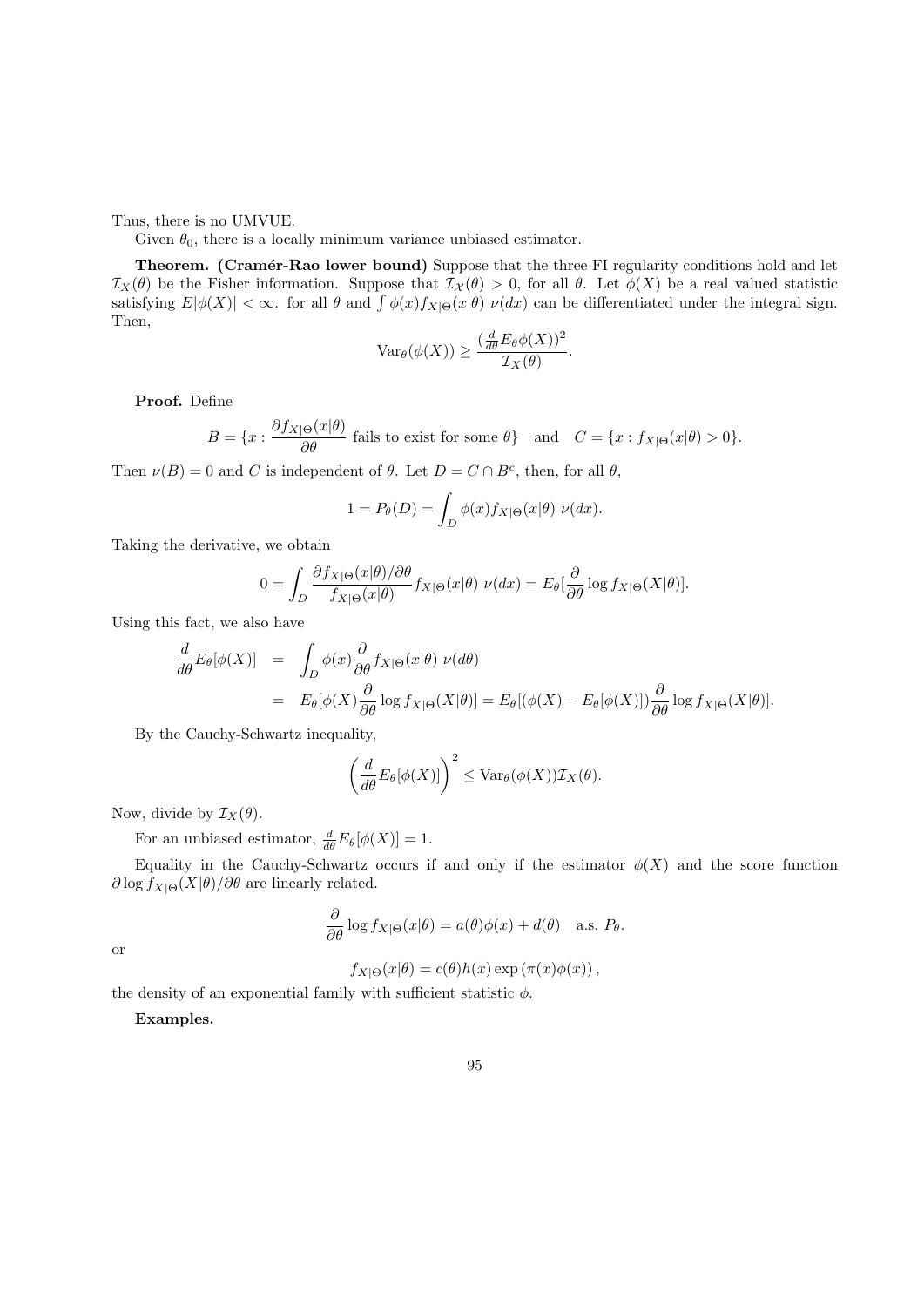1. For X a  $N(\theta, \sigma_0^2)$  random variable and  $\phi(x) = x$ ,

$$
\mathcal{I}_{\mathcal{X}}(\theta) = 1/\theta_0^2
$$

and the Cramér-Rao bound is met.

2. For X an  $Exp(\lambda)$  random variable, set  $\theta = 1/\lambda$ . Then

$$
f_{X|\Theta}(x|\theta)=\frac{1}{\theta}e^{-x/\theta}I_{(0,\infty)}(x),\quad \frac{\partial}{\partial \theta}\log f_{X|\Theta}(x|\theta)=-\frac{1}{\theta}+\frac{x}{\theta^2}.
$$

Thus  $\phi$  must be a linear function to achieve the Cramér-Rao bound. The choice  $\phi(x) = x$  is unbiased and the bound is achieved.

3.  $t_d(\theta, 1)$ -family of distributions has density

$$
f_{X|\Theta}(x|\theta) = \frac{\Gamma((d+1)/2)}{\Gamma(d/2)\sqrt{d\pi}} \left(1 + \frac{1}{d}(x-\theta)^2\right)^{-(d+1)/2}
$$

with respect to Lebesgue measure. In order for the variance to exist, we must have that  $d \geq 3$ . Check that

$$
\frac{\partial^2}{\partial \theta^2} \log f_{X|\Theta}(x|\theta) = -\frac{d+1}{d} \frac{1 - (x - \theta)^2 / d}{(1 + (x - \theta)^2 / d)^2}
$$

.

Then

$$
\mathcal{I}_{\mathcal{X}}(\theta) = -E_{\theta}[\frac{\partial^{2}}{\partial \theta^{2}} \log f_{X|\Theta}(X|\theta)] = \frac{\Gamma((d+1)/2)}{\Gamma(d/2)\sqrt{d\pi}} \frac{d+1}{d} \int \frac{1 - (x - \theta)^{2}/d}{(1 + (x - \theta)^{2}/d)^{(d+5)/2}} dx.
$$

Make the change of variables

$$
\frac{z}{\sqrt{d+4}} = \frac{x-\theta}{\sqrt{d}}
$$

to obtain

$$
\mathcal{I}_{\mathcal{X}}(\theta) = \frac{\Gamma((d+1)/2)}{\Gamma(d/2)\sqrt{d\pi}} \frac{d+1}{d} \sqrt{\frac{d}{d+4}} \int \frac{1-z^2/(d+4)}{(1+z^2/(d+4))^{(d+5)/2}} dz.
$$

Multiplication of the integral by

$$
\frac{\Gamma((d+5)/2)}{\Gamma((d+4)/2)\sqrt{(d+4)\pi}}
$$

gives

$$
E\left[1 - \frac{T_{d+4}^2}{d+4}\right] = 1 - \frac{1}{d+4} \frac{d+4}{d+2} = \frac{d+1}{d+2}.
$$

Therefore,

$$
\mathcal{I}_{\mathcal{X}}(\theta) = \frac{\Gamma((d+1)/2)}{\Gamma(d/2)\sqrt{d\pi}} \frac{d+1}{d} \sqrt{\frac{d}{d+4}} \frac{\Gamma((d+4)/2)\sqrt{(d+4)\pi}}{\Gamma((d+5)/2)} \frac{d+1}{d+2}
$$
\n
$$
= \frac{\Gamma((d+1)/2)}{\Gamma(d/2)\frac{\Gamma((d+4)/2)}{\Gamma((d+5)/2)}} \frac{d+1}{d} \frac{d+1}{d+2}
$$
\n
$$
= \frac{(d+2)/2}{(d+3)/2} \frac{d+1}{(d+1)/2} \frac{d+1}{d} \frac{d+1}{d+2} = \frac{d+1}{d+3}
$$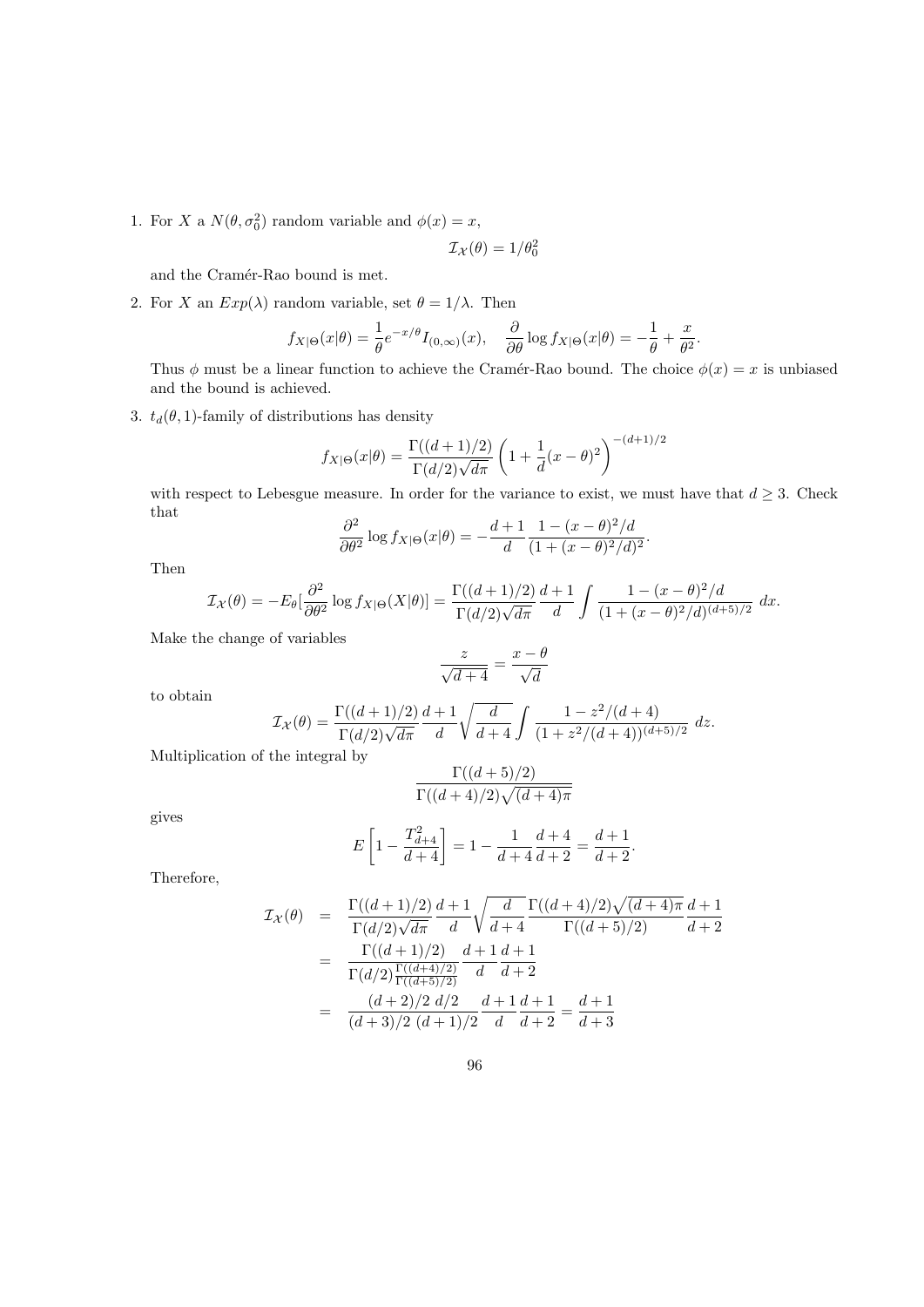## Theorem. (Chapman-Robbins lower bound). Let

$$
m(\theta) = E_{\theta}[\phi(X)], \quad S(\theta) = \text{supp} f_{X|\Theta}(\cdot|\theta).
$$

Assume for each  $\theta \in \Omega$  there exists  $\theta' \neq \theta$  such that  $S(\theta') \subset S(\theta)$ . Then

$$
\text{Var}_{\theta}(\phi(X)) \geq \sup_{\{\theta': S(\theta') \subset S(\theta)\}} \left( \frac{(m(\theta) - m(\theta'))^2}{E_{\theta}[(f_{X|\Theta}(X|\theta')/f_{X|\Theta}(X|\theta) - 1)^2]} \right).
$$

Proof. Define

$$
U(X) = \frac{f_{X|\Theta}(X|\theta')}{f_{X|\Theta}(X|\theta)} - 1.
$$

Then  $E_{\theta}[U(X)] = 1 - 1 = 0$ . Choose  $\theta'$  so that  $S(\theta') \subset S(\theta)$ , then

$$
\sqrt{\text{Var}_{\theta}(\phi(X))}\sqrt{\text{Var}_{\theta}(U(X))} \geq |\text{Cov}_{\theta}(U(X), \phi(X))|
$$
  
= 
$$
|\int_{S(\theta)} (\phi(x)f_{X|\Theta}(x|\theta') - \phi(x)f_{X|\Theta}(x|\theta)) \nu(dx)| = |m(\theta) - m(\theta')|.
$$

#### Examples.

1. Let  $X_1, \dots, X_n$  be independent with density function

$$
f_{X|\Theta}(x|\theta) = \exp(\theta - x)I_{(\theta,\infty)}
$$

with respect to Lebesgue measure. Thus,  $S(\theta') \subset S(\theta)$  whenever  $\theta' \geq \theta$ .

$$
U(X) = \exp(n(\theta' - \theta))I_{(\theta', \infty)}(\min_{1 \le i \le n} X_i) - 1,
$$

and

$$
E_{\theta}[U(X)^{2}] = (\exp(2n(\theta' - \theta)) - 2\exp(n(\theta' - \theta)))P_{\theta}\{\min_{1 \leq i \leq n} X_{i} \geq \theta'\} + 1.
$$

Because

$$
P_{\theta}\{\min_{1\leq i\leq n} X_i \geq \theta'\} = P_{\theta}\{X_1 \geq \theta'\}^n = \exp(-n(\theta'-\theta)),
$$

we have

$$
E_{\theta}[U(X)^{2}] = \exp(n(\theta' - \theta)) - 1.
$$

Thus, the Chapman-Robbins lower bound for an unbiased estimator is

$$
\operatorname{Var}_{\theta}(\phi(X)) \ge \sup_{\theta' \ge \theta} \left( \frac{(\theta - \theta')^2}{\exp(n(\theta' - \theta)) - 1} \right) = \frac{1}{n^2} \min_{t \ge 0} \left( \frac{t^2}{e^t - 1} \right).
$$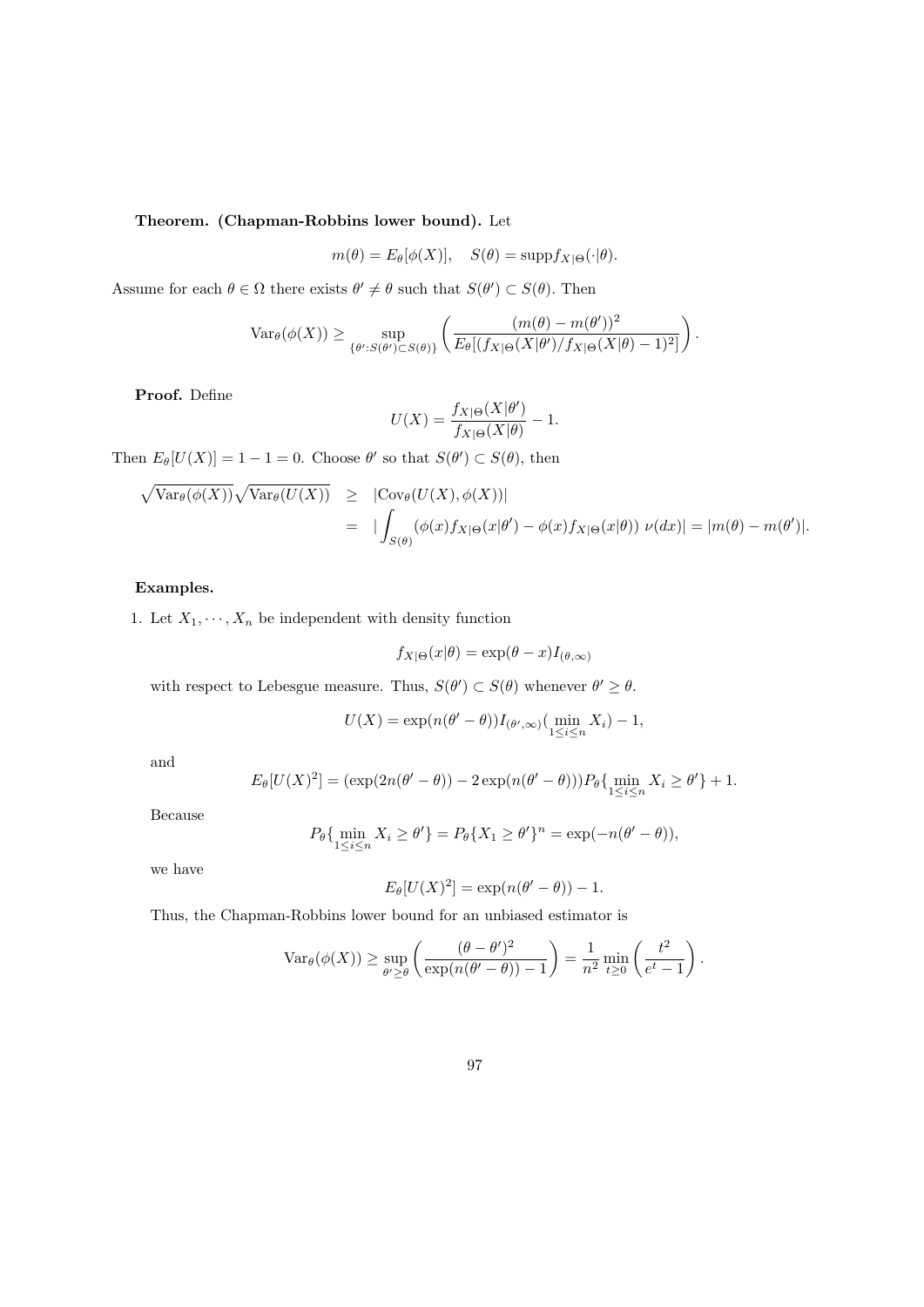2. For X a  $U(0, \theta)$  random variable,  $S(\theta') \subset S(\theta)$  whenever  $\theta' \leq \theta$ .

$$
U(X) = \frac{\theta'^{-1}I_{(0,\theta')}(X)}{\theta^{-1}I_{(0,\theta)}(X)} - 1 = \frac{\theta}{\theta'}I_{(0,\theta')}(X) - 1,
$$

and

$$
E_{\theta}[U(X)^{2}] = \left( (\frac{\theta}{\theta'})^{2} - 2\frac{\theta}{\theta'})P_{\theta}\{X \leq \theta'\} + 1 = \frac{\theta}{\theta'} - 1.
$$

Thus, the Chapman-Robbins lower bound for an unbiased estimator is

$$
\text{Var}_{\theta}(\phi(X)) \ge \sup_{\theta' \le \theta} \left( \frac{(\theta - \theta')^2}{(\theta/\theta') - 1} \right) = \sup_{\theta' \le \theta} \theta'(\theta - \theta') = \frac{\theta^2}{4}
$$

**Lemma.** Let  $\phi(X)$  be an unbiased estimator of  $g(\theta)$  and let  $\psi(x, \theta)$ ,  $i = 1, \dots, k$  be functions that are not linearly related. Set

$$
\gamma_i = \text{Cov}_{\theta}(\phi(X), \psi_i(X, \theta)), \quad C_{ij} = \text{Cov}_{\theta}(\psi_i(X, \theta), \psi_j(X, \theta)).
$$

Then Var $_{\theta}\phi(X) \geq \gamma^T C^{-1} \gamma$ .

**Proof.** The covariance matrix of  $(\phi(X), \psi_1(X), \dots, \psi_k(X))$  is

$$
\left(\begin{array}{cc}\operatorname{Var}_{\theta}\phi(X) & \gamma^T\\ \gamma & C\end{array}\right)
$$

Use the vector  $(1, \alpha^T)$  to see that

$$
\text{Var}_{\theta} \phi(X) + \alpha^T \gamma + \gamma^T \alpha + \alpha^T C \alpha \ge 0.
$$

Now the inequality follows by taking  $\alpha = -C^{-1}\gamma$ 

Corollary (Bhattacharyya system of lower bounds). In addition to the hypotheses for the Cramér-Rao lower bound, assume that  $k$  partial derivatives can be performed under the integral sign. Define

$$
\gamma_i(\theta) = \frac{d^i}{d\theta^i} E_{\theta}[\phi(X)], \quad J_{ij}(\theta) = \text{Cov}_{\theta}(\psi_i(X, \theta), \psi_j(X, \theta)), \quad \psi_i(x, \theta) = \frac{1}{f_{X|\Theta}(x|\theta)} \frac{\partial^i}{\partial \theta^i} f_{X|\Theta}(x|\theta).
$$

Assume that  $J(\theta)$  is a nonsingular matrix, then

$$
\text{Var}_{\theta}(\phi(X)) \ge \gamma(\theta)^T J(\theta)^{-1} \gamma(\theta).
$$

Proof. Note that by continuing to differentiate, we obtain

$$
\frac{d^i}{d\theta^i} E_{\theta}[\phi(X)] = \text{Cov}_{\theta}(\phi(X), \frac{\partial^i}{\partial \theta^i} f_{X|\Theta}(X|\theta)).
$$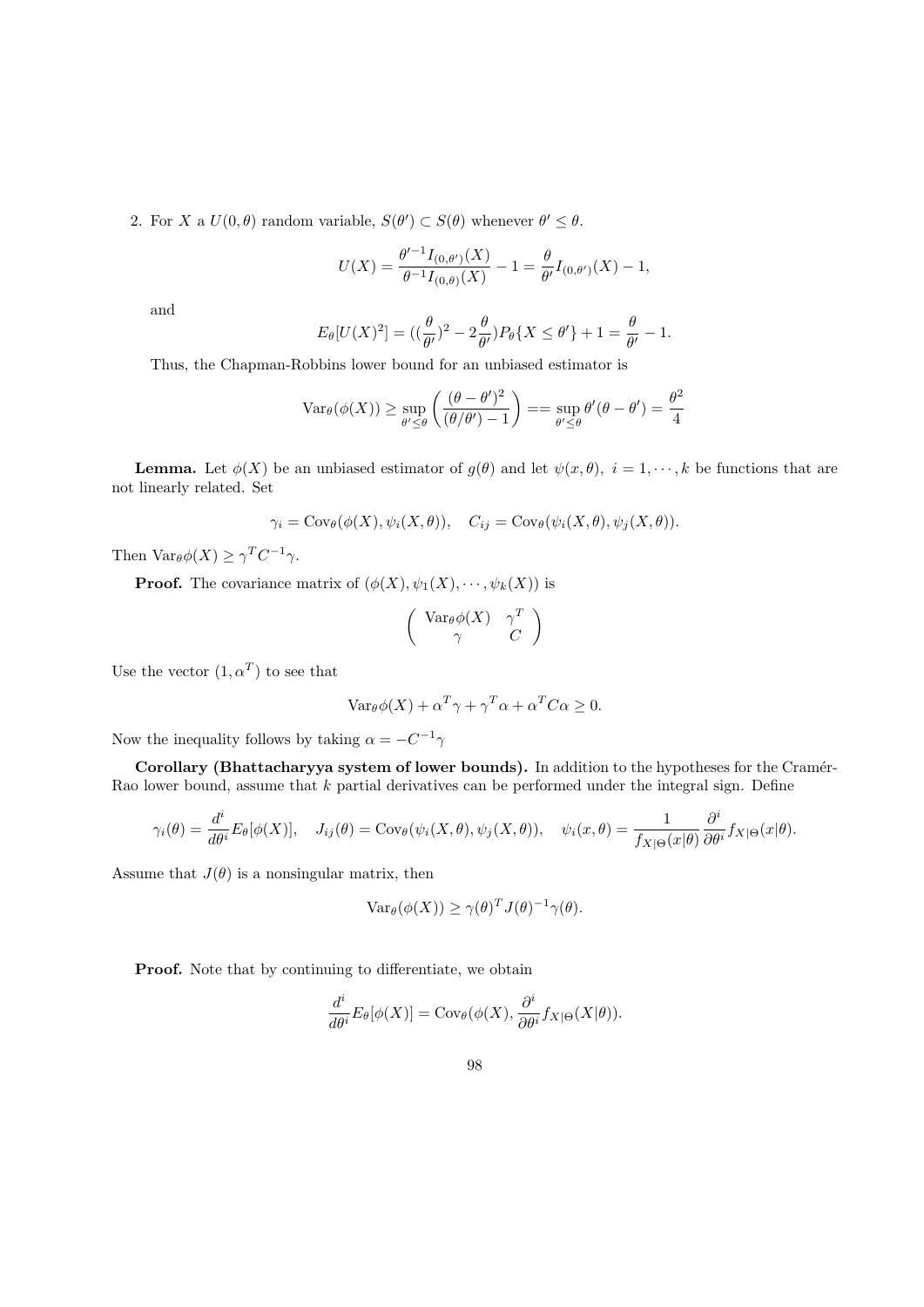Now, apply the lemma.

**Example.** Let X be an  $Exp(\lambda)$  random variable. Set  $\theta = 1/\lambda$ . Then, with respect to Lebesgue measure on  $(0, \infty)$ , X has density

$$
f_{X|\Theta}(x|\theta) = \frac{1}{\theta}e^{-x/\theta}.
$$

Thus,

$$
\frac{\partial}{\partial \theta} f_{X|\Theta}(x|\theta) = \left(-\frac{1}{\theta} + \frac{x}{\theta^2}\right) f_{X|\Theta}(x|\theta), \quad \frac{\partial^2}{\partial \theta^2} f_{X|\Theta}(x|\theta) = \left(\frac{2}{\theta^2} - \frac{4x}{\theta^3} + \frac{x^2}{\theta^5}\right) f_{X|\Theta}(x|\theta).
$$

With,  $\phi(x) = x^2$ ,

 $E_{\theta}[\phi(X)] = 2\theta^2$  and  $Var_{\theta}(\phi(X)) = 20\theta^4$ .

Because

$$
\mathcal{I}_{\mathcal{X}}(\theta) = \frac{1}{\theta^2}
$$
 and  $\frac{d}{d\theta} E_{\theta}[\phi(X)] = 4\theta$ .

the Cramér-Rao lower bound on the variance of  $\phi(X)$  is 16 $\theta^4$ . However,

$$
J(\theta) = \begin{pmatrix} \frac{1}{\theta^2} & 0 \\ 0 & \frac{4}{\theta^2} \end{pmatrix}, \quad \gamma(\theta) = \begin{pmatrix} 4\theta \\ 4 \end{pmatrix}.
$$

Thus,

$$
\gamma(\theta)^T J(\theta)^{-1} \gamma(\theta) = 20\theta^4
$$

and the Bhattacharayya lower bound is achieved.

Corollary (Multiparameter Cramér-Rao lower bound.) Assume the FI regularity conditions and let  $\mathcal{I}_{\mathcal{X}}(\theta)$  be a positive definite Fisher information matrix. Suppose that  $E_{\theta}|\phi(X)| < \infty$  and that  $\int \phi(x) f_{X|\Theta}(x|\theta) \nu(dx)$  can be differentiated twice under the integral sign with respect to the coordinates of θ. Set

$$
\gamma_i(\theta) = \frac{\partial}{\partial \theta_i} E_{\theta}[\phi(X)].
$$

Then

$$
\text{Var}_{\theta}(\phi(X)) \ge \gamma(\theta)^{T} \mathcal{I}_{\mathcal{X}}(\theta)^{-1} \gamma(\theta).
$$

Proof. Apply the lemma, noting that

$$
\frac{\partial}{\partial \theta_i} E_{\theta}[\phi(X)] = \text{Cov}_{\theta}(\phi(X), \frac{\partial}{\partial \theta_i} \log f_{X|\Theta}(X|\theta)).
$$

**Example.** Let X be  $N(\mu, \sigma^2)$ . Then

$$
\mathcal{I}_{\mathcal{X}} = \begin{pmatrix} \frac{2}{\sigma^2} & 0\\ 0 & \frac{1}{\sigma^2} \end{pmatrix}.
$$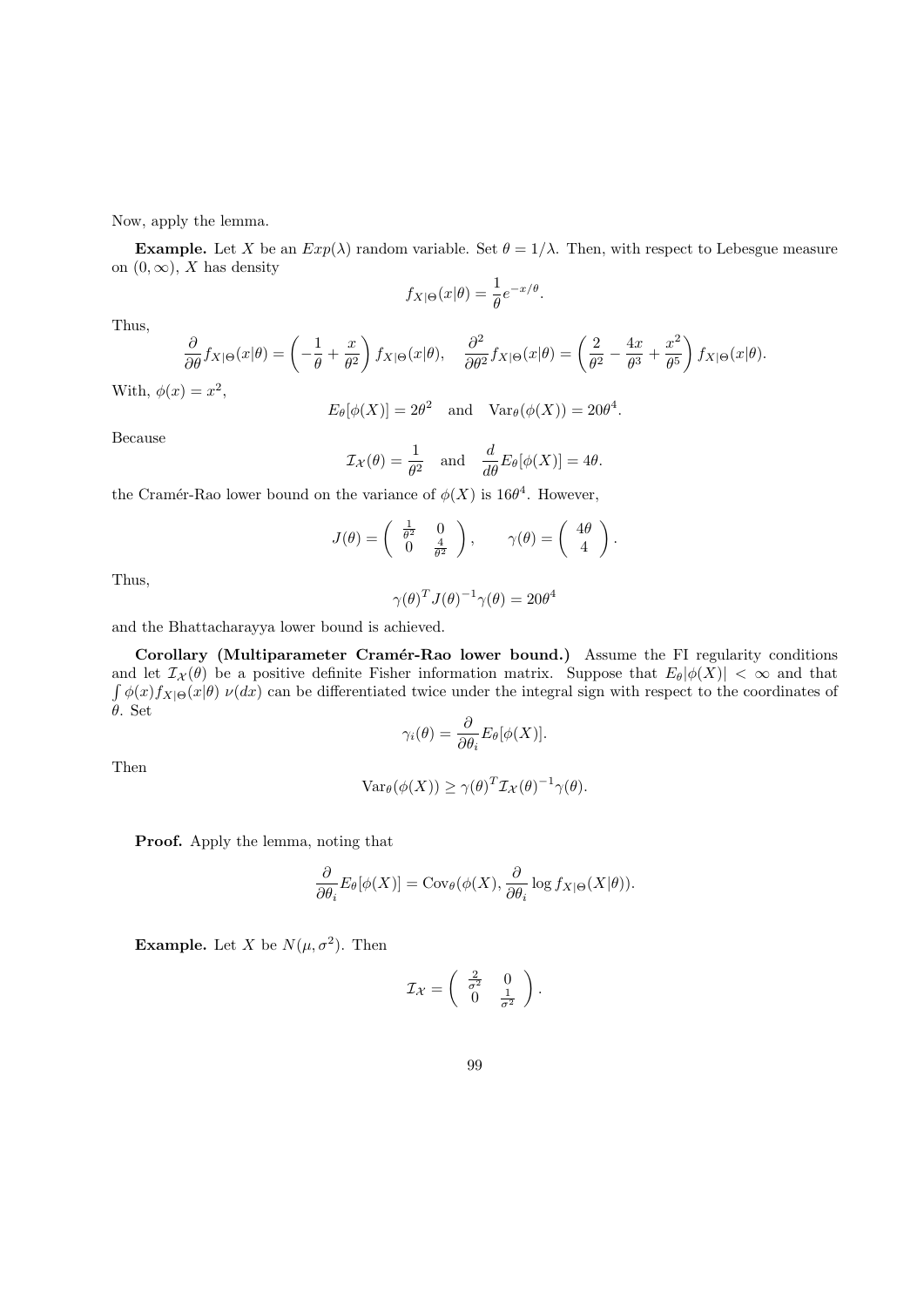If  $\phi(X) = X^2$  then  $E_{\theta}[\phi(X)] = \mu^2 + \sigma^2$ . Then

$$
\gamma(\mu,\sigma) = (2\mu,2\sigma) \quad \gamma(\theta)^T \mathcal{I}_{\mathcal{X}}(\theta)^{-1} \gamma(\theta) = 4\mu^2 \sigma^2 + 2\sigma^4.
$$

This equals  $\text{Var}_{\theta}(\phi(X))$  and so the Cramér-Rao bound is met.

**Definition.** Let X be a sample from  $P_{\theta}$ ,  $\theta \in \Omega$  and assume that  $P_{\theta}$  has density  $f_{X|\Theta}(\cdot|\theta)$  with respect to a σ-finite measure ν.

1. If  $X = x$  is observed, then the function

$$
L(\theta) = f_{X|\Theta}(x|\theta)
$$

is called the likelihood function.

2.  $\hat{\theta}$  in the closure of  $\Omega$  is called the maximum likelihood estimate of  $\theta$  if

$$
L(\hat{\theta}) = \max_{\theta \in \bar{\Omega}} f_{X|\Theta}(x|\theta).
$$

Viewed as a function of x,  $L(\hat{\theta})$  is called the maximum likelihood estimator of  $\theta$ .

**Theorem.** Let  $g : \Omega \to G$  be measurable. Suppose that there exists a space U and a function  $g^*$  so that

$$
(g, g^*) : \Omega \to G \times U
$$

is a one-to-one measurable function. If  $\hat{\theta}$  is a maximum likelihood estimator of  $\theta$ , then  $g(\hat{\theta})$  is a maximum likelihood estimator of  $q(\theta)$ .

**Proof.** For  $\psi$  in the range of  $(g, g^*)$ , set the likelihood

$$
f_{X|\Psi}(x|\psi) = f_{X|\Theta}(x|(g, g^*)^{-1}(\psi)).
$$

Fix x and let  $f_{X|\Theta}(x|\theta)$  assume its maximum at  $\hat{\theta}$ . Define  $\hat{\psi} = (g, g^*)(\hat{\theta})$ . Then, the maximum occurs at  $(g, g^*)^{-1}(\hat{\psi}).$ 

If the maximum of  $f_{X|\Psi}(x|\psi)$  occurs at  $\psi = \psi_0$ , then

$$
f_{X|\Theta}(x|(g,g^*)^{-1}(\psi_0)) = f_{X|\Psi}(x|\psi_0) \ge f_{X|\Psi}(x|\hat{\psi}) = f_{X|\Theta}(x|\hat{\theta}).
$$

Because the last term is at least as large as the first, we have that  $\hat{\psi}$  provides a maximum.

Consequently,  $(g, g^*)(\hat{\theta})$  is a maximum likelihood estimate of  $\psi$  and so  $g(\hat{\theta})$  is the MLE of  $g(\theta)$ , the first coordinate of  $\psi$ .

**Example.** Let  $X_1 \cdots, X_n$  be independent  $N(\mu, \sigma^2)$ , then the maximum likelihood estimates of  $(\mu, \sigma)$ are

$$
\bar{X}
$$
 and  $\frac{1}{n} \sum_{i=1}^{n} (X_i - \bar{X})^2$ .

For  $g(m) = m^2$ , define  $g^*(m, \sigma) = (\text{sign}(\mu), \sigma)$ , to see that  $\overline{X}^2$  is a maximum likelihood estimator of  $m^2$ .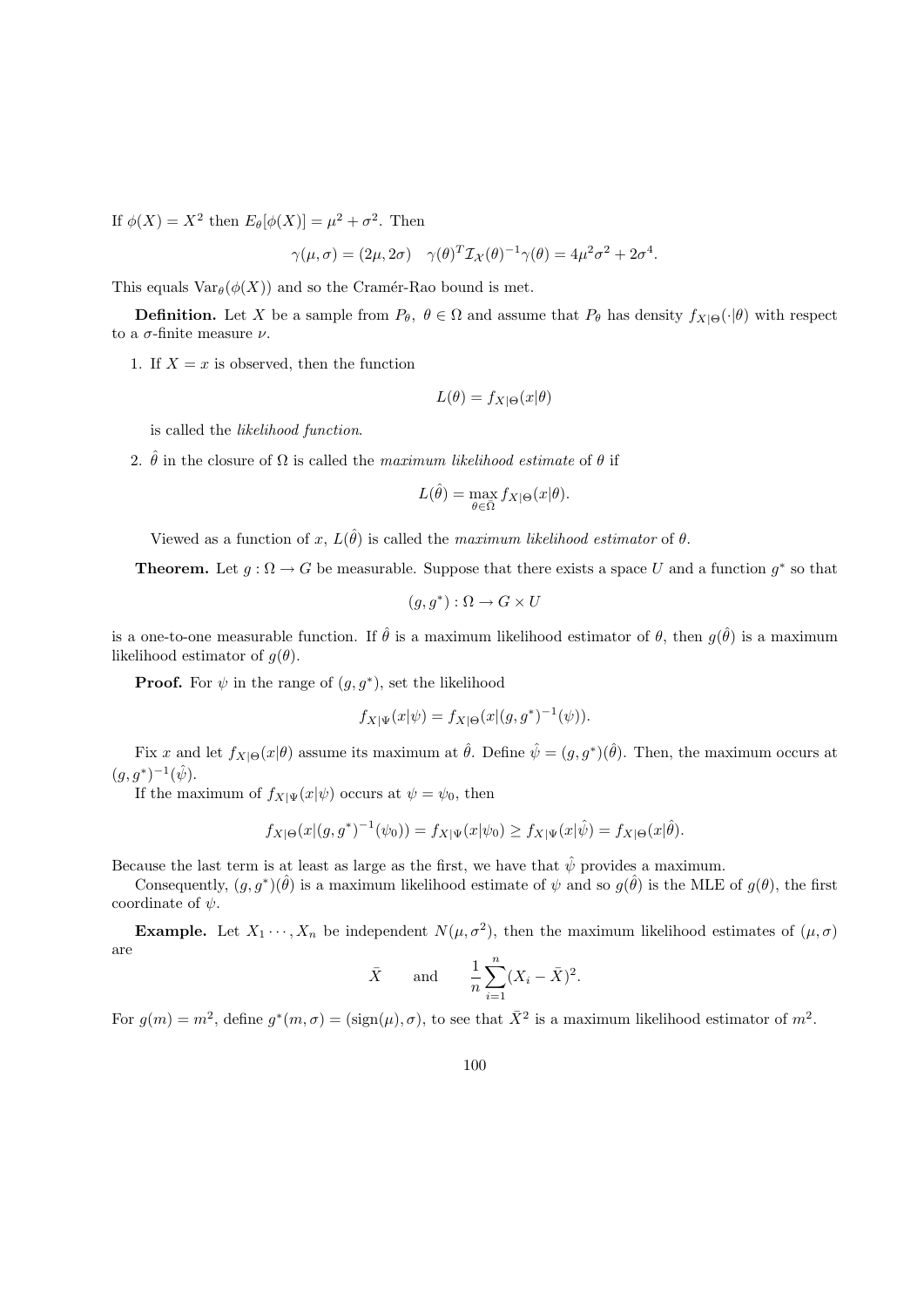For the maximum, we have that  $L(\hat{\theta}) > 0$ . Thus, we can look to maximize  $\log L(\theta)$ . In an exponential family, using the natural parameter,

$$
\log L(\theta) = \log c(\theta) + \langle x, \theta \rangle.
$$

Thus, if  $\partial L(\theta)/\partial \theta_i = 0$ ,

$$
x_i = \frac{\partial}{\partial \theta_i} \log c(\theta) = E_{\theta}[X_i],
$$

and  $\hat{\theta}_i$  is chosen so that  $x_i = E_{\theta}[X_i]$ .

**Example.** Let  $X_1 \cdots, X_n$  be independent  $N(\mu, \sigma^2)$ , then the natural parameter for this family is

$$
(\theta_1, \theta_2) = (\frac{\mu}{\sigma^2}, -\frac{1}{2\sigma^2}).
$$

The natural sufficient statistic is

$$
(n\bar{X}, \sum_{i=1}^{n} X_i^2).
$$

Also,

$$
\log c(\theta) = \frac{n}{2} \log(-2\theta_2) + n \frac{\theta_1^2}{4\theta_2}.
$$

Thus,

$$
\frac{\partial}{\partial \theta_1} \log c(\theta) = \frac{\theta_1}{2\theta_2}, \qquad \frac{\partial}{\partial \theta_2} \log c(\theta) = \frac{n}{2\theta_2} - n \frac{\theta_1^2}{4\theta_2^2}.
$$

Setting these equal to the negative of the coordinates of the sufficient statistic and solving for  $(\theta_1, \theta_2)$  gives

$$
\hat{\theta}_1 = \frac{n\bar{X}}{\sum_{i=1}^n (X_i - \bar{X})^2}, \quad \hat{\theta}_2 = -\frac{n}{2\sum_{i=1}^n (X_i - \bar{X})^2},
$$

and

$$
\hat{\mu} = -\frac{\hat{\theta}_1}{2\hat{\theta}_2} = \bar{X}, \quad \hat{\sigma}^2 = -\frac{1}{2\hat{\theta}_2} = \frac{1}{n} \sum_{i=1}^n (X_i - \bar{X})^2.
$$

Given a loss function, the Bayesian method of estimation uses some fact about the posterior distribution. For example, if  $\Omega$  is one dimensional, and we take a quadratic loss function, the the Bayes estimator is the posterior mean.

For the loss function  $L(\theta, a) = |\theta - a|$  the rule is a special case of the following theorem.

Theorem. Suppose that Θ has finite posterior mean. For the loss function

$$
L(\theta, a) = \begin{cases} c(a - \theta) & \text{if } a \ge \theta, \\ (1 - c)(\theta - a) & \text{if } a < \theta, \end{cases}
$$

then a formal Bayes rule is any  $1 - c$  quantile of the posterior distribution of  $\Theta$ .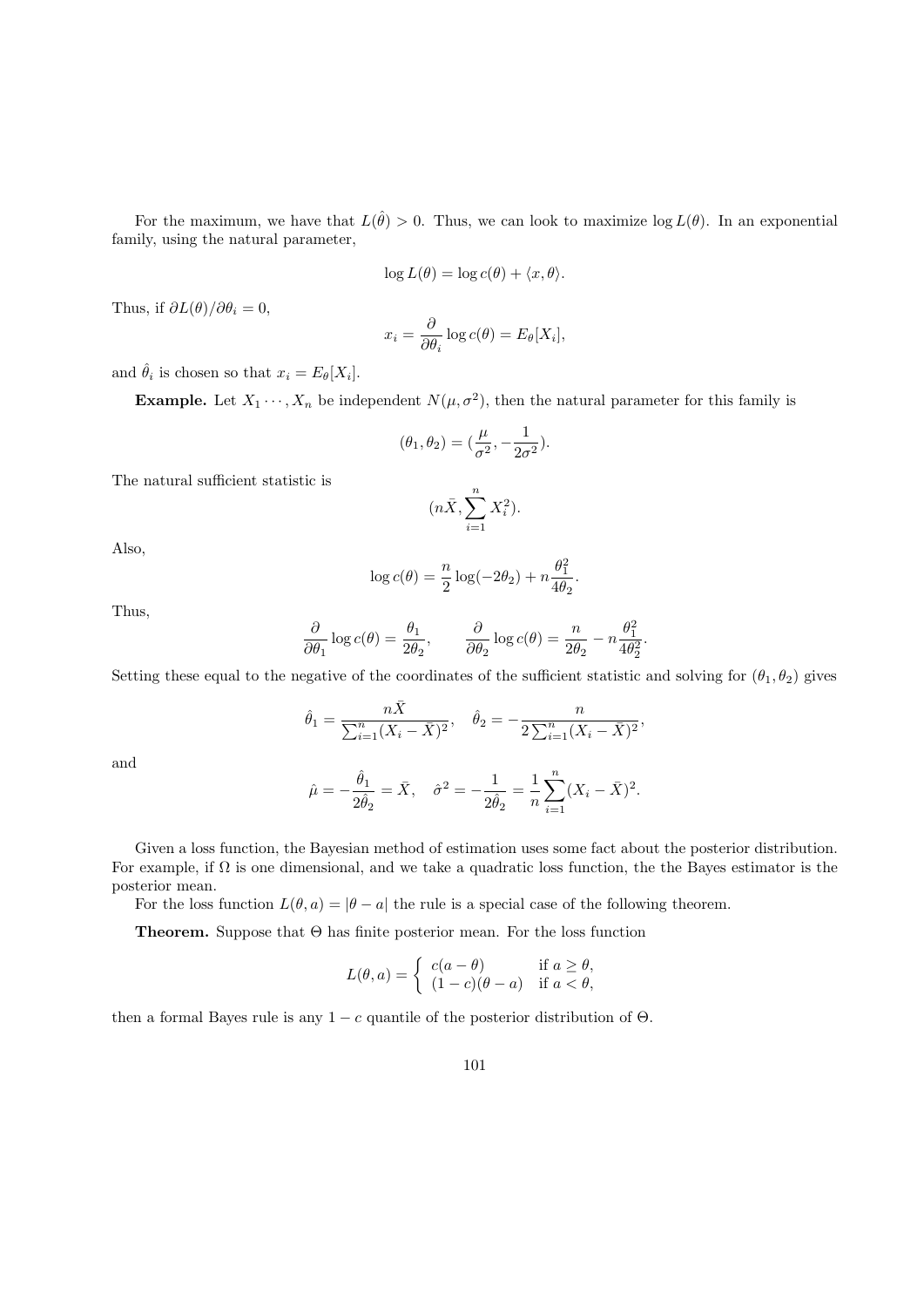**Proof.** Let  $\tilde{a}$  be a 1 – c quantile of the posterior distribution of  $\Theta$ . Then

$$
P\{\Theta \le \tilde{a}|X=x\} \ge 1-c, \quad P\{\Theta \ge \tilde{a}|X=x\} \ge c.
$$

If  $a > \tilde{a}$ , then

$$
L(\theta, a) - L(\theta, \tilde{a}) = \begin{cases} c(a - \tilde{a}) & \text{if } \tilde{a} \ge \theta, \\ c(a - \tilde{a}) - (\theta - \tilde{a}) & \text{if } a \ge \theta > \tilde{a}, \\ (1 - c)(\tilde{a} - a) & \text{if } \theta > a, \end{cases}
$$

or

$$
L(\theta, a) - L(\theta, \tilde{a}) = c(a - \tilde{a}) + \begin{cases} 0 & \text{if } \tilde{a} \ge \theta, \\ (\tilde{a} - \theta) & \text{if } a \ge \theta > \tilde{a}, \\ (\tilde{a} - a) & \text{if } \theta > a, \end{cases}
$$

Thus, the difference in posterior risk is

$$
r(a|x) - r(\tilde{1}x) = c(a - \tilde{a}) + \int_{(\tilde{a},a]} (\tilde{a} - \theta) f_{\Theta|X}(\theta|x) \lambda(dx) + (\tilde{a} - a) P\{\Theta > a | X = x\}
$$
  
 
$$
\geq c(a - \tilde{a}) + (\tilde{a} - a) P\{\Theta > a | X = x\} = (a - \tilde{a})(c - P\{\Theta > a | X = x\}) \geq 0.
$$

Similarly, if  $a < \tilde{a}$ , then

$$
L(\theta, a) - L(\theta, \tilde{a}) = c(a - \tilde{a}) + \begin{cases} 0 & \text{if } \tilde{a} \ge \theta, \\ (\theta - a) & \text{if } \tilde{a} \ge \theta > a, \\ (\tilde{a} - a) & \text{if } \theta > a, \end{cases}
$$

and

$$
r(a|x) - r(\tilde{|}x) \ge (\tilde{a} - a)(P{\Theta > a|X = x} - c) \ge 0.
$$

Consequently,  $\tilde{a}$  provides the minimum posterior risk.

Note that if  $c = 1/2$ , then the Bayes is to take the median

## 7.2 Nonparametric Estimation

Let  $\mathcal{P}_0$  be a collection of distributions on a Borel space  $(\mathcal{X}, \mathcal{B})$  and let

$$
T:\mathcal{P}_0\to R^k
$$

be a functional. If we collect data  $X_1, \dots, X_n$ , then we may estimate  $P \in \mathcal{P}_0$  by its empirical distribution  $P_n$ . In this circumstance, the natural estimator of  $T(P)$  is  $T(P_n)$ .

For example, if

$$
T(P) = \int_{\mathcal{X}} \psi(x) \ P(dx),
$$

then

$$
T(P_n) = \int_{\mathcal{X}} \psi(x) \, P_n(dx) = \frac{1}{n} \sum_{i=1}^n \psi(X_n).
$$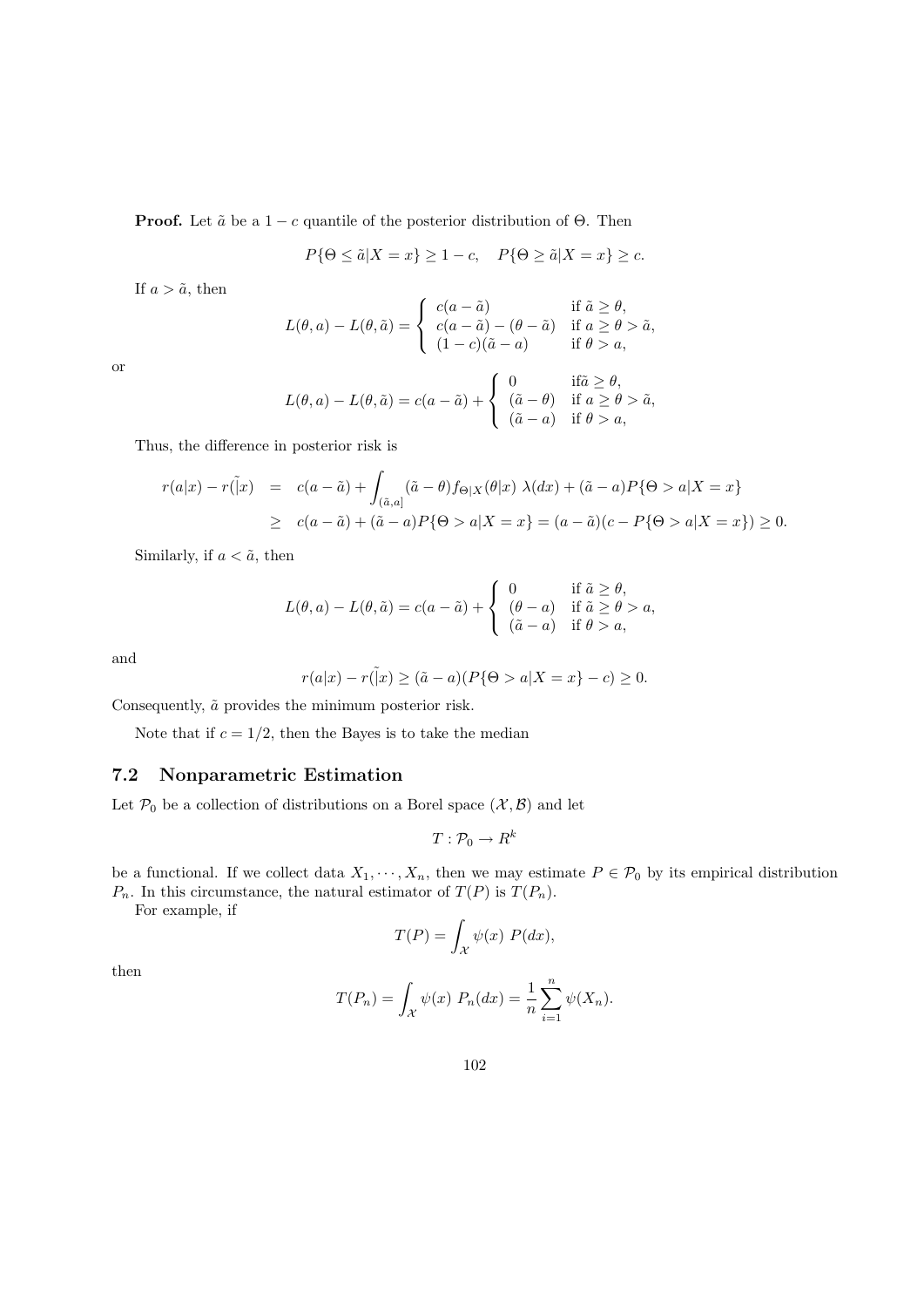Methods of moments techniques are examples of this type of estimator with  $\psi(x) = x^n$ . If  $X \subset R$ , then we can look at the p-th quantile of P.

$$
T(P) = \inf\{x : P[x, \infty) \ge p\}
$$

Then  $T(P_n)$  is the pth sample quantile.

**Definition.** Let  $\mathcal{L}$  be a linear topological vector space and let

$$
T: \mathcal{L} \rightarrow R^k
$$

be a functional on  $\mathcal{L}$ .

1. T is Gâteaux differentiable at  $Q \in \mathcal{L}$  if there is a linear functional  $L(Q; \cdot)$  on  $\mathcal{L}$  such that for  $\Delta \in \mathcal{L}$ ,

$$
\lim_{t \to 0} \frac{1}{t} (T(Q + t\Delta) - T(Q)) = L(Q; \Delta).
$$

2. If  $\mathcal L$  is a metric space with metric  $\rho$ , T is Fréchet differentiable at  $P \in \mathcal L$  if there is a linear functional  $L(P; \cdot)$  on  $\mathcal L$  such that for  $\{P_j : j \geq 0\}$  converging to P,

$$
\lim_{j \to \infty} \frac{1}{\rho(P_j, P)} (T(P_j) - T(P) - L(P; P_j - P)) = 0.
$$

3. If  $\mathcal L$  is a Banach space with norm  $|| \cdot ||$ , T is Hadamard differentiable at  $Q \in \mathcal L$  if there is a linear functional  $L(Q; \cdot)$  on  $\mathcal L$  such that for for any sequence of numbers  $\{t_j : j \geq 0\}$  converging to 0, and  $\{\Delta_j; j\geq 0\}$  converging in norm to  $\Delta$ ,

$$
\lim_{j \to \infty} \frac{1}{t_j} (T(Q + t_j \Delta_j) - T(Q)) - L(Q; \Delta_j) = 0.
$$

The functional  $L(Q; \cdot)$  is call the *differential* of T at Q and is sometimes written  $DT(Q; \cdot)$ 

One approach to robust estimation begins with the following definition.

**Definition.** Let  $\mathcal{P}_0$  be a collection of distributions on a Borel space  $(\mathcal{X}, \mathcal{B})$  and let

$$
T:\mathcal{P}_0\to R^k
$$

be a functional. Let  $\mathcal L$  be the linear span of the distributions in  $\mathcal P_0$  The *influence function* of T at P is the Gâteaux derivative

$$
IF(x; T, P) = DT(P; \delta_x - P)
$$

for those  $x$  for which the limit exists.

Examples.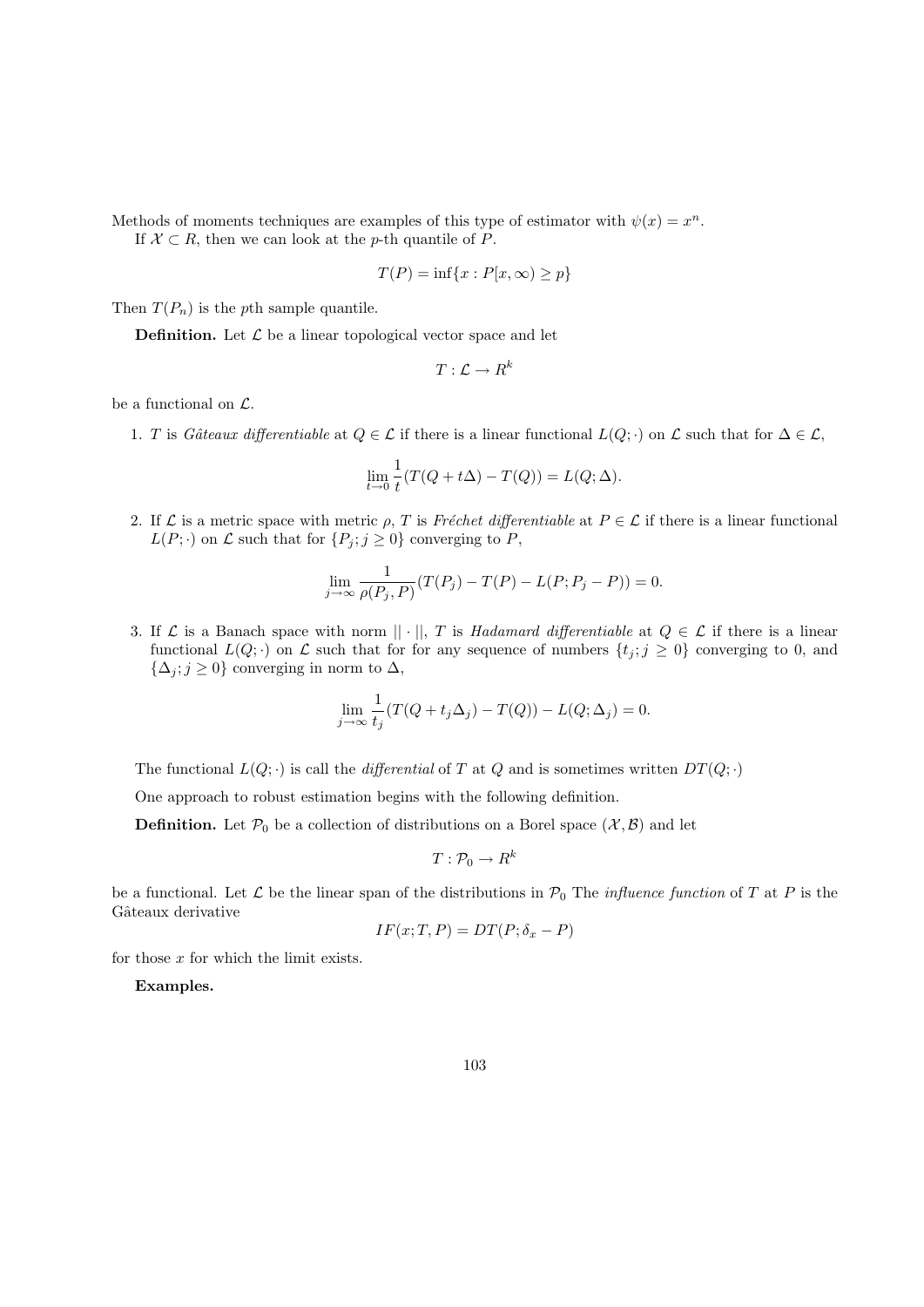1. Let  $T(P)$  be the mean functional, then

$$
T(P+t(\delta_x-P))=(1-t)T(P)+tx,
$$

and the influence function

$$
IF(x; T, P) = x - T(P).
$$

2. Let F be the cumulative distribution function for  $P$ , and let T be the median. Then,

$$
T(P+t(\delta_x - P)) = \begin{cases} F^{-1}(\frac{1/2-t}{1-t}) & \text{if } x < F^{-1}(\frac{1/2-t}{1-t})\\ x & \text{if } F^{-1}(\frac{1/2-t}{1-t}) \le x \le F^{-1}(\frac{1}{2(1-t)})\\ F^{-1}(\frac{1}{2(1-t)}) & \text{if } x \le F^{-1}(\frac{1}{2(1-t)}). \end{cases}
$$

If  $F$  has a derivative  $f$  at the median, then

$$
IF(x;T,P) = \frac{1}{2f(F^{-1}(1/2))}\text{sign}(x - F^{-1}(\frac{1}{2})).
$$

Definition. The gross error sensitivity is

$$
\gamma^*(T, P) = \sup_{x \in \mathcal{X}} |IF(x; T, P)|.
$$

#### Example.

1. If T is the mean and the distributions have unbounded support, then

$$
\gamma^*(T, P) = \infty.
$$

2. If  $T$  is the median, then

$$
\gamma^*(T,P) = \frac{1}{2f(F^{-1}(1/2))}.
$$

This is one way of arguing that the median is more robust with respect to gross errors than the mean.

We will now discuss some classes of statistical functionals based on independent and identically distributed observations  $X_1, \dots, X_n$ . Denote its empirical distribution

$$
P_n = \frac{1}{n} \sum_{i=1}^n \delta_{X_i}.
$$

If T is Gâteaux differentiable at P and  $P_n$  is an empirical distribution from an i.i.d. sum, then setting If T is Gateaux differentiable<br> $t = n^{-1/2}$ , and  $\Delta = \sqrt{n}(P_n - P)$ .

$$
\sqrt{n}(T(P_n) - T(F)) = DT(P; \sqrt{n}(P_n - P)) + r_n
$$

$$
= \frac{1}{\sqrt{n}} \sum_{i=1}^n DT(P; \delta_{X_i} - P) + r_n
$$

$$
= \frac{1}{\sqrt{n}} \sum_{i=1}^n IF(X_i; T, P) + r_n
$$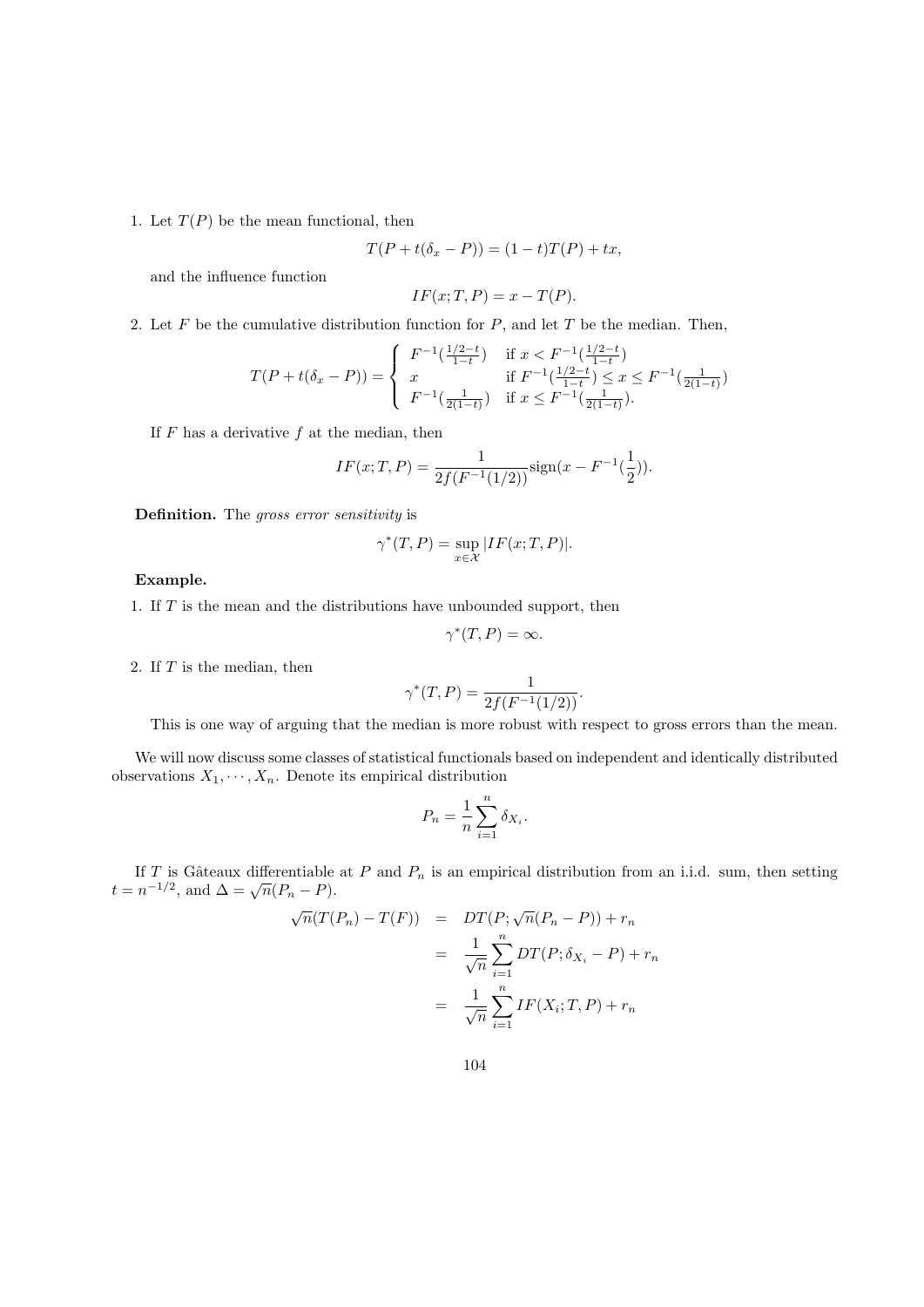We can use the central limit theorem on the first part provided that

$$
E[IF(X1; T, P)] = 0 \text{ and } \sigma_P^2 = \text{Var}(IF(X1; T, P)) < \infty.
$$

Thus, by Slutsky theorem, as  $n \to \infty$ 

$$
\sqrt{n}(T(P_n) - T(P)) \to^{\mathcal{D}} X_{\infty}
$$

where  $X_{\infty}$  is  $N(0, \sigma_P^2)$  provided that

$$
r_n\to^p 0.
$$

Typically, Gâteaux differentiability is too weak to be useful in establishing the necessary convergence in probability.

**Definition.** Let P be a distribution on R with cumulative distribution function F and let J be a function on [0, 1]. An L-functional is defined as

$$
T(P) = \int x J(F(x)) \, dF(x).
$$

 $T(P_n)$  is called an *L*-estimator of  $T(P)$ .

Examples.

- 1. If  $J \equiv 1$ , then  $T(P_n) = \overline{X}$ .
- 2. If  $J(t) = 4t 2$ , then  $T(P_n)$  is the U-statistic called *Gini's mean difference*

$$
U_n = \frac{2}{n(n-1)} \sum_{1 \le i < j \le n} |X_i - X_j|.
$$

3. If  $J = (b - a)^{-1} I_{(a,b)}(t)$  for some constants  $a < b$ , then  $T(P_n)$  is called the *trimmed sample mean*.

**Theorem.** Let  $T$  be an L-functional, and assume that

$$
supp J \subset [a, b], \quad 0 < a < b < 1.
$$

and that the set

$$
D = \{x : J \text{ is discontinuous at } F(x)\}\
$$

has Legesgue measure zero. Then  $T$  is Fréchet differentiable at  $P$  with influence function

$$
IF(x;T,P) = -J(F(x)) + \int F(y)J(F(y)) dy.
$$

**Definition.** Let P be a probability measure on  $R^d$  with cumulative distribution function F and let

 $r: R^d \times R \to R$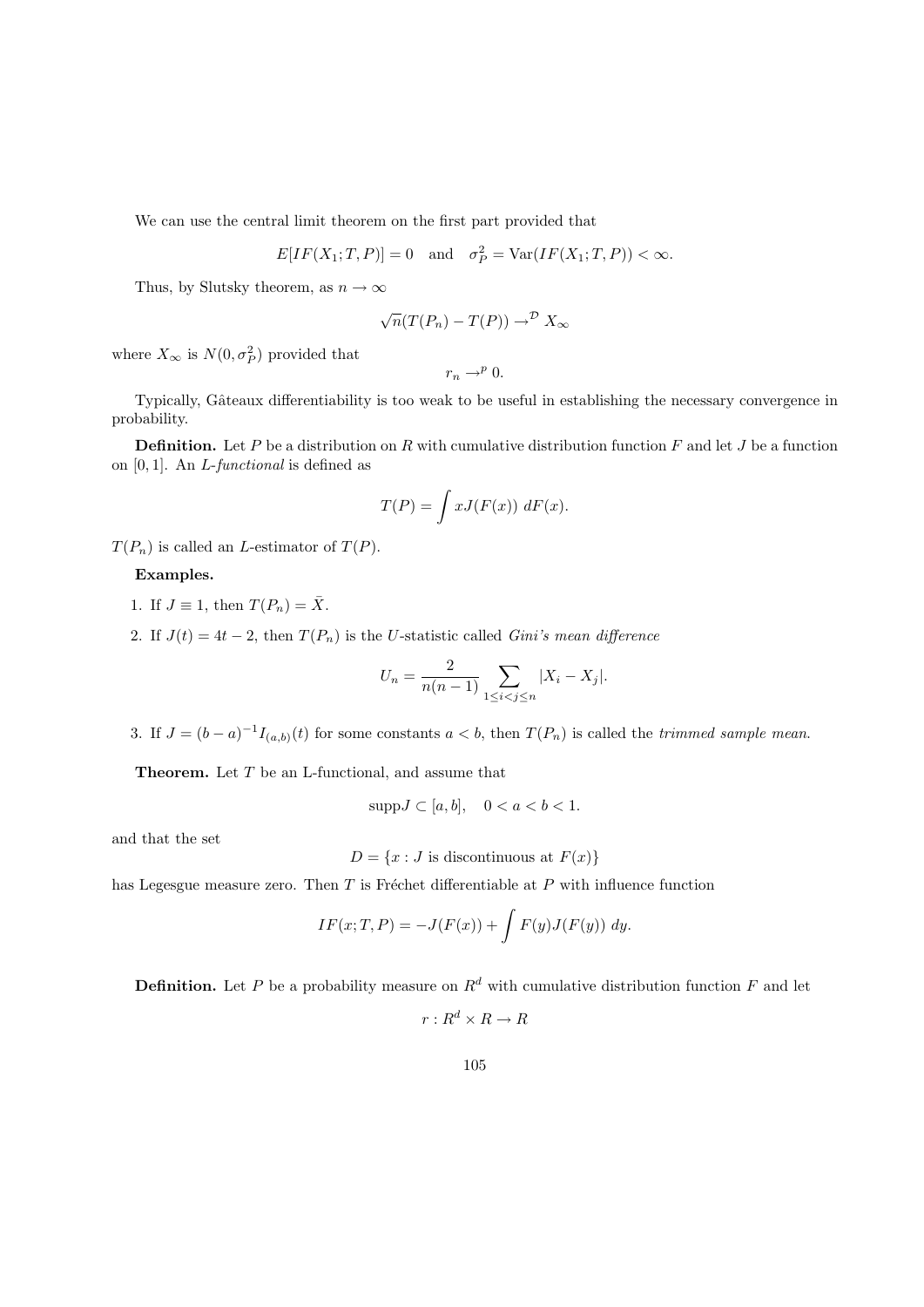be a Borel function. An M-functional  $T(P)$  is defined to be a solution of

$$
\int r(x, T(P)) P(dx) = \min_{t \in G} \int r(x, t) P(dx).
$$

If  $P_n$  is the empirical distribution of i.i.d. observations  $X_1, \dots, X_n$ , then  $T(P_n)$  is called an M-estimator of  $T(P)$ .

Assume that  $\psi_P(t) = \frac{\partial r(x,t)}{\partial t}$  exists a.e. and

$$
\lambda_P(t) = \int \psi(x, t) P(dx) = \frac{\partial}{\partial t} \int r(x, t) P(dx).
$$

Note that  $\lambda_P (T(P)) = 0$ .

### Examples.

- 1. If  $r(x,t) = (x-t)^p/p$ ,  $1 \le p \le 2$ , then  $T(P_n)$  is call the minimum  $L^p$  distance estimator. For  $p = 2$ ,  $T(P) = \int x P(dx)$  is the mean functional and  $T(P_n) = \overline{X}$ , the sample mean. For  $p = 1, T(P_n)$  is the sample median.
- 2. If  $\mathcal{P}_0$  is a paramteric family  $\{P_\theta : \theta \in \Omega\}$ , with densities  $\{f_{X|\Theta} : \theta \in \Omega\}$ . Set

$$
r(x,t) = -\log f_{X|\Theta}(x|\theta).
$$

Then,  $T(P_n)$  is a maximum likelihood estimator.

3. The choice

$$
r(x,t) = \min\{\frac{1}{2}(x-t)^2, C\}
$$

and the corresponding  $T(P_n)$  gives a trimmed sample mean.

4. The choice

$$
r(x,t) = \begin{cases} \frac{1}{2}(x-t)^2 & |x-t| \le C \\ C|x-t| - \frac{1}{2}c^2 & |x-t| > C \end{cases}
$$

yields an estimtor  $T(P_n)$  that is a type of Winsorized sample mean.

**Theorem.** Let T be an M-functional and assume that  $\psi$  is bounded and continuous and that  $\lambda_P$  is differentiable at  $T(P)$  with  $\lambda'_P(T(P)) \neq 0$ . Then T is Hadamard differentiable at P with influence function

$$
IF(x;T,P) = \frac{\psi(x,T(P))}{\lambda'_P(T(P))}.
$$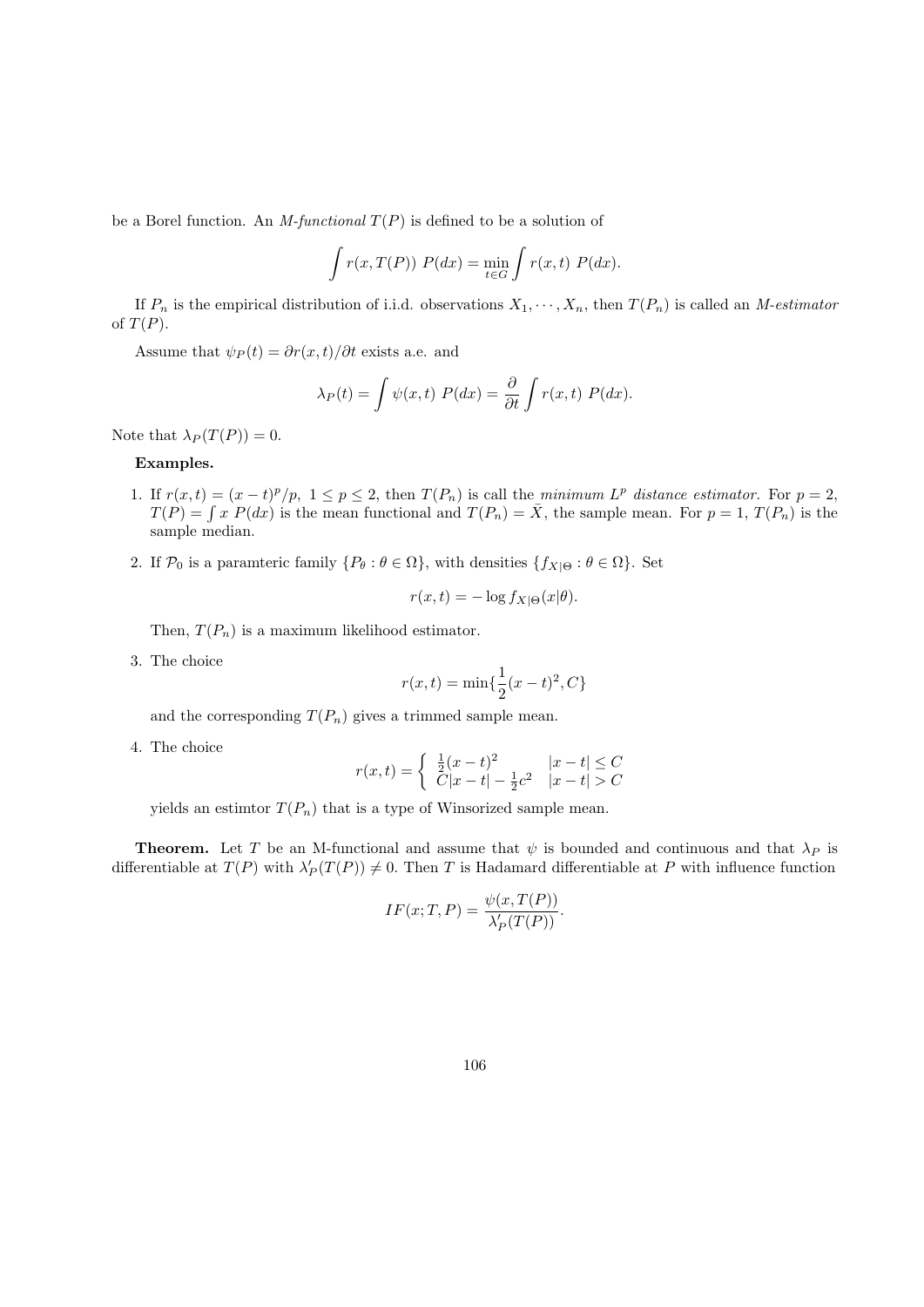## 7.3 Set Estimation

Definition. Let

$$
g:\Omega\to G
$$

and let  $G$  be the collection of all subsets of  $G$ . The function

$$
R:\mathcal{X}\to\mathcal{G}
$$

is a *coefficient*  $\gamma$  confidence set for  $g(\theta)$  if for every  $\theta \in \Omega$ 

- 1.  $\{x : g(\theta) \in R(x)\}\$ is measurable, and
- 2.  $P'_{\theta}\{g(\theta) \in R(X)\} \geq \gamma$ .

The confidence set R is exact if  $P'_{\theta}{g(\theta) \in R(X)} = \gamma$  for each  $\theta \in \Omega$ . If

$$
\inf_{\theta \in \Omega} P_{\theta}'\{g(\theta) \in R(X)\} > \gamma,
$$

the confidence set is called conservative.

Related confidence sets to nonrandomized tests gives us the following.

**Proposition.** Let  $q : \Omega \to G$ .

1. For each  $y \in G$ , let  $\phi_y$  be a level  $\alpha$  nonrandomized test of

$$
H: g(\Theta) = y \quad \text{versus} \quad A: g(\Theta) \neq y.
$$

Then R is a coefficient  $1 - \alpha$  confidence set for  $g(\theta)$ . The confidence set R is exact if and only if  $\phi_y$  is  $\alpha$  similar for all y.

2. Let R be a coefficient  $1 - \alpha$  set for  $q(\theta)$ . For each  $y \in G$ , define

$$
\phi_y(x) = \begin{cases} 0 & \text{if } y \in R(x), \\ 1 & \text{otherwise.} \end{cases}
$$

Then, for each y,  $\phi_y$  has level  $\alpha$  for the hypothesis given above. The test  $\phi_y$  is  $\alpha$ -similar for all y if and only if  $R$  is exact.

**Example.** Let  $X_1, \dots, X_n$  be independent  $N(\mu, \sigma^2)$ . The usual UMP level  $\alpha$  test of

$$
H: M = \mu_0 \quad \text{versus} \quad A: M \neq \mu_0
$$

is

$$
\phi_{\mu_0}(x) = 1
$$
 if  $\frac{\bar{x} - \mu_0}{s / \sqrt{n}} > t^*$ 

where  $T_{n-1}^{-1}(1-\alpha/2)$  and  $T_{n-1}$  is the cumulative distribution function of the  $t_{n-1}(0,1)$  distribution. This translates into the confidence interval

$$
(\bar{x} - t^* \frac{s}{\sqrt{n}}, \bar{x} + t^* \frac{s}{\sqrt{n}}).
$$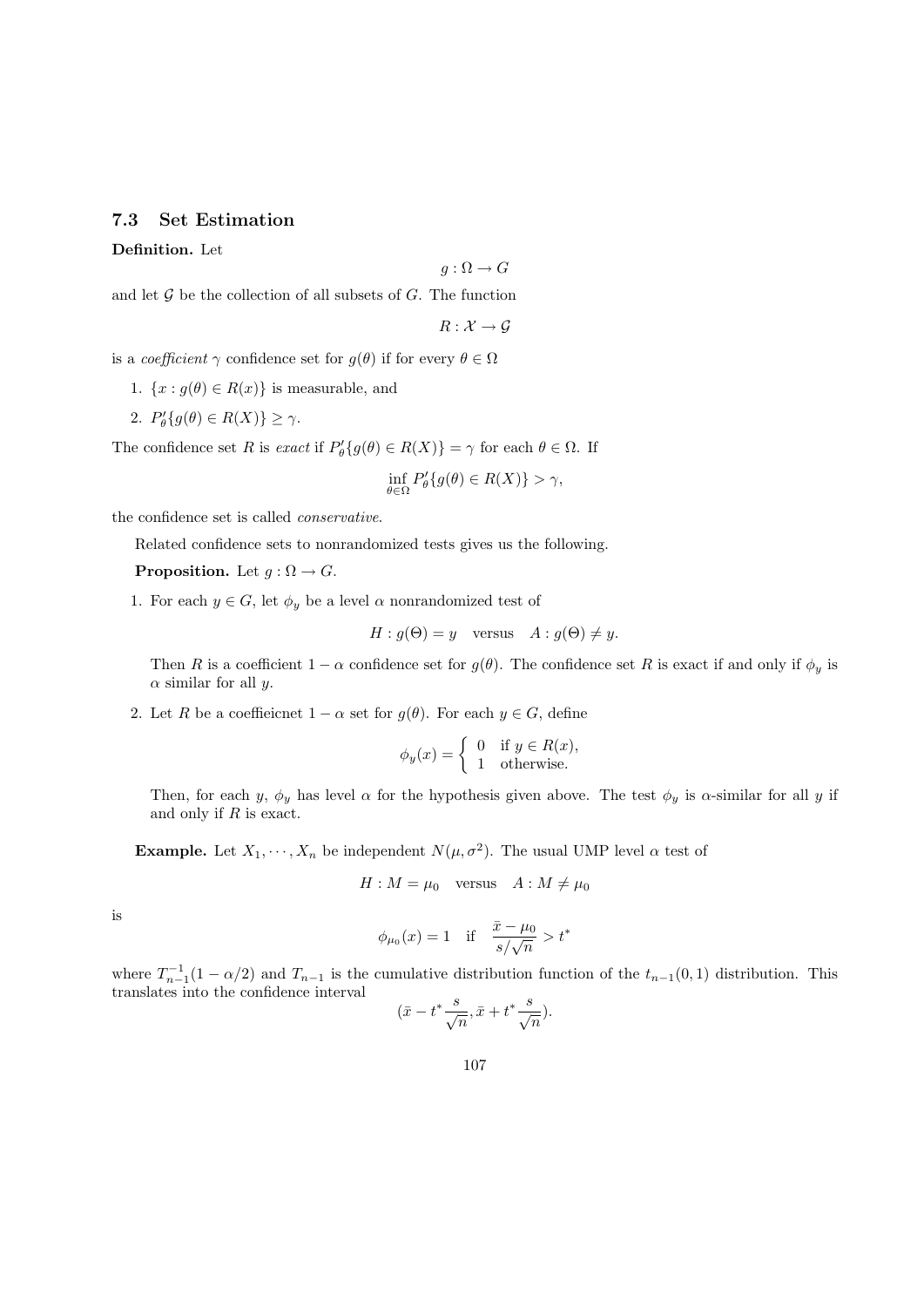This form of a confidence uses a pivotal quantity. A pivotal is a function

$$
h:\mathcal{X}\times\Omega\to R
$$

whose distribution does not depend on the parameter. The general method of forming a confidence set from a pivotal is to set

$$
R(x) = \{ \theta : h(x, \theta) \le F_h^{-1}(\gamma) \}
$$

where

$$
F_h(c) = P_{\theta}\{h(X, \theta) \le c\}
$$

does not depend on  $\theta$ .

We can similarly define randomized confidence sets

$$
R^*: \mathcal{X} \times \mathcal{G} \rightarrow [0,1]
$$

and extend the relationship of similar tests and exact confidence sets to this setting.

Note that a nonrandomized confidence set  $R$  can be considered as the trivial randomized confidence set given by

$$
R(x, y) = I_{R(x)}(y).
$$

The concept of a uniformly most powerful test leads us to the following definition.

**Definition.** Let R be a coefficient  $\gamma$  confidence set for  $g(\theta)$  and let G be the collection of all subsets of the range  $G$  of  $g$ . Let

 $B: G \to G$ 

be a function such that  $y \notin B(y)$ . Then R is uniformly most accurate (UMA) coefficient  $\gamma$  against B if for each  $\theta \in \Omega$ , each  $y \in B(g(\theta))$  and each  $\gamma$  confidence set R for  $g(\theta)$ ,

$$
P'_{\theta}\{y \in R(X)\} \le P'_{\theta}\{y \in \tilde{R}(X)\}.
$$

If  $R^*$  is a coefficient  $\gamma$  randomized confidence set for  $g(\theta)$ , then  $R^*$  is UMA coefficient  $\gamma$  randomized against B if for every coefficient  $\gamma$  randomized confidence set  $\tilde{R}^*$ , for each  $\theta \in \Omega$ , each  $y \in B(g(\theta))$ ,

$$
E_{\theta}[R^*(X, y)] \le E_{\theta}[\tilde{R}^*(X, y)].
$$

**Theorem.** For  $g(\theta) = \theta$  and  $B : G \to \mathcal{G}$ . Suppose that

$$
B^{-1}(\theta) = \{\theta' : \theta \in B(\theta')\} \neq \emptyset
$$

for every  $\theta$ . Let  $\phi_{\theta}$  be a test and define

$$
R^*(x,\theta) = 1 - \phi_\theta(x).
$$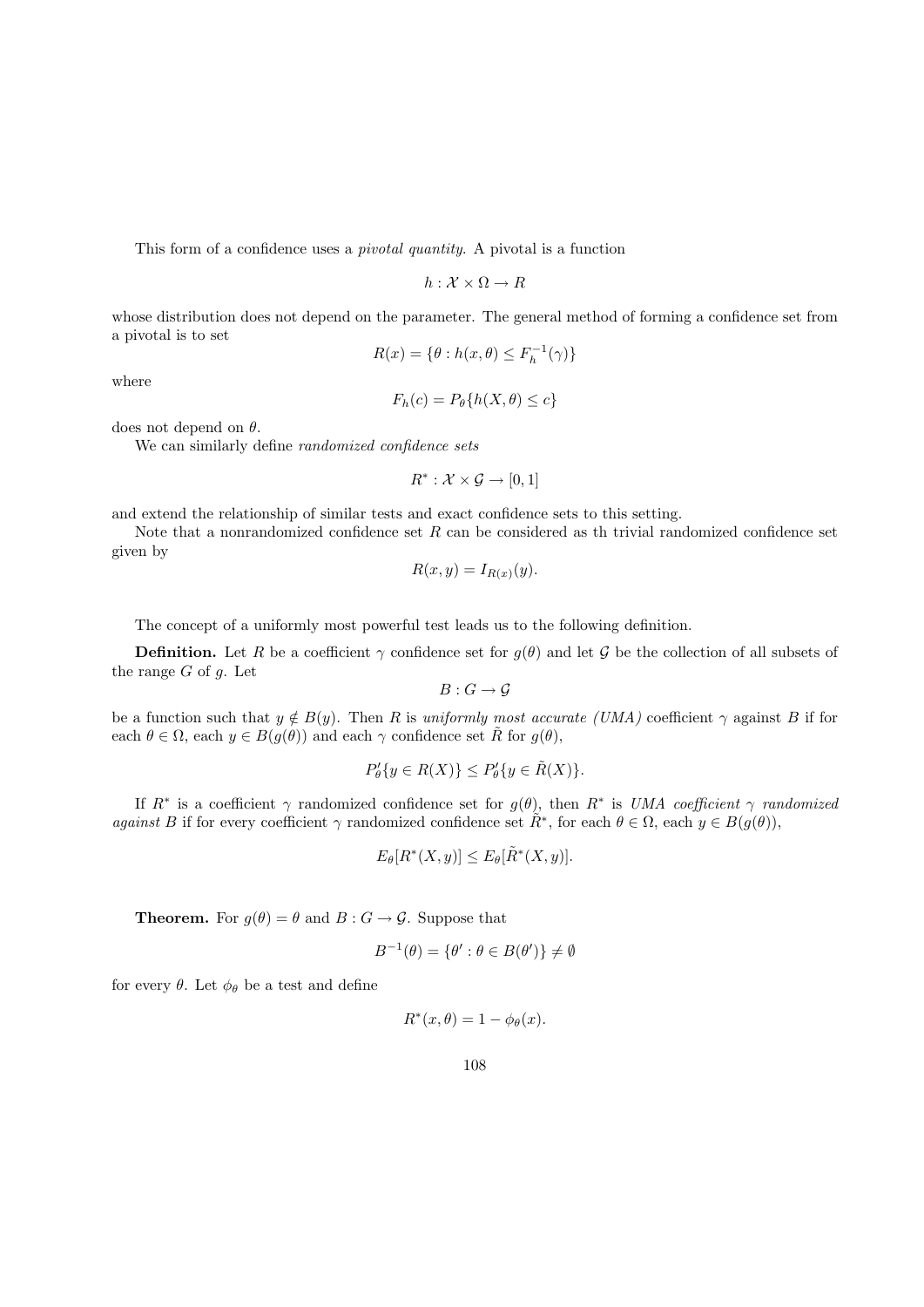Then  $\phi_{\theta}$  is UMP level  $\alpha$  for the test

$$
H: \Theta = \theta \quad \text{versus} \quad A: \Theta \in B^{-1}(\theta)
$$

for all  $\theta$  if and only if  $R^*$  is UMA coefficient  $1 - \alpha$  randomized against B.

**Proof.** For each  $\theta \in \Omega$  let  $\phi_{\theta}$  be UMP for the test above and let  $\tilde{R}^*$  be a coefficient  $1 - \alpha$  randomized confidence set. Define a test

$$
\tilde{\phi}(x) = 1 - \tilde{R}^*(x, \theta').
$$

Then by the proposition,  $\tilde{\phi}$  has level  $\alpha$  for  $\{\theta'\} = \Omega_H$ . Note that  $\theta' \in B(\theta)$  implies  $\theta \in B^{-1}(\theta')$  and therefore

$$
1 - E_{\theta}[\tilde{R}^*(X, \theta')] = E_{\theta}[\tilde{\phi}(X)] = \beta_{\tilde{\phi}}(\theta) \leq \beta_{\phi_{\theta'}}(\theta) = E_{\theta}[\phi_{\theta'}(X)] = 1 - E_{\theta}[R^*(X, \theta')],
$$

and the result follows.

Conversely, suppose that  $R^*$  is a UMA coefficient  $1 - \alpha$  randomized condifence set against B. For each  $\theta \in \Omega$  and  $\Omega_H = {\theta}$ , let  $\tilde{\phi}_{\theta}$  be a level  $\alpha$  test. Define

$$
\tilde{R}^*(X,\theta) = 1 - \tilde{\phi}_{\theta}(X).
$$

Then,  $\tilde{R}^*$  is a coefficient  $1 - \alpha$  randomized confidence set. Let

$$
\tilde{\Omega} = \{(\tilde{\theta}, \theta) : \tilde{\theta} \in \Omega, \theta \in B(\tilde{\theta})\} = \{(\theta, \tilde{\theta}) : \theta \in \Omega, \tilde{\theta} \in B^{-1}(\theta)\}.
$$

This uses  $B^{-1}(\theta) \neq \emptyset$  for all  $\theta$ . Thus, for  $\tilde{\theta} \in B^{-1}(\theta)$ ,

$$
\beta_{\phi_{\theta}}(\tilde{\theta}) = 1 - E_{\tilde{\theta}}[R^*(X, \theta)] \ge 1 - E_{\tilde{\theta}}[\tilde{R}^*(X, \theta)] \ge \beta_{\tilde{\phi}_{\theta}}(\tilde{\theta})
$$

and therefore  $\phi_{\theta}$  is UMP level  $\alpha$  for the test

**Example.** Let  $X_1, \dots, X_n$  be independent  $N(\mu, 1)$  random variables. Let

$$
R(X) = (-\infty, \bar{X} + \frac{1}{\sqrt{n}} z^*]
$$

where  $z^* = \Phi^{-1}(1-\alpha)$ . Note that

$$
P'_{\mu}\{\mu \in R(X)\} = 1 - \alpha,
$$

and R is an exact  $1 - \alpha$  confidence set. Now, consider the test

$$
\phi(x) = I_{(-\infty,\mu+z^*/\sqrt{n})}(\bar{x}).
$$

Then

$$
R(x)=\{\mu:\phi_\mu(x)=0\}
$$

and  $\phi_{\mu}$  is the UMP level  $\alpha$  test of

$$
H: M = \mu \quad \text{versus} \quad A: M < \mu.
$$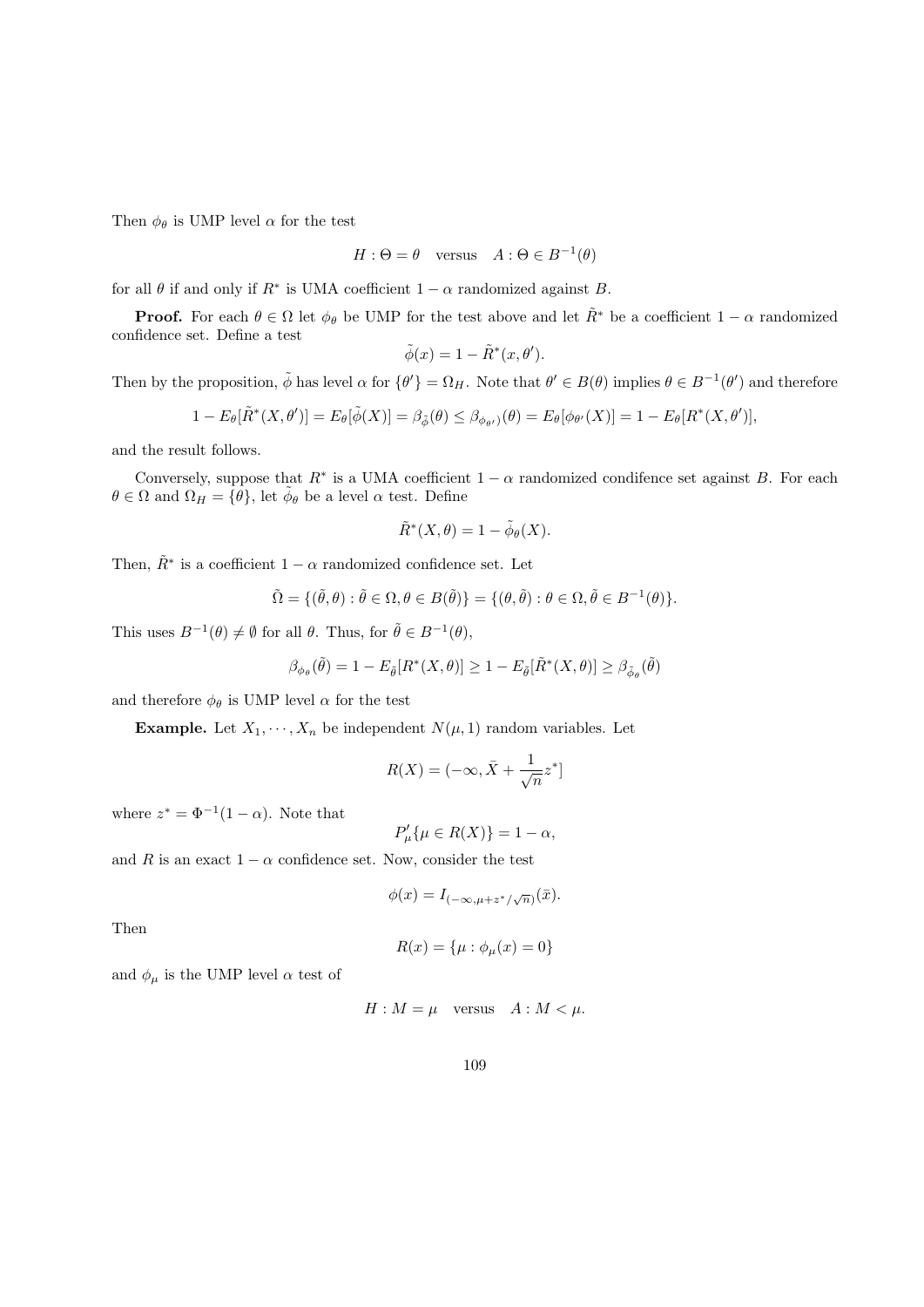Here,

$$
B^{-1}(\mu) = (\infty, \mu) = {\tilde{\mu} : \mu \in B(\tilde{\mu})}, \quad B(\mu) = (\mu, \infty)
$$

and R us UMA coefficient  $1 - \alpha$  against B, i.e. if  $\tilde{\mu} \leq \mu$ , then R has a smaller chance of covering  $\tilde{\mu}$  than any other coefficient  $1 - \alpha$  confidence set.

**Example.** (Pratt). Let  $X_1, \dots, X_n$  be independent  $U(\theta-1/2, \theta+1/2)$  random variables. The minimum sufficient statistic  $T = (T_1, T_2) = (\min_i X_i, \max_i X_i)$  has density

$$
f_{T_1,T_2|\Theta}(t_1,t_2|\theta) = n(n-1)(t_2-t_2)^{n-2}, \quad \theta - \frac{1}{2} \le t_1 \le t_2 \le \theta + \frac{1}{2}
$$

with respect to Lebesgue measure.

Let's look to find the UMA coefficient  $1 - \alpha$  confidence set against  $B(\theta) = (-\infty, \theta)$ . Thus, for each  $\theta$ , we look to find the UMP level  $\alpha$  test for

$$
H: \Theta \le \theta \quad \text{versus} \quad A: \Theta > \theta
$$

to construct the confidence set. Pick  $\tilde{\theta} > \theta$  and considering the inequality

$$
f_{T_1, T_2 | \Theta}(t_1, t_2 | \tilde{\theta}) > k f_{T_1, T_2 | \Theta}(t_1, t_2 | \theta)
$$

from the Neyman-Pearson lemma.

1. For  $k < 1$  and  $\theta < \tilde{\theta} < \theta + 1$ , this inequality holds if

$$
t_1 > \tilde{\theta} - \frac{1}{2}
$$
 or if  $t_2 > \theta + \frac{1}{2}$ .

- 2. For  $k = 1$ , then the densities are equal on the intersections of their supports.
- 3. If  $\tilde{\theta} \ge \theta + 1$ , then the inequality holds if for

$$
t_1 > \tilde{\theta} + \frac{1}{2}.
$$

For a size  $\alpha$  test, we take

$$
\phi(t_1, t_2) = \begin{cases} 1 & \text{if } t_2 > \theta + \frac{1}{2} \text{ or } t_1 > \theta + \frac{1}{2} - \alpha^{1/n} \\ 0 & \text{if } t_2 \le \theta + \frac{1}{2} \text{ and } t_1 > \theta + \frac{1}{2} - \alpha^{1/n} . \end{cases}
$$

To check that it is most powerful for each  $\tilde{\theta} > \theta$ ,

- 1. take  $k = 1$  if  $\tilde{\theta} 1/2 < \theta + 1/2 \alpha^{1/n}$ , and
- 2. take  $k = 0$  if  $\tilde{\theta} 1/2 < \theta + 1/2 \alpha^{1/n}$ .

Set

$$
T^* = \max\{T_1 - 1/2 + \alpha^{1/n}, T_2 - 1/2\},\
$$

then the UMA coefficient  $1 - \alpha$  confidence set against B is  $[T^*, \infty)$ . Note that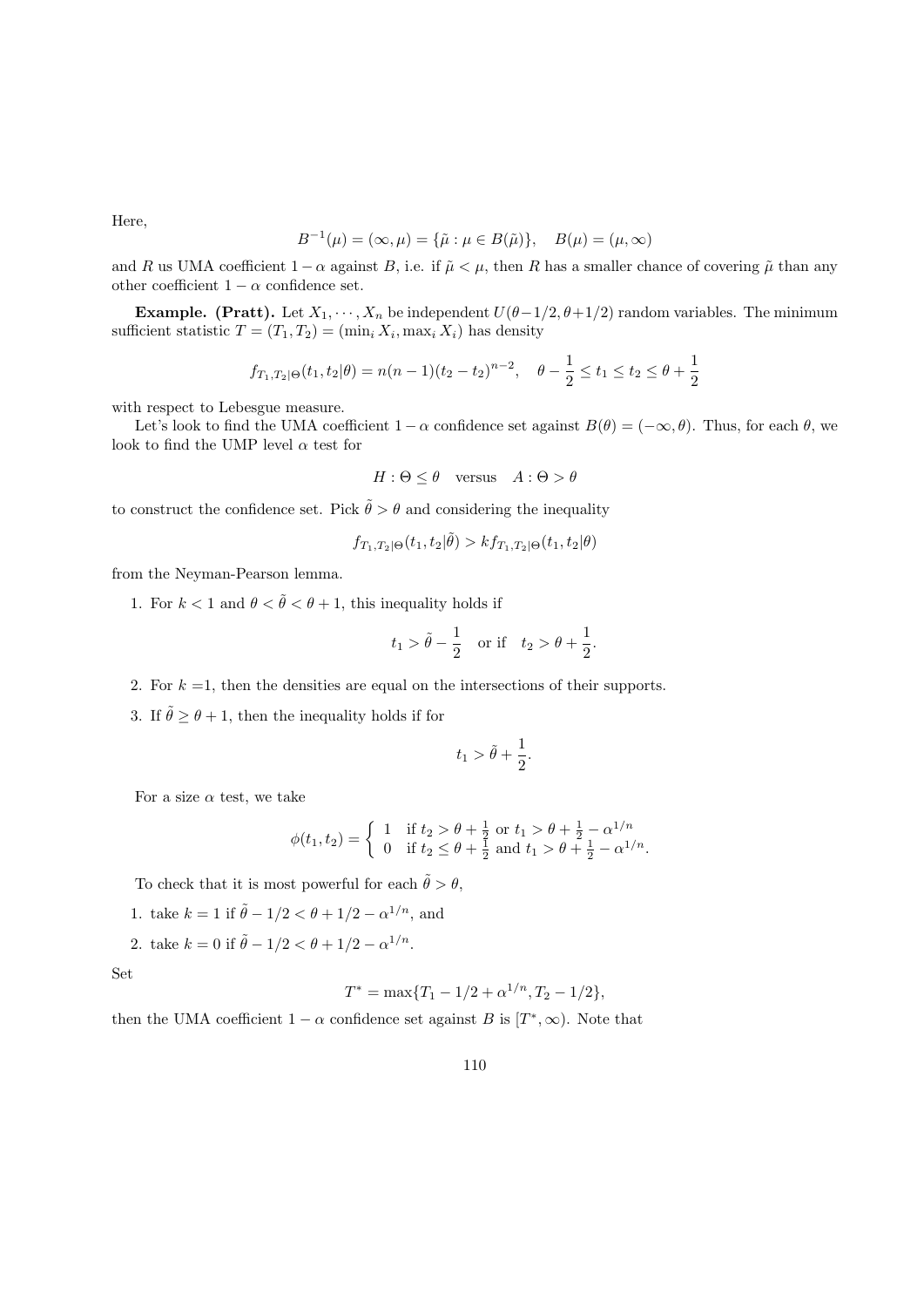- 1.  $\Theta \geq T_2 1/2$ , and
- 2.  $T^* \leq T_2 1/2$  whenever  $T_1 1/2 + \alpha^{1/n}$  or  $T_2 T_1 \geq \alpha^{1/n}$  Thus, we are 100% confident that  $\Theta \geq T^*$ rather than  $100(1 - \alpha)\%$ .

For two-sided or multiparameter confidence sets, we need to extend the concept of unbiasedness.

**Definition.** Let R be a coefficient  $\gamma$  confidence set for  $g(\theta)$ . Let G be the power set of G and let  $B: G \to \mathcal{G}$  be a function so that  $y \notin B(y)$ . Then R is unbiased against B if, for each  $\theta \in \Omega$ ,

$$
P'_{\theta}\{y \in R(X)\} \le \gamma \quad \text{for all } y \in B(g(\theta)).
$$

R is a uniformly most accurate unbiased (UMAU) coefficient  $\gamma$  confidence set for  $g(\theta)$  against B if its UMA against B among unbiased coefficient  $\gamma$  confidence sets.

**Proposition.** For each  $\theta \in \Omega$ , let  $B(\theta)$  be a subset of  $\Omega$  such that  $\theta \notin B(\theta)$ , and let  $\phi_{\theta}$  be a nonrandomized level  $\alpha$  test of

$$
H: \Theta = \theta \quad \text{versus} \quad A: \Theta \in B^{-1}(\theta).
$$

Set

$$
R(x) = \{\theta : \phi_{\theta}(x) = 0\}.
$$

Then R is a UMAU coefficient  $1-\alpha$  confidence set against B if  $\phi_\theta$  is UMPU level  $\alpha$  for the hypothesis above.

In the Bayesian framework, we want to choose a set  $C$  such that

$$
Pr\{V \in C | X = x\} = \gamma.
$$

Some of the approaches in choosing  $C$  are:

1. If V has posterior density  $f_{V|X}(\cdot|x)$ , choose d so that

$$
C = \{v : f_{V|X}(v|x) \ge d\}.
$$

This choice, called the highest posterior density (HPD) region, is sensitive to the choice of reference measure. Indeed, C may be disconnected if  $f_{V|X}(\cdot|x)$  is multi-modal.

2. If V is real valued, choose  $c_-\$  and  $c_+$  so that

$$
Pr{V \le c_- | X = x} = \frac{1 - \gamma}{2}
$$
 and  $Pr{V \ge c_+ | X = x} = \frac{1 + \gamma}{2}$ 

3. For a given loss function, choose C with the smallest posterior expected loss.

To exhibit the use of the loss function in choosing the confidence set, consider a one-dimenstional parameter set Ω. To obtain a bounded connected confidence interval, choose the action space

$$
A = \{(a_-, a_+), a_- < a_+\}
$$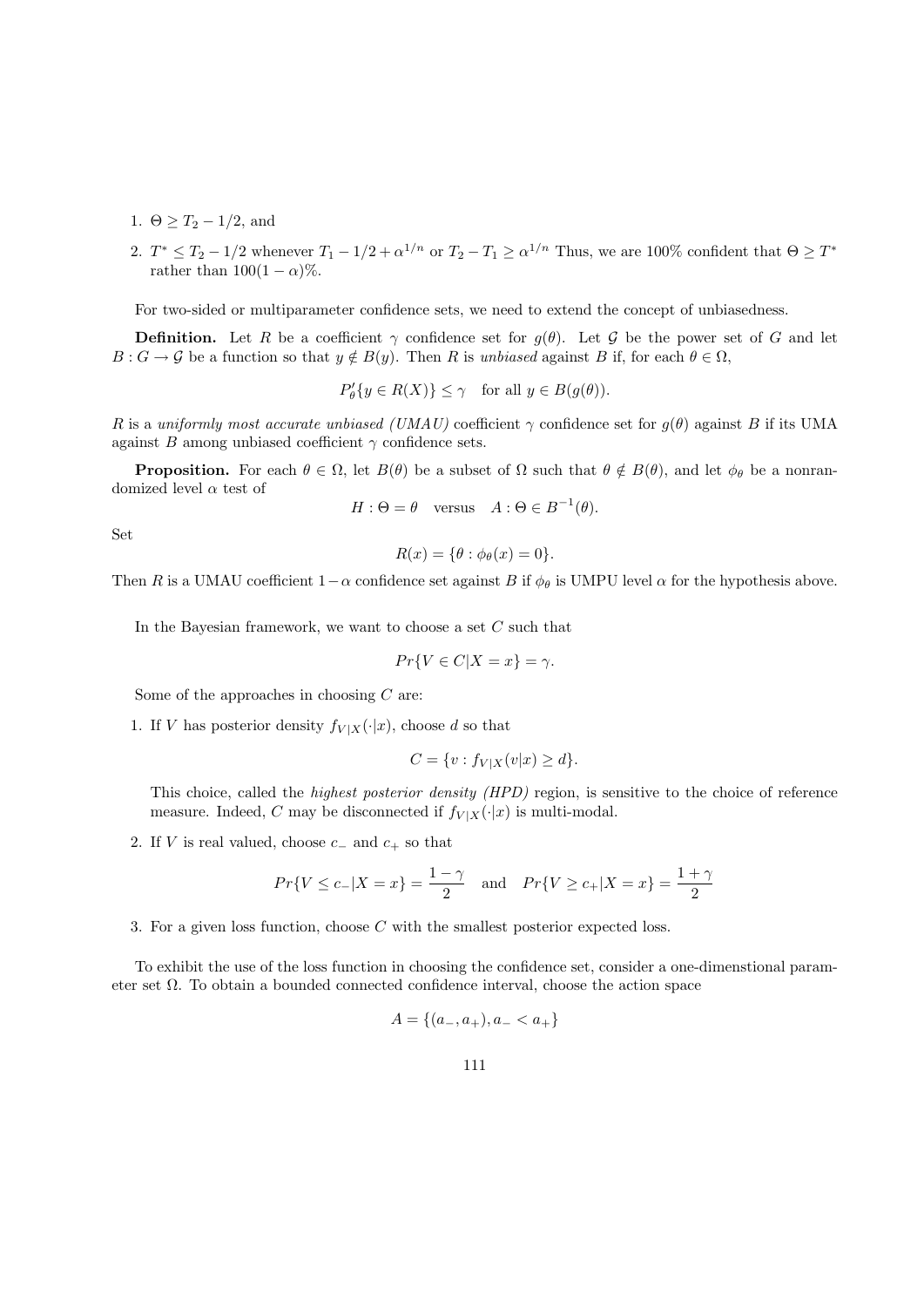and the loss function

$$
L(\theta, a_-, a_+) = a_+ - a_- + \begin{cases} c_-(a_- - \theta) & \text{if } \theta < a_-, \\ 0 & \text{if } a_- \le \theta \le a_+, \\ c_+(\theta - a_+) & \text{if } a_+ < \theta. \end{cases}
$$

**Theorem.** Suppose that the posterior mean of  $\Theta$  is finite and the loss is as above with c<sub>−</sub> and c<sub>+</sub> at least 1. Then the formal Bayes rule is the interval between the  $1/c_$  and  $1 - 1/c_$  quantiles of the posterior distribution of Θ.

**Proof.** Write the loss function above by  $L_{-} + L_{+}$  where

$$
L_-(\theta,a_-)=\left\{\begin{array}{ll} (c_--1)(a_--\theta) & \text{if } a_>\theta,\\ (\theta-a_-) & \text{if } a_ \leq \theta.\end{array}\right.
$$

and

$$
L_{+}(\theta, a_{+}) = \begin{cases} (a_{+} - \theta) & \text{if } a_{+} \geq \theta, \\ (c_{+} - 1)(\theta - a_{+}) & \text{if } a_{+} < \theta. \end{cases}
$$

Because each of these loss functions depends only on one action, the posterior means can be minimized separately. Recall, in this case that the posterior mean of  $L_-(\Theta, a_-)/c_-$  is minimized at  $a_-$  equal to the  $1/c_$ – quantile of the posterior. Similarly, the posterior mean of  $L_{+}(\Theta, a_+)/c_+$  is minimized at  $a_+$  equal to the  $(c_{+} - 1)1/c_{+}$  quantile of the posterior.

### 7.4 The Bootstrap

The strategy of the bootstap is to say that one can use a calculation performed by using a cumulative distribution function  $\hat{F}_n$  obtained from an observed sample as an estimate of the calculation one would like to perform using F.

Let  $X = (X_1, \dots, X_n)$  be an i.i.d. sample.

1. If the empirical distriubtion function

$$
\hat{F}_n(x) = \frac{1}{n} \sum_{i=1}^n I_{(-\infty, x]}(X_i)
$$

is used, then the method is the nonparametric bootstrap.

2. If  $\hat{\Theta}_n$  is an estimate of  $\Theta$  and

$$
\hat{F}_n(x) = F_{X_1|\Theta}(x|\hat{\Theta}_n)
$$

is used, then the method is the parametric bootstrap.

Let  $\mathcal F$  be an appropriate space of cumulative distribution functions and let

$$
R: \mathcal{X} \times \mathcal{F} \to R
$$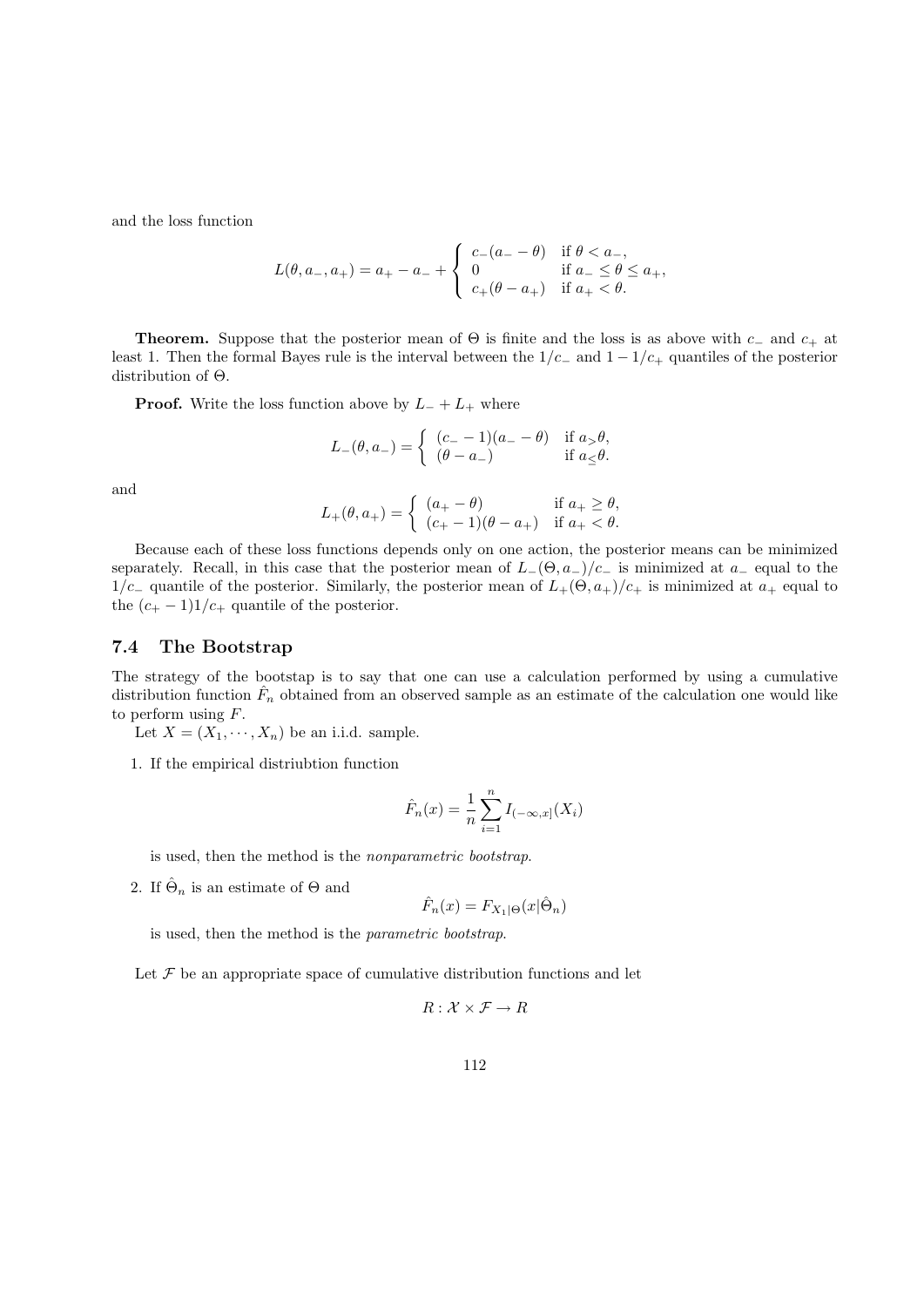be some function of interest, e.g., the difference between the sample median of  $X$  and the median of  $F$ . Then the bootstrap replaces

$$
R(X, F) \qquad \text{by} \qquad R(X^*, \hat{F}_n)
$$

where  $X^*$  is an i.i.d. sample of size n from  $\hat{F}_n$ .

The bootstrap was originally designed as a tool for estimating bias and standard error of a statistic.

#### Examples.

1. Assume that the sample is real values having CDF F satisfying  $\int x^2 dF(x) < \infty$ . Let

$$
R(X,F) = \left(\frac{1}{n}\sum_{i=1}^{n}X_i\right)^2 - \left(\int x \, dF(x)\right)^2,
$$

then

$$
R(X^*, \hat{F}_n) = \left(\frac{1}{n} \sum_{i=1}^n X_i^*\right)^2 - (\bar{x}_n),
$$

where  $\bar{x}_n$  is the observed sample average. Use

$$
s_n^2 = \frac{1}{n} \sum_{i=1}^n (x_i - \bar{x}_n)^2
$$

as an estimate of the variance. Now

$$
E[R(X, F)] = \frac{1}{n}\sigma^2
$$
 and  $E[R(X^*, \hat{F}_n)|X = x] = \frac{1}{n}s_n^2$ .

2. (Bickel and Freedman) Suppose that  $X_1, \dots, X_n$  are independent  $U(0, \theta)$  random variables. Take

$$
R(X, F) = \frac{n}{F^{-1}(1)}(F^{-1}(1) - \max_{i} X_i).
$$

The distribution of  $\max_i X_i/F^{-1}(1)$  is  $Beta(n, 1)$ . This has cumulative distribution function  $t^n$ . Thus,

$$
P_{\theta}\{R(X,F) \le t\} = 1 - (1 - \frac{t}{n})^n \approx 1 - e^{-t}.
$$

For the nonparametric bootstrap,

$$
R(X^*, \hat{F}_n) = \frac{n}{\max_i X_i} (\max_i X_i - \max_i X_i^*)
$$

and

$$
P_{\theta}\{R(X^*, \hat{F}_n) = 0 | \hat{F}_n\} = 1 - (1 - \frac{1}{n})^n \approx 1 - e^{-1} \approx 0.6321.
$$

For any parametric bootstrap, we compute

$$
P_{\theta}\{R(X^*,\hat{F}_n) \le t|\hat{F}_n\} = P_{\theta}\{F_{X_1|\Theta}^{-1}(1|\hat{\Theta}) \le \max_i X_i^*|F_{X_1|\Theta}(\cdot|\hat{\Theta})\}.
$$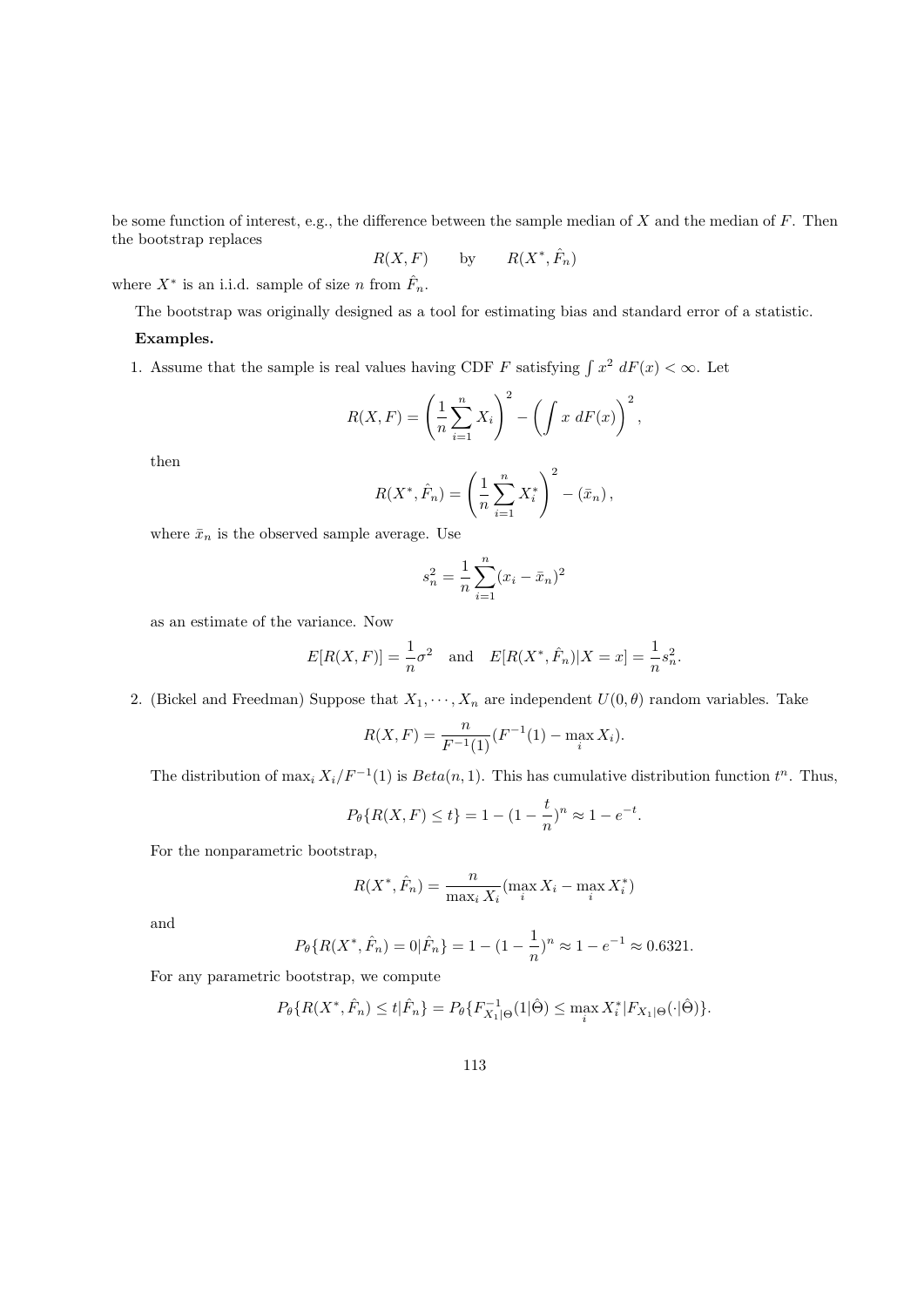To construct a bootstrap confidence interval, we proceed as follows. Let

$$
h:\mathcal{F}\to R.
$$

Then the confidence interval for  $h(F_{\theta})$  may take the form

$$
(-\infty, h(\hat{F}_n) + Y] \quad \text{or} \quad [h(\hat{F}_n) - Y_-, h(\hat{F}_n) + Y_+]
$$

where, for a coefficient  $\gamma$  confidence interval

$$
P_{\theta}\{h(\hat{F}_n) + Y \ge h(F_{\theta})\} = \gamma \quad \text{or} \quad P_{\theta}\{h(\hat{F}_n) - Y_{-} \le h(F) \le h(\hat{F}_n) + Y_{+}\} = \gamma.
$$

The goal is to find  $Y$ ,  $Y_$  and  $Y_+$ .

In the case that there is an available formula for the variance of  $F$ ,  $\sigma^2(F)$ , then we can write, for example,

$$
Y = \sigma(\hat{F}_n)\tilde{Y}.
$$

The acknowledges that  $\tilde{Y}$  may depend less on the underlying distribution than Y. Thus, we want  $\tilde{Y}$  to satisfy

$$
P_{\theta}\{\frac{h(F_{\theta}) - h(\hat{F}_n)}{\sigma(\hat{F}_n)} \le \tilde{Y}\} = \gamma.
$$

This lead to the *percentile-t bootstrap confidence interval* for  $h(F)$ ,

$$
(-\infty, h(\hat{F}_n) + \sigma(\hat{F}_n)\hat{Y}].
$$

To determine  $\hat{Y},$  note that

$$
R(X, F) = \frac{h(F) - h(\hat{F}_n)}{\sigma(\hat{F}_n)} \quad \text{and} \quad R(X^*, \hat{F}_n) = \frac{h(\hat{F}_n) - h(\hat{F}_n^*)}{\sigma(\hat{F}_n^*)}.
$$

Let  $\hat{F}_{R^*}$  be the empirical cumulative distribution function of  $R(X^*, \hat{F}_n)$ , then

$$
(-\infty, \sigma(\hat{F}_n)\hat{F}_{R^*}^{-1}(\gamma)]
$$

will serve to give the bootstrap confidence interval.

One can use a similar procedure to detect bias. If

$$
E_{\theta}[\phi(X)] = h(F_{\theta})
$$

choose

$$
R(X, F) = \phi(X) - h(F)
$$

and find  $\hat{F}_{R^*}$ .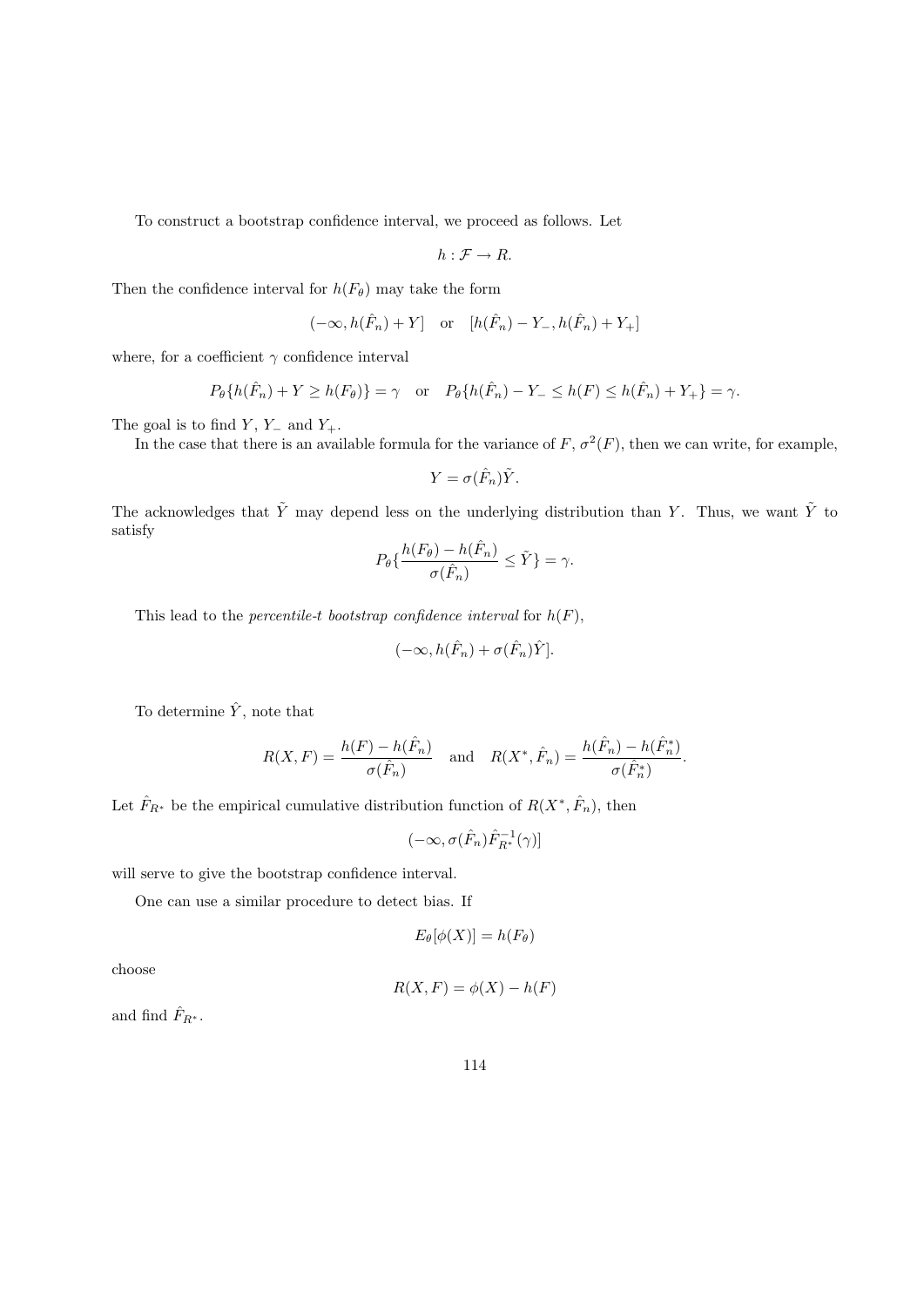# 8 Large Sample Theory

Large sample theory relies on the limit theorems of probability theory. We begin the study of large with empirical distribution functions.

# 8.1 Empirical Distribution Functions

**Definition.** Suppose that  $X_1, \dots, X_n$  are independent and identically distributed and let

$$
X_{(1)},\cdots,X_{(n)}
$$

be the order statistics.

Define the *empirical cumulative distribution function*  $F_n$  by

$$
F_n(x) = \frac{1}{n} \sum_{i=1}^n I_{(-\infty, x]}(X_i).
$$

For any distribution define the  $p$ -th quantile to be

$$
F^{-1}(p) = \inf\{x : F(x) \ge p\}.
$$

If  $X_1, \dots, X_n$  and independent real valued random variables hypothesized to follow some continuous probability distribution function,  $F$ , then we might plot

$$
X_{(k)} \quad \text{versus} \quad F^{-1}(\frac{k}{n+1})
$$

or equivalently

$$
F(X_{(k)})\quad\text{versus}\quad \frac{k}{n+1}.
$$

By the probability integral transform,  $Y_i = F(X_i)$  has a uniform distribution on [0, 1]. In addition,

$$
Y_{(k)} = F(X_{(k)}).
$$

This transform allows us to reduce our study to the uniform distribution. The fact that  $Y_{(k)}$  and  $k/(n+1)$ are close is the subject of the following law of large numbers stheorem.

Theorem. (Glivenko-Cantelli)

$$
\lim_{n \to \infty} \sup_x |F_n(x) - F(x)| = 0 \quad \text{a.s.}
$$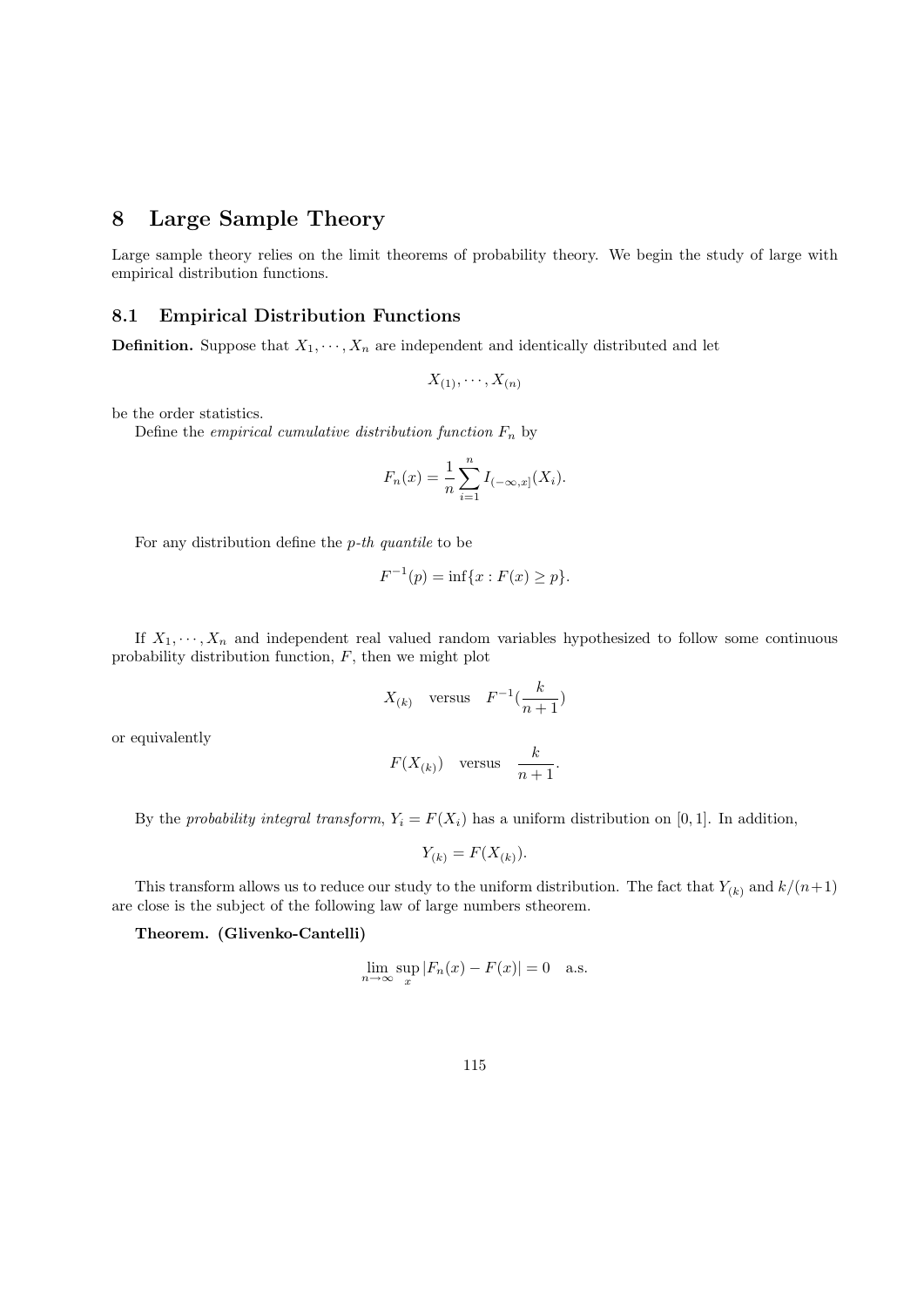**Proof.** (*F* continuous.) Fix  $x$ .

$$
E[F_n(x)] = \frac{1}{n} \sum_{i=1}^n E[I_{(\infty,x]}(X_i)] = P\{X_1 \le x\} = F(x).
$$

Thus by the strong law of large numbers

$$
\lim_{n \to \infty} F_n(x) = F(x) \quad \text{a.s.}
$$

If a sequence of nondecreasing functions converges pointwise to a bounded continuous function, then the convergence is uniform.

We can use the delta method to obtain results for quantiles and order statistics. The Glivenko-Cantelli theorem holds for general cumulative distribution functions F. One must also look at the limits of  $F_n(x-)$ .

We know look for the central limit behavior that accompanies this. If we look at the limiting distribution at a finite number of values  $x$ , we expect to find a mutivariate normal random variable.

**Definition.** Let *I* be an index set. An  $R^d$ -valued stochastic process  $\{Z(t): t \in I\}$  is called a *Gaussian* process if each of its finite dimensional distributions

$$
Z(t_1),\cdots,Z(t_n)
$$

is a multivariate normal random variable. Consequently, the distribution of  $Z$  is determined by its

mean function  $\mu_Z(t) = E[Z(t)]$ , and its covariance function  $\Gamma_Z(s,t) = \text{Cov}(Z(s).Z(t)).$ 

Note that the covariance of a Gaussian process is a positive definite function. Conversely, any positive semidefinite function is the covariance function of a Gaussian process.

### Definition.

1. A real valued Gaussion process  $\{W(t): t \geq 0\}$  is called a *Brownian motion* if  $t \mapsto W(t)$  is continuous a.s.,

$$
\mu_W(t) = 0
$$
 and  $\Gamma_W(s,t) = \min\{s,t\}.$ 

2. A real valued Gaussion process  $\{B(t): 0 \le t \le 1\}$  is called a *Brownian bridge* if  $t \mapsto B(t)$  is continuous a.s.,

$$
\mu_B(t) = 0
$$
 and  $\Gamma_B(s,t) = \min\{s,t\} - st.$ 

Given the existence of Brownian motion, we can deduce the properties of the Brownian bridge by setting

$$
\tilde{B}(t) = W(t) - tW(1).
$$

Because  $\tilde{B}$  is the sum of two Gaussian processes, it is also a Gaussian process.

$$
\mu_{\tilde{B}}(t) = E[W(t)] - tE[W(1)] = 0,
$$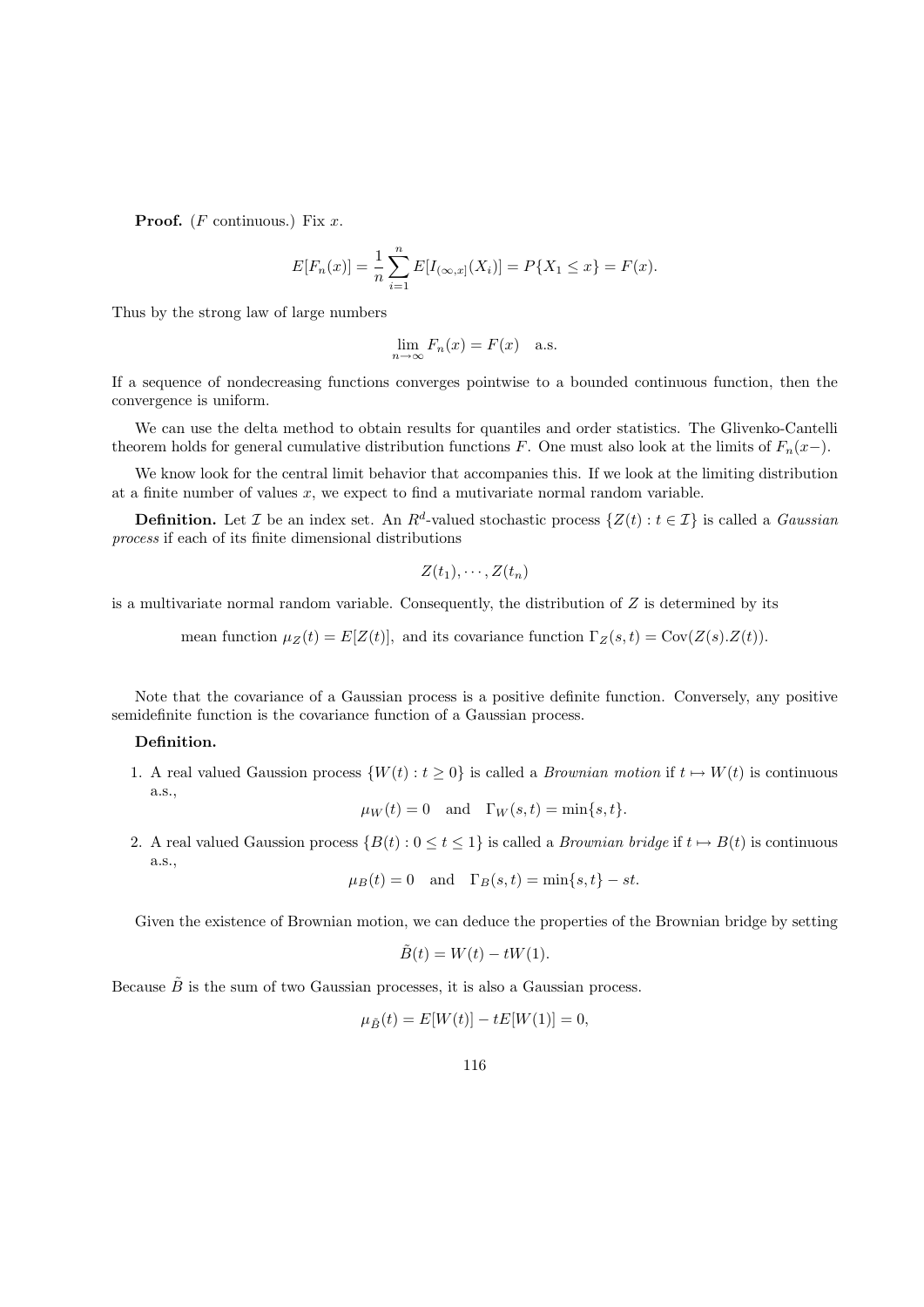and for  $s\leq t$ 

$$
\Gamma_{\tilde{B}}(s,t) = E[(W(s) - sW(1))(W(t) - tW(1))]
$$
  
=  $E[W(s)W(t)] - tE[W(s)W(1)] - sE[W(1)W(t)] + stE[W(1)^{2}]$   
=  $s - ts - st + st = s(1 - t).$ 

**Theorem.** Let  $Y_1, Y_2, \cdots$  be independent  $U(0, 1)$  and define

$$
B_n(t) = \sqrt{n}(F_n(t) - t),
$$

then for  $t_1 < \cdots < t_k$ ,

$$
(B_n(t_1),\cdots,B_n(t_k))\to^{\mathcal{D}}(B(t_1),\cdots,B(t_k))
$$

as  $n \to \infty$  where B is the Brownian bridge.

**Proof.** The number of observations among  $Y_1, \dots, Y_n$  below t is

$$
U_n(t) = nF_n(t).
$$

Set  $t_0 = 0$  and assume that  $t_k = 1$ . Note that the random variables

$$
D_n(i) = U_n(t_i) - U_n(t_{i-1})
$$

are  $Multi(n, t_1 - t_0, \dots, t_k - t_{k-1})$ . By the central limit theorem

$$
\tilde{D}(i) \equiv \frac{1}{\sqrt{n}}(U_n(t_i) - U_n(t_{i-1}) - n(t_i - t_{i-1})), \quad i = 1, \cdots, k
$$

converges to a multivariate normal random variable  $\tilde{D}$  with mean zero and covariance matrix

$$
\Gamma_{\tilde{D}}(i,j) = (t_i - t_{i-1})(\delta_{ij} - (t_j - t_{j-1})).
$$

Now,

$$
\sum_{i=1}^{j} \tilde{D}_n(j) = \sum_{i=1}^{j} \frac{1}{\sqrt{n}} (U_n(t_i) - U_n(t_{i-1}) - n(t_i - t_{i-1})) = \frac{1}{\sqrt{n}} (U(t_j) - nt_j) = B_n(t_j).
$$

Thus,

$$
B_n(t_j) = \tilde{D}_n A
$$

where the matrix  $A$  has entries  $A(i, j) = I_{\{i \leq j\}}$ . Consequently set,

$$
B(t_j)=\tilde{D}A.
$$

Because  $B(t_j)$  has mean zero, we need only check that these random variables have the covariance structure of the Brownian bridge.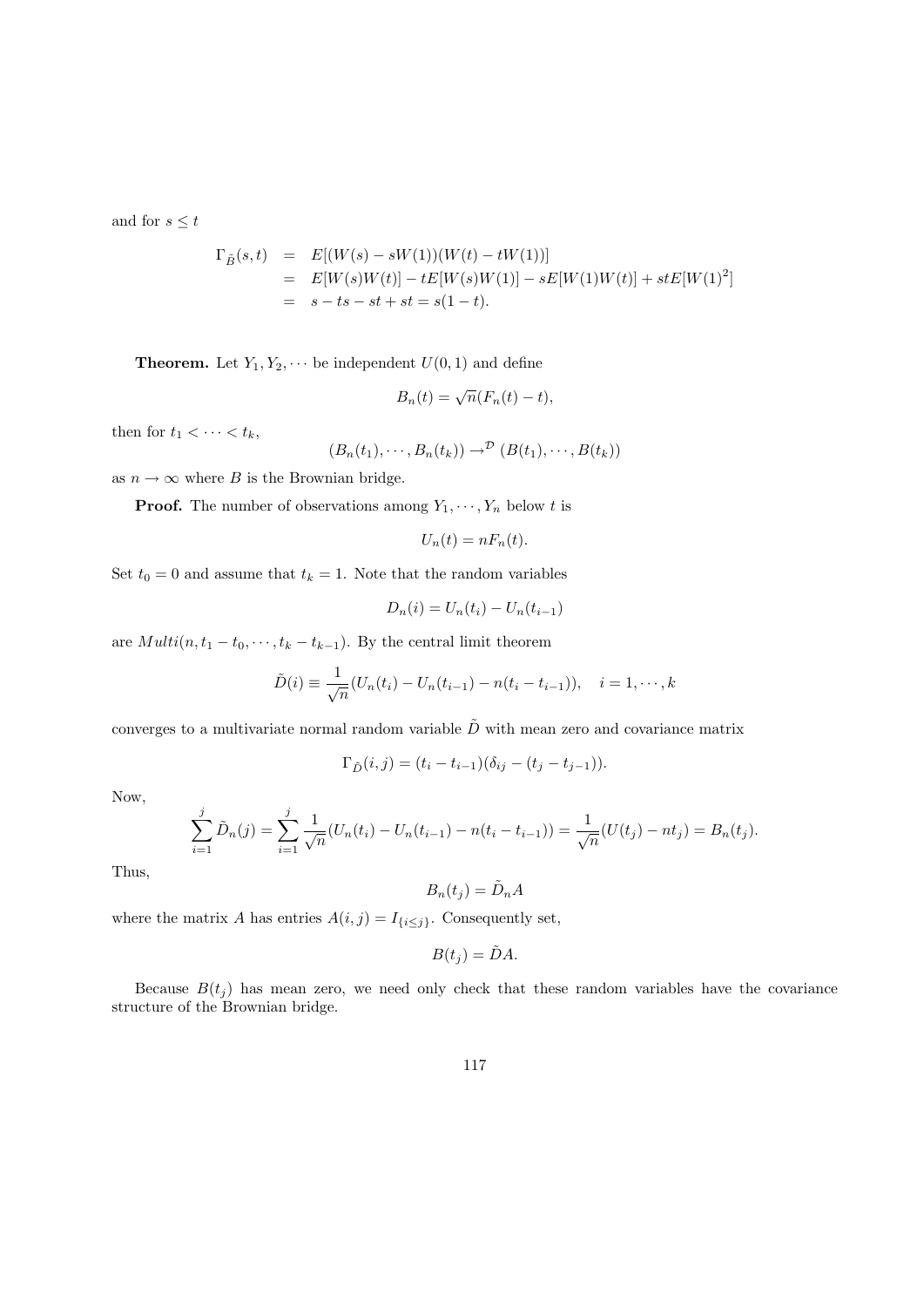To check this, let  $i \leq j$ 

$$
\Gamma_{\tilde{B}}(t_i, t_j) = (A^T \Gamma_D A)(i, j)
$$
\n
$$
= \sum_{m=1}^j \sum_{\ell=1}^j A(m, i) \Gamma_D(m, \ell) A(\ell, j)
$$
\n
$$
= \sum_{m=1}^i \sum_{\ell=1}^j \Gamma_D(m, \ell)
$$
\n
$$
= \sum_{m=1}^i \sum_{\ell=1}^j (t_k - t_{k-1})(\delta_{k\ell} - (t_{\ell} - t_{\ell-1}))
$$
\n
$$
= t_i - t_i t_j = t_j (1 - t_i)
$$

We would like to extend this result to say that the the entire path converges in distribution. First, we take the empirical distribution  $F_n$  and create a continuous version  $\tilde{F}_n$  of this by linear interpolation. Then the difference between  $F_n$  and  $\tilde{F}_n$  is at most  $1/n$ . This will allows us to discuss convergence on the separable Banach space  $C([0, 1], R)$  under the supremum norm. Here is the desired result.

**Theorem.** Let  $Y_1, Y_2, \cdots$  be independent  $U(0, 1)$  and define

$$
B_n(t) = \sqrt{n}(\tilde{F}_n(t) - t),
$$

then

$$
B_n \to^{\mathcal{D}} B
$$

as  $n \to \infty$  where B is the Brownian bridge.

The plan is to show that the distribution of the processes  $\{B_n; n \geq 1\}$  forms a relatively compact set in the space of probability measures on  $C([0,1], R)$ . If this holds, then we know that the distributios of  ${B_n; n \geq 1}$  have limit points. We have shown that all of these limit points have the same finite dimensional distributions. Because this characterizes the process, we have only one limit point, the Brownian bridge.

The strategy is due to Prohorov and begins with the following definition:

**Definition.** A set M of probability measures on a metric space S is said to be tight if for every  $\epsilon > 0$ , there exists a compact set  $K$  so that

$$
\inf_{P \in \mathcal{M}} P(K) \ge 1 - \epsilon.
$$

#### Theorem. (Prohorov)

- 1. If  $M$  is tight, then it is relatively compact.
- 2. If S is complete and separable, and if  $\mathcal M$  is relatively compact, then it is tight.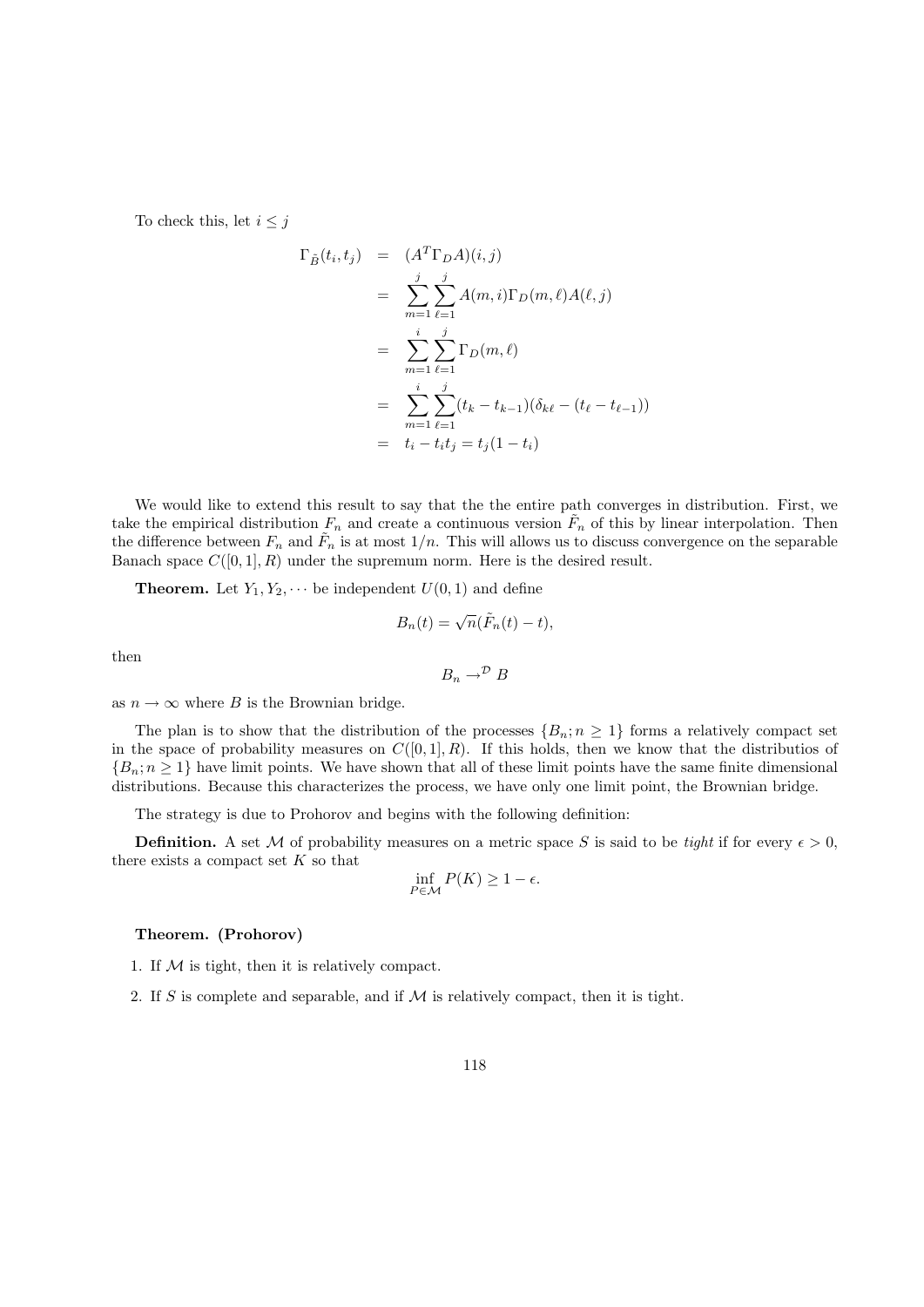Thus, we need a characterization of compact sets in  $C([0, 1], R)$ . This is provided by the following:

**Definition.** Let  $x \in C([0,1], R)$ . Then the *modulus of continuity* of x is defined by

$$
\omega_x(\delta) = \sup_{|s-t| < \delta} |x(s) - x(t)|
$$

Note that

.

$$
|\omega_x(\delta) - \omega_y(\delta)| \le 2||x - y||,
$$

and therefore, for fixed  $\delta$ ,  $\omega_x(\delta)$  is continuous in x. Because x is uniformly continuous,

$$
\lim_{\delta \to 0} \omega_x(\delta) = 0.
$$

**Theorem.** (Arzela-Ascoli) A subset  $A \in C([0,1], R)$  has compact closure if and only if

$$
\sup_{x \in A} |x(0)| < \infty, \text{ and } \lim_{\delta \to 0} \sup_{x \in A} \omega_x(\delta) = 0.
$$

In brief terms, any collection of uniformly bounded and equicontinuous functions has compact closure. This leads to the following theorem.

**Theorem.** The sequence  $\{P_n : n \geq 1\}$  of probability measures on  $C([0, 1], R)$  is tight if and only if:

1. For each positive  $\eta$ , there exist M so that

$$
\limsup_{n \to \infty} P_n\{x : |x(0)| > M\} \le \eta.
$$

2. For each postive  $\epsilon$  and  $\eta$ , there exists  $\delta$  such that

$$
\limsup_{n \to \infty} P_n\{x : \omega_x(\delta) \ge \epsilon\} \le \eta.
$$

We can apply this criterion with  $P_n$  being the distribution of  $B_n$  to obtain the convergence in distribution to the Brownian bridge.

Because  $B_n(0) = 0$ , the first property is easily satisfied.

For the second criterion, we estimate

$$
P\{\sup_{s\leq t\leq t+\delta} |B_n(s) - B_n(t)| \geq \epsilon\} = P\{\sup_{t\leq \delta} |B_n(t)| \geq \epsilon\}
$$
  

$$
= P\{\sup_{t\leq \delta} \sqrt{n}|F_n(t) - t| \geq \epsilon\}
$$
  

$$
= P\{\sup_{t\leq \delta} \sqrt{n}|\frac{1}{n}\sum_{i=1}^n I_{[0,t]}(Y_i) - t| \geq \epsilon\}.
$$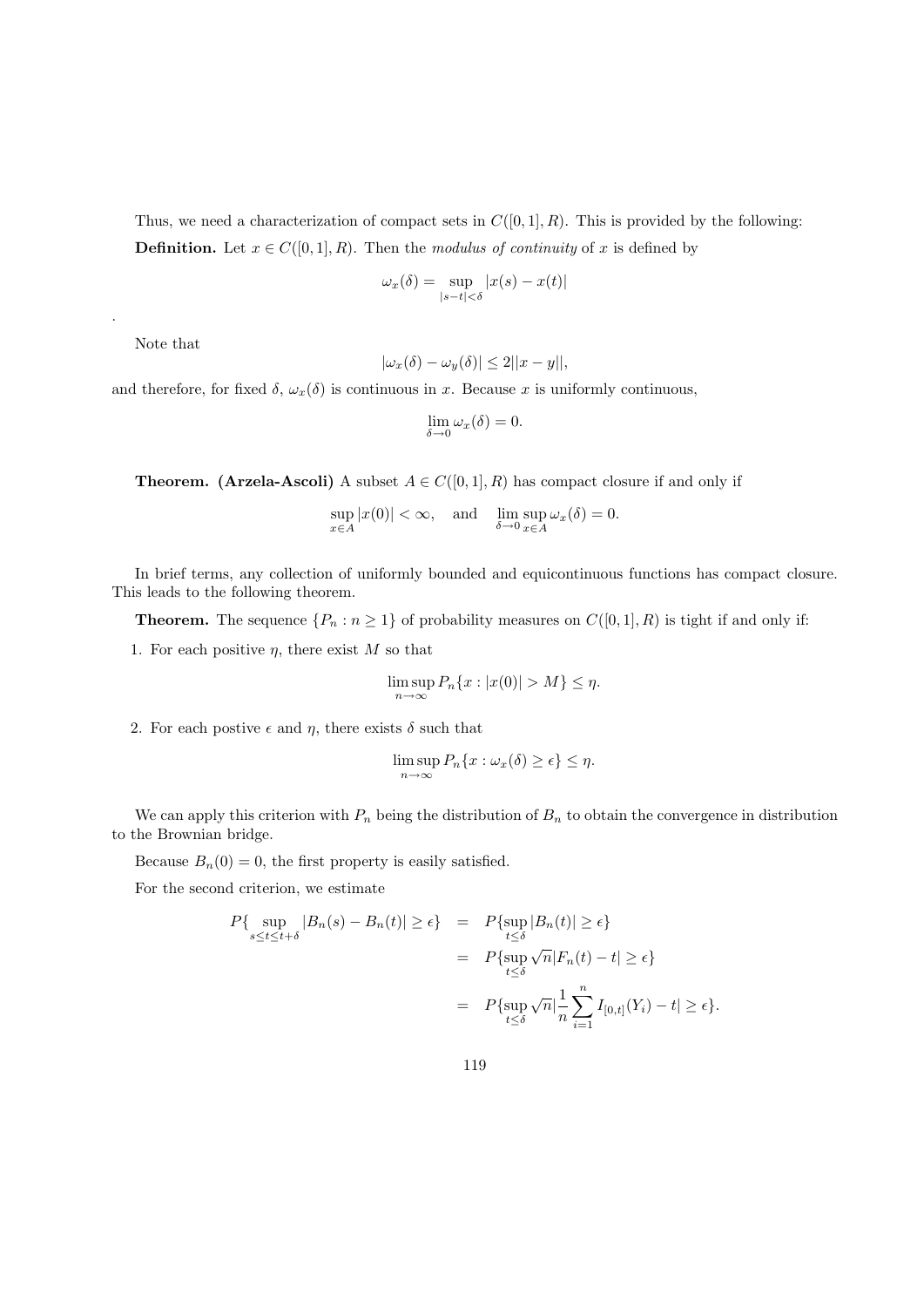and use this to show that given  $\eta > 0$  and  $\epsilon > 0$ , the exists  $\delta > 0$  so that

$$
\limsup_{n\to\infty} P\{\omega_{B_n}(\delta)\geq \epsilon\} \leq \limsup_{n\to\infty} \frac{1}{\delta} P\{\sup_{t\leq \delta} \sqrt{n} \big|\frac{1}{n}\sum_{i=1}^n I_{[0,t]}(Y_i)-t|\geq \epsilon\} \leq \eta.
$$

Write the Brownian bridge  $B(t) = W(t) - tW(1)$ , where W is Brownian motion. Now let  $\{P_{\epsilon} : \epsilon > 0\}$ be a family of probability measures defined by

$$
P_{\epsilon}(A) = P\{W \in A | W(1) \in [0, \epsilon]\}.
$$

**Proposition.**  $P_{\epsilon} \rightarrow^{\mathcal{D}} P_0$  where  $P_0$  is the distribution of the Brownian bridge.

**Proof.** Let F be a closed subset of  $C([0, 1], R)$ . We show that

$$
\limsup_{\epsilon \to 0} P\{W \in F | W(1) \in [0, \epsilon] \} \le P\{B \in F\}.
$$

Fix  $t_1 < \cdots < t_k$  note that the correlation of  $W(1)$  with each component of  $(B(t_1), \cdots, B(t_k))$  is zero and thus  $W(1)$  independent of B. Therefore

$$
P\{B \in A | W(1) \in [0, \epsilon] \} = P\{B \in A\}.
$$

Note that

$$
\vert B(t)-W(t)\vert = t\vert W(1)\vert
$$

and therefore

$$
||B - W|| = |W(1)|
$$

Choose  $\eta < \epsilon$ , then

$$
P\{W \in F|W(1) \in [0, \epsilon]\} \le P\{B \in F^{\eta}|W(1) \in [0, \epsilon]\} = P\{B \in F^{\eta}\}.
$$

Because  $F$  is closed,

$$
\lim_{\eta \to 0} P\{B \in F^{\eta}\} = P\{B \in F\}
$$

We will use this to compute the Kolmogorov-Smirnov test.

**Theorem.** For  $c > 0$ ,

$$
\lim_{n \to \infty} P\{\sup_{0 \le t \le 1} |B_n(t)| \le c\} = 1 + 2 \sum_{k=1}^{\infty} (-1)^k e^{-2k^2 c^2}.
$$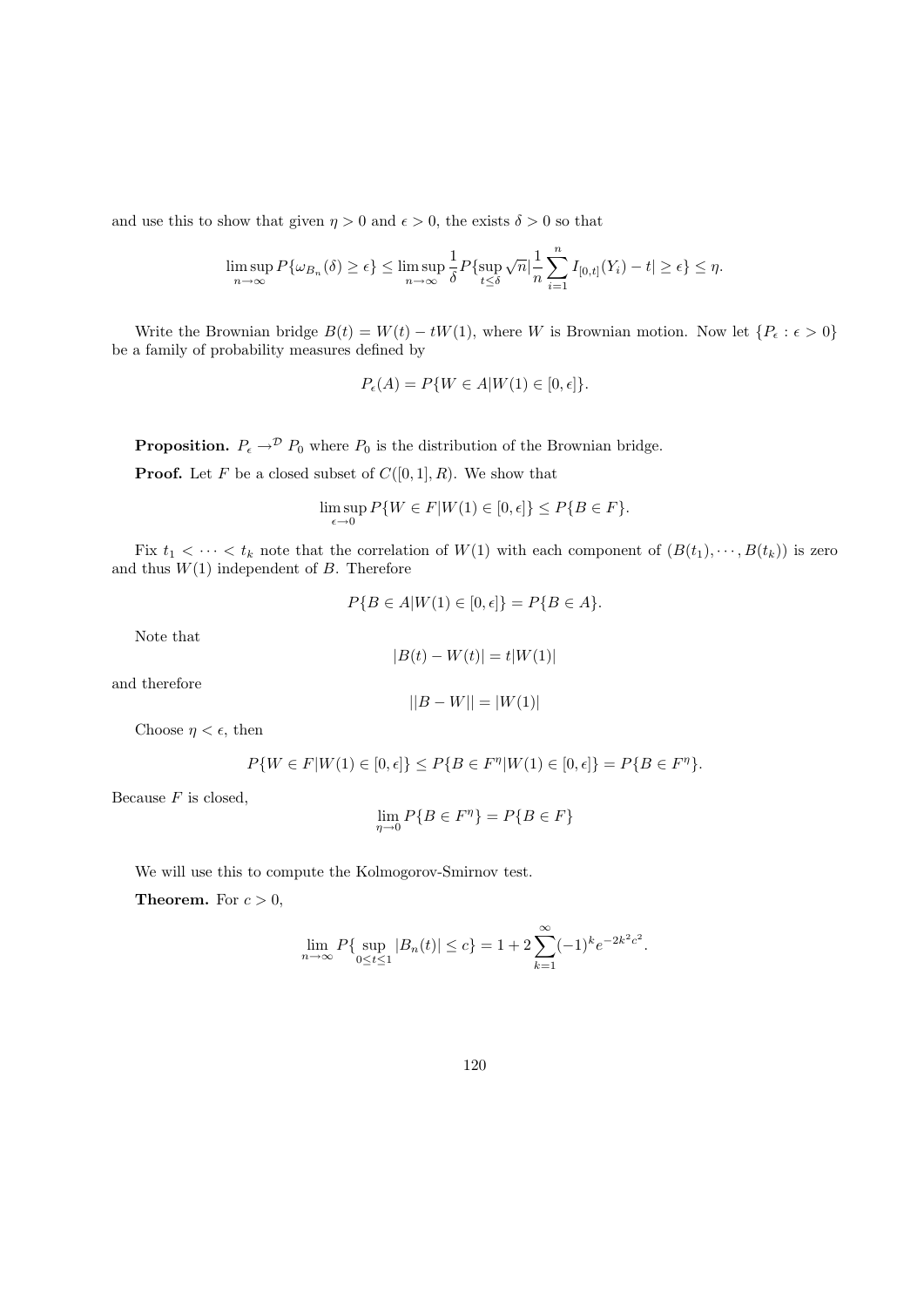To begin, let  $X_1, X_2, \cdots$  be an i.i.d. sequence of mean zero, finite variance, and let  $S_0, S_1, S_2, \cdots$  be the sequence of partial sums. Set

$$
m_n = \min_{0 \le i \le n} S_i \qquad M_n = \max_{0 \le i \le n} S_i
$$

$$
m = \min_{0 \le t \le 1} W(t) \qquad M = \max_{0 \le t \le 1} W(t)
$$

Because the mapping

$$
x \mapsto (\min_{0 \le t \le 1} x(t), \max_{0 \le t \le 1} x(t), x(1))
$$

from  $C([0,1], R)$  to  $R^3$  is continuous, we have

Theorem.

$$
\frac{1}{\sigma\sqrt{n}}(m_n, M_n, S_n) \to^{\mathcal{D}} (m, M, W(1)).
$$

For a simple random walk, we find an explicit formula for

$$
p_n(a, b, v) = P\{a < m_n \le M_n < b, S_n = v\}.
$$

Claim. If  $q_n(j) = P\{S_n = j\}$ , then for integer  $a \leq 0 \leq b, a \leq v \leq b, a < b$ ,

$$
p_n(a, b, v) = \sum_{k=-\infty}^{\infty} q_n(v + 2k(b - a)) - \sum_{k=-\infty}^{\infty} q_n(2b - v + 2k(b - a)).
$$

Note that the sum above is finite if  $a < b$ . To prove by induction, check that  $p_0(a, b, 0) = 1$ , and  $p_0(a, b, v) \neq 0$  for  $v \neq 0$ .

Now assume that the formula above holds for  $p_{n-1}$ .

Case 1.  $a = 0$ Because  $S_0 = 0$ ,  $p_n(0, b, v) = 0$ . Because  $q_n(j) = q_n(-j)$ , the two sums in the formula are equal. Case 2.  $b = 0$  is similar.

Case 3.  $a < 0 < b$ ,  $a \le v \le b$ . Because  $a + 1 \leq 0$  and  $b - 1 \geq 0$ , we have the formula for

$$
p_{n-1}(a-1,b-1,v-1)
$$
 and  $p_{n-1}(a+1,b+1,v+1)$ 

Use

$$
q_n(j) = \frac{1}{2}(q_{n-1}(j-1) + q_{n-1}(j+1))
$$

and

$$
p_n(a,b,v) = \frac{1}{2}(p_{n-1}(a-1,b-1,v-1) + p_{n-1}(a+1,b+1,v+1))
$$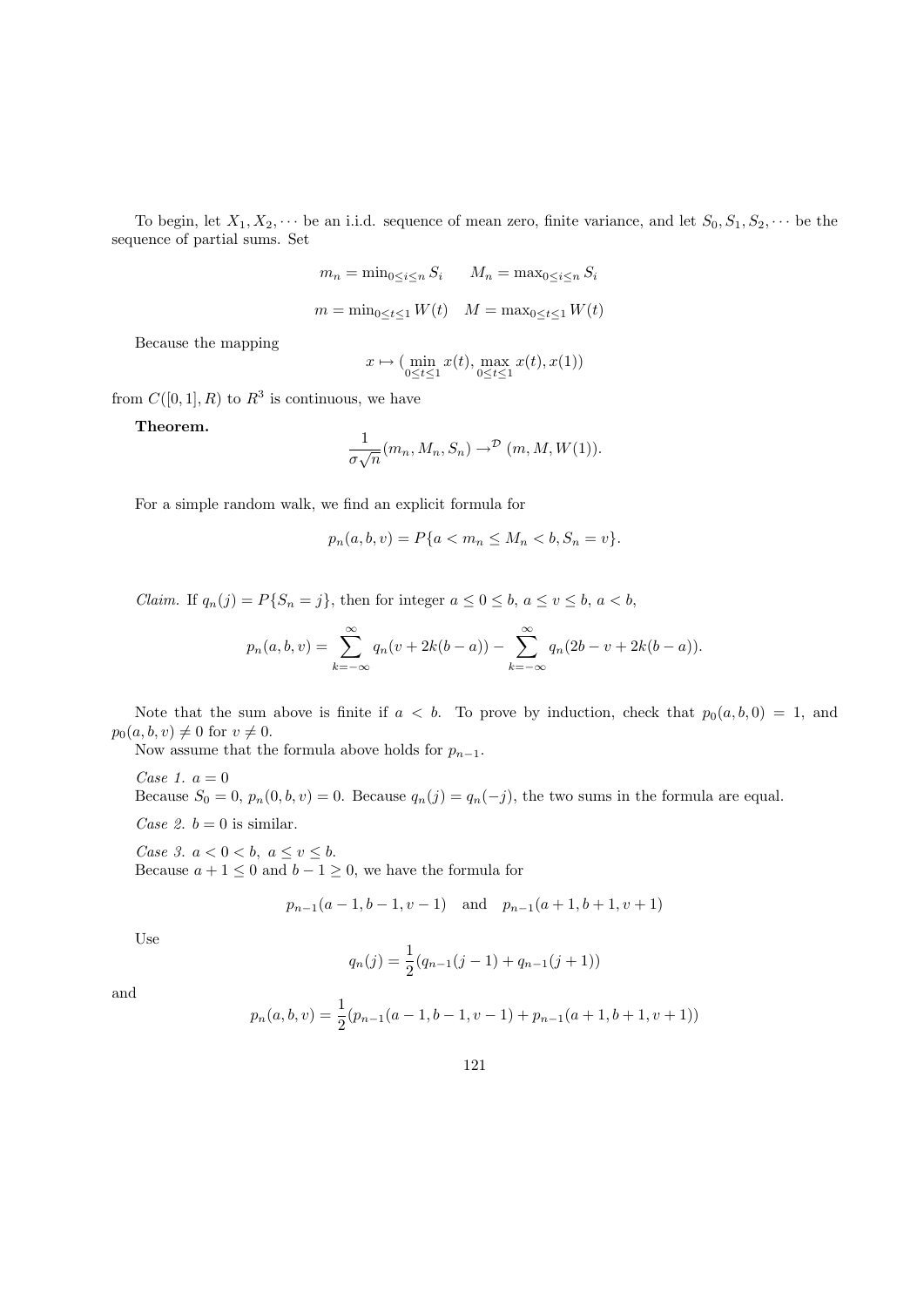to obtain

$$
\sum_{k=-\infty}^{\infty} \frac{1}{2} (q_{n-1}(v-1+2k(b-a)) + q_{n-1}(v+1+2k(b-a)))
$$
  

$$
-\sum_{k=-\infty}^{\infty} \frac{1}{2} (q_{n-1}(2(b-1)-(v-1)+2k(b-a)) + q_{n-1}(2(b+1)-(v+1)+2k(b-a)))
$$
  

$$
=\frac{1}{2} (p_{n-1}(a-1,b-1,v-1) + p_{n-1}(a+1,b+1,v+1)).
$$

Therefore,

$$
P\{a < m_n \le M_n < b, u < S_n < v\}
$$
\n
$$
= \sum_{k=-\infty}^{\infty} P\{u + 2k(b - a) < S_n < v + 2k(b - a)\} - \sum_{k=-\infty}^{\infty} P\{2b - v + 2k(b - a) < S_n < 2b - u + 2k(b - a)\}.
$$

By the continuity of the normal distribution, a termwise passage to the limit as  $n \to \infty$  yields

$$
P\{a < m \le M < b, u < W(1) < v\}
$$

$$
= \sum_{k=-\infty}^{\infty} P\{u + 2k(b-a) < W(1) < v + 2k(b-a)\} - \sum_{k=-\infty}^{\infty} P\{2b - v + 2k(b-a) < W(1) < 2b - u + 2k(b-a)\}.
$$
\nLet  $-a = b = c$ ,  $u = 0$  and  $v = \epsilon$ , then

 $et -a = b = c, u = 0, \text{ and } v = \epsilon, \text{ the }$ 

$$
P\{\sup_{0
$$

$$
= \sum_{k=-\infty}^{\infty} P\{4kc < W(1) < \epsilon + 4kc\} - \sum_{k=-\infty}^{\infty} P\{2c - \epsilon + 4kc < W(1) < 2c + 4kc\}.
$$

Use

$$
\lim_{\epsilon \to 0} \frac{1}{\epsilon} P\{x < W(1) < x + \epsilon\} = \frac{1}{\sqrt{2\pi}} e^{-x^2/2}.
$$

to obtain

$$
P\{\sup_{0
$$

We can convert this limit theorem on empirical cumulative distribution function to sample quantiles using the following lemma.

**Lemma.** Let  $Y_1, Y_2, \dots$  be independent  $U(0, 1)$ . Fix  $t \in [0, 1]$  then for each  $z \in R$  there exists a sequence  $A_n$  such that, for every  $\epsilon > 0$ , √

$$
\lim_{n \to \infty} P\{|A_n| > \sqrt{n}\epsilon\} = 0.
$$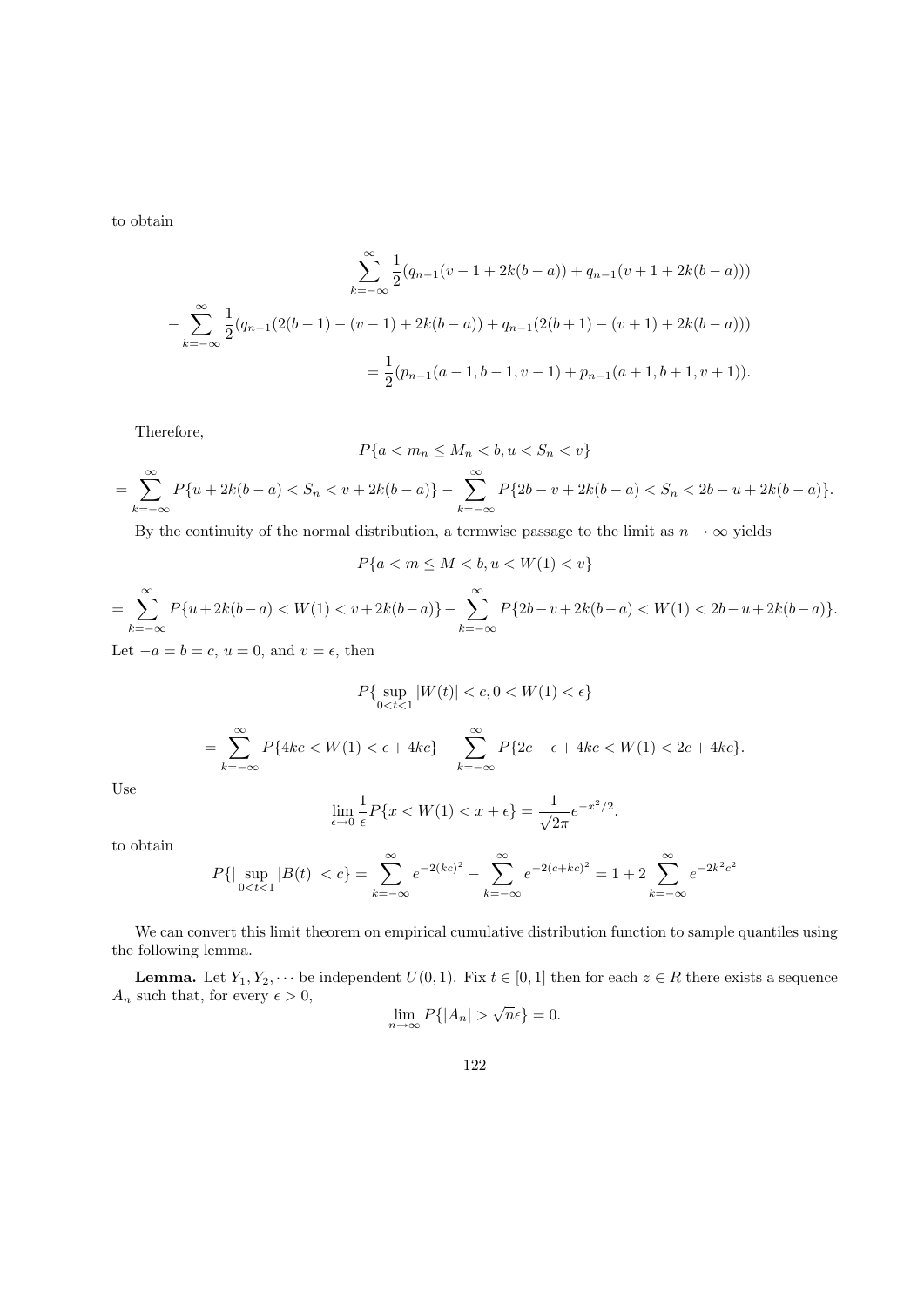and

$$
\sqrt{n}(\tilde{F}_n^{-1}(t) - t) \le z, \quad \text{if and only if} \quad \sqrt{n}(t - \tilde{F}(t)) \le z + \sqrt{n}A_n.
$$

Proof. Set

$$
A_n = \tilde{F}_n(t + \frac{z}{\sqrt{n}}) - \tilde{F}_n(t) - \frac{z}{\sqrt{n}} = \frac{1}{n}(U_n(t + \frac{z}{\sqrt{n}}) - U_n(t)) - \frac{z}{\sqrt{n}} + \delta_n,
$$

where  $\delta_n \leq 2/n$  and  $U_n(t)$  is the number of observations below t. Check, using, for example characteristic functions, that  $A_n$  has the desired property. To complete the lemma, consider the following equivalent inequalities.

$$
\sqrt{n}(\tilde{F}_n^{-1}(t) - t) \leq z
$$
  
\n
$$
\tilde{F}_n^{-1}(t) \leq t + \frac{z}{\sqrt{n}}
$$
  
\n
$$
t = \tilde{F}_n(\tilde{F}_n^{-1}(t)) \leq \tilde{F}_n(t + \frac{z}{\sqrt{n}})
$$
  
\n
$$
t \leq A_n + \tilde{F}_n(t) + \frac{z}{\sqrt{n}}
$$
  
\n
$$
\sqrt{n}(t - \tilde{F}_n(t)) \leq z + \sqrt{n}A_n
$$

**Corollary.** Let  $Y_1, Y_2, \cdots$  be independent  $U(0, 1)$  and define

$$
\hat{B}_n(t) = \sqrt{n}(\tilde{F}_n^{-1}(t) - t),
$$

then

$$
\hat{B}_n \to^{\mathcal{D}} B
$$

as  $n \to \infty$ , where B is the Brownian bridge.

Use the delta method to obtain the following.

**Corollary.** Let  $0 < t_1 < \cdots < t_k < 1$  and let  $X_1, X_2, \cdots$  be independent with cumulative distribution function F. Let  $x_t = F^{-1}(t)$  and assume that F has derivative f in a neighborhood of each  $x_{t_i}$ .  $i = 1, \dots, k$ ,  $0 < f(x_{t_i}) < \infty$ . Then √

$$
\sqrt{n}(\tilde{F}_n^{-1}(t_1) - x_{t_1}, \cdots, \tilde{F}_n^{-1}(t_k) - x_{t_k}) \to^{\mathcal{D}} W
$$

where W is a mean zero normal random vector with covariance matrix

$$
\Gamma_W(i,j) = \frac{\min\{t_i, t_j\} - t_i t_j}{f(t_i)f(t_j)}.
$$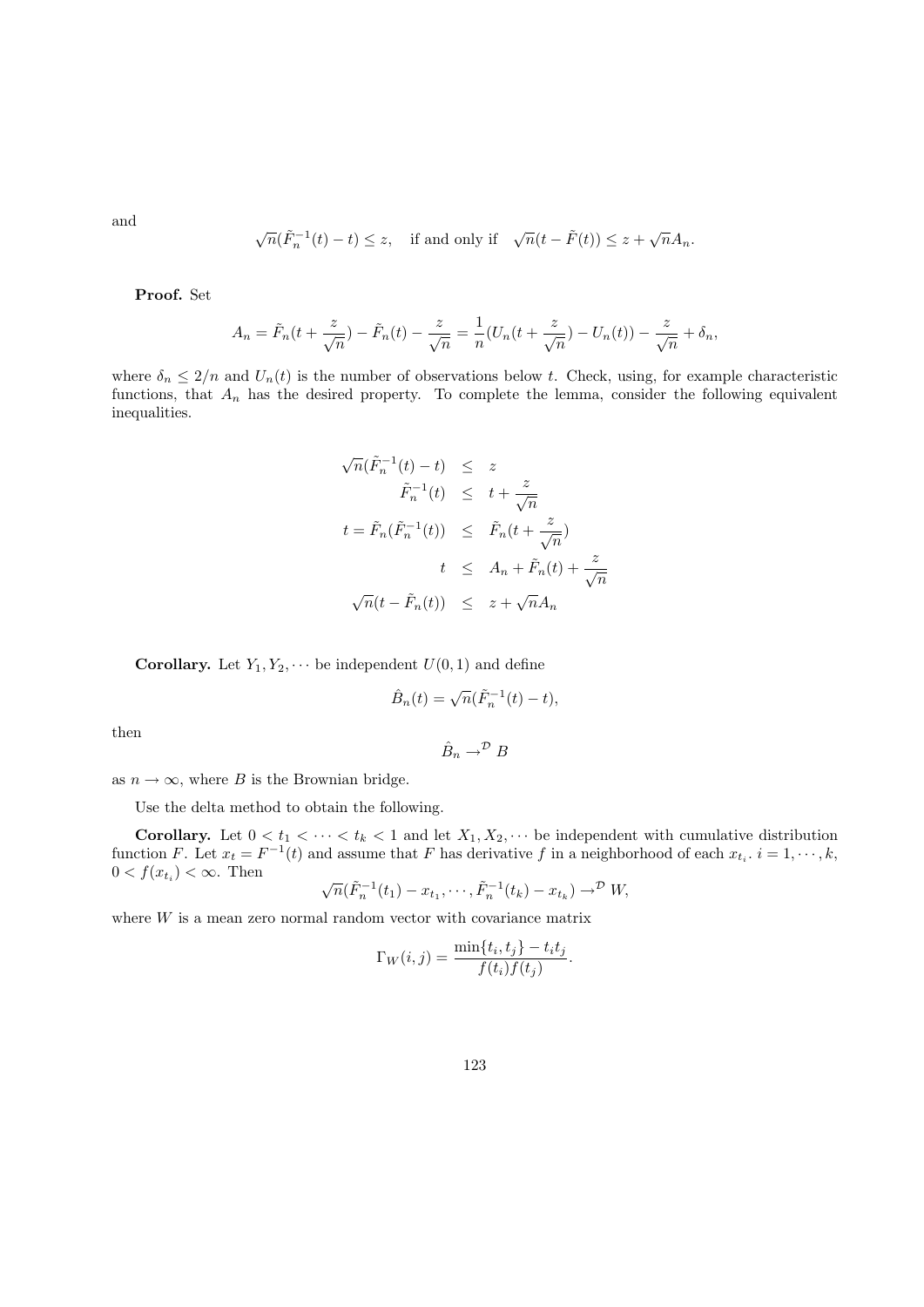**Examples.** For the first and third quartiles,  $Q_1$  and  $Q_3$ , and the median we have the following covariance matrix.  $\overline{ }$ 

$$
\Gamma_W = \begin{pmatrix} \frac{3}{16} \frac{1}{f(x_{1/4})^2} & \frac{1}{8} \frac{1}{f(x_{1/4})f(x_{1/2})} & \frac{1}{16} \frac{1}{f(x_{1/4})f(x_{3/4})} \\ \frac{1}{8} \frac{1}{f(x_{1/4})f(x_{1/2})} & \frac{1}{4} \frac{1}{f(x_{1/2})^2} & \frac{1}{8} \frac{1}{f(x_{1/2})f(x_{3/4})} \\ \frac{1}{16} \frac{1}{f(x_{1/4})f(x_{3/4})} & \frac{1}{8} \frac{1}{f(x_{1/2})f(x_{3/4})} & \frac{3}{16} \frac{1}{f(x_{3/4})^2} \end{pmatrix}
$$

1. For the Cauchy distribution, the density is

$$
f(x) = \frac{1}{\sigma \pi} \frac{1}{1 + (x - \mu)^2 / \sigma^2}.
$$

Therefore,

$$
\begin{array}{ccc} x_{1/4}=\mu-\sigma, & x_{1/2}=\mu, & x_{3/4}=\mu+\sigma, \\ f(x_{1/4})=\frac{1}{4\sigma\pi} & f(x_{1/2})=\frac{1}{\sigma\pi}, & f(x_{3/4})=\frac{1}{4\sigma\pi} \end{array}
$$

2. For the normal distribution, the density is

$$
f(x) = \frac{1}{\sigma\sqrt{2\pi}} \exp\left(-\frac{1}{2\sigma^2}(x-\mu)^2\right).
$$

Therefore,

$$
x_{1/4} = \mu - 0.6745\sigma, \qquad x_{1/2} = \mu, \qquad x_{3/4} = \mu + 0.6745\sigma,
$$
  

$$
f(x_{1/4}) = \frac{1}{\sigma\sqrt{2\pi}} \exp\left(-\frac{0.6745^2}{2}\right) \quad f(x_{1/2}) = \frac{1}{\sigma\sqrt{2\pi}}, \quad f(x_{3/4}) = \frac{1}{4\sigma\pi} \exp\left(-\frac{0.6745^2}{2}\right)
$$

For the extreme statistics, we have:

**Theorem.** For  $x_-, x_+ \in R$ ,  $\alpha_-, \alpha_+ > 0$ , and assume

$$
\lim_{x \to x_{-+}} (x - x_{-})F(x) = c_{-} > 0, \text{ and } \lim_{x \to x_{+-}} (x - x_{+})F(x) = c_{+} > 0.
$$

Let  $X_1, X_2, \dots$  be i.i.d. observations with cumulative distribution function  $F$ ,

$$
m_n = \min\{X_1, \cdots, X_n\} \quad \text{and} \quad M_n = \max\{X_1, \cdots, X_n\}.
$$

then

$$
\lim_{n \to \infty} P\{n^{1/\alpha - (m_n - x_-)} < t_-, n^{1/\alpha + (x_+ - M_n)} < t_+\} = (1 - \exp(-c_- t_-^{\alpha_-})) (1 - \exp(-c_+ t_+^{\alpha_+})).
$$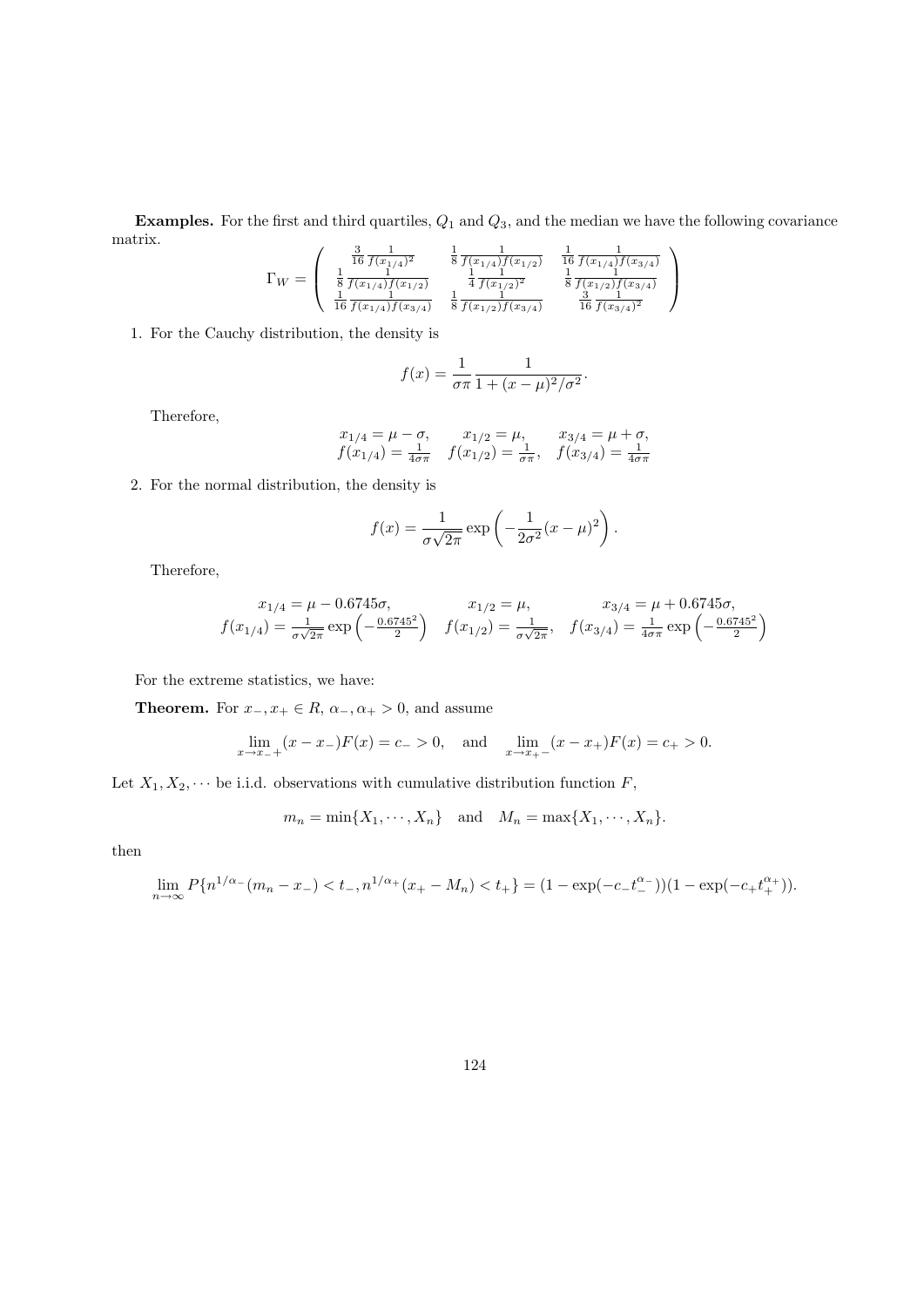### 8.2 Estimation

The sense that an estimator ought to arrive eventually at the parameter as the data increases is captured by the following definition.

**Definition.** Let  $\{P_\theta : \theta \in \Omega\}$  be a parametric family of distributions on a sequence space  $\mathcal{X}^\infty$ . Let G be a metric space with the Borel  $\sigma$ -field. Let

 $g : \Omega \to G$ 

and

.

$$
Y_n:\mathcal{X}^\infty\to G
$$

be a measurable function that depends on the first n coordinates of  $\mathcal{X}^{\infty}$ . We say that  $Y_n$  is consistent for  $g(\theta)$  if

$$
Y_n \to^P g(\theta), \quad P_\theta
$$

Suppose that  $\Omega$  is k-dimensional and suppose that the FI regularity conditions hold and that  $\mathcal{I}_{X_1}(\theta)$  is the Fisher information matrix for a single observation. Assume, in addition,

$$
\sqrt{n}(\hat{\Theta}_n - \theta) \to^{\mathcal{D}} Z
$$

where Z is  $N(0, V_{\theta})$ .

If  $g$  is differentiable, then, by the delta method

$$
\sqrt{n}(g(\hat{\Theta}_n) - g(\theta)) \rightarrow^{\mathcal{D}} \langle \nabla g(\theta), Z \rangle.
$$

In particluar,  $g(\hat{\Theta})$  is a consistent estimator of  $g(\theta)$ .

The variance of  $\langle \nabla g(\theta), Z \rangle$  is

$$
\nabla g(\theta)^T V_{\theta} \nabla g(\theta).
$$

We know that the smallest possible variance for an unbiased estimator of  $g(\theta)$  is

$$
\nabla g(\theta)^T \mathcal{I}_{X_1}(\theta)^{-1} \nabla g(\theta).
$$

The ratio of these two variance is a measure of the quality of a consistent estimator.

**Definition.** For each n, let  $G_n$  be and estimator of  $g(\theta)$  satisfying

$$
\sqrt{n}(G_n) - g(\theta)) \to^{\mathcal{D}} W
$$

where W is  $N(0, v_{\theta})$ . Then the ratio

$$
\frac{\nabla g(\theta)^T\mathcal{I}_{X_1}(\theta)^{-1}\nabla g(\theta)}{v_{\theta}}
$$

is called the *asymptotic efficiency* of  $\{G_n : n \geq 1\}$ . If this ratio is one then the sequence of estimators is asymptotically efficient.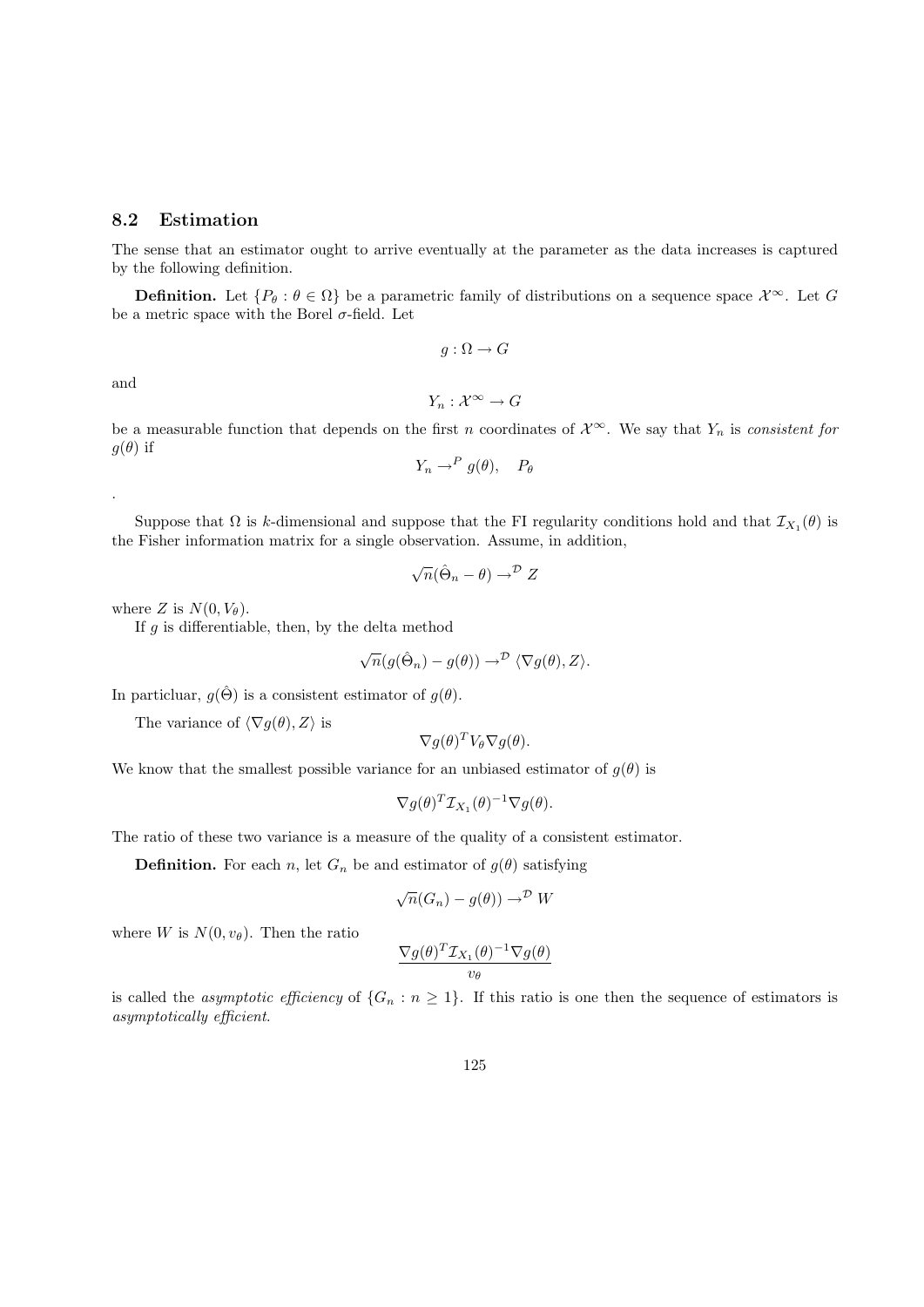To compare estimating sequences, we have

**Definition.** Let  $\{G_n : n \geq 1\}$  and  $\{G'_n : n \geq 1\}$  and let  $C_{\epsilon}$  be a criterion for an estimator. Fix  $\epsilon$  and let

 $n(\epsilon)$  and  $n'(\epsilon)$ 

be the first value for which the respective estimator satisfies  $C_{\epsilon}$ . Assume

$$
\lim_{\epsilon \to 0} n(\epsilon) = \infty \quad \text{and} \quad \lim_{\epsilon \to 0} n'(\epsilon) = \infty.
$$

Then

$$
r = \lim_{\epsilon \to 0} \frac{n'(\epsilon)}{n(\epsilon)}
$$

is called the *asymptotically relative efficiency* (*ARE*) of  $\{G_n : n \ge 1\}$  and  $\{G'_n : n \ge 1\}$ .

#### Examples.

1. Let  $X_1, X_2, \dots$  be independent  $N(\mu, \sigma^2)$  random variables. Let  $g(\mu, \sigma) = \mu$ . Let  $G_n$  be the sample mean and  $G'_n$  be the sample median. Then,

$$
\sqrt{n}(G_n - \mu) \to^{\mathcal{D}} \sigma Z
$$
 and  $\sqrt{n}(G_n - \mu) \to^{\mathcal{D}} \sqrt{\frac{\pi}{2}} \sigma Z$ ,

where Z is a standard normal. Assume that  $C_{\epsilon}$  is that the estimator have variance below  $\epsilon$ . Then the asymptotic relative efficiency is  $\sqrt{2/\pi} \approx 0.79788$ .

2. Let  $X_1, X_2, \cdots$  be independent  $U(0, \theta)$  random variables. The maximum likelihood estimator of  $\theta$  is

$$
\hat{\Theta} = \max_{1 \le i \le n} X_i.
$$

A second estimator is

$$
2\bar{X}_n.
$$

Set  $C_{\epsilon}$  to be having the stimator have variance below  $\theta^2 \epsilon$ . We have

$$
\operatorname{Var}(\hat{\Theta}_n) = \frac{\theta^2 n}{(n+1)^2(n+2)} \quad \text{and} \quad \operatorname{Var}(2\hat{X}_n) = \frac{\theta^2}{3n}.
$$

Therefore,

$$
n'(\epsilon) = \frac{(n(\epsilon) + 1)^2(n(\epsilon) + 2)}{n(\epsilon)},
$$

and the ARE of  $\hat{\Theta}_n$  to  $2\bar{X}_n$  is  $\infty$ .

3. Let  $X_1, X_2, \dots$  be independent  $N(\mu, 1)$  random variables. Then  $\mathcal{I}_{X_1}(\theta) = 1$  and

$$
\sqrt{n}(\bar{X}_n - \theta) \to^{\mathcal{D}} Z,
$$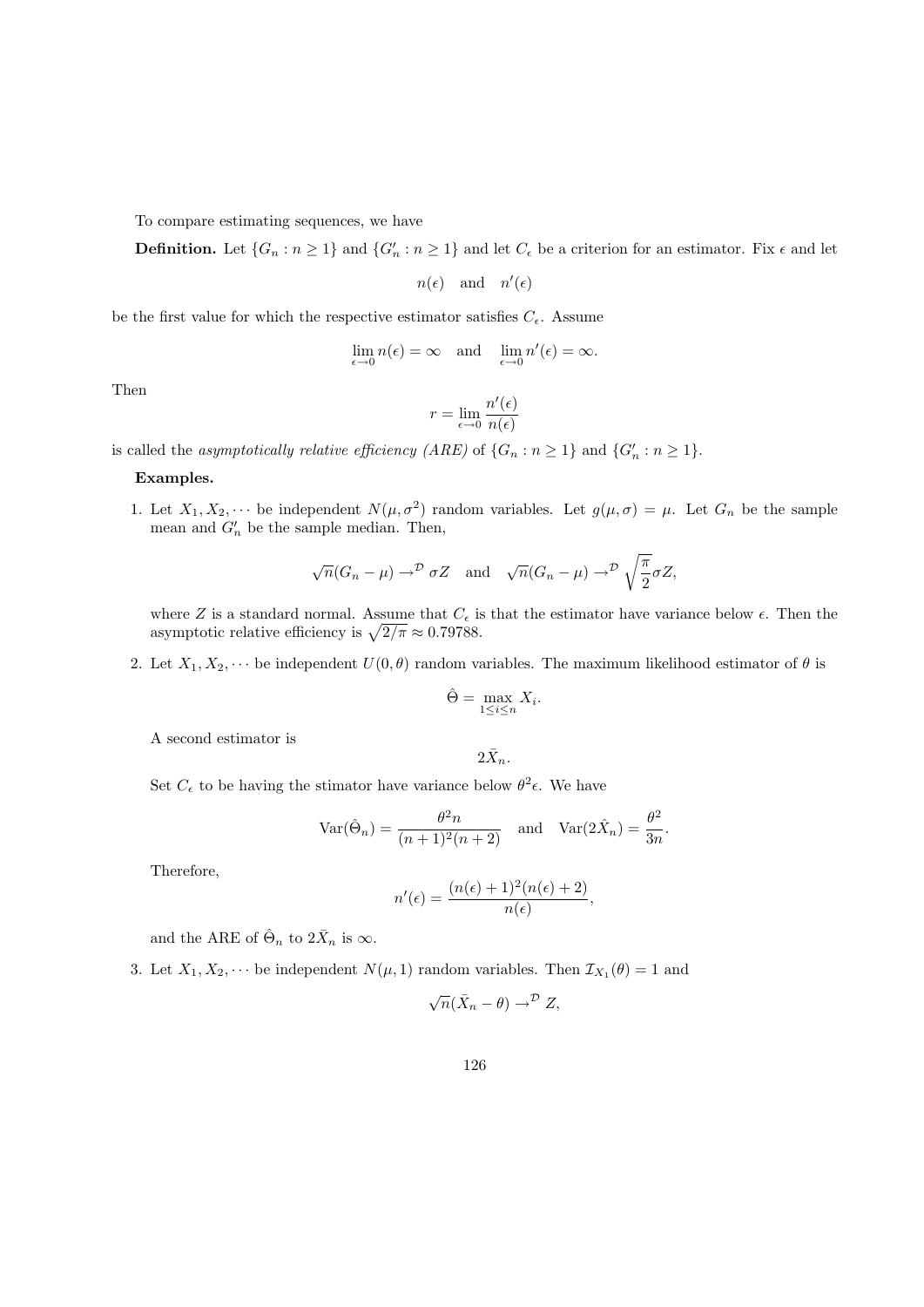a standard normal. Fix  $\theta_0$  and for  $0 < a < 1$  define a new estimator of  $\Theta$ 

$$
G_n = \begin{cases} \bar{X}_n & \text{if } |\bar{X}_n - \theta_0| \ge n^{-1/4}, \\ \theta_0 + a(\bar{X} - \theta_0) & \text{if } |\bar{X}_n - \theta_0| < n^{-1/4}. \end{cases}
$$

This is like using a posterior mean of  $\Theta$  when  $\bar{X}_n$  is close to  $\theta_0$ . To calculate the efficiency of  $G_n$ , consider:

Case 1.  $\theta \neq \theta_0$ .

$$
\sqrt{n}|\bar{X}_n - G_n| = \sqrt{n}(1 - a)|\bar{X}_n - G_n|I_{[0, n^{-1/4}]}(|\bar{X}_n - G_n|).
$$

Hence, for  $\epsilon > 0$ ,

$$
P'_{\theta}\{\sqrt{n}|\bar{X}_n - \theta_0| > \epsilon\} \leq P'_{\theta}\{|\bar{X}_n - \theta_0| > n^{-1/4}\}\
$$
  
= 
$$
P'_{\theta}\{(\theta_0 - \theta)\sqrt{n} - n^{-1/4} \leq \sqrt{n}(\bar{X}_n - \theta) \leq (\theta_0 - \theta)\sqrt{n} + n^{-1/4}\}.
$$

Because  $\sqrt{n}(\bar{X}_n - \theta)$  is a standard normal and the endpoints both tend to either  $+\infty$  or  $-\infty$ , this last quantity has zero limit as  $n \to \infty$ . Therefore

$$
\lim_{n \to \infty} P_{\theta}'\{\sqrt{n}|G_n - \bar{X}_n| > \epsilon\} = 0.
$$

Case 2.  $\theta = \theta_0$ .

$$
\sqrt{n}|(\bar{X}_n - \theta_0) + (\theta_0 - G_n)| = \sqrt{n}(1 - a)|\bar{X}_n - \theta_0|I_{[n^{-1/4},\infty)}(|\bar{X}_n - \theta_0|).
$$

Hence, for  $\epsilon > 0$ ,

$$
P'_{\theta_0}\{\sqrt{n}|(\bar{X}_n - \theta_0) + (\theta_0 - G_n)| > \epsilon\} \le P'_{\theta_0}\{ |(\bar{X}_n - \theta_0)| > n^{-1/4} \} = P'_{\theta_0}\{\sqrt{n}|(\bar{X}_n - \theta_0)| > n^{1/4} \}
$$

Again, this last quantity has zero limit as  $n \to \infty$ . Therefore

$$
\lim_{n \to \infty} P_{\theta}'\{\sqrt{n} |(G_n - \theta_0) + a(\bar{X}_n - \theta_0)| > \epsilon\} = 0.
$$

Therefore,

$$
\sqrt{n}(G_n - \theta) \to^{\mathcal{D}} W
$$

where W is  $N(0, v_{\theta})$  where  $v_{\theta} = 1$  except at  $\theta_0$  where  $v_{\theta_0} = a^2$ . Thus, the efficiency at  $\theta_0$  is  $1/a^2 > 1$ .

This phenomenon is called *superefficiency*. LeCam proved that under conditions slightly stronger that the FI regularity conditions, superefficiency can occur only on sets of Lebsegue measure 0.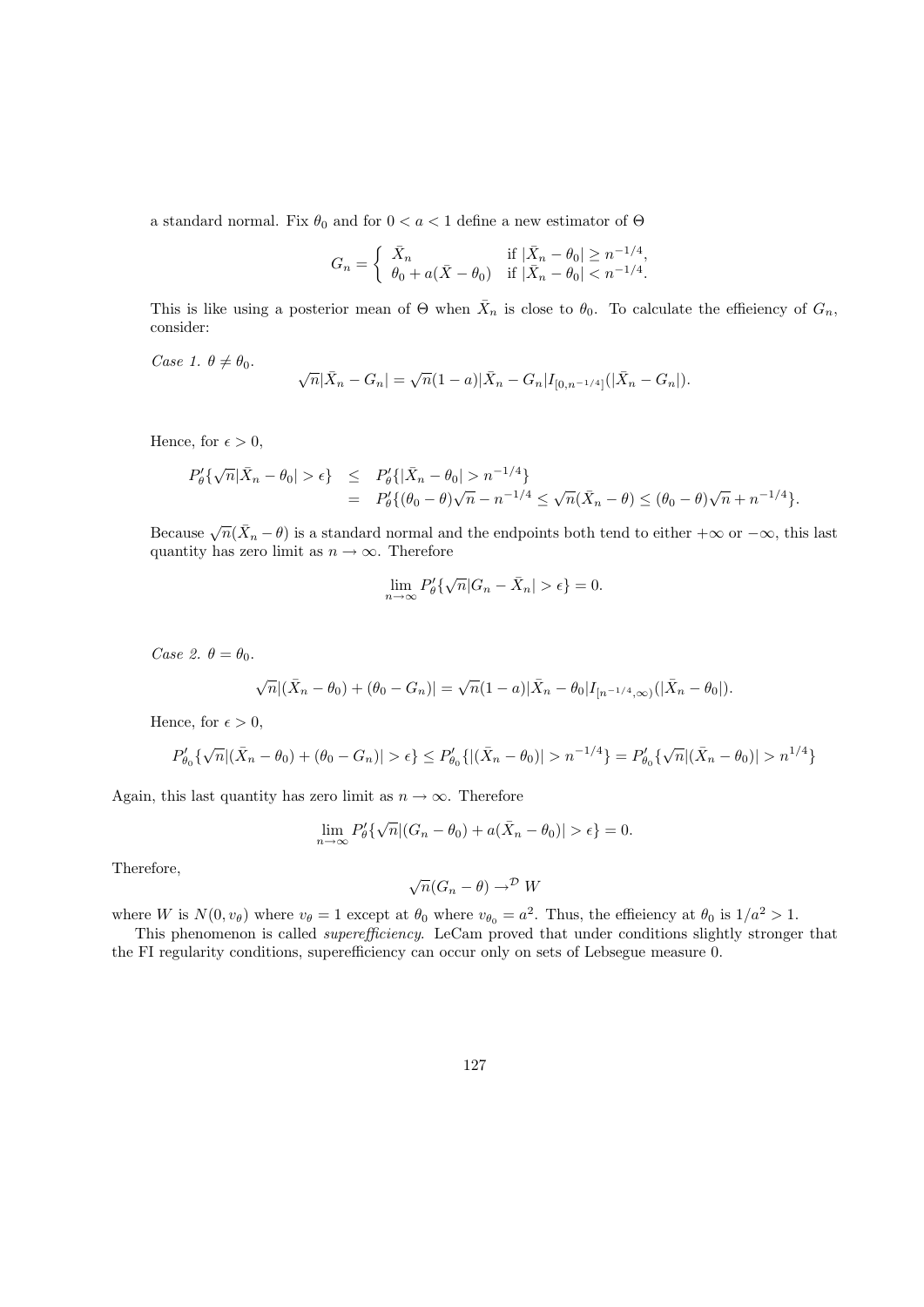### 8.3 Maximum Likelihood Estimators

**Theorem.** Assume that  $X_1, X_2, \cdots$  are independent with density

 $f_{X_1|\Theta}(x|\theta)$ 

with respect to some  $\sigma$ -finite measure  $\nu$ . Then for each  $\theta_0$  and for each  $\theta \neq \theta_0$ ,

$$
\lim_{n \to \infty} P'_{\theta_0} \{ \prod_{i=1}^n f_{X_1 | \Theta}(X_i | \theta_0) > \prod_{i=1}^n f_{X_1 | \Theta}(X_i | \theta) \} = 1.
$$

Proof. The event above is equivalent to

$$
R(x) = \frac{1}{n} \sum_{i=1}^{n} \log \frac{f_{X_1|\Theta}(x_i|\theta)}{f_{X_1|\Theta}(x_i|\theta_0)} < 0.
$$

By the law of large numbers

$$
R(X) \to E_{\theta_0}[\log \frac{f_{X|\Theta}(X_i|\theta)}{f_{X_1|\Theta}(X_i|\theta_0)}] = -\mathcal{I}_{X_1}(\theta_0;\theta), \quad \text{a.s. } P_{\theta_0},
$$

the Kullback-Leibler information, which is negative whenever  $\theta \neq \theta_0$ .

Consistency follows from the following.

**Theorem.** (Wald) Assume that  $X_1, X_2, \cdots$  are independent with density

$$
f_{X_1|\Theta}(x|\theta)
$$

with respect to some  $\sigma$ -finite measure  $\nu$ . Fix  $\theta_0 \in \Omega$ , and define, for each  $M \subset \Omega$  and  $x \in \mathcal{X}$ .

$$
Z(M, x) = \inf_{\psi \in M} \log \frac{f_{X_1|\Theta}(x|\theta_0)}{f_{X_1|\Theta}(x|\psi)}.
$$

Assume,

1. for each  $\theta \neq \theta_0$ , the is an open neighborhood  $N_{\theta}$  of  $\theta$  such that  $E_{\theta_0}[Z(N_{\theta}, X_1)] > 0$ . and

2. for  $\Omega$  not compact, there exists a compact set K containing  $\theta_0$  such that  $E_{\theta_0}[Z(K^c, X_1)] = c > 0$ .

Then, then maximum likelihood estimator

$$
\hat{\Theta}_n \to \theta_0 \quad \text{a.s. } P_{\theta_0}.
$$

**Proof.** For  $\Omega$  compact, take  $K = \Omega$ . Let  $\epsilon > 0$  and let  $G_0$  be the open  $\epsilon$  ball about  $\theta_0$ . Because  $K \backslash G_0$ is compact, we can find a finite open cover  $G_1, \dots, G_{m-1} \subset \{N_\theta : \theta \neq \theta_0\}$ . Thus, writing  $G_m = K^c$ ,

$$
\Omega = G_0 \cup G_1 \cup \cdots \cup G_m, \quad \text{and} \quad E_{\theta_0}[Z(G_j, X_1)] = c_j > 0.
$$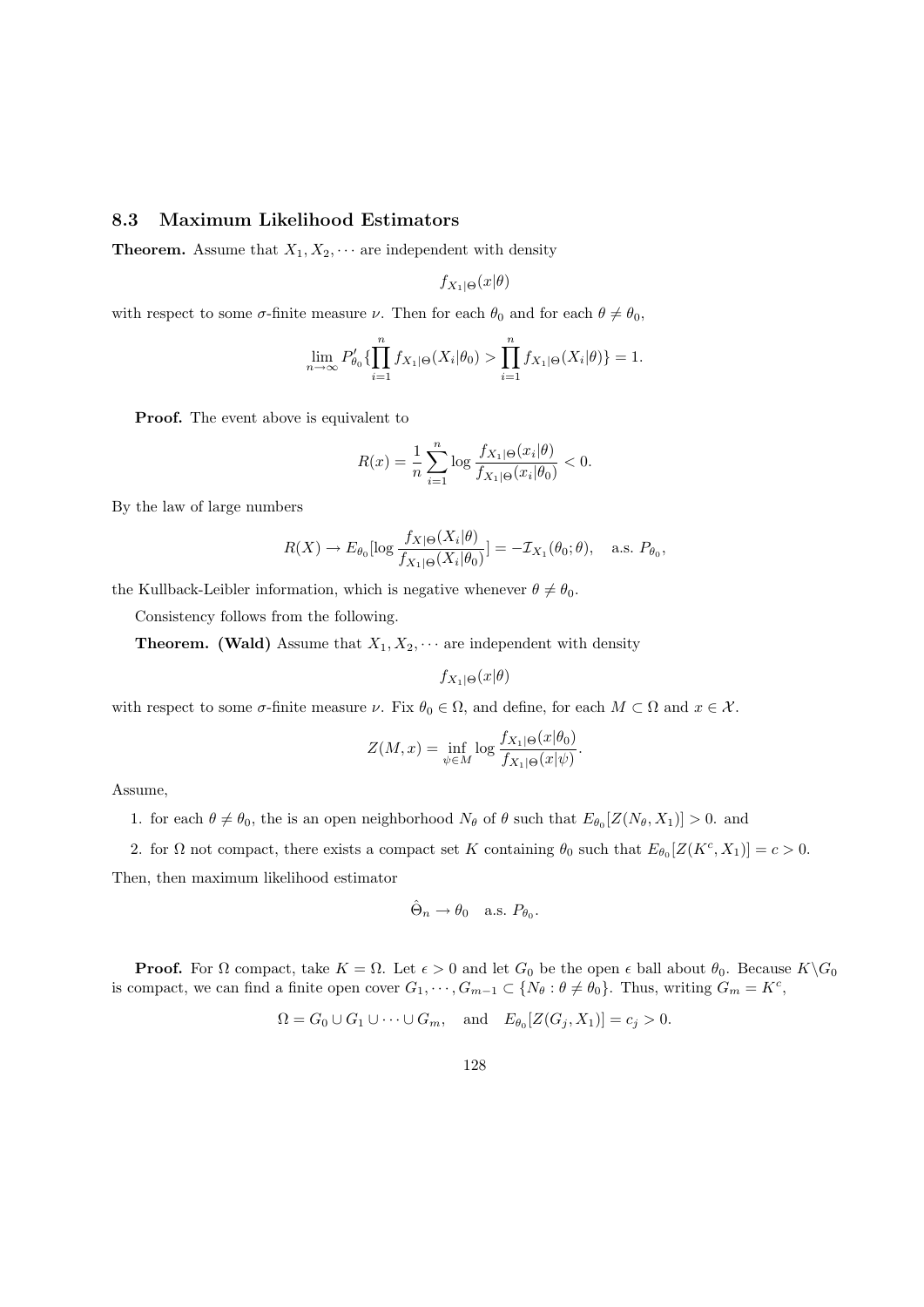Let  $B_j \subset \mathcal{X}^{\infty}$  satisfy

$$
\lim_{n \to \infty} \frac{1}{n} \sum_{i=1}^{n} Z(G_j, x_i) = c_j.
$$

Similarly define the set  $B_0$  for  $K^c$ . Then, by the strong law of large numbers

$$
P_{\theta_0}(B_j) = 1 \quad j = 0, \cdots, m.
$$

Then,

$$
\{x : \limsup_{n \to \infty} ||\hat{\Theta}_n(x_1, \dots, x_n) - \theta_0|| > \epsilon\} \quad \subset \quad \bigcup_{j=1}^m \{x : \hat{\Theta}_n(x_1, \dots, x_n) \in G_j \text{ i.o.}\}\
$$

$$
\subset \quad \bigcup_{j=1}^m \{x : \inf_{\psi \in G_j} \frac{1}{n} \sum_{i=1}^n \log \frac{f_{x_1|\Theta}(x_i|\theta_0)}{f_{x_1|\Theta}(x_i|\psi)} \le 0 \text{ i.o.}\}\
$$

$$
\subset \quad \bigcup_{j=1}^m \{x : \frac{1}{n} \sum_{i=1}^n Z(G_j, x_i) \le 0 \text{ i.o.}\} \subset \bigcup_{j=1}^m B_j^c.
$$

This last event has probability zero and thus we have the theorem.

#### Examples.

1. Let  $X_1, X_2, \dots$  be independent  $U(0, \theta)$  random variables. Then

$$
\log \frac{f_{X_1|\Theta}(x|\theta_0)}{f_{X_1|\Theta}(x|\psi)} = \begin{cases} \log \frac{\psi}{\theta_0} & \text{if } x \le \min\{\theta_0, \psi\} \\ \infty & \text{if } \psi < x \le \theta_0 \\ -\infty & \text{if } \theta_0 < x \le \psi \\ \text{undefined} & \text{otherwise.} \end{cases}
$$

We need not consider the final two case which have  $P_{\theta_0}$  probability 0. Choose

$$
N_{\theta} = \left(\frac{\theta + \theta_0}{2}, \infty\right) \quad \text{for } \theta > \theta_0, \quad Z(N_{\theta}, x) = \log\left(\frac{\theta + \theta_0}{2\theta_0}\right) > 0
$$
  

$$
N_{\theta} = \left(\frac{\theta}{2}, \frac{\theta + \theta_0}{2}\right) \quad \text{for } \theta < \theta_0, \quad Z(N_{\theta}, x) = \infty
$$

For the compact set K consider  $[\theta_0/a, a\theta_0]$ ,  $a > 1$ . Then,

$$
\inf_{\theta \in \Omega \backslash K} \log \frac{f_{X_1|\Theta}(x|\theta_0)}{f_{X_1|\Theta}(x|\theta)} = \begin{cases} \log \frac{x}{\theta_0} & \text{if } x < \frac{\theta_0}{a} \\ \log a & \text{if } \theta_0 \ge x \ge \frac{\theta_0}{a} \end{cases}
$$

This has  $P_{\theta_0}$  mean

$$
\frac{1}{\theta_0} \left( \int_0^{\theta_0/a} \log \frac{x}{\theta_0} \, dx + \int_{\theta_0/a}^{\theta_0} \log a \, dx \right).
$$

As  $a \to \infty$ , the first integral has limit 0, the second has limit  $\infty$ . Choose a such that the mean is positive.

The conditions on the theorem above can be weakened if  $f_{X_1|\Theta}(x|\cdot)$  is upper semicontinuous. Note that the sum of two upper semicontinuous functions is upper semicontinuous and that an upper semicontinuous function takes its maximum on a compact set.

Theorem. Replace the first condition of the previous theorem with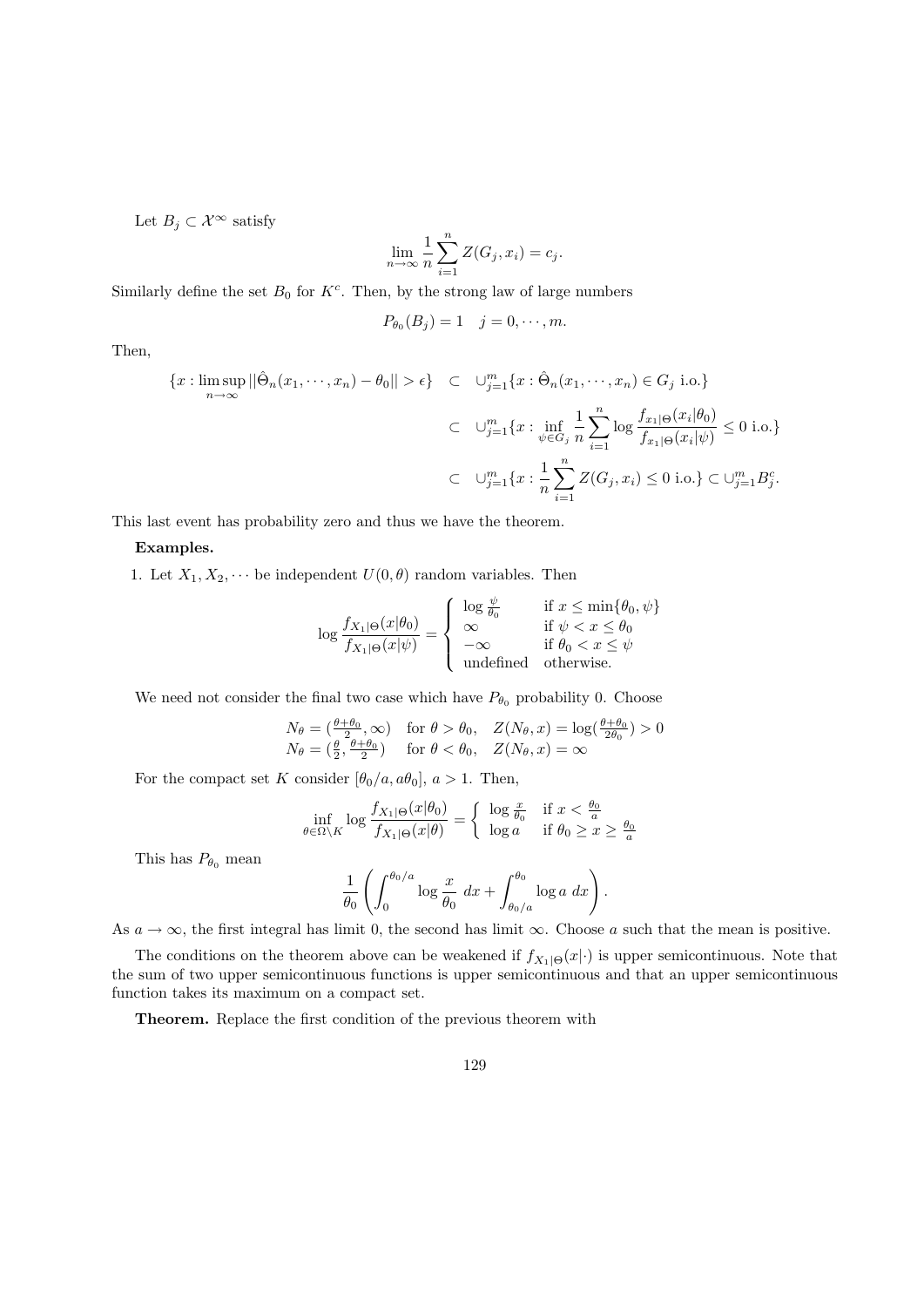1.  $E_{\theta_0}[Z(N_{\theta}, X_i)] > -\infty$ .

Further, assume that  $f_{X_1|\Theta}(x|\cdot)$  is upper semicontinuous in  $\theta$  for every x a.s.  $P_{\theta_0}$ . Then

$$
\lim_{n \to \infty} \hat{\Theta} = \theta_0, \quad \text{a.s. } P_{\theta_0}.
$$

**Proof.** For  $\Omega$  compact, take  $K = \Omega$ . For each  $\theta \neq \theta_0$ , let  $N_{\theta,k}$  be a closed ball centered at  $\theta$ , having radius at most  $1/k$  and satisfying

$$
N_{\theta,k+1} \subset N_{\theta,k} \subset N_{\theta}.
$$

Then by the finite intersection property,

$$
\cap_{k=1}^{\infty} N_{\theta,k} = \{\theta\}.
$$

Note that  $Z(N_{\theta,k},x)$  increases with k and that  $\log (f_{X_1|\Theta}(x|\theta_0)/f_{X_1|\Theta}(x|\psi))$  is is upper semicontinuous in  $\theta$ for every x a.s.  $P_{\theta_0}$ . Consequently, for each k, there exists  $\theta_k(x) \in N_{\theta,k}$  such that

$$
Z(N_{\theta,k}, x) = \log \left( \frac{f_{X_1|\Theta}(x|\theta_0)}{f_{X_1|\Theta}(x|\theta_k)} \right)
$$

and therefore

$$
Z(N_{\theta}, x) \geq \lim_{k \to \infty} Z(N_{\theta,k}, x) \geq \log \left( \frac{f_{X_1|\Theta}(x|\theta_0)}{f_{X_1|\Theta}(x|\theta)} \right),
$$

If  $Z(N_{\theta}, x) = \infty$ , then  $Z(N_{\theta,k}, x) = \infty$  for all k. If  $Z(N_{\theta}, x) < \infty$ , then an application of Fatou's lemma to  $\{Z(N_{\theta,k}, x) - Z(N_{\theta}, x)\}\$ implies

$$
\liminf_{k \to \infty} E_{\theta_0}[Z(N_{\theta,k}, X_i)] \ge E_{\theta_0}[\liminf_{k \to \infty} Z(N_{\theta,k}, X_i)] \ge \mathcal{I}_{X_1}(\theta_0; \theta) > 0.
$$

Now choose  $k^*$  so that  $E_{\theta_0}[Z(N_{\theta,k^*}, X_i)] > 0$  and apply the previous theorem.

**Theorem.** Suppose that  $X_1, X_2, \cdots$  and independent random variables from a nondegenerate exponential family of distributions whose density with respect to a measure  $\nu$  is

$$
f_{X_1|\Theta}(X|\theta) = c(\theta) \exp\langle \theta, x \rangle.
$$

Suppose that the natural parameter space  $\Omega$  is an open subset of  $R^k$  and let  $\hat{\Theta}_n$  be the maximum likelihood estimate of  $\theta$  based on  $X_1, \dots, X_n$  if it exists. Then

- 1.  $\lim_{n\to\infty} P_\theta\{\hat{\Theta}_n \text{exists}\}=1,$
- 2. and under  $P_{\theta}$

$$
\sqrt{n}(\hat{\Theta}_n - \theta) \to^{\mathcal{D}} Z,
$$

where Z is  $N(0, \mathcal{I}_{X_1}(\theta)^{-1})$  and  $\mathcal{I}_{X_1}(\theta)$  is the Fisher information matrix.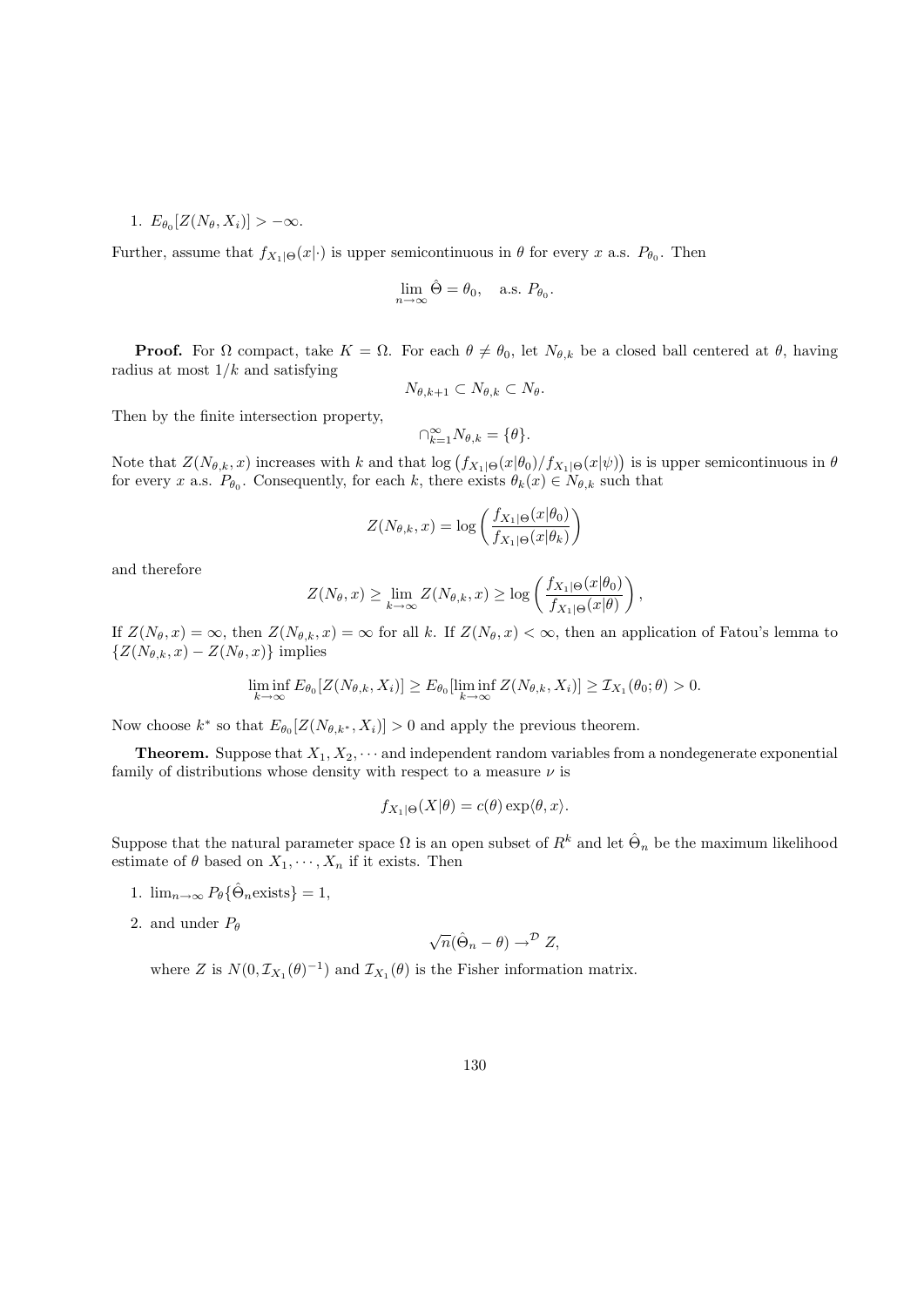**Proof.** Fix  $\theta$ .

$$
\nabla \log f_{X|\Theta}(x|\theta) = n\bar{x}_n + n\nabla \log c(\theta).
$$

Thus if the MLE exists, it must be a solution to

$$
-\nabla \log c(\theta) = \bar{x}.
$$

The Hessian matrix is the Fisher information matrix,

$$
\mathcal{I}_X(\theta)_{i,j} = -\frac{\partial^2}{\partial \theta_i \theta_j} \log c(\theta)
$$

Because the family is nondegenerate, this matrix is is positive definite and therefore  $-\log c(\theta)$  is strictly convex. By the implicit function theorem,  $v$  has a continuously differentiable inverse  $h$  in a neighborhood of θ. If  $\bar{X}_n$  is in the domain of h, then the MLE is  $h(\bar{X}_n)$ .

By the weak law of large numbers,

$$
\bar{X}_n \to^P E_\theta[X] = -\nabla \log c(\theta) \quad P_\theta.
$$

Therefore,  $\bar{X}_n$  will be be in the domain of h with probability approaching 1. This proves 1.

By the central limit theorem, 
$$
\overline{\phantom{C}}(x)
$$

$$
\sqrt{n}(\bar{X}_n + \nabla c(\theta)) \to^{\mathcal{D}} Z
$$

as  $n \to \infty$  where Z is  $N(0, \mathcal{I}_X(\theta))$ . Thus, by the delta method,

$$
\sqrt{n}(\hat{\Theta}_n - \theta) \to^{\mathcal{D}} AZ
$$

where the matrix A has  $(i, j)$  entry  $\partial h(t)/\partial t_j$  evaluated at  $t = v(\theta)$ , i.e.,  $A = \mathcal{I}_X(\theta)^{-1}$ . Therefore AZ has covariance matrix  $\mathcal{I}_X(\theta)^{-1}$ .

Corollary. Under the conditions of the theorem above, the maximum likelihood estimate of  $\theta$  is consistent.

**Corollary.** Under the conditions of the theorem above, and suppose that  $g \in C^1(\Omega, R)$ , then  $g(\hat{\Theta}_n)$  is an asymptotically efficient estimator of  $g(\theta)$ .

Proof. Using the delta method

$$
\sqrt{n}(g(\hat{\Theta}_n) - g(\theta)) \to^{\mathcal{D}} \nabla g(\theta)W
$$

where W is  $N(0, \mathcal{I}_X(\theta)^{-1})$ . Therefore, the estimator is asymtotically efficient.

We can obtain inconsistent maximum likelihood estimators. This is easy in cases in which the mapping

$$
\theta \to P_\theta
$$

does not have good continuity properties.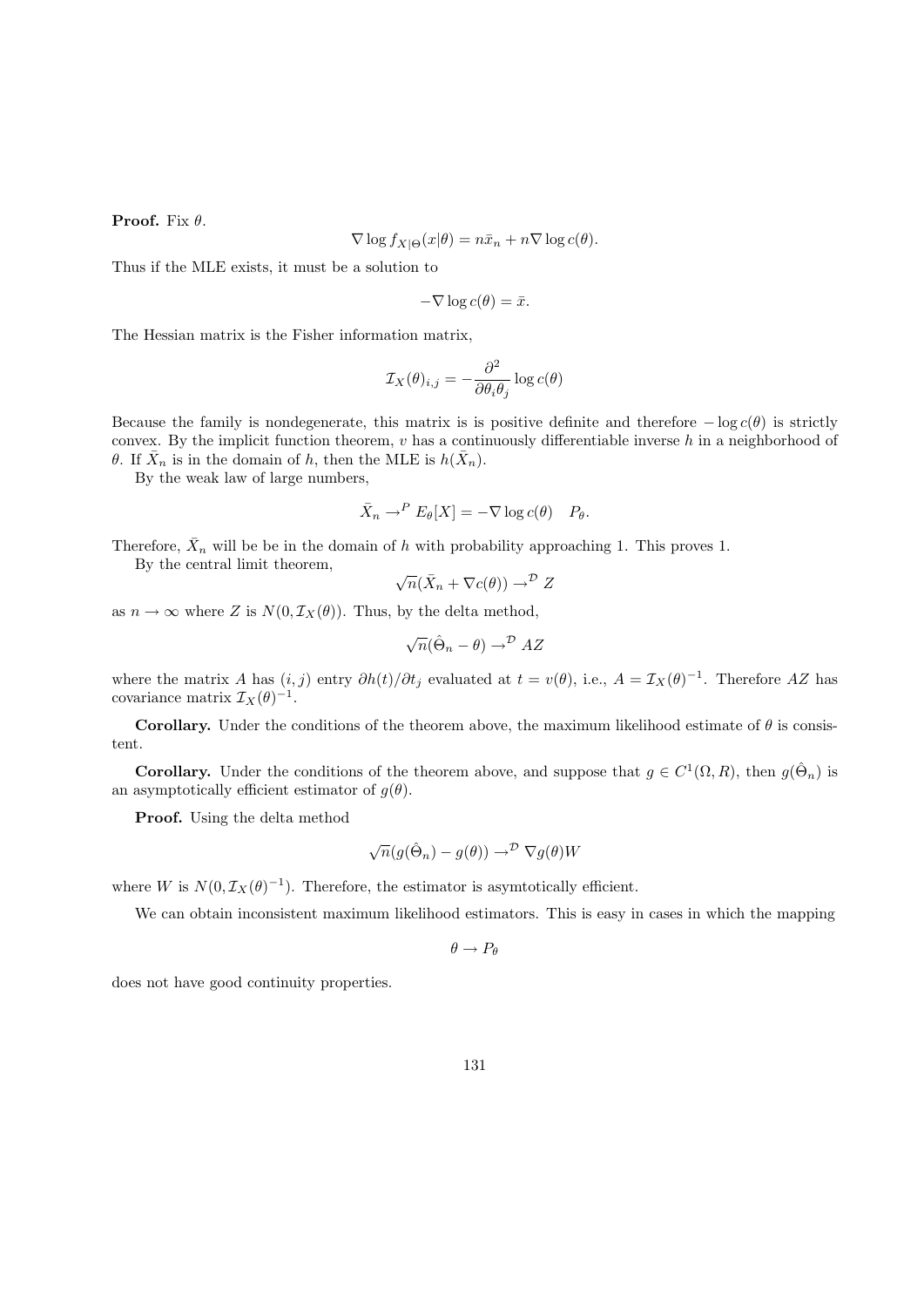**Example.** Let  $(X_1, Y_1), (X_2, Y_2), \cdots$  be independent random variales,  $X_i, Y_i$  are  $N(\mu_i, \sigma^2)$  The log likelihood function

$$
\log L(\theta) = -n \log(2\pi) - 2n \log \sigma + \frac{1}{2\sigma^2} \sum_{i=1}^n ((x_i - \mu_i)^2 + (y_i - \mu_i)^2)
$$
  
= 
$$
-n \log(2\pi) - 2n \log \sigma + \frac{1}{2\sigma^2} \left( 2 \sum_{i=1}^n \left( \frac{x_i + y_i}{2} - \mu_i \right) \frac{1}{2} \sum_{i=1}^n (x_i - y_i)^2 \right)
$$

Thus the maximum likelihood estimators are

$$
\hat{M}_{i,n} = \frac{X_i + Y_i}{2}, \quad \hat{\Sigma}_{i,n}^2 = \frac{1}{4n} \sum_{i=1}^n (X_i - Y_i)^2.
$$

Because  $X_i - Y_i$  is  $N(0, 2\sigma^2)$  and thus

$$
\hat{\Sigma}_{i,n} \to^P \frac{\sigma^2}{2} \quad P_{\theta}.
$$

Thus, the estimator is not consistent.

To obtain general sufficient conditions for the asymptotically normality of maximum likelihood estimators, we have.

**Theorem.** For the parameter space  $\Omega \in R^p$ , let  $X_1, X_2, \cdots$  have density  $f_{X|\Theta}$  be  $C^2$  in  $\theta$  and that this differentiation can be passed under the integral sign. Assume

- 1. the Fisher information matrix  $\mathcal{I}_{X_1}(\theta)$  is finite and non-singular,
- 2. for each  $\theta$ , the MLE  $\hat{\Theta}_n \to^P \theta$ ,  $P_{\theta}$ , as  $n \to \infty$ , and
- 3. there exists  $H_r$  such that for each  $\theta_0 \in \text{int}(\Omega)$ ,

$$
\sup_{||\theta-\theta_0||\leq r} \left|\frac{\partial^2}{\partial \theta_k \partial \theta_j}\log f_{X_1|\Theta}(x|\theta_0) - \frac{\partial^2}{\partial \theta_k \partial \theta_j}\log f_{X_1|\Theta}(x|\theta)\right| \leq H_r(x,\theta_0),
$$

with  $\lim_{r\to 0} E_{\theta_0}[H_r(X_1,\theta_0)] = 0$ . Then, under  $P_{\theta_0}$ ,

$$
\sqrt{n}(\hat{\Theta}_n - \theta_0) \to^{\mathcal{D}} W
$$

as  $n \to \infty$  where W is  $N(0, \mathcal{I}_{X_1}^{-1}(\theta_0)).$ 

**Proof.** For  $\theta_0 \in \text{int}(\Omega)$ ,  $\hat{\Theta}_n \to^P \theta_0$ ,  $P_{\theta_0}$ . Thus, with  $P_{\theta_0}$  probability 1, there exists N such that  $I_{\text{int}(\Omega)^c}(\hat{\Theta}_n) = 0$  for all  $n \geq N$ . Thus, for every sequence of random variables  $\{Z_n : n \geq 1\}$  and  $\epsilon > 0$ ,

$$
\lim_{n \to \infty} P_{\theta_0} \{ Z_n I_{\mathrm{int}(\Omega)^c}(\hat{\Theta}_n) > \epsilon \sqrt{n} \} = 0.
$$

Set

$$
\ell(\theta|x) = \frac{1}{n} \sum_{i=1}^{n} \log f_{X_1|\Theta}(x_i|\theta).
$$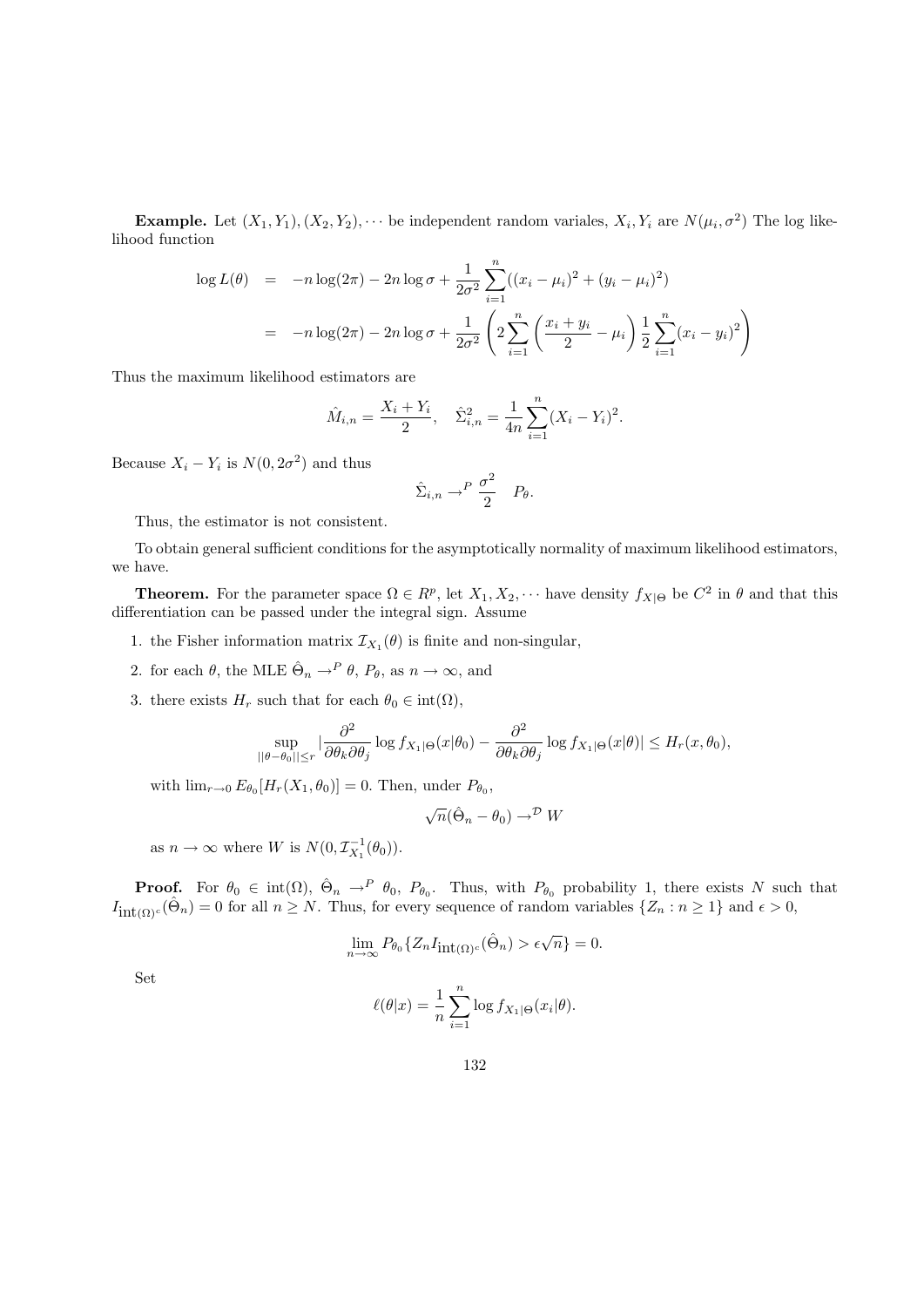For  $\hat{\Theta}_n \in \text{int}(\Omega)$ ,

$$
\nabla_{\theta} \ell(\hat{\Theta}_n | X) = 0.
$$

Thus,

$$
\nabla_{\theta} \ell(\hat{\Theta}_n | X) = \nabla_{\theta} \ell(\hat{\Theta}_n | X) I_{\mathrm{int}(\Omega)^c}(\hat{\Theta}_n),
$$

and

$$
\lim_{n \to \infty} P_{\theta_0} \{ \nabla_{\theta} \ell(\hat{\Theta}_n | X) > \epsilon \sqrt{n} \} = 0.
$$

By Taylor's theorem,

$$
\frac{\partial}{\partial \theta_j} \ell(\hat{\Theta}_n|X) = \frac{\partial}{\partial \theta_j} \ell(\theta_0|X) + \sum_{k=1}^p \frac{\partial}{\partial \theta_k} \frac{\partial}{\partial \theta_j} \ell(\theta^*_{n,k}|X) (\hat{\Theta}_{n,k} - \theta_{0,k}),
$$

where  $\theta_{n,k}^*$  is between  $\theta_{0,k}$  and  $\hat{\Theta}_{n,k}$ .

Because  $\hat{\Theta}_n \to^P \theta_0$ , we have that  $\theta_n^* \to^P \theta_0$ . Set  $B_n$  to be the matrix above. Then,

$$
\lim_{n \to \infty} P_{\theta_0} \{ |\nabla_{\theta} \ell(\theta_0|X) + B_n(\hat{\Theta}_n - \theta_0)| > \epsilon \sqrt{n} \} = 0.
$$

Passing the derivative with respect to  $\theta$  under the integral sign yields

$$
E_{\theta_0}[\nabla_{\theta}\ell(\theta_0|X)] = 0.
$$

Pass a second derivative with respect to  $\theta$  under the integral sign to obtain the covariance matrix  $\mathcal{I}_{X_1}(\theta_0)$ for  $\nabla_{\theta} \ell(\theta_0|X)$ . By the multivariate central limit theorem,

$$
\sqrt{n} \nabla_{\theta}(\theta_0|X) \to^{\mathcal{D}} W
$$

as  $n \to \infty$  where W is  $N(0, \mathcal{I}_{X_1}(\theta_0)).$ 

Consequently, for  $\epsilon > 0$ , there exists c so that

$$
\limsup_{n\to\infty} P_{\theta_0}\{\sqrt{n}B_n(\hat{\Theta}_n-\theta_0)>c\}<\epsilon.
$$

Write

$$
B_n(k,j) = \frac{1}{n} \sum_{i=1}^n \frac{\partial}{\partial \theta_k} \frac{\partial}{\partial \theta_j} \log f_{X_1|\Theta}(X_i|\theta) + \Delta_n.
$$

Then, by hypothesis,

$$
|\Delta_n| \le \frac{1}{n} \sum_{i=1}^n H_r(X_i, \theta_0)
$$

whenever  $||\theta_0 - \theta_n^*|| \le r$ . The law of large numbers gives

$$
\frac{1}{n}\sum_{i=1}^n H_r(X_i,\theta_0) \to^P E_{\theta_0}[H_r(X_1,\theta_0)] \quad P_{\theta_0}.
$$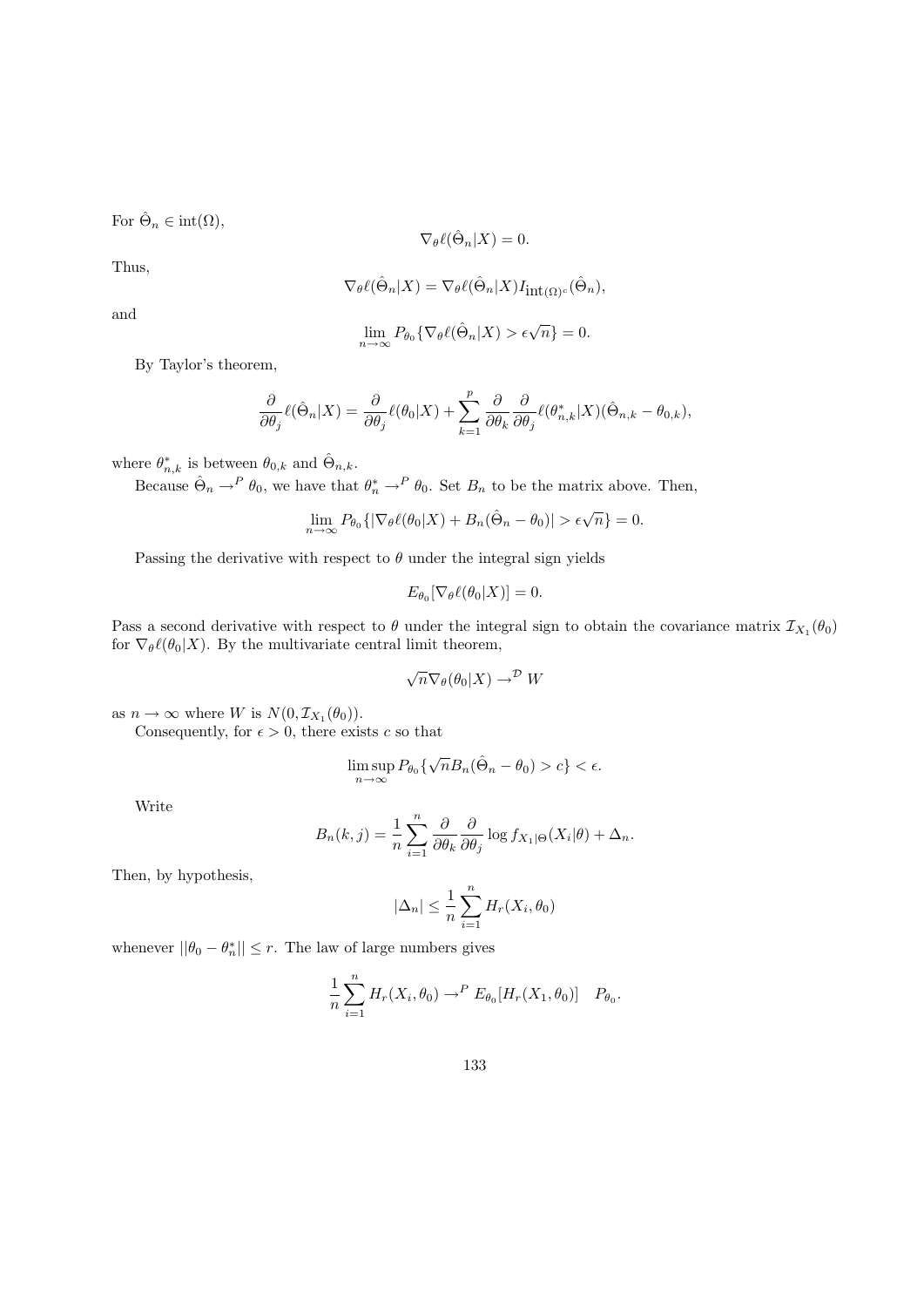Let  $\epsilon > 0$  and choose r so that

$$
E_{\theta_0}[H_r(X_1, \theta_0)] < \frac{\epsilon}{2}.
$$

$$
P'_{\theta_0}\{|\Delta_n| > \epsilon\} \le P'_{\theta_0}\{\frac{1}{n}\sum_{i=1}^n H_r(X_i, \theta_0) > \epsilon\} + P'_{\theta_0}\{\|\theta_0 - \theta_n^*\| \le r\}
$$
  

$$
\le P'_{\theta_0}\{\left|\frac{1}{n}\sum_{i=1}^n H_r(X_i, \theta_0) - E_{\theta_0}[H_r(X_1, \theta_0)]\right| > \frac{\epsilon}{2}\} + P'_{\theta_0}\{\|\theta_0 - \theta_n^*\| \le r\}
$$

Therefore,

$$
\Delta_n \to^P 0, \quad P_{\theta_0}, \quad \text{and} \quad B_n \to^P -\mathcal{I}_{X_1}(\theta_0), \quad P_{\theta_0}.
$$

Write  $B_n = -\mathcal{I}_{X_1}(\theta_0) + C_n$ , then for any  $\epsilon > 0$ ,

$$
\lim_{n \to \infty} P_{\theta_0} \{ |\sqrt{n} C_n(\hat{\Theta}_n - \theta_0)| > \epsilon \} = 0.
$$

Consequently,

$$
\sqrt{n}(\nabla_{\theta}\ell(\theta_0|X) + \mathcal{I}_{X_1}(\theta_0)(\hat{\Theta}_n - \theta_0)) \to^P 0, \quad P_{\theta_0}.
$$

By Slutsky's theorem,

$$
-\mathcal{I}_{X_1}(\theta_0)\sqrt{n}(\hat{\Theta}_n-\theta_0))\to^{\mathcal{D}}Z,\quad P_{\theta_0}.
$$

By the continuity of matrix multiplication,

$$
\sqrt{n}(\hat{\Theta}_n - \theta_0) \rightarrow^{\mathcal{D}} -\mathcal{I}_{X_1}(\theta_0)^{-1}Z, \quad P_{\theta_0},
$$

which is the desired distribution.

Example. Suppose that

$$
f_{X_1|\Theta}(x|\theta) = \frac{1}{\pi(1 + (x - \theta)^2)}.
$$

Then,

$$
\frac{\partial^2}{\partial \theta^2} \log f_{X_1|\Theta}(x|\theta) = -2 \frac{1 - (x - \theta)^2}{(1 + (x - \theta)^2)^2}.
$$

This is a differentiable function with finite mean. Thus,  $H_r$  exists in the theorem above.

Because  $\theta_0$  is not known, a candidate for  $\mathcal{I}_{X_1}(\theta_0)$  must be chosen. The choice

 ${\mathcal I}_{X_1}(\hat{\Theta}_n)$ 

is called theexpected Fisher information.

A second choice is the matrix with  $(i, j)$  entry

$$
-\frac{1}{n}\frac{\partial^2}{\partial\theta_i\theta_j}\log f_{X_1|\Theta}(X|\hat{\Theta}_n)
$$

is called the observed Fisher information.

The reason given by Efron and Hinkley for this choice is that the inverse of the observed information is closer to the conditional variance of the maximum likelihood estimator given an ancillary.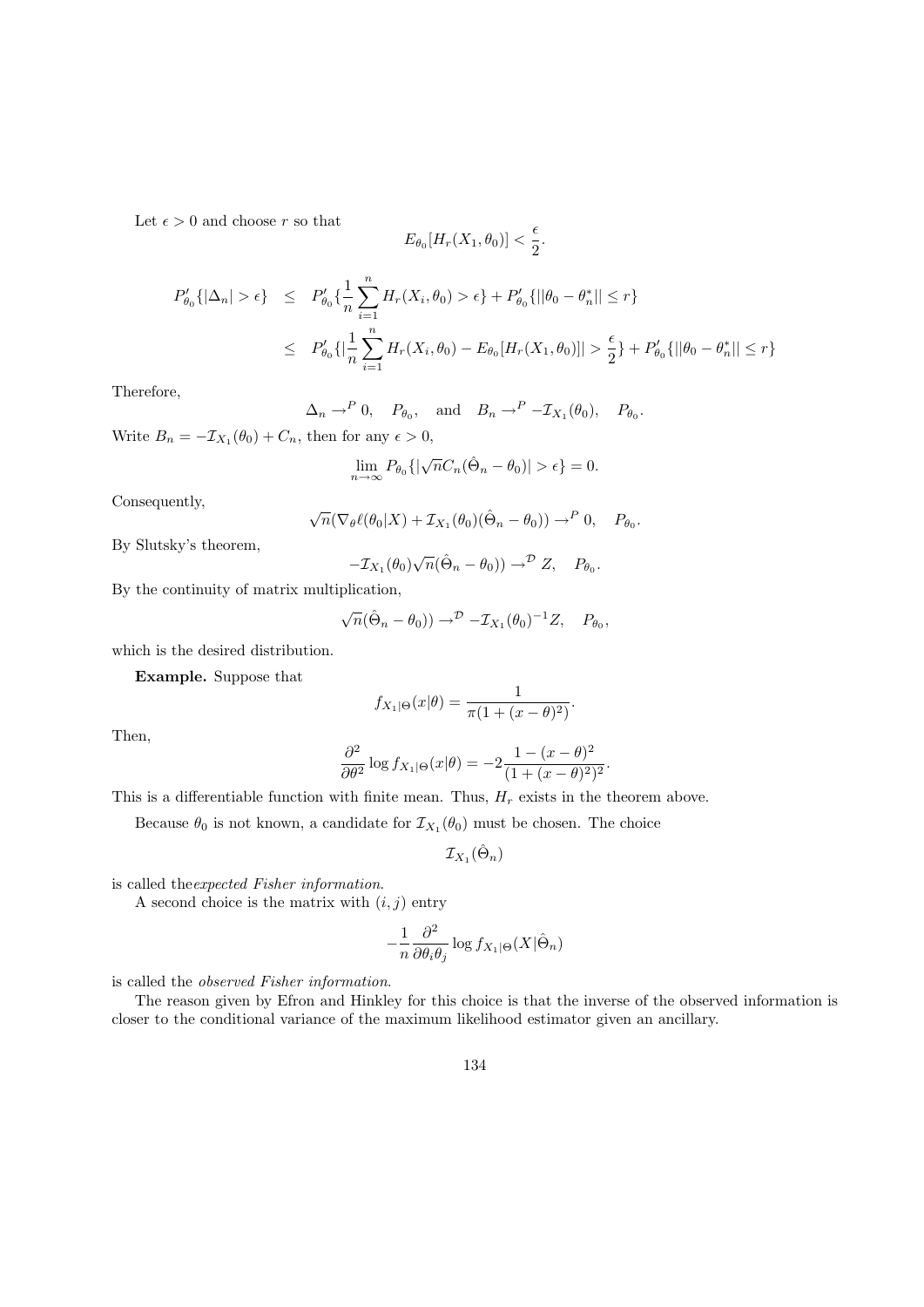## 8.4 Bayesian Approaches

**Theorem.** Let  $(S, \mathcal{A}, \mu)$  be a probability space,  $(\mathcal{X}, \mathcal{B})$  a Borel space, and  $\Omega$  be a finite dimensional parameter space endowed with a Borel  $\sigma$ -field. Let

$$
\Theta: S \to \Omega \quad \text{and} \quad X_n: S \to \mathcal{X} \quad n = 1, 2, \cdots,
$$

be measurable. Suppose that there exists a sequence of functions

$$
h_n:\mathcal{X}^n\to\Omega
$$

such that

$$
h_n(X_1,\cdots,X_n)\to^P\Theta.
$$

Given  $(X_1, \dots, X_n) = (x_1, \dots, x_n)$ , let

$$
\mu_{\Theta|X_1,\cdots,X_n}(\cdot|x_1,\cdots,x_n)
$$

denote the posterior probability distribution on  $\Omega$ . Then for each Borel set  $B \in \Omega$ ,

$$
\lim_{n \to \infty} \mu_{\Theta|X_1, \cdots, X_n}(B|x_1, \cdots, x_n) = I_B(\Theta)
$$
 a.s.  $\mu$ 

**Proof.** By hypothesis  $\Theta$  is measurable with respect to the completion of  $\sigma\{X_n : n \geq 1\}$ . Therefore, with  $\mu$  probability 1, by Doob's theorem on uniformly integrable martingales,

$$
I_B(\Theta) = \lim_{n \to \infty} E[I_B(\Theta)|X_1, \cdots, X_n] = \lim_{n \to \infty} \mu_{\Theta|X_1, \cdots, X_n}(B|X_1, \cdots, X_n).
$$

Theorem. Assume the conditions on Wald's consistency theorem for maximum likelihood estimators. For  $\epsilon > 0$ , assume that the prior distribution  $\mu_{\Theta}$  satisfies

$$
\mu_{\Theta}(C_{\epsilon}) > 0,
$$

where  $C_{\epsilon} = \{\theta : \mathcal{I}_{X_1}(\theta_0; \theta) < \epsilon\}$ . Then, for any  $\epsilon > 0$  and open set  $G_0$  containing  $C_{\epsilon}$ , the posterior satisfies

$$
\lim_{n \to \infty} \mu_{\Theta|X_1, \cdots, X_n}(G_0|X_1, \cdots, X_n) = 1 \quad \text{a.s. } P_{\theta_0}.
$$

**Proof.** For each sequence  $x \in \mathcal{X}^{\infty}$ , define

$$
D_n(\theta, x) = \frac{1}{n} \sum_{i=1}^n \log \frac{f_{X_1|\Theta}(x_i|\theta_0)}{f_{X_1|\Theta}(x_i|\theta)}.
$$

Write the posterior odds of  $G_0$  as

$$
\frac{\mu_{\Theta|X_1,\cdots,X_n}(G_0|x_1,\cdots,x_n)}{\mu_{\Theta|X_1,\cdots,X_n}(G_0^c|x_1,\cdots,x_n)}=\frac{\int_{G_0}\prod_{i=1}^nf_{X_1|\Theta}(x_i|\theta)\,\mu_{\Theta}(d\theta)}{\int_{G_0^c}\prod_{i=1}^nf_{X_1|\Theta}(x_i|\theta)\,\mu_{\Theta}(d\theta)}=\frac{\int_{G_0}\exp(-nD_n(\theta,x))\,\mu_{\Theta}(d\theta)}{\int_{G_0^c}\exp(-nD_n(\theta,x))\,\mu_{\Theta}(d\theta)}.
$$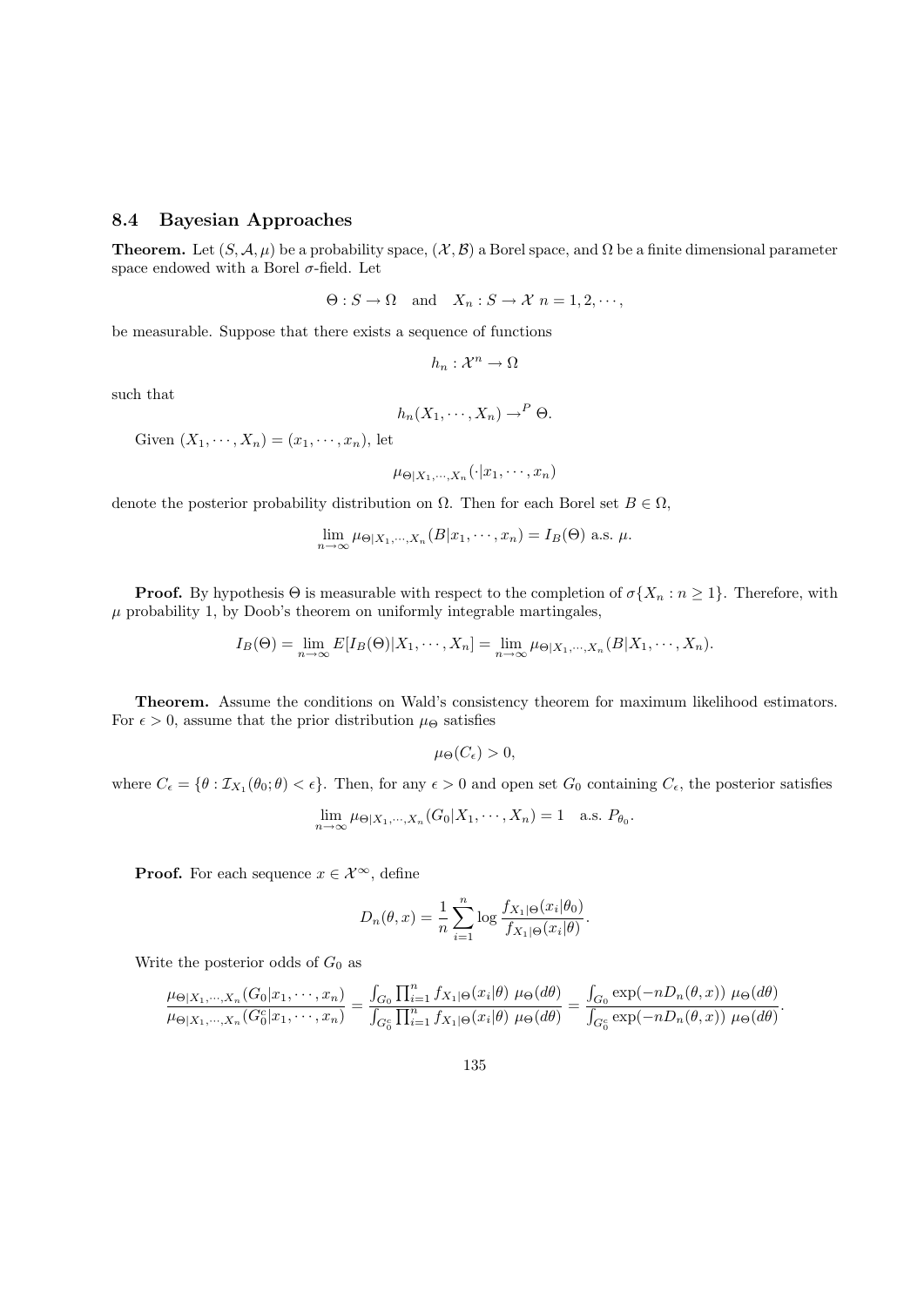To show that the posterior odds go to  $\infty$ , we find a lower bound for the numerator and an upper bound for the denominator.

As in the proof of Wald's theorem, we construct sets  $G_1, \cdots, G_m$  so that

$$
\Omega = G_0 \cup G_1 \cup \cdots \cup G_m, \quad \text{and} \quad E_{\theta_0}[Z(G_j, X_1)] = c_j > 0.
$$

For  $M \in \Omega$ ,

$$
\inf_{\theta \in M} D_n(\theta, x) \ge \frac{1}{n} \sum_{i=1}^n Z(M, x_i).
$$

Thus the denominator is at most

$$
\sum_{j=1}^m \int_{G_j} e^{-nD_n(\theta, x)} \mu_{\Theta}(d\theta) \le \sum_{j=1}^m \sup_{\theta \in G_j} e^{-nD_n(\theta, x)} \mu_{\Theta}(G_j) \le \sum_{j=1}^m \exp\left(-\sum_{i=1}^n Z(G_j, x_i)\right) \mu_{\Theta}(G_j).
$$

Set  $c = \min\{c_1, \dots, c_m\}$ , then for all x in a set of  $P_{\theta_0}$  probability 1, we have, by the strong law of large numbers, a number  $N(x)$  so that for  $n \geq N(x)$ ,

$$
\sum_{i=1}^{n} Z(G_j, x_i) > \frac{nc}{2}
$$

and, thus, we have a bound on the denominator of  $\exp(-nc/2)$ .

For the numerator, let  $0 < \delta < \min{\lbrace \epsilon, c/2 \rbrace}/4$ . For each  $x \in \mathcal{X}^{\infty}$  or  $\theta \in \Omega$ , define

$$
W_n(x) = \{ \theta : D_{\ell}(\theta, x) \leq \mathcal{I}_{X_1}(\theta_0; \theta) + \delta, \text{ for all } \ell \geq n \},
$$

and

$$
V_n(\theta) = \{x : D_{\ell}(\theta, x) \leq \mathcal{I}_{X_1}(\theta_0; \theta) + \delta, \text{ for all } \ell \geq n\}.
$$

Clearly

$$
x \in V_n(\theta)
$$
 if and only if  $\theta \in W_n(x)$ .

Note that the strong law says that

$$
D_n(\theta, x) \to \mathcal{I}_{X_1}(\theta_0; \theta)
$$
 a.s.  $P_{\theta_0}$ .

Thus,  $V_n(\theta)$  is a nested sequence of events whose  $P_{\theta_0}$  probability converges to 1.

$$
\mu_{\Theta}(C_{\delta}) = \lim_{n \to \infty} \int_{C_{\delta}} P_{\theta_{0}}(V_{n}(\theta)) \mu_{\Theta}(d\theta) = \lim_{n \to \infty} \int_{C_{\delta}} \int_{\mathcal{X}^{\infty}} I_{V_{n}(\theta)}(x) P_{\theta_{0}}(dx) \mu_{\Theta}(d\theta)
$$

$$
= \lim_{n \to \infty} \int_{\mathcal{X}^{\infty}} \int_{C_{\delta}} I_{W_{n}(x)}(\theta) \mu_{\Theta}(d\theta) P_{\theta_{0}}(dx) = \lim_{n \to \infty} \int_{\mathcal{X}^{\infty}} \mu_{\Theta}(C_{\delta} \cap W_{n}(x)) P_{\theta_{0}}(dx)
$$

Therefore,

$$
\lim_{n \to \infty} \mu_{\Theta}(C_{\delta} \cap W_n(x)) = \mu_{\Theta}(C_{\delta}) \text{ a.s. } P_{\theta_0}.
$$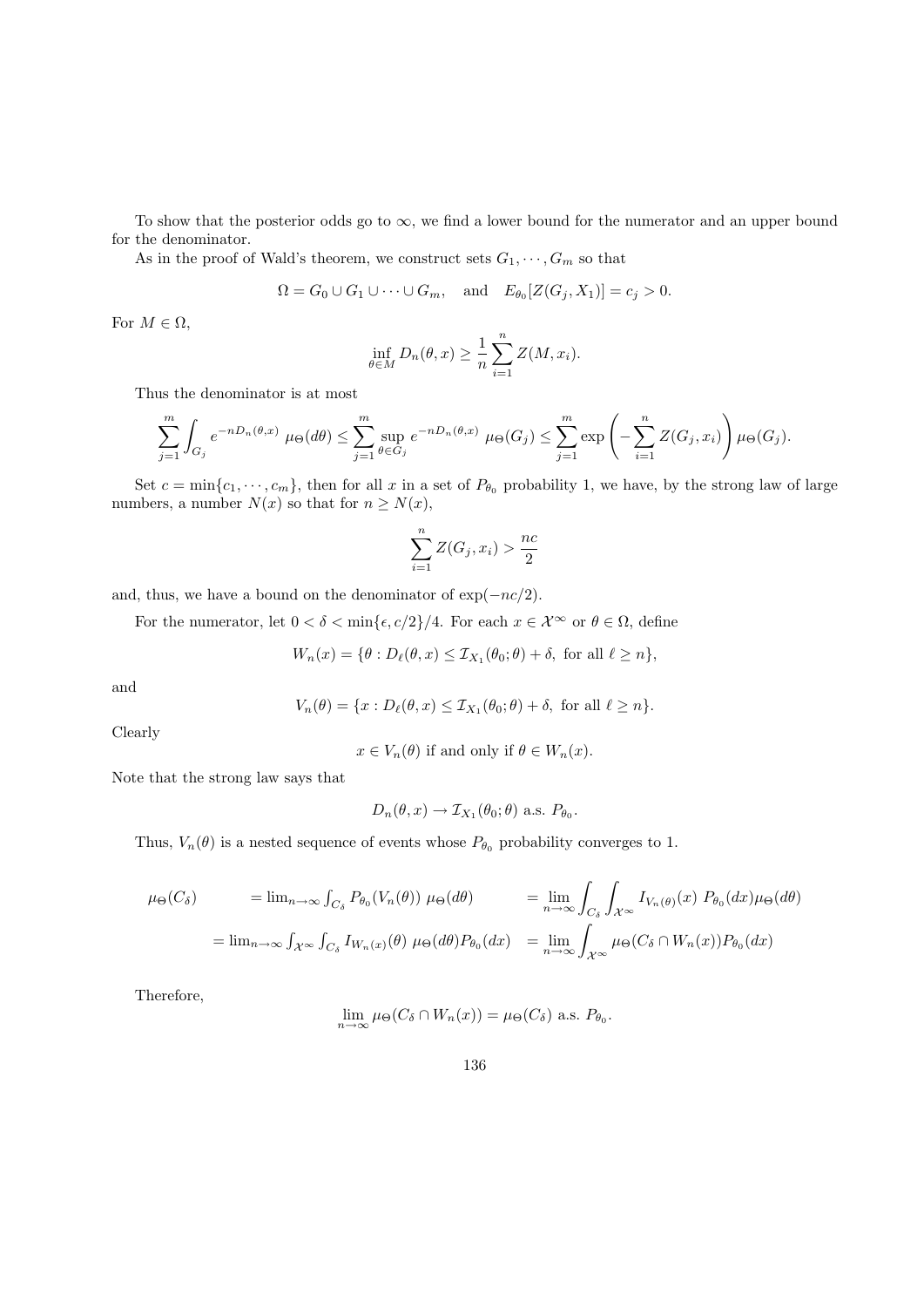For x in the set in which this limit exists, there exists  $\tilde{N}(x)$  such that

$$
\mu_{\Theta}(C_{\delta} \cap W_n(x)) > \frac{1}{2} \mu_{\Theta}(C_{\delta})
$$

whenever  $n \geq \tilde{N}(x)$ . Use the fact that  $\mathcal{I}_{X_1}(\theta_0;\theta) < \delta$  for  $\theta \in C_\delta$  to see that the numerator is at least

$$
\int_{C_{\delta} \cap W_n(x)} \exp(-n(\mathcal{I}_{X_1}(\theta_0; \theta) + \delta)) \mu_{\Theta}(d\theta) \geq \frac{1}{2} \exp(-2n\delta) \mu_{\Theta}(C_{\delta}) \geq \frac{1}{2} \exp(-\frac{nc}{4}) \mu_{\Theta}(C_{\delta}).
$$

Therefore, for x in a set having  $P_{\theta_0}$  probability 1 and  $n \ge \max\{N(x), \tilde{N}(x)\}\)$ , the posterior odds are at least

$$
\frac{1}{2}\mu_\theta(C_\delta)\exp(\frac{nc}{4})
$$

which goes to infinity with  $n$ .

**Example.** For  $X_1, X_2, \cdots$  independent  $U(0, \theta)$  random variables, the Kullback-leibler information is

$$
\mathcal{I}_{X_1}(\theta_0; \theta) = \begin{cases} \log \frac{\theta}{\theta_0} & \text{if } \theta \ge \theta_0 \\ \infty & \text{if } \theta < \theta_0 \end{cases}
$$

The set

 $C_{\epsilon}=[\theta, e^{\epsilon}\theta_0).$ 

Thus, for some  $\delta > 0$ ,

$$
(\theta_0 - \delta, e^{\epsilon}\theta_0) \subset G_0.
$$

Consequently is the prior distribution assigns positive mass to every open interval, then the posterior probability of any open interval containing  $\theta_0$  will tend to 1 a.s.  $P_{\theta_0}$  as  $n \to \infty$ .

To determine the asymptotic normality for posterior distributions, we adopt the following general notation and regularity conditions.

- 1.  $X_n : S \to \mathcal{X}_n$ , for  $n = 1, 2, \cdots$
- 2. The parameter space  $\Omega \subset R^k$  for some k.
- 3.  $\theta_0 \in \text{int}(\Omega)$ .
- 4. The conditional distribution has density  $f_{x_n|\Theta}(X_n|\theta)$  with respect to some  $\sigma$ -finite measure  $\nu$ .
- 5.  $\ell_n(\theta) = \log f_{X_n|\Theta}(X_n|\theta).$
- 6.  $\mathcal{H}\ell_n(\theta)$  is the Hessian of  $\ell_n(\theta)$ .

7.  $\hat{\Theta}_n$  is the maximum likelihood estimator of  $\Theta$  if it exists.

8.

$$
\Sigma_n = \begin{cases}\n-\mathcal{H}\ell_n(\hat{\Theta}_n)^{-1} & \text{if the inverse and } \hat{\Theta}_n \text{ exist,} \\
I_k & \text{otherwise.}\n\end{cases}
$$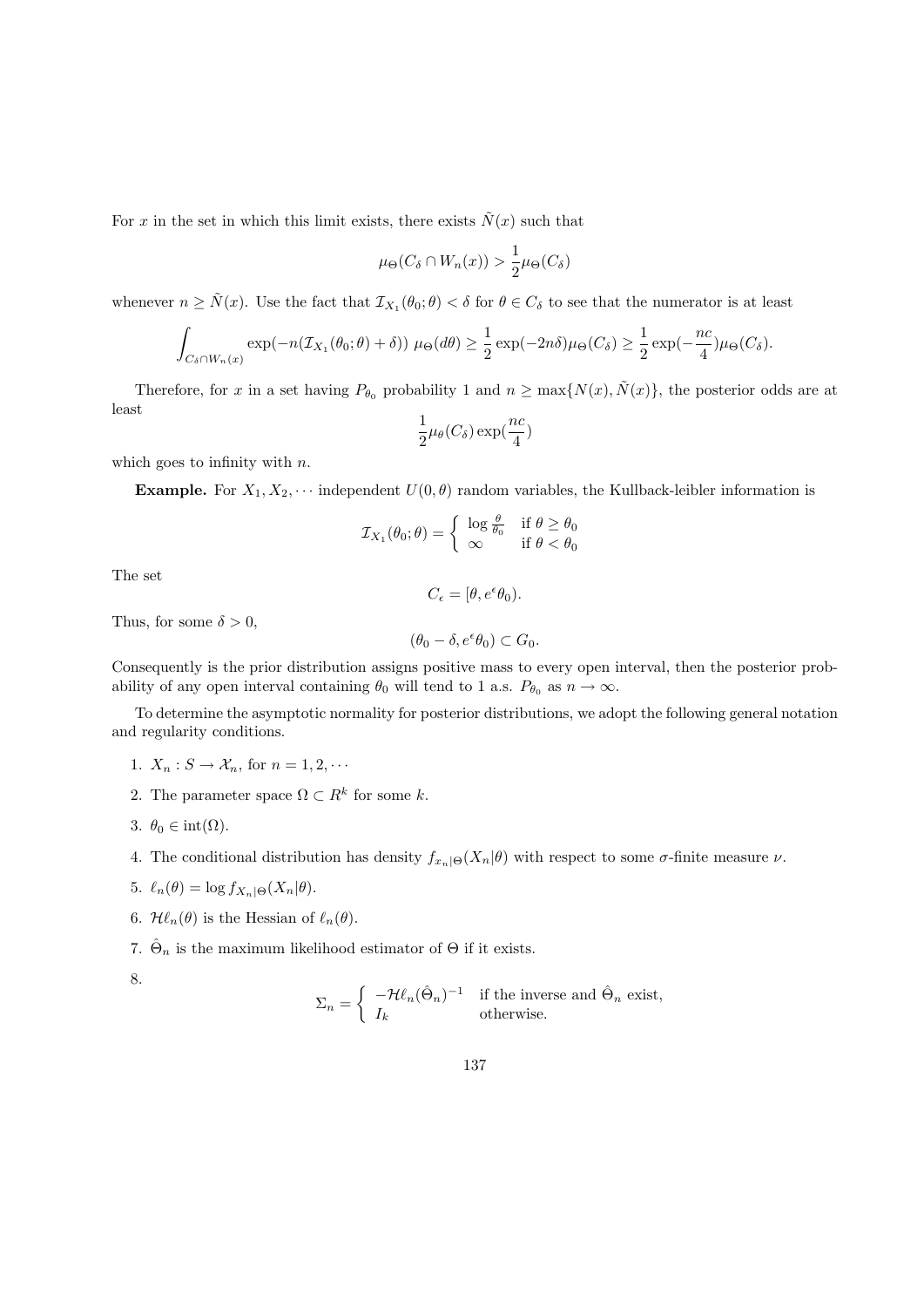- 9. The prior distribution of Θ has a density with respect to Lebesgue measure that is positive and continuous at  $\theta_0$ .
- 10. The largest eigenvalue of  $\Sigma_n$  goes to zero as  $n \to \infty$ .
- 11. Let  $\lambda_n$  be the smallest eigenvalue of  $\Sigma_n$ . If the open ball  $B(\theta_0, \delta) \subset \Omega$ , then there exists  $K(\delta)$  such that

$$
\lim_{n \to \infty} P'_{\theta_0} \{ \sup_{\theta \notin B(\theta_0, \delta)} \lambda_n(\ell_n(\theta) - \ell_n(\theta_0)) < -K(\delta) \} = 1.
$$

12. For each  $\epsilon > 0$ , there exists  $\delta > 0$  such that

$$
\lim_{n \to \infty} P'_{\theta_0} \{ \sup_{\theta \in B(\theta_0, \delta), ||\gamma|| = 1} |1 + \gamma^T \Sigma_n^{1/2} \mathcal{H} \ell_n(\theta) \Sigma_n^{1/2} \gamma| < \epsilon \} = 1.
$$

Theorem. Under the regularity conditions given above, set

$$
\Psi_n = \Sigma_n^{-1/2} (\Theta - \hat{\Theta}_n).
$$

Then, for each compact set  $K \subset R^k$  and each  $\epsilon > 0$ ,

$$
\lim_{n \to \infty} P'_{\theta_0} \{ \sup_{\psi \in K} |f_{\Psi_n|X_n}(\psi|X_n) - \phi(\psi)| > \epsilon \} = 0.
$$

where  $\phi$  is the  $N_k(0, I_k)$  density.

**Proof.** Note the regularity conditions guarantee that  $\hat{\Theta}_n$  is consistent. By Taylor's theorem,

$$
f_{X_n|\Theta}(X_n|\theta) = f_{X_n|\Theta}(X_n|\hat{\Theta}_n) \exp(\ell(\theta) - \ell(\hat{\Theta}_n))
$$
  
=  $f_{X_n|\Theta}(X_n|\hat{\Theta}_n) \exp\left(-\frac{1}{2}(\theta - \hat{\Theta}_n)^T \Sigma_n^{-1/2} (I_k - R_n(\theta, X_n)) \Sigma_n^{-1/2} (\theta - \hat{\Theta}_n) + \Delta_n\right),$ 

where

$$
\Delta_n = (\theta - \hat{\Theta}_n)^T \nabla \ell(\hat{\Theta}_n) I_{\mathrm{int}(\Omega)}(\hat{\Theta}_n), \text{ and } R_n(\theta, X_n) = I_k + \Sigma_n^{1/2} \mathcal{H} \ell_n(\theta_n^*) \Sigma_n^{1/2},
$$

with  $\theta_n^*$  between  $\theta$  and  $\hat{\Theta}_n$ . Note that  $\theta_0 \in \text{int}(\Omega)$  and the consistency of  $\hat{\Theta}_n$  imply that

$$
\lim_{n \to \infty} P'_{\theta_0} \{ \Delta_n = 0, \text{ for all } \theta \} = 1.
$$

By Bayes' theorem, we can write the posterior density of  $\Theta$  as

$$
f_{\Theta|X_n}(\theta|X_n) = f_{\Theta}(\theta) \frac{f_{X_n|\Theta}(X_n|\theta)}{f_{X_n}(X_n)}.
$$

The posterior density

$$
f_{\Psi_n|X_n}(\psi|X_n) = \frac{\det(\Sigma_n)^{1/2} f_{\Theta}(\Sigma_n^{1/2} \psi + \hat{\Theta}_n) f_{X_n|\Theta}(X_n | \Sigma_n^{1/2} \psi + \hat{\Theta}_n))}{f_{X_n}(X_n)} = \frac{\det(\Sigma_n)^{1/2} f_{X_n|\Theta}(X_n | \hat{\Theta}_n) f_{\Theta}(\Sigma_n^{1/2} \psi + \hat{\Theta}_n) f_{X_n|\Theta}(X_n | \Sigma_n^{1/2} \psi + \hat{\Theta}_n)}{f_{X_n}(\mathcal{X}_n)}.
$$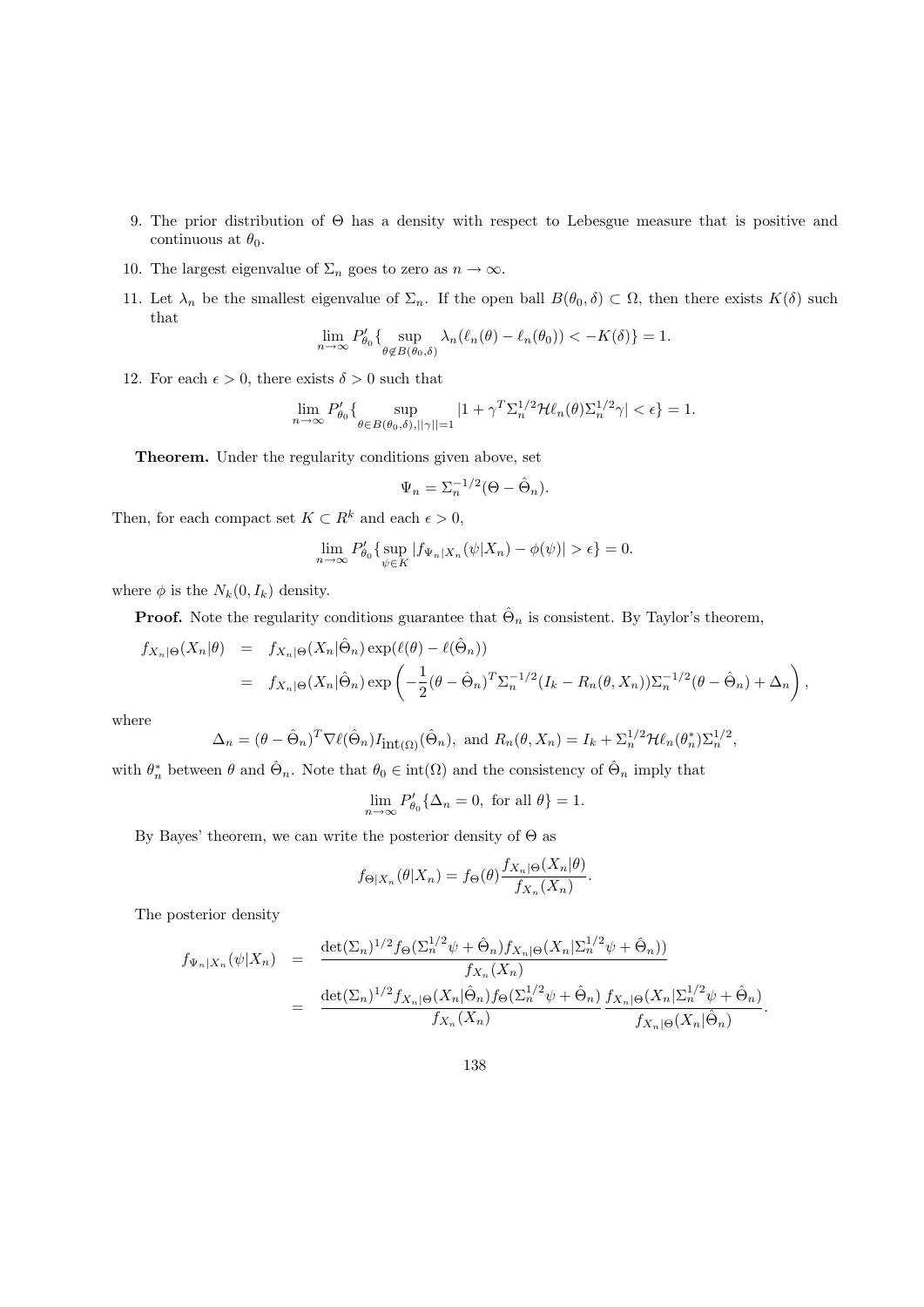To consider the first factor, choose  $0 < \epsilon < 1$ . Let  $\eta$  satisfy

$$
1-\epsilon\leq \frac{1-\eta}{(1+\eta)^{k/2}},\quad 1+\epsilon\geq \frac{1+\eta}{(1-\eta)^{k/2}}.
$$

Because the prior is continuous and nonnegative at  $\theta_0$ , and by the regularity conditions there exists  $\delta > 0$ such that

$$
||\theta - \theta_0|| < \delta \quad \text{implies} \quad |f_{\Theta}(\theta) - f_{\Theta}(\theta_0)| < \eta f_{\Theta}(\theta_0)
$$

and

$$
\lim_{n \to \infty} P'_{\theta_0} \{ \sup_{\theta \in B(\theta_0, \delta), ||\gamma|| = 1} |1 + \gamma^T \Sigma_n^{1/2} \mathcal{H} \ell_n(\theta) \Sigma_n^{1/2} \gamma| < \eta \} = 1.
$$

Clearly

$$
f_{X_n}(X_n) = J_1 + J_2 = \int_{B(\theta_0,\delta)} f_{\Theta}(\theta) f_{X_n|\Theta}(X_n|\theta) d\theta + \int_{B(\theta_0,\delta)^c} f_{\Theta}(\theta) f_{X_n|\Theta}(X_n|\theta) d\theta.
$$

Claim I.

$$
\frac{J_1}{\det(\Sigma)^{1/2} f_{X_n|\Theta}(X_n|\hat{\Theta}_n)} \to^P (2\pi)^{k/2} f_{\Theta}(\theta_0).
$$

$$
J_1 = f_{X_n|\Theta}(X_n|\hat{\Theta}_n) \int_{B(\theta_0,\delta)} f_{\Theta}(\theta) \exp\left(-\frac{1}{2}(\theta - \hat{\Theta}_n)^T \Sigma_n^{-1/2} (I_k - R_n(\theta, X_n)) \Sigma_n^{-1/2} (\theta - \hat{\Theta}_n) + \Delta_n\right) d\theta
$$

and therefore

$$
(1 - \eta)J_3 < \frac{J_1}{f_{\Theta}(\theta_0)f_{X_n|\Theta}(X_n|\hat{\Theta}_n)} < (1 + \eta)J_3
$$

where

$$
J_3 = \int_{B(\theta_0,\delta)} \exp\left(-\frac{1}{2}(\theta - \hat{\Theta}_n)^T \Sigma_n^{-1/2} (I_k - R_n(\theta, X_n)) \Sigma_n^{-1/2} (\theta - \hat{\Theta}_n) + \Delta_n\right) d\theta.
$$

Consider the events with limiting probability 1,

$$
\{\Delta_n = 0\} \cap \{\int_{B(\theta_0, \delta)} \exp\left(-\frac{1+\eta}{2}(\theta - \hat{\Theta}_n)^T \Sigma_n^{-1}(\theta - \hat{\Theta}_n)\right) d\theta
$$
  

$$
\leq J_3 \leq \int_{B(\theta_0, \delta)} \exp\left(-\frac{1-\eta}{2}(\theta - \hat{\Theta}_n)^T \Sigma_n^{-1}(\theta - \hat{\Theta}_n)\right) d\theta\}.
$$

These two integrals equal

$$
(2\pi)^{k/2} (1 \pm \eta)^{-k/2} \det(\Sigma_n)^{1/2} \Phi(C_n^{\pm}).
$$

where  $\Phi(C_n^{\pm})$  is the probability that a  $N_k(0, I_k)$  random variable takes values in

$$
C_n = \{ z : \hat{\Theta}_n + (1 \pm \eta)^{-k/2} \Sigma_n^{1/2} z \in B(\theta_0, \delta) \}.
$$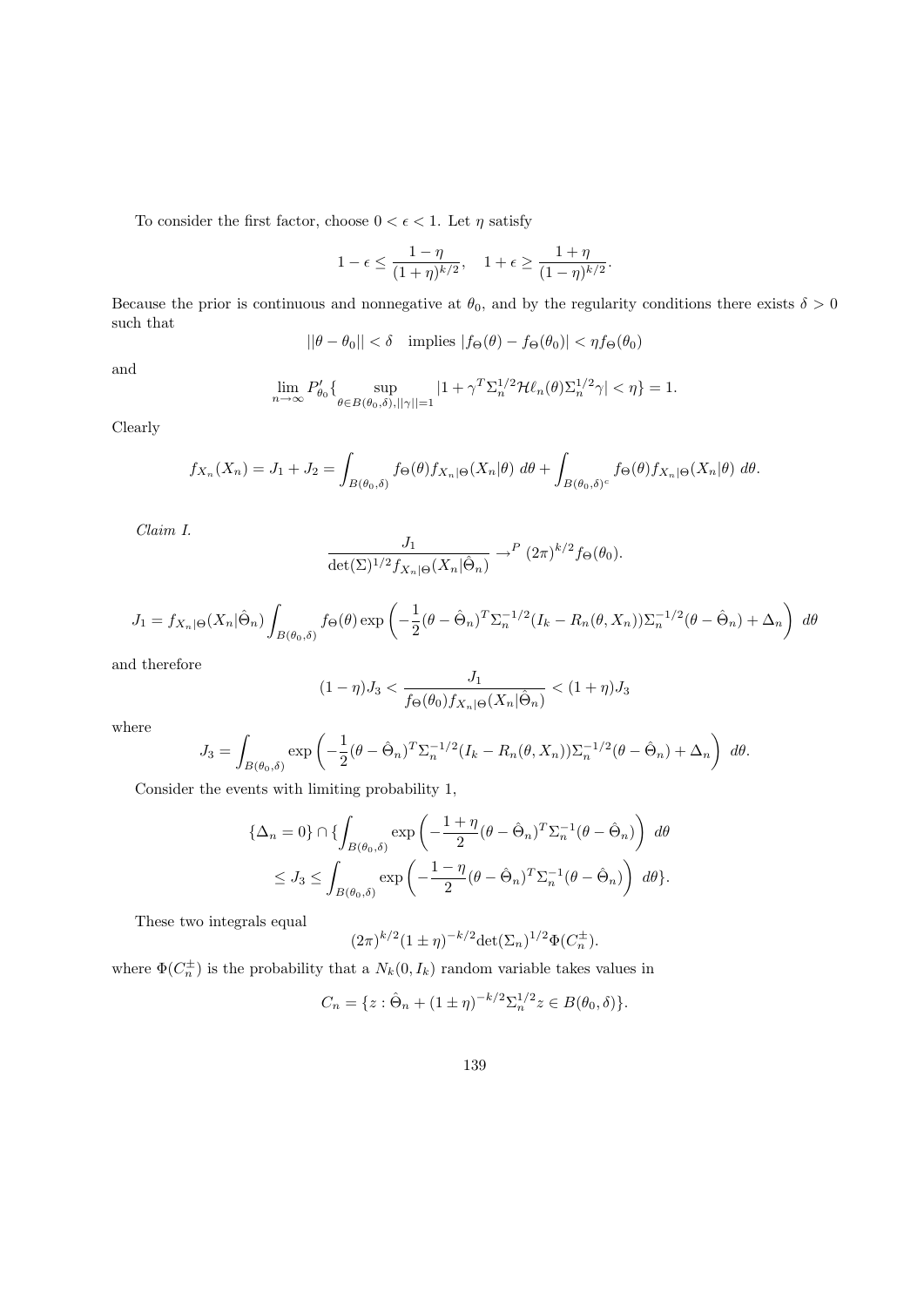By the condition on the largest eignevalue, we have for all  $z$ ,

 $\Sigma_n^{1/2} z \to^P 0$  and hence  $\Phi(C_n^{\pm}) \to^P 1$ 

as  $n \to \infty$ . Consequently,

$$
\lim_{n \to \infty} P'_{\theta_0} \{ (2\pi)^{k/2} \frac{\det(\Sigma)^{1/2}}{(1+\eta)^{k/2}} < J_3 < (2\pi)^{k/2} \frac{\det(\Sigma)^{1/2}}{(1-\eta)^{k/2}} \} = 1,
$$

or

$$
\lim_{n \to \infty} P'_{\theta_0} \{ (2\pi)^{k/2} \det(\Sigma)^{1/2} (1 - \epsilon) < \frac{J_1}{f_{\Theta}(\theta_0) f_{X_n | \Theta}(X_n | \hat{\Theta}_n)} < (2\pi)^{k/2} \det(\Sigma)^{1/2} (1 + \epsilon) \} = 1.
$$

Claim II.

$$
\frac{J_2}{\det(\Sigma)^{1/2} f_{X_n|\Theta}(X_n|\hat{\Theta}_n)} \to^P 0.
$$

Write

$$
J_2 = f_{X_n|\Theta}(X_n|\hat{\Theta}_n) \exp(\ell_n(\theta_0) - \ell_n(\hat{\Theta}_n)) \int_{B(\theta_0,\delta)^c} f_{\Theta}(\theta) \exp(\ell_n(\theta) - \ell_n(\theta_0)) d\theta.
$$

Because  $\lambda_n \leq \det(\Sigma_n)^{1/k}$ , we have by the regularity conditions

$$
\ell_n(\theta) - \ell_n(\theta_0) < -\det(\Sigma_n)^{-1/k} K(\delta).
$$

Use this to bound the integral above by

$$
\exp(-\det(\Sigma_n)^{-1/k}K(\delta))\int_{B(\theta_0,\delta)}f_{\Theta}(\theta)\ d\theta \le \exp(-\det(\Sigma_n)^{-1/k}K(\delta)),
$$

with probability tending to 1.

Because  $\hat{\Theta}_n$  is a maximum likelihood estimator,

$$
\exp(\ell_n(\theta_0) - \ell_n(\hat{\Theta}_n)) \le 1.
$$

The condition on the largest eigenvalue guarantees us

$$
\frac{\exp(-\det(\Sigma_n)^{-1/k}K(\delta))}{\det(\Sigma_n)^{1/2}} \to^P 0
$$

giving the claim.

Combining the claims gives

$$
\frac{f_{X_n}(X_n)}{\det(\Sigma)^{1/2} f_{X_n|\Theta}(X_n|\hat{\Theta}_n)} \to^P (2\pi)^{k/2} f_{\Theta}(\theta_0).
$$

Because  $\hat{\Theta}_n$  is consistent and the prior is continuous at  $\theta_0$ , we have that

$$
f_{\Theta}(\Sigma^{1/2}\psi + \hat{\Theta}_n) \to^P f_{\Theta}(\theta)
$$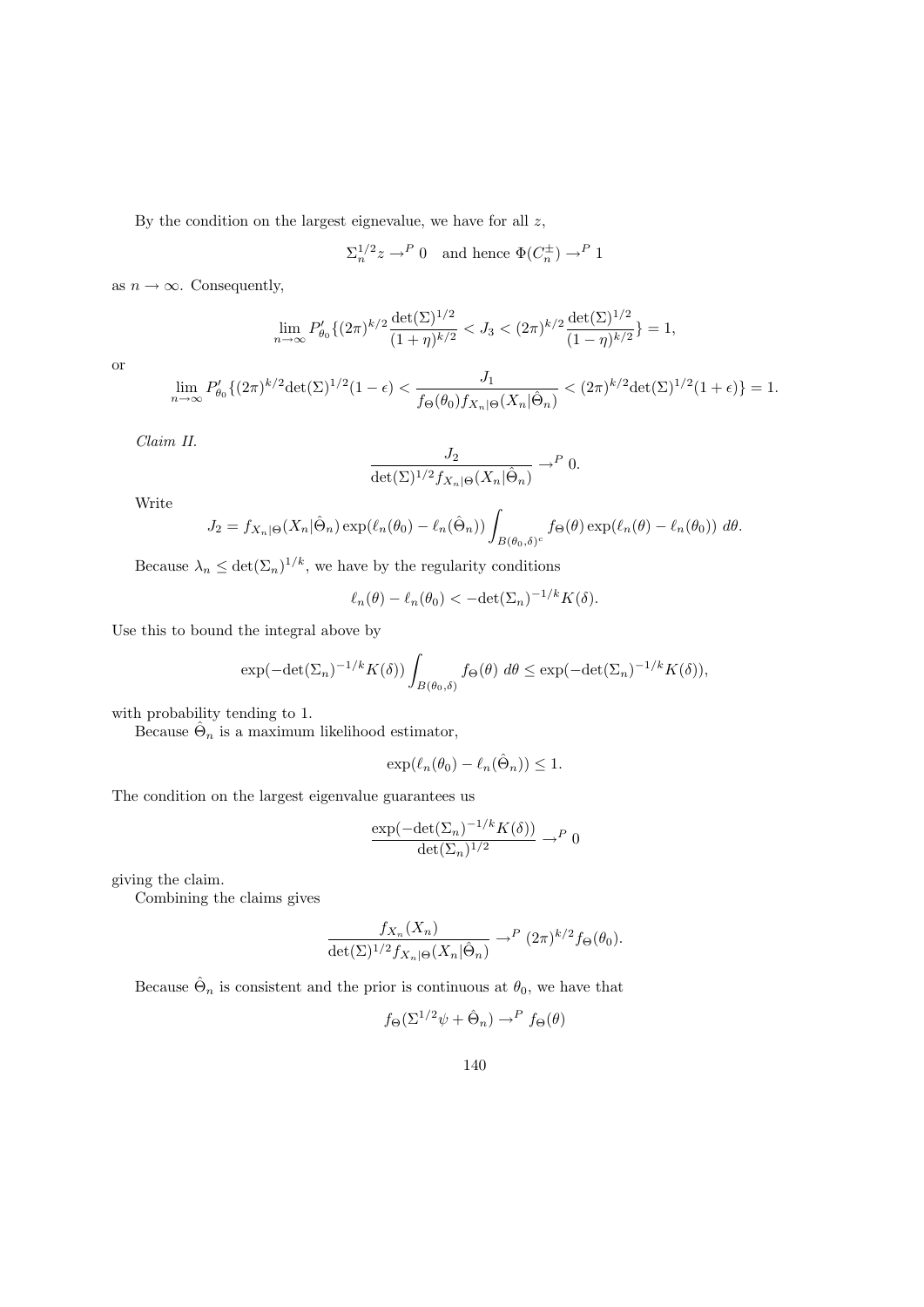uniformly for  $\psi$  in a compact set.

Combine this with the results of the claims to obtain

$$
\frac{\det(\Sigma)^{1/2} f_{X_n|\Theta}(X_n|\hat{\Theta}_n) f_{\Theta}(\Sigma^{1/2}\psi + \hat{\Theta}_n)}{f_{X_n}(X_n)} \to^P (2\pi)^{-k/2}
$$

uniformly on compact sets.

To complete the proof, we need to show that the second fraction in the posterior density converges in probability to  $\exp(-||\psi||^2/2)$  uniformly on compact sets. Referring to the Taylor expansion,

$$
\frac{f_{X_n|\Theta}(X_n|\Sigma_n^{1/2}\psi + \hat{\Theta}_n)}{f_{X_n|\Theta}(X_n|\hat{\Theta}_n)} = \exp\left(-\frac{1}{2}(\psi^T(I_k - R_n(\Sigma_n^{1/2}\psi + \hat{\Theta}_n, X_n))\psi + \Delta_n)\right).
$$

Let  $\eta, \epsilon > 0$  and let  $K \subset B(0, k)$  be compact. Then by the regularity conditions. Choose  $\delta$  and M so that  $n \geq M$  implies

$$
P_{\theta_0}'\{\sup_{\theta\in B(\theta_0,\delta),||\gamma||=1}|1+\gamma^T\Sigma_n^{1/2}\mathcal{H}\ell_n(\theta)\Sigma_n^{1/2}\gamma|<\frac{\eta}{k}\}>1-\frac{\epsilon}{2}.
$$

Now choose  $N \geq M$  so that  $n \geq N$  implies

$$
P'_{\theta_0}\{\Sigma_n^{1/2}\psi + \hat{\Theta}_n \in B(\theta_0, \delta), \text{ for all } \psi \in K\} > 1 - \frac{\epsilon}{2}.
$$

Consequently, if  $n \geq N$ ,

$$
P'_{\theta_0}\{|\psi^T(I_k - R_n(\Sigma_n^{1/2}\psi + \hat{\Theta}_n, X_n))\psi - ||\psi||^2| < \eta \text{ for all } \psi \in K\} > 1 - \epsilon.
$$

Because

$$
\lim_{n \to \infty} P'_{\theta_0} \{ \Delta_n = 0, \text{ for all } \psi \} = 1
$$

the second fraction in the representation of the posterior distribution for  $\Psi_n$  is between

$$
\exp(-\eta) \exp(-||\psi||^2/2)
$$
 and  $\exp(\eta) \exp(-||\psi||^2/2)$ 

with probability tending to 1, uniformly on compact sets.

#### Examples.

- 1. Let  $Y_1, Y_2, \cdots$  be conditionally IID given  $\Theta$  and set  $X_n = (Y_1, \cdots, Y_n)$ . In addition, suppose that the Fisher information  $\mathcal{I}_{X_1}(\theta_0)$ .
	- Because  $n\Sigma_n \to^P \mathcal{I}_{X_1}(\theta_0)^{-1}$ , the largest eigenvalue of  $\Sigma_n$  goes to 0 in probability as  $n \to \infty$ .
	- Using the notation from Wald's theorem on consistency, we have

$$
\sup_{\theta \in B(\theta_0, \delta)^c} (\ell_n(\theta) - \ell_n(\theta_0)) = - \inf_{\theta \in B(\theta_0, \delta)^c} (\ell_n(\theta_0) - \ell_n(\theta))
$$
  
\n
$$
\leq - \min_{j=1, \dots, m} \{ - \inf_{\theta \in G_j} (\ell_n(\theta_0) - \ell_n(\theta)) \}
$$
  
\n
$$
\leq - \min_{j=1, \dots, m} \{ \sum_{i=1}^n Z(G_j, Y_i) \}.
$$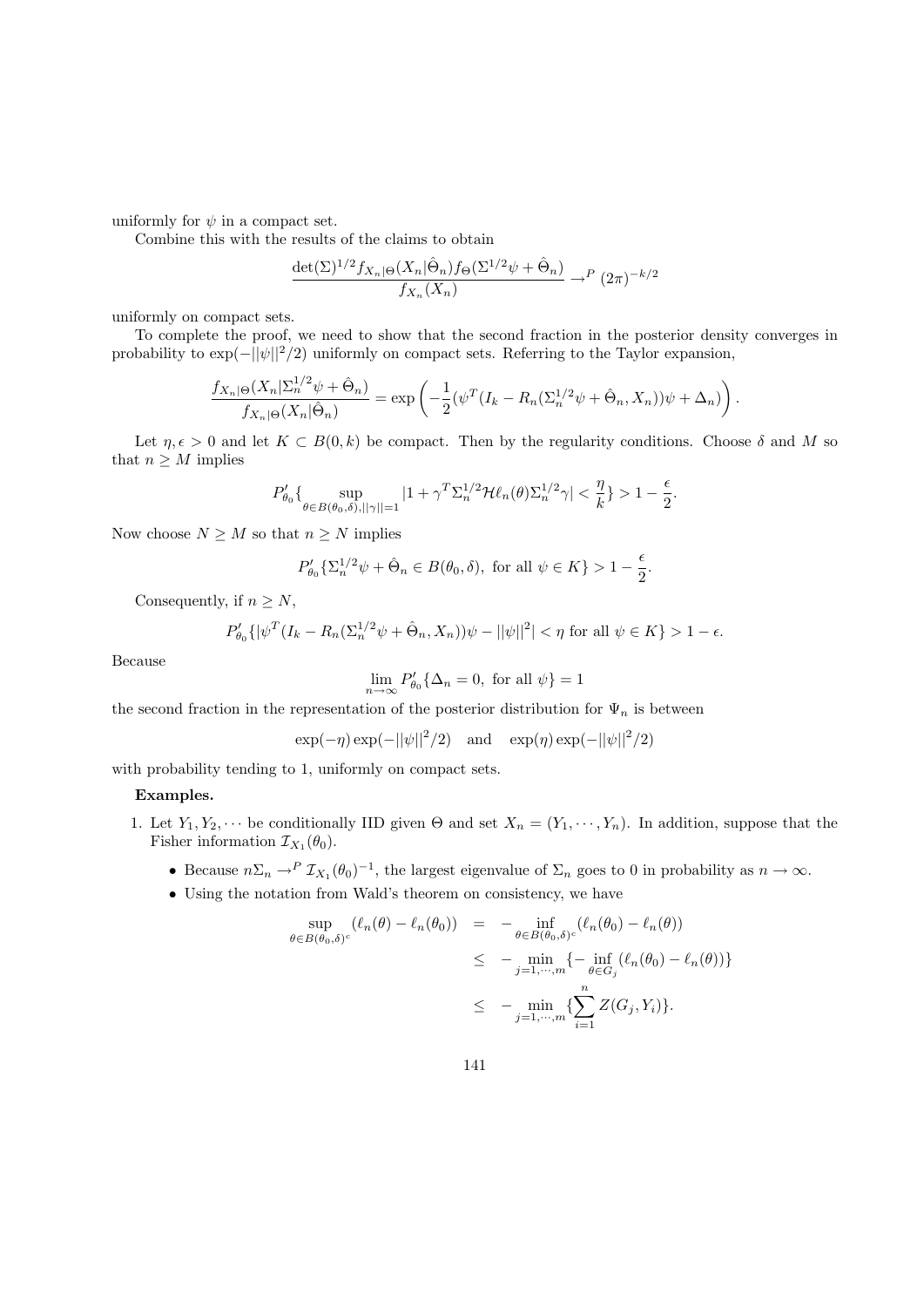Note that

$$
\frac{1}{n}\sum_{i=1}^n Z(G_j, Y_i) \to^P E_{\theta_0}[Z(G_j, Y_i)].
$$

If these means are all postive, and if  $\lambda$  is the smallest eigenvalue of  $\mathcal{I}_{Y_1}(\theta_0)$ , then take

$$
K(\delta) \le \frac{1}{2\lambda} \min_{j=1,\cdots,m} \{ E_{\theta_0}[Z(G_j, Y_i)] \}
$$

• Recalling the conditions on the asymptotically normality of maximum likelihood estimators, let  $\epsilon > 0$  and choose  $\delta$  fo that

$$
E_{\theta_0}[H_\delta(Y_i,\theta)] < \frac{\epsilon}{\mu+\epsilon}
$$

where  $\mu$  is the largest eigenvalue of  $\mathcal{I}_{Y_1}(\theta_0)$ . Let  $\mu_n$  be the largest eigenvalue of  $\Sigma_n$  and  $\theta \in B(\theta_0, \delta)$ .

$$
\sup_{||\gamma=1||} |1+\gamma^T \Sigma_n^{1/2} \mathcal{H}\ell_n(\theta) \Sigma_n^{1/2} \gamma|
$$
  
\n
$$
= \sup_{||\gamma||=1} |\gamma^T \Sigma_n^{1/2} (\Sigma_n^{-1} + \mathcal{H}\ell_n(\theta) \Sigma_n^{1/2}) \gamma| \leq \mu_n \sup_{||\gamma||=1} |\gamma^T (\Sigma_n^{-1} + \mathcal{H}\ell_n(\theta)) \gamma|
$$
  
\n
$$
\leq \mu \left( \sup_{||\gamma||=1} |\gamma^T (\Sigma_n^{-1} + \mathcal{H}\ell_n(\theta_0)) \gamma| + \sup_{||\gamma||=1} |\gamma^T (\mathcal{H}\ell_n(\theta_0) - \mathcal{H}\ell_n(\theta_0)) \gamma| \right)
$$

If  $\hat{\Theta}_n \in B(\theta_0, \delta)$  and  $|\mu - n\mu_n| < \epsilon$ , then the expression above is bounded above by

$$
(\mu + \epsilon) \frac{2}{n} \sum_{i=1}^{n} H_{\delta}(Y_i, \theta_0)
$$

which converges in probability to a value no greater than  $\epsilon$ .

2. Let  $\Omega = (-1, 1)$  and let  $Z_1, Z_2, \cdots$  be independent standard normal random variables. Define the first order autoregressive process

$$
Y_n = \theta Y_{n-1} + Z_n, \quad n = 1, 2, \cdots.
$$

Let  $X_n = (Y_1, \dots, Y_n)$ . Then

•

•

$$
\ell_n(\theta) = k - \frac{1}{2}(Y_n^2 + (1 + \theta^2) \sum_{i=1}^{n-1} Y_i^2 - 2\theta \sum_{i=1}^n Y_i Y_{i-1}).
$$

$$
\hat{\Theta}_n = \frac{\sum_{i=1}^n Y_i Y_{i-1}}{\sum_{i=1}^{n-1} Y_i^2}
$$

• Several of the regularity conditions can be satisfied by taking a prior having a positve continuous density.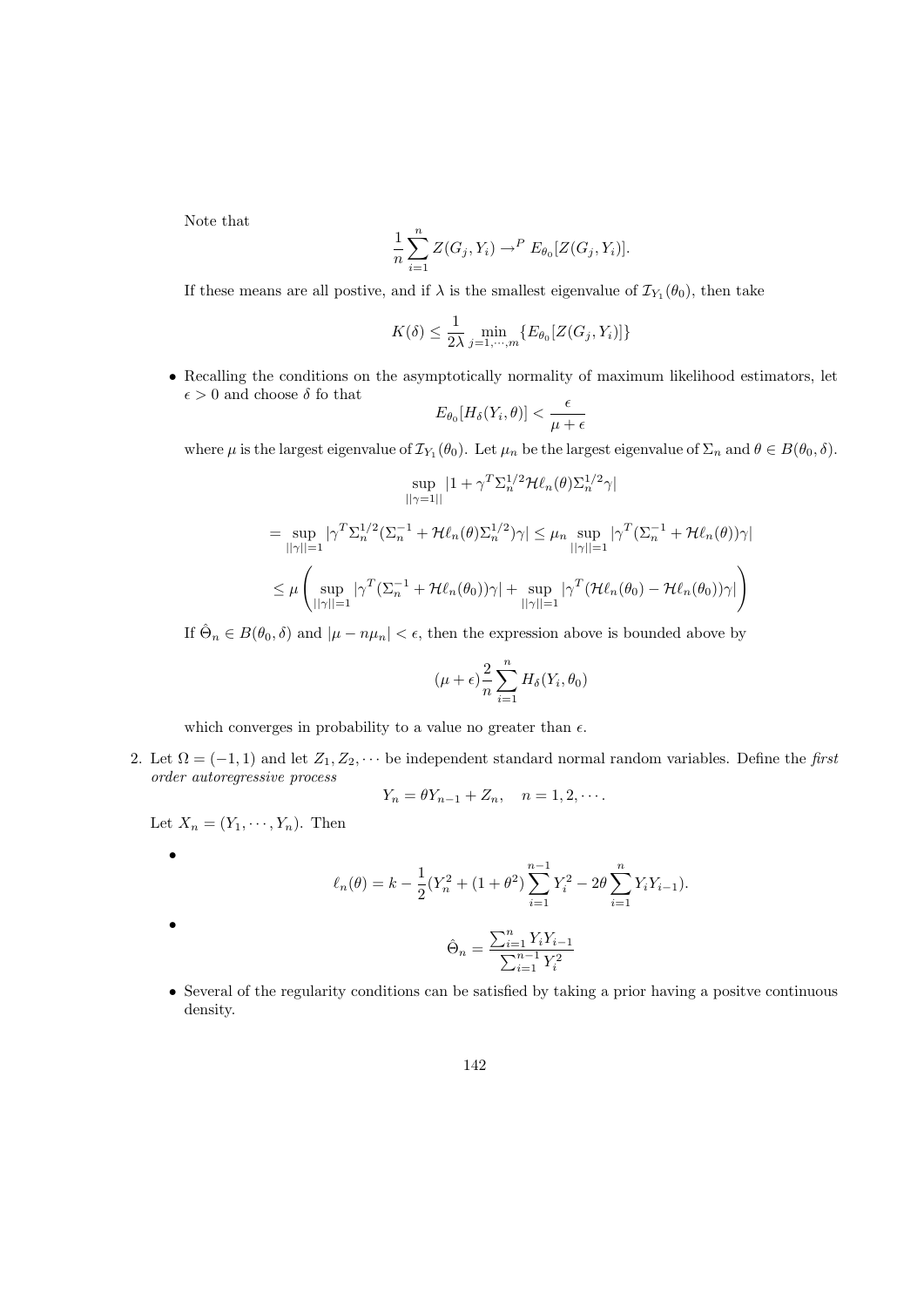$$
\ell''_n(\theta) = -\sum_{i=1}^n Y_{i-1}^2
$$

does not depend on  $\theta.$ 

$$
Cov_{\theta}(Y_i^2, Y_{i-k}^2) = \theta^{2k} Var_{\theta}(Y_{i-k}^2) \le \frac{2\theta^{2k}}{(1 - \theta^2)^2}
$$

$$
\lim_{n \to \infty} \text{Var}_{\theta} \left( \frac{1}{n} \sum_{i=1}^{n} Y_{i-1}^{2} \right) = 0.
$$

Consequently,

and therefore

$$
n\Sigma_n
$$
 converges in probability and  $\Sigma_n \to^P 0$ .

• Under  $P_{\theta_0}$ ,

$$
\frac{1}{n}\sum_{i=1}^n Y_i Y_{i-1} \to^P \theta_0.
$$

$$
\bullet
$$

•

•

•

•

•

•

$$
\ell_n(\theta) - \ell_n(\theta_0) = -\frac{\theta - \theta_0}{2} \left( (\theta + \theta_0) \sum_{i=1}^n i = 1^n Y_i^2 - 2 \sum_{i=1}^n Y_i Y_{i-1} \right).
$$

3. Let  $Y_1, Y_2, \cdots$  be conditionally IID given  $\Theta = \theta$  with  $Y_i$  a  $N(\theta, 1/i)$  random variable. Set  $X_n =$  $(Y_1, \dots, Y_n)$ . Then, for some constant K,

$$
\ell_n(\theta) = K - \frac{1}{2} \left( \sum_{i=1}^n \log i + \frac{1}{i} (Y_i - \theta)^2 \right).
$$
  

$$
\hat{\Theta}_n = \sum_{i=1}^n \frac{Y_i}{i} / \sum_{i=1}^n \frac{1}{i}.
$$
  

$$
\ell''_n(\theta) = - \sum_{i=1}^n \frac{1}{i}
$$
  
which does not depend on  $\theta$ .

$$
\Sigma_n = 1/\sum_{i=1}^n \frac{1}{i} \sim \frac{1}{\log n}.
$$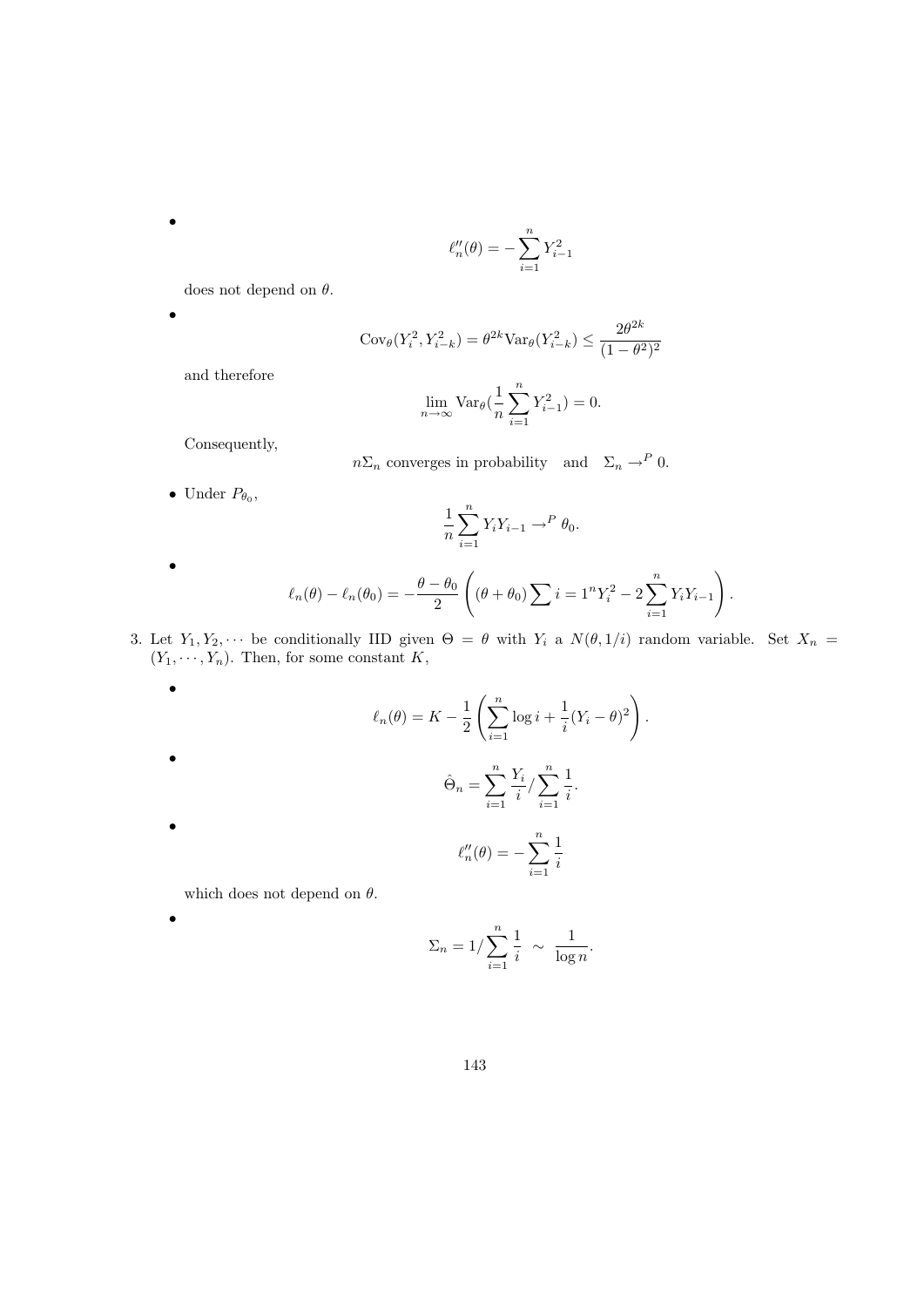$$
\lambda_n(\ell_n(\theta) - \ell_n(\theta_0)) = \frac{\theta - \theta_0}{\sum_{i=1}^n 1/i} \sum_{i=1}^n \frac{1}{i} (Y_i - \frac{\theta + \theta_0}{2}).
$$

$$
\sum_{i=1}^n \frac{Y_i}{i} / \sum_{i=1}^n \frac{1}{i} \text{ is } N(\theta_0, 1 / \sum_{i=1}^n \frac{1}{i}).
$$

and

•

$$
\sum_{i+1} \frac{Y_i}{i} / \sum_{i=1} \frac{1}{i}
$$
 is  $N(\theta_0, 1/\sum_{i=1}^n)$ 

Thus,

$$
\lambda_n(\ell_n(\theta) - \ell_n(\theta_0)) \to^P -\frac{1}{2}(\theta - \theta_0)^2.
$$

• If the prior is continuous, the the remaining conditions are satisfied.

Note that  $\hat{\Theta}_n$  is not  $\sqrt{n}$  consistent, but the posterior distribution is asymptotically normal.

## 8.5 Classical Chi-square Tests

**Definition.** Let  $\Omega \subset R^p$  and let

$$
\Omega_H = \{ \theta = (\theta_1, \cdots, \theta_p) : \theta_i = c_i, 1 \le i \le k \}.
$$

Then the likelihood ratio criterion

$$
L_n = \frac{\sup_{\theta \in \Omega_H} f_{X|\Theta}(x|\theta)}{\sup_{\theta \in \Omega} f_{X|\Theta}(x|\theta)} = \frac{f_{X|\Theta}(x|\hat{\Theta}_{n,H})}{f_{X|\Theta}(x|\hat{\Theta}_n)}
$$

where

 $\hat{\Theta}_{n,H}$  is the MLE of  $\theta$  on  $\Omega_H$  and

 $\hat{\Theta}_n$  is the (unrestricted) MLE.

Theorem. Assume the conditions in the theorem for the asymptotic normality of maximum likelihood estimators and let  $L_n$  be the likelihood ratio criterion for

$$
H: \Theta_i = c_i \text{ for all } i = 1, \cdots, k \quad \text{versus} \quad A: \Theta_i \neq c_i \text{ for all } i = 1, \cdots, k.
$$

Then, under H

$$
-2\log L_n\to^{\mathcal{D}}\chi^2_k
$$

as  $n \to \infty$ .

For the case  $p = k = 1$ ,

$$
-2\log L_n = -2\ell_n(c) + 2\ell_n(\hat{\Theta}_n) = 2(c - \hat{\Theta}_n)\ell_n(\hat{\Theta}_n) + (c - \hat{\Theta}_n)^2\ell_m''(\theta_n^*)
$$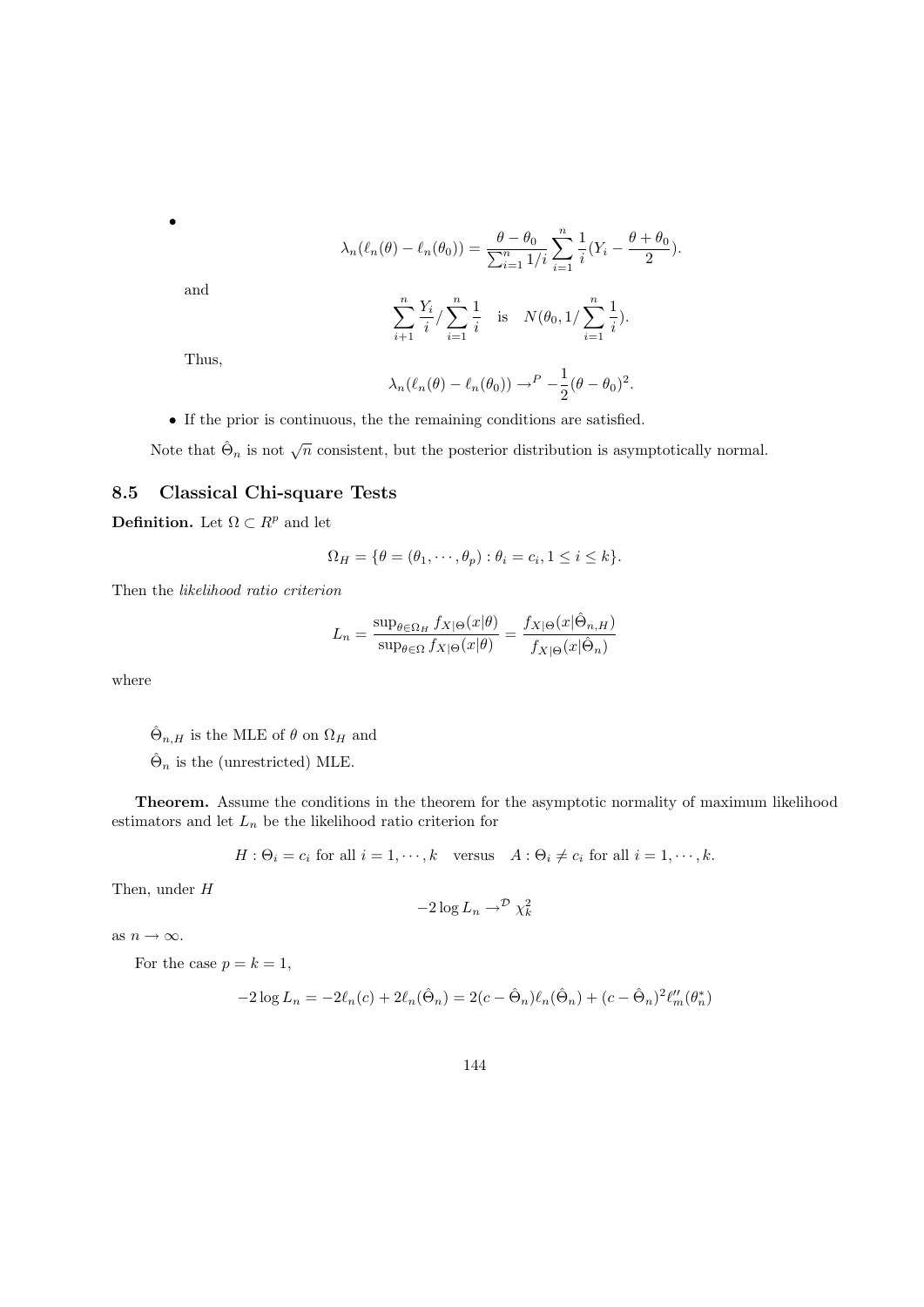for some  $\theta_n^*$  between c and  $\hat{\Theta}_n$ . Note that  $\ell'_n(\hat{\Theta}_n) = 0$  and under  $P_c$ ,

$$
\frac{1}{n}\ell''_n(\theta^*_n) \to^P \mathcal{I}_{X_1}(c), \quad \sqrt{n}(c - \hat{\Theta}_n) \to^{\mathcal{D}} Z/\mathcal{I}_{X_1}(c),
$$

where  $Z$  is a standard normal random variable. Therefore,

$$
-2\log L_n \to^{\mathcal{D}} Z^2
$$

which is  $\chi_1^2$ .

**Proof.** Let  $\psi_0$  be a  $p - k$ -dimensional vector and set

$$
\left(\begin{array}{c}c\\ \psi_0\end{array}\right).
$$

If the conditions of the theorem hold for  $\Omega$ , then they also hold for  $\Omega_H$ . Write

$$
\hat{\Theta}_{n,H} = \begin{pmatrix} c \\ \hat{\Psi}_{n,H} \end{pmatrix} \quad \hat{\Theta}_{n,H} = \begin{pmatrix} \hat{c} \\ \hat{\Psi}_n \end{pmatrix}.
$$

Then for some  $\theta^*$  between  $\hat{\Theta}_n$  and  $\hat{\Theta}_{n,H}$ ,

$$
\ell_n(\hat{\Theta}_{n,H}) = \ell_n(\hat{\Theta}_n) + (\hat{\Theta}_{n,H} - \hat{\Theta}_n)^T \nabla_{\theta} \ell_n(\hat{\Theta}_n) + \frac{1}{2} (\hat{\Theta}_{n,H} - \hat{\Theta}_n)^T \mathcal{H} \ell_n(\hat{\Theta}_n) (\hat{\Theta}_{n,H} - \hat{\Theta}_n).
$$

In addition, for some  $\tilde{\theta}_n$  between  $\theta_0$  and  $\hat{\Theta}_n$  and some  $\tilde{\theta}_{n,H}$  between  $\theta_0$  and  $\hat{\Theta}_{n,H}$ ,

$$
0 = \nabla_{\theta} \ell_n(\hat{\Theta}_n) + \mathcal{H}_{\theta} \ell_n(\tilde{\theta}_n)(\hat{\Theta}_n - \theta_0)
$$

and

$$
0 = \nabla_{\psi} \ell_n(\hat{\Theta}_{n,H}) + \mathcal{H}_{\psi} \ell_n(\tilde{\theta}_{n,H})(\hat{\Psi}_n - \theta_0).
$$

Write

$$
\begin{pmatrix}\n\hat{A}_n & \hat{B}_n \\
\hat{B}_n^T & \hat{D}_n\n\end{pmatrix} = \frac{1}{n} \mathcal{H}_{\theta} \ell_n(\tilde{\theta}_n) \rightarrow^P -\mathcal{I}_{X_1}(\theta_0) = \begin{pmatrix} A_0 & B_0 \\
B_0^T & D_0\n\end{pmatrix}
$$

and

$$
\hat{D}_{n,H} = \frac{1}{n} \mathcal{H}_{\theta} \ell_n(\tilde{\theta}_{n,H}) \to^P D_0.
$$

Taking the last  $p - k$  coordinates form the first expansion and equating it to the second yields

$$
\hat{D}_{n,H} = (\Psi_{n,H} - \psi_0) = \hat{B}_n^T(\hat{c} - c) + \hat{D}_n(\hat{\Psi}_n - \psi_0).
$$

From the asymptotic normality of the MLE we have that

$$
\sqrt{n}(D_0(\Psi_{n,H} - \psi_0) - (B_0^T(\hat{c} - c) + D_0(\Psi_n - \psi_0))).
$$

or equivalently that

$$
\sqrt{n}((\hat{\Psi}_{n,H} - \hat{\Psi}_n) - D_0^{-1}B_0^T(\hat{c} - c))
$$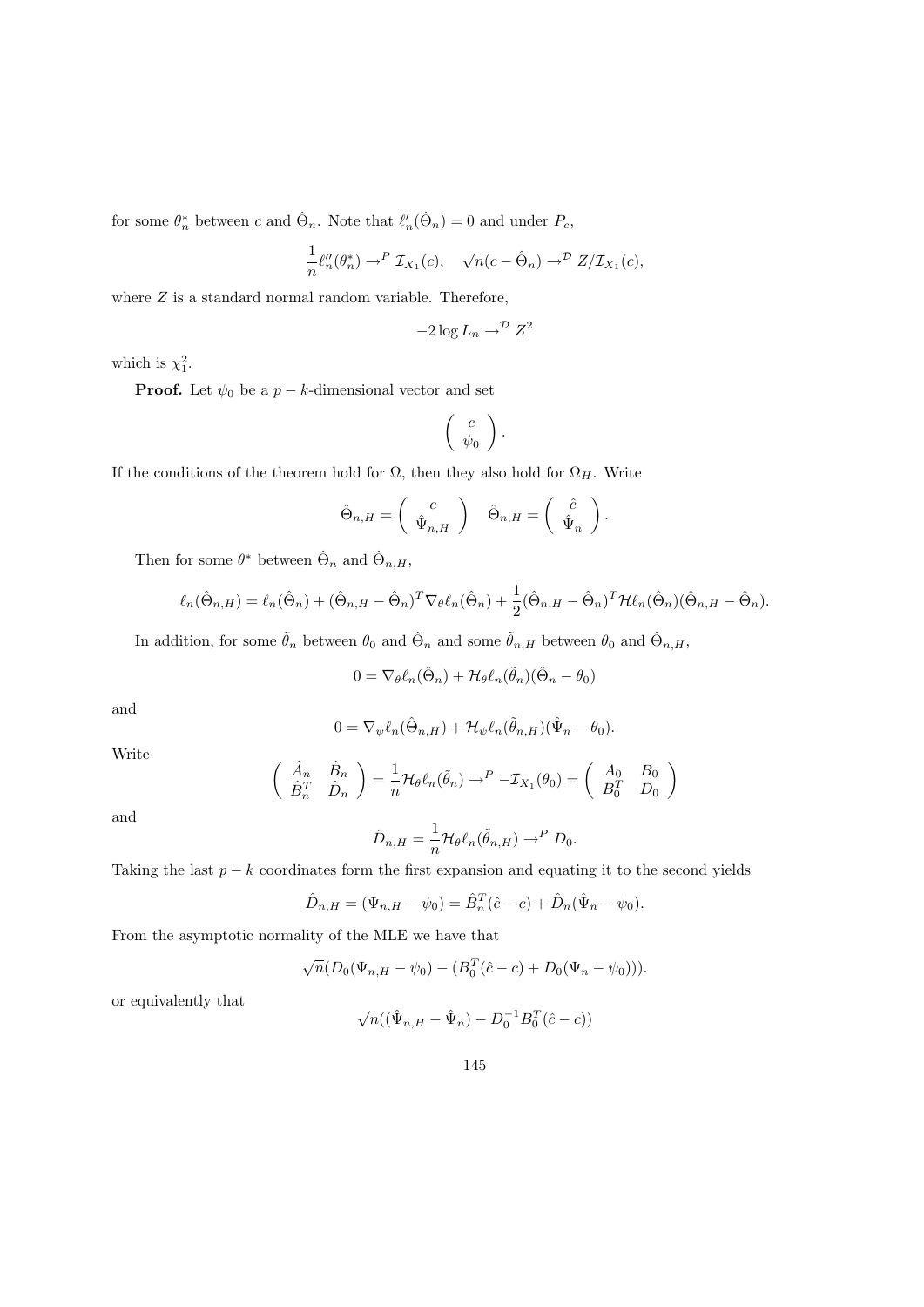is bounded in probability. Therefore,

$$
\ell_n(\hat{\Theta}_{n,H}) - \ell(\hat{\Theta}) - \frac{n}{2} \left( \begin{array}{c} c - \hat{c} \\ D_0^{-1} B_0^T(\hat{c} - c) \end{array} \right)^T \left( \begin{array}{cc} A_0 & B_0 \\ B_0^T & D_0 \end{array} \right) \left( \begin{array}{c} c - \hat{c} \\ D_0^{-1} B_0^T(\hat{c} - c) \end{array} \right) \to^P 0.
$$

This last term simplifies to

$$
\frac{n}{2}(c-\hat{c})(A_0 - B_0 D_0^{-1} B_0^T)(c-\hat{c}).
$$

The matrix  $A_0 - B_0 D_0^{-1} B_0^T$  is the upper left  $k \times k$  corner of  $-\mathcal{I}_{X_1}(\theta_0)^{-1}$ , the asymptotic covariance of c. Therefore independent of the choice of  $\psi_0$ ,

$$
-2\log L_n \to^{\mathcal{D}} C^2,
$$

a  $\chi^2_k$  random variable

**Theorem.** Let  $\Gamma \subset R^k$  be a parameter space with parameter  $\Psi$  and let  $R_1, \dots, R_p$  be a partition of X. For  $i = 1, \dots, p$ , let

$$
Y_i = \sum_{j=1}^n I_{R_i}(X_k)
$$

be the number of observations in  $R_i$  (called the *reduced data*). Define

$$
q_i(\psi) = P_{\psi}(R_i)
$$

and

$$
q(\psi)=(q_1(\psi),\cdots,q_k(\psi)).
$$

Assume that  $q \in C^2(\Gamma)$  is one-to-one. Let  $\hat{\Psi}_n$  be the maximum likelihood estimate based on the reduced data and let  $\mathcal{I}_{X_1}(\psi)$  be the Fisher information matrix. Assume that

$$
\sqrt{n}(\hat{\Psi}_n - \psi) \to^{\mathcal{D}} W
$$

where W is a  $N(0, \mathcal{I}_{X_1}(\psi)^{-1})$  random vector. Define

$$
\hat{q}_{i,n} = q_i(\hat{\Psi}_n)
$$

and

$$
C_n = \sum_{i=1}^{p} \frac{(Y_i - n\hat{q}_{i,n})^2}{\hat{q}_{i,n}}
$$

.

Then,

$$
C_n \to^{\mathcal{D}} C
$$

where C is a  $\chi^2_{p-k-1}$  random variable.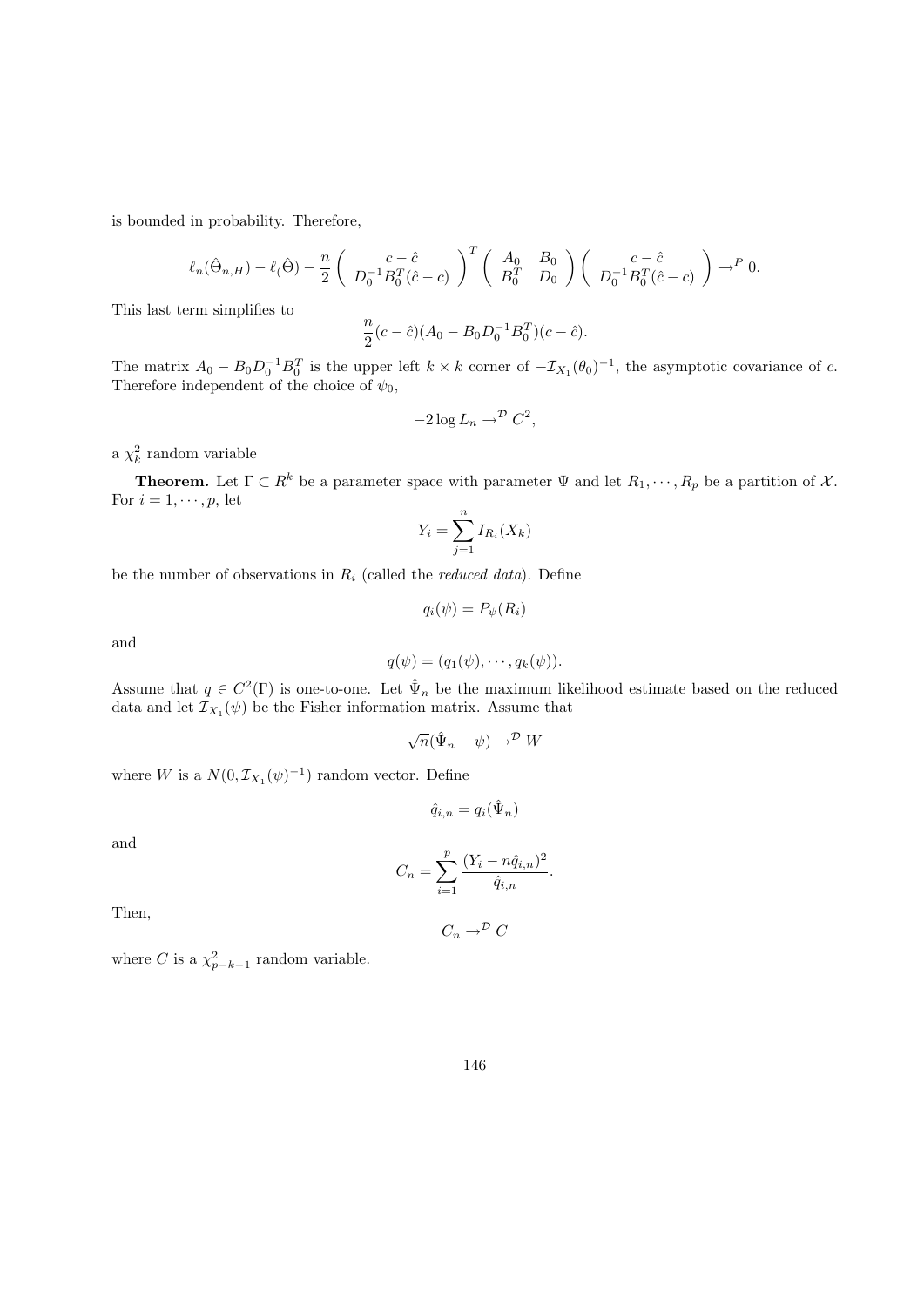# 9 Hierarchical Models

**Definition.** A sequence  $X_1, X_2, \cdots$  of random variables is called *exchangeable* if the distribution of the sequence is invariant under finite permutations.

Diffinetti's theorem states that the sequence  $X_1, X_2, \cdots$  can be represented as the mixture of IID sequences. Thus, the Bayes viewpoint is to decide using the data, what choice form the mixture is being observed.

Hierarchical models requires a sense of partial exchangeability.

**Definition.** A sequence  $X_1, X_2, \cdots$  of random variables is called marginally partially exchangeable if it can be partitioned deterministically, into subsequences

$$
X_1^{(k)}, X_2^{(k)}, \cdots
$$
 for  $k = 1, 2, \cdots$ .

**Example.** (One way analysis of variance) Let  $\{j_n; n \geq 1\}$  be a sequence with each  $j_n \in \{0, 1\}$ . Then

$$
f_{X_1\cdots,X_n|M}(x_1,\cdots,x_n|\mu) = \frac{1}{(2\pi\sigma)^{n/2}} \exp\left(-\frac{1}{2\sigma^2}(\sum_{i=1}^n(x_i-\mu_{1-j_i})^2)\right).
$$

We introduce the *general hierarchical model* by considering a protocal in a series of clinical trials in which several treatments are considered. The observations inside each treatment group are typically modeled as exchangeable. If we view the treatment groups symmetrically prior to observing the data, then we may take the set of parameters corresponding to different groups as a sample from another population. Thus, the parameters are exchangeable. This second level parameters necessary to model the joint distribution of the parameters are called the hyperparameters.

Denote the data by X, the parameters by  $\Theta$  and the hyperparameters by  $\Psi$ , then the conditional density of the parameters given the hyperparamters is

$$
f_{\Theta|X,\Psi}(\theta|x,\psi) = \frac{f_{X|\Theta,\Psi}(x|\theta,\psi) f_{\Theta|\Psi}(\theta|\psi)}{f_{X|\Psi}(x|\psi)}
$$

where the density of the data given the hyperparameters alone is

$$
f_{X|\Psi}(x|\psi) = \int f_{X|\Theta,\Psi}(x|\theta,\psi) f_{\Theta|\Psi}(\theta|\psi) \ \nu_{\Theta}(d\theta).
$$

The marginal posterior distribution of the parameters can be found from

$$
f_{\Theta|X}(\theta|x) = \int f_{\Theta|X,\Psi}(\theta|x,\psi) f_{\Psi|X}(\psi|x) \nu_{\Psi}(d\psi)
$$

where the posterior density of  $\Psi$  given  $X = x$  is

$$
f_{\Psi|X}(\psi|x) = \frac{f_{X|\Psi}(x|\psi) f_{\Psi}(\psi)}{f_X(x)}
$$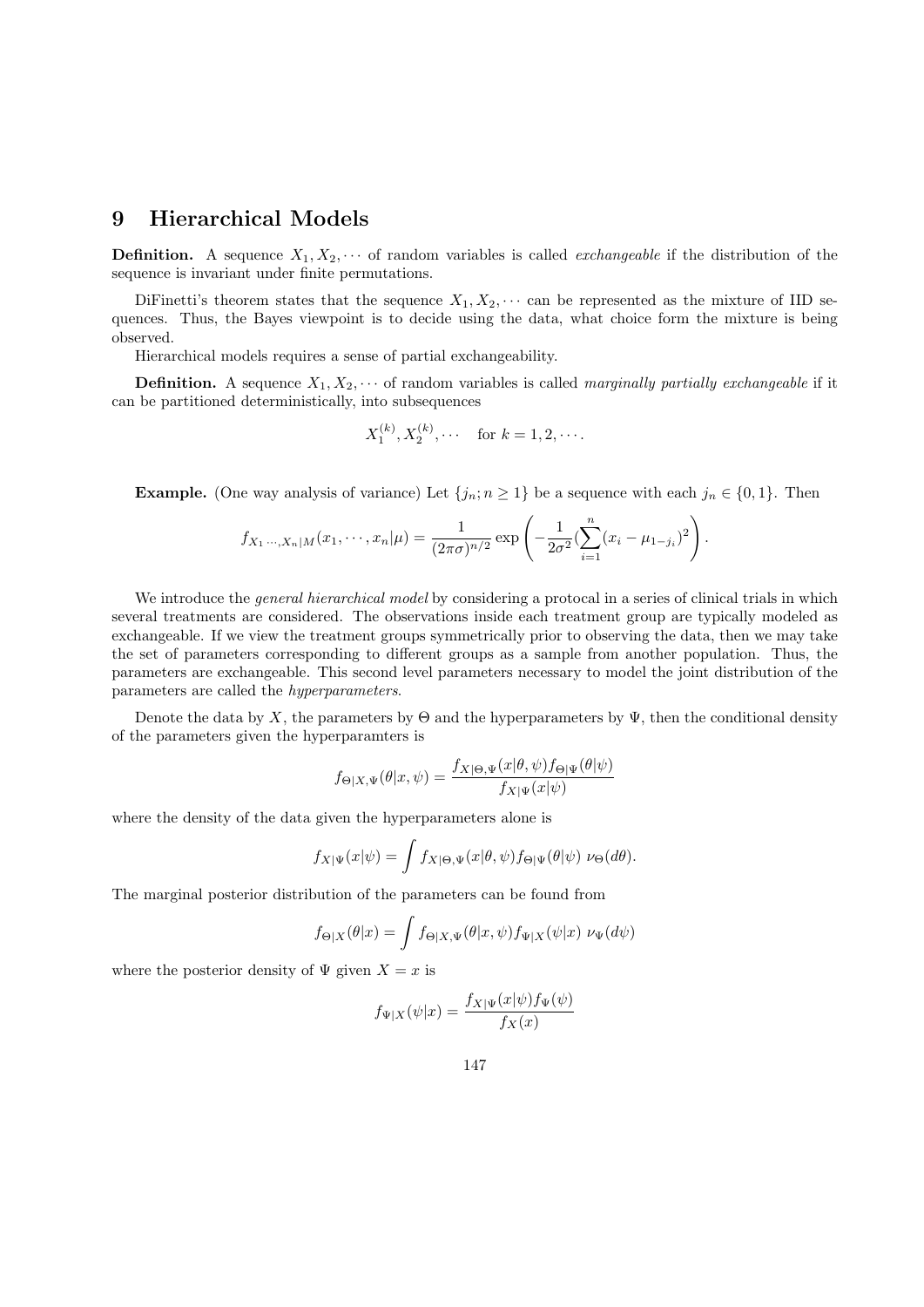and the marginal density of  $X$  is

$$
f_X(x) = \int f_{X|\Psi}(x|\psi) f_{\Psi}(\psi) \ \nu_{\Psi}(d\psi).
$$

Example.

1. Let  $X_{i,j}$  denote the observed response of the j-th subject in treatment group  $i = 1, \dots, k$ . We have parameters

$$
M=(M_1,\cdots,M_k).
$$

If  $(M_1, \dots, M_k) = (\mu_1, \dots, \mu_k)$ , we can model  $X_{i,j}$  as independent  $N(\mu_i, 1)$  random variables. M itself can be modeled as exhangeable  $N(\Theta, 1)$  random variables. Thus,  $\Theta$  is the hyperparameter.

2. Consider  $X_{i,j}$  denote the observed answer of the j-th person to a "yes-no" question in city  $i = 1, \dots, k$ . The observations in a single city can be modeled as exhangeable Bernoulli random variables with parameters

$$
P=(P_1,\cdots,P_k).
$$

These parameters can be modeled as  $Beta(A, B)$ . Thus P is the parameter and  $(A, B)$  are the hyperparameters.

### 9.1 Normal Linear Models

For one-way analysis of variance (ANOVA), consider independent real valued observations

$$
X_{i,j},\ j=1,\cdots,n_i,\ i=1,\cdots,k
$$

that are  $N(\mu_i, \sigma^2)$  given  $M = (\mu_1, \cdots, \mu_n)$  and

$$
M_1,\cdots,M_k
$$

are independent  $N(\psi, \tau^2)$  given  $\Psi = \psi$  and  $T = \tau$ . We model  $\Psi$  as  $N(\psi_0, \tau^2/\zeta_0)$ . The distribution of T and the joint distribution of  $(\Sigma, T)$  remained unspecified for now.

Thus

 $\overline{a}$ 

| Stage          | Density                                                                                                           |
|----------------|-------------------------------------------------------------------------------------------------------------------|
| Data           | $(2\pi\sigma^2)^{-n/2} \exp\left(-\frac{1}{2\sigma^2}\sum_{i=1}^k (n_i(\bar{x}_i-\mu_i)^2 + (n_1-1)s_i^2)\right)$ |
| Parameter      | $(2\pi\tau^2)^{-k/2} \exp\left(-\frac{1}{2\tau^2}\sum_{i=1}^k(\mu_i-\psi)^2\right)$                               |
| Hyperparameter | $(2\pi\tau^2/\zeta_0)^{-1/2} \exp\left(-\frac{\zeta_0}{2\tau^2}(\psi-\psi_0)^2\right)$                            |
| Variance       | $f_{\Sigma,T}(\sigma,\tau)$                                                                                       |

From the usual updating of normal distributions, we see that, conditioned on  $(\Sigma, T, \Psi) = (\sigma, \tau, \psi)$ , the posterior of  $M_1, \cdots, M_k$  are independent

$$
N(\mu_i(\sigma,\tau,\psi),\frac{\tau^2\sigma^2}{n_i\tau^2+\sigma^2}), \quad \mu_i(\sigma,\tau,\psi) = \frac{n_i\bar{x}_i\tau^2+\psi\sigma^2}{n_i\tau^2+\sigma^2}.
$$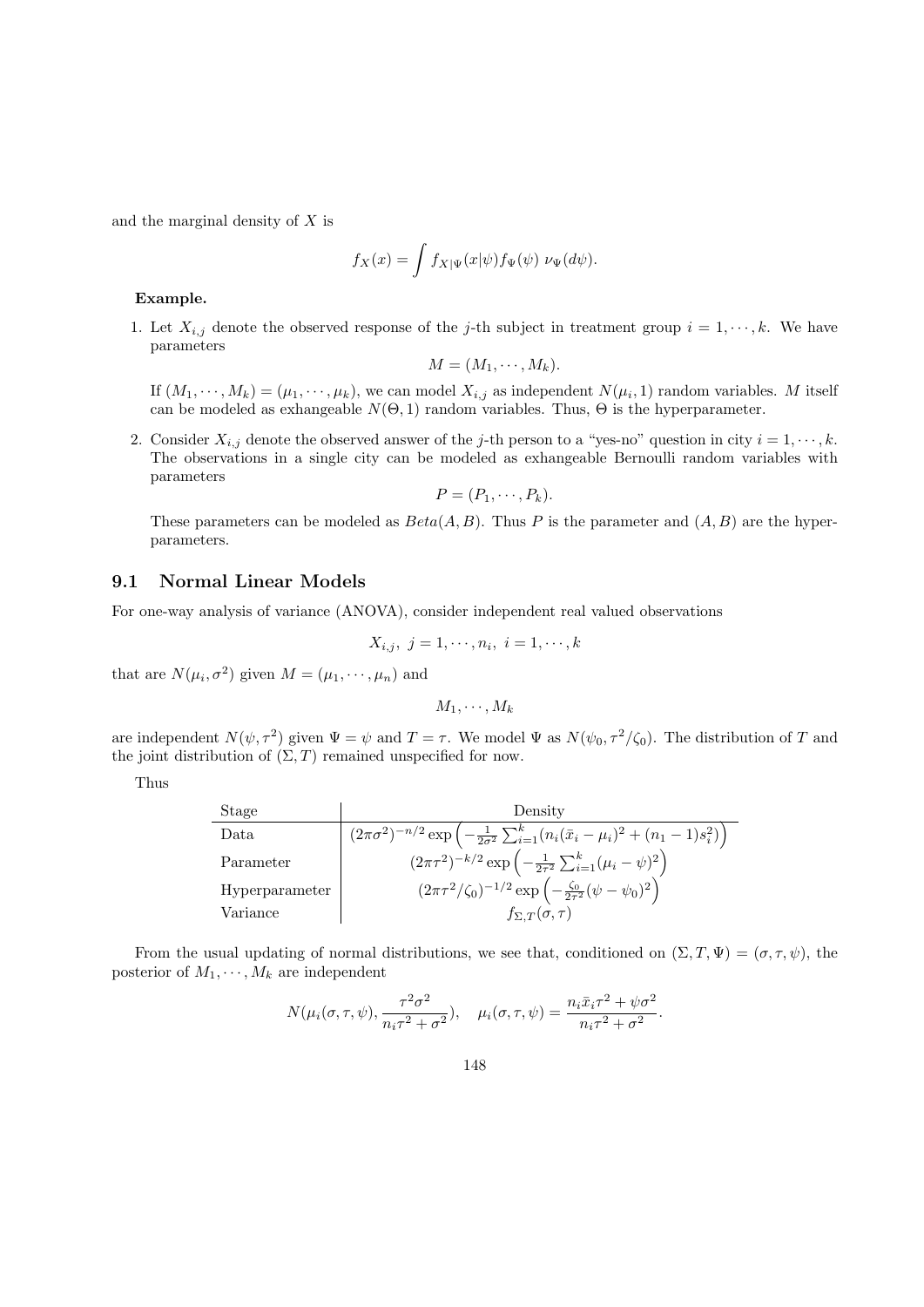Consequently, given  $(\Sigma, T, \Psi) = (\sigma, \tau, \psi)$ , the data  $\bar{X}_i$  and  $S_i$  are independent with

$$
\bar{X}_i
$$
, a  $N(\psi, \frac{\sigma^2}{n_i} + \tau^2)$  random variable, and  $(n_i - 1)\frac{S_i^2}{\sigma^2}$ , a  $\chi^2_{n_i-1}$  random variable.

This gives a posterior on  $\Psi$  conditioned on  $\Sigma = \sigma$  and  $T = \tau$  that is

$$
N\left(\psi_1(\sigma,\tau), \left(\frac{\zeta_0}{\tau^2} + \sum_{i=1}^k \frac{n_i}{\sigma^2 + \tau^2 n_i}\right)^{-1}\right), \text{ where } \psi_1(\sigma,\tau) = \frac{\frac{\zeta_0 \psi_0}{\tau^2} + \sum_{i=1}^k \frac{n_i \bar{x}_i}{\sigma^2 + \tau^2 n_i}}{\frac{\zeta_0}{\tau^2} + \sum_{i=1}^k \frac{n_i}{\sigma^2 + \tau^2 n_i}}.
$$

To find the posterior distribution of  $(\Sigma, T)$ , let  $\overline{X} = (\overline{X}_1, \cdots, \overline{X}_k)$ . Then, given  $(\Sigma, T) = (\sigma, \tau)$ 

$$
\bar{X} \text{ is } N(\psi_0 1, W(\sigma, \tau)) \quad \frac{n_i - 1}{\sigma} S_i^2 \text{ is } \chi^2_{n_i - 1},
$$

where  $W(\sigma, \tau)$  has diagonal elements

$$
\frac{\sigma^2}{n_i} + \tau^2 (1 + \frac{1}{\zeta_0}), \ i = 1, \cdots, k.
$$

and off diagonal elements

$$
\frac{\tau^2}{\zeta_0}.
$$

Consequently,

$$
f_{\Sigma,T|\bar{X},s_1^2,\cdots,S_k^2}(\sigma,\tau|\bar{x},s_1^2,\cdots,s_k^2)
$$

is proportional to

$$
f_{\Sigma,T}(\sigma,\tau)\sigma^{-(n_1+\cdots n_k-k)}\det(W(\sigma,\tau))^{-1/2}\exp\left(-\sum_{i=1}^k\left(\frac{s_i^2(n_i-1)}{2\sigma^2}\right)-\frac{1}{2}(\bar{x}-\psi_01)^TW^{-1}(\sigma,\tau)(\bar{x}-\psi_01)\right).
$$

This situation simplifies in the case

$$
T=\frac{\Sigma}{\sqrt{\lambda}}.
$$

In this case, write  $\gamma_0 = \lambda \zeta_0$ ,  $\lambda_i = \lambda + n_i$ , and  $\gamma_i = n_i \lambda / \lambda_i$ . so that

$$
\mu_i(\psi, \sigma, \tau) = \frac{n_i \bar{x}_i + \psi \lambda}{\lambda_i} = \mu_i(\psi), \quad \frac{\tau^2 \sigma^2}{n_i \tau^2 + \sigma^2} = \frac{\sigma^2}{\lambda_i}, \quad \psi_1(\sigma, \tau) = \frac{\gamma_0 \psi_0 \sum_{i=1}^k \gamma_i \bar{x}_i}{\gamma_0 + \sum_{i=1}^k \gamma_i} = \psi_1,
$$

$$
\frac{\zeta_0}{\tau^2} + \sum_{i=1}^k \frac{n_i}{\sigma^2 + \tau^2 n_i} = \gamma_0 + \sum_{i=1}^k \gamma_i.
$$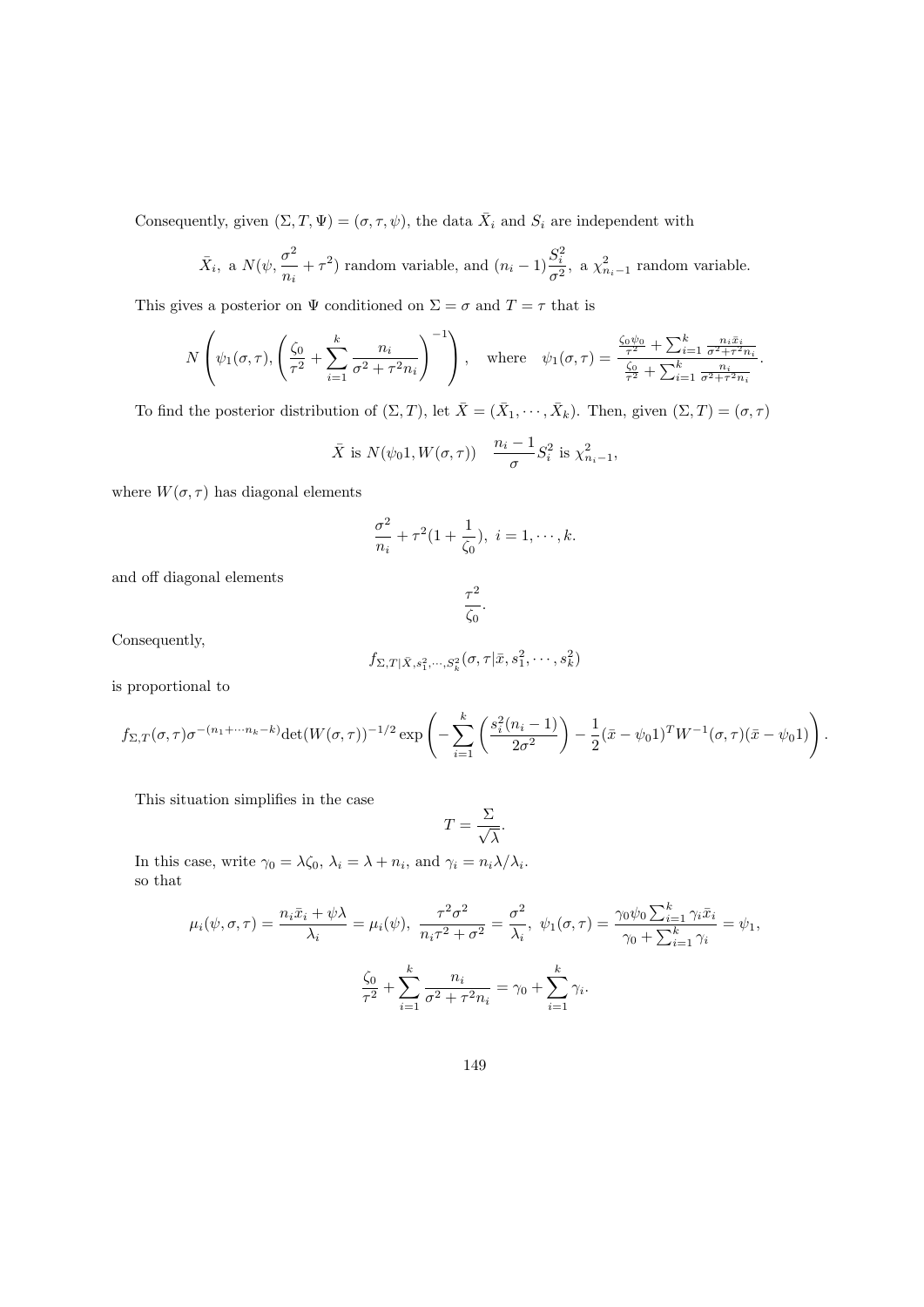Therefore

$$
W(\sigma,\tau)_{ij} = \frac{1}{\gamma_0} + \left(\frac{1}{\lambda} + \frac{1}{n_i}\right)\delta_{ij}
$$

and after some computation

$$
\det(W(\sigma, \tau)) = \sigma^{2k} \prod_{i=1}^{k} \frac{1}{\gamma_i} (1 + \frac{1}{\gamma_0} \sum_{j=1}^{l} \gamma_j).
$$

With the prior  $\Gamma^{-1}(a_0/2, b_0/2)$  for  $\Sigma^2$ , we have the posterior  $\Gamma^{-1}(a_1/2, b_1/2)$  with

$$
a_1 = a_0 + \sum_{i=1}^k n_i, \ |\gamma| = \sum_{i=1}^k \gamma_i, \ b_1 = b_0 + \sum_{i=1}^k ((n_i - 1)s_i^3 + \gamma_i(\bar{x} - u)^2) + \frac{|\gamma|\gamma_0}{\gamma_0 + |\gamma|}(u - \psi_0)^2
$$

where

$$
|\gamma| = \sum_{i=1}^k \gamma_i
$$
,  $u = \sum_{i=1}^k \frac{\gamma_i \bar{x}_i}{|\gamma|}$ .

Posterior distributions for linear functions are now  $t$  distributions. For example

$$
\Psi \text{ is } t_{a_1}(\psi_1, \frac{b_1}{a_1} \frac{1}{\gamma + |\gamma|}), \quad M_i \text{ is } t_{a_1}(\mu_i(\psi_1), \frac{b_1}{a_1} \left( \frac{1}{\lambda_i} \left( \frac{\lambda^2}{\lambda_i} \frac{1}{\gamma + \gamma^*} \right) \right)),
$$

## 9.2 Bernoulli Process Data

The data from group  $i = 1, \dots, k$  is

- $\bullet$   $n_i$ , the number of subjects, and
- $X_i$ , the number of succeses.

The successes can be modeled by the success parameters

 $(P_1, \cdots, P_k).$ 

The hyperparameters are  $(\Theta, R)$  and given  $(\Theta, R) = (\theta, r)$ , the parameters are independent

$$
Beta(\theta r, (1 - \theta)r).
$$

This random variable has

mean 
$$
\theta
$$
, and variance  $\frac{\theta(1-\theta)}{r+1}$ .

Thus,  $\theta$  is the mean value of the  $P_i$ . The larger R is, the more similar are the  $P_i$ . Given  $(\Theta, R, X) = (\theta, r, x)$ . the  $P_i$  are independent

$$
Beta(\theta r + x_i, (1 - \theta)r + n_i - x_i)
$$

random variables.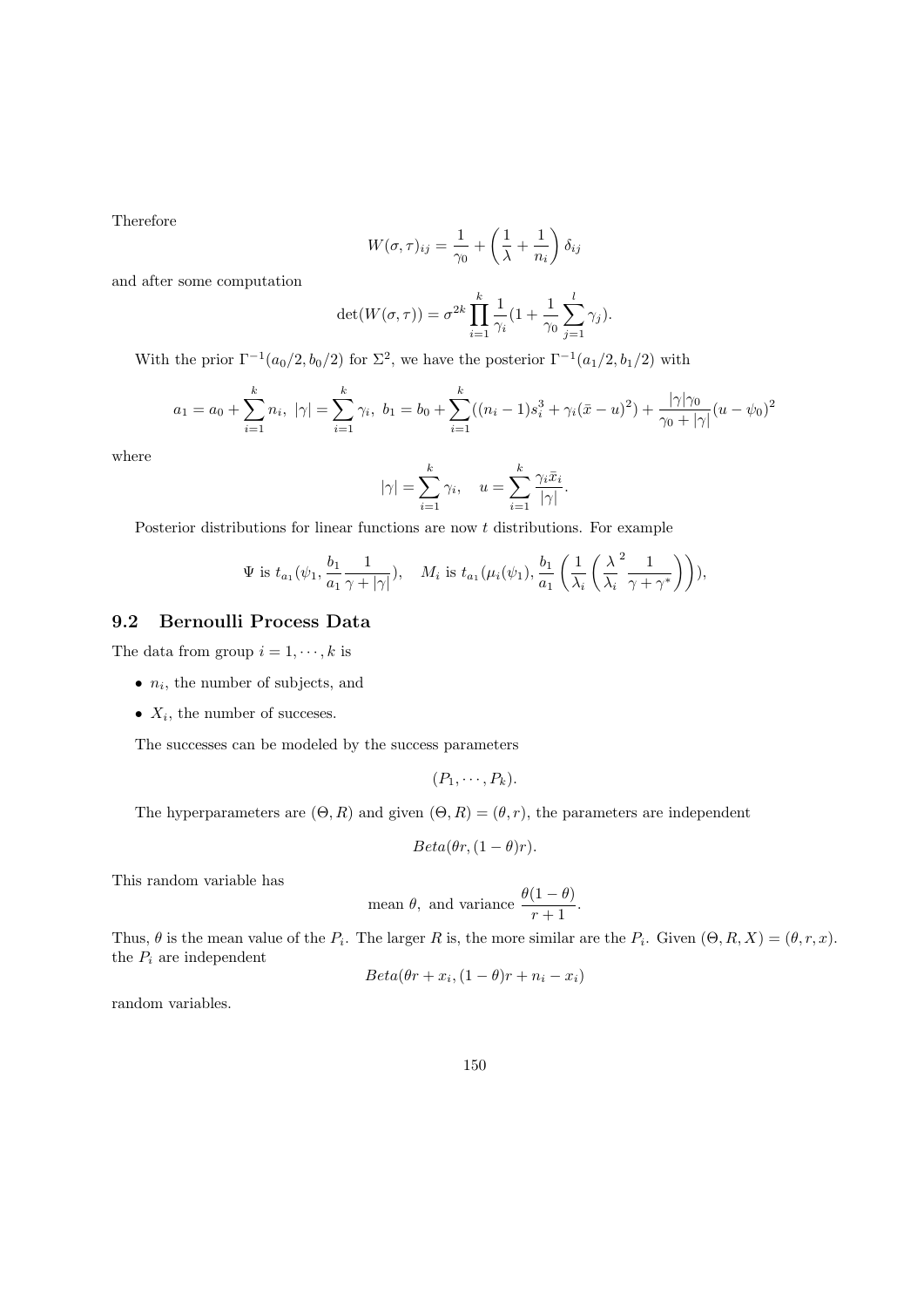The posterior distribution of  $(\Theta, R)$  is proportional to

$$
f_{\Theta,R}(\theta,r) \frac{\Gamma(r)^k}{\Gamma(\theta r)^k \Gamma((1-\theta)r)^k} \prod_{i=1}^k \frac{\Gamma(\theta r + x_i)\Gamma((1-\theta)r + n_i - x_i)}{\Gamma(r + n_i)}
$$

The next step uses numerical techniques or approximations. One possible approximation for large  $n_i$  is to note that

$$
\frac{d}{dp}\arcsin\sqrt{p} = \frac{1}{2\sqrt{p(1-p)}},
$$

and

$$
Var g(Z) \approx g'(\mu_Z)^2 Var(Z)
$$

to obtain

$$
Y_i = 2 \arcsin \sqrt{\frac{X_i}{n_i}}
$$
 is approximately  $N(2 \arcsin \sqrt{p_i}, \frac{1}{n_i})$ 

random variable.

 $M_i = 2 \arcsin \sqrt{P_i}$  is approximately  $N(\mu, \frac{1}{2})$  $\frac{1}{\tau})$ 

random variable given  $(M,T) = (\mu, \tau) = (2 \arcsin \sqrt{\theta}, r+1)$  Finally,

M is 
$$
N(\mu_0, \frac{1}{\lambda \tau}),
$$

and T is unspecified.

### 9.3 Empirical Bayes Analysis

The naïve approach to empirical Bayes analysis is to estimate the hyperparameters at some level of the hierarchical model, treat them as known and use resulting posterior distributions for lower levels of the hierarchy.

#### Examples

1. The simpliest empirical Bayes method is to estimate prior parameters by viewing the data  $x =$  $(x_1, \dots, x_n)$  as a sample from the marginal distribution of X given the hyperparameter  $\Psi$  on H.

Let  $X_1, \dots, X_n$  in independent  $N(\mu, \sigma_0^2)$  random variables. Assume that  $\sigma_0^2$  is known and that  $\mu$  has a prior distribution that is  $N(\mu_0, \tau^2)$ . To obtain moment estimates of  $\psi = (\mu_0, \tau^2)$ , we need to calculate

$$
\int_{R^n} x_1 f_X(x) dx = \int_{R_n} \int_H x_1 f_{X|\Psi}(x|\psi) f_{\Psi}(\psi) d\psi dx = \int_H \mu f_{\Psi}(\psi) d\psi = \mu_0,
$$

and

$$
\int_{R^n} x_1^2 f_X(x) \ dx = \int_{R_n} \int_H x_1^2 f_{X|\Psi}(x|\psi) f_{\Psi}(\psi) \ d\psi dx = \sigma_0^2 + \int_H \mu^2 f_{\Psi}(\psi) \ d\psi = \sigma_0^2 + \mu_0^2 + \tau^2.
$$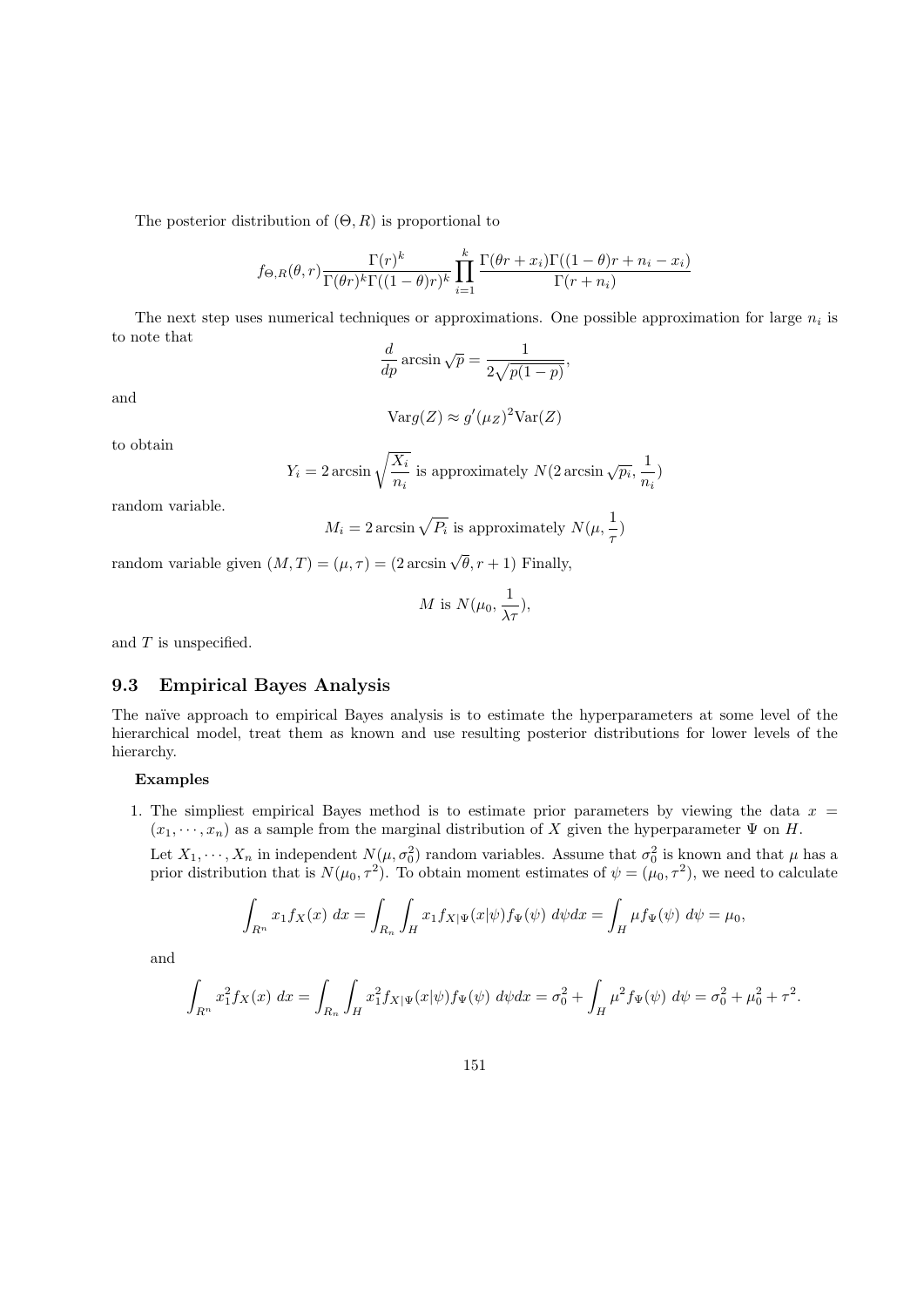This gives moment estimates

$$
\hat{\mu}_0 = \bar{x}
$$
 and  $\hat{\tau}^2 = \frac{1}{n} \sum_{i=1}^n (x_i - \bar{x})^2 - \sigma_0^2$ 

Under the usual Bayesian approach, the conditional distribution of  $\mu$  given  $X = x$  is  $N(\mu_1(x), \tau_1(x)^2)$ where

$$
\mu_1(x) = \frac{\sigma_0 \mu_0 + n\tau^2 \bar{x}}{n\tau^2 + \sigma_0^2}
$$
, and  $\tau_1(x)^2 = \frac{\tau^2 \sigma_0^2}{n\tau^2 + \sigma_0^2}$ .

The empirical Bayes approach replaces  $\mu_0$  with  $\hat{\mu}_0$  and  $\tau_0$  with  $\hat{\tau}_0$ . Note that  $\hat{\tau}^2$  can be negative.

2. In the case of one way analysis of variance, we can say that

$$
\bar{X}
$$
 is  $N_k(\psi_0, 1, W(\sigma, \tau))$ , and  $(n_i - 1) \frac{S_i^2}{\sigma^2}$  is  $\chi^2_{n_i-1}$ 

given  $(\Psi, T, \Sigma) = (\psi_0, \tau, \sigma)$ . Set

$$
\Lambda = \Sigma^2 / T^2
$$
 and 
$$
n = \sum_{i=1}^k n_i
$$

then the likelihood of  $(\Psi, \Sigma^2, \Lambda)$  is

$$
\prod_{i=1}^k \left(\frac{1}{n_i} + \frac{1}{\lambda}\right)^{-1/2} \sigma^{-n} \exp\left(-\frac{1}{2\sigma^2} \sum_{i=1}^k \left(\frac{(\bar{x}_i - \psi)^2}{1/n_i + 1/\lambda} + (n_i - 1)s_i^2\right)\right).
$$

Fix  $\sigma^2$  and  $\lambda$ , then the expression above is maximized over  $\psi$  be taking

$$
\hat{\Psi}(\lambda) = \sum_{i=1}^k \frac{\bar{x}_i}{1/n_i + 1/\lambda} / \sum_{i=1}^k \frac{1}{1/n_i + 1/\lambda}.
$$

Using this value for  $\psi$  and fixing  $\lambda$ , we see that the expression is maximized over  $\sigma^2$  by taking

$$
\hat{\Sigma}^{2}(\lambda) = \frac{1}{n} \sum_{i=1}^{k} \left( \frac{(\bar{x}_{i} - \Psi(\lambda))^{2}}{1/n_{i} + 1/\lambda} + (n_{i} - 1)s_{i}^{2} \right).
$$

Using this value for  $\sigma^2$  we obtain the function

$$
\prod_{i=1}^k \left(\frac{1}{n_i} + \frac{1}{\lambda}\right)^{-1/2} \hat{\Sigma}^2(\lambda)^{-n/2}
$$

to obtain the MLE estimate  $\hat{\Lambda}$ . Then set

$$
\hat{\Sigma}^2 = \hat{\Sigma}^2(\hat{\Lambda}) \text{ and } \hat{\Psi} = \hat{\Psi}(\hat{\Lambda}).
$$